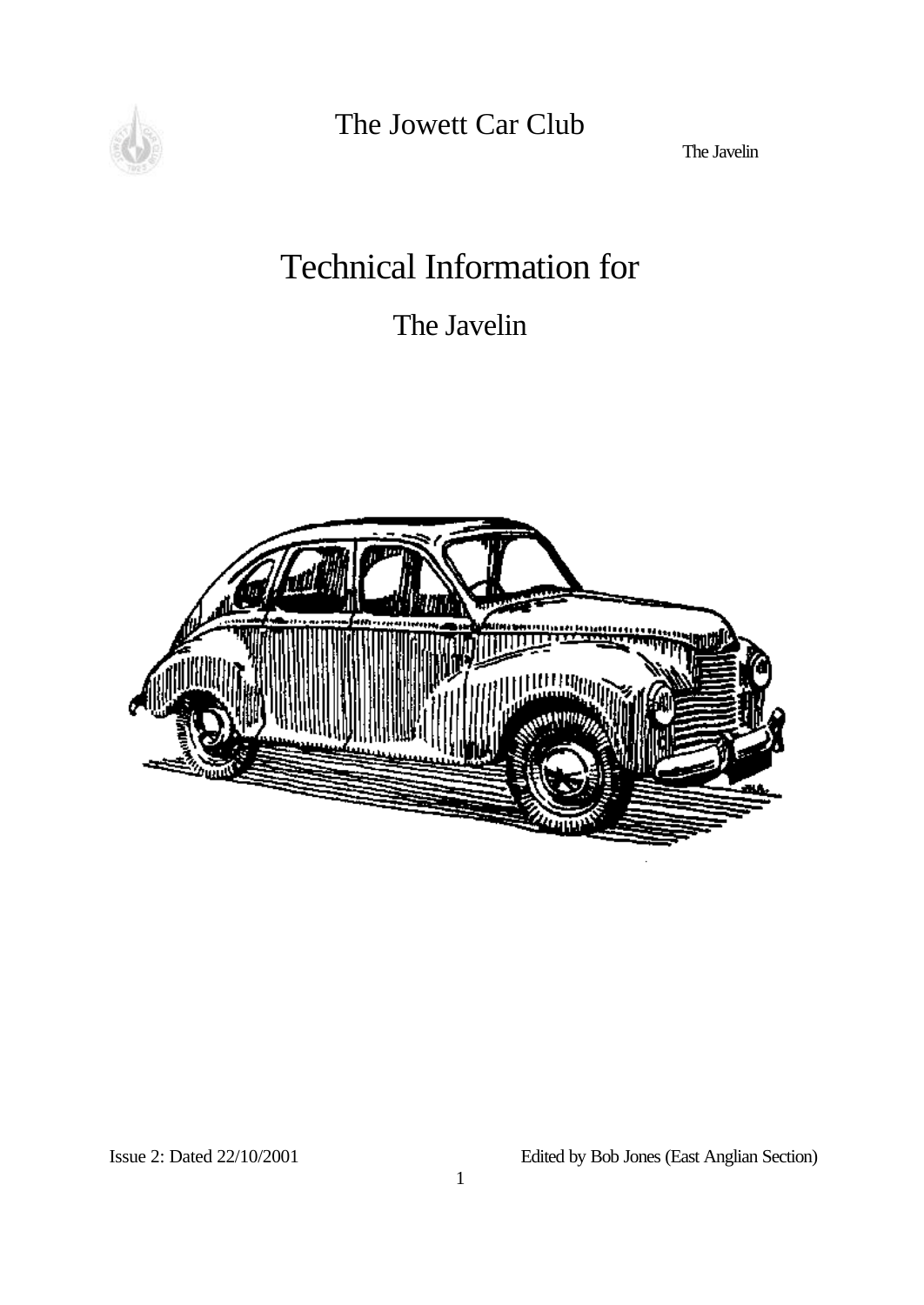

The Javelin

## Document Index

| <b>APPENDIX III</b>                 |  |
|-------------------------------------|--|
|                                     |  |
|                                     |  |
|                                     |  |
|                                     |  |
|                                     |  |
|                                     |  |
|                                     |  |
|                                     |  |
|                                     |  |
|                                     |  |
|                                     |  |
|                                     |  |
|                                     |  |
|                                     |  |
|                                     |  |
|                                     |  |
|                                     |  |
|                                     |  |
|                                     |  |
|                                     |  |
|                                     |  |
|                                     |  |
|                                     |  |
|                                     |  |
| <b>BALANCE PIPE SEAL TEST</b><br>71 |  |
|                                     |  |
| <b>BODY</b>                         |  |
| BRAKING SYSTEM.                     |  |
| <b>BREATHER VALVE.</b>              |  |
|                                     |  |
| <b>CLUTCH</b>                       |  |
|                                     |  |

Edited by Bob Jones (East Anglian Section)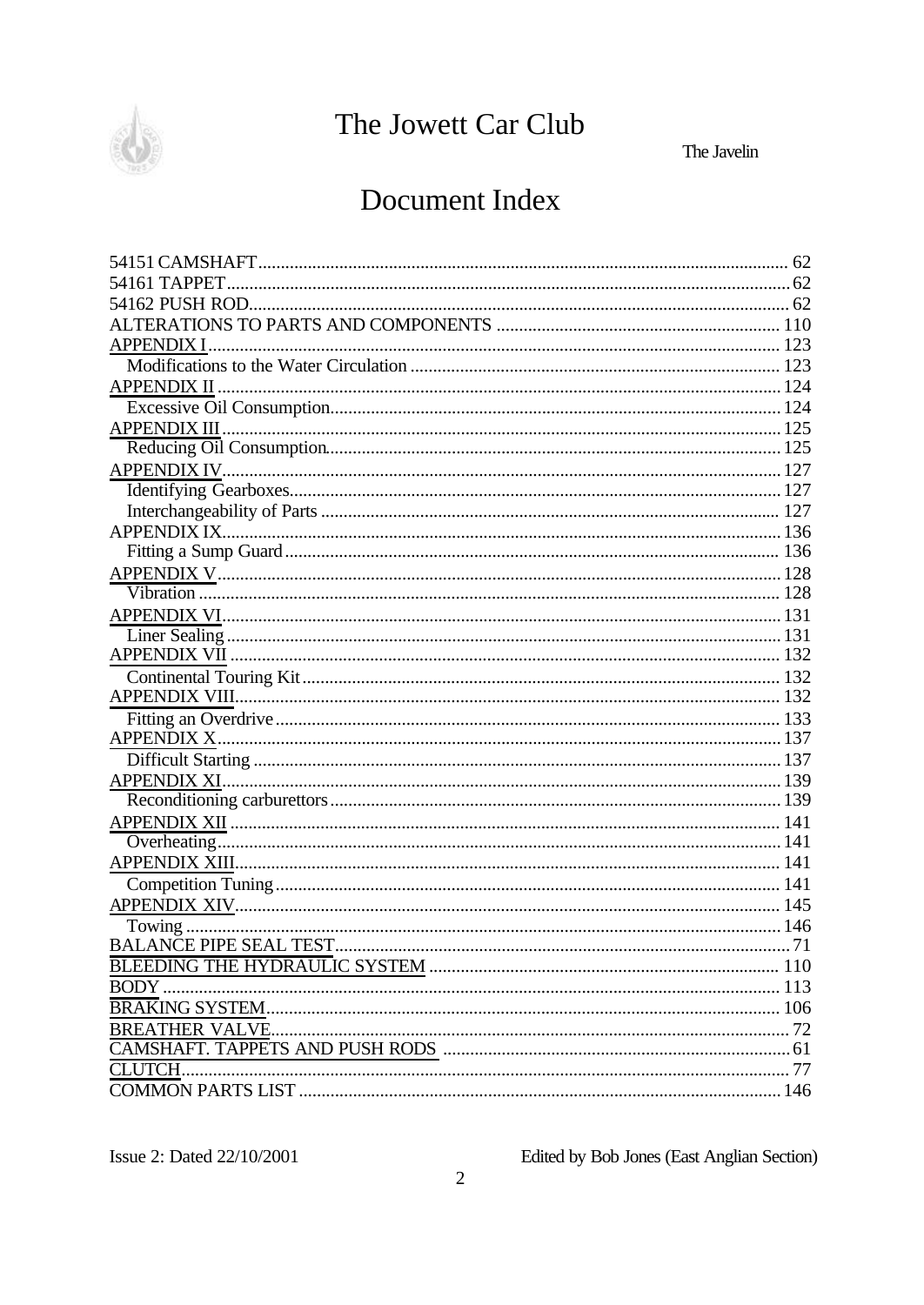

#### The Javelin

| FLYWHEEL        |  |
|-----------------|--|
|                 |  |
|                 |  |
|                 |  |
|                 |  |
|                 |  |
|                 |  |
|                 |  |
|                 |  |
|                 |  |
|                 |  |
|                 |  |
|                 |  |
|                 |  |
|                 |  |
|                 |  |
|                 |  |
|                 |  |
|                 |  |
|                 |  |
|                 |  |
| <b>STEERING</b> |  |
|                 |  |
|                 |  |
|                 |  |
|                 |  |
|                 |  |
|                 |  |

Edited by Bob Jones (East Anglian Section)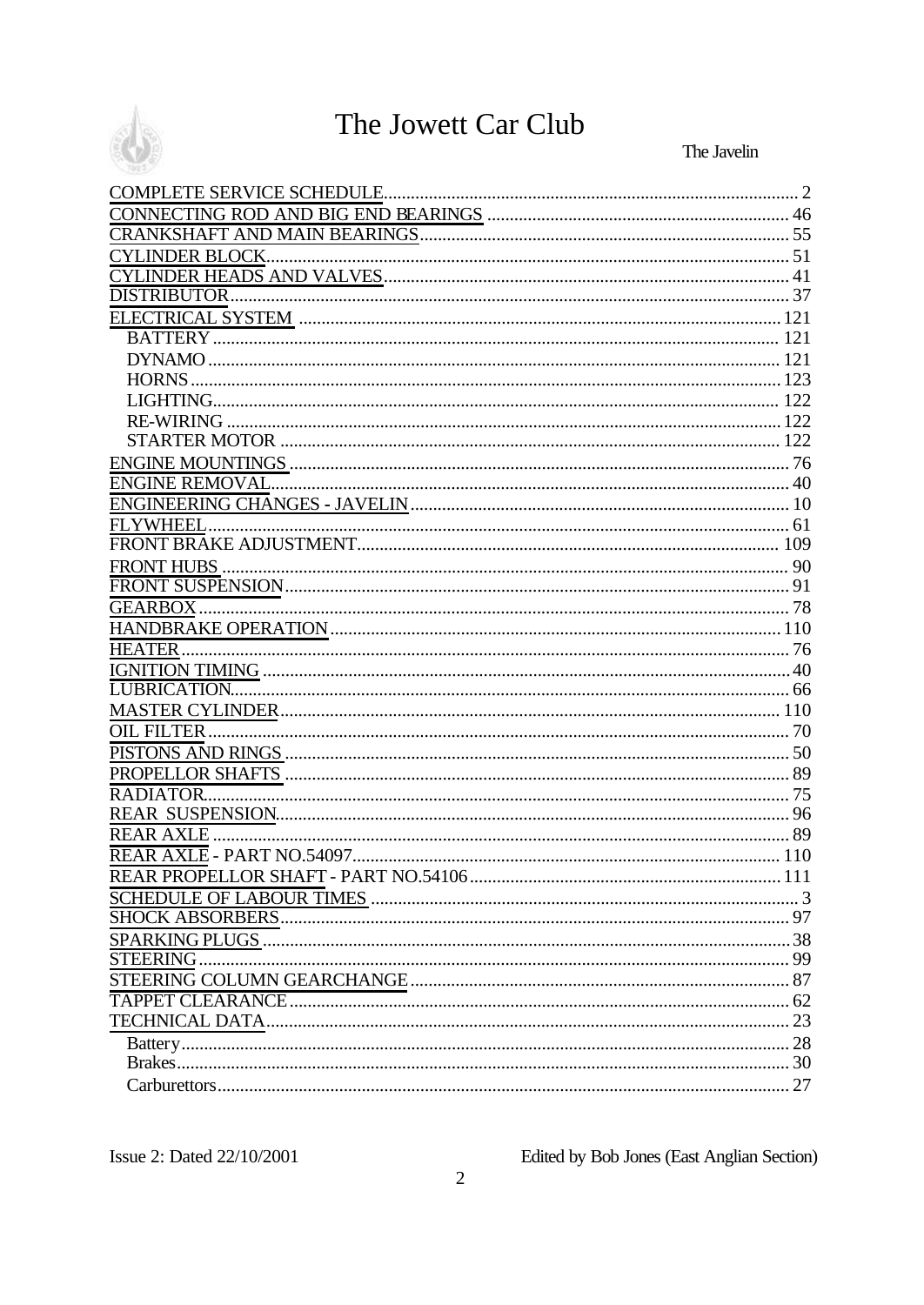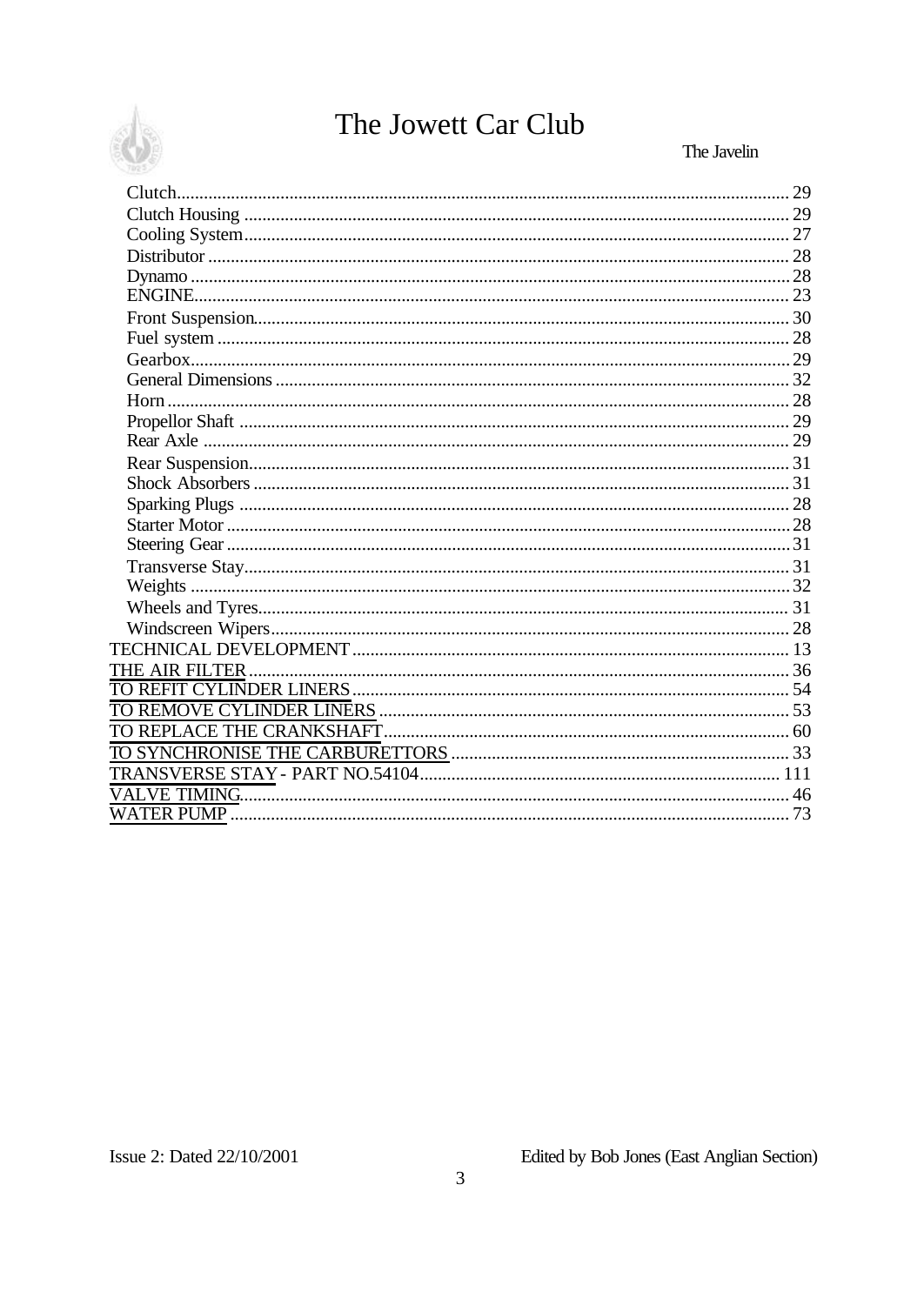

The Javelin

#### COMPLETE SERVICE SCHEDULE

#### Every 200 miles or weekly

Check level of oil in sump Check level of water in radiator

#### Every 500 miles or half monthly

Grease steering nipples including the idler arm (general purpose) Top up metal-bushed front suspension oil boxes (S.A.E. 140 grade oil) Check tyre pressures Check battery connection and acid level

#### Every 2,500 miles or quarterly

Change engine oil (20W-50 grade is recommended) Check level of oil in gearbox Check level of oil in rear axle Check steering box. Add lubricant to fill if necessary (do not use pressure) Grease steering column bearings (general purpose) Grease gear control column (general purpose) Grease brake and clutch pedals and linkage (general purpose) Grease handbrake cables and linkage (graphite grease) Grease water pump bearing (heavy grease) and oil fan spindle Oil distributor. Oil throttle and choke linkage Oil direction indicator arms Oil gear control linkage Grease propeller shaft centre bearing (general purpose) Check condition and tension of fan belt Check operation of all lights, instruments and direction indicators Check condition of tyres

#### Every 5,000 miles or half yearly

Change oil filter element. (Vokes and Tecalemit) Grease front and rear hubs (heavy grease) Grease seat adjuster and spare wheel screw (general purpose) Oil bonnet, boot and door hinges Check condition of top and bottom radiator hoses Check condition of core plugs Check and reset sparking plugs and contact breaker points Check ignition timing Check condition of brake pipelines and flexible hoses Check for wear and smooth operation of front wheel bearings Check condition of suspension and steering joints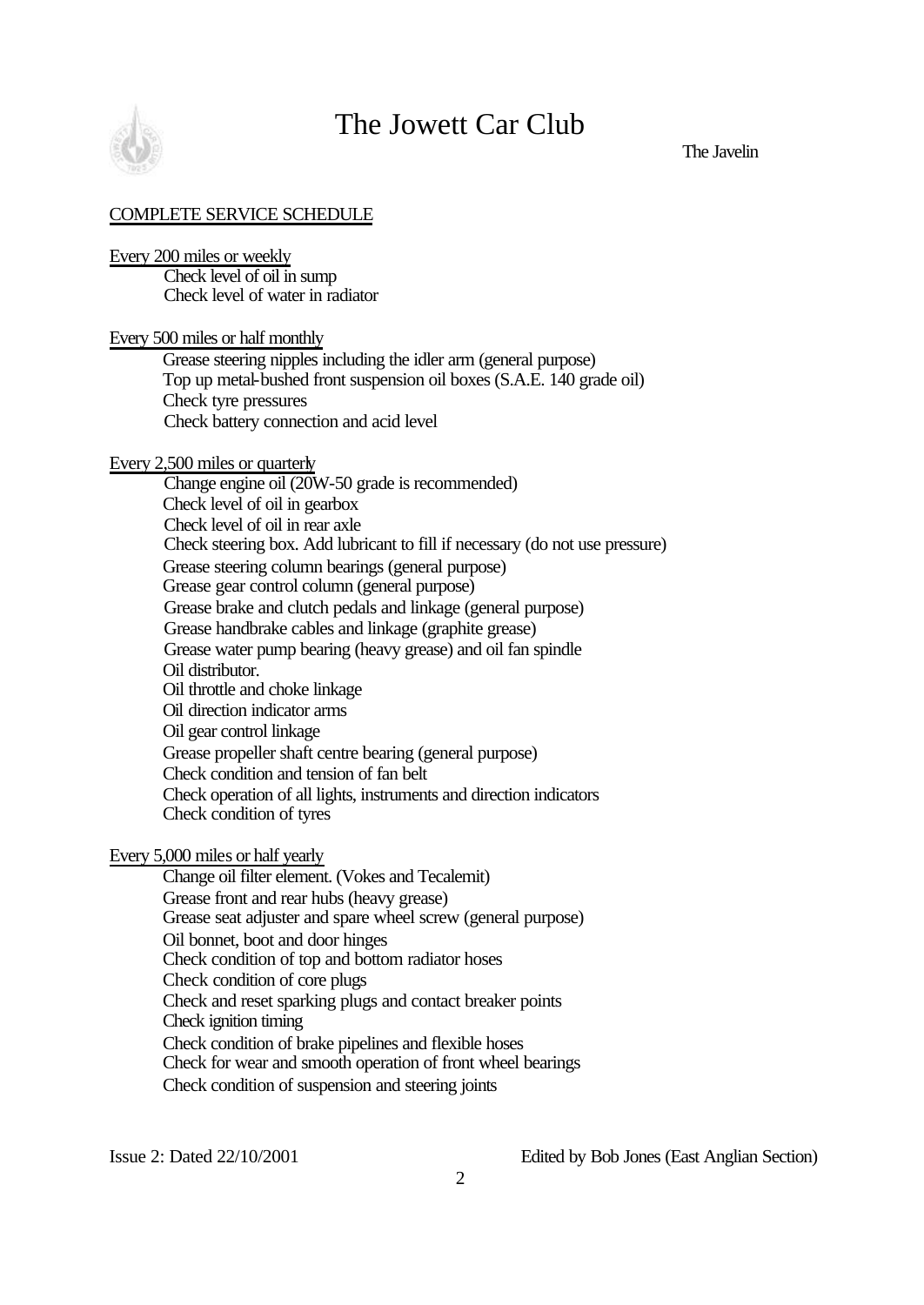

The Javelin

Check condition of sparking plug covers Adjust brakes Adjust clutch pedal Remove and replace or clean the tappet cover air vent filter felts

#### Every 10,000 miles or yearly

Change oil gearbox (as engine oil) Change oil in rear axle (hypoid 90 grade) Grease dynamo rear bearing (heavy grease) Remove sump and clean sump and oil filter Change air filter oil clean filter (as engine oil) Change sparking plugs and contact breaker points Flush out radiator and check condition of drain taps Check tightness of all engine transmission, suspension and chassis belts Check rocker clearances Clean fuel pump filter petrol filter bowl and carburettor float bowls Check condition of brake linings and clean out drums

#### **IMPORTANT NOTE**

All items should receive attention more frequently if operating under adverse conditions. All recommended lubricants are for British conditions.

#### SCHEDULE OF LABOUR TIMES

The following labour times are those recommended by Jowett Cars Ltd, for experienced trained Jowett mechanics. When work is done by inexperienced mechanics extra time must be allowed. No allowance has been made for the ageing of components, which can cause considerable delays, in strip-down and additional costs due to breakage of decayed components.

|                                    | Man            | Remarks                                |
|------------------------------------|----------------|----------------------------------------|
|                                    | Hrs.           |                                        |
| Engine                             |                |                                        |
| Replace new engine                 | 6              |                                        |
| Replace reconditioned engine       | 8              | This includes transfer of components.  |
| Tune engine                        | $\overline{2}$ |                                        |
| Re-set ignition                    | $\frac{1}{2}$  |                                        |
| Replace engine mountings           | $1\frac{1}{2}$ | <b>Both sides</b>                      |
| <b>Tappets and Camshaft</b>        |                |                                        |
| Replace n/s tappets                | $2^{1/4}$      | 1 hr. extra where oil cooler is fitted |
| Replace o/s tappets                | 2              |                                        |
| Replace rocker assembly or exhaust |                |                                        |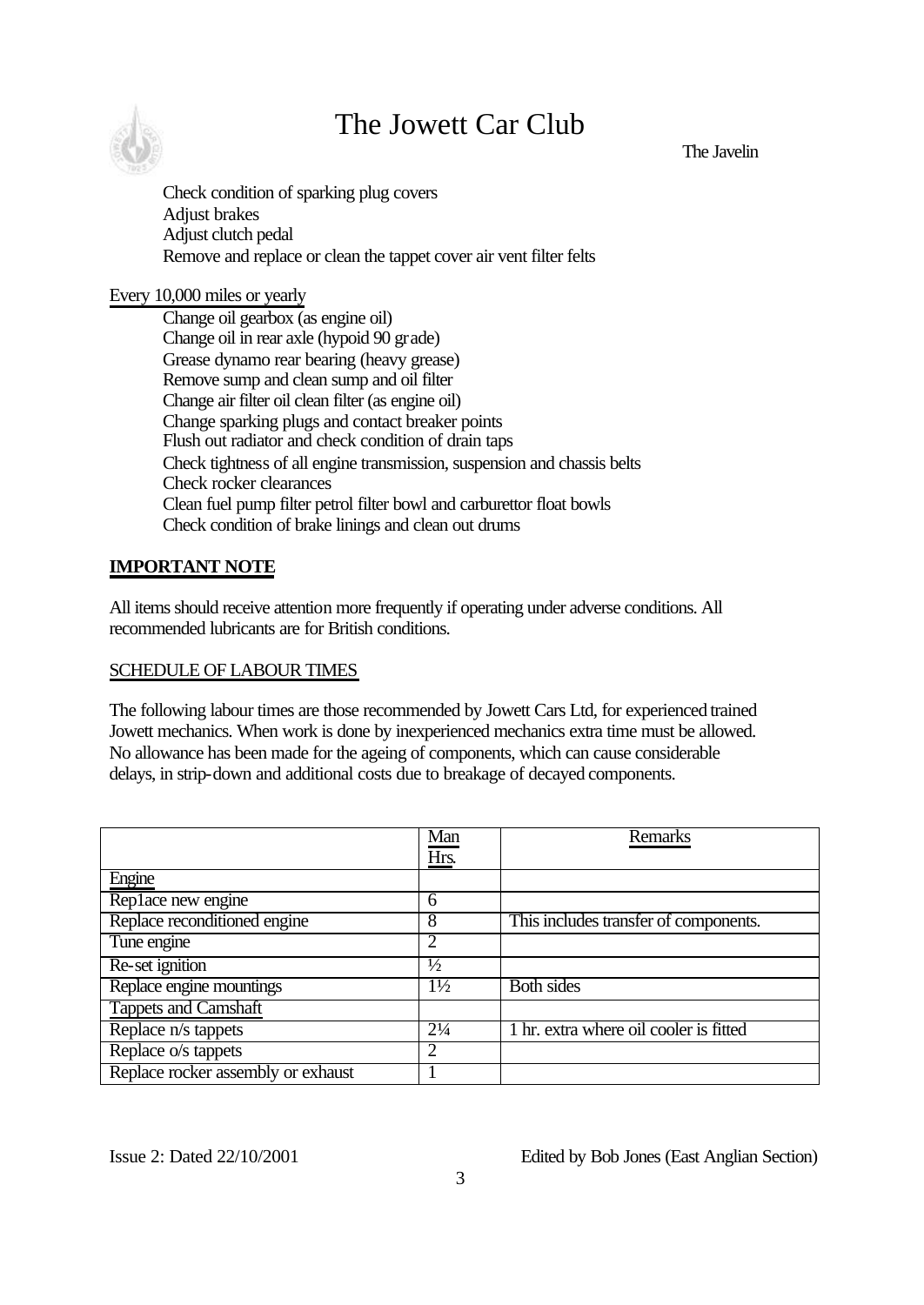

| Replace rocker arm, inlet                 | $1\frac{1}{2}$ |                                                            |
|-------------------------------------------|----------------|------------------------------------------------------------|
| Replace all push rods n/s                 | $\overline{2}$ | 1 hr. extra where oil cooler is fitted.                    |
| Replace one push rod, or all push rods    | $\overline{2}$ | 1 hr. extra where oil cooler is fitted.                    |
| one side                                  |                |                                                            |
| Replace camshaft (complete operation)     | $\overline{6}$ |                                                            |
| Replace timing chain                      | 3              |                                                            |
| Replace oil pump drive gear               | $3\frac{1}{4}$ |                                                            |
| Re-time camshaft                          | $\overline{4}$ |                                                            |
| Adjust tappets both sides                 | $1\frac{1}{2}$ |                                                            |
| Replace camshaft gear                     | $\overline{3}$ |                                                            |
| <b>Cylinder Heads</b>                     |                |                                                            |
| Relace cylinder head n/s                  | $2\frac{1}{2}$ | $o/s$ 2 hours                                              |
| Decarbonise and grind in valves           | 12             | $o/s$ 2 <sup>1</sup> /hours                                |
| Fit new valve or valve spring n/s         | $\overline{3}$ |                                                            |
| Fit new valve guide n/s                   | $3\frac{1}{2}$ | $o/s$ 3 hours                                              |
| Carburettors                              |                |                                                            |
| Replace carburettors o/s                  | $\frac{3}{4}$  | $N/s \frac{1}{2}$ hour                                     |
| Clean carburettors and re-set slow        | 1              |                                                            |
| running and mixture                       |                |                                                            |
| Fit new carburettor flange gasket n/s     | $\frac{1}{2}$  | $O/s$ 3/4 hour                                             |
| Reset choke control                       | $\frac{1}{2}$  |                                                            |
| Fit new accelerator cable inner           | $\frac{1}{4}$  |                                                            |
| Fit new choke cable assembly              | $\frac{3}{4}$  |                                                            |
| Remove, clean and refit air cleaner       | $\mathbf{1}$   |                                                            |
| <b>Crankcase and Camshaft</b>             |                |                                                            |
| Fit new crankcase                         | 30             |                                                            |
| Fit new crankshaft                        | 30             |                                                            |
| Fit new big end shells                    | $3\frac{1}{2}$ |                                                            |
| Remove and replace sump                   | $1\frac{1}{4}$ |                                                            |
| Fit new con rod/pistons/small ends        | 12             |                                                            |
| Fit one con rod or piston n/s             | 5              | $O/s$ 5½ hours                                             |
| Fit new gasket to rear timing case cover  | 1              |                                                            |
| Fit new gasket to front timing case cover | $\overline{2}$ |                                                            |
| Fit new timing case cover oil seal        | $\frac{1}{2}$  | Timing case cover not removed                              |
| Fit new starter dog                       | $\frac{1}{4}$  |                                                            |
| Fit new liners and pistons                | 12             |                                                            |
| Fit new liner seals                       | 12             |                                                            |
| Fit new oil pump                          | $\overline{4}$ |                                                            |
| Fit new chain sprocket                    | $\overline{3}$ |                                                            |
| Fit new oil delivery pipe                 | $\overline{3}$ |                                                            |
| Check balance pipe with JCL test rig      | $\overline{5}$ | Complete operation including removal of<br>cylinder heads. |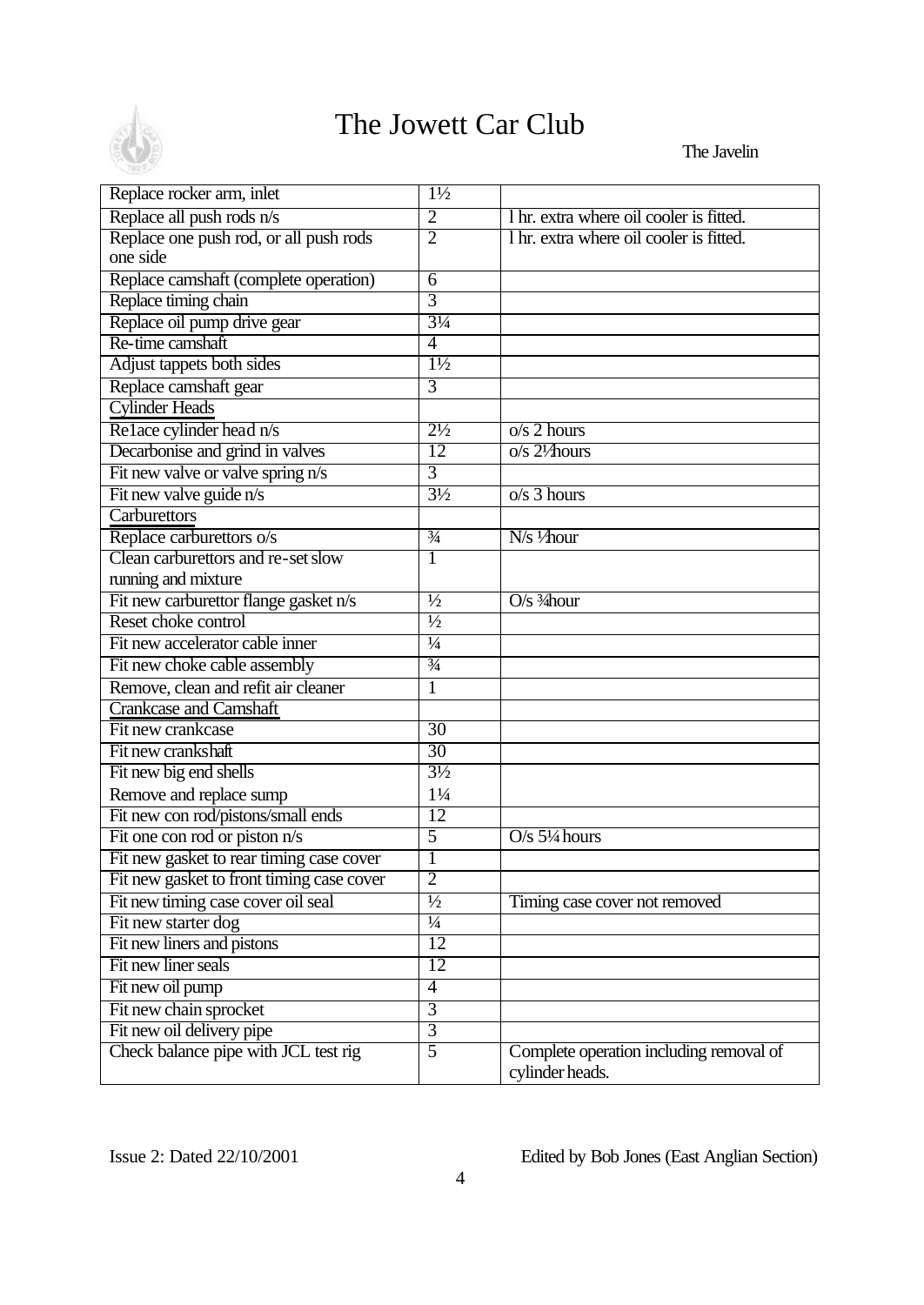

| Clutch and Flywheel                     |                 |                                         |
|-----------------------------------------|-----------------|-----------------------------------------|
| Fit new clutch assembly                 | $\overline{8}$  |                                         |
| Fit new flywheel assembly               | $\overline{8}$  |                                         |
| Fit new housing (clutch and flywheel)   | 9               | Includes removing pump                  |
| Replace clutch shaft cover              | 7               |                                         |
| Replace clutch thrust race or fork      | 7               |                                         |
| Replace flywheel ring gear              | $8\frac{1}{2}$  |                                         |
| Adjust clutch fingers                   | $\overline{8}$  |                                         |
| Transfer flywheel T.D.C. and B.D.C.     | $\frac{1}{2}$   |                                         |
| markings                                |                 |                                         |
| Gearbox                                 |                 |                                         |
| Replace gearbox                         | 7               | (Includes remove and replace engine)    |
| Overhaul gearbox complete operation     | $13\frac{1}{2}$ |                                         |
| Check and reset gear change linkage     | 1               |                                         |
| Overhaul gear change column including   | $\overline{4}$  |                                         |
| removal and refitting                   |                 |                                         |
| Replace gear change column, and         | $2\frac{1}{2}$  |                                         |
| re-set linkage                          |                 |                                         |
| Replace extension bearing or seal       | $7\frac{3}{4}$  |                                         |
| Replace speedometer gears               | $7\frac{1}{2}$  |                                         |
| Replace selectors                       | $1\frac{1}{2}$  | Include starter removal                 |
| Replace gearbox side cover assembly     | $1\frac{1}{2}$  | Does not include resetting of linkage   |
| Replace reverse gear and bush           | $\overline{9}$  |                                         |
| Replace thrust washer                   | 10              | Any one of three                        |
| Transmission                            |                 |                                         |
| Replace prop shaft centre bearing       | $2\frac{1}{2}$  |                                         |
| Replace universal layrub couplings      | 1               | Each                                    |
| Replace prop shaft                      | $\overline{2}$  | Either front or rear                    |
| Replace midship support rubbers         | $\frac{3}{4}$   |                                         |
| Replace gearbox companion flange        | $1\frac{1}{2}$  |                                         |
| Radiator.<br>Oil & Water                |                 |                                         |
| Fit new water pump assy.                | $1\frac{1}{2}$  | When oil radiator fitted increase 1/hr. |
| Replace fan                             | $\frac{1}{4}$   | When oil radiator fitted increase 2 hr. |
| Replace fan belt                        | $\frac{1}{4}$   |                                         |
| Replace fan belt pulley                 | $\frac{1}{4}$   |                                         |
| Replace radiator                        | $\overline{2}$  | When oil radiator fitted increase 1/hr. |
| Fit new fan struts left or right hand   | $\frac{1}{4}$   | When oil radiator fitted increase 1/hr. |
| Overhaul water pump                     | $2\frac{1}{4}$  | When oil radiator fitted increase 1/hr. |
| Replace all water hoses                 | $1\frac{1}{4}$  |                                         |
| Fit new oil radiator and pipes, unions, | 1               |                                         |
| etc.                                    |                 |                                         |
| Fit new oil radiator pipes              | $\frac{1}{2}$   |                                         |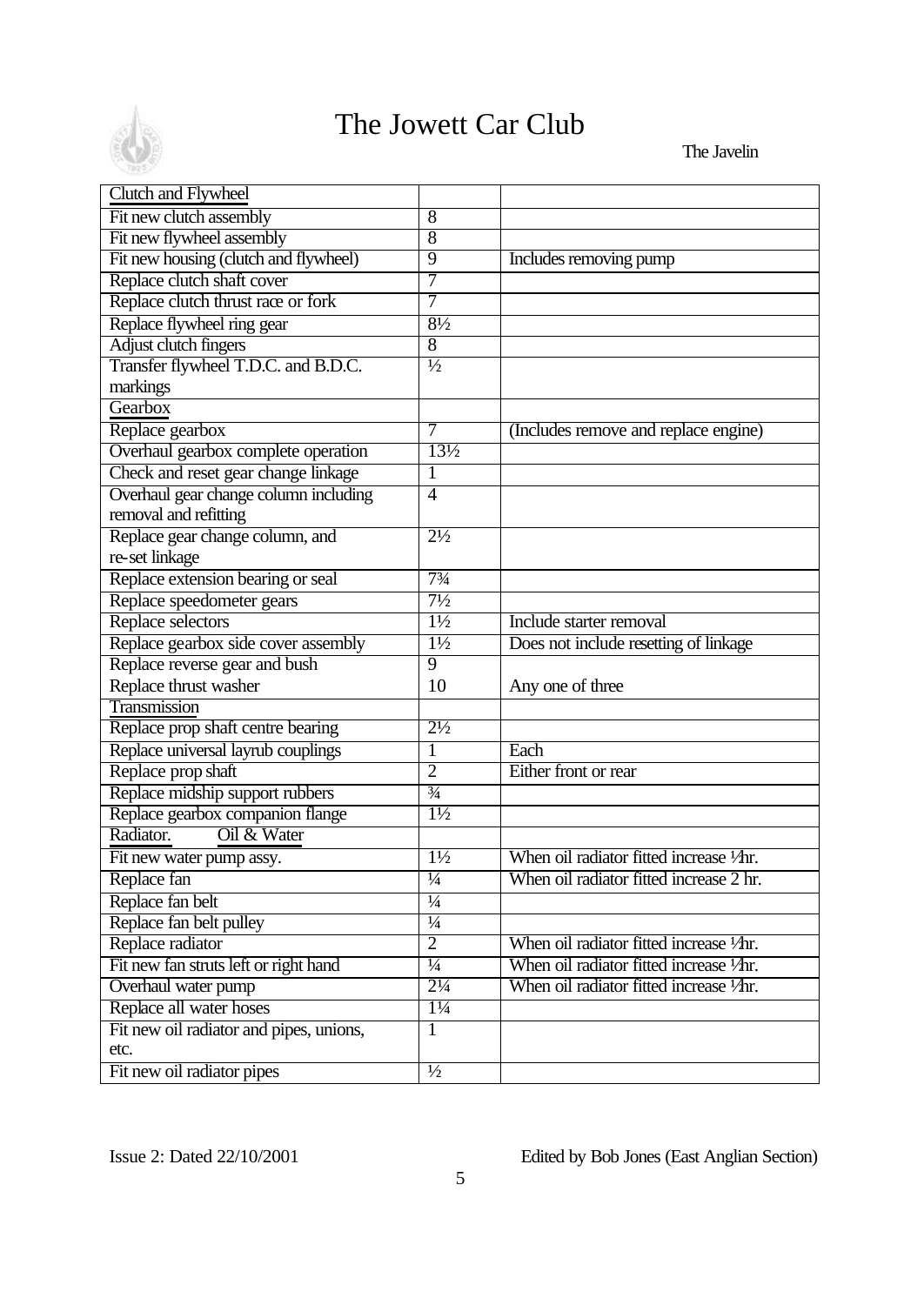

| Steering                                |                          |                            |
|-----------------------------------------|--------------------------|----------------------------|
| Replace steering rod                    | $2\frac{1}{2}$           |                            |
| Adjust steering rod                     | $\frac{3}{4}$            |                            |
| Replace steering column complete        | $1\frac{1}{2}$           | Not including Steering box |
| assembly                                |                          |                            |
| Correct end float in steering column    | $1\frac{1}{2}$           |                            |
| Remove steering column and fit new      | $\overline{2}$           |                            |
| horn slip ring assembly                 |                          |                            |
| Fit new spring to intermediate Steering | $\frac{3}{4}$            |                            |
| arm                                     |                          |                            |
| Replace steering top bearing            | 1                        |                            |
| Replace steering wheel                  | $\overline{\frac{1}{2}}$ |                            |
| Adjust steering cones                   | $\frac{3}{4}$            |                            |
| Replace steering link                   | $\overline{2}$           |                            |
| Replace steering box                    | $\overline{3}$           |                            |
| Electrical                              |                          |                            |
| Replace clock                           | $\mathbf{1}$             |                            |
| Replace wiper motor boxes               | $\overline{3}$           |                            |
| Replace wiper motor drive cable         | $\overline{\frac{1}{2}}$ |                            |
| Adjust voltage regulator                | $\mathbf{1}$             |                            |
| Replace battery                         | $\overline{\frac{1}{2}}$ |                            |
| Top up and clean battery                | $\frac{1}{4}$            |                            |
| Replace battery cable (Positive or      | $\overline{1}$           |                            |
| Negative)                               |                          |                            |
| Replace distributor assembly (complete  | 1                        |                            |
| operation)                              |                          |                            |
| Replace dynamo (complete operation)     | $\mathbf{1}$             |                            |
| Clean dynamo commutator and adjust      | $\overline{2}$           | Includes dismantle dynamo  |
| charging rate                           |                          |                            |
| Replace dynamo pulley                   | $\frac{1}{2}$            |                            |
| Replace voltage control and cut out     | $1\frac{1}{2}$           |                            |
| (complete operation)                    |                          |                            |
| Replace starter motor                   | $\overline{1}$           |                            |
| Replace starter switch                  | 1                        |                            |
| Replace and bed starter brushes         | $1\frac{1}{2}$           |                            |
| Replace horn assembly and re-wire       | $1\frac{1}{2}$           |                            |
| (complete operation)                    |                          |                            |
| Re-focus head lamps                     | $\frac{3}{4}$            |                            |
| Replace stop light switch               | 1                        |                            |
| Replace dipper switch                   | $\mathbf{1}$             |                            |
| Replace H.T. wires and carrier          | $1\frac{1}{2}$           |                            |
| Replace horn button only                | $\frac{1}{2}$            |                            |
| Replace instrument panel (switchboard)  | $\overline{2}$           |                            |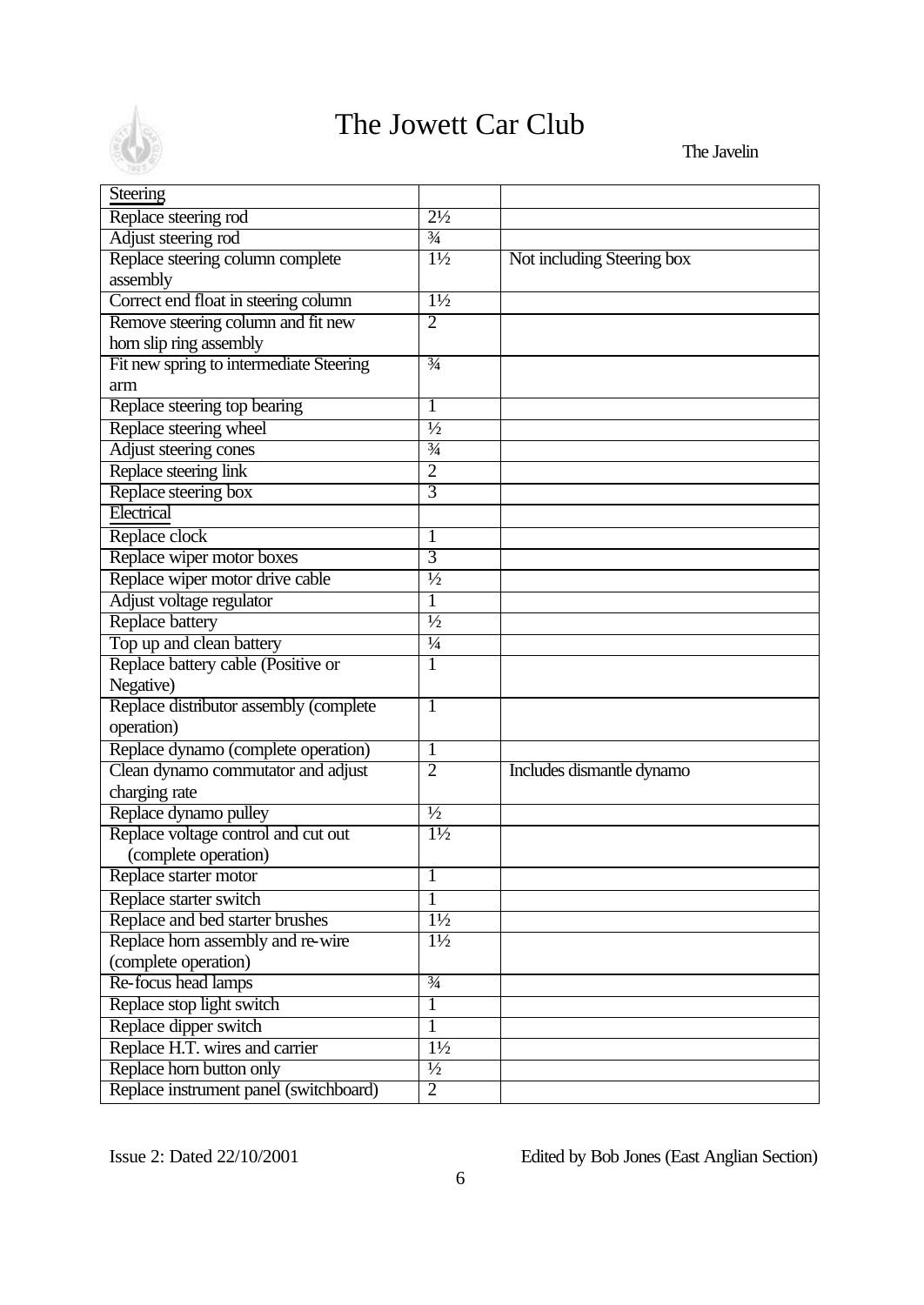

| Replace ammeter and/or oil gauge        | $\frac{1}{2}$            |                                  |
|-----------------------------------------|--------------------------|----------------------------------|
| Replace petrol tank                     | $\frac{1}{2}$            |                                  |
| Replace speedometer head                | $\frac{1}{2}$            |                                  |
| Replace speedometer cable               | $\frac{1}{2}$            |                                  |
| Replace head lamp (each)                | $\mathbf{1}$             |                                  |
| Replace side lamp (each)                | $\frac{3}{4}$            |                                  |
| Replace tail and/or reverse lamp        | $\mathbf{1}$             |                                  |
| Replace trafficator                     | $\mathbf{1}$             |                                  |
| Replace windscreen wiper motor          | $\frac{1}{2}$            |                                  |
| Replace coil or condenser               | $\frac{1}{2}$            |                                  |
| <b>Exhaust Assembly</b>                 |                          |                                  |
| Replace exhaust manifold                | $\frac{3}{4}$            |                                  |
| Replace rear silencer assembly and tail | $\overline{2}$           |                                  |
| pipe                                    |                          |                                  |
| Replace exhaust pipe packing (front)    | $\overline{\frac{1}{2}}$ | Any one of three.                |
| <b>Petrol Supply</b>                    |                          |                                  |
| Replace petrol pump                     | $\frac{1}{2}$            |                                  |
| Replace petrol tank                     | $1\frac{1}{2}$           |                                  |
| Replace petrol gauge                    | $\frac{1}{2}$            |                                  |
| Replace petrol tank unit                | $\frac{3}{4}$            |                                  |
| Clean out petrol feed system            | $2\frac{1}{2}$           | Removal of units                 |
| Fit new A.C. petrol filter              | $\frac{1}{4}$            |                                  |
| Rear Axle and Rear Suspension           |                          |                                  |
| Replace rear axle assembly              | 5                        | Including transfer of components |
| Replace pinion oil seal                 | $1\frac{1}{2}$           |                                  |
| <b>Bleed rear brakes</b>                | $\frac{3}{4}$            |                                  |
| Replace rear hub oil seal               | $\frac{3}{4}$            |                                  |
| Dismantle, clean and re-assemble both   | $1\frac{1}{2}$           |                                  |
| rear hubs                               |                          |                                  |
| Replace rear back brake assy.           | $1\frac{1}{2}$           | Hrs. each side                   |
| Replace rear torsion bar                | $1\frac{1}{2}$           |                                  |
| Replace rear shock absorber             | $\frac{1}{2}$            |                                  |
| Replace rear spring arm - one side      | $1\frac{1}{4}$           |                                  |
| Replace link and silent bloc bush - one | 1                        |                                  |
| side                                    |                          |                                  |
| Replace transverse stay                 | 1                        |                                  |
| Replace rear axle buffer                | $\frac{1}{2}$            |                                  |
| Replace races - one hub                 | $1\frac{1}{2}$           |                                  |
| Remove end float hubs                   | $1\frac{1}{2}$           |                                  |
| Dismantle clean and reassemble both.    | $1\frac{1}{2}$           |                                  |
| rear hubs                               |                          |                                  |
| Replace brake drums (each)              | $\frac{1}{2}$            |                                  |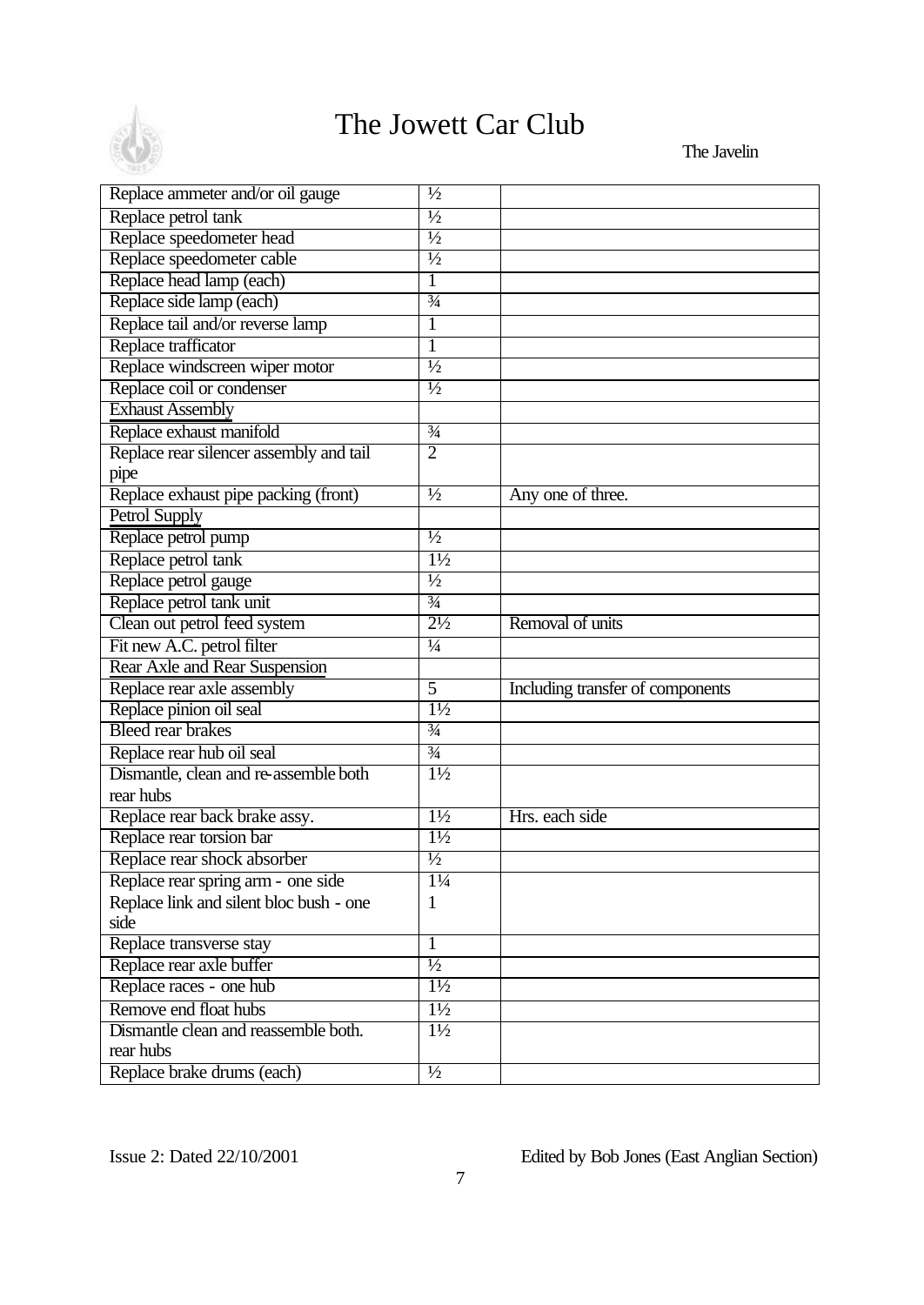

The Javelin

| <b>Independent Front Suspension</b>                        |                          |                               |
|------------------------------------------------------------|--------------------------|-------------------------------|
| Check and re-set steering track and                        | $\overline{2}$           |                               |
| individual ball heights and                                |                          |                               |
| Check camber                                               | $\overline{2}$           |                               |
| Re-set camber                                              | 1                        | Each side                     |
| Replace ball joints                                        | $2\frac{1}{2}$           | Complete operation            |
| Replace front torsion rod                                  | $1\frac{1}{2}$           | Allow 1/thr extra n/s         |
| Replace front back plate assembly                          | $1\frac{1}{2}$           | Includes bleeding brakes      |
| Replace front brake drums                                  | $\overline{\frac{1}{2}}$ | Complete operation            |
| Replace front hub oil seal                                 | $\frac{3}{4}$            |                               |
| Replace front shock absorber                               | $\frac{3}{4}$            |                               |
| Fit new shock absorber top bush or pin                     | $\mathbf{1}$             |                               |
| Fit new swivel pin yoke or pin                             | $\mathbf{1}$             |                               |
| Fit new upper link trunnion seal                           | $1\frac{1}{4}$           |                               |
| Replace upper link bracket, etc.                           | $2\frac{1}{2}$           |                               |
| Replace swivel Pin and re-bush stub axle                   | $2\frac{1}{2}$           |                               |
| Replace hub bearing                                        | 1                        |                               |
| Check and adjust front and height                          | $\frac{1}{2}$            |                               |
| Replace upper link bracket from dash                       | $2\frac{1}{2}$           | Includes camber check         |
| side and adjust shims                                      |                          |                               |
| Replace front spring arm - one side                        | $2\frac{1}{2}$           |                               |
| <b>Brakes</b>                                              |                          |                               |
| Replace brake shoes (four wheels and                       | $\overline{9}$           | Includes bleed system         |
| completely overhaul braking system set                     |                          |                               |
| linkage, rods etc).                                        |                          |                               |
| Replace brake cable (each)                                 | 1                        |                               |
| Replace master cylinder - bleed brakes                     | $\overline{2}$           | PC - PD - PE Models 21/hrs.   |
| Replace hose - junction piece to brake                     | $\frac{3}{4}$            |                               |
| drum front                                                 |                          |                               |
| Replace hose-tank to master cylinder to                    | $\frac{3}{4}$            |                               |
| hose                                                       |                          |                               |
| Replace hose-master cylinder to junction                   | $\frac{3}{4}$            |                               |
| Replace hose-T. Piece to rear axle PC -                    |                          |                               |
| PD - PE                                                    |                          |                               |
| Replace handbrake assembly                                 | $1\frac{1}{2}$           | Includes refitting of linkage |
| Fit new handbrake pawl and ratchet                         | $1\frac{1}{2}$           |                               |
| Overhaul master cylinder                                   | $\mathbf{1}$             |                               |
| <b>Body</b>                                                |                          |                               |
| Replace front bumper                                       | $\frac{1}{2}$            |                               |
| Replace rear bumper                                        | $\frac{3}{4}$            |                               |
| Replace front wing                                         | $\overline{7}$           |                               |
| Replace rear wing<br>Replace floorboards front, rear, boot | $\overline{5}$           |                               |
|                                                            | 10                       |                               |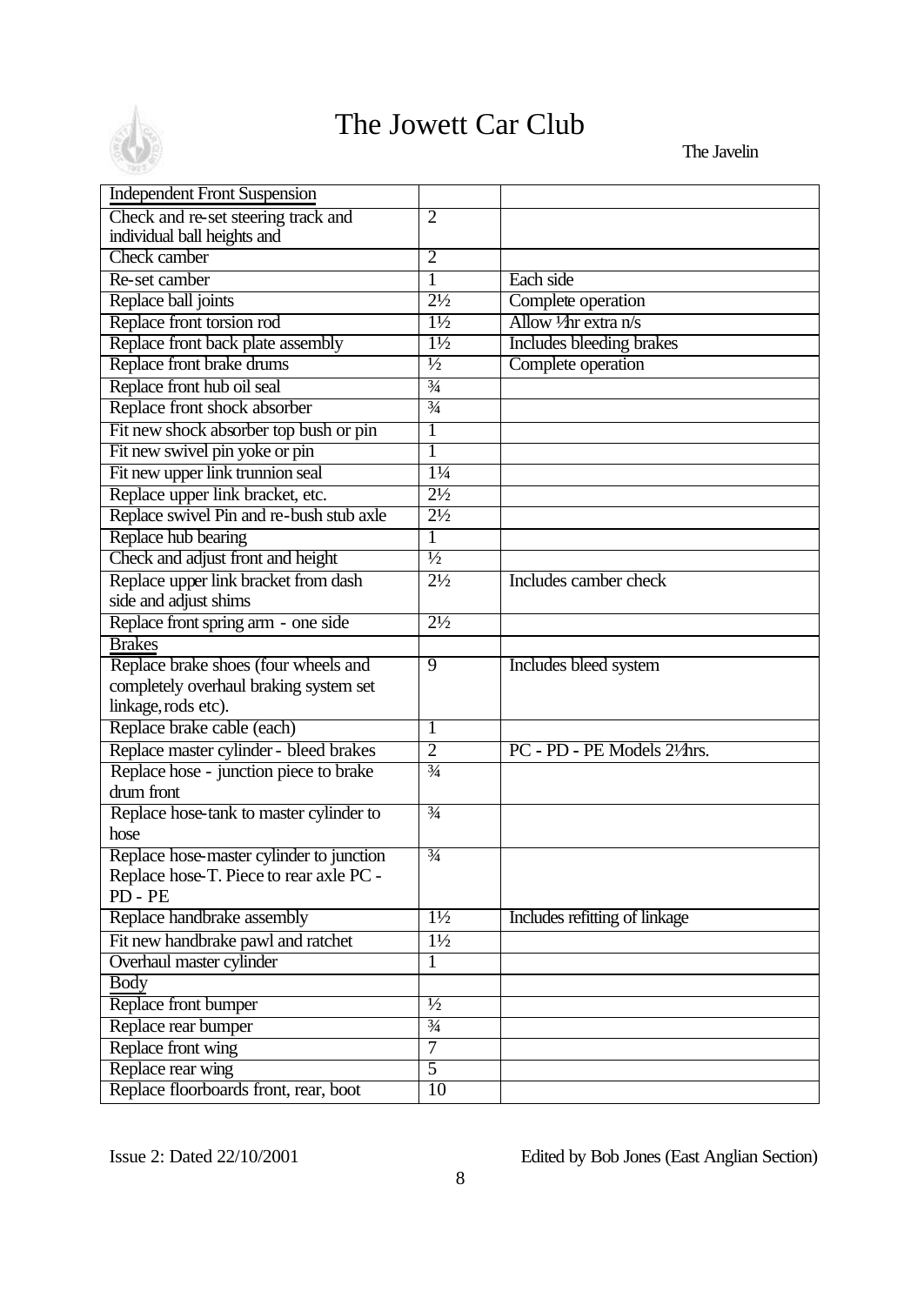

| Replace windscreen (complete operation) |               |            |
|-----------------------------------------|---------------|------------|
| Replace body chrome mouldings           | h             |            |
| Replace windscreen moulding             |               |            |
| Replace rear window                     |               |            |
| Replace bonnet motif                    |               |            |
| Replace door locus and handles          |               | Break down |
| Replace front grille                    | $\frac{1}{2}$ |            |
| Fit new rubber weather strip to boot    |               |            |
| Fit new facia panel assembly            | 6             |            |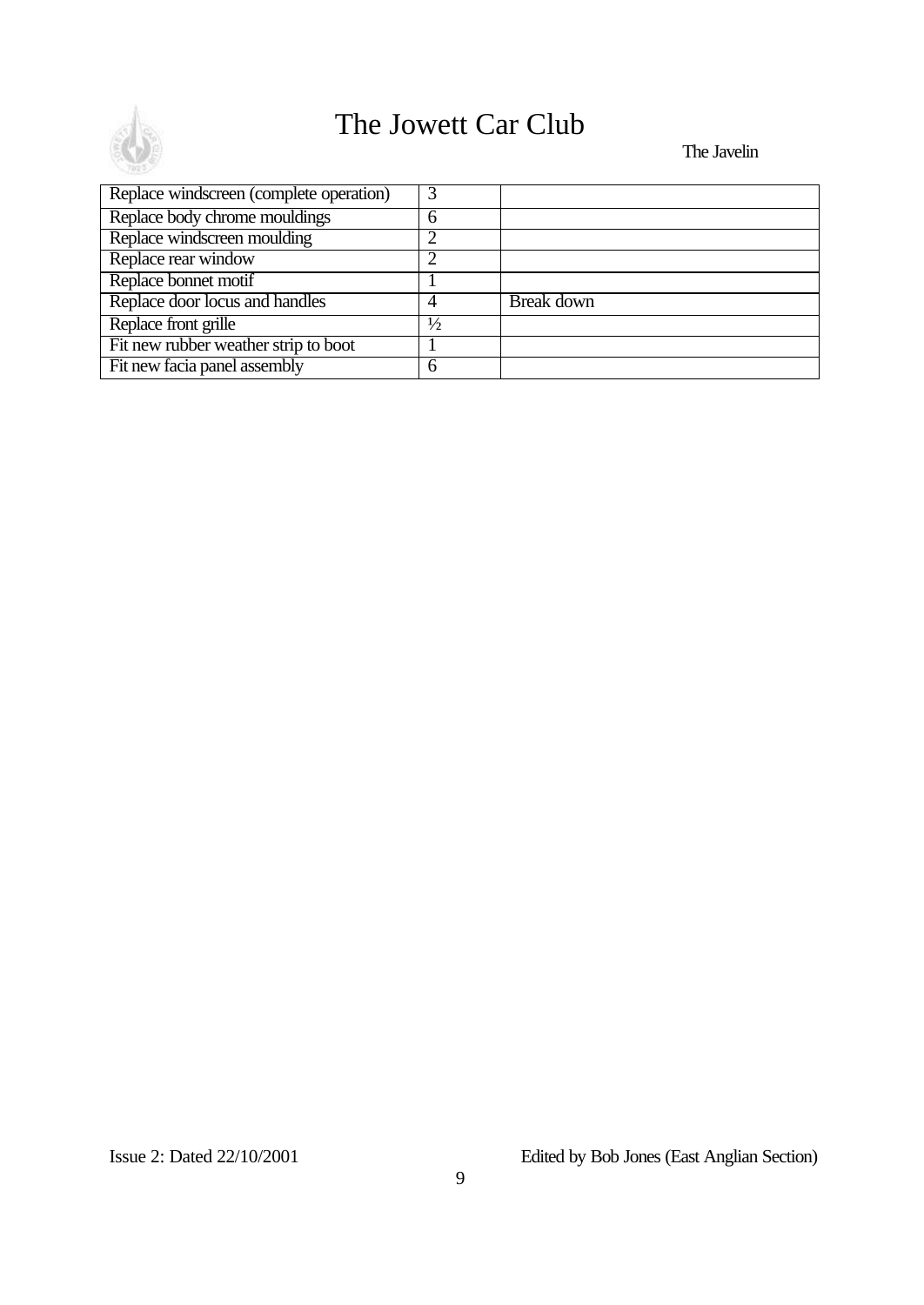

The Javelin

#### ENGINEERING CHANGES **-** JAVELIN

| Modification                                                               | <b>Approximate Introduction Points</b> |                          |
|----------------------------------------------------------------------------|----------------------------------------|--------------------------|
| Flywheel and clutch assembly balanced as unit                              |                                        | D8/PA. 100               |
| Exhaust manifold flanges increased in diameter.                            |                                        | D8/PA. 164               |
| Redesigned Air Silencer                                                    |                                        | D8/PA. 185               |
| Hydraulic tappet fitted with end cover.                                    |                                        | D8/PA.781                |
| Expansion chamber fitted to exhaust system.                                |                                        | D8/PA. 997               |
| Carburettors changes from 30VM4 to 30VM5 (type 'M')                        |                                        | D9/PA. 1753              |
| Flywheel bolts diameter increased from 5/16" to 7/16".                     |                                        | D9/PA. 2200              |
| Dynamo changed from C.45 to C.39                                           |                                        | <b>DS/PA. 2259</b>       |
| Connecting rod bolts diameter increased from 5/16" to 3/8"                 |                                        | D9/PA. 2373              |
| Spring Arm Trunnion bushes pressed on and retaining bolts deleted.         |                                        | D9/PA. 2554              |
| Steering box eccentric bush incorporated.                                  |                                        | D9/PA. 2871              |
| Exhaust system - single rear silencer.                                     |                                        | D9/PA .3138              |
| 12-volt single battery fitted.                                             |                                        | D <sub>9</sub> /PA. 3696 |
| Copper-lead connecting rod bearings fitted.                                |                                        | D9/PA.3794               |
| Starter solenoid fitted and electrical harness altered (Right hand drive). |                                        | D9/PA.4243               |
| Copper-lead front and centre main bearings fitted.                         |                                        | D9/PA.4322               |
| Oil bath air filter fitted (Export only)                                   |                                        | D9/PA.4431               |
| Oil bath air filter fitted (All models)                                    |                                        | D9/PA .5374              |
| Vacrome piston rings fitted.                                               |                                        | D9/PA.5756               |
| Water pump modified                                                        |                                        | D9/PA. 5857              |
| Front suspension lubrication revised.                                      |                                        | D9/PB.5979               |
| Adjustable steering balls fitted.                                          |                                        | D9/PB.6572               |
| Redesigned rear timing case cover introduced.                              |                                        | EO/PB. 7676              |
| Detachable exhaust tail pipe fitted.                                       |                                        | EO/PB. 8276              |
| Trico windscreen wiper blades fitted.                                      |                                        | EO/PB. 8276              |
| New type steering link fitted ('H' section stamping).                      |                                        | EO/PB. 8313              |
| Oil cup added to water pump housing.                                       |                                        | EO/PB .8472              |
| Small end bearing changed from 'Glacier' to 'Clevite'.                     |                                        | EO/PB. 8737              |
| Strengthened cylinder liners and 'barrel ground' pistons fitted.           |                                        | <b>EO/PB. 8825</b>       |
| Hardened crankshaft fitted (R.H.D.)                                        |                                        | EO/PB. 8902              |
| Air filter mounting screws modified.                                       |                                        | EO/PB. 89 50             |
| Horn relay fitted to horn circuit.                                         |                                        | EO/PB. 9293              |
| Oil filter outer casing strengthened                                       |                                        | EO/PB. 9423              |
| Main bearing dowel drilled.                                                |                                        | EO/PB. 9540              |
| Oil delivery pipe union wired.                                             |                                        | EO/PB. 9860              |
| New lower fixing for front shock absorbers fitted.                         |                                        | <b>EO/PB .9877</b>       |
| Sump tray made 'of steel.                                                  |                                        | <b>EO/PB. 9878</b>       |
| Front engine mountings reinforced and vertical stay deleted.               |                                        | EO/PB.10450              |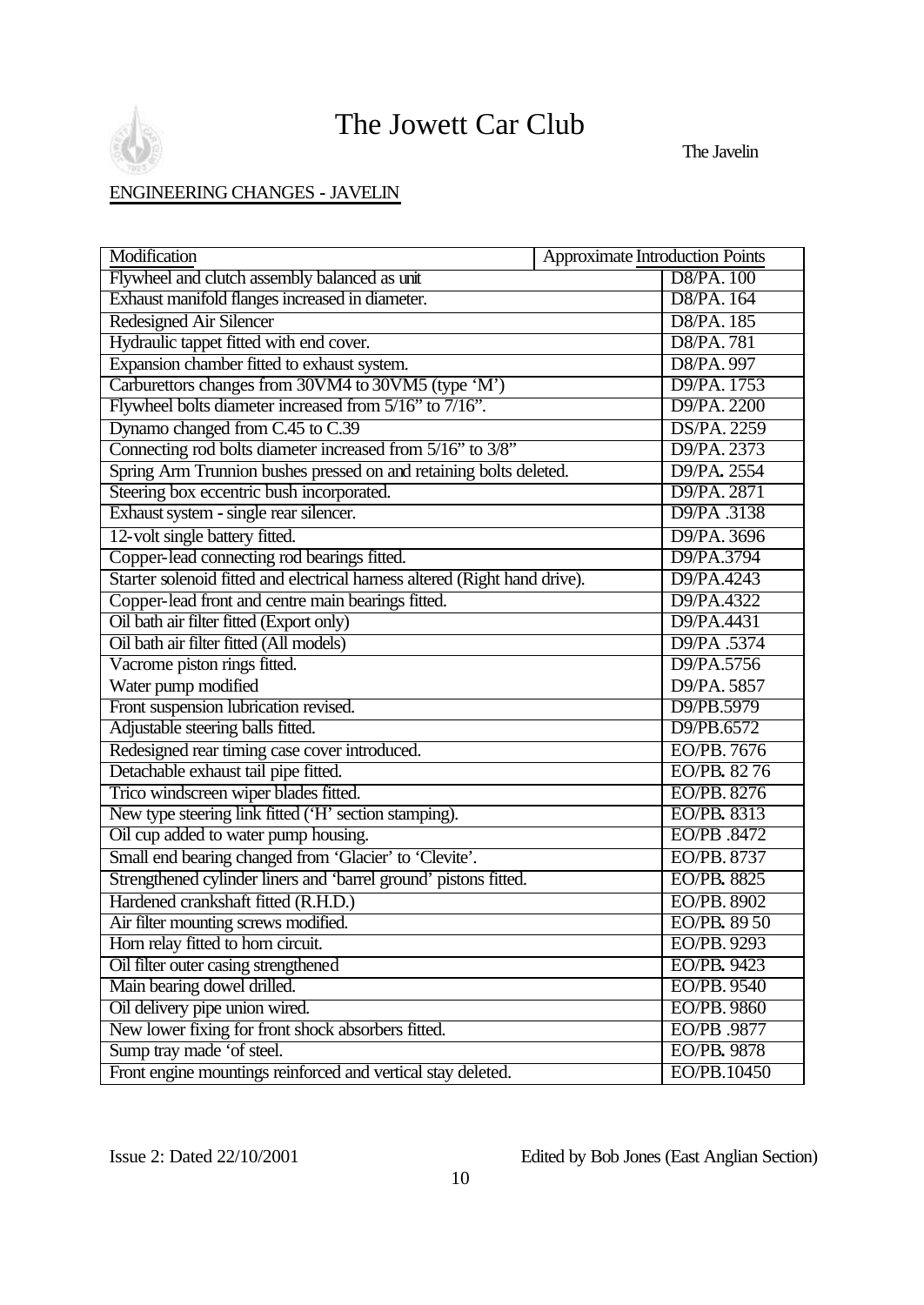

| Introduction of serrated connecting rods.                | EO/PB. 10506   |
|----------------------------------------------------------|----------------|
| Introduction of four wheel hydraulic braking System.     | EO/PB. 10594   |
| Steering ball joints redesigned.                         | EO/PB. 10789   |
| Steering rod cover deleted.                              | EO/PB. 10789   |
| Close ratio gearbox introduced.                          | EO/PC. 11270   |
| 1951 model Javelin commenced.                            | EO/PC.11326    |
| Solid tappets fitted.                                    | EO/PC.11907    |
| Adjustable selector and gear change link fitted (R.H.D.) | EO/PC. 12340   |
| Clear vision' steering wheel fitted (de-luxe).           | EO/PC. 13111D  |
| Maximum oil pressure increased                           | El/PC. 15098   |
| Rubber bonded exhaust mounting fitted.                   | E1/PC. 15432   |
| Radiator grille redesigned.                              | El/PC. 15631   |
| Front shock absorber strength increased.                 | El/PC. 16500   |
| Tecalemit oil filter introduced.                         | El/PC. 16603   |
| Oil groove added to crankcase main bearing bore.         | El/PC. 16744   |
| Sludge release hole' drilled in connecting rod cap.      | El/PC. 17402   |
| Water pump and fan improved.                             | El/PC. 18140   |
| Gearbox extension bearing washer strengthened            | El/PC. 18141   |
| Throttle rod modified.                                   | El/PC. 18550   |
| Hole deleted from rod half of connecting rod bearing.    | El/PC. 18646   |
| Return pipe from oil pressure relief valve added.        | El/PC. 18985   |
| Camshaft and chain wheel modified.                       | El/PD. 19295   |
| Waterproof plug lead connections fitted.                 | E1/PD. 19760   |
| Gear change stay fitted.                                 | E1/PD. 20135   |
| Gear change stay modified.                               | E2/PD. 20144   |
| Non-stick taper introduced on water pump spindle.        | E2/PD. 20379   |
| Positive locking for first gear introduced.              | E2/PD. 20641   |
| Splined steering wheel fitted.                           | E2/PD. 20881 D |
| Sludge release hole deleted.                             | E2/PD. 20977   |
| DM 2 distributor fitted.                                 | E2/PD. 21016   |
| Main beam warning light fitted.                          | E2/PD. 21035   |
| AC petrol filter introduced.                             | E2/PD. 21147   |
| Splined steering wheel fitted.                           | E2/PD. 21838   |
| Armstrong shock absorbers fitted.                        | E2/PD. 21868   |
| Rubber bushed' front suspension introduced.              | E2/PD. 21868   |
| Crankcase oil flow increased.                            | E2/PD. 21937   |
| Increased-flow oil cooler fitted.                        | E2/PD. 21937   |
| Redesigned crankcase fitted.                             | E2/PD. 22190   |
| Series III engine introduced.                            | E2/PD. 22221   |
| Woodhead-Monroe shock absorbers fitted.                  | E2/PE. 22346   |
| Narrow lock-notch connecting rods fitted.                | E2/PE. 22451   |
| Top water hose fitted                                    | E2/PE. 22560   |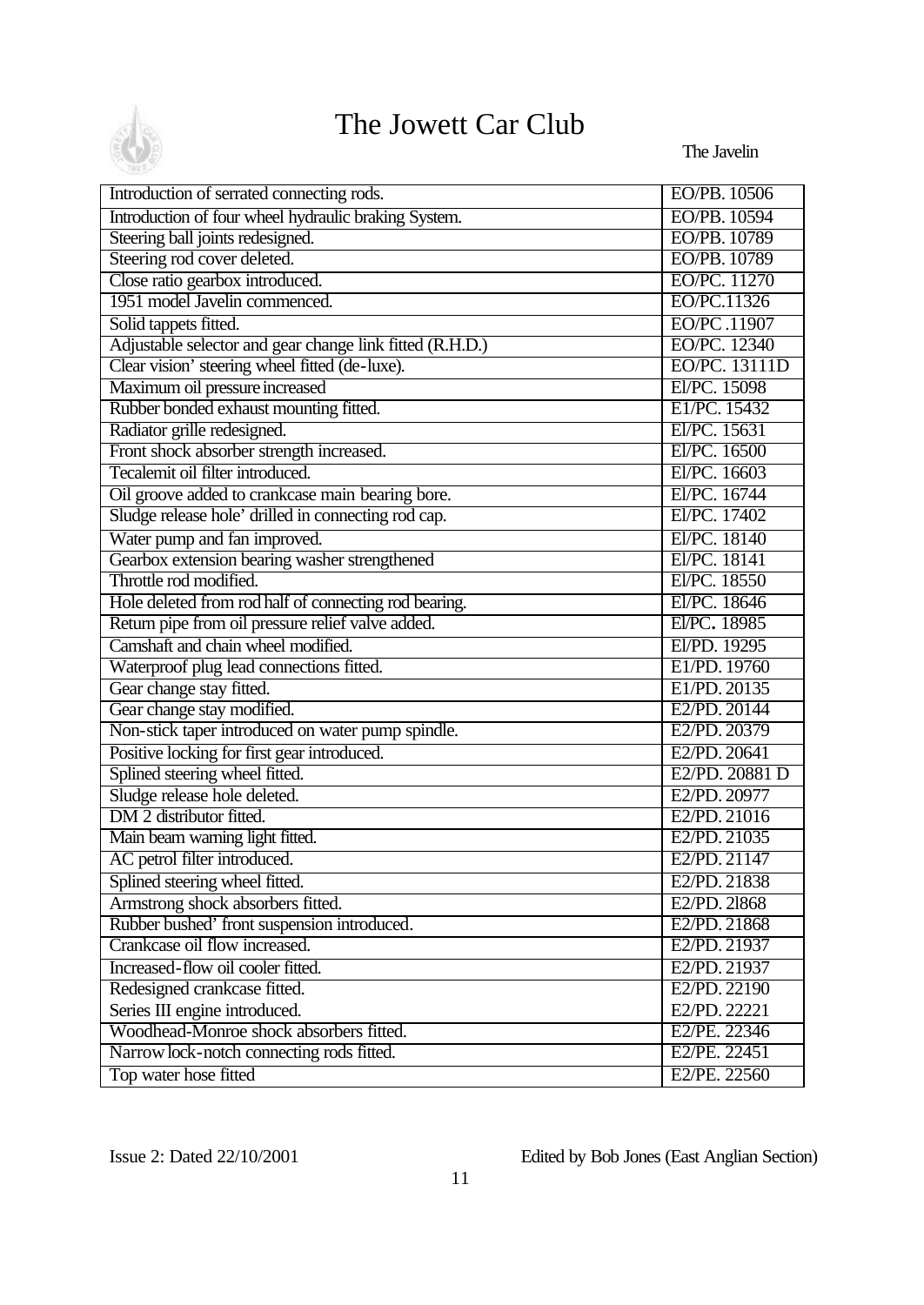

#### The Javelin

| Main beam warning light fitted.                             | E2/PE. 22739 D |
|-------------------------------------------------------------|----------------|
| Crankshaft tolerances revised.                              | E2/PE. 22873   |
| Loading on synchromesh springs increased.                   | E2/PE. 23106   |
| Submerged oil pump fitted.                                  | E2/PE. 23122   |
| One-piece gasket support and liner retaining flange fitted. | E2/PE. 23184   |
| Battery mounting improved.                                  | E2/PE. 23257   |
| Air silencer box modified.                                  | E2/PE. 23320   |
| Adjustable camshaft thrust peg fitted.                      | E2/PE. 23643   |
| Sparking plug covers improved.                              | E2/PE. 24036   |
| Wide ratio gearbox re-introduced.                           | E3/PE. 24179   |

Oil cooler first fitted to Javelins delivered after 7th. January 1952. Cylinder head studs modified and oil gallery seals improved from Crankcase No. 26496.

NOTE: ENGINEERING CHANGES TO THE JUPITER WILL BE FOUND IN THE JUPITER SECTION.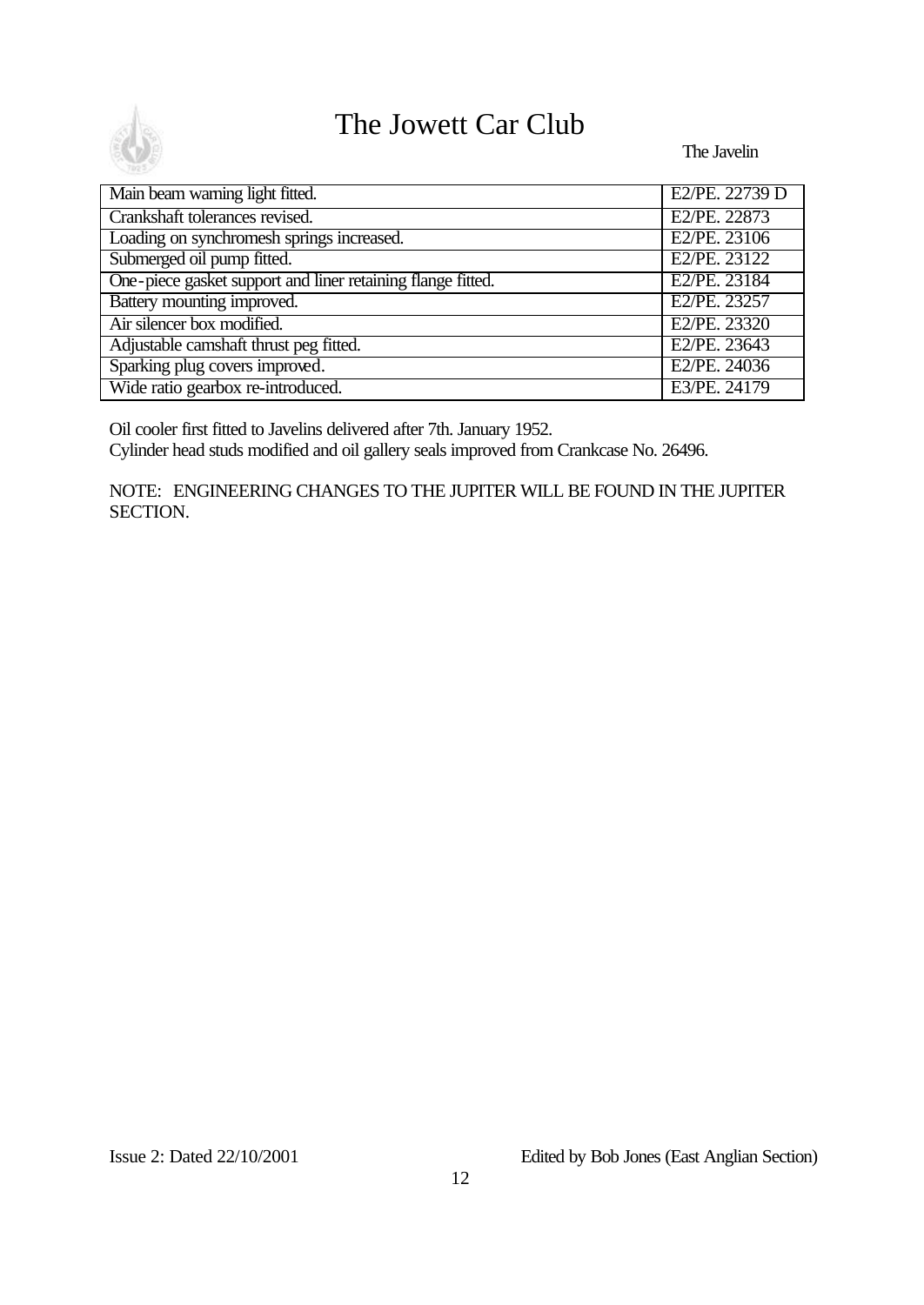

The Javelin

The Jowett Car Club wishes to acknowledge and thank the 'Motor Sport' magazine for the permission given to print this article in the Jowett Owners Handbook. This article appeared in the March 1953 edition.

#### TECHNICAL DEVELOPMENT OF THE JAVELIN AND JUPITER FLAT FOUR ENGINES

An account of the modifications adopted by the Jowett Engineers since the Javelin went into production six years ago,

(Criticism is sometimes leveled at British manufacturers on the grounds that they lack initiative and fail to. develop their designs adequately. Consequently, we are glad to be able to show, in this article, that the old established concern of Jowett Cars Ltd. of Bradford is exempt from this charge. Their advanced Javelin saloon of 1945 has had its share of "teething-troubles" and it may not be generally known that much research has gone into curing early shortcomings. Today, in the words of a Jowett spokesman, the present Series III Javelin and Jupiter engines possess a tremendously increased reliability factor and incorporate many modifications resulting from experience in racing which may not be strictly essential under touring conditions. Motor Sport readers will be particularly gratified to learn that, according to Mr. Grandfield, Jowett's Engineering Manager, who generously provided the data on which this article is based, 95 per cent of the new features incorporated in the Series III Jowett engine are directly related to Jowett's participation in racing - ED).

The old established Jowett Company commenced car manufacture as long ago as 1905. Some time ago, under the auspices of John Baldwin, the present Publicity and London Manager a fascinating little book was published which outlined the history of this sturdy Yorkshire concern. Consequently we can dismiss the earlier years after remarking that the firm's specialty was the water cooled, horizontally-opposed twin-cylinder light car, for many years of 7 h.p. Rating afterwards increased to 8 h.p. A very impressive number of these two cylinder Jowetts are still in service, visual testimony of their good quality and design, which resulted in long wearing qualities.

Some years before the Second World War it was decided to add a four-cylinder model to the Jowett range and experimental cars embodied in line engines. It was' felt inadvisable, however to break from the long horizontally opposed tradition and when the new car, known as the "Jason" went into production in 1936 it had a side valve flat four engine. An attempt to offer good visibility by using a sloping radiator met with a mixed response from the motoring public, but it can be said that the flat four engine was adopted for sentimental rather than engineering reasons.

It was not until after the war, when an entirely new post-Armistice Jowett was designed that the horizontally opposed four-cylinder engine was fully exploited. When Gerald Palmer introduced his brilliant Javelin six seater saloon inspired to some degree by the popularity in England of the Italian Lancia Aprilia, he retained the flat four engine and achieved comfortable spacious seating within the wheelbase by reason of the compact dimensions of this engine layout. In addition,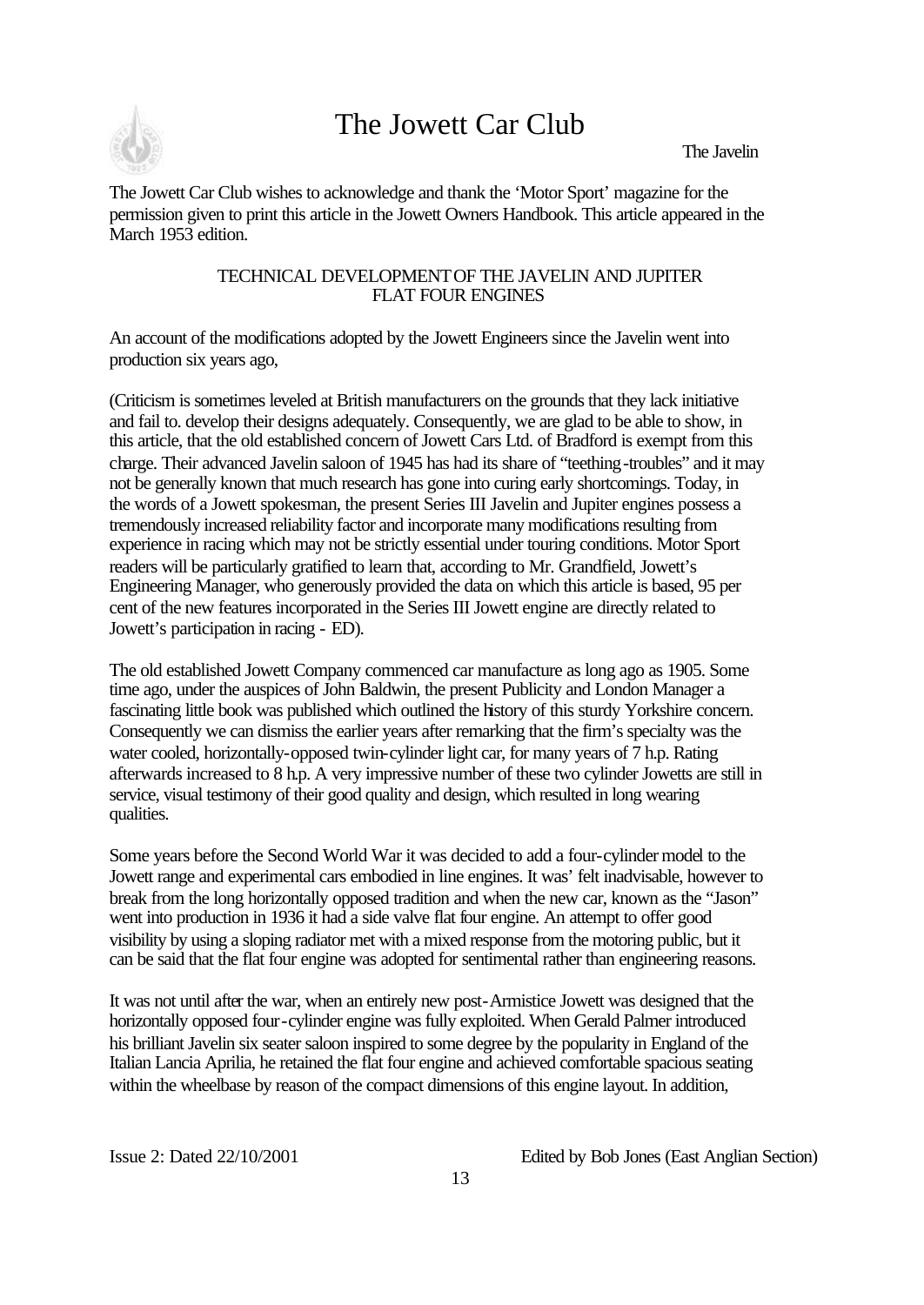

The Javelin

freedom from vibration, a low centre of gravity, and good visibility by reason of the modest height of the power unit were other flat four, advantages.

The new engine had overhead valves and was first prepared in two forms a 1,200 c.c. Unit of 69.5 by 78 m.m. bore and stroke and a 1,500 c.c. version of 72.5 by 90 m.m. bore and stroke. The former engine was intended for the home market, the bigger unit for export, both had a compression ratio of 7.25 to 1.

Subsequently a change of policy caused Palmer to concentrate on the larger engine, of 1.496 c.c. In its early form this engine had a two bearing crankshaft running in white metal bushes carried on the crankcase, a circular spigotted cover at one end obviated the need for a split crankcase. The crankcase was of aluminium alloy to D.T.D. 424 specification, and wet liners sat on a joint washer at the base and were clamped down by the detachable cylinder heads. The cylinder heads were of cast iron with a vertical inlet port leading to Siamese valve ports to provide for one down draught carburettor per pair of cylinders. The exhaust ports were at the bottom of the heads, the gases being led away by an integral manifold under each head. A metal duct directed cooling water to each valve seat. The combustion chambers were of stepped type, the inlet platform providing a 'squish' area to promote charge turbulence over the exhaust valves, from which the mixture was ignited.

The push rod overhead valve mechanism incorporated hydraulic tappet's to compensate for dimensional changes in the alloy crankcase. These tappets were lubricated from one of the main oil galleries, with lubricant filtered by the full flow method.

The new engines,in both sizes, were extensively tested on the bench and on the road, in this country. The prototypes had 10 m.m. sparking plugs, but subsequently, 14 m.m. plugs were used. The 1496 c.c. version developed 40 b.h.p. soon increased to 50 b.h.p. by improved aspiration.

During early testing, when, incidentally, a Bradford back axle was used on the prototype Javelin - later American axle components were tried before the final adoption of Salisbury units possessing a very high margin of safety **-** the engines proved mechanically noisy in a harsh resonating manner. This decided shortcoming in what was destined to be a luxury small family car was a major problem calling for a cure. Two forms of crankcase had been prepared, one in cast iron, the other, in aluminium. Experimental work on these early designs made it quite clear that there was considerable whirl of the crankshaft and a certain amount of flexing of the crankshaft, as was evident from edge markings on the bearings and deflection tests.

The next development was to prepare a cast iron crankcase and a three bearing crankshaft, the bearing cap joint faces being horizontal, so that the crankshaft and f1ywheel assembly could be dropped out of the bottom of the engine. The first experimental engine of this type was of l, 200 c.c. and when experiments were carried out with larger diameter cylinder liners, increasing capacity to 1500 c.c. considerable crankcase thump was experienced, and to experimentally overcome this, boilerplate was bolted across the bottom of the bearing caps, overcoming this problem and pointing out the inherent weakness of this crankcase design. Subsequent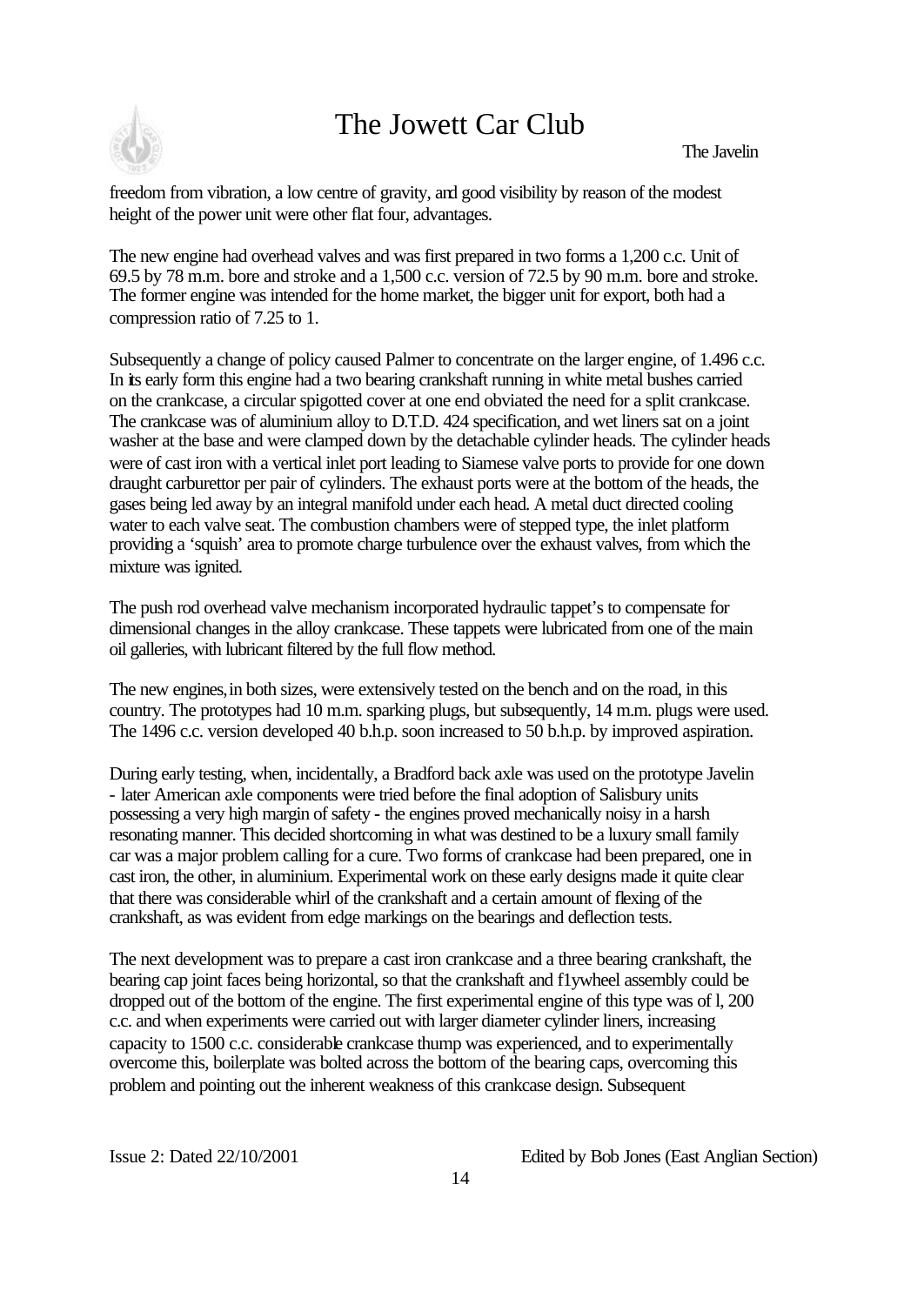

The Javelin

development was the adoption of the light alloy crankcase split vertically permitting the use of tie bolts, making a very much stiffer job.

Previous experience had determined the fact that the cast iron crankcase did produce a quieter engine, but it was decided that the alloy crankcase should be proceeded with, it having been designed for die-casting. The cast iron version was approximately l0 percent quieter than the alloy one, but was naturally heavier. In view of this and the difficulty at that time of obtaining iron castings, the split alloy crankcase was decided on. It was at this stage that the 1200 c.c. project was dropped, as there was such a pronounced performance difference between it and the l l<sup>1</sup>/<sub>d</sub>itre engine.

When the revised engine was tested for output, a considerable drop in power was seen to occur above 4,250 r.p.m. Observation showed inadequate freedom of breathing and poor turbulence in the stepped head. The valve lift was increased from 0.275 in. to 0.315 in. and the ports cleaned up. Westlake was called in to inspect the combustion chamber formation and he evolved a semi pancake head with 14 m.m. plugs, easier to produce and increasing top end power output by 15 per. cent, while providing smoother running. The exhaust system was changed from streamlined exhaust ports brought out to the bottom face of the head to a manifold bolted to the underside of the head, the off-side manifold feeding into a pipe running round the front of the engine to enter the near-side manifold and take benefit thereby of extractor action. The main exhaust pipe led from the back of the nearside manifold. It had a 1 3/8" inside diameter and the power drop with silencers was only 3 b.h.p. compared with an open pipe. This new exhaust arrangement, gave a power increase of l<sup>1</sup>/per. cent, and no longer were the cylinder heads handed, a production and service advantage.

Snatchy running below 20 m.p.h. led to an increase of flywheel diameter to the limits of the bell housing. Another outcome of initial testing was the need to alter main bearing clearances due to rapid crankcase expansion. A steel housing giving 0.0003 in. to 0.0018 in. clearance at assembly temperature was finally adopted.

The Javelin now emerged as the first really new British post-war car, a comfortable, brisk 5/6 seater saloon, giving 75/80 m.p.h. and 28/32 m.p.g. with the advanced aspects of a flat four engine, torsion bar suspension and wind defeating body form.

The prototype engine, developing 40-45 b.h.p. had been satisfactory in respect of bearings, but long-distance driving on the Continent with the early production versions showed up a tendency to run big end and main bearings.

With the aforesaid improved breathing 50-52 b.h.p. was developed at 4,500 r.p.m. and it was decided that white-metal bearings must be replaced by copper lead bearings, if possible in conjunction with the existing E.N. 12 steel crankshaft. The flat four engine layout led to higher oil temperatures than are experienced in in-line designs, which contributed to the bearing failures.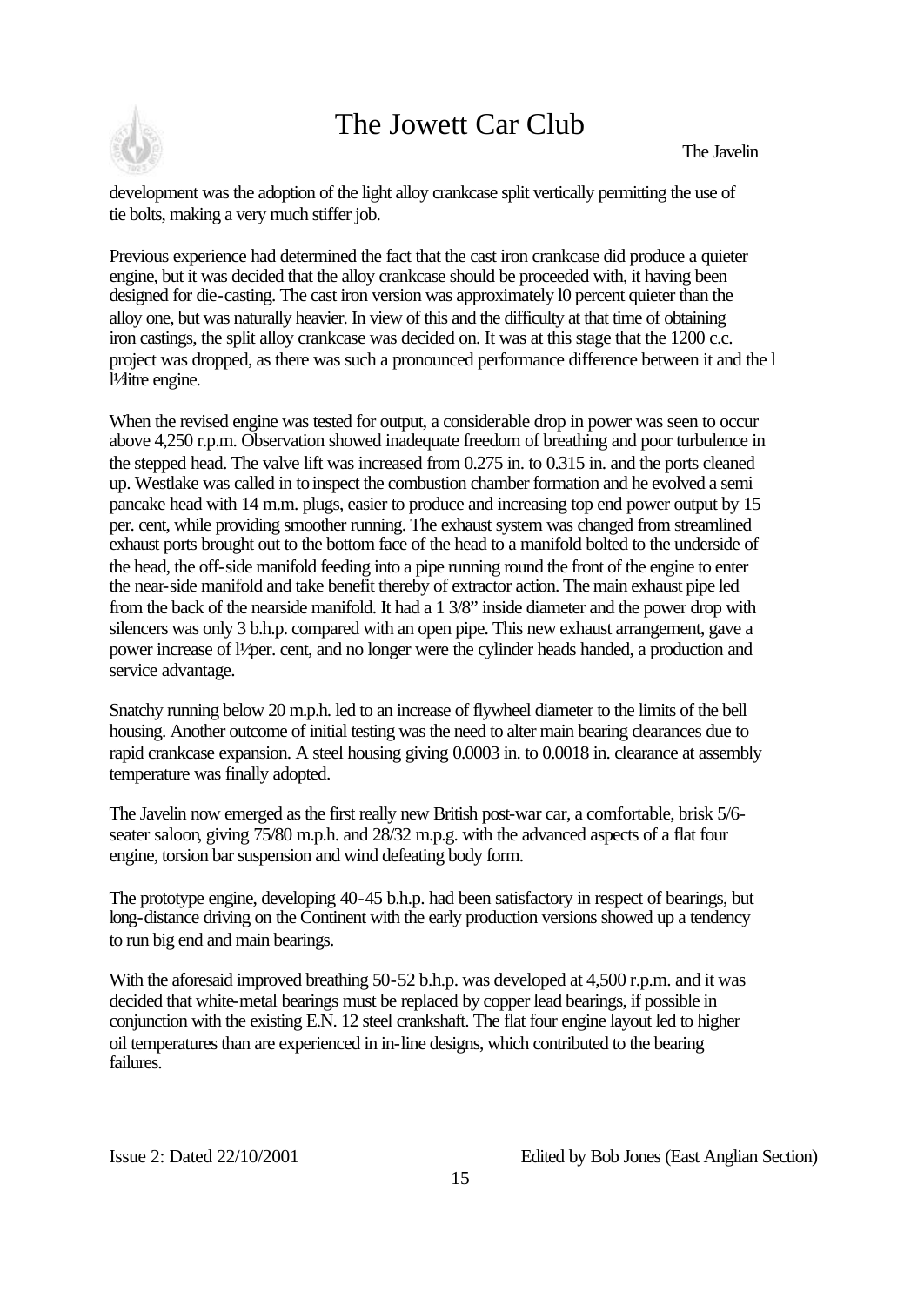

The Javelin

The first step was to employ sintered copper-lead consisting of 24 per cent lead, 2 per cent tin 74. percent, copper, with a 0.00125 in white-metal flash in view of the unhardened crankshaft. These bearings showed no sign of fatigue but were extremely sensitive to dirt and scuffing on the crankshaft. A hardened crankshaft was consequently adopted and special care was devoted to assembly and initial running in. It was also found that the stepped location of the big-end led to distortion on tightening, so a new con-rod was devised the big-end having an offset-serrated face and clamp bolts increased to 0.375 in. and 400 lb/in, tightening torque. Maximum distortion was now within 0.00025 in. A dirt-trap hole of 1/16 in diameter had a negligible effect on oil pressure and consumption. The crankshaft was now induction-hardened on the journals and pins to a hardness figure of 512-530 Brinell and the bearing surfaces lapped to a finish of 8-12 microinches against the former 12-24 micro-inches. A softer bearing material of 30 per cent, lead 1.2 percent tin and 68.8 per cent Copper, with a 0.00025 in. plated white-metal layer for running in was used with the new rods and crankshaft and the bearings now stood up to 50 b.h.p. and 4,750 r.p.m. in spite of the higher oil temperatures and compact bearings of the flat-four layout.

The lubrication system was thoroughly tested in the initial stages of development, an engine being rigged for measurement of oil spillage from bearings, relief valve, ancillary services, etc. As a result the feed to the main bearings was increased and the size of the oil ways increased to 7/16" dia. to obviate a possible danger of bearing starvation under cold-start conditions with the full-flow filter system adopted to ensure clean oil for the hydraulic tappets. The relief valve exhausted below sump oil level to avoid aeration and later the discharge was by-passed to the pump suction side within the cover.

When the three-bearing crankcase was used, difficulty was experienced with oil swirl caused by air transferring from one side of the case to the other. To stop this, a surface baffle was introduced, much experimentation being necessary to position it so that it was above oil level yet allowed free passage of air only. Originally the oil pump has been carried on a bearing cap but the vertically split crankcase obviated this location, so it was moved to the timing case wall and driven by spiral gears from the crankshaft. The ignition distributor, which was originally disposed horizontally and driven directly off the camshaft, was now positioned nearly vertically, with a common drive shaft to the oil-pump, driven from spiral-bevel gears from the crankshaft. The increase of oil pump capacity represented an increase of oil pressure from 50 lb/sq.in. to 65 lb/sq.in. After its use on competition cars, an oil cooler, built by specialists to Jowett specifications, was incorporated on production engines in 1952. At first this was placed rearwards for accessibility of engine, but later was, moved to a location between fan and radiator. With the oil-cooler in circuit, pressure pulsations occurred at audible frequencies until the aforementioned dirt-trap-holes in the big end caps were deleted.

(\*\* Direct quote factually incorrect)

Some interesting experiments were made in respect of airflow away from the behind-engine radiator. Louvres in the bonnet top were found to become ineffective above 50 m.p.h. so pressure areas were checked and it was found possible to extract air from behind the radiator via apertures in the front wheel arches, ugly louvres thus being obviated.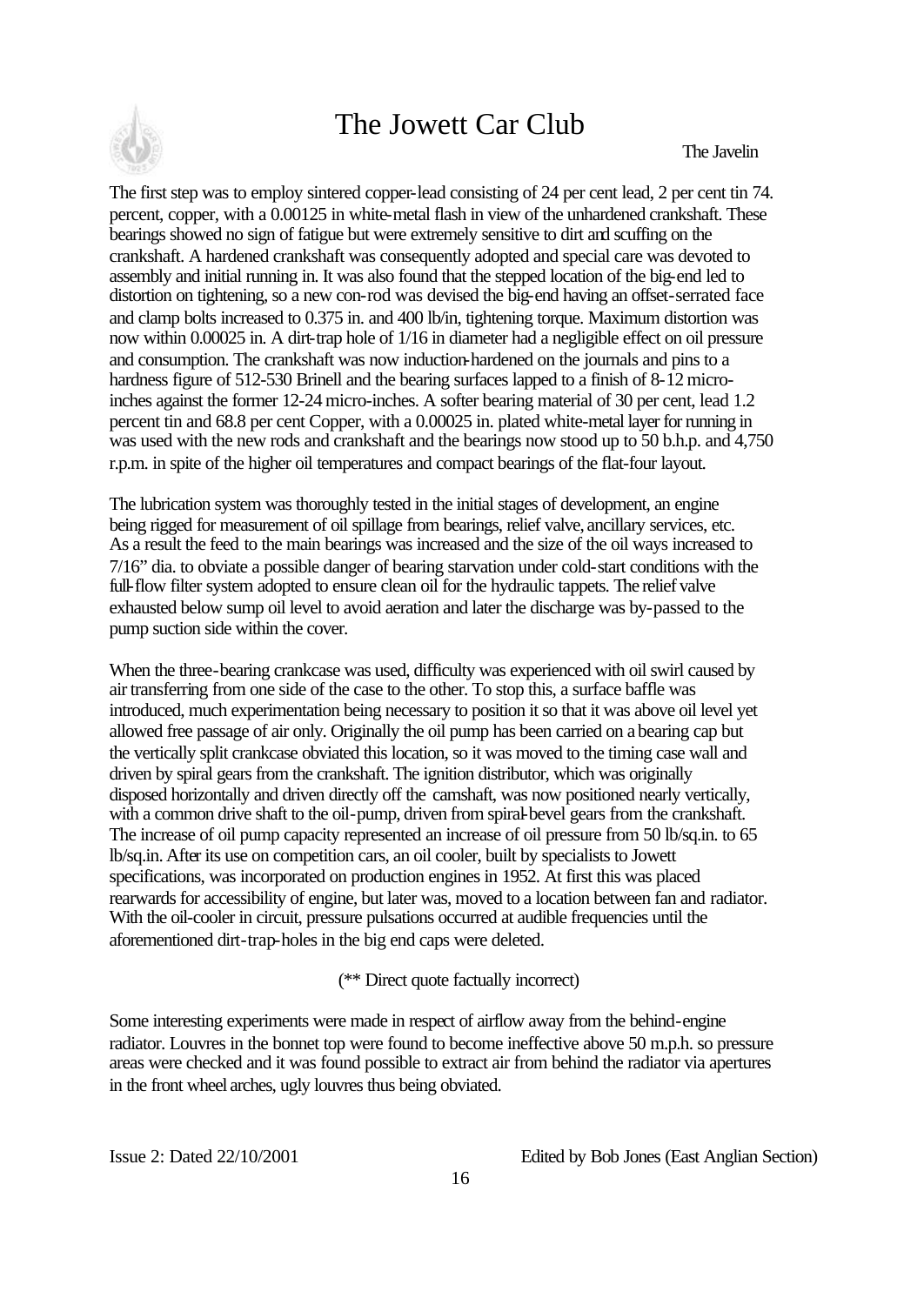

The Javelin

Another difficulty experienced with early production engines concerned noisy valve gear, in spite of the incorporation of Zero Lash hydraulic tappets. Better manufacturing standards were immediately adopted, but a fairly heavy patter persisted. A special rig was built to investigate suspected deflection of the valve gear, which was substantiated. The attempted cure was to change from the somewhat "Fierce" cam form of 0.002" opening ramp and 0.006" closing ramp to a cam form providing an 0.003" opening ramp of constant velocity and an 0.012" closing ramp with a combination or variable acceleration and constant velocity, the cam period being slightly reduced to avoid increased valve overlap. When operation showed no improvement, a cam with a 0 .006" opening ramp with constant acceleration and a closing ramp of .0.015" with variable acceleration gave slightly quieter running. By connecting the noise-meter to an oscilloscope and watching recordings of the valve movement on a cathode ray tube it was discovered the noise occurred at both opening and closing.

The next step was to design a cam form with an opening ramp of 0.004" and a closing ramp of 0.020" modified to give correct lift. Noise was now considerably less on the closing side but it was deduced that an opening ramp in excess of 0.006" would be required. A mathematical investigation was made to ascertain the theoretical seating of the valve for various valve gear deflections. The final cam gave a 0.008" opening ramp and 0.020" closing ramp. This with stiffer rockers and rocker mountings, maximum possible cleanliness of oil supply, freedom from oil aeration, good manufacturing standards of mating parts and stiffer push rods, effected the desired improvement.

Unfortunately hydraulic tappets became unobtainable during 1950 and the noise level rose somewhat with the enforced use of ordinary tappets.

Experiments at this stage were made in respect of camshaft and tappet materials. A high duty 1% chromium cast iron camshaft with a tip hardness of 40-45 Rockwell C. and chilled iron tappets of similar hardness and a finish of 7-10 micro. inches, gave excellent results up to a cam loading of 120,000 lbs. per sq. in. A phosphate process on cam and tappet faces to retain oil during running were found beneficial, but not really necessary but trouble intervened if the tappet head finish fell below 20 micro. inches and the chill lower than 36 Rockwell C.

Five different forms of liner/piston combination were used in the course of development. Vacrit high duty manganese chromium iron liners with a 270-280 Brunell surface hardness were originally used in conjunction with split skirt pistons in LO-EX or LM.13 alloys with 2 D/26 radial thickness pressure rings and a slotted oil control ring.

The liners were first located by a setscrew through the block into the liner skirt, but slight piston scuff resulted from the retention of dirt particles and the liner skirt tended to distort. Oilconsumption varied from 1,000-7,000 m.p.g. on production cars. Lapped side rings and barrel ground pistons were tried and assembly and service techniques were developed to obviate oil leak throughout the engine.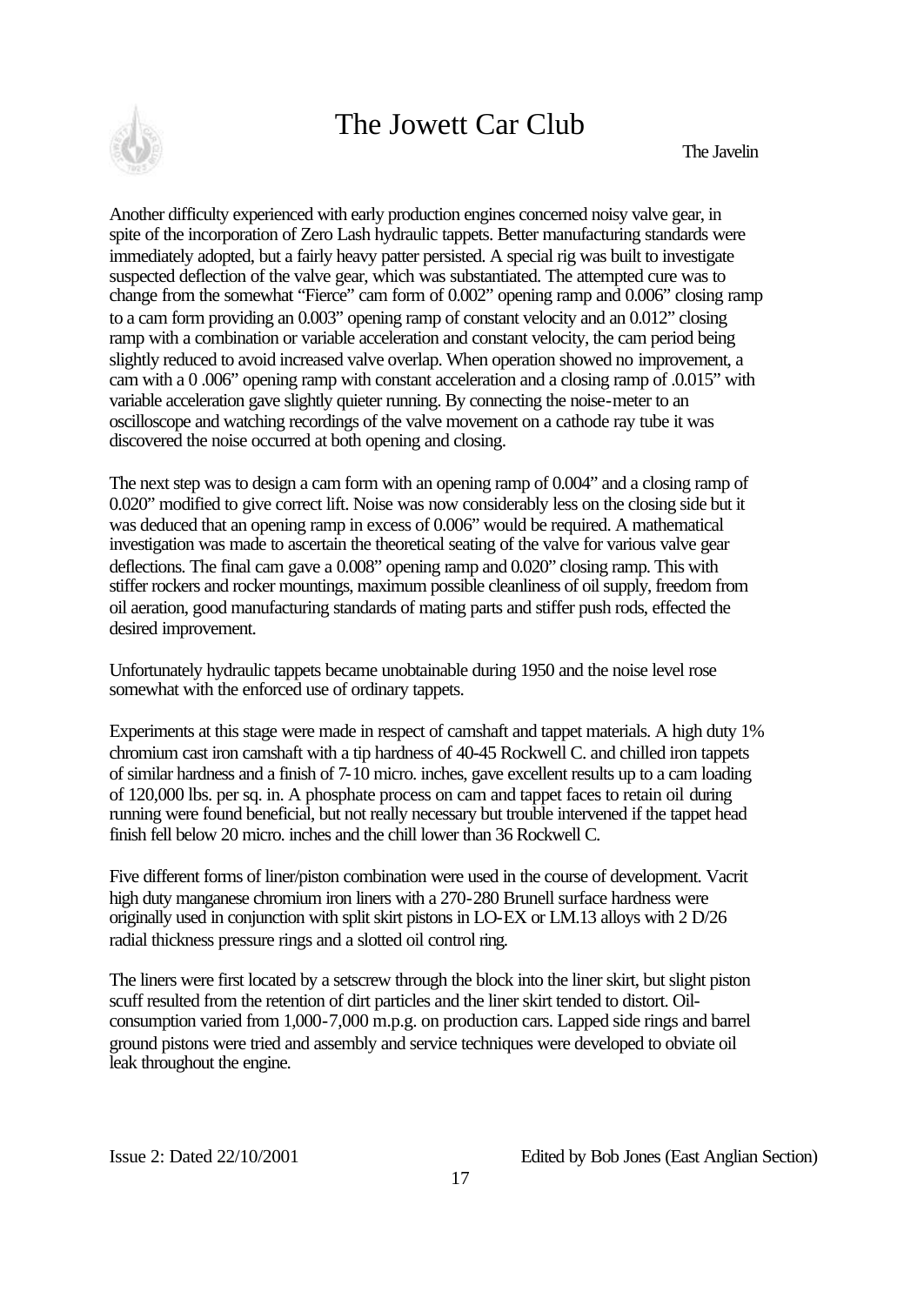

The Javelin

A taper-faced Vacrom chromium plated top piston ring was adopted to cut oil consumption without entire success. Liner distortion, was suspected and investigations showed that while 0.008-0.0l0" gasket nip at 38/40 lbs/ft. cylinder head tightening torque was satisfactory to retain gas and water seals this was highly critical, any degree of higher torque loading or excessive nip caused local liner collapse and consequent distortion. To counteract this the liner section was stiffened and an internally stepped second ring fitted to facilitate quick bedding in of the chromium-plated piston ring. After this a Javelin ran 80.000 miles in the course of testing, by the Avon India Rubber Co. Ltd. gave an average 3,700 m.p.g. of oil at 37-39 m.p.h. average speed and maximum bore wear averaged 0.002" equal to 40,000 miles per thou. The firing order is 1-4-2-3

#### This was incorrect in the original Bill Boddy/MotorSport Technical Development article.

Carburation was the subject of special attention in view of the Javelin unusual firing order of l, 3,2,4. Cylinders 1 and 3 fed from one carburettor. To combat weak mixture in the front cylinders of each bank caused by inlet tract surge a 0.550" diameter balancer pipe was introduced between the two carburettors. Difficulty of working in the conventional exhaust hot-spot resulted in flat spots between idling and main jets, but adjustment of the level of the Progression hole to the edge of the throttle blade in the Zenith carburettor cured this. A further induction system peculiarity was a very harsh staccato noise at the intakes, unacceptable in what was not a sports engine. Experiments proceeded with many makes of air cleaners and silencer but it became evident that & very large silencer would e required to attain a reasonable noise level and this would about cover the engine and render it inaccessible. Consequently Jowett evolved their own baffle box, accommodated in the alligator bonnet, tuned to length to suit the induction system, and connected to a resonance chamber, which was coupled to the air intakes by vertical pipes having squash rubber connections, which broke as the bonnet, was lifted. Anon-spill oil bath air filter was incorporated. Reverting to the carburettor balance pipe, when this was fitted it was adapted to ventilate the engine in conjunction with an A.C. vacuum valve in the oil filler tube.

A minor development feature was a change from flat pressings to tubular stays as supporting legs for the cooling fan shaft, as the flat section caused noise as air flowed over them.

To early bearing failures and excessive oil consumption of some Javelins has been added gasket blowing, but it should be remarked that this was due to too small an asbestos content at the fold of the gasket and it was only with increased output for competition purposes that contributory causes came in.

So far we have dealt with the production engine only, and the painstaking research and development devoted to perfecting this advanced design of flat-four power unit with rear placed radiator is truly a credit to the Jowett Company **-** even if the public are well advised in respect of all new models, to wait until the initial snags have been eradicated before purchasing.

In 1949 the Javelin engine was developed for competition motoring and class victories were obtained in events as diverse as the Rheineck-Walzenhausen Hill Climb and the Spa 24 Hour Race. The Spa Javelin saloon gave about 57 b.h.p. and had the oil cooler and copper lead bearings etc. Flywheel weight was halved, being reduced from 28 lb. to 14 lb. These Javelins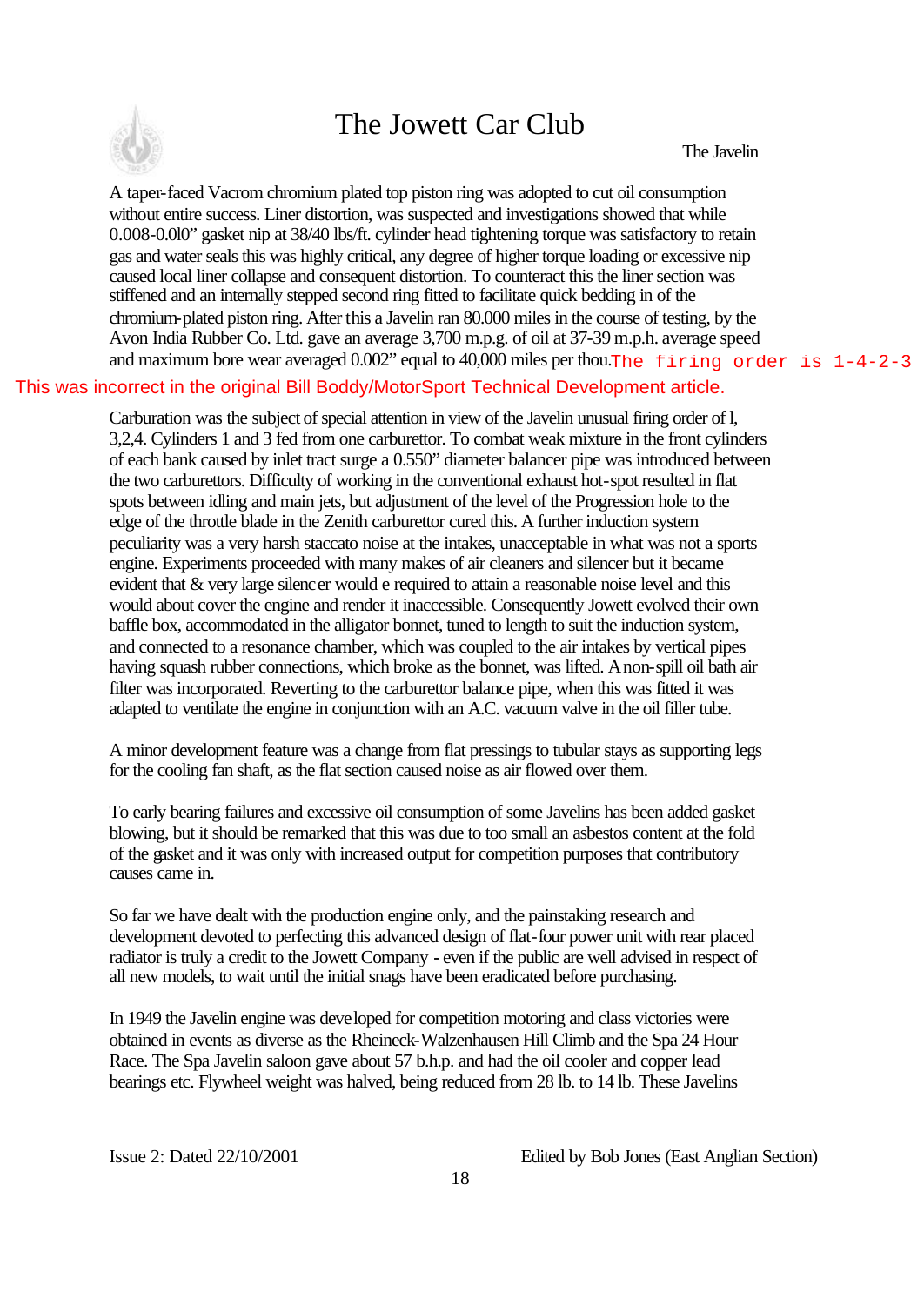

The Javelin

also ran at Silverstone.

Meanwhile, the Jowett Company had decided to put into production the two-seater sports Jupiter the chassis of which was based on a tubular frame design evolved by Leslie Johnson in association with the German engineer Eberan van Eberhorst.

The Javelin engine was required to be developed to give 60 b.h.p. at 4,750 r.p.m. for use in the new car. The compression ratio was raised from 7.25 to 1, to 8 to 1 by reducing the volume of the combustion space by a change in shape of the piston crown. Javelin port sizes, bearings and camshaft' were used unaltered, but heads and ports were polished. A Delaney Galloy oil cooler was installed, located behind the fan, a Bowman block cooler was mounted on the front of the offside cylinder block later. Instead of 23 m.m. carburetors, 26 m.m. Zenith 30 V.1.G. carbuettors were used, later replaced by the easier to tune Zenith 30 VM. The oil sump capacity was retained at nine pints. As there was more room under the car, the off side exhaust pipe joined the main pipe in rear of the near side manifold and not at the manifold as on the Javelin. The shape of the Jupiter body called for air extractor louvres, not used on the Javelin, and when overheating was experienced in Continental driving and Alpine work the radiator size was increased after louvres had been added in the bonnet top. As noise was now of less moment no air silencers were used for the carburettors and eventually the Vokes air filters were discarded, A.C. filters are now used. The fan shaft was mounted in a rubber ring to offer some freedom of movement and the base of the supporting legs modified to obviate breakage and release of the fan from its axle. (Alas in the recent Monte Carlo Rally the fan of Becquart's Jupiter broke away and punctured the radiator during the regularity test).

It is significant that about this time the Jowett Company issued its "Competition Tuning Notes" to those Javelin owners who sought an increase in performance. The usual port polishing and relieving was covered in respect of this particular engine, stronger outer valve springs were recommended and special pistons we're declared available for increasing the compression ratio from 7.2 to 1, to 7.6 and 8.0 to 1, a reduction in combustion chamber space of 2 c.c. and a further 3 c.c. respectively. The standard Zenith VM 4 or 5 carburettors could be replaced by 30 VM Zeniths and it was assumed that the hardened crankshaft, copper lead bearings, larger water and oil pumps, later oil filter assembly and the oil cooler would be employed.

Subsequently similar "hotting up" of the Jupiter was permitted, with increase of compression ratio from 8.0 to 1 up to 8.5 to 1 for 80 octane fuels, this being obtained by using thin gaskets. Stronger inner valve springs were recommended and the flywheel could be lightened. It was assumed that correct fitting and assembly would be ensured and that the modified high tensile cylinder head studs, Lucas DVX4A distributor and the later cooling arrangements used and Champion L 11S or LA 11 sparking plugs fitted

Charles Grandfield and Horace Grimley who later developed the Jupiter for racing, had tested a prototype sports version over 3000 miles from John 0'Groats and across France, at a running average speed of 54 m.p.h. and an overall average of 46 m.p.h. fuel consumption working out at 31 m.p.g.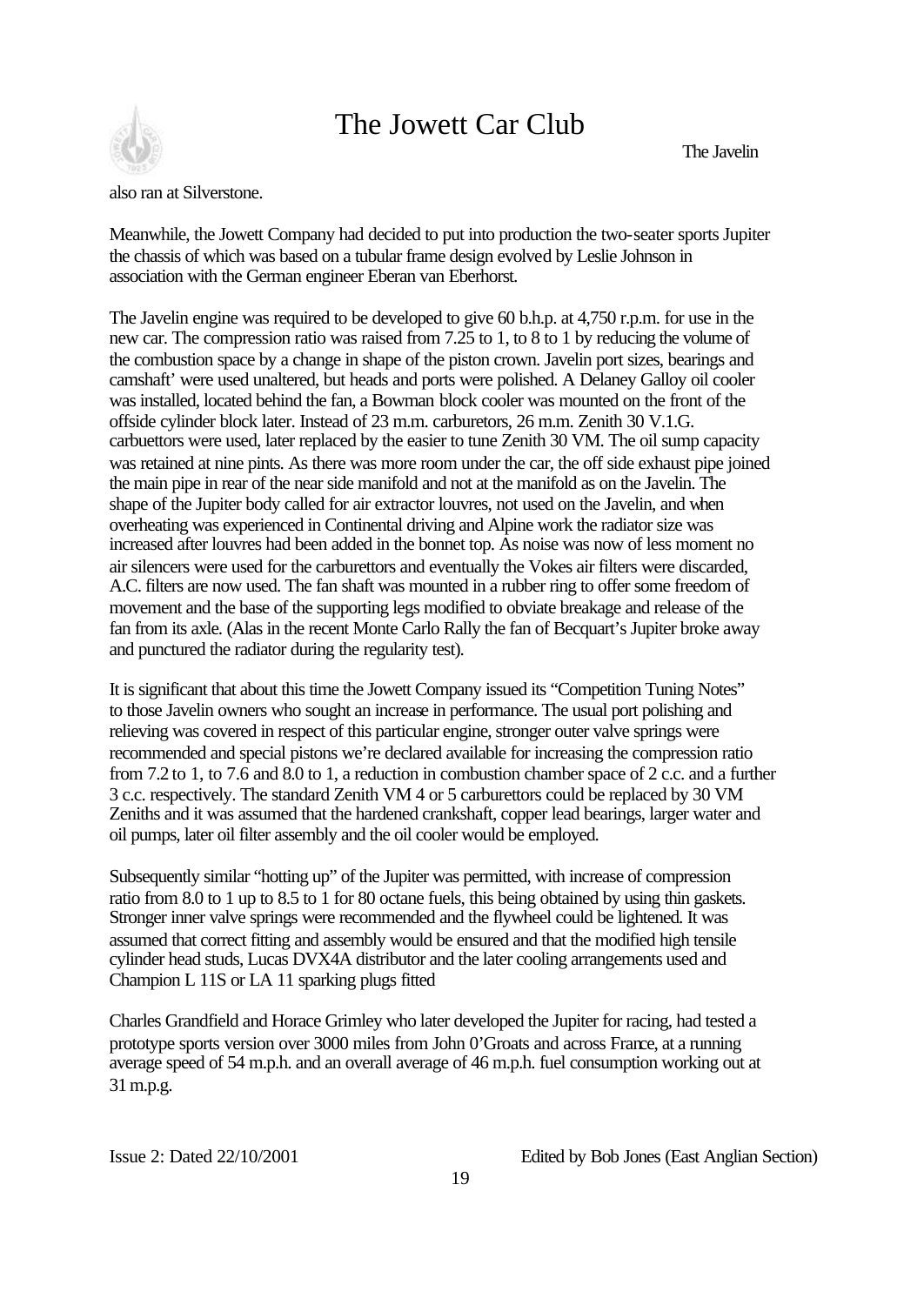

The Javelin

The next step was to prepare the Jupiter for participation in racing. For Le Mans in 1950 a compression ratio of 8.5 to 1 was obtained by the employment of thin head gaskets and with stronger inner valve springs, high duty ignition distributor and lightened flywheel, the output was 64 b.h.p. To obviate gasket trouble the strength of the cylinder head studs was increased from 45 to 60-65 tons tensile, but the number and position of the studs were unchanged. The plugs were stepped up from Champion L 11S to Champion LA 11. The l litre class was won at 75.84 m.p.h.

For 1951 the porting, valve timing etc., were improved, and after experiments with compression ratios of 8 to 1, 8.5 to l, 9 to I and 9.25 to 1, the last named ratio was employed. Just over 100 m.p.h. was obtained from the Rl Jupiter, but after six hours at Le Mans the C.A. gaskets collapsed. A composite copper, asbestos and steel gasket was found satisfactory, after experiments with solid copper, laminated aluminium, and corrugated cupro nickel gaskets etc. This gasket is now used on all production engines but eventually, for racing, a gas filled metallic sealing ring at 600 lb/sq.in. pressure in a circumferential recess on the liner top flange stood up to the highest compression ratios. A Plexseal gasket was used as a water joint. The gasket failures were finally traced to sinking of the cylinder liners and this was cured by redesign of the liner bottom seal, a rubber ring trapped between the liner bottom flange and the crankcase permitting a metal-to-metal contact between liner and crankcase, obviating liner sinking and enabling the initial liner interference on the gasket to be maintained. The 1½ litre class was won at Le Mans.

For last year's Le Mans Rl's retained the 9.25 to 1 compression ratio with flat top pistons. The serrated face big ends were used and the top piston ring lands were increased from  $3/32$ " to  $1/8$ " and to reduce a tendency to piston ring flutter and increased oil fling, pressure loading of the scraper ring was put up to 70 lb/sq.in. 2 b.h.p. was gained by using the solid skirt piston, due to less friction. Trailing oil way drillings were used on the crankpins to feed oil at a point of minimum pressure.

The pistons were now solid skirted and of die cast silicon alloy, with the top gas ring chromium plated. Stronger valve springs met the engine speed of 5,500 r.p.m. KE 965 (EN 54) exhaust valves combated a neck temperature of 700-800 C., which had caused an XB valve to break during the 1951 Silverstone Production Car Race. The stems were chromium plated, 0.001 inch extra clearance given at the guides and the valve tip at the rocker end stellited. With 0.5 millilitre per litre of lead in the fuel, valve life was approximately 200 hours at 4,500 - 5,500r.p.m. An external carburettor balance pipe of 5/8" internal dia. was now required. A Lucas high duty DVX4A distributor was used, with Lodge plugs in waterproof covers. The crankcase was stiffened by ribs radiating from the main bearing regions and walls were also stiffened. The Marston Excelsior oil cooler radiator and reserve fuel tanks were fabricated in aluminium alloy with a weight reduction of 45 lb. An axle ratio of 4.1 to 1 was employed instead of the former 4.56 to 1. The engine now had a fuel consumption of 0.51 to 0.57 pint/b.h.p. /hour, equal to a race fuel consumption of 18 m.p.g. and the third consecutive l<sup>1</sup>/litre class win at Le Mans.

The standard crankshaft broke on test after only 50 hours bench running at 4,200 r.p.m. with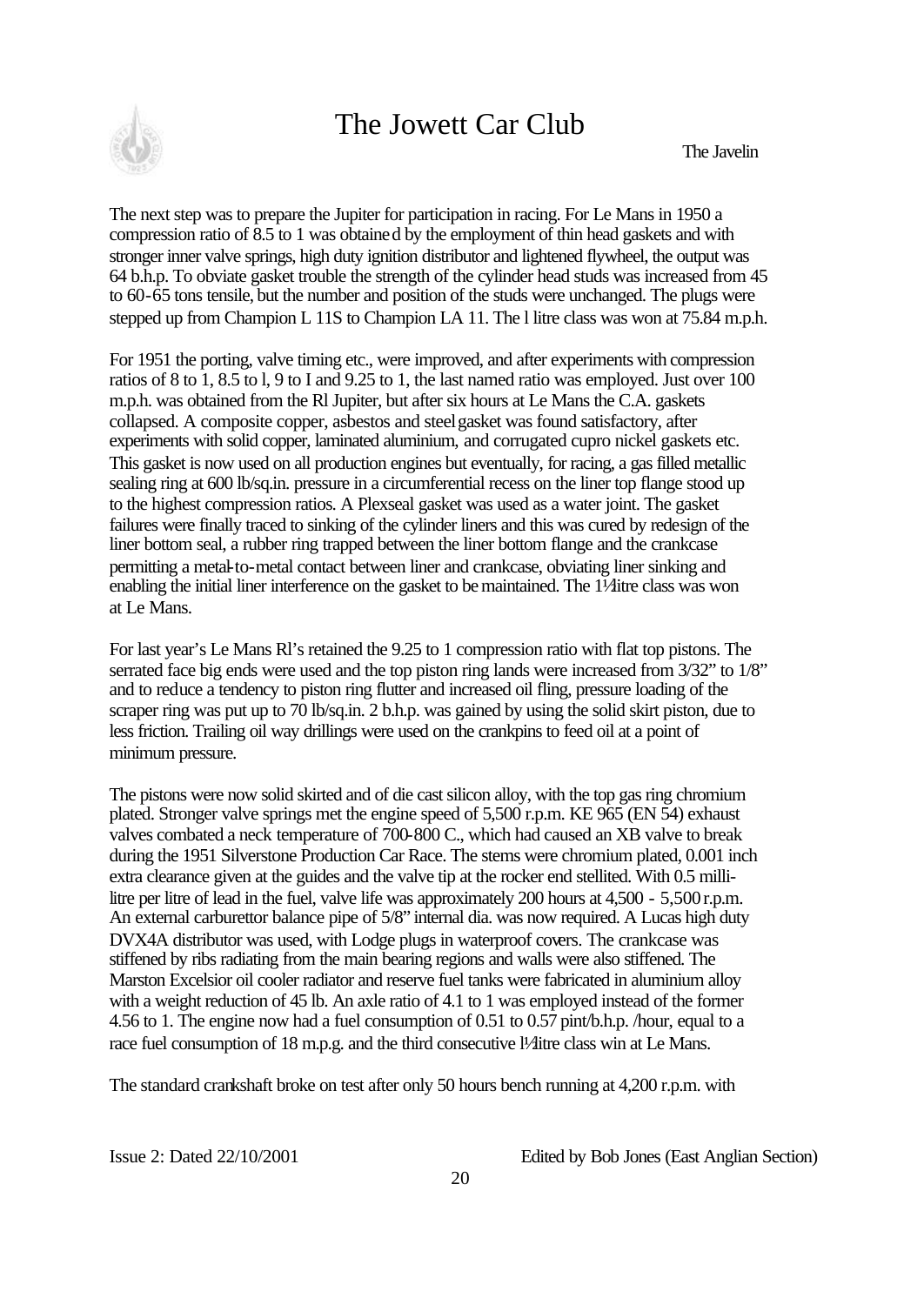

The Javelin

compression ratios above 8 to 1. A crankshaft which had run some 200 hours broke during the 1950 T.T. race when a compression ratio of 8.75 1 was in use. This led to a mathematical investigation of crankshaft dynamics and the most probable cause of the crank-web bending fatigue failure was thought to be combined axial and torsional vibrations of the crankshaft system in conjunction with the presence of an adverse residual stress system in the crankpin fillet adjacent to the fracture; this residual stress was due to induction hardening of the bearingsurfaces especially if followed by a cold straightening operation allied with stress risers in the form of a sharp fillet radii and tool marks on the webs. A new crankshaft was developed incorporating fillet radii on all bearings of not less than 0.100". The crankpins were also drilled so as to reduce off centre weight and the magnitude of the bending loads. Great care was also necessary when induction hardening the crankpins so as to ensure that the hard zone does not extend into the webs, also that the fillet radii and journal surfaces were free from quenching cracks.

Experiment showed that Shot peening the fillets could considerably increase the fatigue resistance using 1/32" dia. chilled shot at 25 to 30 lb/sq.in. the crank being rotated during the peening operation, also the practice of rolling the fillet by steel balls was effective.

A load diagram on a polar basis was drawn up for big end bearing loads above 4,750 r.pm. and the serious inertia loading was found to be sufficiently important to warrant drilling the racing crankshaft.

Besides the l<sup>1</sup>/<sub>d</sub>itre class victories at Le Mans, first and second places were taken in the l<sup>1</sup>/ditre class of the 1951 T.T. race and a win at Watkins Glen.

It is particularly satisfactory to learn that almost all the modifications evolved through racing are found in the current Jowett Series III engine now found in all Javelin and Jupiter cars. These may be summarised as follows: -

- 1. Crankshaft The crankshaft has been redesigned in detail so as to increase its fatigue strength. The modifications in this direction consist of the crankpins and main bearing fillets being increased from 0.050" radius, to 0.10" radius, also the hardening technique has been altered so as to ensure that the hardness does not run into the crank webs where it may introduce, stress concentrations. The weight of the crankpins has been reduced by drilling a 7/8" dia. hole through them with the object of reducing the bending load on the shaft.
- 2. Oil ways The oil ways both in the crankshaft and in the crankcase have been modified; in the case of the crankshaft these have been repositioned so that they emerge on the crankpins in an area of minimum load, which allows the oil to build up a more stable film. In the case of the crankcase, the oil ways have been increased in area so as to avoid any possibility of restriction, especially under cold starting conditions.
- 3. Bearings **-** These are now with the exception of the rear main bearings of Vandervell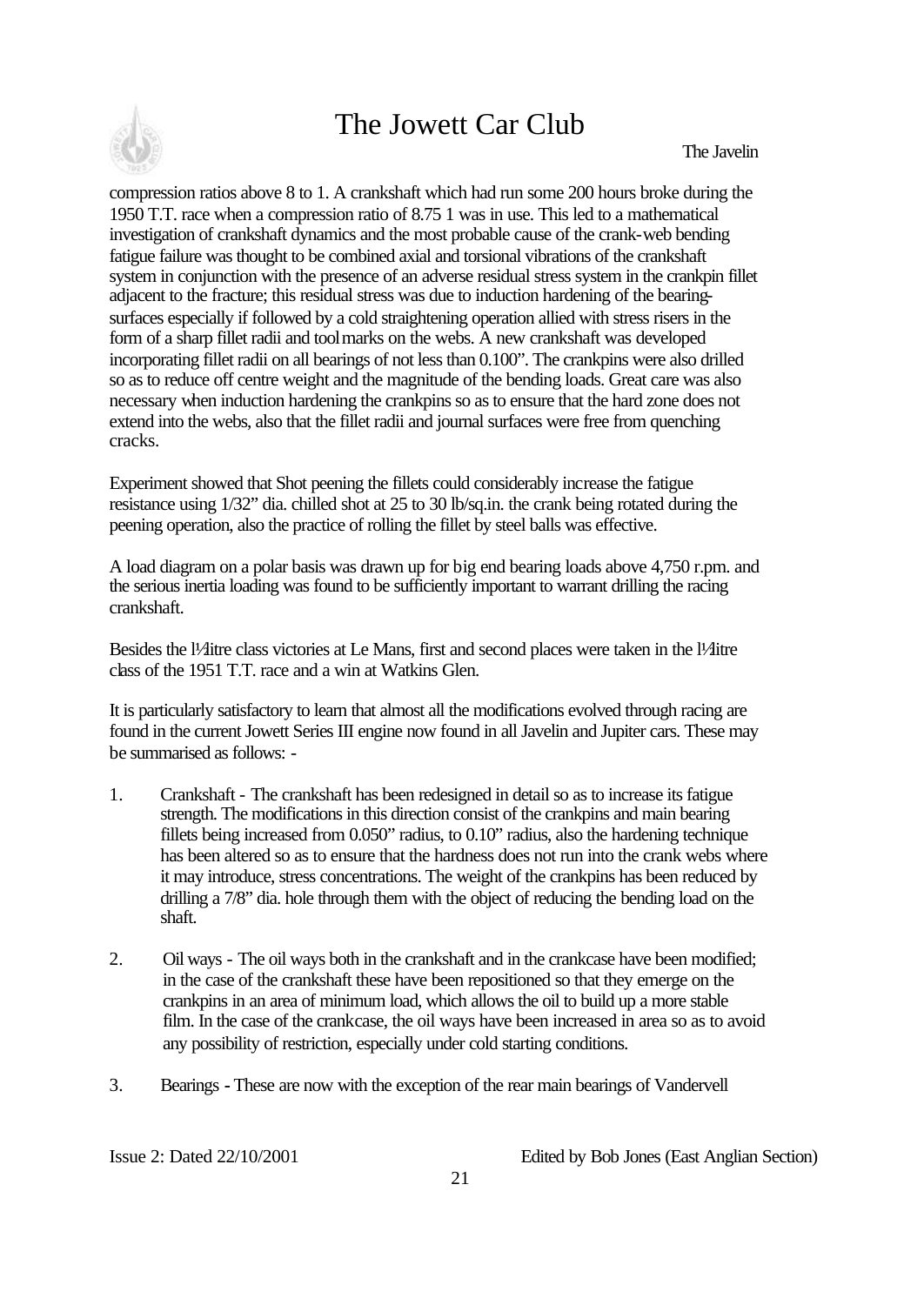

manufacture and are of the tri-metal type, which consists of a steel backing strip on which is cast a layer of copper lead alloy; this layer of copper lead is then plated with an approximately 0.003" thick coating of lead indium alloy which actually acts as a bearing medium.

- 4. Crankcase -This has been stiffened by the addition of radial webs on the front, centre and rear panels, the object of this is to increase the rigidity of the structure which to some extent will assist in minimising noise.
- 5. Cylinder heads The combustion chambers and the ports are polished and the ports are lined up with the manifold ports. This will improve the gas flow characteristics and will reduce any tendency towards "run-on"'.
- 6. Camshaft An adjustable end location is now provided for this so that individual adjustment can be carried out to reduce any noise resulting from excessive end float.
- 7 Cylinder liner bottom seal This has been redesigned and now consists of an oil and heat resisting rubber ring trapped between the liner bottom flange and the crankcase. There is thus a metal to metal contact between the liner bottom flange and the crankcase, which obviated any tendency to liner shrinkage due to collapse of the bottom joint. This ensures that the initial liner interference on the gasket is maintained and will result in greater gasket reliability.
- 8. Oil Pump **-** This is now of a submerged pattern, which ensures instant priming under all starting conditions and the relief is by passed to the suction side of the pump to reduce oil churning and frothing in the Sump.
- 9. Pistons The proportion of the piston ring lands has been increased so as to improve the fatigue resistance at this point.
- 10. Sparking plug covers The original design of bakelite cover with the bayonet fixing has been deleted and this has been replaced by a moulded rubber cover designed by Messrs. Lodge for racing motor cycles. This cover is very simple and improved the accessibility of the sparking plug.

All this development work has been done in the last five years or so and our account covers only that applied to the engine, this being of such unusual layout as to occasion much interest in how its teething troubles were overcome. The reader must by now be impressed with the very thorough testing and research, undertaken by the Jowett engineers and be particularly pleased to learn how much they owe to racing and competition Work.

The Jowetts with the Series III engine are still well in advance of conventional practice and have gained in performance and reliability since the brave introduction of the Javelin eight years ago. Once again, I cannot refrain from observing that at Idle they are anything but idle! - W.B.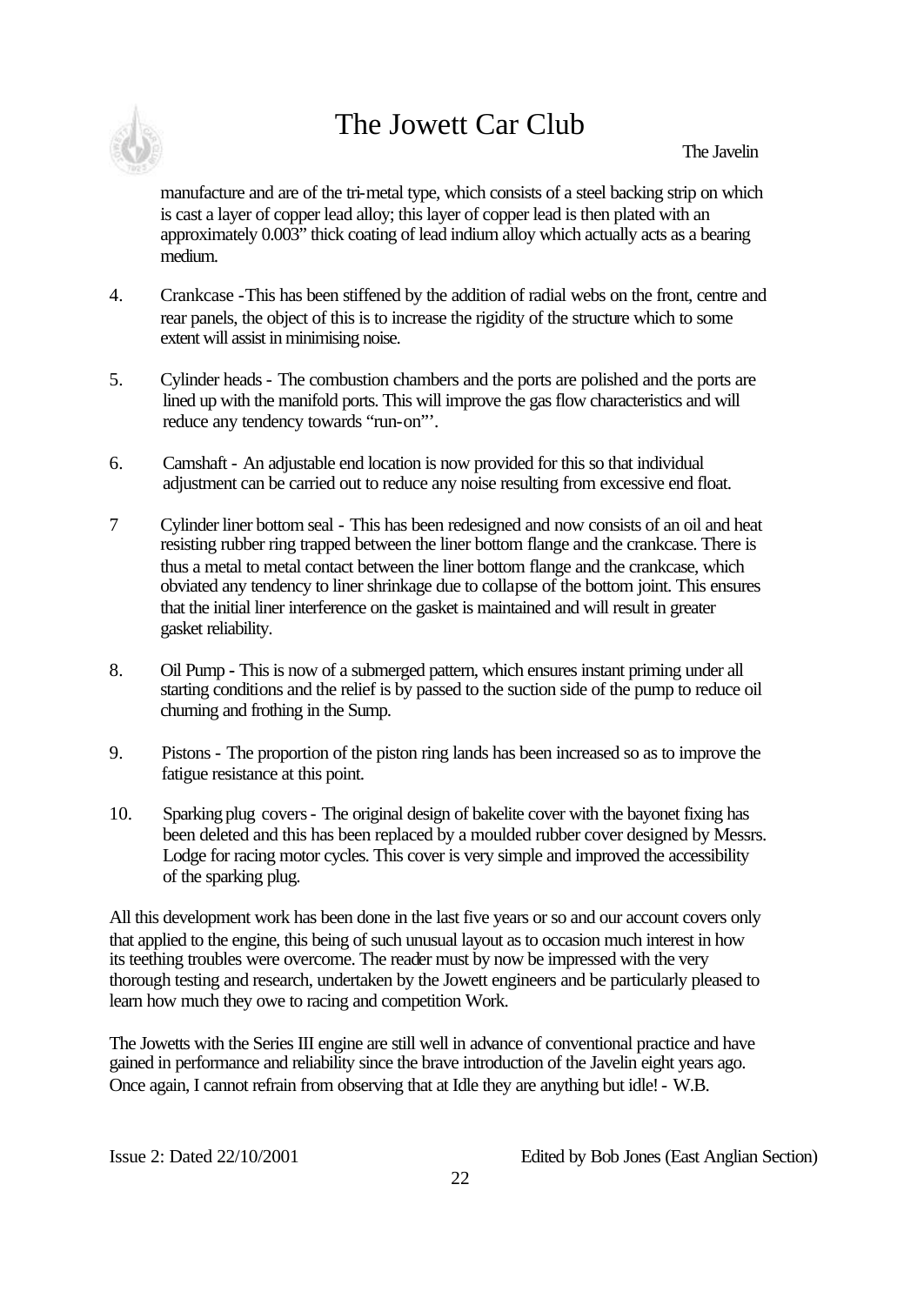

The Javelin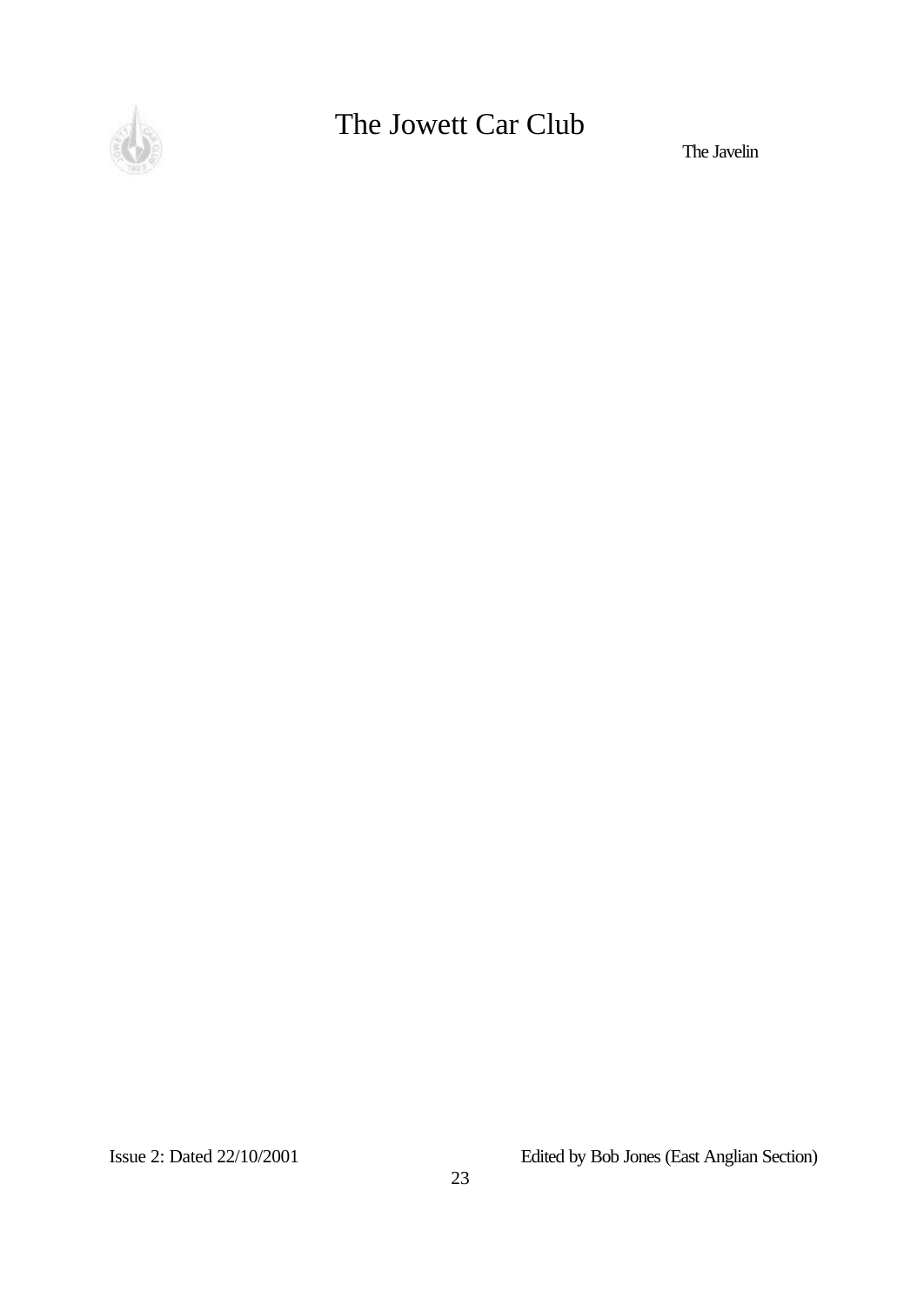

The Javelin

#### TECHNICAL DATA - Javelin, Jupiter & R4.

The fo1lowing data is taken from various sources of reliable information and every attempt has been made to ensure its accuracy by cross-referencing all information available. Wherever possible data has been given for both early and late model Javelins and unless otherwise specified the data is applicab1e to the 1951 Model. Where Jupiter data is listed, it is applicable to a 1952 SA MODEL and R4 Jupiter to the 1953 specification. The data in single brackets gives the equivalent for the Jupiter and in double brackets the Jupiter R.4.

#### ENGINE

Dimensions & Data

Bore 2.5 m.m. Stroke 90 mm. Capacity 1485 cc's – 90.6 cu.in. Stroke/Bore Ratio 1.24:1. Con Rod/Crank Throw Ratio 3.4:1. Compression Ratio 7.2:l, (7.6:l or 8:1 depending on fuel available), ((7.5:l or 8.5:1)) Firing Order 1,4,2,3**.** Piston Area 6.345 sq.ins. Piston Speed at 1,000 r.p.m. 590 ft/min & at maximum b.h.p. 2,660 ft/min. Maximum b.h.p. 52.5 at 4,500 r.p.m. (60.5 at 4,500 r.p.m.) ((65 at 5000 r.p.m.)). Max. torque 76 ft. lbs. at 2,600 r.p.m. (84 ft. lbs. at 3,000 r.p.m.). ((81 ft.lbs. at 3,400 r.p.m.)). Max. b.m.e.p. 126 lbs/sq.in. at 2,600 r.p.m. (128 lb/sq. in**.** at 1,900 r.p.m.)

Performance –

| Jupiter         | R4                |
|-----------------|-------------------|
| 13.25           | 29.3              |
| 30.75           | 29.3              |
| 48              | 46.5              |
| 60              | 60                |
| $62.5 \, (max)$ | 64 at 5,100 (max) |
|                 |                   |
| .5              | .54               |
|                 |                   |
| 2.35            |                   |
|                 |                   |

Crankshaft - 4 throw with 2 main bearings. Material EN 12 steel unhardened up to E0/PB. 8902. EN 12 steel hardened to depth of 0.04-0.05" from E0/PB. 8902 early crankshafts were 0.4 carbon EN 8 steel unhardened, ((EN 110 steel probably nitrided)). Weight 25¼ lbs. Overall length 15 1/16". Thrust taken at rear main bearing. Main bearing journals Dia. 2.2505-2.2500". Wear limit 0.002", Radius of fillet 0.10-0.1". Crankshaft end float 0.003-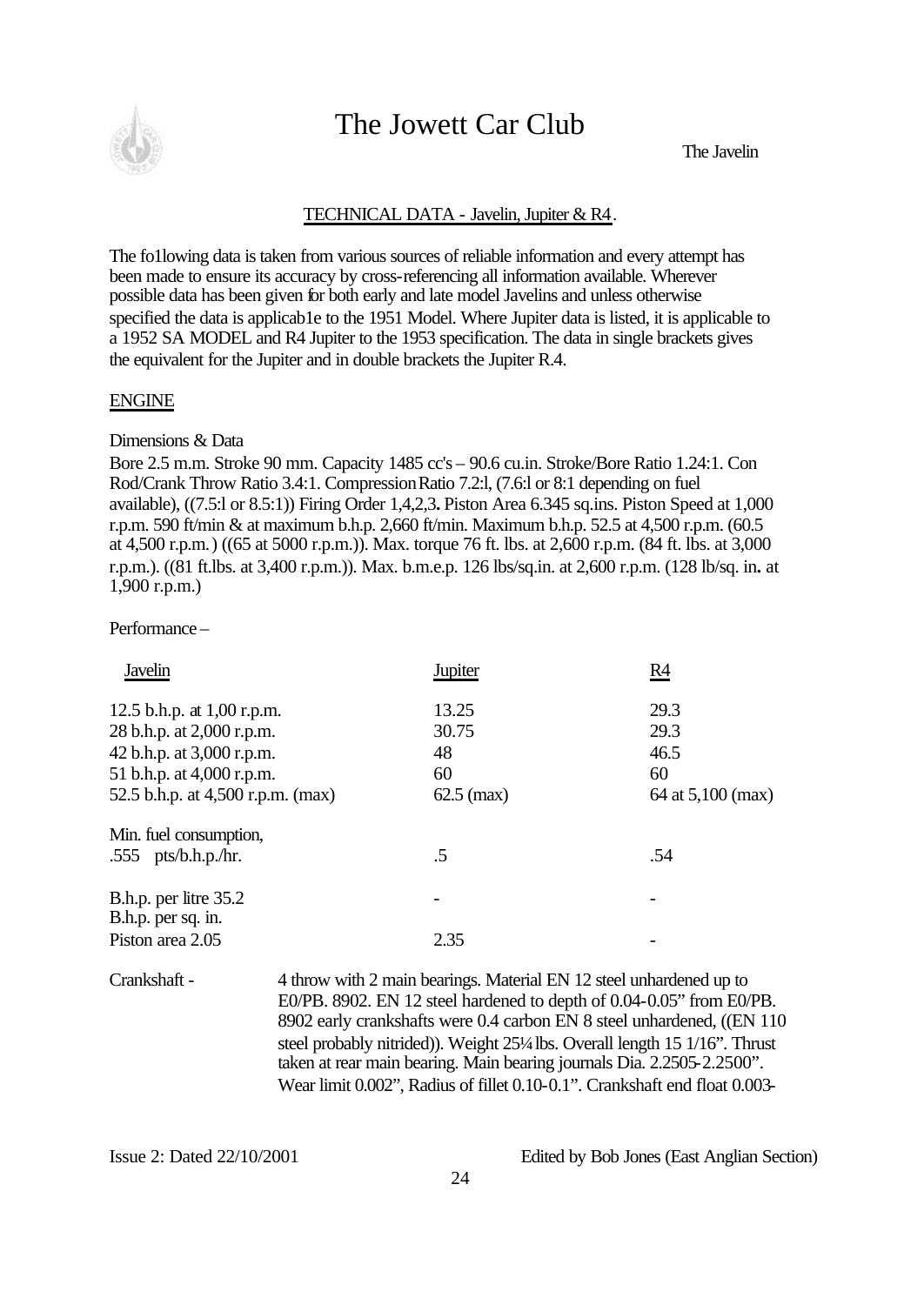

The Javelin

|                    | 0.004". Crank pin bearing journals length 1.003", Dia. 2.000-1.9995"<br>Wear limit 0.002". Radius of throw. 1.7716". Radius of fillet 0.10-0.1".<br>Method of sealing oil Front and shaft oil seal. Rear end shaft oil seal.<br>Distance between each pair of cylinders 5 $1/16$ ". Offset between Nos. 1 &<br>2. Cylinders 1 11/16". Webs <sup>1</sup> / <sub>2</sub> thick between main journals and<br>crankpins 5/8" between adjacent crankpins.                                                                                                                                           |
|--------------------|------------------------------------------------------------------------------------------------------------------------------------------------------------------------------------------------------------------------------------------------------------------------------------------------------------------------------------------------------------------------------------------------------------------------------------------------------------------------------------------------------------------------------------------------------------------------------------------------|
| Main Bearings -    | Type; Steel backed shell - front and centre white metal up to<br>D9/PA.4322, copper lead after D9/PA.4322, rear white metal. No. of<br>main bearings 3. Length; front 1.126" centre 1.126" rear 1.388".<br>Clearance on crankshaft 0.0015-0.0020" Wear limit; 0.002". End float<br>0.003-0.004". Inside dia. 2.2518-2.2503. Housing dia. 2.394-2.393.                                                                                                                                                                                                                                          |
| Flywheel -         | Weight 28 lbs. Cast iron. Ring gear in 4% carbon steel shrunk on. No. of<br>teeth 111.                                                                                                                                                                                                                                                                                                                                                                                                                                                                                                         |
| Connecting Rod -   | 'H' section forged in EN 8 steel. Serrated joint faces split at 47°. Two<br>3/8" dia. bolts. Length centre to centre 61/4". Steel backed. Lead bronze<br>small end bushes. Bore size 0.8125. Wear limit 0.003-0.004". Width 1".<br>Lubrication by splash feed through hole in con rod and bearing. Rods and<br>caps stamped for correct fitting.                                                                                                                                                                                                                                               |
| Big End Bearings - | Type; Steel backed shell - white metal up to D9/PA.3793 Copper lead<br>from D9/PA.3793. Internal Dia. of bearing 2.002-2.001". Width 0.875"<br>Wear limit 0.01" Bearing wall thickness 0.0715-0.07175". Radial<br>clearance 0.0005-0.0015". End float on crankpin - nominal 0.01". Wear<br>limit $0.010$ ". Big end bore size of forging $2.1445 - 2.1450$ ". Length of big<br>end bolts 1 11/16" under head. Dia. 0.371-0.372 tapped 3/8" b.s.f.<br>Locking device - tab washers, Method of locking bearings in position -<br>notch on bearing shells locating in grooves in con rod and cap. |
| Gudgeon Pin -      | Floating in piston and con rod. Material S14 steel. Secured by circlips.<br>Inside dia. 0 5626-0.5615". Outside dia. 0.8125-0.8105". Wear limit<br>0.003-0.004". Length 2.63125-2.52625". Fit in piston tight push. Fit in<br>con. rod easy push.                                                                                                                                                                                                                                                                                                                                              |
| Pistons -          | Material. - HG 413~ Aluminium silicon die casting. Surface finish - tin<br>plated. Split skirt. Pistons are removed from top. Skirt clearance in bore<br>0.0015". Gudgeon pin hole dia. 0.8377-0.8375". Weight of piston<br>including rings and gudgeon pin 13 ozs 3 drains. Compression height<br>39.5 mm. Nominal dim. measured at Gudgeon pin centre line 2.8542-<br>2.8534". Max weight variation between pistons 2 drains. Length of piston<br>3.1299". Diametrical clearances -bottom of skirt; 0.0015". Top of skirt<br>0.0020". Bottom land 0.0035-0.0016". Intermediate land 0.0128-  |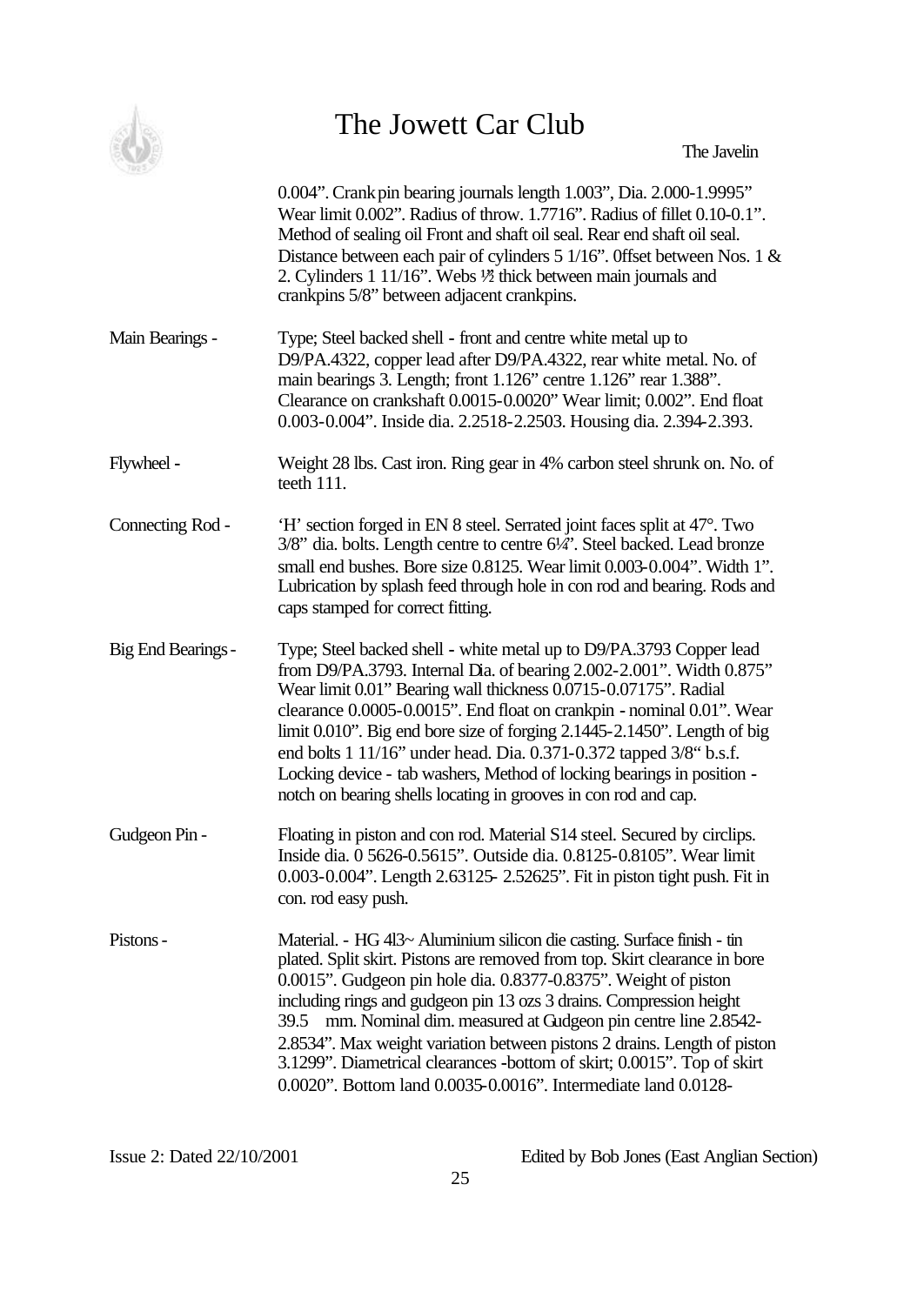

The Javelin

010098'. Top of land 0.0125" Ovality 0.001-0.002". at gudgeon pin. 0.006-0.007" at top of skirt, Ring grooves width **-** Top & 2nd, 0.09625- 0.09525". Bottom 0.1772". Ring grooves depth **-** Top & 2nd. 0.1484- 0.1.429". Bottom 0.1701-0.1878". Piston top dished, (Flat top piston). Piston Rings - 2 Compression and 1 oil control. Material **-** cast iron. Surface finish **-** No.1 Chromium plated. Dimensions: -

| Piston Rings        | $\overline{\text{Top}}$ | 2nd             | $2^{\text{rd}}$ |
|---------------------|-------------------------|-----------------|-----------------|
| Width               | 3/32"                   | 3/32"           | 5/32"           |
| Wear limit (width)  | 0.005                   | 0.005           | 0.005           |
| Groove clearance    | 0.0035-0.0015           | 0.0035-0.0015   | 0.0035-0.0015   |
| Thickness (depth)   | $0.133 - 0.123$         | $0.133 - 0.123$ | $0.133 - 0.123$ |
| Ring gap fitted min | 0.007                   | 0.007           | 0.007           |
| Ring gap fitted max | 0.012                   | 0.012           | 0.012           |
| Wear limit          | 0.030                   | 0.030           | 0.030           |

Cylinder liners - Material 'Vacrit' cast iron.

- Camshaft Material EN 32B Steel or 'Monikrom' cast iron. Method of taking thrust **-** spring loaded plunger. Amount of lift 0.224". No. of bearing journals 3. Cam heel to toe dimension 1.266". Length of bearing journals 1 3/32". Dia of bearing journals 1<sup>1</sup>/<sub>2</sub>. Wear limit on journals 0.002-0.002". Bearing surfaces in block **-**length front l 1/8" centre 13/16" rear 11/4". Bearing housing internal dia. 1.502-1.501". Bearing clearance 0 001- 0.003".
- Timing Chain 3/8" pitch 56 links. No. of teeth on crankshaft chain-wheel 21 & camshaft chainwheel 42. Dimension between wheel centres 4.413-4.418". Crankshaft chain wheel .6% carbon steel. Camshaft chain wheel cast iron.
- Cylinder block Die cast in DTD 133 B Aluminium alloy. Cylinder head studs 3/8" dia. in EN 16 Steel. Bore for liners 3.1895-3.1880". Bore for tappets 0.8130- 0.8135". Bore for camshaft 1.502-1.501".
- Cylinder Head Cast iron. Inlet port 1¼" dia. Combustion space volume 41-43 ccs. Volume variation between chambers 1cc. Valve guide bore dia. Inlet & exhaust 0.5630-0.56225". Valve seat angle inlet 30°.Exhaust 45°**.** Valve seat width inlet 1/32". Exhaust 3/64". Valve throat Dia. Inlet 1¼" Exhaust 1 3/32". 14 m.m. sparking plug holes.
- Valves **-** Material inlet silicon chrome steel. Exhaust XB Austenitic steel. Overall length inlet 4 1/8". Exhaust 4.1406". Lift inlet & exhaust 0.315". Stem dia. Inlet & Exhaust 5/16". Valve head dia. inlet 1 7/16". Exhaust 1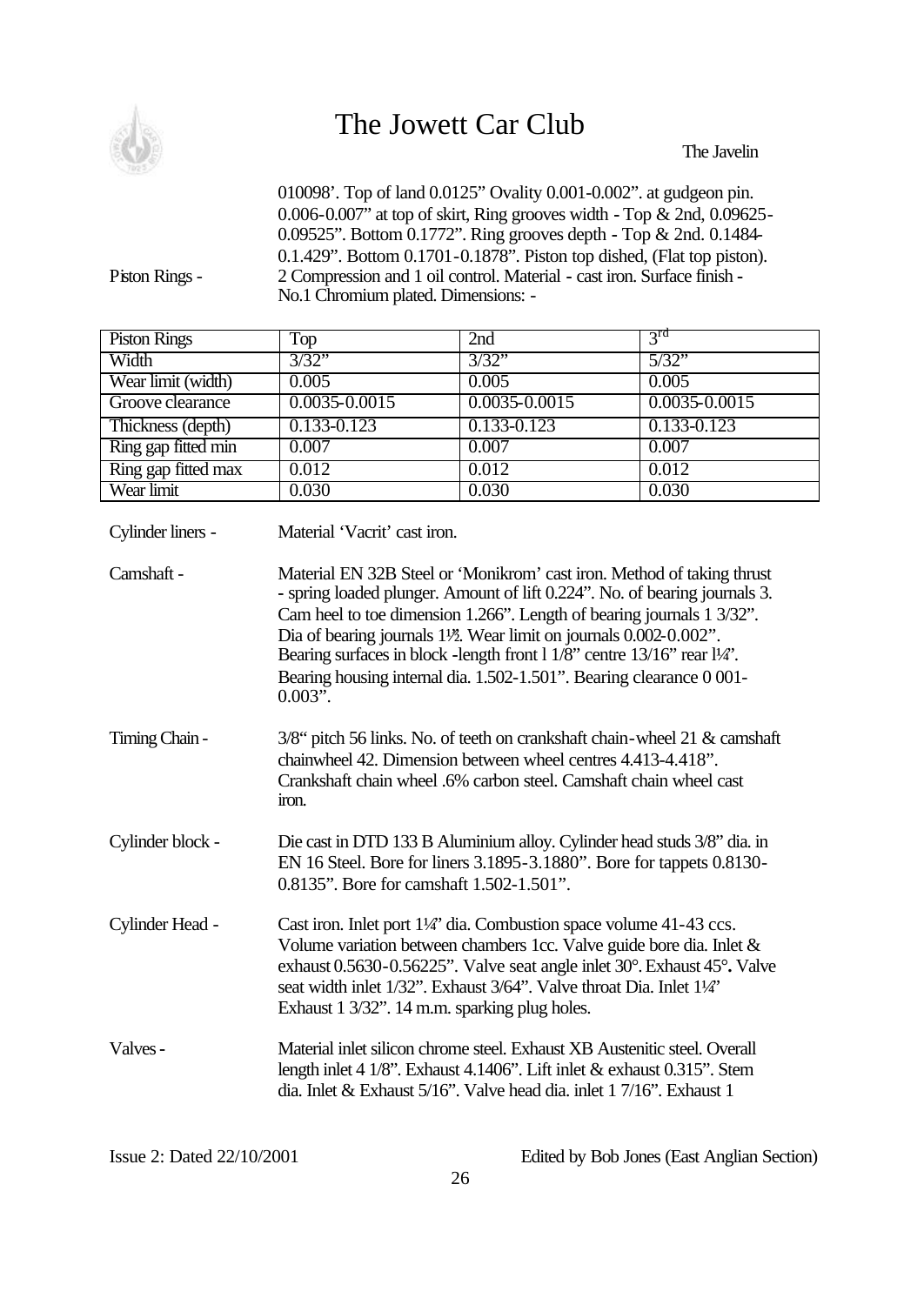

The Javelin

7/32". Inlet 30° seat. Exhaust 45° seat. Stem clearance in guide 0.0035- 0.0020" Wear limit 0003". Valve timing **-** Inlet opens 12° BTDC ((8°)). Inlet closes 53° ATDC ((57°)) Exhaust opens 50° BBDC ((46°)). Exhaust closes 15° ATDC ((19°)). Exhaust guides are counter-bored at inner end. Valve rocker ratio 1.5:1. Push rod 5/16" dia. x 15 S.W.G. steel tube.

Valve Guides - Pressed into head Material **-** close grain cast iron. Dimensions inlet and exhaust **-** overall length 2½"*.* Outside dia. 0.564-0.5635. Inside dia. 0.3135-0.3125. Length of lead-in chamfer ¼". Interference fit in head 00005-0.00175". Wear limit 0.007". Length of counter-bore in exhaust guide ¼"*.* Dia. of counter-bore 0.3594".

#### Valve Springs

|                             | Inlet Inner                  | <b>Exhaust Inner</b>         | <b>Inlet Outer</b>   | <b>Exhaust Outer</b> |
|-----------------------------|------------------------------|------------------------------|----------------------|----------------------|
| Free length                 | 1.935                        | 1.935                        | 2.022                | 2.022                |
| Min. working length         | 1.4556                       | 1.4556                       | 1.468                | 1.468                |
| External dia.               | 0.997                        | 0.997                        | 1.378                | 1.378                |
| Internal dia.               | 0.753                        | 0.753                        | 1.0588               | 1.0588               |
| Pressure when compressed to | 58 lbs.                      | 58 lbs.                      | $\overline{71}$ lbs. | 71 lbs.              |
| full lift load.             | ((70.4))                     | ((70.4))                     | ((101.5))            | ((101.5))            |
| Pressure at fitted load.    | 35 lbs.                      | $35$ lbs.                    | 45.4 lbs.            | 45.4 lbs.            |
|                             | ((42.5))                     | ((42.5))                     | ((65))               | ((65))               |
| Active coil                 | $6\frac{1}{2}$               | $6\frac{1}{2}$               | $4\frac{1}{2}$       | $4\frac{1}{2}$       |
| Dia. of wire.               | 10 <sup>1</sup> / <b>SWG</b> | 10 <sup>1</sup> / <b>SWG</b> | 8 SWG                | 8 SWG                |

Tappets - Solid with bronze insert from EO/PC.11709. Material cast iron outside dia. of body 0.8125-0.8120. Length of body 2 1/8". Clearance between tappet and guide - 0.0005-0.0015". Tappet clearance cold - Inlet 0.002". Exhaust 0.006". Zero lash hydraulic self-adjusting tappets up to EO/PC.11709.

Lubrication System - -Spur gear oil pump driven by skew gear from crankshaft at crankshaft speed. Normal pressure 60-70 p.s.i. after El/PC.15098. Capacity 3 galls /Min at 2,000 r.p.m. of pump at 72° inlet temperature. 10 teeth on internal gears on 1.079" P.C.D. Idler gear bore dia. 0.5002"-0.4997". Outside dia. 1.278-1.279". Overall length 1 3/16". Driving gear outside dia. 1.278- 1.279". Overall length 1 3/16" Clearance between gear and cover not to exceed 0.004" (including packing). Pressure lubrication to main, big end, camshaft and rocker bearings. Leak lubrication to valve guides and springs. Splash feed to little ends and gudgeon pins. No. of free coils of oil pressure relief spring 18. Rate per inch 19 lbs. Pressure at fitted length 10 lbs. Fitted length 1 3/16". Free length 1¾". Dia. of wire 0.048. Internal dia. 0.233". External dia. 0.329". Relief valve opens at 70 p.s.i. Full flow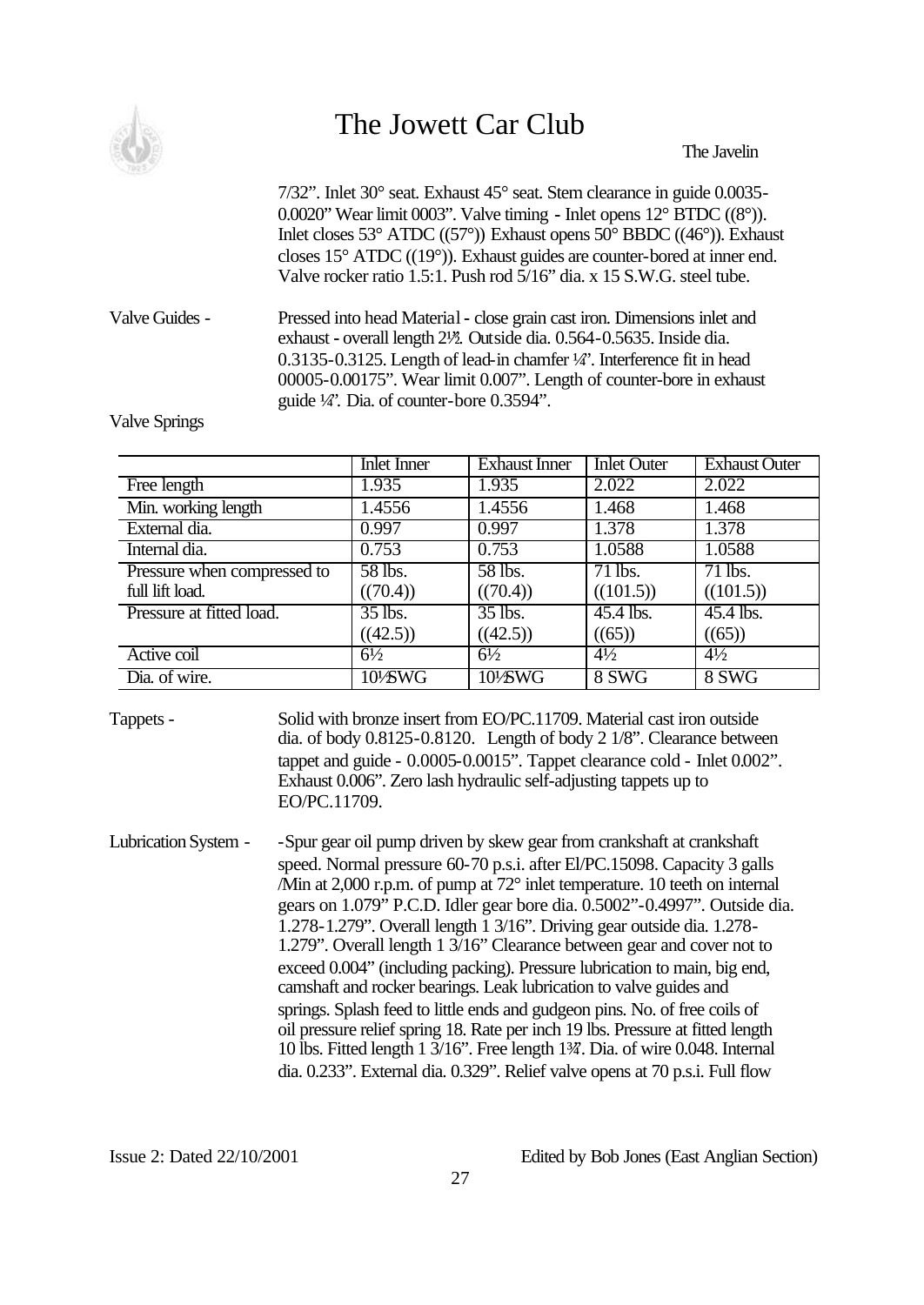

The Javelin

filter blow off spring set at 15 p.s.i. (20 lbs.) ((20 lbs.)). Filter **-** tecalemit element on rear timing cover Capacity 1 pint.

Oil Sump - Capacity 9 pints. <sup>1</sup>/<sub>4</sub><sup>\*</sup> on dipstick equals 1 pint ((capacity 14 pints)).

Cooling System - Thermo syphon pump assisted system. Radiator type 4 row fin and tube. Radiator dimensions 17.13/16" wide x 18¾" deep. Centrifugal water pump driven by fan belt from crankshaft. One ball bearing at front and two plain oilite bushes at rear. No. of fan blades 4. Fan belt type B.44. Driven at engine speed by fan belt 21/32" wide 46" circumfrencial length (44") ((40")). Pump capacity 7.5 galls. /min. at 2100 r.p.m. Thermostat opens at  $75^{\circ}$ C 2 x  $3/16$ " leak holes. Thermostat type AC TC-9. Capacity of system 2 gallons. Heater 1 pint  $(12 \text{ pints})$   $((12\frac{1}{2})$ nints).

| Carburettors - | Javelin 30 VM 4                    |                      | Jupiter 30 VIG 5                                    |     | <b>R4 30 VM</b>  |     |
|----------------|------------------------------------|----------------------|-----------------------------------------------------|-----|------------------|-----|
|                | Fixed choke                        | 23                   | Choke                                               | 26  | Choke            | 27  |
|                | Main jet                           | 90                   | Main jet                                            | 105 | Main jet         | 115 |
|                | Compensator jet                    | 55                   | Compensator jet                                     | 60  | Compensator jet  | 60  |
|                | Slow running jet                   | 50                   | Slow running jet                                    | 45  | Slow running jet | 45  |
|                |                                    |                      | Pump jet                                            | 90  | Progression      | 120 |
|                |                                    |                      | No vent open casting                                |     | Vent             | 2.0 |
|                |                                    |                      | Leak                                                | 70  | Used with AC air |     |
|                |                                    |                      | Capacity tube - closed                              |     | cleaners.        |     |
|                |                                    |                      | to atmosphere.                                      |     |                  |     |
|                | <u>Javelin 30 VM 5</u>             |                      | Jupiter 30 WA (from E2/SA.657)                      |     |                  |     |
|                | Fixed choke                        | 23                   | Choke                                               | 27  |                  |     |
|                | Main jet                           | 90                   | Main jet                                            | 120 |                  |     |
|                | Compensator jet                    | 50                   | Compensator jet                                     | 65  |                  |     |
|                | Slow running jet                   | 45                   | Slow running jet                                    | 45  |                  |     |
|                | Progression jet                    | 110                  | A.C. dry air cleaner type 1579035                   |     |                  |     |
|                | Outlet hole in barrel 200          |                      |                                                     |     |                  |     |
|                | No.2 cast capacity well            |                      |                                                     |     |                  |     |
|                | Screw over cap well                |                      | 2.6                                                 |     |                  |     |
|                | Needle seat                        |                      | 1.5                                                 |     |                  |     |
|                | Seat washer                        |                      | 1mm.                                                |     |                  |     |
|                | Compensator vent                   |                      | $1.2$ mm.                                           |     |                  |     |
|                | Deep slow running feed in bowl     |                      |                                                     |     |                  |     |
|                |                                    | Long taper air screw |                                                     |     |                  |     |
|                | No. of fuel filters                |                      |                                                     |     |                  |     |
|                |                                    |                      | Location of fuel filters - inlet to float chambers. |     |                  |     |
|                | Air cleaner type - Vokes oil bath. |                      |                                                     |     |                  |     |
|                |                                    |                      |                                                     |     |                  |     |

Balance pipe internal dia. 7/16" between induction ports.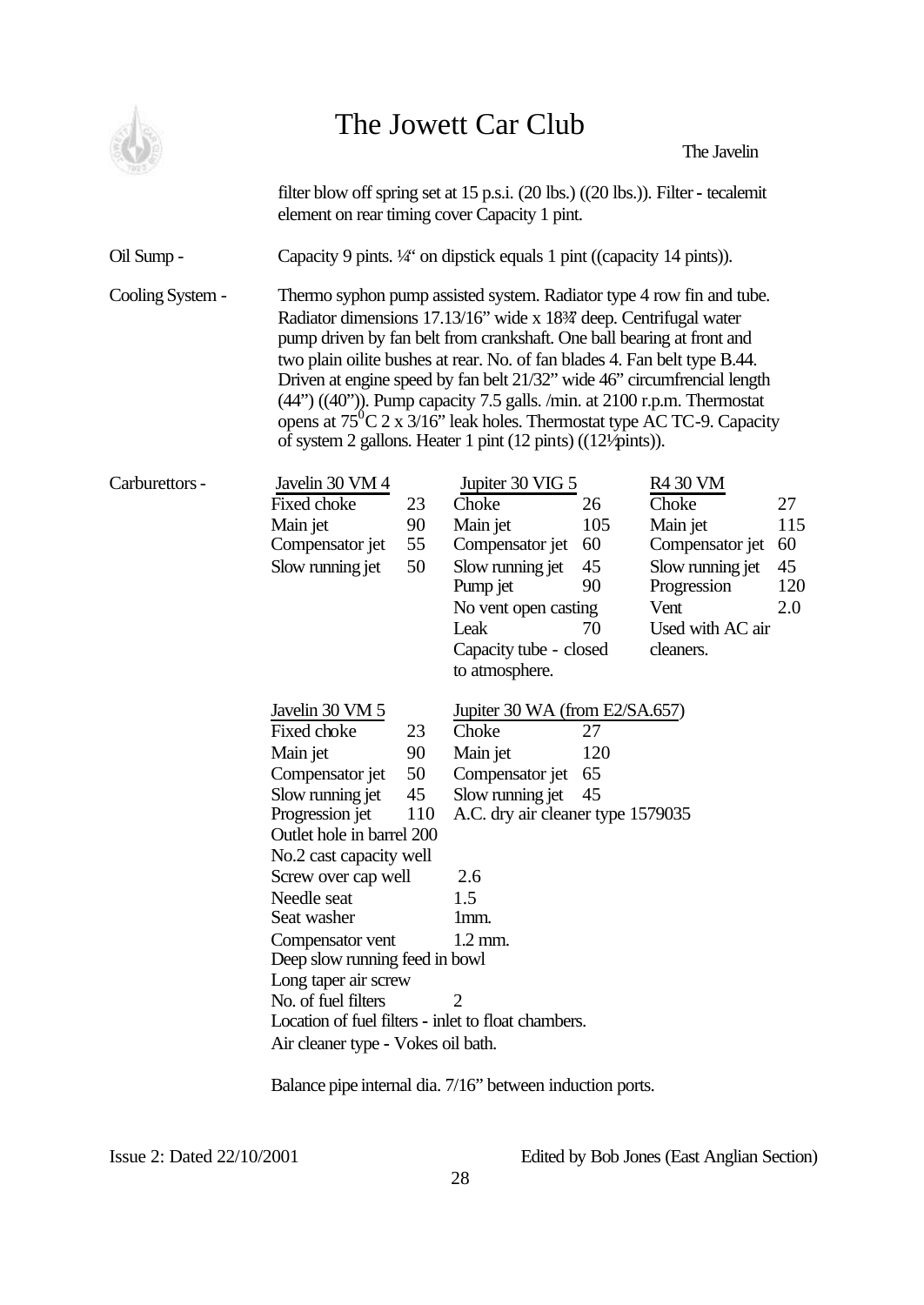

| Fuel system-            | Mechanical A.C. diaphragm 'U' type pump No.1524577 U (up to<br>El/SA.439 S.U. electric type L. From El/SA.439 S.U. electric type PP<br>36L). Static pressure 1½ 2½bs./sq.in. (early 3/4l lbs./sq.in. late 2<br>lbs./sq.in.) Fuel pump push rod length 1.21/32". Wear limit 0.010". ((as<br>Javelin)). Fuel tank capacity 8 galls. (10 galls) ((15 galls.))                                                                                                                                                                                                                                                                                               |
|-------------------------|----------------------------------------------------------------------------------------------------------------------------------------------------------------------------------------------------------------------------------------------------------------------------------------------------------------------------------------------------------------------------------------------------------------------------------------------------------------------------------------------------------------------------------------------------------------------------------------------------------------------------------------------------------|
| Distributor -           | Lucas DKYH4A service no. 40115H model A.J. 35. Clockwise rotation.<br>Contact breaker gap 0.010-0.012". Condenser capacity 0.2 MFD. Engine<br>induction and counter weight auto advance. Advance 18 - 22° on<br>crankshaft begins at 660 r.p.m. Cam angles $41^{\circ} \pm 4^{\circ}$ open $49^{\circ} \pm 4^{\circ}$ closed.<br>Contact spring tension 20-24 ozs. Ignition timing TDC to 3/8" ATDC on<br>flywheel. Lucas DM 2 Service no. 40317A. Clockwise rotation. Contact<br>breaker gap 0.014-0016". Condenser capacity 0.2 MFD. Cam angles<br>$60^{\circ}$ ± 3° closed. Contact spring tension 20-24 ozs. Ignition timing TDC to<br>$3/8$ " ATDC. |
| <b>Sparking Plugs -</b> | Champion LI0 (L10S) ((XLI0 suppressed)) 14 mm. 9/16" reach. Gap set<br>at 0.020-0.025".                                                                                                                                                                                                                                                                                                                                                                                                                                                                                                                                                                  |
| Dynamo-                 | Lucas type 045 XV. Service No. 22413A up to D9/PA.2259. Type C39<br>PV. Service No.22250F from D9/PA.2259 to D9/PA.3696. Service No.<br>22258D from D9/PA.3696. (C45 PV4) ((as Javelin)). Data for 039 Type:<br>- 12 volt. Max output 17 amps, at 2.000 r.p.m. at 13.5 volts out in speed<br>1050-1200 r.p.m. at 13 volts. Field resistance 6.1 ohms. Brush spring<br>tension 22-25 ozs. Direction of rotation clockwise (commutator end).<br>Driven at 1.54 of engine speed. Dynamo speed 2,000 r.p.m. at 20 m.p.h.                                                                                                                                     |
| Starter Motor -         | Lucas M35G type A.J.33. Service No. 25012A (25025). Direction of<br>rotation (commutator end) Clockwise. Lock torque 9.3 ft.lbs. Lock<br>voltage 7.9. Lock current draw 335 amps. Brush spring tension 32-40<br>ozs. No. of pinion teeth 9. Cranking ratio 12:3. 10/12 DP remote solenoid<br>switch. Model ST 900. Service No. 760205 (ST 950 Service No.<br>764111).                                                                                                                                                                                                                                                                                    |
| Battery-                | From D9/PA.3696 Lucas GTW 9A. Positive earth. No of plates per cell<br>9. Capacity 51 ampere hrs. at 10 hour rate. Height 8" Width 634 Length<br>121/2. Up to D9/PA.3696 two Lucas 6v model SLIW11E 60 ampere<br>hours. ((43 ampere hrs. at 20 hr. rate)).                                                                                                                                                                                                                                                                                                                                                                                               |
| Horn-                   | 2 Lucas wind tone model 690798/8 Type WT29. Current consumption<br>12-15 amps. Service No.69011F low tone, 69012F high tone. Horn relay<br>Service No.33116B.                                                                                                                                                                                                                                                                                                                                                                                                                                                                                            |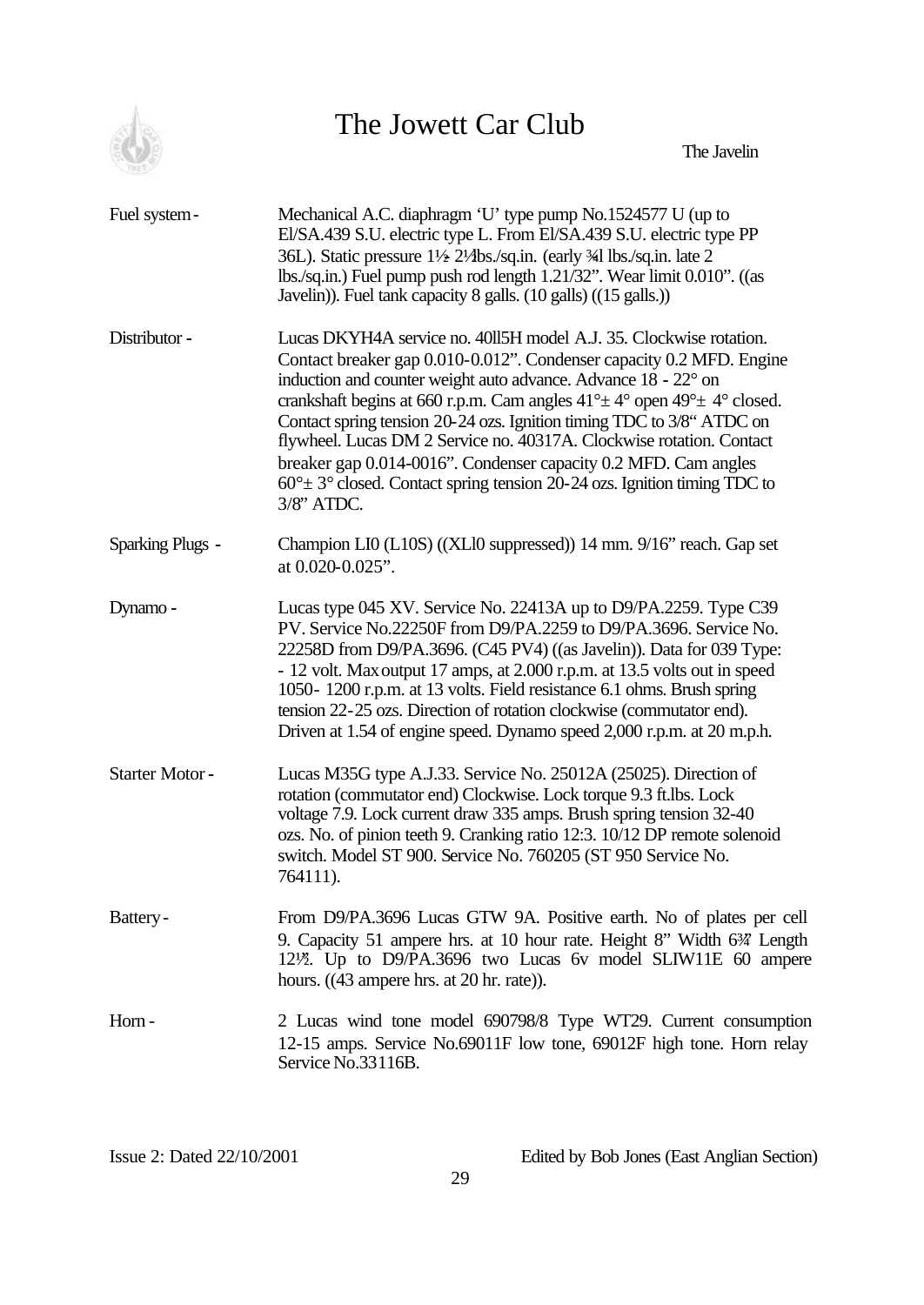

| Windscreen Wipers -                    | Lucas CR4 electric. Current consumption 2-3 amps Service No. 072594.                                                                                                                                                                                                                                                                                                                                                                                                                                                                                                                                                                                                                                                                                                                          |
|----------------------------------------|-----------------------------------------------------------------------------------------------------------------------------------------------------------------------------------------------------------------------------------------------------------------------------------------------------------------------------------------------------------------------------------------------------------------------------------------------------------------------------------------------------------------------------------------------------------------------------------------------------------------------------------------------------------------------------------------------------------------------------------------------------------------------------------------------|
| <b>Other Electrical</b><br>Equipment - | Standard model. Lighting and ignition switch Lucas 34038A Later<br>models 31270A (Mk. 1.34067Mk. 1A.31270). Deluxe model 1950<br>34016A. Ignition switch 1952-54 31287A. Lighting switch 31303A.<br>Trafficators 1948-50 54014D. 1951-54 540141A.                                                                                                                                                                                                                                                                                                                                                                                                                                                                                                                                             |
| Clutch-                                | Borg $\&$ Beck 7 <sup>1</sup> /4 <sup>2</sup> A6 single dry plate with moulded facing (Woven<br>yarn) ((Woven yarn)). Lining dimensions:- Outside Diameter 71/4' Inside<br>Diameter 5" thickness 1/8". Pressure springs RHD 3 Red 135 lbs. and 3<br>Yellow 120 lbs. (6 light blue 145/155 lbs) ((6 light blue 145/155 lbs)).<br>LHD 3 Red 135 lbs and 3 Maroon 105 lbs. Total spring load RHD 765<br>lbs. LHD 675 lbs. Spring free length - Red 1.96" Yellow 2.255", Maroon<br>2.150" (Light blue 1.93"). Spring dia. 1.047. Centre plate cushion springs<br>- 3 Blue drive, 3 Green over run ((4 Buff drive, 2 Buff over run)).<br>Belleville washer type centre plate. Ball type throw out bearing SKF<br>400869. Throw out load 180 lbs. ((Hydraulically operated 8.26:1 pedal<br>ratio)). |
| Clutch Housing -                       | Material DTD 428 Aluminium silicon alloy                                                                                                                                                                                                                                                                                                                                                                                                                                                                                                                                                                                                                                                                                                                                                      |
| Gearbox-                               | Selective sliding gear type with 4 forward speeds and reverse. Constant<br>load synchromesh on 2nd 3rd. and top gears. Aluminium silicon alloy<br>DTD 428 die cast case and cover. Layshaft centre distance 2.600". Ratios<br>as given in handbook. 1st. speed gears straight 10 CDP. Other gears<br>helical 10 CDP. All teeth 5/8" wide, machine cut and lapped or burnished<br>after hardening. All gears in 4.25% Ni, Cr CH E. N. 39A Steel. Mainshaft<br>1¼' dia. Splined E.N. 36 steel. Synchromesh cones 2¼' dia. x 15°<br>included angle. Steel on steel. Speedo drive gear ratio 8/20 24 NDP<br>((7/24 30 NDP)). Bearings - clutch shaft & mainshaft Hoffman LS 12K<br>ball. Mainshaft spigot and layshaft gears Hoffman H 786 roller.                                                |
| Propeller Shaft -                      | Divided shaft 2" dia. with 3 layrub 55 x 1 1/8" joints (Divided shaft 2"<br>dia. with rubber mounted centre bearing I layrub 55 x 1 1/8" coupling at<br>gearbox. 2 Hardy Spicer series 1110 needle roller bearing U.J.s and<br>sliding joint) ((Single open shaft with layrub type $55 \times 11/8$ " at gearbox<br>and axle)). Max. longitudinal travel 9/16" approx.                                                                                                                                                                                                                                                                                                                                                                                                                        |
| Rear Axle -                            | Before EO/PB.10594 Salisbury type HA24 Hypoid bevel. Differential<br>side bearings R & LH. Timken 14138A Cone 14203 Cup. Front pinion<br>bearing Timken 02474 Cone 02420 Cup. Rear pinion bearing Timken<br>3188S Cone 3120 Cup. Outer axle shaft bearing Timken 14123T Cone<br>14276 Cup. 11/4' vertical offset between pinion shaft and axle center-line.                                                                                                                                                                                                                                                                                                                                                                                                                                   |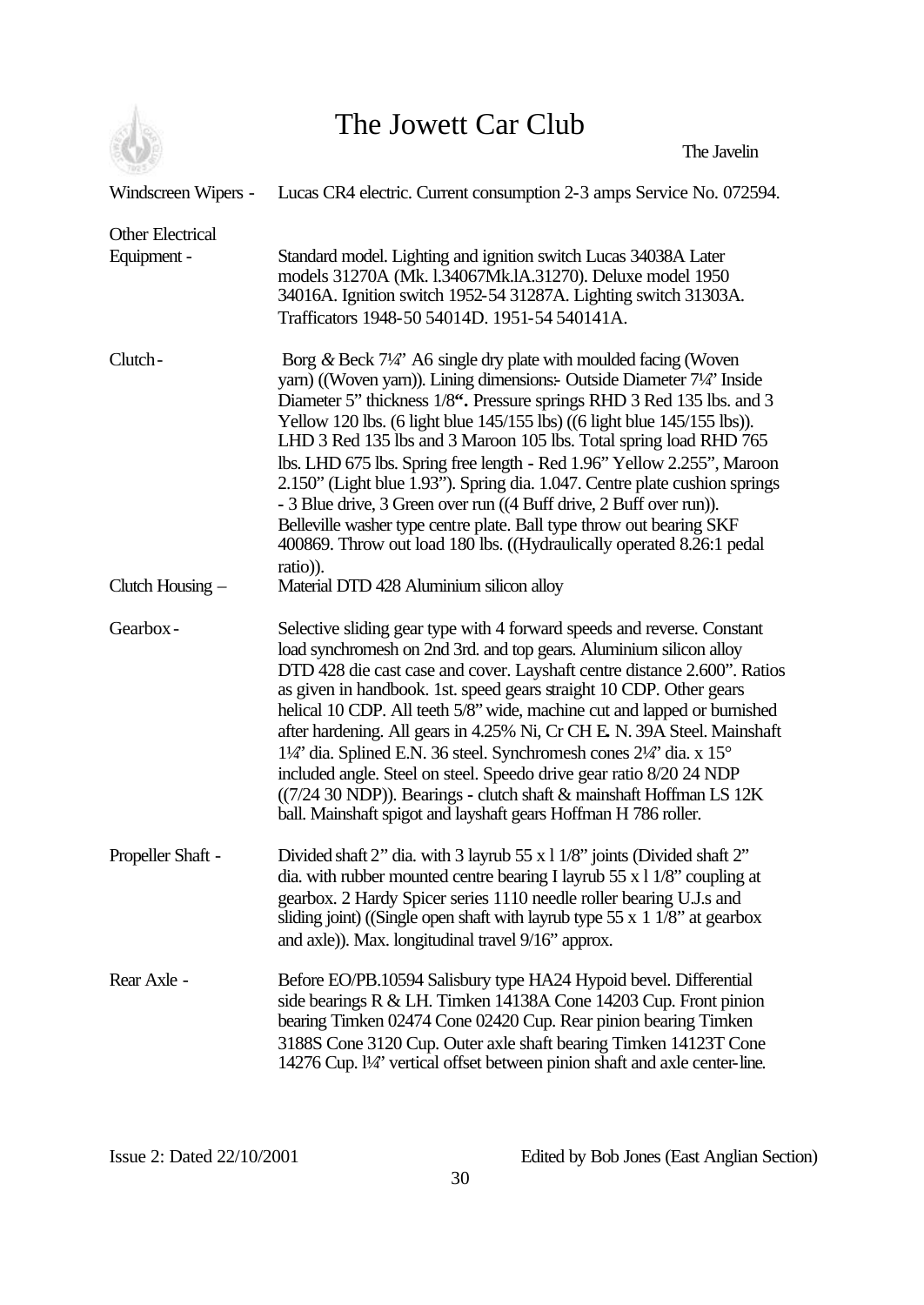

The Javelin

|                    | From EO/PB.10594 Salisbury type 3HA hypoid bevel. Differential side<br>bearings Timken 24780 Cone 24821 Cup. Front pinion bearing Timken<br>02872 Cone 02820 Cup. Rear pinion bearing, Timken 31593 Cone 31520<br>Cup. Outer Axle shaft bearing Timken 14130 Cone 14276 Cup. Pinion 8<br>teeth (9) ((9)). Crown Wheel 39 (41) ((40)). Axle ratio 4.875:1 (4.56:1)<br>$((4.44:1))$ . Differential housing in malleable cast iron. Drive shaft tubes<br>$2\frac{1}{4}$ dia. ((2")). Drive shaft max. dia. $1\frac{1}{4}$ ((1k")).                                                                                                                                                                                                                                                                                                                                                                               |
|--------------------|---------------------------------------------------------------------------------------------------------------------------------------------------------------------------------------------------------------------------------------------------------------------------------------------------------------------------------------------------------------------------------------------------------------------------------------------------------------------------------------------------------------------------------------------------------------------------------------------------------------------------------------------------------------------------------------------------------------------------------------------------------------------------------------------------------------------------------------------------------------------------------------------------------------|
| <b>Brakes</b>      | Up to EO/PB.10594 Girling hydro-mechanical. Hydraulically operated<br>front brakes. Mechanically operated rear brakes & handbrake. Front<br>brakes 9" dia. x 11/2 HNS 1. Lining 7 5/16" long. 11/2 wide. 3/16" thick.<br>Lined shoes leading L/RH GBB38167/8. Trailing Shoes L/RH GBB<br>35678. Rear brakes 9" dia. x 11⁄4" GNS. Lining 7 5/16" long. 11⁄4" wide.<br>3/16" thick. Lined shoes GAGB 2240. Total friction lining area 88 sq.in.<br>Brake lining area per ton 71.5 sq. ins. (80.5 sq.ins). Master cylinder 7/8"<br>T.Type 3122440. Service kit No.SP1208. Wheel cylinders 1" dia.<br>390010-1. High pressure hose 3703934W. Wheel cylinder service kit<br>SP1215.                                                                                                                                                                                                                                |
|                    | From EO/PB.10594 Girling full hydraulic. Mechanically operated<br>handbrake. Front brakes 9" dia. x 13/4 HLS. Lining 83/4 long. 13/4 wide.<br>3/16" thick. Lined shoes L/RH leading and trailing GB41332. Rear<br>brakes 9" dia. x 13⁄4 HW. Lining: size as front. Lined shoes, leading<br>L/RH GB41324, Trailing L/RH GB41325. Total friction lining area 122.8<br>sq.in. Brake lining area per ton 121.8 sq.in. (145 sq.in) ((164 sq.in.))<br>Master cylinder 1" T.Type 3122581. (3⁄4 dia. CB Type). ((3⁄4 dia. CV<br>Type)). Service kit No. SP1209. Pedal ratio 6:1, (3.75:1) ((unknown)).<br>Braking effort - Front 65% Rear 35%. Wheel cylinders Front 7/8" dia.<br>390320-IW. Rear 7/8" dia. 390120-1W. High pressure hoses front<br>370053IW. Rear 3700625W. Wheel cylinder service kit front SP2049.<br>Rear SP2057. No. of rivets per shoe 10.                                                      |
| Front Suspension - | Unequal arm. Transverse link type. Length top link 73%. Length bottom<br>link 14 15/16". King pin inclination 10° King pin offset 13/16". Total<br>wheel movement 6 $3/8$ ", $(4\frac{1}{2}) ((4\frac{1}{2}))$ . Normal load to rebound 1 7/8",<br>$(1\ 5/8)$ , $((1\ 5/8)$ . Normal load to bump 4 <sup>1</sup> / <sub>2</sub> . $(2\ 7/8)$ , $((2\ 7/8)$ .<br>Normal wheel camber - 0°. Castor angle 1¼°. Torsion bar spring 0.880"<br>dia. x $36$ " long $((0.852"$ dia. x $36")$ ). Working load 846 lbs. Effective<br>length 361/4' Material silico manganese spring steel. Normal load on<br>spring arm 652 lbs. (525 lbs). ((Not known)). Stress in torsion bar at this<br>load 30.96 tons p.s.i. (25.97) ((Not known)). Stress at full bump 52.24<br>tons p.s.i. (33.70) ((Not known)). Wheel deflection at normal load. 7".<br>Spring periodicity at normal load 69 cycles/min. (77). ((Not known)). |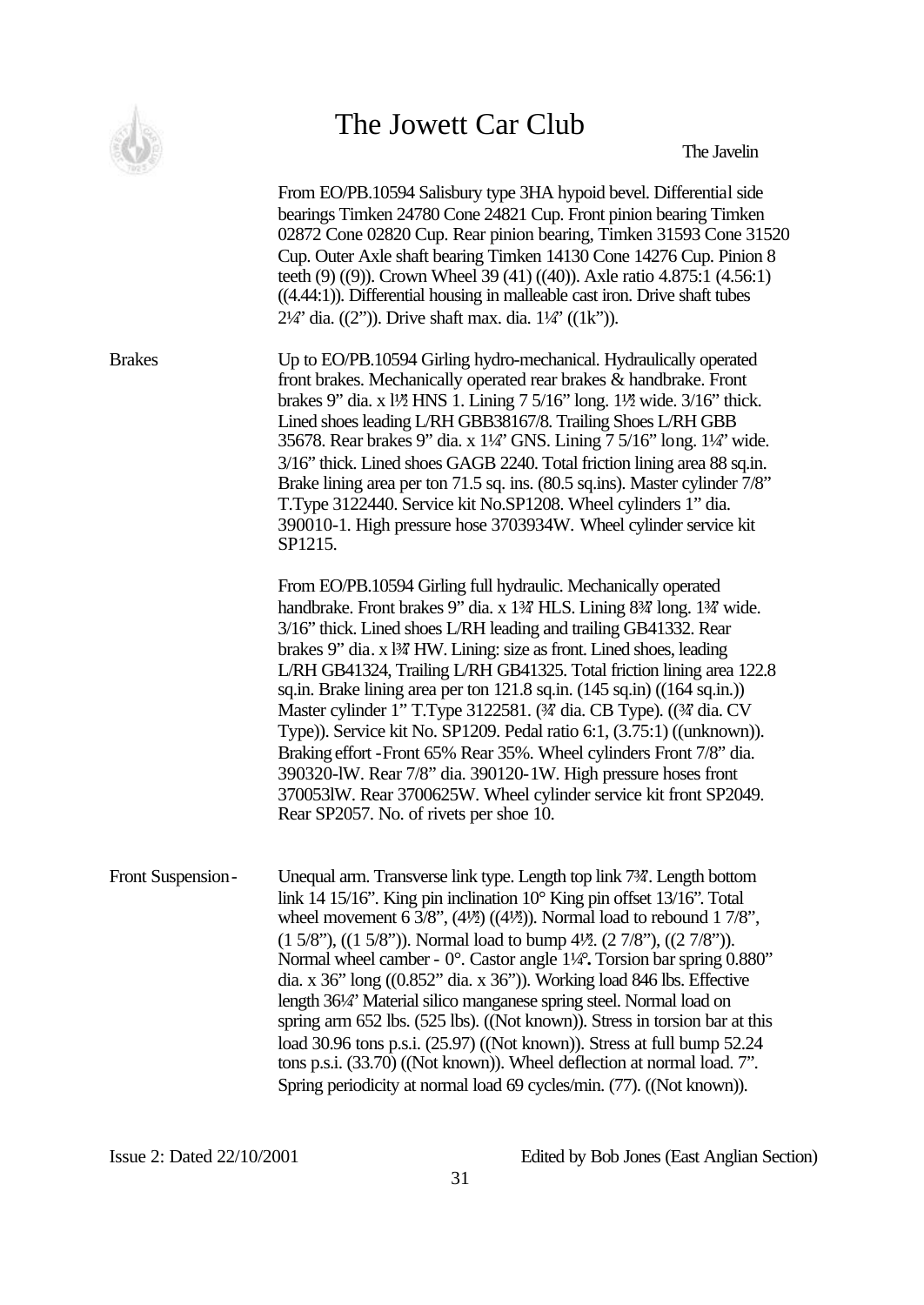

The Javelin

Effective rate of spring 116 lb/in. (96 lb/in.) ((70 lb/in.)). Mainframe members inclined in plane 8° to the CL of car. Swivel pin link pivot centres  $10\frac{3}{4}$ .

Rear Suspension - Type parallel arms of equal length. Axle located by transverse stay. Spring arm length.13 5/8". Torsion bars as front. Total wheel movement 7¼". Normal load to rebound 3". Normal load to bump 4¼". Normal spring arm load. 528 lb. (434). Stress in torsion bar at this load 22.8 tons p.s.i. (18.47). Stress at full bump 51-98 tons p.s.i. (45.27). Wheel deflection at normal load 6½. Spring periodicity at normal load 84 c/min. (92). Effective rate of spring 116 lb/min. ((half elliptic leaf spring. The springs are shackled at the rear and supported throughout by Metalastik rubber bushes. Rubber spacer pads are fitted at the ends of the spring leaves to eliminate friction. Total wheel movement 7". Normal load to rebound 4". Normal load to bump, 3". Effective spring rate 110  $lb/in)$ ).

Shock Absorbers- -See Service Bulletin Item No. 158 for details of all shock absorber changes and Part Nos. Up to E2/PD.21867, Woodhead Monroe 1" dia. From E2/PD.21867 to E2/PE/22345, Armstrong l" dia. With internal rubber bump stops. From E2/PE/22345 Woodhead Monroe 1" dia. with interna1 rubber bump stops. Front closed length 10 5/32" extended 15 9/16". Rear closed length 11<sup>3</sup>/4<sup>2</sup> extended 19".

- Transverse Stay Fitted to rear chassis side member and rear axle casing. Stay for full (Panhard Rod) hydraulic axle 4½" longer than hydro-mech. stay. Material **–** medium carbon steel tube.
- Steering Gear- Javelin internal gear and pinion type with 3-piece track rod. Pinion teeth 6. 0.D. 0.918". 9.9345 DP. 20° PA, l5° helix angle. Material EN 36 CH steel. Gear Teeth 72 on complete ring. Material EN 32A CH steel. Steering gear ratio 12:1. Toe-out 0-1/8". No. of turns lock to lock - 3. Steering wheel 16<sup>3</sup>/<sub>4</sub><sup>2</sup> dia. Jupiter - straight rack and pinion. Rack: No. of teeth 20. Addendum 0.035". Dedendum 0.178". Normal arc tooth thickness  $0.1875$ ". Normal DP 11. Normal PA  $17\frac{9}{2}$ . Helix angle straight. Material EN 22 (3½% Ni). Pinion - No.of teeth 6. OD 0.918". Addendum 0.144". Dedendum 0.060". Normal arc tooth thickness 0.1875". Normal DP 11. Normal PA 17<sup>1</sup>/2. Helix angle 30°, LH. Material EN 22 or 16. rack and pinion to gear at 0.870 centres. No. of turns lock to lock  $2\frac{3}{4}$ . R4 - Bishop Type 'T'. Ratio 13:1 (constant). No. of turns lock to lock 2½3-piece track rod.

Wheels and Tyres - Steel disc wheels (ventilated disc) ((ventilated disc)). Rims 3.00" x 16". L 3/8" inset. ((4"J x 15" rims l 3/8" inset)). 5 studs 3/8" dia, on 7 3/8"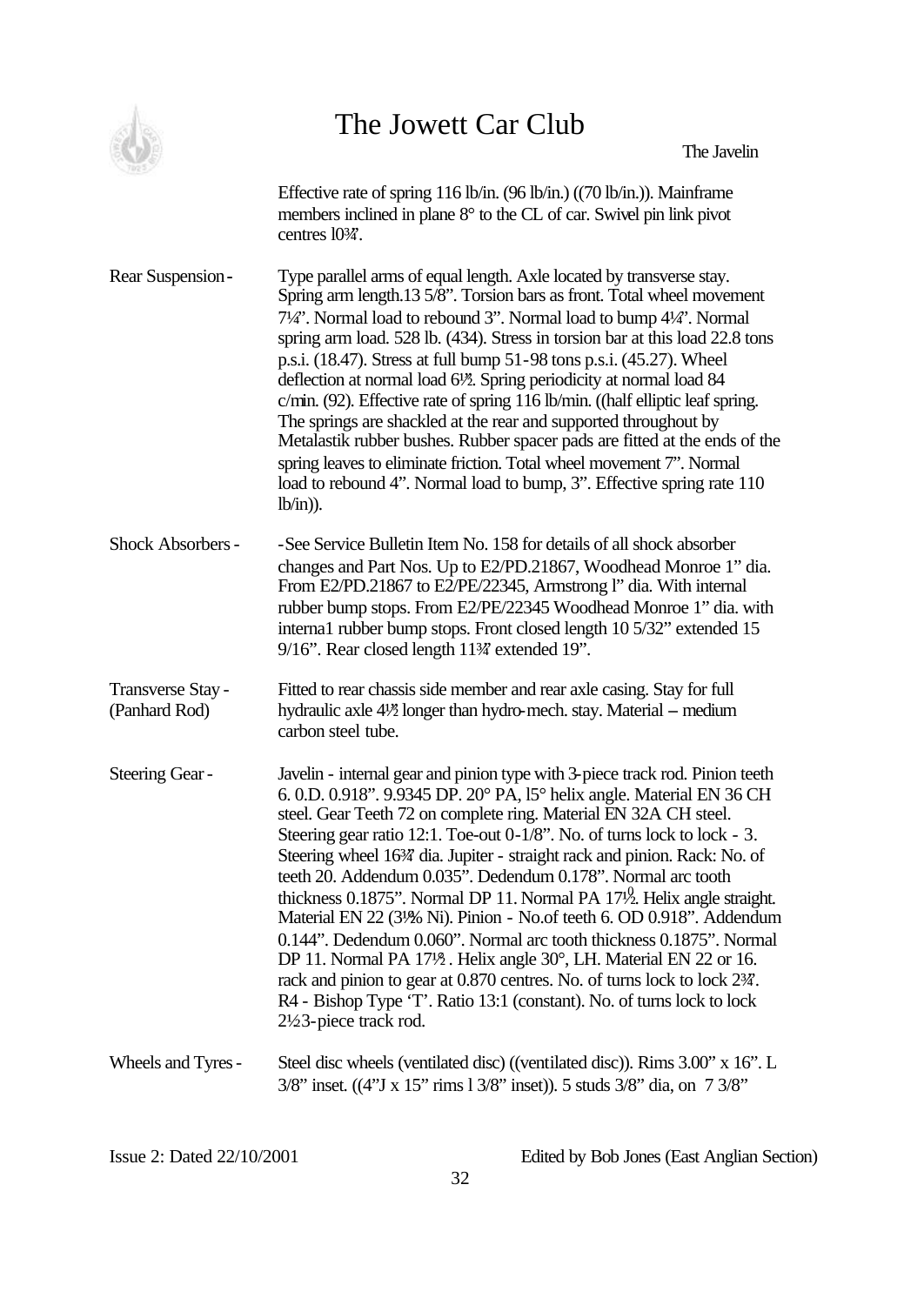

The Javelin

| PCD. $((6' PCD))$ 5.25 x 16 Goodyear tyres) $((550 \times 16 \text{ Goodyear}$ tyres |  |
|--------------------------------------------------------------------------------------|--|
| $(5.90 \times 15$ Super cushion tyres)).                                             |  |

General Dimensions - Javelin Wheelbase 8'6". Front track 4'3". Rear track 4'l". Overall length 14'0". Front overhang 26<sup>1</sup>/<sub>2</sub>. Rear overhang 39<sup>1</sup>/<sub>2</sub>. Maximum width 5'l". Height unladen 5' 2½*".* Front overhang angle 27°. Rear overhang angle 18°. Ground clearance under axle 8½. Sump laden 7½. Frame laden 9". Front seat width (elbow height) 4'3". Rear seat (elbow height) 4'0<sup>1</sup>/<sub>2</sub>. Front seat adjustment 4<sup>3</sup>/<sub>4</sub>. Height front seat to roof 35<sup>*y*</sup><sub>2</sub>. Height rear seat to roof 34". Height floor to roof 47". Luggage compartment capacity 9¾ cu.ft. Turning circle - left hand lock 33', right hand lock 34'. Jupiter Wheelbase 7'9". Front track 4'4". Rear track 4'21/2. Overall length l4'0". Maximum width 5'2". Height unladen 4'8". Ground clearance under axle  $8$ ". Turning circle  $31'0$ ". Width of front seat  $44\frac{1}{2}$ . Height from front seat to hood 36". R4. Wheelbase 7'0". Front track 4'4". Rear track 4'l". Overall length 13'3". Maximum width 5'2½". Height unladen 4'6". Ground clearance 7½ under chassis, Turning circle 31'0". Weights Javelin. Weight of car dry per c.c. engine capacity 1.45 lbs. Weight of car per BHP of engine. 41.3 lbs. Engine r.p.m. per 10 m.p.h. 630 r.p.m. Engine piston speed per 10 m.p.h. 371.1 ft/min. Litres per ton mile dry weight 3,000. Tractive efforts lb. per ton at max torque top gear 280. 3rd.gear 385, 2nd. gear 609 lst. gear 1,000. 15.4 m.p.h. in top at 1,000 r.p.m. 65.5 m.p.h. at 2,500 ft/min. piston speed. Piston area sq.in. per ton 20.5. Jupiter. Weight of car dry per c.c. of engine capacity 1.28 lbs. Weight of car per BHP of engine 30.3 lb. Engine r.p.m. per 10 m.p.h. 589 r.p.m. Engine piston speed per 10 m.p.h. 347.5 ft/min. Litres per ton mile dry weight 2,500. Tractive effort lb. per ton at max. torque top gear 290, 3rd. gear 397, 2nd. gear 658, 1st. gear 1031. Piston area sq.ins. per ton 23.4. Gearing 16.9 m.p.h. in top a. l,000 r.p.m. 71.5 m.p.h. at 2,500 ft/min. piston speed. R4. No performance figures issued. Optional extra equipment for R4 Laycock De Normanville overdrive. Detachable plastic coupe top. Aero screens. Turbo disc nave plates. Under shield radio divided tonneau cover. Heater, white walled tyres, bumper over riders, spare wheel cover, fish tail. Jupiter Chassis Semi space frame of tubular welded construction using 3" dia. x 16 SWG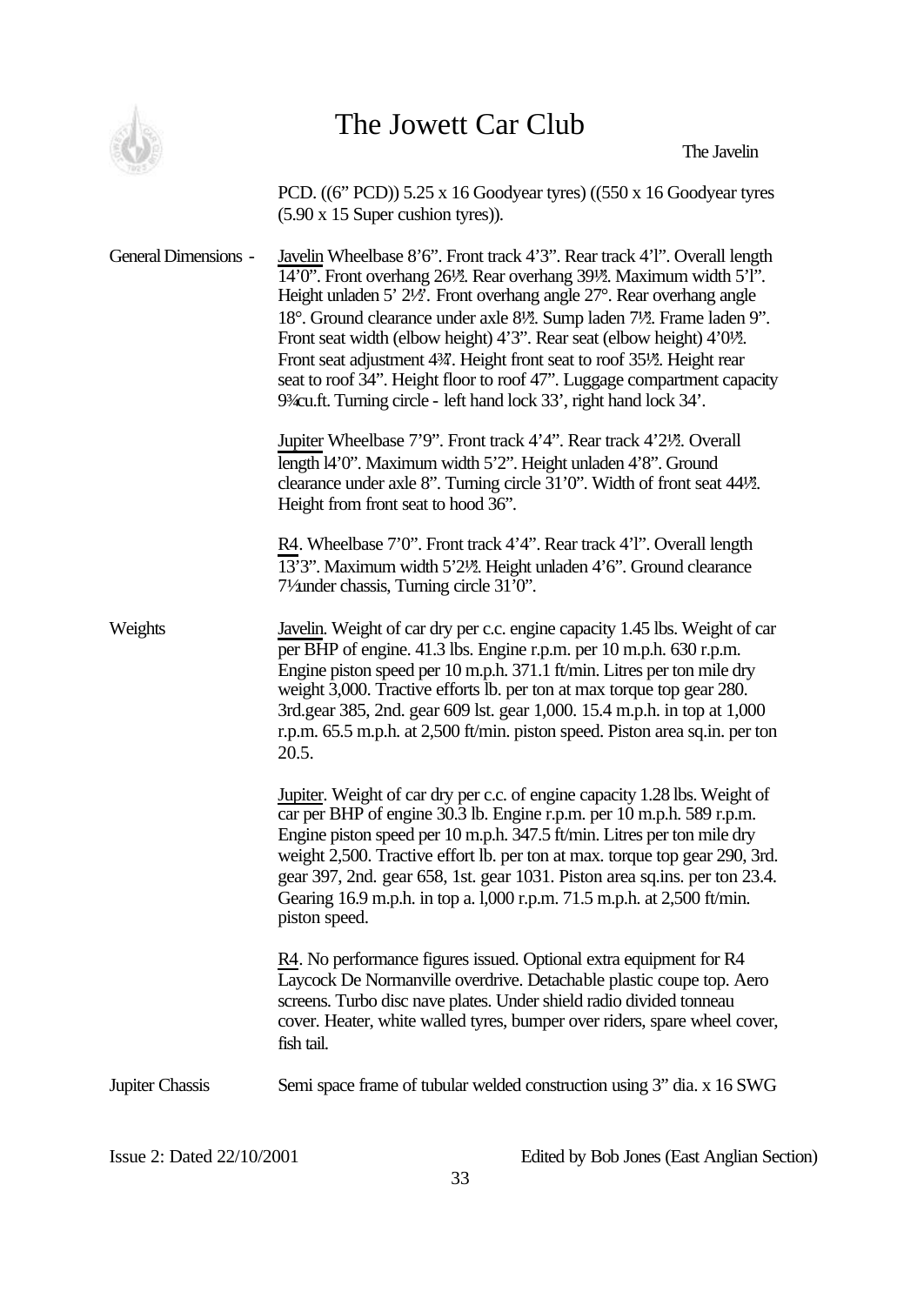

The Javelin

Construction chrome molybdenum steel tubes for main side member's and 2" dia. x 18 SWG. Tubes, for struts and torsional stiffness members.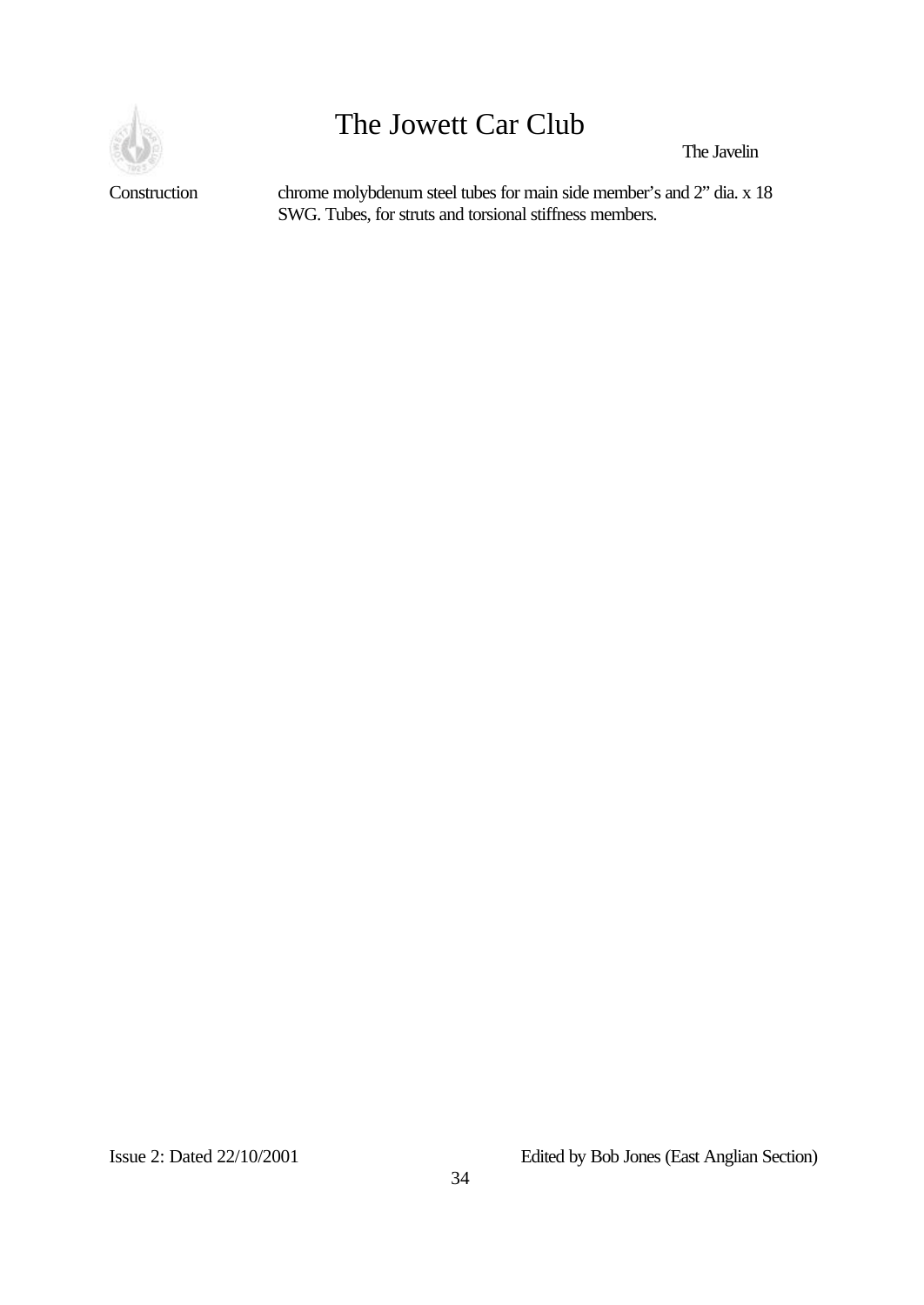The Javelin

TO SYNCHRONISE THE CARBURETTORS - Ref. PA, PB maintenance manual P.13 and PC, PD and PE maintenance manual P.12

It is impossible to achieve an even tick-over with the Javelin, and Jupiter engines unless the following conditions are achieved.

- a) Good compression on all four cylinders
- b) There are no air leaks into the induction system
- c) The valve stems and guides must have no excessive wear
- d) The valves are seating correctly
- e) The tappet clearances are adjusted correctly
- f) The ignition timing is adjusted correctly
- g) The distributor contact breaker points and the sparking plugs are in good order and gapped correctly
- h) The carburettor throttle spindles are not excessively worn
- i) The air vent filter felts are clean

If slow running is not satisfactory the carburettors are not the only components to be suspected.

Before attempting to synchronise the carburettors it is advisable to check the following items in the carburettor linkage.

- i) the carburettor throttle spindles must be free moving and the butterflies must completely close in the choke tubes
- ii) the throttle arm balls must be smooth and spherical without any deep indentations.
- iii) the springs and plungers in the ends of the throttle rod must be free and well lubricated
- iv) when the throttle rod is being adjusted for length the rod must be free to slide smoothly in its clamping device
- v) the throttle cable and outer case must be in good condition and should preferably be of the nylon anti-friction type
- vi) no part of the throttle rod assembly should touch the tappet cover plates securing bolts or the top of the cylinder blocks, as this will interfere with its free movement

The instructions in the PC, PD and PE maintenance manual for synchronising the carburettors can now be carried out. For those members with a PA or PB manual they are as follows.

- 1. Remove the throttle rod and return spring.
- 2. Release the locknut or bolt which secures the throttle cable in the throttle rod centre stud and withdraw the cable.
- 3. Release the throttle rod nut allowing the rod to be lengthened or shortened as required.
- 4. Turn out the throttle stop screws until the throttle arms are in the fully closed position.
- 5. Now holding the throttle arms securely in the closed position turn the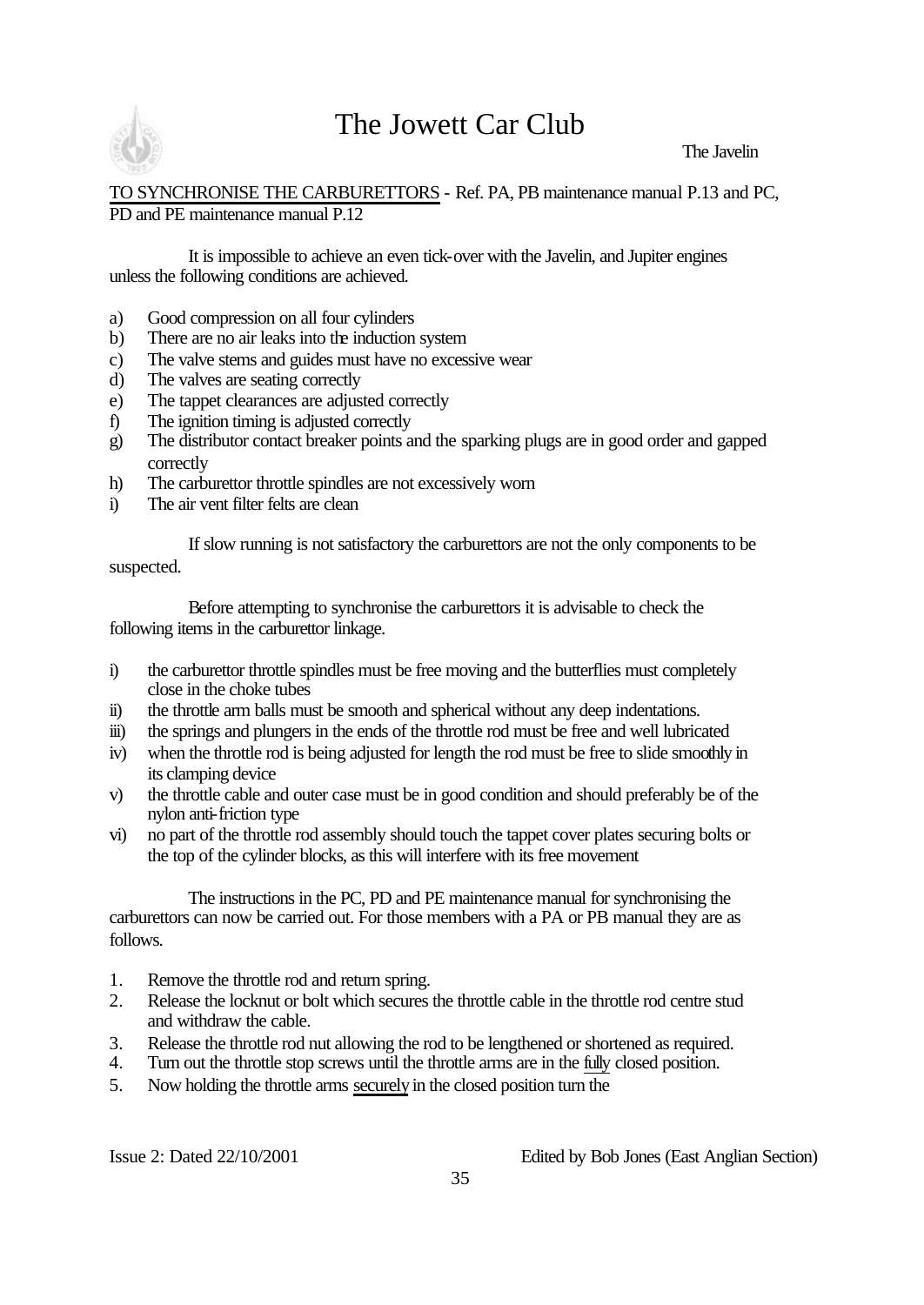

throttle stop screws until they just contact the arms and then turn a further full turn. This ensures that both throttle plates (butterflies) are open exactly the same amount.

- 6. Again ensuring that the throttle arms are resting on the stop screws (use a couple of strong elastic bands) carefully retighten the throttle rod nut thereby securing the throttle rod at its correct length.
- 7. Connect the throttle cable and throttle rod return spring and make sure that whilst no excessive slack exists in the cable it does allow the throttle arms to rest against the stop screws.
- 8. Screw in fully the air regulating screws without forcing, and loosen out two turns, which is the approximate slow running position.
- 9. Start the engine and allow to warm. If the engine speed is too slow turn the stop screws equally, in a clockwise direction until the desired speed is obtained. If the engine refuses to run for any length of time and gradually dies it indicates that the mixture is too weak. To enrich turn the air regulating screws inwards equally. If the engine tends to "hunt" (alternatively speeding up and slowing) the mixture is too rich, and the air regulator screws should be turned outwards equally.

The air regulating screws have no effect on the petrol-air mixture once the speed of the engine has risen to approximately l, 500 r.p.m. The design of the Zenith carburettor ensures that the correct mixture reaches the combustion chamber whilst the car is 'on the move'.

A fairly accurate but time consuming method of checking the fuel mixture at tick-over is to remove and thoroughly clean both front sparking plugs and then replace. Run the engine when it is thoroughly warmed up at tick-over speed for 5-10 minutes. Remove and inspect the two sparking plugs. They should be slightly blackened. If very black and sooty the mixture is too rich and if white or light brown the mixture is too weak. Adjust the air regulator screws as required, clean the plugs, screw them back into the cylinder heads and run the engine at tick-over for a further 5-10 minutes and recheck the appearance of the plug ends.

One of the most common causes of 'flat spots' on accelerating is the absence or cracking of the rubber ferrules between the air filter and the carburettor down pipes. These ferrules and the rubber bellows must be in good condition. If not, replace as the carburettors are designed to run with the air cleaner in operation.

#### Service Bulletin Item No.9 March 1950 *-* Air vent filter felt

If the tappet cover air vent filter felts are not cleaned or replaced at approximately l0.000 miles or more frequently if necessary there is a danger of them becoming blocked causing excessive crankcase depression.

With the air vents blocked this depression is likely to be so great that the operation of the petrol pump diaphragm is neutralised causing engine "fade out".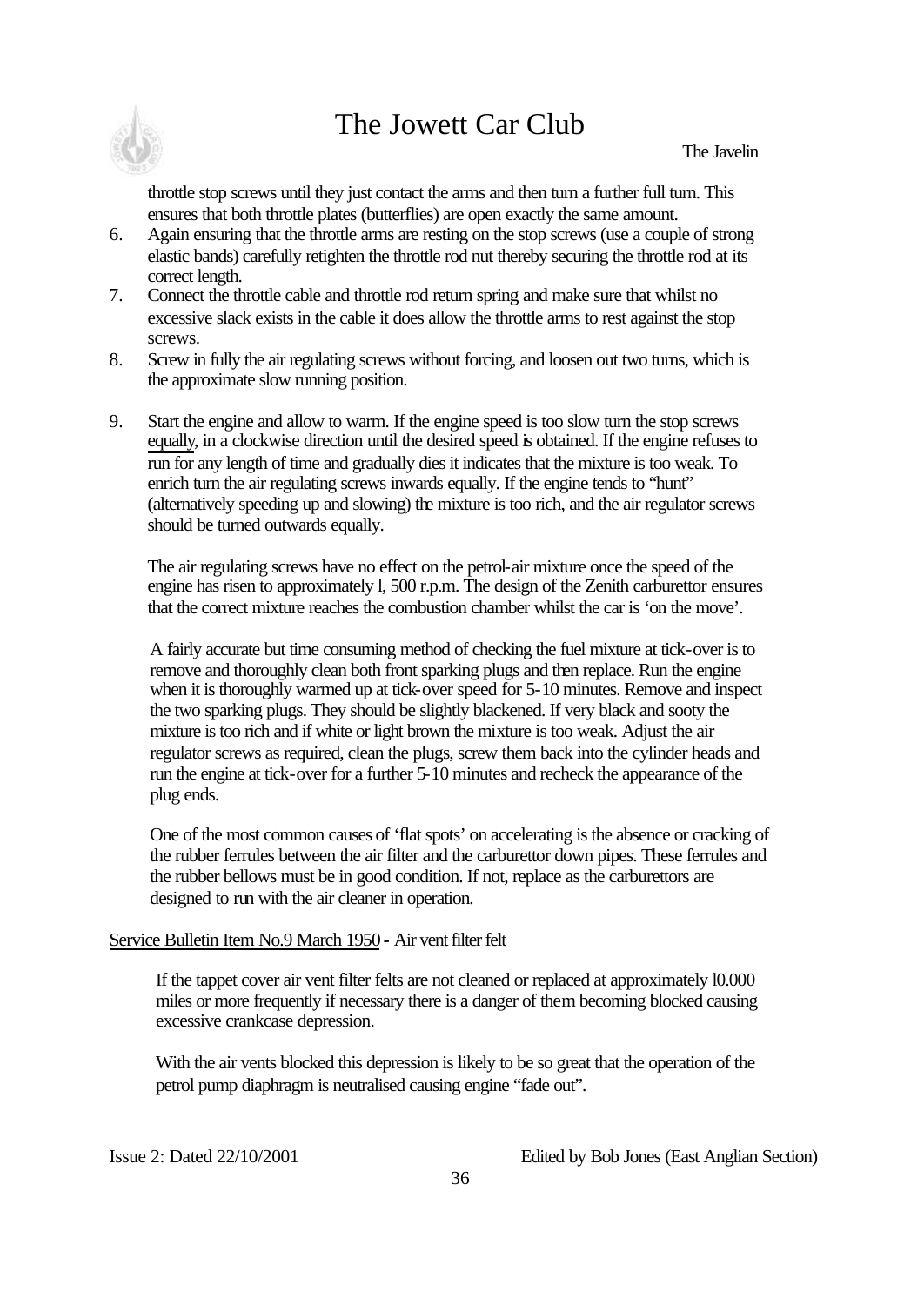

The Javelin

Maximum depression occurs at approximately 2,500 r.p.m. (40 m.p.h. - 64 k.p.h.) at which speed it should not exceed approximately  $\frac{3}{4}$  (19 mm) lift using a mercury gauge or 10" (20.5 cm) using a water gauge.

A copper pipe sweated into a spare oil filler cap can conveniently be used when coupling the depression gauge to the crankcase.

### Service Bulletin Item No.21 September 1950 *-* Air vent filter felt

Further to Item No. 9

Attention is again drawn to the possibility of engine "fade out" if the tappet cover air vent filter felts become blocked. It is most important that the filter vents are renewed at the recommended periods. In many cases of engine failure from reports being received it would appear that extensive tests are being carried out to the fuel and ignition systems without satisfactory and conclusive results.

It will be readily appreciated that the air vents control the entry of the air into the crankcase to replace that which is withdrawn through the breather valve, therefore if the felt vents are blocked the crankcase depression will increase and subsequently neutralise the operation of the petrol pump diaphragm. Maximum depression occurs at approximately 2,500 r.p.m. (40 m.p.h. - 64 k.p.h.) and when testing for this particular fault the car should be driven at LIGHT throttle openings at approximately the above speeds and not at high speeds as for other complaints, such as normal "Drying up' and "Preignition".

Replacements are inexpensive and quickly fitted and it is therefore, suggested that the felts are replaced at all times when there is the slightest suspicion of restriction. It will be understood that cleaning the tappet covers or the complete engine unit will in most cases allow these felts to become blocked with dirt they should therefore, be replaced after cleaning operations.

For test purposes or in an emergency the engine may be run without the felts for a limited period.

#### Service Bulletin Item No. 51 May 1951 Engine fade out

Owing to the extreme climatic conditions experienced this winterwe have discovered that certain complaints of misfiring and suspected ignition faults have, in actual fact been due to the carburettors freezing especially when operating under climatic conditions.

We therefore, strongly recommend the fitting of a radiator muff on all cars, which operate under these conditions, and would be grateful if you would advise Javelin owners accordingly.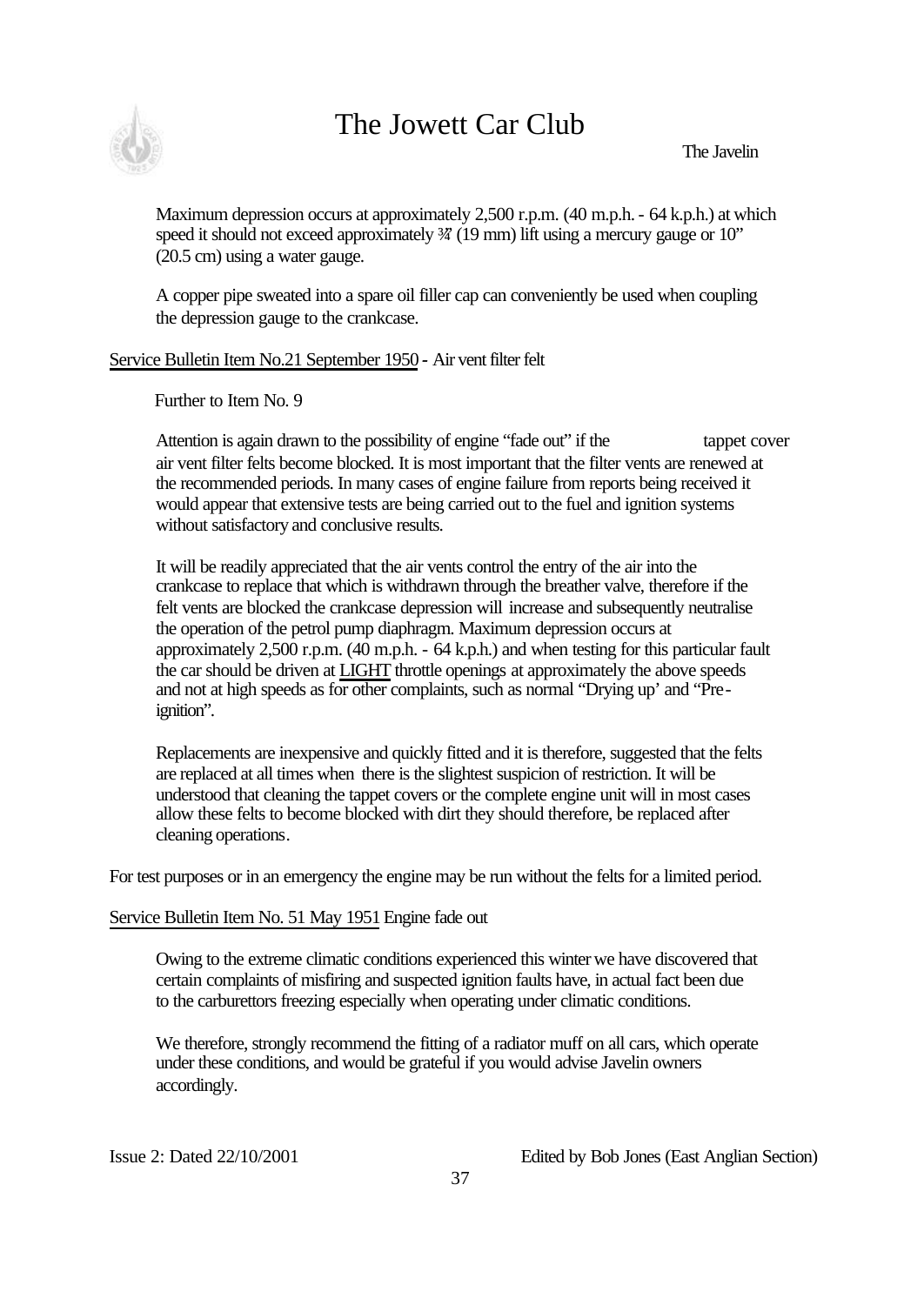

The Javelin

### Service Bulletin Item No. *72* October 1251 - Throttle rod assembly

From Javelin Engine No. El/PC.18550 and Jupiter Engine No. El/SA.270 a modified type of Throttle Rod Assembly has been introduced consisting of throttle rod long, throttle rod short and clamp bolt.

The throttle rod long, Part No.54421 and throttle rod short Part No.J54422 will fit all Javelin and Jupiter models, but the clamp bolt differs in design for the Right Hand Drive Jupiter. The clamp bolt part numbers are as follows: - Clamp bolt *-* RHD & LHD Javelin & LHD Jupiter (Part No.J54419) Clamp bolt - RHD Jupiter only (Part No. 1.53409)

The complete assemblies are fully interchangeable with the previous type throttle linkage on their respective models.

Service Bulletin Item No. 91 May 1952 *-* Petrol Pipe Assembly *-*Javelin only

From Engine No. E2/PD.21147 the petrol feed pipe from the petrol pump to the carburettors was modified to accommodate a petrol filter Part No. J54436 A.C. SPHINX for improved filtering of the petrol. The petrol filter is connected to the "T" piece connection on the petrol feed pipe between the carburettors and the intermediate petrol feed pipe from the petrol pump. With this modification the fuel strainer in the petrol tank was deleted. The new petrol pipe assembly is fully interchangeable with the previous type.

It is inadvisable to attempt to fit any other Zenith carburettor than that specified, as Zenith's have performed extensive tests and the carburettor giving the best overall economy and performance has been fitted. The correct numbers for the 30 VM 5 series of carburettors as fitted to the Javelin are C1334 and C1164. The only difference between these carburettors is that the C1334 has two screw holes at the back just under the choke butterfly for a choke cable-securing bracket. Check that the screws are in position otherwise the choke will not operate at its correct efficiency.

Further references *-* Jowetteer November 1968 P.108 Carbs. and coolers March 1969 P.31 S.U. your Javelin.

THE AIR FILTER*-* (Javelin only) - Ref .PA and PB maintenance manual P.13 and PC, PD and PE maintenance manual P.16.

Air cleaning on the Javelin is achieved in two stages: large dust particles sire impinged on the surface of the oil and settle on the bottom of the bath while smaller particles are trapped in wire mesh which is constantly kept oiled by an oil mist which is drawn up from the surface of the oil bath.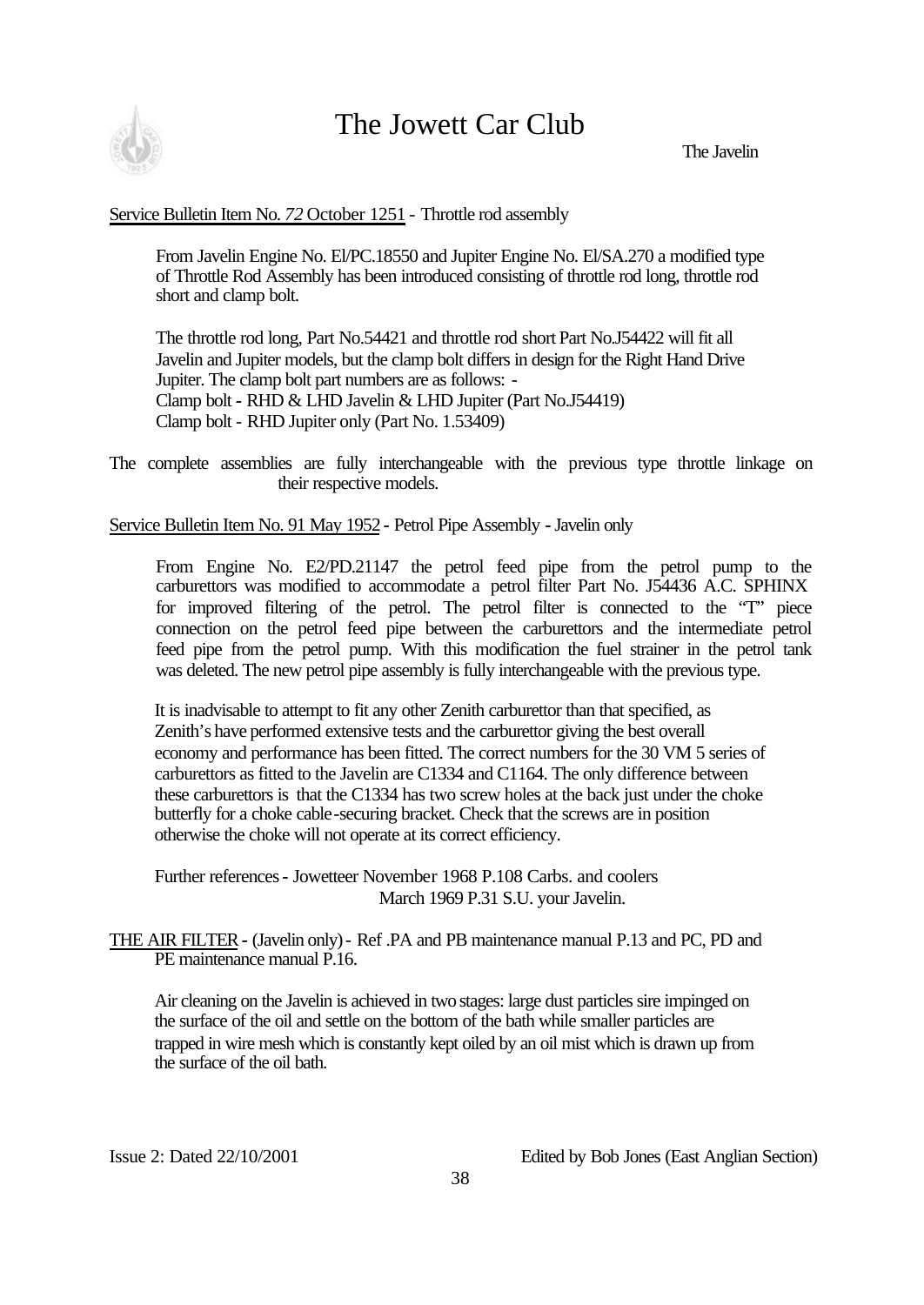

The Javelin

Early Javelins had no oil bath but a felt filter. This should be periodically blown out with a compressed air line.

### Service Bulletin Item No. 47 May 1951 - Air filter PA PB models

With effect from Engine NoEO/Pfl13950 the woodscrews that secure the air filter brackets to the air silencer base have been replaced by threaded screws and rivet nuts.

On cars prior to the above Engine Number where difficulty is experienced with the original filter mounting modified securing brackets may be fitted. This type of bracket (Part No.54237) is held firmly in position by four woodscrews set at right angles to each other as shown in Fig. 1

Service Bulletin Item No. 119 December 1952 - Air silencer box

From Javelin No. E2/PE.23320 a cut away has been added to the Air silencer box and the oil bath has been given a greater recess in order to give improved clearance for the Top Water Hose. Both the modified Air Silencer Box and the Oil Bath are interchangeable with the previous type.

DISTRIBUTOR- Ref. PA and PE maintenance manual P. 81 and PC, PD and PE maintenance manual P.17.

Removing the distributor and turning the rotor arm in an anti-clockwise direction can quickly check the operation of the centrifugal advance weights. Resistance from the weight springs should be felt and when released the shaft and rotor arm should quickly return to their original position.

The operation of the vacuum unit on the DM2 type distributor can be checked by turning the contact breaker top plate assembly in a clockwise direction and then releasing whilst you put your ear over the top end of the offside carburettor to air cleaner tube, A sharp hiss of air should be heard each time the top plate is turned. A more accurate method is to disconnect the vacuum pipe from the vacuum unit and perform the following check. Turn the contact breaker top plate assembly in a clockwise direction and press your finger over the hole in the end of the vacuum unit. Release the top plate and count to ten. It should not move. If the top plate returns even with your finger over the vacuum unit hole then the vacuum unit is faulty and should be replaced.

The early DKY/H4A distributor has a vacuum advance system that can be seen to move the whole distributor as the speed of the engine rises.

On the DM2 distributor, if you have ignition problems due to water entering the distributor cap, a Mini rubber waterproof cap cover should be used. This type of cover completely encloses the cap and distributor body.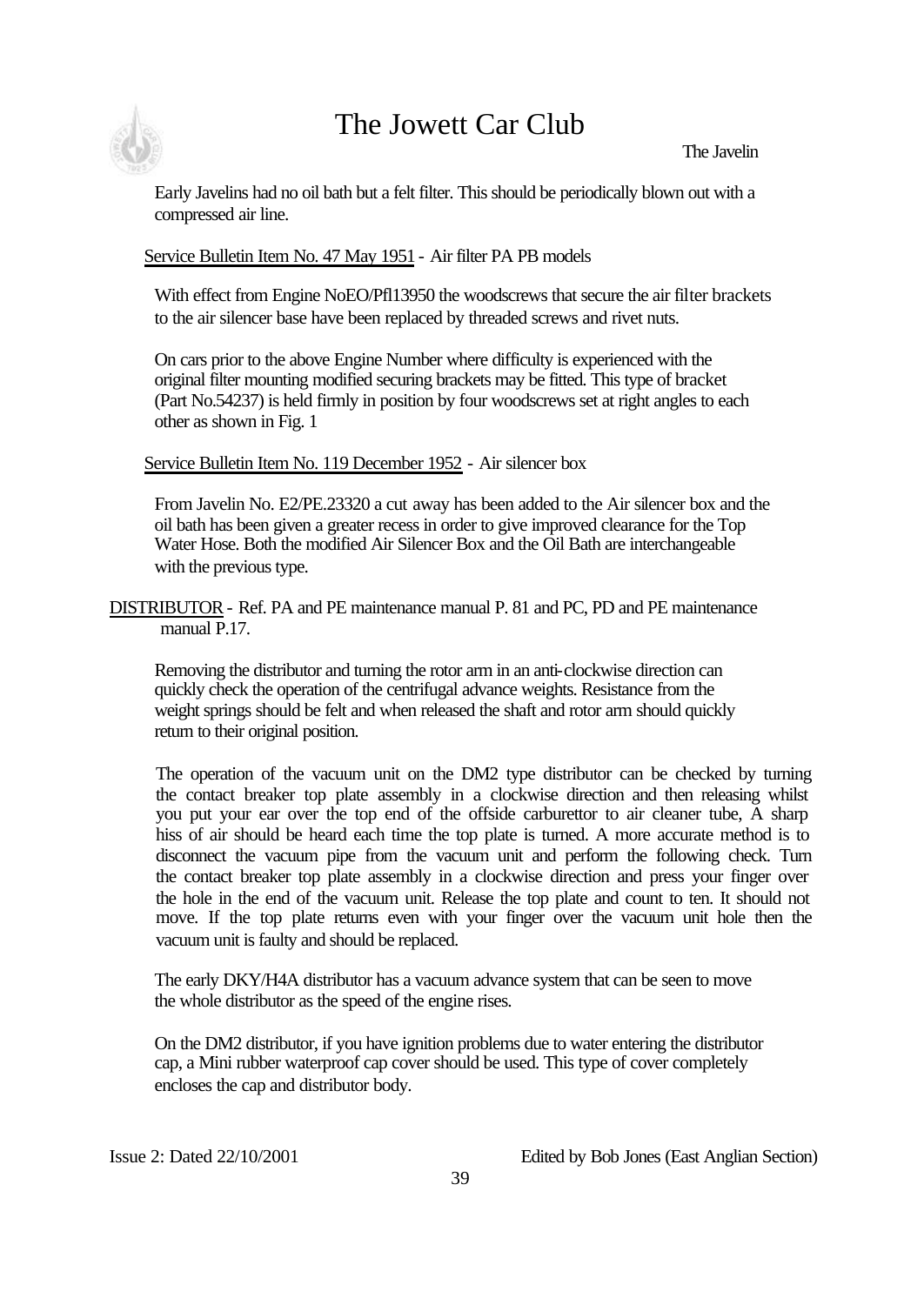

The Javelin

After many years of service it may be found that the rotor arm is a loose fit on the shaft. If so it should be replaced.

Service Bulletin Item No. 89 March 1952 - Distributor type DM2

From approximately Javelin Engine No. PD 21016 and Jupiter Engine No. SA 717 the Distributor, type DKY H4A Part No. 50773 is replaced by the DM2 type Part No. J54516, which embodies a micrometer adjustment unit. The mounting flange on the timing cover is modified to suit the new type distributor securing plate and the timing cover part number changed to 54662. The DM2 Distributor may be fitted to the old type timing cover by increasing the width of the elongated hole in the securing plate as shown in Fig.2.a, and the old type distributor (DKY H4A) to the new type timing cover by removing the forward lug of the timing cover mounting flange and fitting a distributor locating bracket Part No.54661 to the rear lug of the timing cover mounting flange as shown in Fig.2.

NOTE: The point gap setting for the DM2 is .014" to .016". (.3556 - .4064 mm) and not  $.010"$  - .012" (.254 - .3048 mm) as for the DKY H4A. When timing the ignition it should be set at T.D.C. with the micrometer adjustment setting in a central position so that final adjustment may be carried out on road test. The distributor body is stamped to indicate the direction in which the micrometer adjustment should be turned when advancing or retarding.

Service Bulletin Item No. l7 November 1953 *-* DM2 Distributor

When the DM2 type distributor is fitted to an engine it is pointed out that the off set keyway in the oil pump drive spindle should be in the position shown in Fig. 33, with No.1 piston on T.D.C. firing stroke.

The position of the off set keyway with No.1 piston on T.D.C. firing stroke shown Fig. 31 Page 30 of the Javelin and Jupiter Maintenance Manual shows the position when the *DKY*  H4A type Distributor only is to be fitted.

- Further References *-* Jowetteer Jan.1970 P.10 extract from letter by Col.A.Hicks:- It may help other members to know that Lucas can provide a 'B90 exchange" Distributor of the latest "25D4" type (instead of the old DM2) to fit the Javelin. The Lucas Part No. is 40795.
- SPARKING PLUGS Ref. PA. and PB maintenance manual P.43 and PC<sub>9</sub> PD and PE maintenance manual P.20.

If "water on the plugs" is a problem with your Javelin and Jupiter, A cure is to fit Lodge

|  |  |  | Issue 2: Dated 22/10/2001 |  |
|--|--|--|---------------------------|--|
|--|--|--|---------------------------|--|

Edited by Bob Jones (East Anglian Section)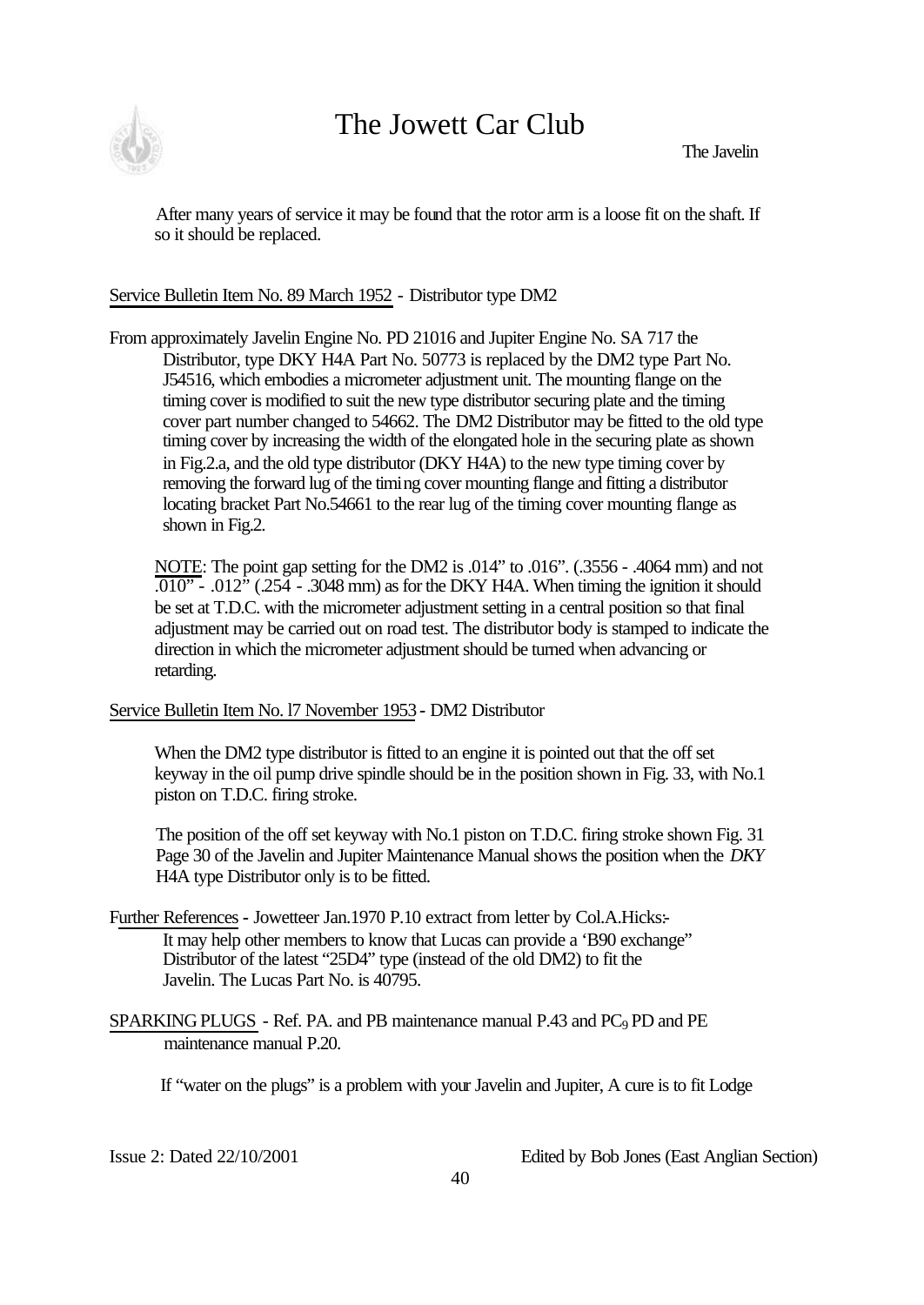

The Javelin

or Champion rubber waterproof sparking plug covers. After a period of use, which can be three months or one year dependent on each engine, the rubber begins to crack due to the rapid changes in the operating temperature. These covers should therefore be inspected regularly and replaced immediately that cracking appears.

Top plates with the special plug caps and neoprene sealing rings have proved to be very reliable on some engines and unreliable on others. The problem with the top plates is that if the seal is broken under the plate it is difficult to remove the top plates to reseal them as they are secured in position by drive screws, which are extremely difficult to remove. When a decoke becomes necessary the opportunity may be taken if required to tap and screw the top plates into position with 6 B.A. brass screws. It is then possible to remove the top plates as necessary to reseal them.

The addition of large rubber flaps hanging inside the wing over the tappet covers has proved to be successful in preventing water being splashed up by the front wheels into the spark plug cavities.

Service Bulletin Item No. 55 July 1951 - Fitting of sparking plug shroud PC models

To eliminate any risk of water entering between the cylinder head face and the cylinder head top cover, an additional top cover drive screws Part No. 52140 has been incorporated at the front and rear of the top cover. It is not necessary to carry out this modification on cylinder heads, which do not embody the additional rivet holes, but in the cases where the cylinder head top cover has been removed a liberal coating of gasket cement should be applied between the shroud and cylinder head face when refitting.

Service Bulletin Item No. 81 March l952 *-* Waterproof plug lead connections

From Javelin Engine No. El/PD.19760 and Jupiter Engine No. El/SA.520 a rubber cover part No. J54431 and five plug lead grommets part No.J54432 were fitted to the distributor and a rubber sleeve part No.J54424 was fitted to each spark plug cover to prevent the ingress of water at the plug lead locations in the distributor cap and spark plug covers. The above items may be fitted to all models prior to the above engine numbers if required.

### Service Bulletin Item No. 126 March 1953 *-* Improved sparking plug cover

From Javelin Engine No. E2/PE.24036 with the addition of the following engine numbers, E2/PE. 24025 and 24026 and the exception of engine No. E2/PE.24097 an improved type of sparking plug cover has been introduced. The cylinder head top cover has been deleted and the plastic sparking plug cover is replaced by a Lodge type rubber cover, together with a synthetic rubber sealing disc. The Lodge type rubber plug cover is a push pull fit on the sparking plug and the sealing disc is pushed down into the plug cavity by the pressure of the plug cover.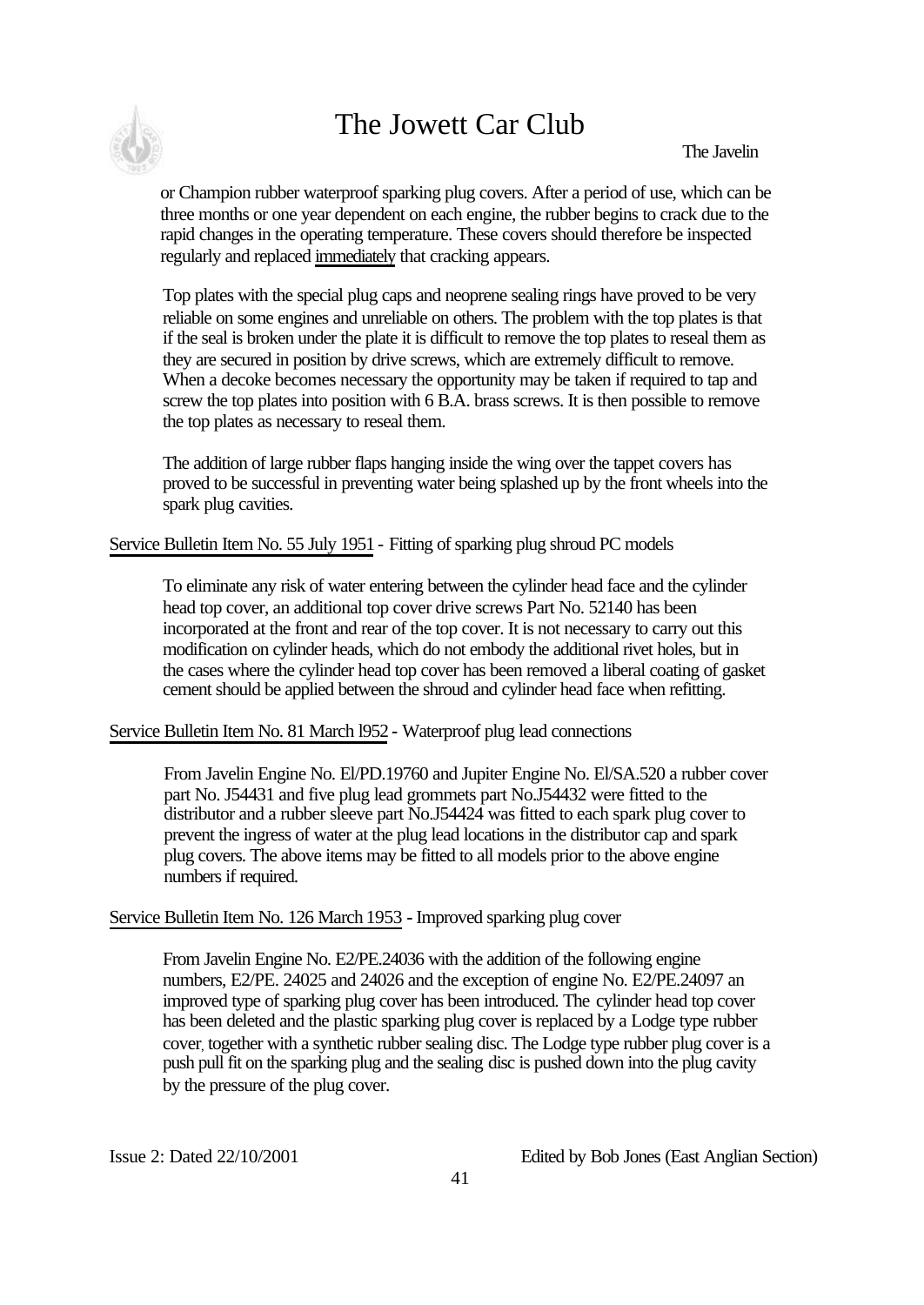

The Javelin

Existing plug protection arrangements may be converted to this new type by removing the cylinder head top covers and fitting the new type sparking plug covers to the H.T. leads.

### Service Bulletin Item No.132 March 1953 - Sparking Plug threads

Where cases of "running on" are encountered and all standard methods of eliminating this fault are ineffective, the cause is probably due to uncovered sparking plug cavity threads becoming red-hot. These threads have now been modified to the condition shown in Fig.3 to eliminate any exposed threads.

When this point is encountered on existing heads the following action should be taken. Screw in an old Sparking Plug of the correct type, that is Champion L10 for Javelin and Ll0S for Jupiter then using a small grindstone on a flexible drive, remove the threads which remain exposed to view. The aim should be to get as near to the dimensions shown in Fig. 3 as possible.

| Further References – Jowetteer | October 1968 Water on the plugs        |
|--------------------------------|----------------------------------------|
|                                | February 1971 Plugging up the trouble. |

IGNITION TIMING *-* Ref PA and PA maintenance manual P. 39 and PC, PD and PE Maintenance Manual P.20.

After re-setting the ignition timing or replacing the contact breaker points it is advisable to run the engine for 5 minutes and then recheck, and readjust if necessary, the ignition timing.

ENGINE REMOVAL*-* Ref. PA and PB maintenance manual P.13.

If the PA PB maintenance manual is referred to when removing the engine from Javelins after El/PD.20135, the gear change stay must also be disconnected. This stay was not fitted to early models and it is therefore, omitted from the early manual. The stay runs from the base of the gear change column to the top of the bell housing from where it can best be disconnected through the toe board inspection cover. The earthing lead from the chassis to one of the starter motor bolts must also be detached at the starter and to avoid disturbance of the spring arm bolt, which must remain dead tight.

On some early PA and PB models the rear mounting housing may foul the hydraulic brake cross pipe just in front of the chassis cross member. It may be sufficient to disconnect the 'T' piece from its mounting bracket without interfering with the pipe lines which will allow the pipe to be eased over the rear mounting housing as the engine is withdrawn. The next stage is to dismantle the four housing bolts carefully checking the numbers of spacing washers removed with each. This avoids the need to bleed the brakes, but refer to section on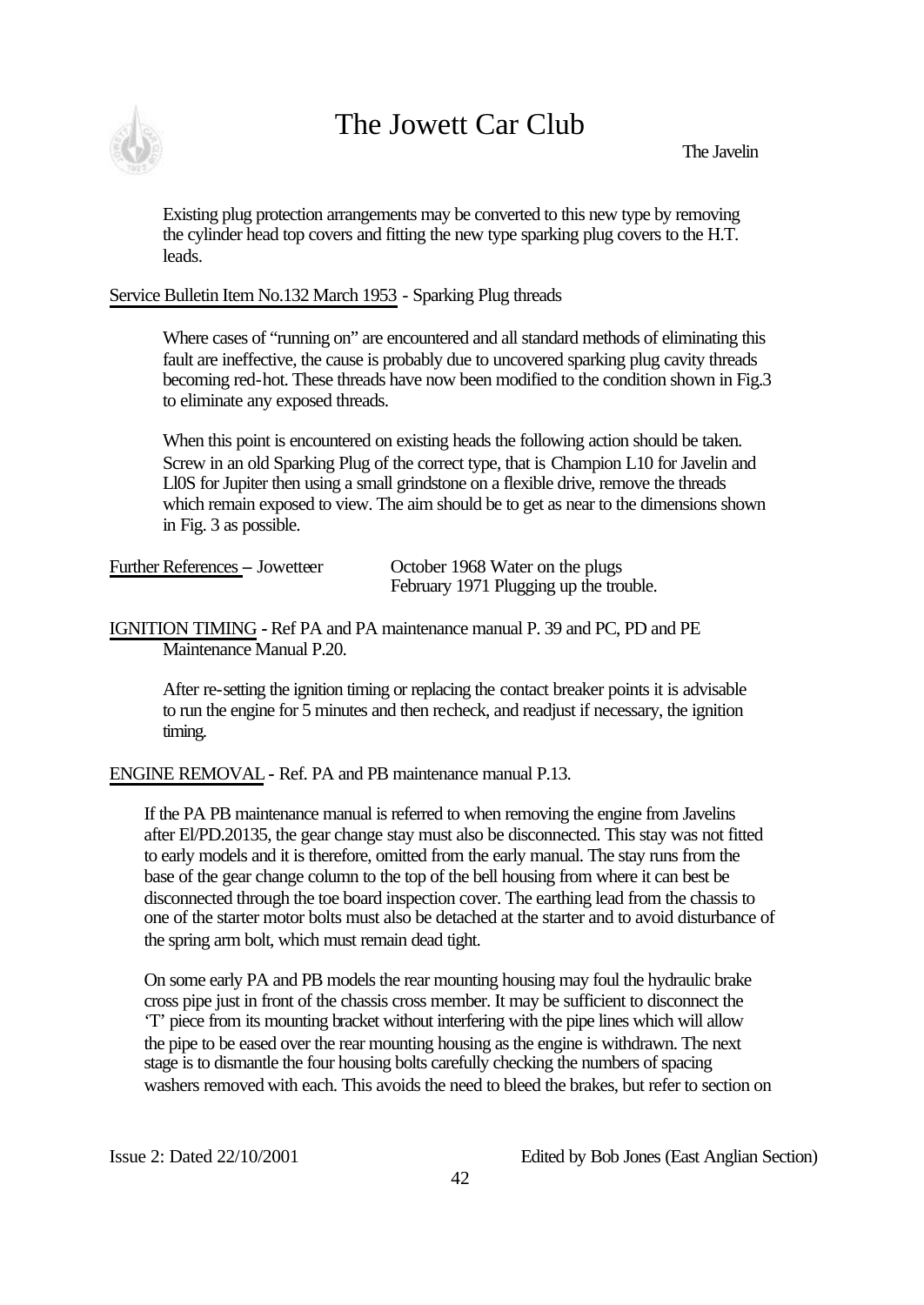

The Javelin

engine vibrations for correct reassembly of the rear mounting.

CYLINDER HEADS AND VALVES *-* Ref. PA and PB maintenance manual P.14 and 38 and PC, PD and PE maintenance manual P.22

When removing cylinder heads, which are reluctant to move, check the following: -

- 1. Stud No.4 is sealed with a rubber seal under the washer, which is countersunk into the head, this seal can seize around the stud and should be cut out before attempting to remove the head.
- 2 The lead string or solder strip used to seal the 4 top head studs can cause the head to stick *-* cut this lead off with a knife. If this does not allow the head to be removed, easily, the head should be hit smartly from the front and rear using a heavy hammer and a block of wood to prevent damage to the casting. This may help to break the rust, which is holding the studs tight to the head. If this still does not allow the studs to be removed the only way is to very carefully use a screwdriver - long bladed - at each top corner where the head meets the block and gently tap these in to break the seal between studs and head. Once the head has moved use the exhaust manifold and carburettor studs to "rock" the head off the studs.

For details of a new method of sealing the cylinder liners in position see 'to refit cylinder liners'.

It has been found in the past that water sometimes seeps along the cylinder head studs and into the rocker covers. This water then drains down into the sump where it has a harmful effect on the engine bearings. To prevent this happening it is necessary to coil approximately 2" of thin solder strip around each cylinder head stud under the cylinder head nut washers. When the nuts are tightened down the solder is compressed tightly between the stud, head and washer preventing any loss of water.

Before refitting a cylinder head it is advisable to check very carefully for any cracking, which may become worse and cause the engine to fail. A common fault on Javelin and Jupiter heads is for them to crack between the inlet and exhaust ports. It is very difficult to detect these cracks unless the area between the parts is carefully polished. A slightly cracked head will give continued use for a time but a small loss of water may be evident as the extremely high combustion temperatures can cause the cracks to open up.

It is better to replace the head if a good one is available. Particular attention should be paid to exhaust valve seats when overhauling cylinder heads. Normally, inlet valves and seats do not wear or burn and can be 'dressed up" and reground. Unfortunately, this is not true of the exhaust valves and seats and after re-cutting, it is not unusual for a new valve to grind in below the level of the general head metal. This will cause poor exhaust "breathing" unless the metal exhaust seat is radiused making sure that the seat is not marked in the process. A 30° (inlet) valve seat cutter can be used for this. The edges being smoothed out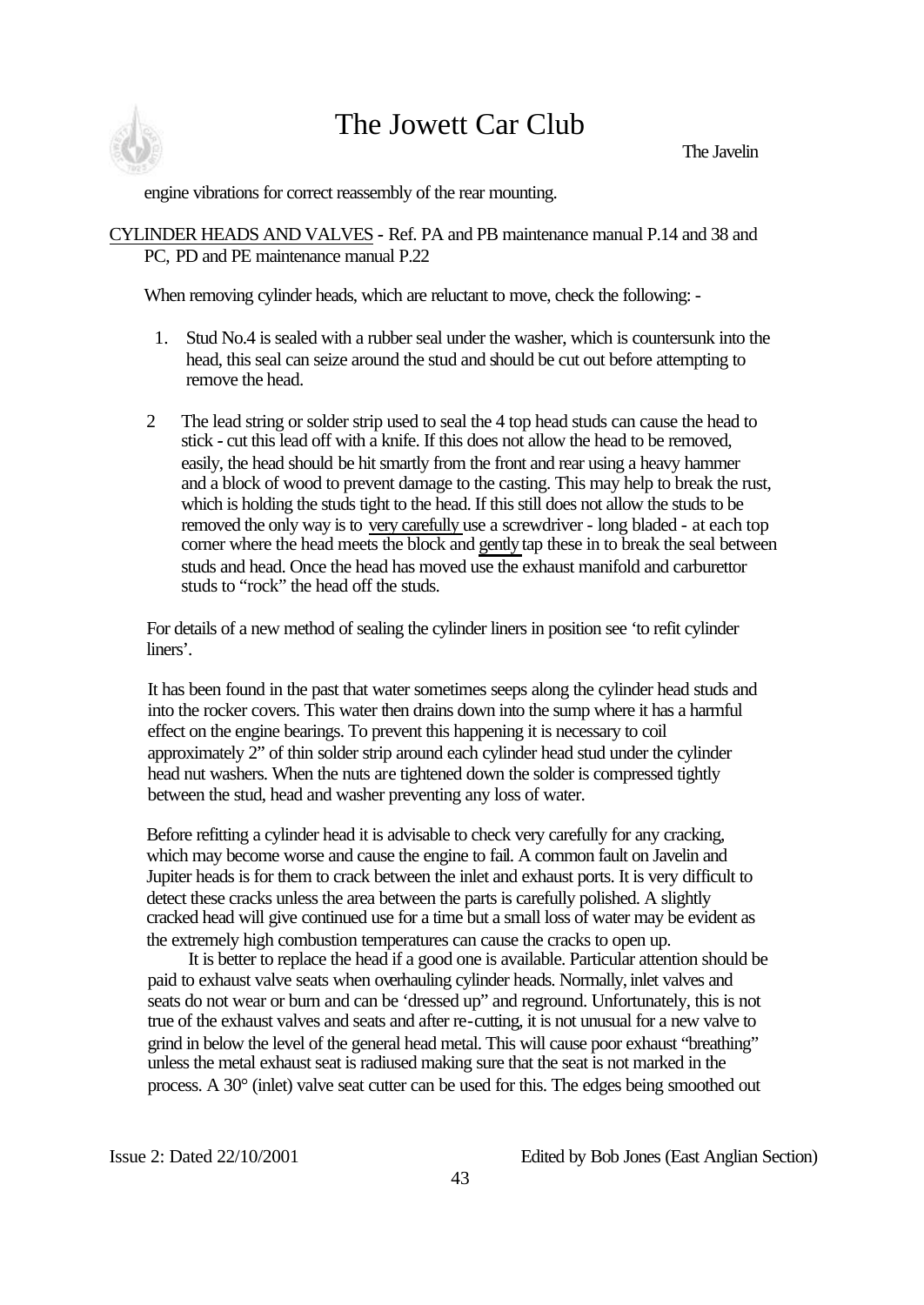

The Javelin

by hand with fine emery.

The opportunity to replace core plugs at each decoke should be taken.

It is a fairly frequent occurrence to the sparking plug recesses to fill with oil. To eliminate this it is necessary to seal both ends of the push rod tubes in the cylinder head by applying sealing compound. This is best performed when a decoking operation is being performed.

Some members do not appear to realise that the small rubber washers which are part of the decoke gasket set are to be inserted in the recess around stud hole No.4. When the steel washer and nut are tightened down the rubber washer is compressed tightly around the No 4 stud preventing any loss of water.

Due to wear on the valve ends of the rockers it is difficult to obtain correct rocker clearances. The valve ends of all the rockers should be round to the original radius and polished with fine emery.

Brass nuts should always be used on the manifolds, as they will not corrode in position.

### Service Bulletin Item No. 75 October 1951 *-* Support tube

From Engine No. Javelin El/PC.17900 and Engine No. Jupiter EI/SA.270, the cylinder block distance tube Part No.52143 has been replaced by a cylinder head gasket centre support tube Part No.J54395 and cylinder block distance washer, Part No.J5436. Care must he taken when fitting the new type support tube that its top face is perfectly level with the top face of the cylinder liners, thereby giving additional support to the cylinder head gasket and cylinder head when in position. The height of the support face can be adjusted by fitting brass shim washers below the support tube, or by filing the cylinder block distance washer fitted below the liner locating plate.

Service Bulletin Item No. 90 May 1952 - Engine internal water leaks and gasket failure.

From reports we have received it would appear that the information as detailed in the maintenance manual is not receiving sufficient attention. We therefore, cannot over emphasize that when a vehicle is in your Service Department for repair which necessitates cylinder head removal, the following action is taken:

1. Clamp the cylinder liners firmly in position with the use of a tube or a number of flat washers over the locating plate tube, Part No. 52143 and tightening down with a cylinder head nut to avo id liner movement when the engine is turned.

2. The Cylinder liner top flange must at all times project from the face of the crankcase between .008" (.2032 mm) and .010" (.254 mm) to ensure that a satisfactory seal is obtained between the cylinder head gasket the cylinder head and the cylinder liner.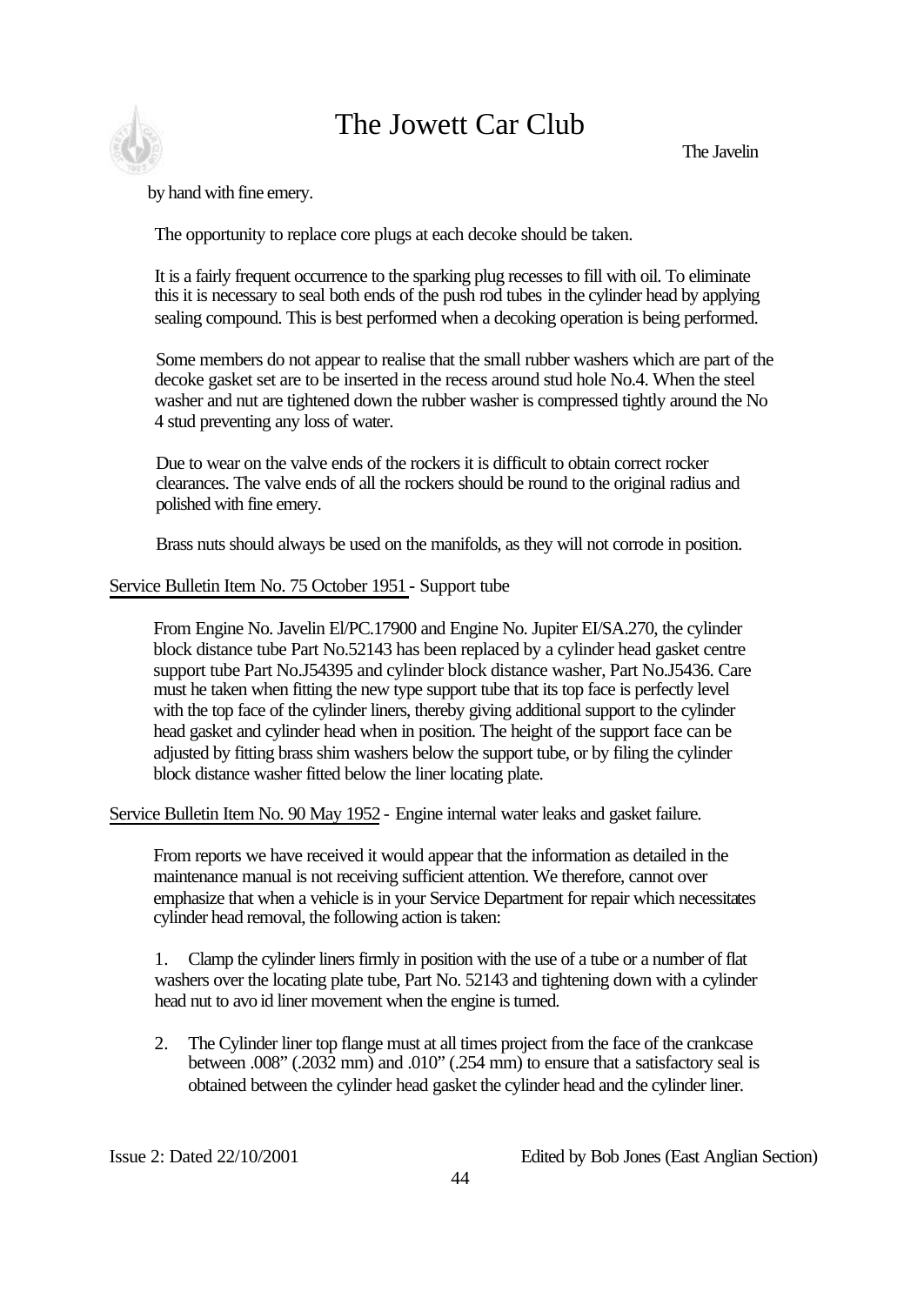

 $\mathbf{I}$   $\mathbf{I}$ 

# The Jowett Car Club

This distance must at all times be checked and where necessary the liner height adjusted with the use of copper shim inserted between the cylinder liner and the cylinder liner sealing washer Part no.50643. New sealing washers should at all times be fitted when the seal has been disturbed.

- 3. The cylinder head gasket centre support tube should be fitted as detailed in Item No. 75.
- 4. We would also draw your attention to the fact that Javelin and Jupiter cylinder head gaskets are NOT interchangeable, and emphasize the importance of using the correct type of replacement detailed below:

| Jupiter                      |        |                             |
|------------------------------|--------|-----------------------------|
| <b>Cylinder Head Gaskets</b> |        | Part No. 1.53691            |
| <b>Cylinder Head Studs</b>   | Long   | EN 16 Steel. Part No. 50637 |
| <b>Cylinder Head Studs</b>   | Centre | EN 16 Steel. Part No. 52110 |
| <b>Cylinder Head Studs</b>   | Short  | EN 16 Steel. Part No. 50636 |
|                              |        |                             |
| Javelin                      |        |                             |
| <b>Cylinder Head Gaskets</b> |        | Part No. 50738              |
| <b>Cylinder Head Studs</b>   | Long   | EN 16 Steel. Part No. 50637 |
| <b>Cylinder Head Studs</b>   | Centre | EN 16 Steel. Part No. 52110 |
| <b>Cylinder Head Studs</b>   | Short  | EN 16 Steel. Part No. 50636 |

The torque wrench setting on both cars is 500. in/lbs. (42 ft. lbs).

#### Service Bulletin Item No: 113 December 1952 - Cylinder head gasket support

From Javelin Engine No E2/PD.23184 and Jupiter Engine No.E2/SC.948 an improved Cylinder Head Gasket support has been fitted. This support is of cast aluminium and a pre-determined length. No adjustment is necessary to ensure the correct protrusion above the Crankcase Face, i.e. .008" to .012" (.203 - .304 mm). When fitting the modified support it is necessary to remove the centre Cylinder Head Stud to allow the support to clear the Cylinder Liner Flange.

### Service Bulletin Item No. 131 March 1953 *-* Tappet adjustment - solid type

To clarify the instructions on tappet adjustment the following notes are issued. It is extremely important in view of the fine adjustment required that:

1. With the engine COLD the inlet clearance is set to .003" (.076 mm) and the exhaust to .006" (.152 mm) these dimensions being measured between the end of the valve stem and the rocker.

2. Ensure that the tappet being adjusted is riding on the base circle of the cam and NOT

|  |  | Issue 2: Dated 22/10/2001 |
|--|--|---------------------------|
|--|--|---------------------------|

Edited by Bob Jones (East Anglian Section)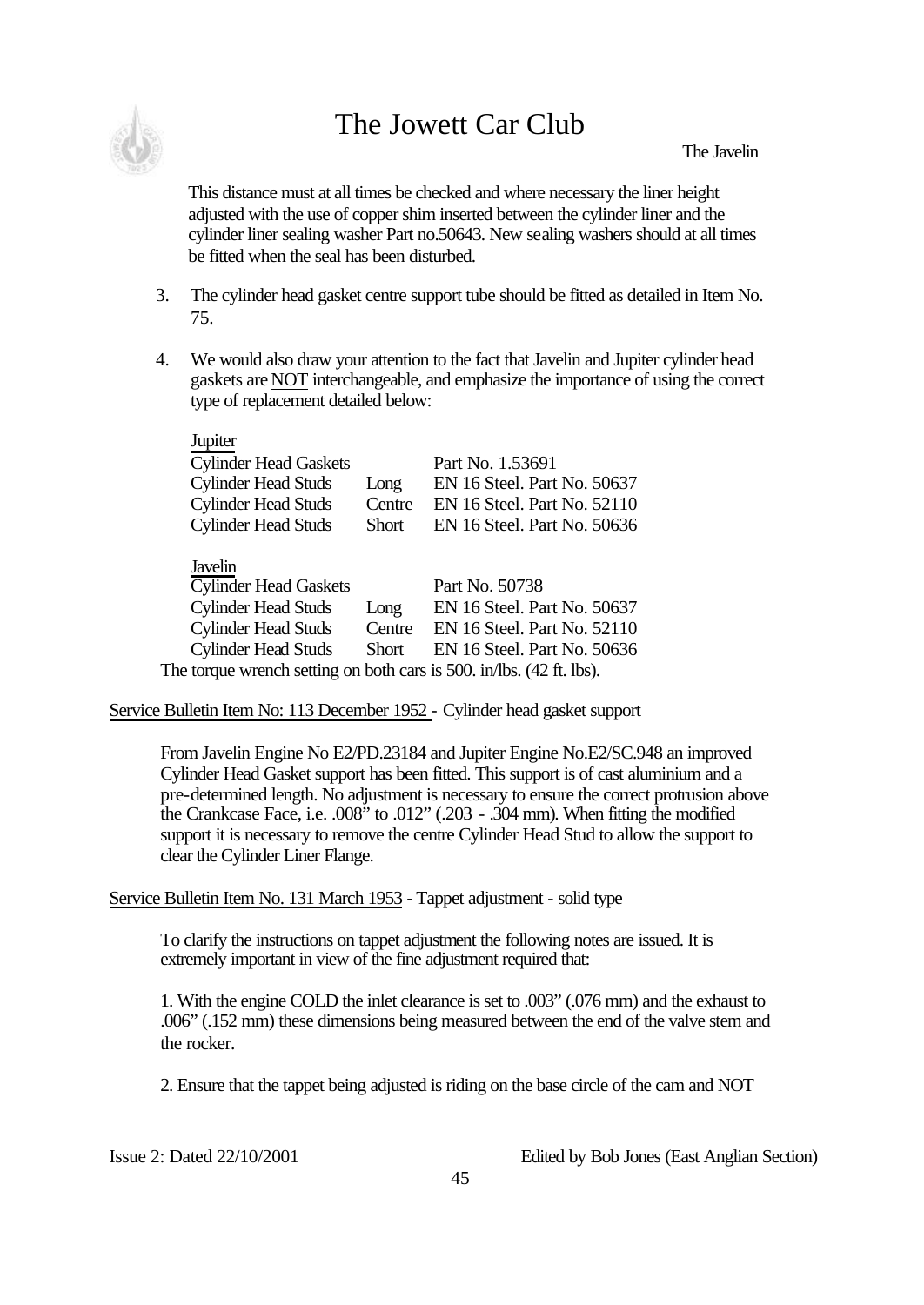

#### The Javelin

on the initial portion of the cam-quietening ramp.

These are two methods of obtaining the above conditions:

a) Adjustment should be made to tappets according to the table shown below:

| Setting Position of Engine |                  | Valve to be adjusted |
|----------------------------|------------------|----------------------|
| No.1. Exhaust              | valve fully open | No.2. Exhaust        |
| No.1. Inlet                |                  | No.2. Inlet.         |
| No.3. Inlet                |                  | No.4. Inlet          |
| No.3. Exhaust              |                  | No.4. Exhaust        |
| No.2. Exhaust              |                  | No.1. Exhaust        |
| No.2. Inlet                |                  | No.1. Inlet          |
| No.4. Inlet                |                  | No.3. Inlet          |
| No.4. Exhaust              |                  | No.3. Exhaust        |

See chassis number plate on bulkhead to identify cylinder numbers.

b) The alternative is to deal with each valve individually. Obtain the fully open position of the valve, and then turn the engine through one complete revolution; this will bring the valve in question to the fully closed position with the tappet on the base circles direct opposite the peak of the cam.

### Service Bulletin Item No. 137 May 1953 *-* Cylinder head studs

In order to reduce the possibility of the crankcase being damaged when cylinder head studs are being fitted the following modification was introduced at the under mentioned engine or crankcase numbers: - Engine Nos.E3/PE.24111 - 24113 to 24128 incl. 24136 - 24137.

Crankcase Nos. 25475-25479-25486-25579-25624-25632-25749-25888-25894-25898- 25904-25911-25916-25918-25955-25982-25989-25998-26004-26007-26011-26017- 26039-26049-26060-26063-26072-26087-26088-26120-26129-26436-26496 and onwards.

The modified crankcases may be identified by the small holes drilled in the underside of the block at each corner; these run into the cylinder head stud holes and act as release holes,

The crankcase also incorporated a deeper counter bore for the long cylinder head studs. In consequence these studs have been increased in lengthy the previous stud, Part No.0637 being 4 9/16" (115.89 mm) long and the modified stud, Part No.54768 being 4" (120.65 mm) long.

Service Bulletin Item No. 156 August 1953 -Introduction of Jupiter cylinder head on Javelin engines.

From engine crankcase number 26526 the Jupiter cylinder head was introduced as standard

|  |  | Issue 2: Dated 22/10/2001 |
|--|--|---------------------------|
|--|--|---------------------------|

Edited by Bob Jones (East Anglian Section)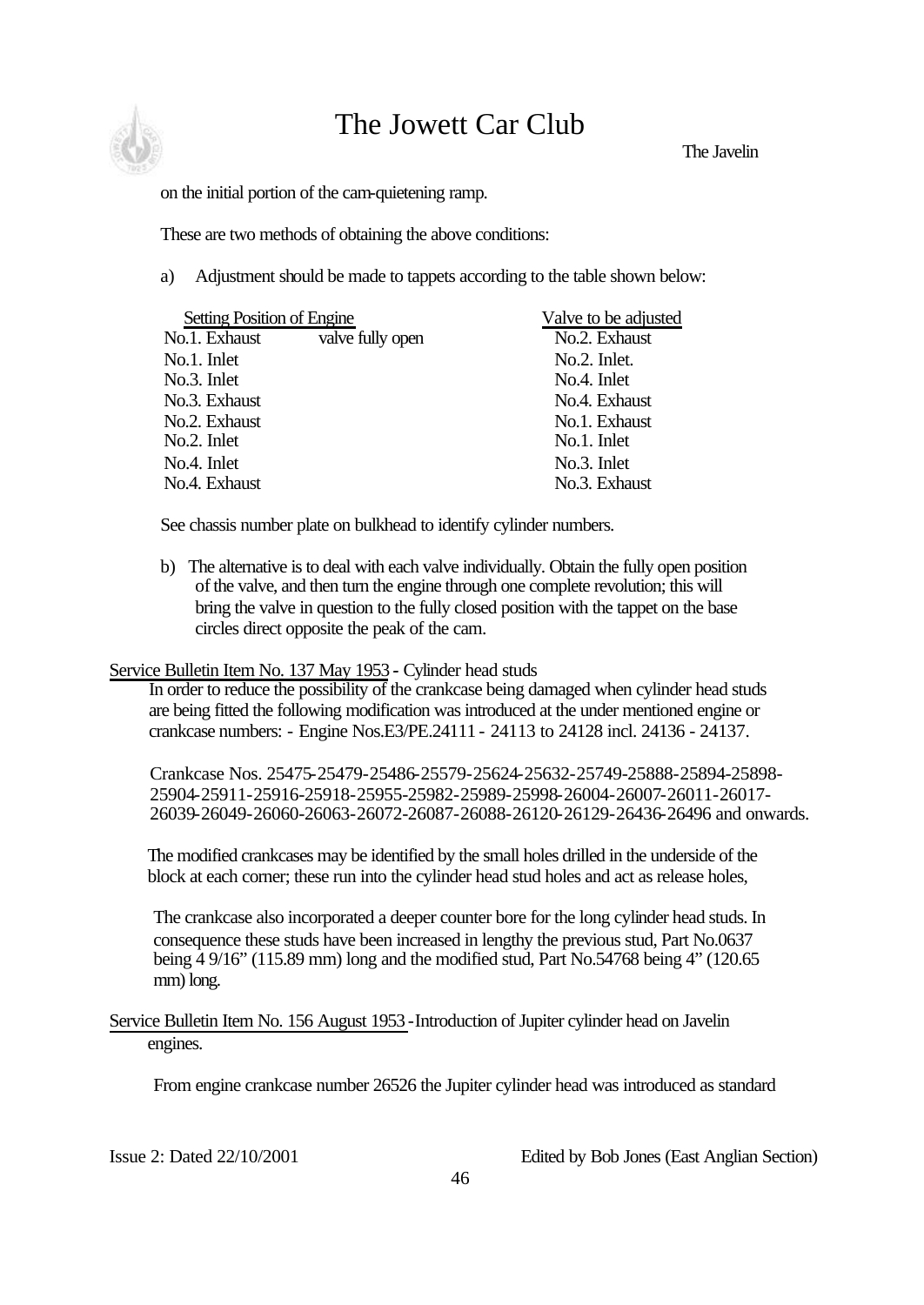

The Javelin

on the Javelin engine.

Previous Javelin engines maybe fitted with this cylinder head provided the water transfer and push rods are changed to the Jupiter type.

Service Bulletin Item No. 163 November 1953 -Engine overheating and pinking

Cases have occurred where engine overheating and pinking has been caused by a restriction between the outer wall of the cylinder head and the cylinder head stud hole casting shown in Fig. 36.

In cases of this nature an adequate water flow between these two points can be insured by inserting a Woodruff cutter as shown in Fig.36 through cylinder head water port Fig.36 and milling a ¼" (6.330 mm) passage between the cylinder head out wall and stud hole casting.

Further references *-* Extract from Ben Shaw's article 'Getting the best from your heads' which appears in the July 1966 Jowetteer P.54.

After cleaning, shaping and polishing it is necessary to measure the head capacities. Apply a slight smear of grease to the valve seats and the cylinder head face A glass plate is then pressed firmly down over the combustion chambers and thin oil is then poured in via a small hole drilled in the plate to completely fill the chamber. I use a 50 cc burette and measurements can be made (and repeated) to one-drop accuracy.

It is quite common to find the variation between the chambers on the same head and in order to compensate for this the face must be tapered off.

This is determined on the basis of a .022" taper per 1cc difference and would decrease the chambers by .5cc and 1.5cc and this must be remembered when calculating the total cut. Let us take an example: - Two cylinder heads were measured – No 1 cylinder = 47.5 c.c. -No.  $3 = 46.5$  c.c. - No.  $2 \& 4 = 46.5$  c.c. The N/S head was ground on a taper .077" front .055" rear. The 0/S head had a flat .008" removed.

The measured capacities were each 41cc within readable limits.

It is interesting to note these heads were from a so-called 'Jupitorised" engine, the owner being under the impression that the CR was 8:1. In point of fact it was 7.35:1 and he could have obtained the same increase in C/R by grinding the heads to a standard 41 c.c. - a much cheaper proposition than a set of Jupiter pistons - so a nod to the wise - check your combustion chamber capacities before you hanker after H.C. pistons.

The capacity of the piston crown is Javelin 10.5 c.c. Jupiter 5.2 c.c. The capacity of a standard gasket is 7.5 c.c. Jupiter gasket 4.8 c.c.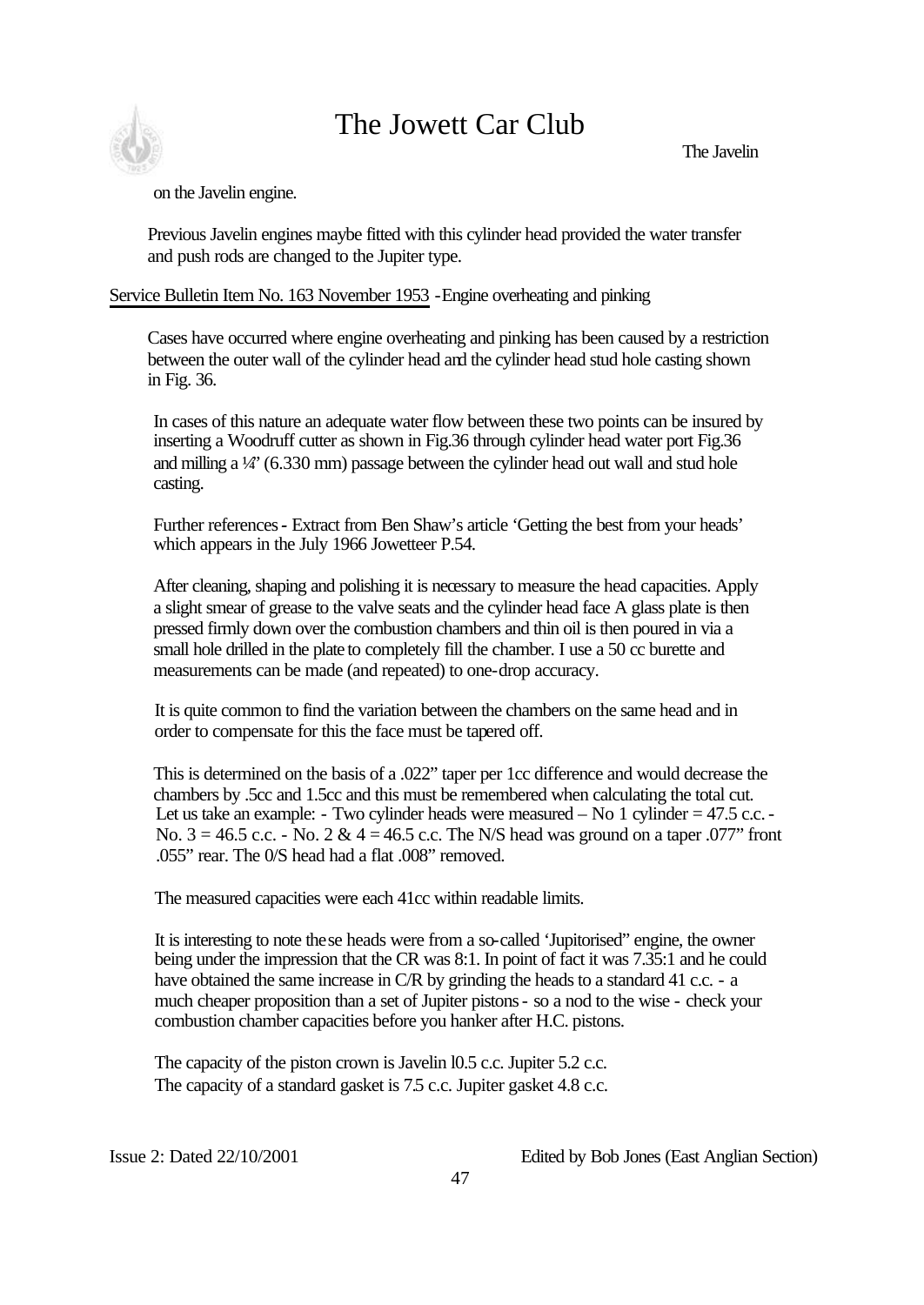

The Javelin

### VALVE TIMING- Ref. PA, PB Maintenance manual P.15 and PC. PD and PE Maintenance manual P.23.

### Service Bulletin Item No. 34 November 1950 - Valve timing

For setting the valve timing, arrowheads will continue to be marked on both the crankshaft and the camshaft sprockets and are set facing each other as on previous models of the Javelin engine.

The method of checking the valve timing varies only in detail from that outlined in the Manual on pages 39-40. Reference to this section and the illustration will be helpful. For your further information amended details are outlined overleaf: -

- 1. Rotate the engine until the inlet valve on No.2 Cylinder is at the top of its lift.
- 2. Adjust the valve clearance of No.1 inlet valve to zero.
- 3. Locate accurately T.D.C. on cylinders 1 and 2 and mark the crankshaft pulley in this position using a pointer attached to a suitable bolt on the timing cover (see Manua1 Fig.27).
- 4. Rotate the engine in the direction of rotation until the crankshaft is within 30 to 40 degrees before T.D.C. on cylinders 1 and 2 and approaching the firing point on cylinder 2.
- 5. Mount a dial indicator on the rocker assembly operating on the inlet valve of No.1 cylinder as described in the Manual and then rotate the engine until a push rod lift of .014" (.385 mm) -.016" (.406 mm) is indicated.
- 6. Now measure the distance around the periphery of the pulley from the pointer to the T.D.C. mark on the pulley. If the valve timing is correctly set at 12° before T.D.C. this dimension will be  $\frac{1}{2}$  (12.7 mm) but up to 1/8" (3.175 mm) tolerance either early or late, can be allowed. This tolerance represents a maximum variation in valve timing of plus or minus 3°.
- 7. Remove the dial indicator before rotating the engine further to re-adjust the valves.

NOTE: The keyway in the crankshaft sprocket is slightly offset in relation to the teeth and some adjustment to the valve timing is possible by reversing it on the crankshaft.

### CONNECTING ROD AND BIG END BEARINGS - Ref. PA and PB Maintenance manual P.15 and P.35. PC, PD and PD. Maintenance manual P.25.

Reference to the service bulletins below will show that a sludge release hole was made through the big end bearing shell and into the connecting rod cap. This hole was deleted shortly afterward as oil pressure 'hammer' developed. Connecting rod bearing shells without the bole may be fitted to con rod caps with the cavity. Bearing shells with the hole may be used on both types of con rod cops but slight 'hammer' may result.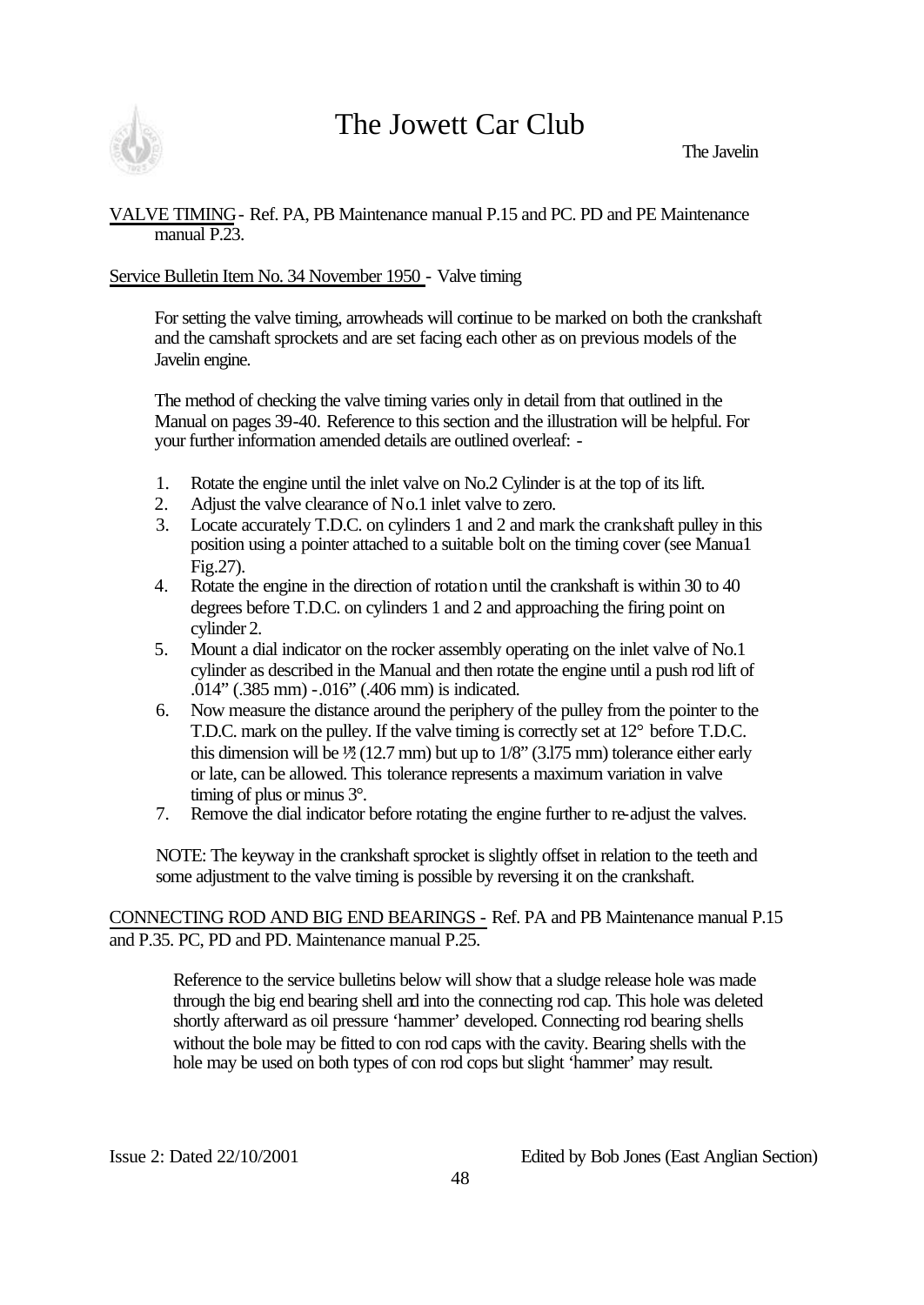

The Javelin

Again reference to the service bulletins below will show that from Javelin E2/PD.22451 and Jupiter E2/SA.938 the big end bearing shells and con rod cap had 1/8" wide lock notches. Previously they were <sup>1</sup>/4' wide. When big end bearings are ordered the size of lock notch must be stated. Engine numbers cannot be relied on because the con rods are sometimes changed during an engine rebuild and a later or earlier set of con rods may be fitted.

Big end bearing are available in undersizes down to -0.060" The suffix after the part number on the rear of the bearing shells indicates the size. No suffix indicates a standard size.

New 'Unbrako' cap head Allen bolts and star washers should be used to secure the con rod caps if possible. The continuous strain exerted on the existing bolts can cause them to fail with disastrous results.

Due to extremely high mileages, bad assembly etc. the big end eye may be distorted and the dimensions should be checked. If excessive ovality is found, say more than 0.002" the con rods should be discarded. This check is to be carried out with the con rod bolts torqued to 42 lbs/ft.

Early con rods were stepped across the mating faces and later ones were serrated across the faces. This modification was carried out to reduce distortion under running loads. Serrated face con rods should be used provided the dimensions are correct.

It is not unusual to find that late factory re-conditioned engines were fitted with early rods - probably to use up old stocks.

Service Bulletin No.28 September 1950 Connecting rods *-* PB models

From Engine No. EO/PB.l0506 a new type connecting rod (Part Mo. 54024) has been incorporated in the Javelin engine.

It should be noted that the mating faces of the connecting rod cap are serrated to ensure a more accurate reassembly of these parts after dismantling.

When fitting the new type connecting rod to engines previous to No. E0/PB.l0506 or when replacing cylinder liners in engines fitted with the new type connecting rods it is most IMPORTANT to check the clearance between the connecting rod and the skirt of the cylinder liner. The liner cut out may be modified, if necessary as detailed in Fig.4.

Service Bulletin Item No.36 February 1951 LH. Crankcase – con rod clearance

Further to Item No.28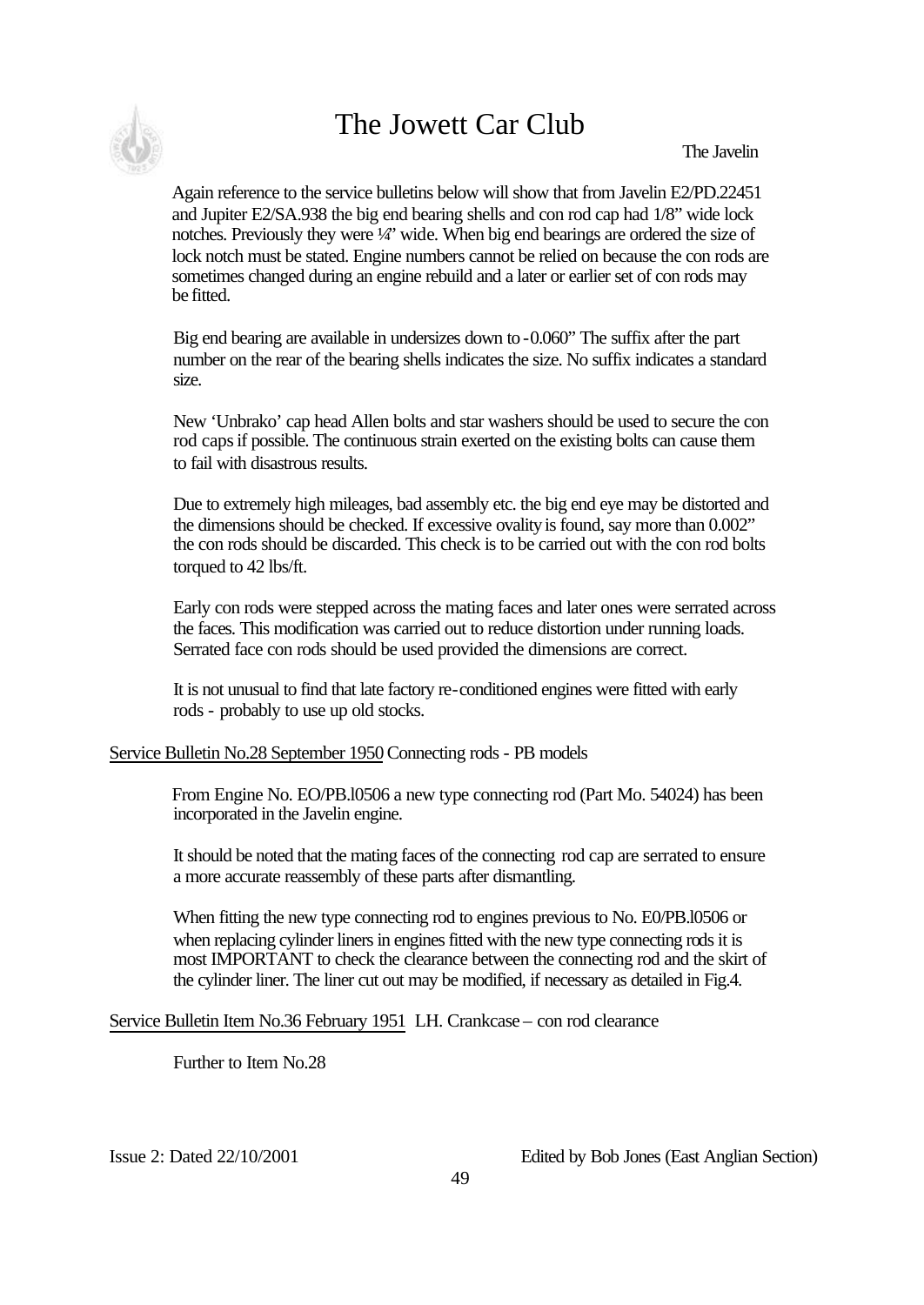

The Javelin

With the introduction of the new type connecting rod (Part No. 54024) which is slightly larger in outside diameter then the type previously used (Part No.50650) a flat has been machined on the crankcase boss situated at the rear of number 3 cylinder base inside the left head crankcase. This is to ensure that there is sufficient clearance between the crankcase boss and number 4 connecting rod bolts.

When fitting the new type connecting rods (Part. No.54024) to vehicles prior to engine No.E1/PB.l0506 it is MOST IMPORTANT to ensure that there is adequate clearance between the crankcase boss and number 4 connecting rod bolt. Should any doubt exist, a flat may be filed on the crankcase boss to provide clearance. After carrying out this modification great care should be taken to remove all traces of filings etc., from inside the crankcase.

Service Bulletin Item No.53 July 1951 - Sludge release hole *-* PC models

THIS MODIFICATION IS FOR REFERENCE ONLY AND IS NOT RECOMMENDED – SEE ITEMS 92 and 105 BELOW.

From investigations we have recently carried out, we consider it desirable to incorporate a Sludge Release Hole in the connecting rod cap and bearing. This modification has been incorporated from Engine No.El/PC.17402 and takes the form of a 1/16" (1.5873 mm.) hole drilled 30° off centre of the connecting rod cap.

The connecting rod bearing (Part No.52574) has also been drilled ¼" Dia. (0.350 mm.) to correspond with the connecting rod drilling.

Arrangements are being made for all service replacement connecting rods, (Part No.54024) and connecting rod bearing shells (Part No.52574) supplied from our Spares Department to incorporate the Sludge Release Hole.

Service Bulletin Item No.92 May 1952 -Sludge release hole

Further to item No.53

From further investigations recently carried out, it has been decided to delete the 1/16" (1.5873mm) hole from the connecting rod cap to prevent pressure "HAMMER" in the oil system. The drillings in the connecting rod bearing shells (Part No.52574) are retained as previously stated and the corresponding countersunk recess in the inner side of the connecting rod cap is incorporated to receive any foreign matter which may have reached the connecting rod bearing. This modification was introduced from Javelin Engine No. E2/PD.20977 and Jupiter Engine No.E2/SA.692.

Service Bulletin Item No.105 September 1952 *-* Connecting rods and bearings

At Javelin Engine No.E2/PE.22451 and Jupiter Engine No.E2/SA.938 with the following

Edited by Bob Jones (East Anglian Section)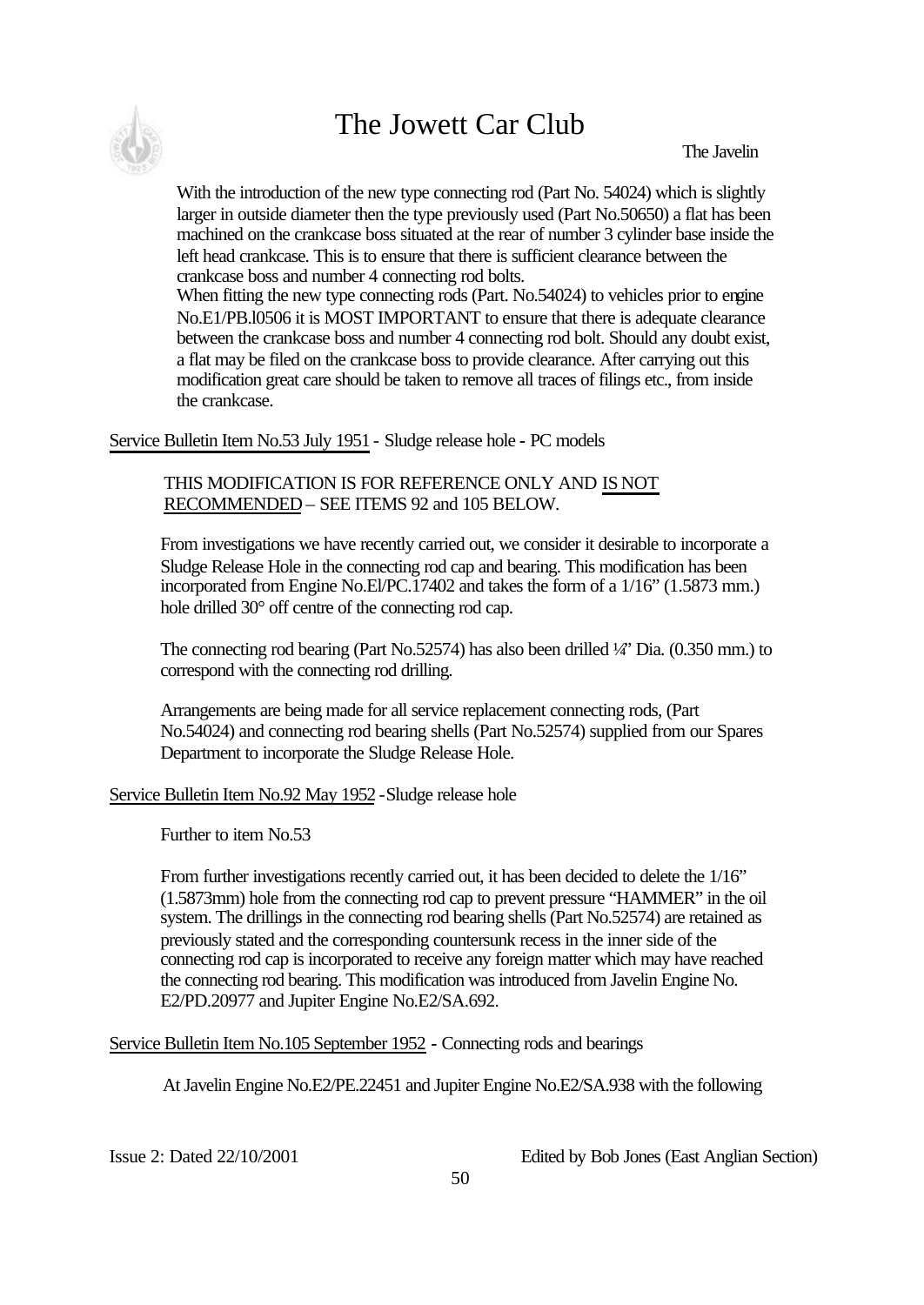

The Javelin

additions:-

Javelin E2/PE.22444, 22447, 22449, Jupiter E2/SA 820, 821, 822, 824, 825, 826, 829, 830, 832, 834, 835, 836, 837,

the connecting rod bearings (Part No.J54588) drilled and (Part No.J54589) plain, have been replaced by two plain Vandervell bearing shells Part No. J54710 which incorporate a 1/8" (3.175 m.m.) lock notch. The lock notches in the connecting rod have been reduced in width accordingly and the drilled recess in the connecting rod cap has been discontinued. This modification obviates any tendency of the lock notch to run in line with the oil feed holes in the crankshaft, which may result in a "FLUTTER" in the oil System. The late type connecting rod (Part No.54727) and bearings together, are fully interchangeable with the previous type connecting rod (Part No. J54591) and bearings.

Further references - Jowetteer November 1966 P119 "Bearings" by T.I.O

Bearings, main, and bearings, big end, are both of special interest to the Jowetteer. Aluminium white metal and indium plated lead bronze are used. The Javelin was introduced with white metal bearings all through but after the first 4,000 cars had been put on the road they introduced lead bronze big ends and front and centre main bearings. The rear main stayed white metal to the end. Cars like the XK 150 had white metal mains so why all the fuss?

The answer lies in the factors that govern bearing wear and endurance. The limiting conditions of a bearing are expressed as a bearing load factor, which is the product of the pressure on the bearing and the rubbing velocity. Note that the diameter of a bearing does not increase the safety limit of the bearing as it increases the rubbing velocity, the only way to do this is by widening the bearing but crankshaft design will not allow too much of this. The bearing load factor of lead bronze is some 30° higher than white metal.

White metal is a most traditional mixture formerly called Babbitt metal and consists of roughly 85% tin, 10% antimony and 5% copper. I can just about recall the days when the amateur mechanic could re-metal his own connecting rods - often unsuccessfully - by casting a roughish white metal lining on the connecting rod and carefully scraping it to size with an engineers scraper. The modern engines including the Javelin, uses steel backed shells stamped out of bi-metal sheets with something up to 0.020" of white metal for a bearing surface. These are simply made to fit and cannot be scraped of course.

The most important overall characteristic of a bearing metal is that it is formed from an alloy, which has a coarse crystal structure of hard crystals in a bed of soft crystals. This gives the metal resistance to wear as this is carried on the high spots of harder crystals and it also allows the bearing to retain oil in the worn-out recesses of the softer metal.

Hard driving conditions alone could have called for lead bronze bearings on the Javelin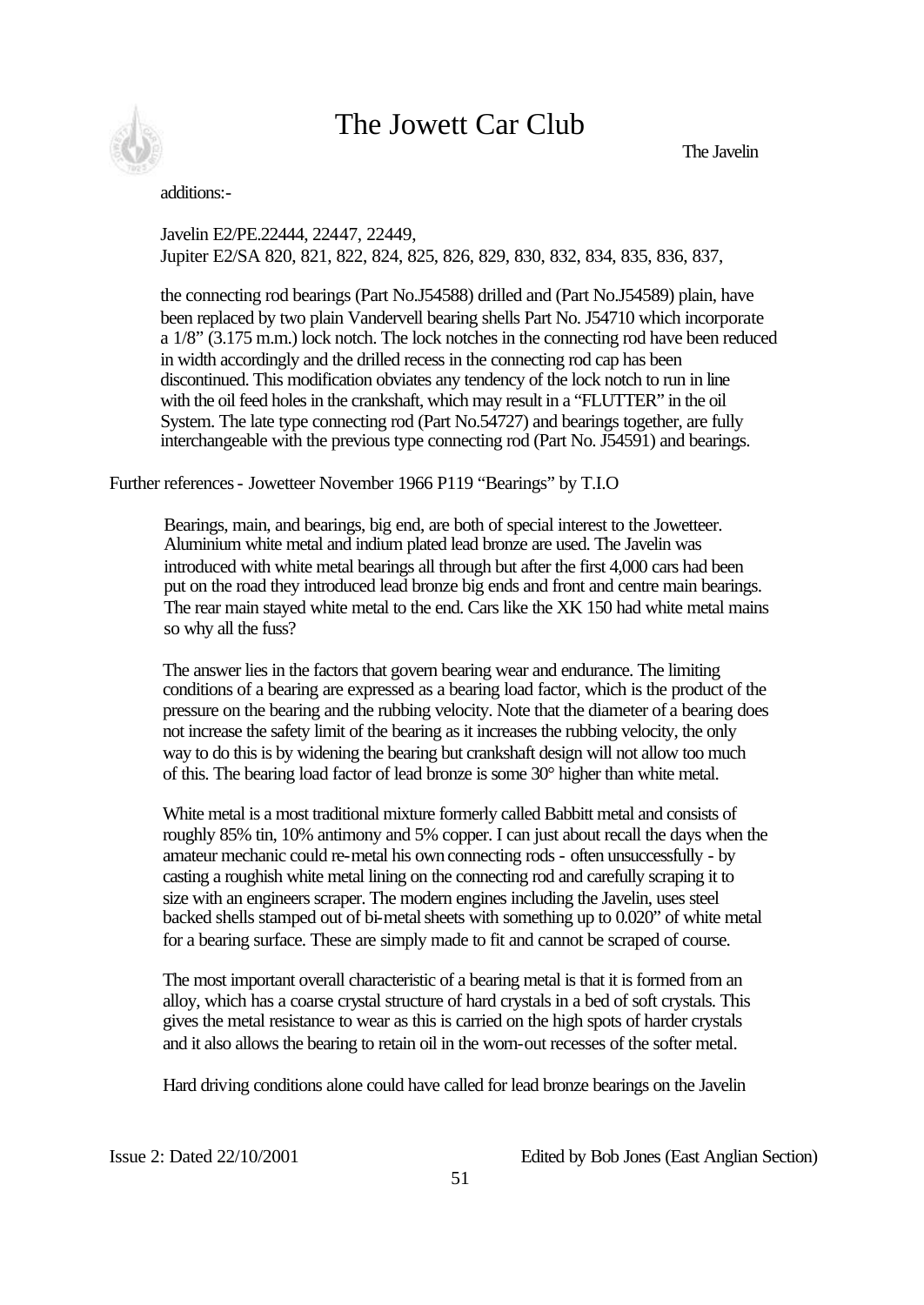

The Javelin

but there are other factors affecting wear. Oil cooling is one since it is oil, which mainly gets away the considerable heat generated by bearings. Crankshaft and crankcase stiffness are also stray factors in influencing wear. Only experience can tell just what the practical limits are. However the lead bronze bearings (also steel backed shells) are made from a 2 to 1 copper/lead mixture, plus other small quantities of metal. These bearings are more difficult to manufacture since lead and copper do not alloy and have to be mechanically mixed - rather like an oil/water suspension. In this bearing the lead wears away to form the oil pockets of course.

Unlike Babbitt metal, lead bronze has two snags for most of us. Firstly it is a rather hard metal and tends to wear away the crankshaft. Hence it is necessary to harden the crankshaft journals. Secondly, lead bronze is attacked by oxidation products in the oil, so oil changes are to be stepped up (and keep your eyes off sales blurb about long life). This is tackled by plating the bearing with 0.001" of indium. But if you are going to keep your indium, watch your breather felts, air filter, oil filter and do not fill up the sump with a dusty bin. It is hard to keep in mind the direct importance of the air filter to the condition of your mains but that's what it is for.

Quite wrongly in my opinion many oval web shafts have been reground not to say put onto the market new without hardening. Under these circumstances the lead bronze bearings do appear to play havoc and in many cases 8000 miles has been the life of the shaft. Under these circumstances there may be a good deal to be said of trying white metal bearings and especially with an oil cooler to cope with the long distance runs.

PISTONS AND RINGS - Ref. PA and PB maintenance manual P35 and PC PD and PE maintenance manual P25.

Oil control rings fitted should have a 1/32" chamfer which is fitted nearest to the top of the piston. Early oil control rings did not have this chamfer; this modification was introduced to reduce oil consumption and rings, which are not chamfered, should be modified before fitting.

Pistons were produced in over sizes up to 0.060".

### Service Bulletin No.15 April 1930 *-* cylinder liners and pistons

From Engine No.EO/PB.8345 a new type cylinder liner (Part No.54019) has been fitted. This liner can be identified by the fact that the flange, which locates with the crankcase, is larger than the original type. A new type piston (Part No.50656 BG) and second compression ring (Part No. 54021) have also been introduced for use with this liner. The piston has the letters B.G. stamped on the crown and the second compression ring has an internal step, which should be fitted as shown in Fig.5.

As a result of these changes the length of the locating plate distance tube, which fits on

Edited by Bob Jones (East Anglian Section)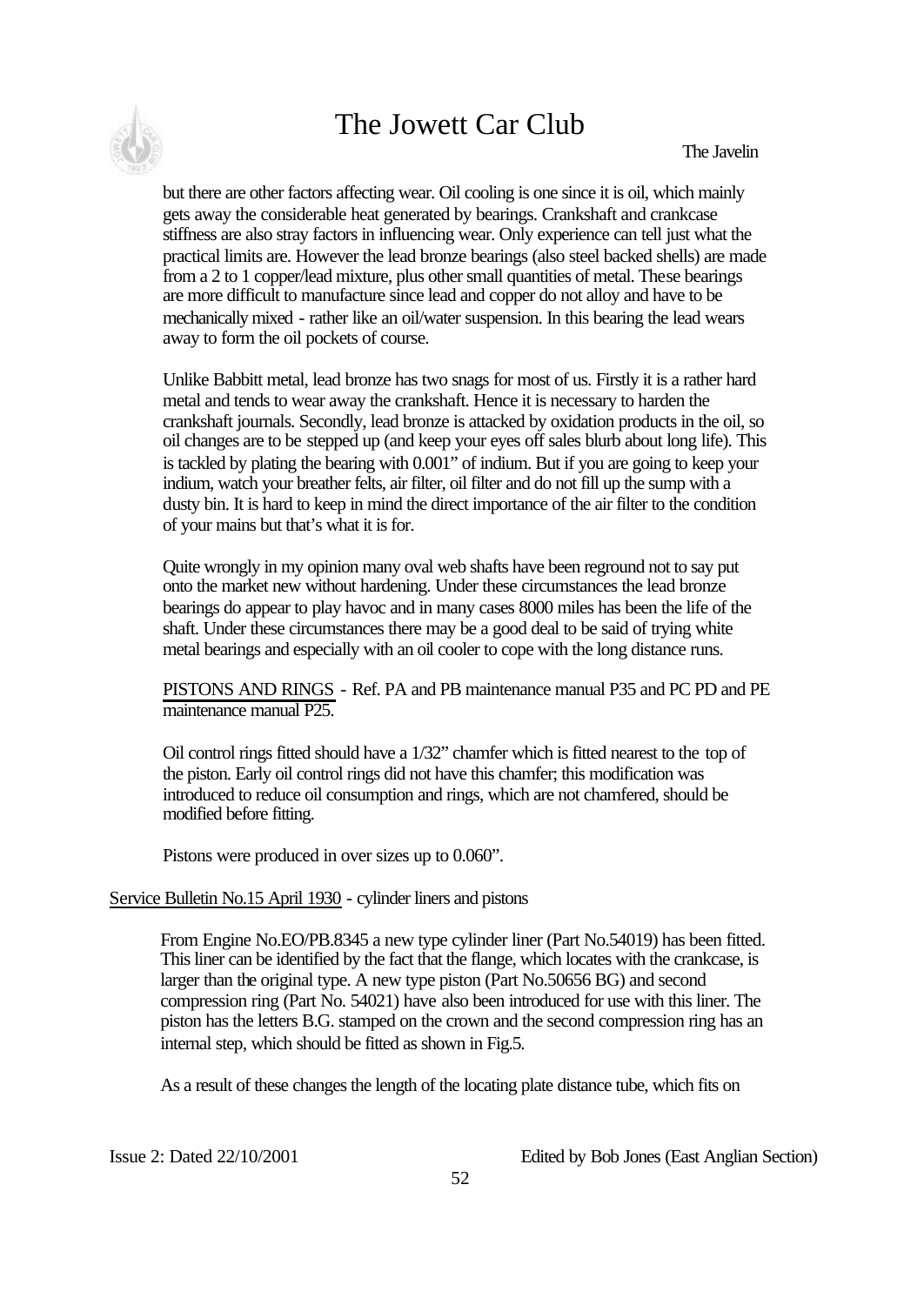

The Javelin

the centre cylinder head stud, has been reduced by 1/16" (1.587 mm.) to 2 7/32" (56.355 mm). Should the shorter distance tube be used with the old type cylinder liners, a  $1/16$ " (1.587 mm) washer should be fitted between the tube and the locating plate to ensure the tube is nipped by the cylinder head. Liners and pistons are fully interchangeable.

Further references - Jowetteer October 1968 P93 Converting to V.W. pistons by E.S. Wolf of the Australian J.C.C. Jowetteer January 1970 P8 Converting to.V.W.pistons by 'Nobby' Saggers.

CYLINDER BLOCK *-* Ref. PA, PB Maintenance manual P.34 and PC, PD and PE maintenance manual P.26.

For details of modifications to cylinder blocks to improve lubrication see service bulletin No.103 in the lubrication section.

Before rebuilding an engine it is essential to check very carefully for any cracks. The following areas should be carefully checked:

- 1. Along the underside of the block near to the sump stud rim (about 1" out).
- 2. Inside the push rod chamber over No.4 cylinder.
- 3. Under the water inlets running downward at the rear of the block.
- 4. Along the top front edges of the block between the water transfers and timing housing.
- 5. Vertically from the sump between the petrol pump flange and front of No. 2 cylinder (right angle caused by machining the p. pump. flange)
- 6. Internally round the top four stud housings for the cylinder head studs on each block.
- 7. Corrosion along the bottom of the blocks under the liners inside water jacket. This is sometimes very severe when the incorrect anti-freeze has been used.

Anti-freezes for aluminium only are not suitable in the Javelin and Jupiter engines as the cylinder heads are cast iron and there is a detrimental chemical action, which occurs. An anti-freeze, which states clearly that it, is for use in a cast iron and aluminium engine is suitable. Various anti-corrosive additives are available which appear to prevent severe inner corrosion. These should be used if you wish to prolong the life of your cylinder blocks.

Later crankcases starting at crankcase No. 21,000 approximately had grooves machined in the main bearing housings to allow oil to feed the bearing from two points instead of one. Some earlier crankcases were modified in this way and this type of crankcase is preferable to the earlier type due to better oil feed and better heat dissipation from the bearings. Stiffening webs also added to the later crankcases and can be clearly dismantled.

Service Bulletin Item No.138 May 1953 *-* Method of identifying series III crankcases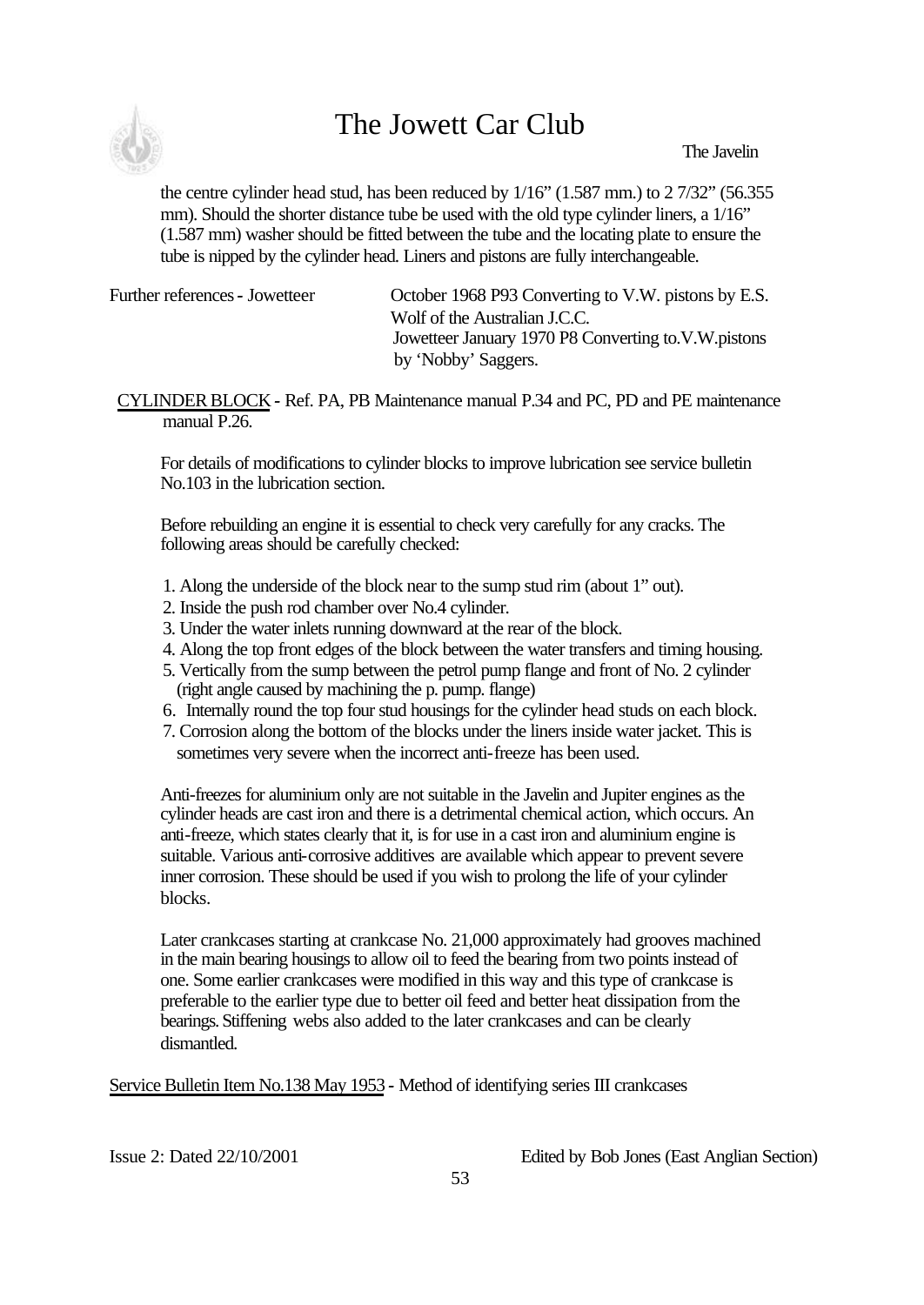

The Javelin

On the earlier Series III engines the crankcase was identified by the letters "PE" stamped on the front left hand portion of the crankcase, between the crankcase number and the engine number, as described in Bulletin Item No.107. Later this method was changed to the stamping or casting of a "3" on the crankcase adjacent to the front timing case rear cover as illustrated in Fig.6.

Further references - Jowetteer September 1968 P.86 Points about Javelin crankcases by Harry Brierley.

There are three basic crankcase castings, which appear, and these are as follows: -

1. A very early crankcase similar in detail to the drawings in the various parts lists. It is a definitely heavier casting and the most noticeable difference is a flange formed above the sump rim.

2. The most common die cast crankcase.

3. The series 3 crankcase which has radial webs around the mains and is stamped 3 on the shoulder above the petrol pump and PE above the engine number.

There are other differences too which arise in all forms of crankcase since many reconditioned engines had crankcases modified to bring them up to series 3 standards, These modifications included machining an oil way in the main bearing seatings and opening up the oil duct from the oil pump delivery pipe to the later type of oil filter housing. Moreover some Phase I and II engines had their crankcases replaced by new crankcases of series 3 types but without any outward marks of 3 or PE but simply the copy of the previous engine numbers.

The crankcases were always made in pairs particularly as far as the machining of the main bearing housings are concerned. Curiously enough the drilling of the main bearing housings was not absolutely identical in all crankcases and in fact the centre line of the crankshaft can move from side to side and up and down with reference to the crankcase. Naturally this means that the likelihood of two random crankcases matching is remote and they will probably differ to a degree, which makes it impossible to put them together. The error in drilling the main bearing housings slightly to the left or right of centre is decidedly worrying when it is encountered since it is obvious that one bearing protrudes above the face of the crankcase in which it is located and, of course the matching half looks to be too small for the housing.

A more obscure difficulty is related to this problem of one off boring of crankcases. Whilst it is often assumed that any bell housing will fit any crankcase, this is not exactly so. The recess on the bell housing which takes the gearbox clutch shaft cover is also machined to match the crankcase *-* at least it should be according to the original Jowett Cars manufacture. That is to say it was centered on the position of the main bearing housings in the crankcase with which it should have been used. Thus it is just possible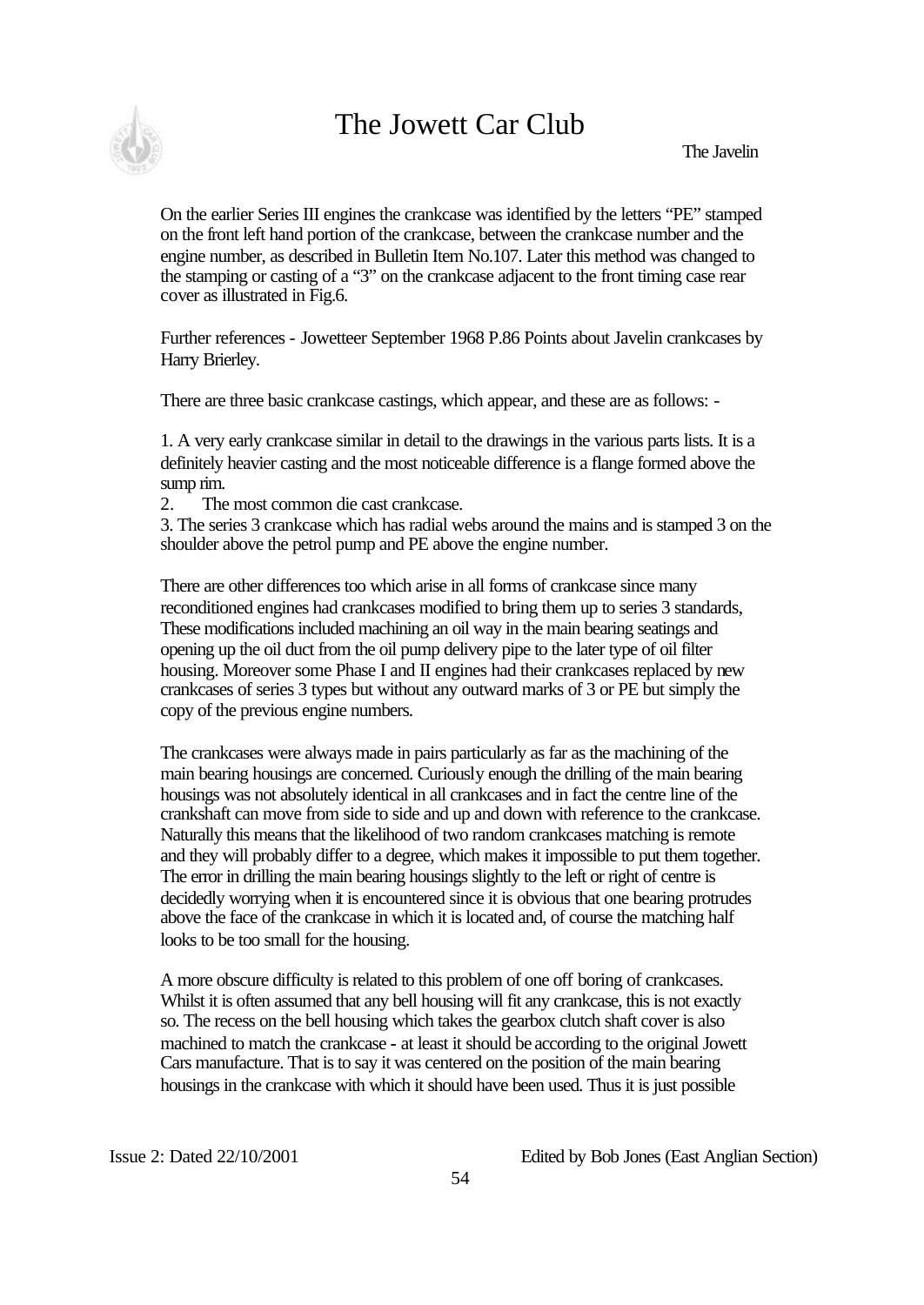

The Javelin

that the wrong bell housing would put the clutch plate far enough out of centre and alignment to cause trouble with excessive wear, judder etc. Fortunately I have never heard of trouble being traced to this point but it is certainly a possibility. Another difference less commonly observed in crankcases is that of the oil feed holes to the tappets. 0n the original hydraulic tappet crankcases the oil galleries were drilled so as to break into the tappet bores and thus there would be large oil supply holes, which varied quite an amount in size. Usually they are between  $\frac{1}{4}$  and  $\frac{3}{8}$  diameter. When solid tappets were introduced these large oil feed holes became an obvious source of oil pressure loss and of course, the solid tappets required only a relatively small feed of oil for lubrication. Therefore, on series 3 crankcases and some other later crankcases, the oil galleries were drilled above the tappet bores and do not intersect them. The oil feed is by a hole about 1/16" diameter drilled obliquely into the gallery, drilling from the inside of the crankcase through the mouth of the tappet bore. This means that the oil feed hole is insufficiently large to operate hydraulic tappets properly and in any case is not correctly situated. It also means that low oil pressure at tick over with solid tappets on an otherwise good engine can be related to the oil loss from hydraulic type oil feed holes in the tappet bore. A further complication worthy of mention is that some series 3 crankcases are certainly made for hydraulic tappets and the only way to find out is to take out a tappet and feel with your little finger.

Jowetteer April 1971 P.54 Engine rebuilding by Ian Dearie.

First requirement is a crankcase, which has grooves, machined in the centre of main bearing housings. This gives a better oil feed to the bearings and therefore, longer life. The later type crankcase with re-enforcing ribs to the bearings is normally thus machined *-* crankcase numbers from about 21, 000 or crankcases with numbers starting with G.... check for cracks on the underside and look for dodgy threads in the top of the block which take the rear timing cover holding down bolts. Check also for cracks running down from the cylinder head studs on the topside of the blocks as the metal is very thin around this point. Cracks here will possibly result in the stud pulling out just, as you are finally tightening the head down. Look for damage on the centre joint faces of the two -crankcase halves. Indiscriminate use of the screwdrivers when splitting the crankcase particularly in this area of the rear cams haft bearing will give you a very annoying oil leak in this area which will be almost impossible to cure. If everything is it should be, then the crankcase halves can be thoroughly cleaned, oil ways washed through with petrol not forgetting that some of the oil ways go across the crankcase bolts and grit etc. can be left there.

Jowetteer February 1971 P. *37* Positive crankcase ventilation. Jowetteer March l966 P. 13 Fitting a semi external balance pipe Jowetteer May 1973 P.57 Crankcases by T.I.O.

TO REMOVE CYLINDER LINERS *-* Ref PA, PB Maintenance manual P.15 and PC, PD and PE Maintenance manual P. 26.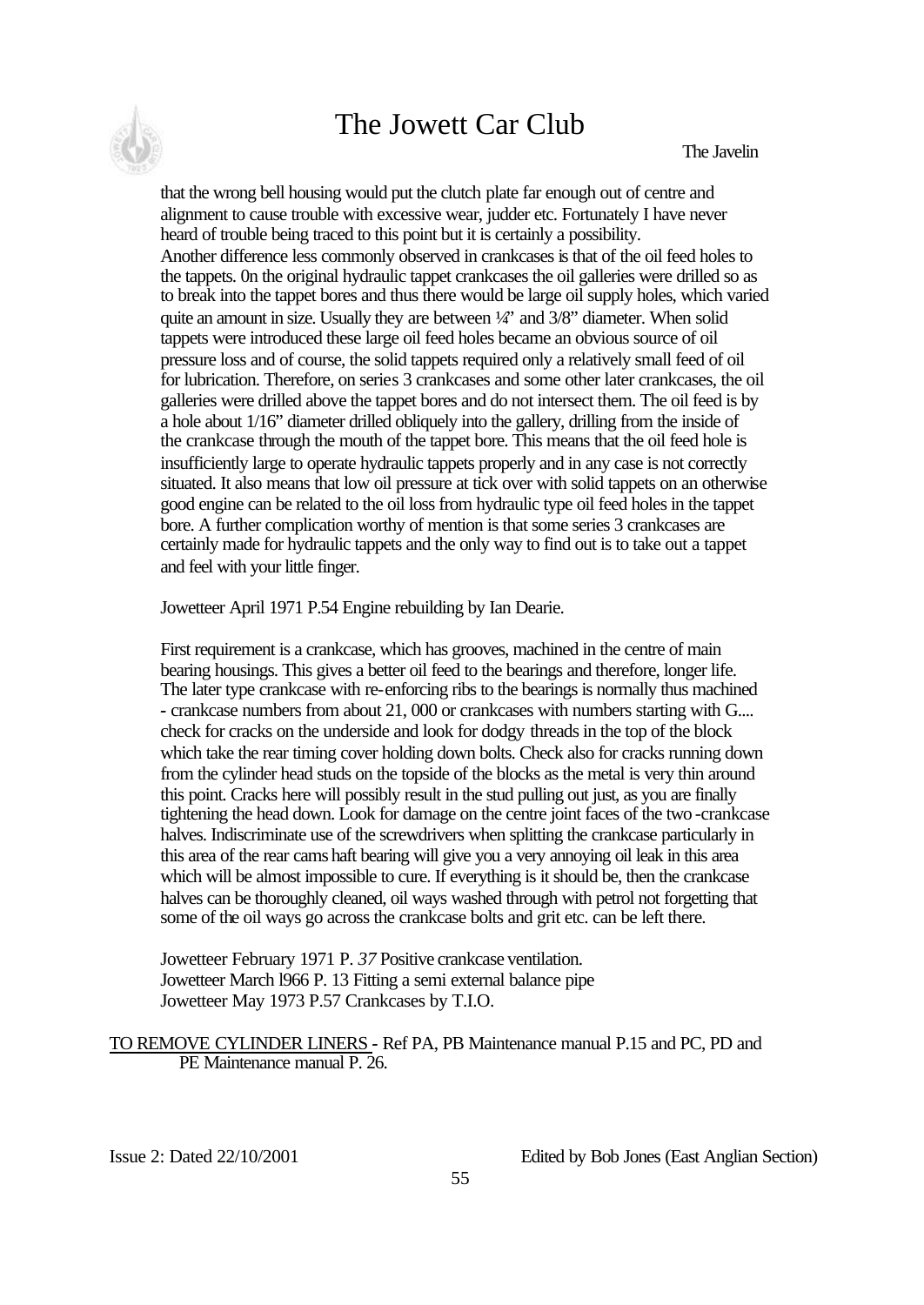

The Javelin

As stated in the maintenance manual cylinder, liners should be drawn out of the cylinder blocks using a suitable puller. When the two-piece gasket support tube is fitted, one liner can be pulled out but when the single piece support tube is fitted both liners must be drawn out. If the cylinder liners are punched out they can be seriously damaged, as they are cast steel. For details of introduction points of both types of support see service bulletin Item No.113 in the cylinder head section.

TO REFIT CYLINDER LINERS *-* Ref. PA, PB maintenance manual P.1.9 and PC, PD and PE maintenance manual P.26

The latest method of sealing the cylinder liners is to use solid copper shims between the liner and cylinder block. These copper liner seals are at present only available from G.M.Mitchell. It has been found that if 0.004 *-* 0.006" of the liner protrudes above the cylinder block face a very reliable and non-sinking seal is provided. If necessary copper shims should be positioned below the copper sealing rings to achieve this interference fit. A greater interference fit is not recommended as the copper sealing rings do not 'give' as much as the old asbestos seals, and cylinder head stud breakage is possible.

The cylinder liner and block should be thoroughly cleaned to ensure a smooth sliding fit of each liner otherwise distortion can take place when heated up causing piston seizure.

The Jowett Car Club does not recommend soldering copper gasket rings onto the standard head gasket to increase the compression pressure on the gasket when cylinder liners have sunk.

Service Bulletin Item No. 149 August 1953 *-* Liner bottom seal

A synthetic rubber cylinder liner seal was fitted to certain engines. Their number or crankcase number is listed below.

Engine Nos. E3/PE.24111, 24113 to 24139 (inclusive).

Crankcase Nos 25394 25475 25479 26039 26049 26053 26055 26060 26070 26072 26087 26088 26111 26120 26129 26157 26436 26500 to 26509 (inclusive) 26520 26521 26526 26541 26545 26546 26547 26549 26550 26551 26573.

This seal consisted of a synthetic rubber sealing ring trapped in a chamfer machined in the crankcase the cylinder liner thus making metal to metal contact with the crankcase, eliminating the necessity of fitting copper shims as used with the standard type to obtain the correct liner protrusion above the face of the cylinder block. On the engines with the rubber type bottom seal the following parts are different and not individually interchangeable with the standard arrangement.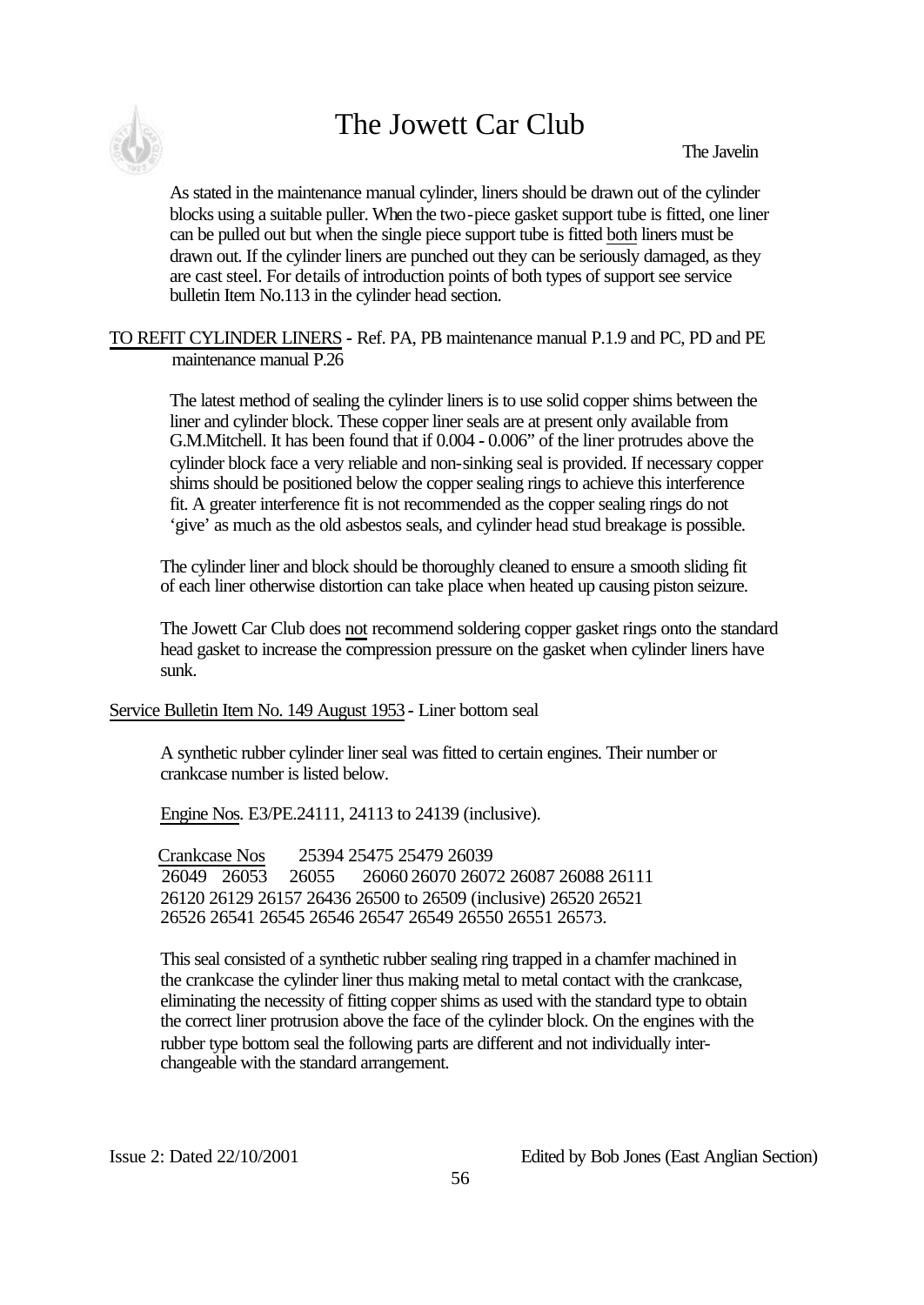

The Javelin

| J54708/9 | Cylinder block 1 R.H. 1 L.H.      |
|----------|-----------------------------------|
| J54706   | Cylinder liner 4 off              |
| J54707   | Cylinder liner sealing ring 4 off |

Further references - Jowetteer May 1970 P.59 Comment on solution of liner sinkage.

### CRANKSHAFT AND MAIN BEARINGS - Ref PA PB maintenance manual P.15 and 33. PC PB and PE maintenance manual P.26

The original crankshaft was square webbed machined all over and unhardened. The big end journals were solid. The main bearings were white metal, front centre and rear. After EO/PB.8902 the big end and main bearings were induction hardened and the bearings changed to lead indium except for the rear main, which remained white metal steel, backed. This cured the short life of the crankshaft journals and bearings but lead to fractures of the crank itself between the limits of the heat treatment on the webs.

After engine No.E2/PE 22873 and Jupiter engine No.E2/SC 942 a modified crankshaft was fitted which had revised bearing tolerances and had the fillet radii of the journals increased to 0.10" from 0.005". This was to relieve stresses between the journals and webs. The big end journals were bored out 15/16" to reduce weight and the crankshaft was left un-machined. This shaft was called the black sided shaft and proved to be much more reliable. Not all shafts fitted to engines after the above were fitted with machined shafts with bored out big end journals and 0.10" fillet radii.

After car production ceased the oval web shaft was produced; this almost completely eliminated the breakage problem but these shafts tended to be soft and bearing and journal life was short. Finally, around 1958, the Laystall oval web shaft was produced which was nitrided and which is undoubtedly the best crankshaft produced. It is necessary to maintain, the fillet radii at 0.10" when the shaft is reground. Too many good shafts have been ruined by slipshod regrinding where the radius is wrong or in the worst cases, is removed completely in which case the journal will break off from the shaft.

A word regarding regrinding and journal wear. While the lead indium coating remains on the bearing and oil pressure is at, or near, the recommended pressure, little wear occurs to the crankshaft journals. Once the lead indium wears through and the copper is exposed on the shell, the wear on the shaft increases rapidly. For maximum life of crankshaft therefore, main bearings should be replaced when the oil pressure drops to less than 50 p.s.i. hot over 2,000 r.p.m. Wear on the main bearing journals of the crankshaft of up to .002" (not less than 2.2485" dia.) does not warrant regrinding. A new set of bearings will restore oil pressure and eliminate the "rumble" in most cases.

The centre main bearing journal seems to suffer most wear due to the lack of rigidity in the crankcase and particular care must be taken to bolt up the crankcase halves evenly to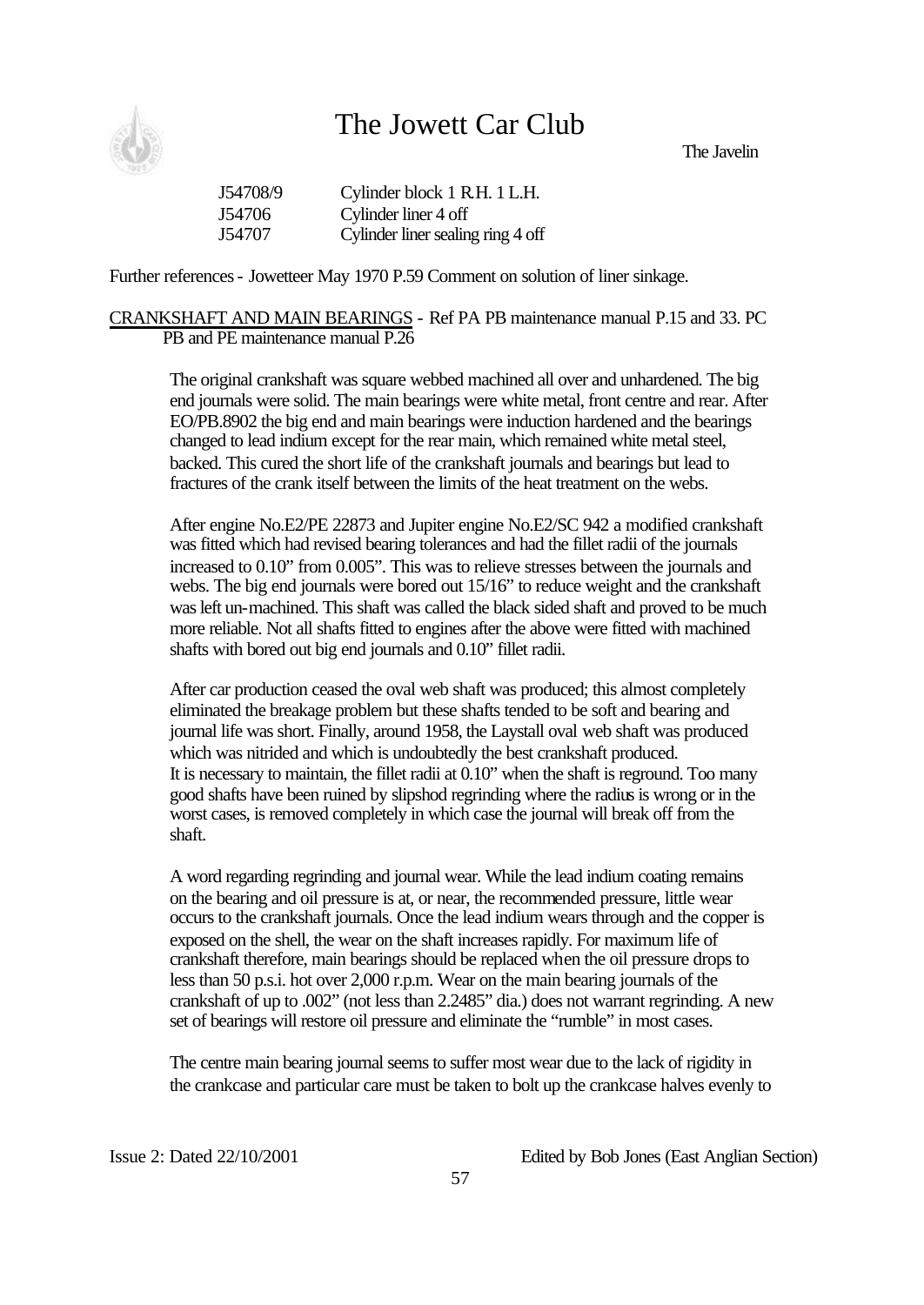

The Javelin

the correct torque to ensure maximum bearing life.

When rebuilding the crankcase take particular care over the inspection of the mating faces of the two halves. The two surfaces must be absolutely flat with no burrs etc. present. Remove these burrs by lightly tapping with light hammer or be very gentle with a file. Pay particular attention to the bearing housings and the backs of the bearings themselves so that nothing will prevent them from bedding in. Wash both halves in clean petrol and allow to air dry, use a brush not rag before final assembly. If this job has been done correctly, and the crankcase is not distorted the crankshaft should turn quite freely when the two halves are torqued up.

Some tightness in the shaft is caused by high spots in the rear bearing shell thrust faces, particularly when the shaft has been reground and the thrust faces have had to be reduced in width because the rear bearing has not been widened as per manual. Ideally, the two bearing shells should be marked with paint and kept in the same position throughout the reduction operation by using a jubilee clip, not over tightened, and fitted into the crankcase in the same relationship to each other. Make sure the end float is correct.

One of the most awkward jobs encountered when assembling the two crankcase halves together is the fitting in of the balance pipe while trying to balance one half on the bench. This can be simplified by either blocking up one half with wood so that the head studs are clear of the bench, or much better, use the old gasket as a pattern to drill holes for head studs through the top of the bench making sure that the sump opening is facing you when you are working. This makes for a very solid base and the balance pipe can be eased into position much more easily.

It is not uncommon to find that the rear main bearing shells are too wide to fit the rear main journal on the crankshaft. If so, the ends of both bearing shells should be carefully scraped allowing end float of up to 0.004".

Reconditioned crankshafts and bearings are available from G.M.Mitchell, which have a copper lead rear main bearing, and rear main thrust washers. In this case it is necessary to modify the crankcase halves to accommodate the thrust washers.

#### Service Bulletin Item No.2 March 1950 - Crankshaft reconditioning scheme

Our Spares Department is now in a position to supply reconditioned Crankshafts complete with bearings, which will be taped in position. Crankshaft journals will be ground to the following undersizes: -

Connecting. Rod Journals.

Minus .010" (.25mm) - .020" (.51 mm) - .030" (.76 mm) - .040" (1.02 mm).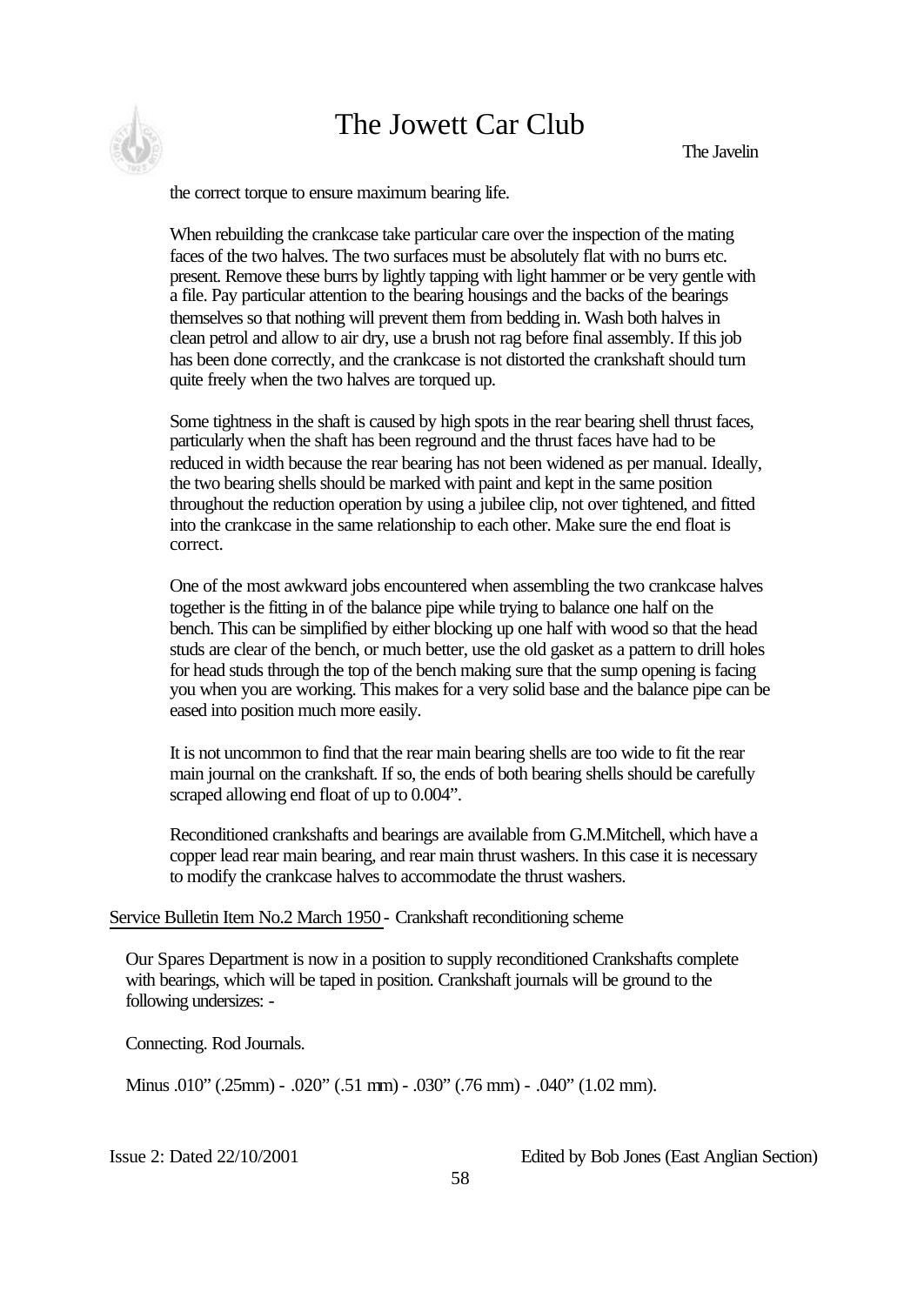

The Javelin

In cases where it is necessary to regrind the side faces of the journal the width will be increased to nominal + .025" (.52 mm) and oversize connecting rods provided. (See section on Connecting Rods).

Main bearing journals.

Minus .003" (.13 mm) - .010" (.25 mm) - .020" (.51 mm) with no increase in journal width.

Identification.

A series of numbers will be stamped on the crank web giving details of the undersizes of the journals, together with the full part number e.g. a crankshaft with a .010" (.25 mm) undersize connecting rod journal and a .020" (.51 mm) undersize main bearing journal will be designated: - R50647/10/20.

With a .030"(.76 mm) undersize connecting rod journal and .010" (.25 mm) undersize main bearing journal will be designated: - R50647/30/10 and similarly for any other combination of undersizes.

In addition to the above if the connecting rod journal width has been increased the identification key will be followed by "/0".

The following undersize bearings are available from our Spares Dept. The part number will be retained as for the standard size bearings with a suffix dependant on the bearing undersize.

Connecting Rod bearings.

| Undersize .010"     |       | $(.25 \text{ mm})$              | Part                  |                 | No. 52574/10/- |
|---------------------|-------|---------------------------------|-----------------------|-----------------|----------------|
|                     | .020" | $(51$ mm $)$                    | $\mbox{4}$ $\mbox{4}$ | $\,$ 6 6 $\,$   | 52574/20/-     |
|                     | .030" | $(.76 \text{ mm})$              | 66                    | 66              | 52574/30/-     |
|                     | .040" | $(1.02 \text{ mm})$             | $\,66$                | $\zeta$ $\zeta$ | 52574/40/-     |
|                     |       | Main Bearing (Front and Centre) |                       |                 |                |
| Undersize           | .005" | $(.13 \text{ mm})$              | Part No.52573/5/-     |                 |                |
|                     | .010" | (.25mm)                         | 66, 66                |                 | 52573/10/      |
|                     | .020" | $(.51$ mm $)$                   | 66, 66                |                 | 52573/20/-     |
| Main Bearing (Rear) |       |                                 |                       |                 |                |
| Undersize           |       | $.005$ " (.13 mm)               | Part No.              |                 | $50646/5/-$    |
|                     |       | $.010"$ $(.25 \text{ mm})$      | 66, 66                |                 | 50646/10/      |
|                     | .020' | $(.53 \text{ mm})$              | 6666                  |                 | 50646/20/-     |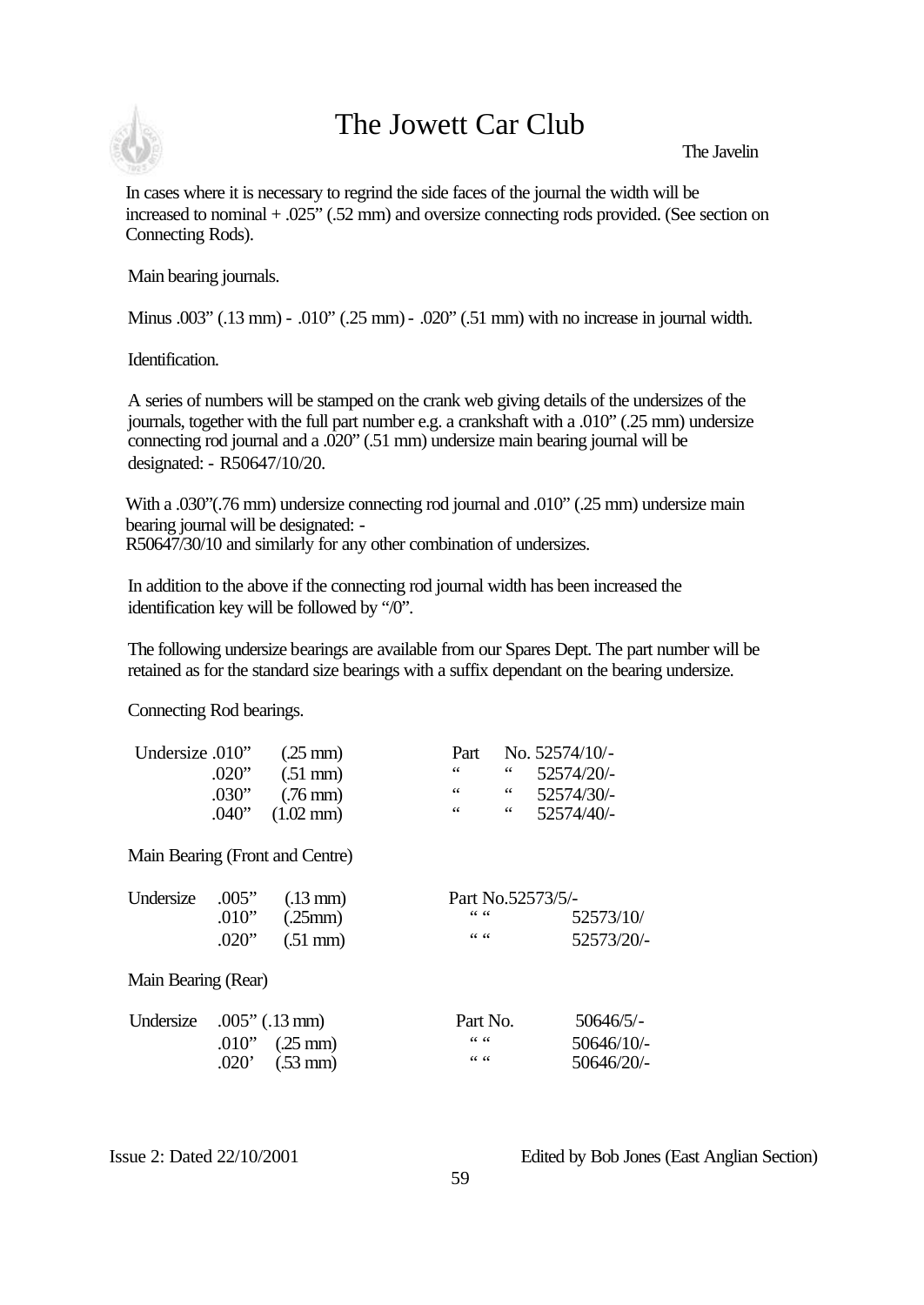

The Javelin

### Connecting Rods.

Oversize connecting rods are available for fitting to crankshafts where the connecting rod journal width has been increased by .025" (.52 mm) and will normally be supplied complete with the crankshaft.

Oversize connecting rods will be identified by part number 50651/0, stamped on the connecting rod and will be painted RED with oil resisting enamel.

### Service Bulletin Item No. 18 June 1950 - Crankshaft - PB models

Crankshafts with hardened main and connecting rod bearing journals and modified oil drillings have been fitted to all Javelin cars with effect from Engine No. E0/PB.8937 (Left Hand Drive). and No.E0/PB.8902 (Right Hand Drive).

Copper lead main bearing shells (Part No.52573 and 50646) and connecting rod shells (Part No.52574) will be fitted with this crankshaft.

Service Bulletin Item No.95 May 1952 - Crankshaft and rear main bearing identification

Further to Item No.2.

Undersize crankshaft sizes and increase in the width of the rear main bearing journal and rear main bearing shells can be identified as follows: -The amount of undersize of the front and centre main bearing journals, and the amount of undersize and increase in width on the crankpin journals will be stamped on the outside of the crank web at the rear of No.1 connecting rod journal as follows: -

The part number of the reconditioned crankshaft, which is R50647, is followed by the crank pin undersize, followed by the front and centre main bearing journal undersize. In cases where the crank pins have been increased in width by .025" (2.635 mm) the above numbers will be followed by the letter "O". E.G. a crank shaft with .010" (.254 mm) undersize connecting rod journals and .005" (.127 mm) undersize front and centre main bearing journals and with an increase of .025" (.635 mm) in crankpin journal width would be stamped as follows:

### R5064/10/5/0

In the case of the rear main bearing journal where the width may be increased the identification numbers will be stamped on the outside of the crankshaft web at the rear of the number 4 connecting rod bearing journal. In this case the reconditioned crankshaft part number will be followed by the rear main hearing journal undersize number and the increase in width number i.e. if the rear main bearing journal had been reground to .010" (.254 mm) undersize with a .005" (.127 mm) increase in width, the stamping would read as follows:

### R50647/10/5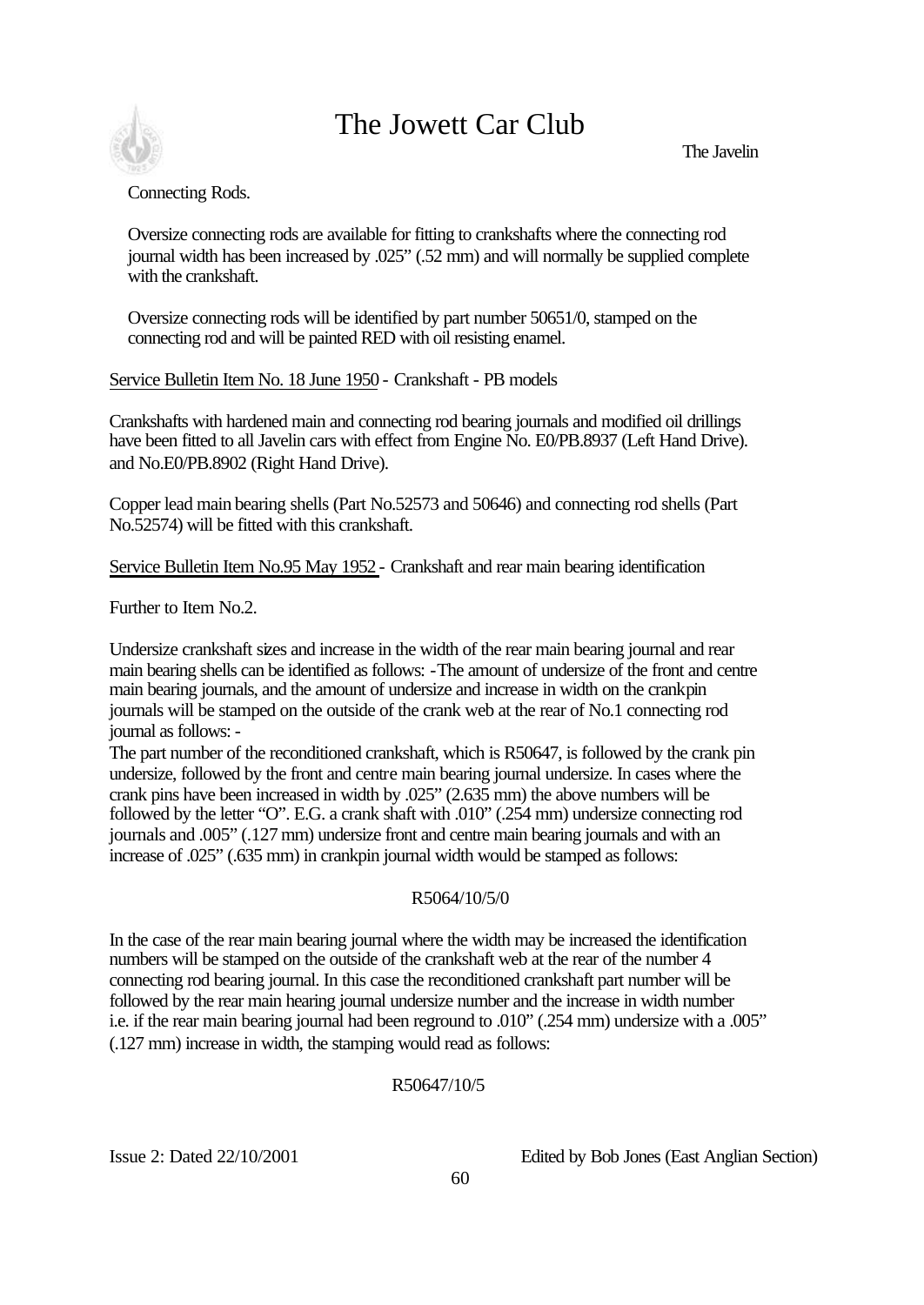

The Javelin

The rear main bearing journal will be increased in width in comparison with the undersize as follows: -

Standard and .005" (.127 mm) undersize - No increase in journal width .010" (.254 mm) undersize - .005" (.127 mm) increase in width .020" (.506 mm) undersize - .010" (.254 mm) increase in width.

The rear main bearing shell width will be increased in comparison to the undersizes as follows: -

Standard and .005" (.127 mm) undersize - No increase in width .010" (.254 mm) undersize bearing - .005" (.127 mm) increase in width .020" (.508 mm) undersize bearing - .010" (.254 mm) increase in width.

For identification purposes, the part number followed by the undersize number followed by the width increase number will be stamped on the outside face of the bearing as follows:

> 50646/5 50646/10/5 50646/20/10

Service Bulletin Item No.104 September 1952 - Crankshaft - improved design

At Javelin Engine No.E2/PD.22190 and Jupiter Engine No. E2/SA.882 with the addition CL the following Javelins: - E2/PD.2216, 22162, 22163, 22l70 22173, 22175, 22 176, 22170, 22179, 22l80 22l81 22183, 22 l84 22l85 2.l86, 22187, 22188, a modified Crankshaft Assembly (Part No.J54593) was introduced. The radii of the Crankshaft journals and crankpins have been increased .100" (2.54 mm). The Crankshaft has been lightened by a 15/16" (.9375mm) hole drilled horizontally through the Crankpins and the Oil Feed Holes have been drilled offset to avoid the lightening holes. The lock notch in the big end bore of the modified Connecting Rod and Cap Assembly, which now bears the Part No. J54591 has been machined .040" (1.016 mm) nearer the centre of the bore face to accommodate the modified Connecting Rod Bearing (Plain) (Part No.J54589) and Connecting Rod Bearings (Drilled)(Part No.J54588), which have been decreased in width. The Front and Centre Main bearings (Part No 52573) have been decreased in width to allow for the larger radii of the Crankshaft. The Rear Main Bearing (Part No.50646) has not been altered in width, but the corner profiles have been modified to allow for the 1arger radius on the Crankshaft although the part numbers for the Main Bearings have not altered, only bearings of Vandervell manufacture stamped: - LTD should be fitted to the modified type Crankshaft. The early type Main Bearings. Connecting Rods and Connecting Rod Bearings cannot be fitted to the modified Crankshaft. Late type Main and Connecting Rod Bearings and Connecting Pods, can be fitted to the early type crankshaft. Reconditioned Crankshaft, Connecting Rod Assemblies, and undersized Bearings of new type, will be stamped with the new part numbers, followed by the undersizes as detailed in the Service Bulletin Javelin Sections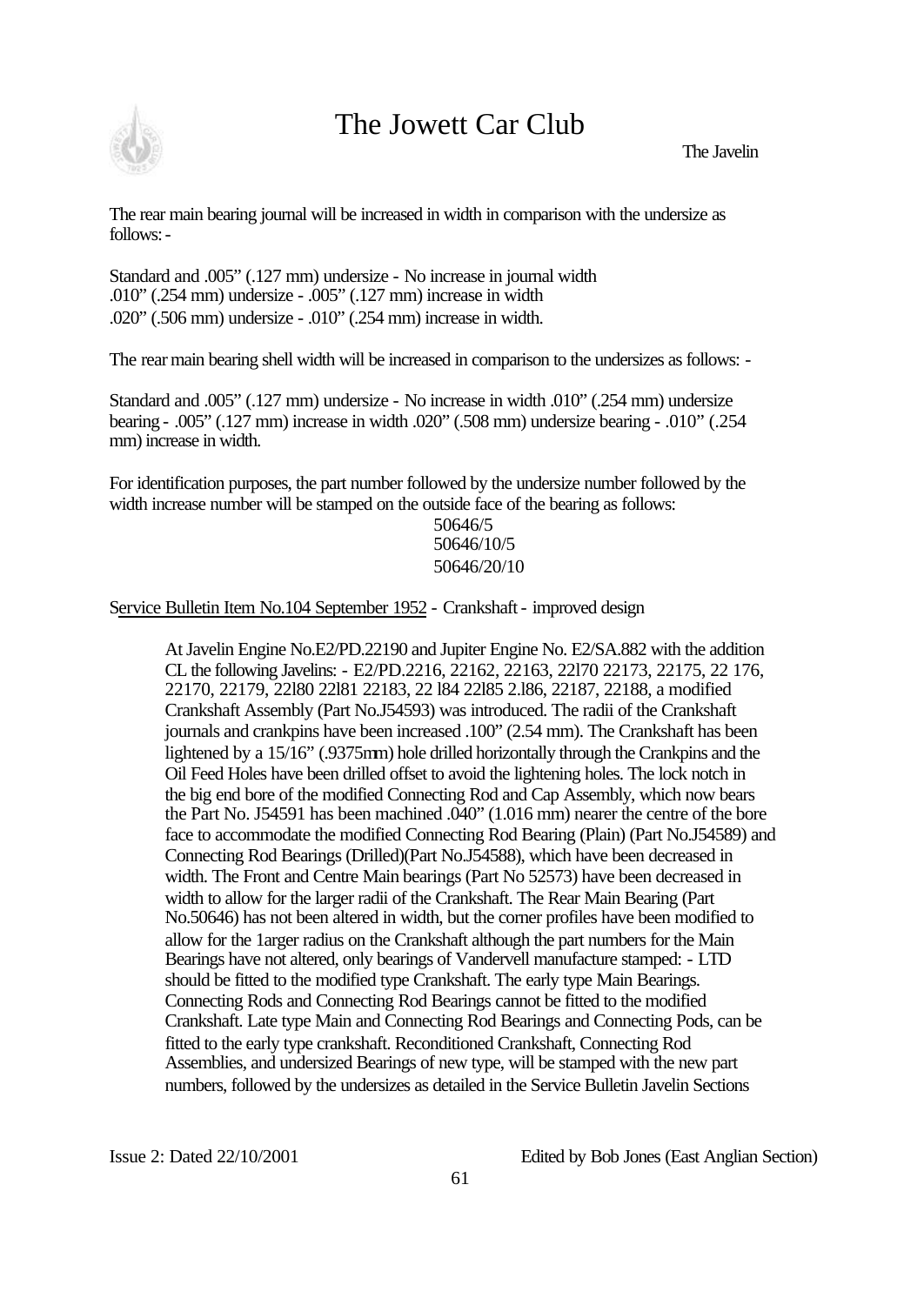

The Javelin

Items No. 2 and 95.

NOTE: From the introduction of this modification a number of Crankshafts have been fitted which do not incorporate the lightening holes. The modified Crankshaft can be identified by the offset position of the Oil Feed Holes and the increased radii on the Crankpins and Journals.

Service Bulletin Item No. 112. December 1952 - Crankshaft - Improved Design

Further to Item 104. From Javelin Engine No.E2/PE.22873 and Jupiter Engine No.E2/SC.942 with the addition of the following Javelins E2/PE/22850. 22852, 22855- 22864 inclusive and 22866-22871 inclusive, the tolerance of the Main Bearing Journals has been revised from 2.249" - 2.250" (57.025 - 57.150 mm) to 2.250" - 2.2505" (57.15 - 57.163 mm) and the tolerance of' the Crankpins from 1.999" - 2.000" (50.775 - 50.800 mm) to 1.9995" - 2.000" (50.775 - 50.800 mm) in order to give improved running clearance. A new Rear Main Bearing Part No. J54739 has been introduced with this revised tolerance. There has been no alteration to the front Main, Centre Main and Connecting Rod Bearings.

NOTE: The new type Rear Main Bearings must be used only in conjunction with "high limit" Crankshaft

Further references - Jowetteer November 1966 P.119 Bearings TIO Column See connecting rod and big end bearing section.

TO REPLACE THE CRANKSHAFT- Ref. PA, PB Maintenance manual p.34 and PC PD and PE Maintenance manual P.28

On assembly of the two blocks it is often found that the dowels are such an accurate fit in the dowel holes that the crankcases cannot be brought together. In these circumstances a small flat along the entire length of the dowel will relieve any pressure that builds up at the bottom of the dowel holes.

In addition to smearing gasket cement to the upper edge of the cylinder blocks it is best to also seal around each crankcase bolt as oil sometimes seeps into the bolt galleries. It then seeps past the outer washer and nut or bolt and can cause considerable oil loss.

Tightening the crankcases to 75 lbs./ft. is very critical as if this as increased it is unlikely the crankshaft will turn and if it is insufficiently tightened, 'play' may be present in the bearing surfaces. Use of a torque wrench is essential. Short bearing or crankshaft life is probable if the tightness is guessed.

FLYWHEEL- Ref. PA PB maintenance manual P.36 and PC / PD and PB maintenance manual P.28.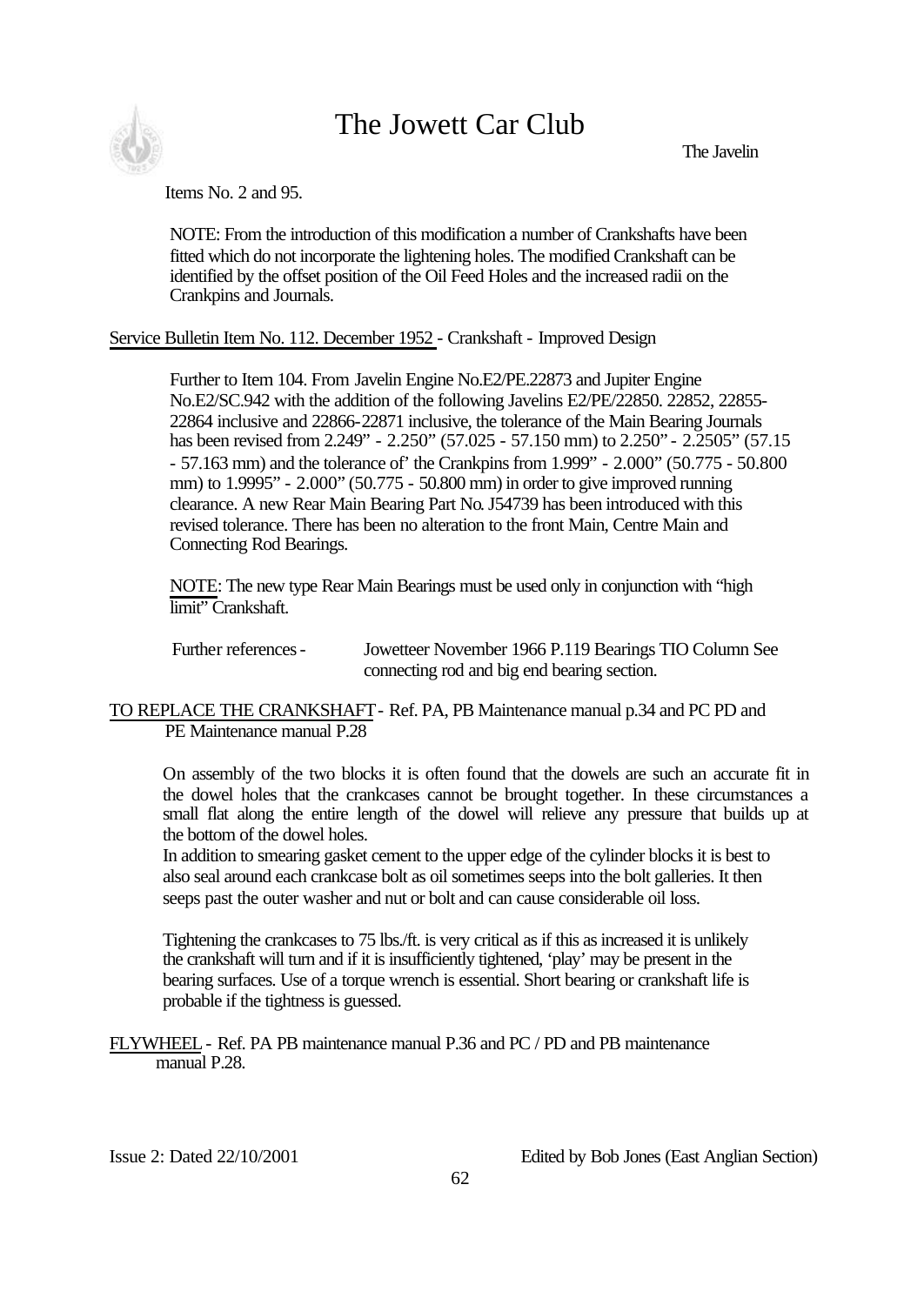

The Javelin

In the past, flywheel ring gears have occasionally been forced off the flywheel by the action of the starter motor Bendix. When a new ring gear is fitted it is advisable to hold it in position by putting 2 or 3 countersunk screws into the flywheel so that the edge of the screw holds the ring gear firmly in position as shown in fig.7 (e). To ensure the screws do not shake loose, centre punch the flywheel over the edge of the screw. Obviously the flywheel and clutch assembly may require balancing after this operation.

#### Service Bulletin Item No.86 March 1952 *-* Flywheel ring gear.

An increased tooth chamfer, which runs parallel with the pressure side of the ring gear tooth, is now incorporated on all flywheel ring gears fitted to Javelin and Jupiter cars. This modification gives an improved 'lead in' for the starter Bendix gear thereby cutting down to a minimum any tendency for the flywheel ring gear teeth to become burred or damaged due to initial contact between the two gears. If starter jamming is experienced on vehicles with the previous type ring gear fitted, due to burrs or damage at the edges of the ring gear teeth, the chamfer should be increased to the dimensions shown in fig.7 (a) by grinding the flywheel ring gear as shown in fig.8 (c and d). This operation may be carried out on Javelin and Jupiter models with the engine in position using a grinding wheel of the dimensions shown in fig.8 (b). The new type ring gear is fully interchangeable with the previous type and the fitting instructions remain the same.

CAMSHAFT. TAPPETS AND PUSH RODS - Ref ,PA, PB maintenance manual P. 15, 30-33, 37, PC, PD and PD maintenance manual P.28.

Camshafts were produced in two materials cast iron and cast steel. Three basic types were produced. The first was for use with hydraulic tappets up to EO/PC.11709 when solid tappets were introduced. The solid tappets required a different tappet form so a new camshaft was introduced. From Javelin EI/PD.19295 and Jupiter El/SA.481 a very accurate set of holes was drilled in the leading boss of the camshaft so that the later chainwheel with 6 dowel holes could be fitted. This gave very accurate valve timing.

It is extremely difficult by eye to distinguish the difference between the first two types. When changing camshafts it is therefore, essential to measure the base diameter of the cam. The hydraulic tappet camshaft should be 1.070". The solid tappet camshaft should be 1.0418". If the camshaft has 6 dowel holes in the boss at the front it is only for solid tappets.

Up to Javelin E2/PE.23643 and Jupiter E2/SC.957 camshaft and float was controlled by a plunger and spring. After these numbers an adjustable thrust peg was incorporated in the front timing case cover. This front timing case cover can be used on earlier Javelins if the camshaft is changed or modified as detailed in service bulletin No.139 below. NEVER adjust the end float with the engine running.

When solid tappets were introduced a redesigned push rod was introduced with a larger spherical end, which locates in the new tappet.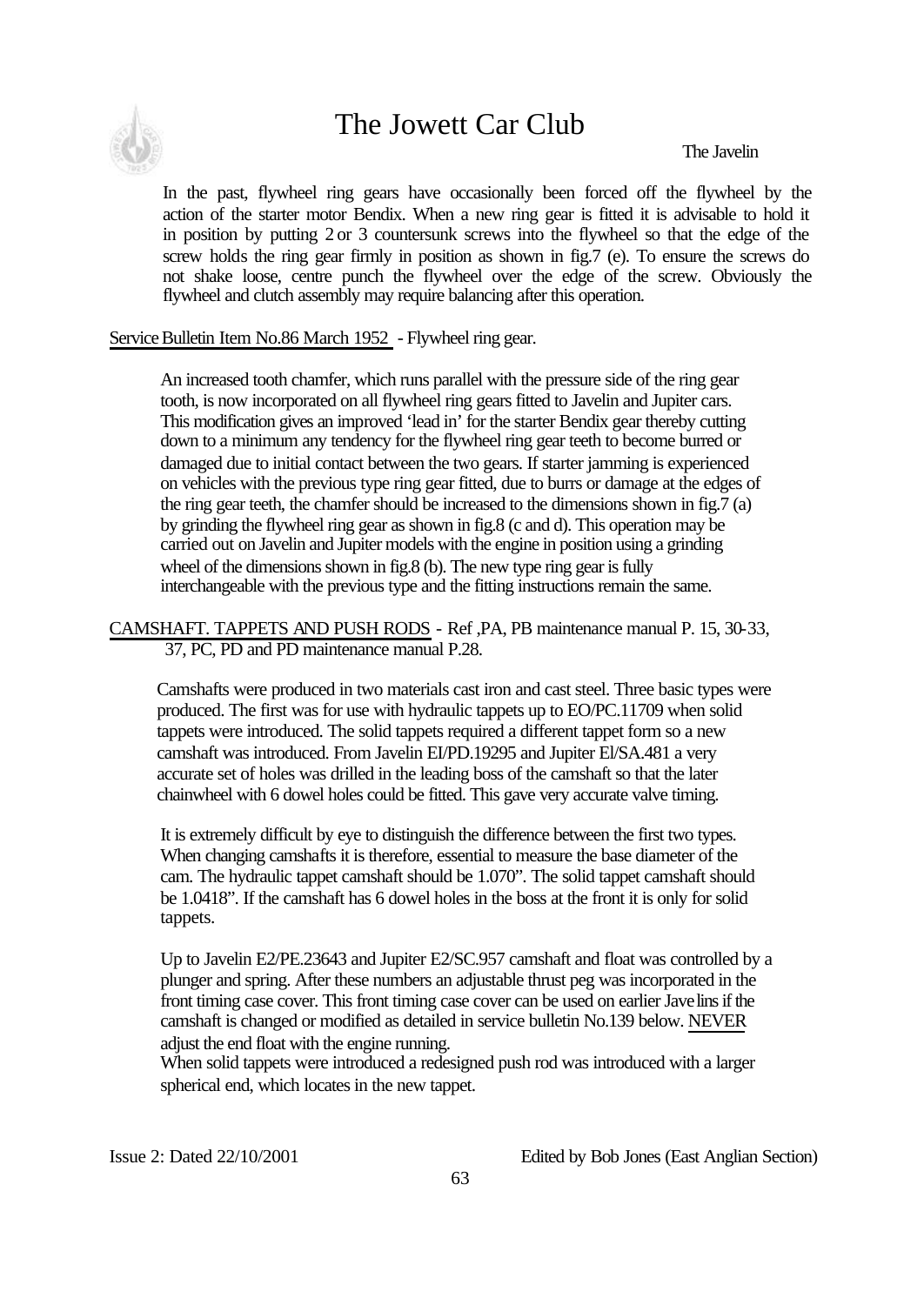

The Javelin

Camshafts with 0.025" oversize main bearings were produced and care should be taken when changing camshafts to ensure that the correct size of camshaft is fitted.

#### Service Bulletin Item No.23 September 1950 - Camshaft

To avoid the possibility of the operating cams of the camshaft fouling adjacent tappet assemblies the width of the operating cams has been reduced from  $\frac{1}{2}$  (12.70 mm.) to 7/16" (11.11 mm.) with effect from Javelin Engine No.EO/PB.9332,

### Service Bul1etin Item No. 34 November 1950 - Revised tappet assy. *-*solid type

From engine No.EO/PC.11907 the fitting of the hydraulic tappet has been discontinued and a solid tappet introduced (see. fig.8).

With the introduction of the new units the engine components detailed below have been redesigned and are not individually interchangeable with equivalent components on cars prior to engine No.EO/PC.11907 No alterations have been made, however to the crankcases and the redesigned items may be fitted to existing cars in sets.

#### 54151 CAMSHAFT

The camshaft has been modified to obtain satisfactory operation with solid type tappets. The diameter of the base circle is reduced. Other dimensions are as previous.

#### 54161 TAPPET

The new unit consists of a cast iron body widely grooved for lubrication, with a bronze insert fitted to the push rod end of the tappet. The insert is shaped to conform to the spherical end of the push rod.

#### 54162 PUSH ROD

The spherical end of the push rod has been increased to minimise wear on the bronze insert of the tappet and the length of the push rod has been increased by 17/32" (13.493 mm.

#### TAPPET CLEARANCE (engine cold)

| Inlet tappet   | $0.002$ " $0.050$ mm.)          |
|----------------|---------------------------------|
| Exhaust tappet | $0.006$ " $(0.152 \text{ mm.})$ |

Service Bulletin Item No.38 - Revised tappet assembly - solid type (Feb.1951)

| Issue 2: Dated 22/10/2001 |  |
|---------------------------|--|
|---------------------------|--|

Edited by Bob Jones (East Anglian Section)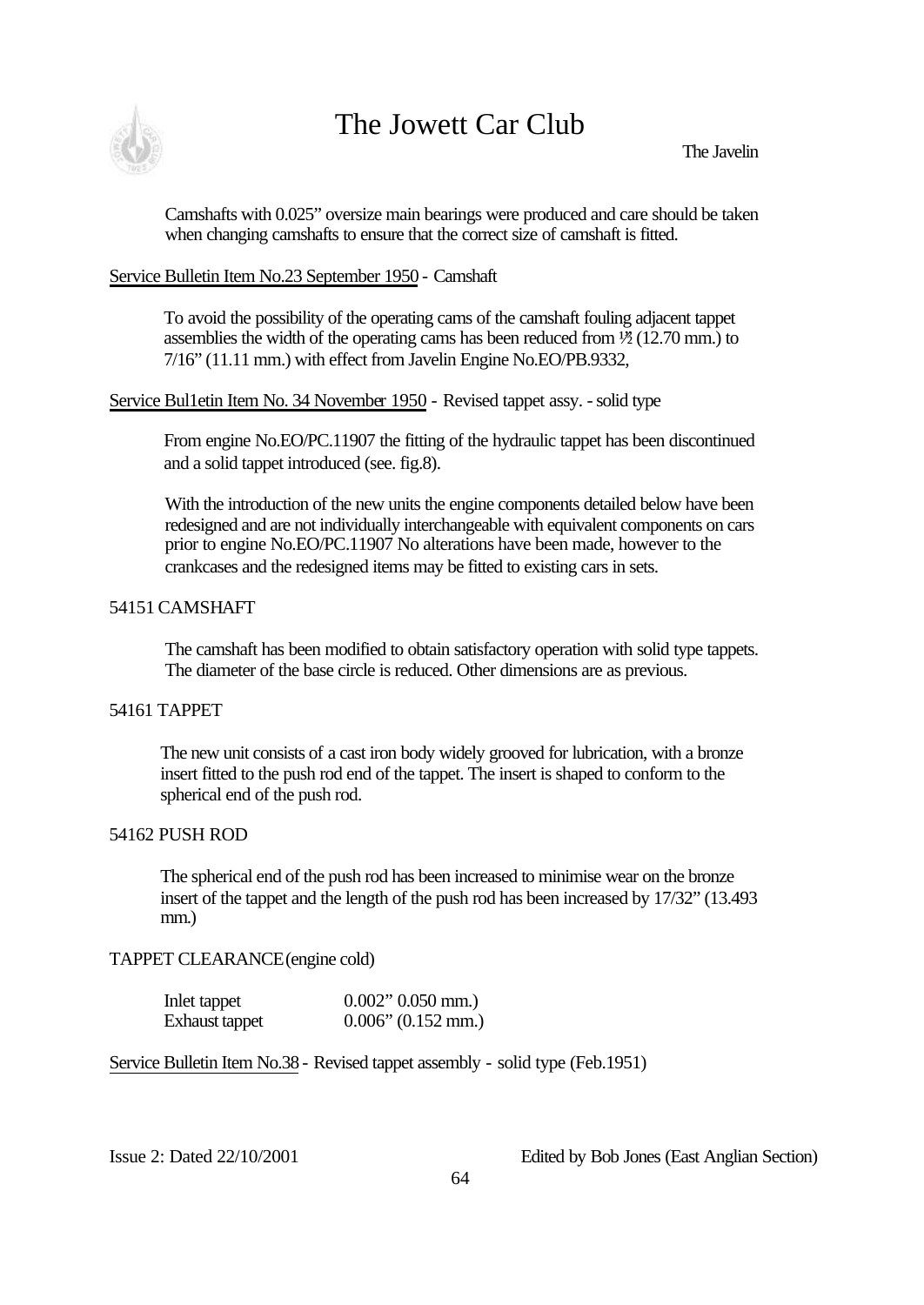

The Javelin

The following vehicles built at a later date than EO/PC.11907 but with lower figured engine numbers also have solid tappets fitted: - 11753, 11788-9, 11791-94, 11805-09 11819, 11822-24, 11826-11836, 11841-11860, 11862-11870, 11876-11881, 11888, 11891-11906.

The following exceptions have the Hydraulic Tappet fitted: -

| 11912 | 11937 | 11949 | 11959 |
|-------|-------|-------|-------|
| 11913 | 11933 | 11951 | 11960 |
| 11914 | 11939 | 11952 | 11971 |
| 11921 | 11947 | 11957 | 11972 |
| 11922 | 11948 |       |       |

Service Bulletin Item No.49 May 1951 - Hydraulic tappet extractor

In cases where difficulty is experienced in removing a hydraulic tappet from the crankcase tappet bore an extractor may be used as described below.

Directions for use of Extractor:

- a. Remove tappet plunger.
- b. Place the extractor in position through the push rod tube bores with the flared collet end inside the tappet bore.
- c. Tighten the extractor barrel nut until the collared collet end of the extractor is expanded and grips firmly in the tappet bore.
- d. Hold the extractor central in the push rod tube bore and strike the extractor head smartly with the ram until the tappet is drawn clear.

For manufacturing details please refer to Fig.9.

In cases where difficulty is experienced in withdrawing the solid type tappet from the tappet bore a firm hold can be obtained on the conical end of the tappet insert, A special puller is therefore not necessary in this case.

#### Service Bulletin Item No.64 October 1951 - Camshaft knock

Instances of heavy intermittent engine knock particularly at slow running speedshave been traced to camshaft end float.

Investigation has indicated, that this is due to oil pressure building up between the camshaft boss and the crankcase thereby causing a "hydraulicing" action.

We have recently introduced a modification in the form of a groove in the crankcasebearing boss to relieve excess pressure at the point as illustrated in Fig.l0.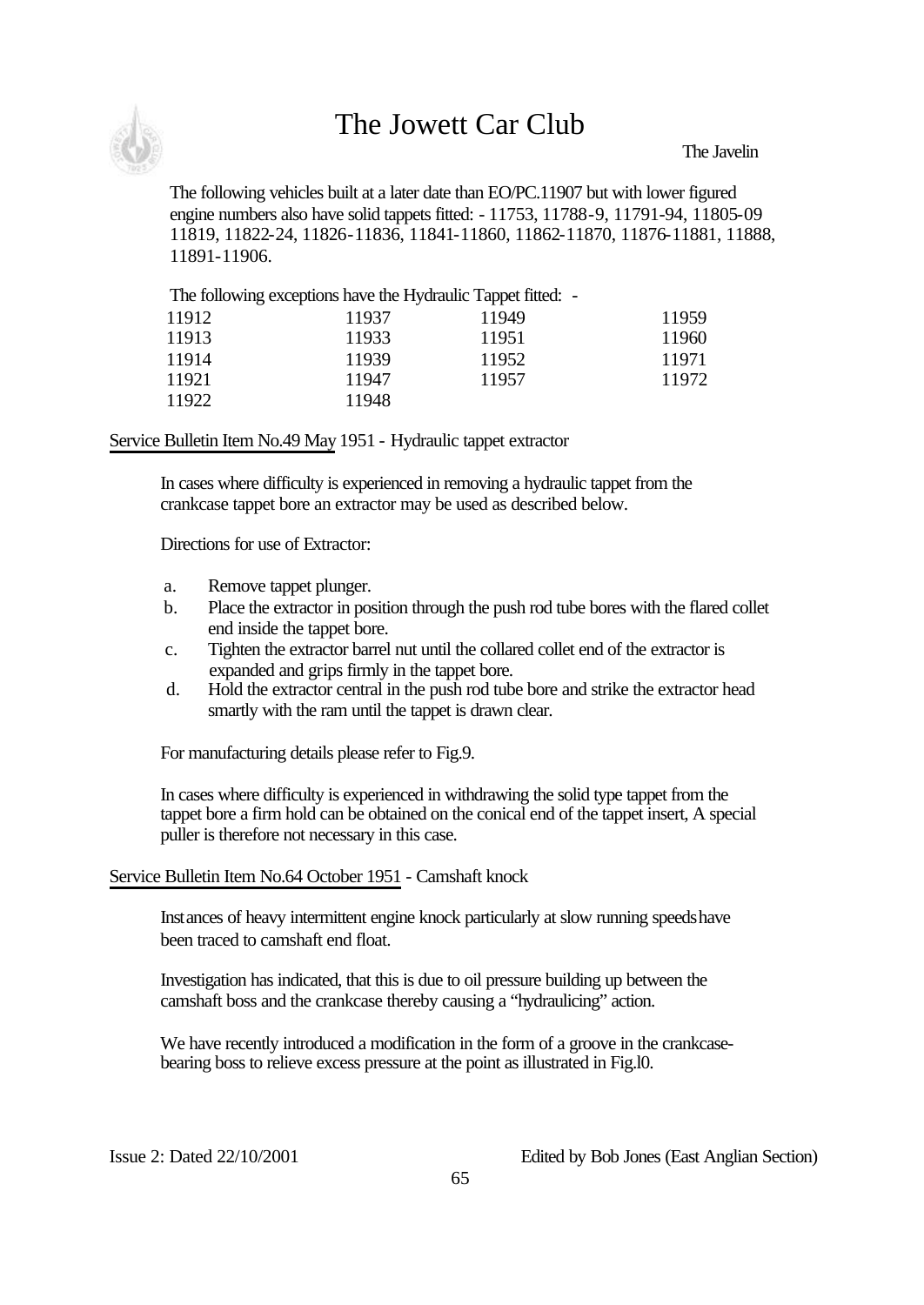

Camshaft end float is normally controlled by the thrust spring, Part No. 50681, but when any knocking of the nature referred to is experienced the following action should be taken: -

1. Increase the tension of the thrust spring. A simple check may be effected by tapping the camshaft thrust peg, Part No.54002 into the timing case, which will increase the spring loading. If the knock is eliminated the front timing case must be removed and washers of suitable thickness inserted between the thrust pad end and the timing case to re-position the thrust pad.

SPECIAL NOTE: Care must be taken when affecting this repair as maximum adjustment on the thrust peg is 3/64" (1.1906 mm.) If this tolerance is exceeded the thrust pad will contact the camshaft chain wheel with subsequent wear.

2. In the event of the check detailed in (1) proving unsatisfactory:

- a) Remove the camshaft and complete tappet assemblies.
- b) Examine the tappet heads and the camshaft operating cams for damage or excessive wear, and where damage is discovered the part should be replaced.
- 3. The opportunity may be taken whilst the camshaft is removed to incorporate the modification (Para. 3) to the crankcase camshaft front bearing boss as detailed in the illustration (Fig 10).
- 4. Refit the camshaft and tappets and make sure when replacing the tappet assemblies, that the units are free to rotate in the crankcase.
- 5. Re-check the valve timing and complete the re-assembly of the engine.

### Service Bulletin Item No.76 March 1952 - Camshaft and chain wheel

A modified camshaft and chain wheel, which gives a finer degree of accuracy when carrying out valve timing adjustment, was introduced at Javelin Engine No.E1/PD/19295 and Jupiter E1/SA.481.

Six offset dowel holes are incorporated in the chain wheel and in the forward boss of the camshaft, which allows the chain wheel to be set in any desired position in relation to the camshaft when carrying out the valve timing operation. To assist further, a 12° mark is also stamped on the flywheel.

To carry out valve timing adjustment with the above type camshaft and chain wheel proceed as follows:

1. Rotate the engine until No.1 piston is at its TDC position.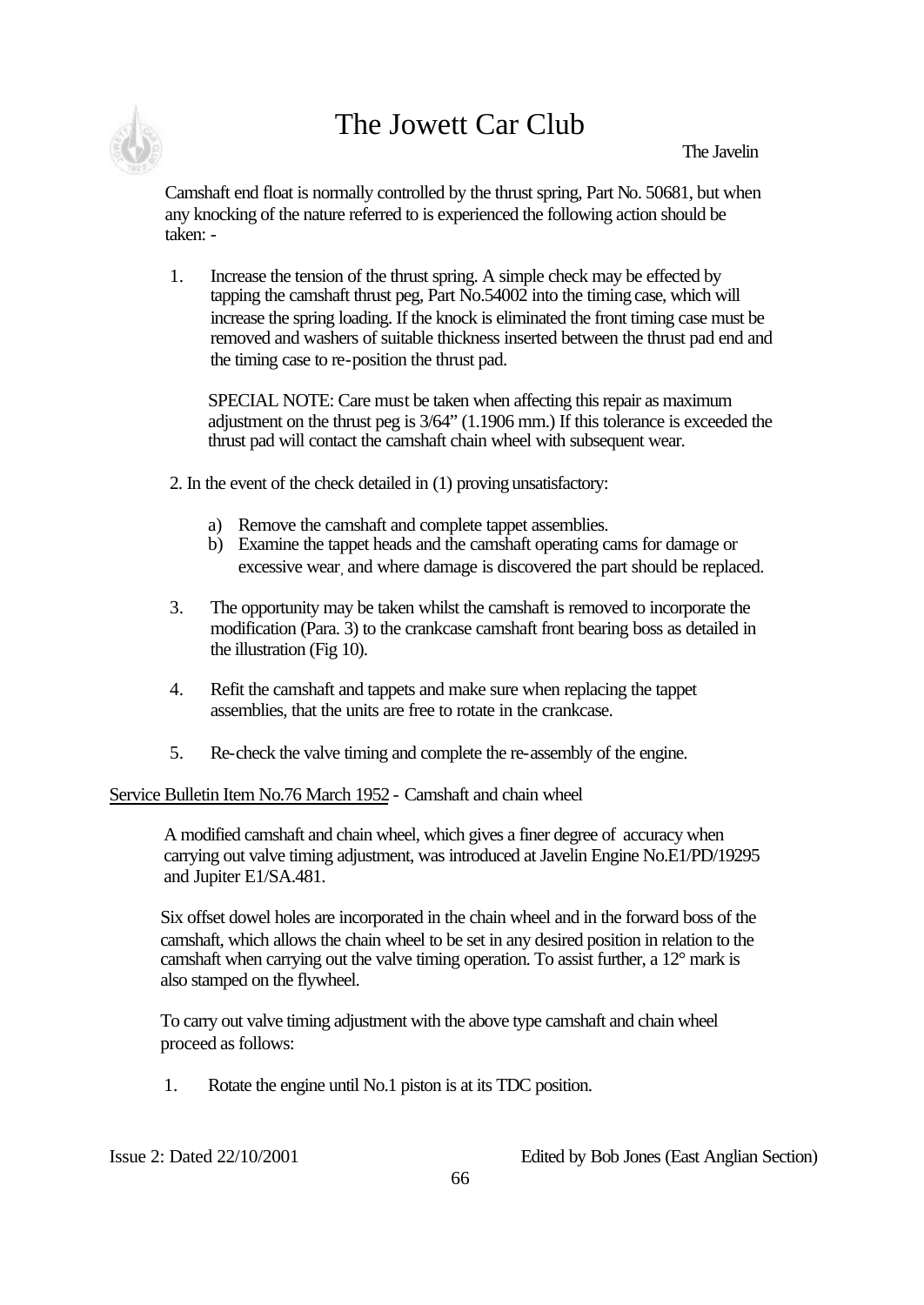

- 2. Turn the flywheel anti-clockwise (looking from the front of the engine) until the 12° mark is in the T.D.C. position opposite the centre line of the crankcase.
- 3. Turn the camshaft until the base of the No.1 cylinder inlet tappet is resting on the heel of the cam.
- 4. Fit a dial indicator gauge with the operating rod resting lightly on the top of the tappet and turn the indicator face until a zero reading is registered.
- 5. Turn the camshaft clockwise until a .013" (.3302 mm) lift of the tappet is registered on the dial indicator gauge.
- 6. Fit the chain wheels into the timing chain and fit them to the crankshaft and camshafts, ensuring that the boltholes in the camshaft chain wheel (slightly elongated) are opposite the boltholes in the camshaft.
- 7. Locate the chain wheel in this position by examining the relative positions of the dowel holes in the chain wheel and the dowel holes in the camshaft boss and inserting the dowel (reduced end towards the camshaft) into the two camshaft and chain wheel dowel holes which are dead opposite each other.
- 8. Check the position of the 12° mark on the flywheel and the 0.13" (.3302 mm) tappet lift on the dial indicator gauge to ensure that no movement has taken place and with the setting correct, fit the chain wheel bolt locking plate and securing bolts and locking the securing bolts by folding over the locking plate tabs.

The full assembly which includes camshaft, chain wheel, locking plate and dowel is fully interchangeable with the previous camshaft and chain wheel assembly as a complete assembly but the parts are not interchangeable as individual items.

### Service Bulletin Item No.115 December 1952 - Camshaft end float

From Javelin Engine No.E2/PE.23643 and Jupiter engine No.E2/SC.957, with the exceptions of the following Javelins E2/PE.23805, 23811, 23813, 23816, 23817, 23829, 23837, 23842 and 23825, a modified timing case cover camshaft and thrust peg assembly has been introduced in order to regulate camshaft end float (see fig.1l). The front timing case cover has been modified to incorporate a threaded thrust peg, which is locked in position by a locknut.

The camshaft now incorporates an integral extension to provide a bearing surface for the adjustable thrust peg. Oil is fed to grooves on this surface via a drilling in the camshaft front journal.

To eliminate camshaft end float on cars fitted with the foregoing adjustment release the locknut Part No. FN 207/K on the thrust peg and screw in the thrust peg Part No.J54644 to make light contact with the camshaft, and turn back not more than 1/8" of a turn and tighten the locknut.

NOTE: It is most essential that the adjustment is NOT carried out with the engine running.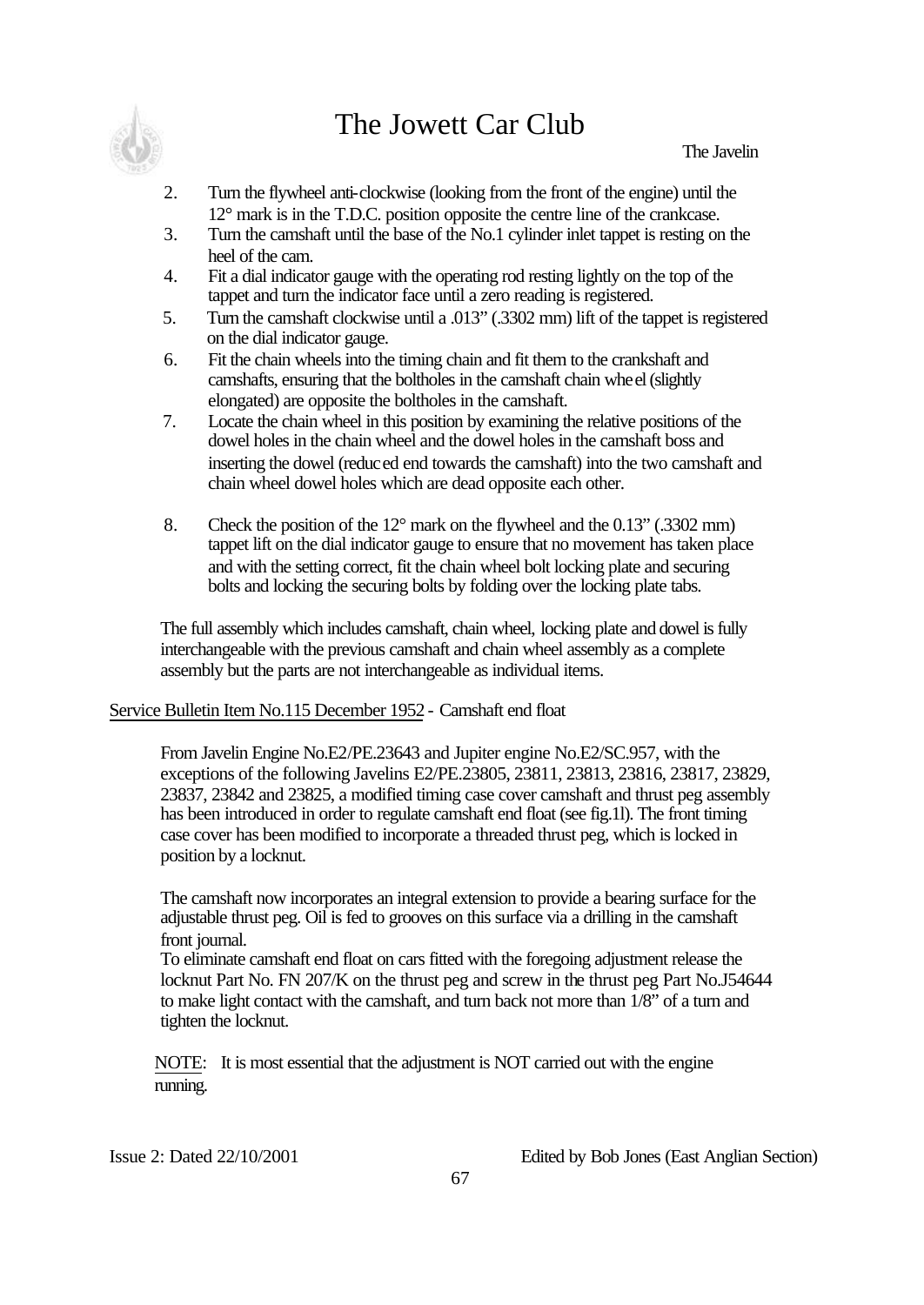

The bearing surface of the camshaft and thrust peg must be lubricated prior to assembly.

#### Service Bulletin Item No.139 May 1953 - Camshaft conversion

In order to convert the pre-series III type camshaft to the series III type detailed in Bulletin Item No.115 the following action should be taken (see fig.12): -

- 1. Remove the camshaft and drill a 3/32" (2.38 mm.) dia. hole in the front camshaft journal to break into the existing hole at right angles.
- 2. Press the camshaft end plug, Part No. J54824 into the 0.440"-0.439" (11.18 11.15 mm) diameter hole already in existence in the camshaft end.
- 3. Tap the timing case cover with a 7/16" B.S.F. thread as shown in fig.12. The hole in the timing case cover at present should be suitable size for tapping out.
- 4. Fit the thrust peg J54644 and locknut FN 207/K to the timing case cover. Reassemble pre-oiling the thrust peg end plug.
- 5. With the engine STOPPED adjust the camshaft end float by screwing the thrust peg into light contact with the camshaft end plug and slacken back not more than 1/8" of a turn, then tighten the locknut.

LUBRICATION Ref. PA, PB maintenance manual P.12, 15 and 29. PC, PD and PE maintenance manual P. 30

Lubrication of the early Javelin engine can only be called adequate for the needs of the average motorist. Main bearing wear has always been problem with the engine and during the years of production, changes were made to the lubrication system frequently in attempts to lengthen the life of the main bearings, especially the rear main, which tended to melt.

Originally all main and big end bearings were white metal. The big end bearings, followed quickly by the centre and front main bearings, were changed to copper-lead very soon after production commenced. The rear main bearing remained in white metal. Continuous running at temperatures above 75°C can cause rapid wear to the rear main bearing. It is essential therefore that any overheating problems are quickly rectified, otherwise wear will definitely increase rapidly. An alternative is to fit an oil cooler, which Jowett intended to do on all their cars from January 1952. In a further attempt to increase bearing life, a groove was machined in the crankcase behind each main bearing shell, which acted as a small reservoir and later the crankcase and rear timing case cover were redesigned. All the oil ways serving the bearing surfaces were increased in size to allow more oil to get to the vital surfaces. For continuous fast running there is no doubt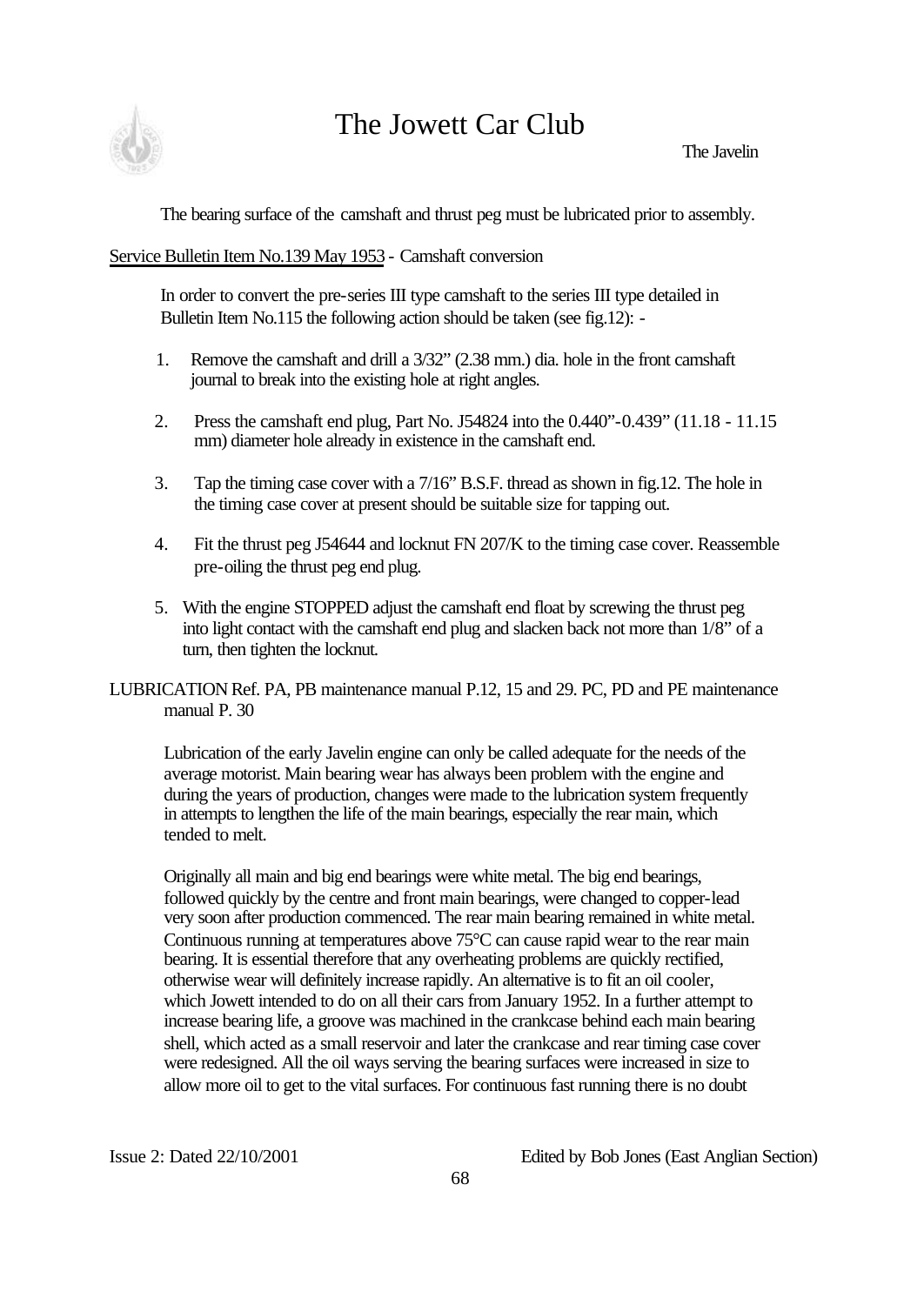

The Javelin

that this latter crankcase is superior to the early type and should be used wherever possible. The last modification to the lubrication system was to increase the depth of the oil pump body so that the pump is primed with oil before starting.

When the series III engine was introduced with increased bore oil ways, the three oil holes in the main timing cover gasket were increased in size. When using a gasket on series III engines ensure that the holes in the gasket are as large as the holes in the block.

Service Bulletin Item No. 50 May 1951 – Oil pump release valve spring.

From engine No. E1/PC. 15098 a modified release valve assembly has been fitted to the oil pump. This will have the effect of increasing the maximum oil pressure from 60 to 70 lbs/sq. in. The assembly consists of the following parts: -

| Release valve spring | (Part No. 54388) |
|----------------------|------------------|
| Release valve piston | (Part No. 50680) |
| Spring retainer      | (Part No. 50864) |

The part numbers for the piston and retainer remain the same. The release valve piston and spring retainer are interchangeable with the type used prior to the above engine number but the new release valve spring has been increased in diameter and cannot be fitted with the old type release valve piston or spring retainer. It will be necessary, therefore, when fitting the new type spring to engines prior to EI/PC.l5098 to fit the complete modified assembly consisting of spring, piston and retainer. It should also be noted that due to the diametral increase, the new type spring is not interchangeable with the camshaft thrust spring, as was the previous type.

Service Bulletin Item No. 59 July 1951 - Oil pump filter level

A lip has now been added to the rear of the oil pump filter housing to ensure that the oil entering the oil pump filter is not restricted due to the filter face being set too close to the sump base. When initially setting the level of this type filter in relation to the sump a distance of 1/16" (1.5873 mm) should be allowed between the lower edge of the lip and the sump base. When setting the level of the oil pump filters which do not embody the above filter housing lip, an overall distance of 5/16" (1.937 mm.) should be allowed between the filter gauze and the sump base. A suitable check may be made with the use of a gauge conforming to the sump dimensions, and before the sump is refitted the distance between the filter base and the gauge should be checked in accordance with the above.

Service Bulletin Item No.60 July 1951 - Centre main bearing housing PC model

From engine No.El/PC.16744 an oil groove has been machined in the centre of the crankcase centre main bearing bore.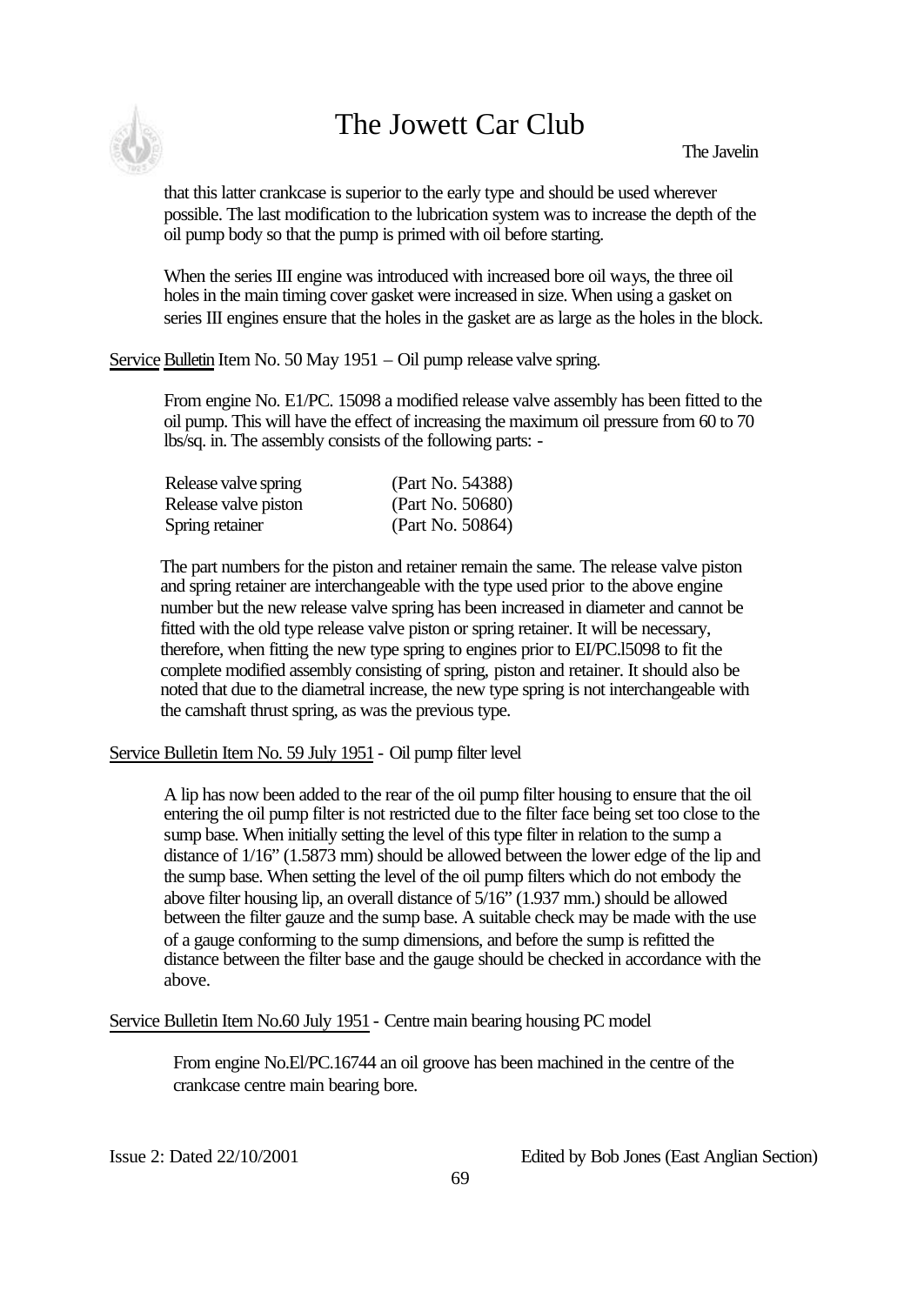

The Javelin

This allows additional lubrication to the centre main bearing insomuch as in addition to the oil entering the bearing through the bearing shell lubrication hole which opposite the main crankcase oil feed gallery, the oil can also travel around the groove in the crankcase and enter the bearing at the oil feed hole in the opposite bearing shell.

This modification will be incorporated in all crankcases of factory-reconditioned -engines.

### Service Bulletin Item No. 63 October 1951 - Oil return pipe from release valve

From Javelin Engine No. El/PC.l8985 and Jupiter EngineNo.El/SA.480 an oil return tube will be incorporated in the oil pump cover assembly, Part No. 50674. The outlet tube will return the oil passing through the release valve in excess of normal pressure directly back into the oil in the sump, thus eliminating any risk of it becoming aerated. The Part No. for the new type oil pump cover remains the same and it is fully interchangeable with the previous assembly.

Service Bulletin Item No. 79 March 1952 - Lubrication grooves

Further to Item No.60. An oil groove is now machined in the centre of the front and rear crankcase main bearing bores in addition to the existing groove in the centre crankcase main bearing hole. The main bearing dowel hole in the crankcase has been counter bored to allow oil to pass around the dowel but the dowel and dowel locating hole dimensions remain the same. The above modification will be incorporated in the crankcases of all factory-reconditioned engines.

Service Bulletin Item No. 103 September 1952 - Crankcase **-** increased oil flow

At Javelin Engine No.E2/PD.21937, the dimensions of the Oil Feed Holes from the Oil Pump Body, Oil Delivery Pipe and Timing Case Rear Cover, were increased in diameter to increase the oil flow of lubricating oil to the Crankshaft and Connecting Rod Bearings.

At Javelin Engine No. E2/PD.22160 with the exception of the following numbers: - E2/PD.22175, 22178, 22182 and 22186, the Oil Feed hole through the Crankcase from the Oil Delivery Pipe to the Timing Case Rear Cover was increased in diameter for further improvement to the oil flow.

The tappet oil feed gallery in the crankcase has been repositioned and lubrication of the tappets is by a 3/32" (2.381 mm) diameter hole drilled through the wall of the tappet housings into the oil gallery, thereby allowing sufficient lubrication to the tappets thus eliminating the possibility of excessive oil leak.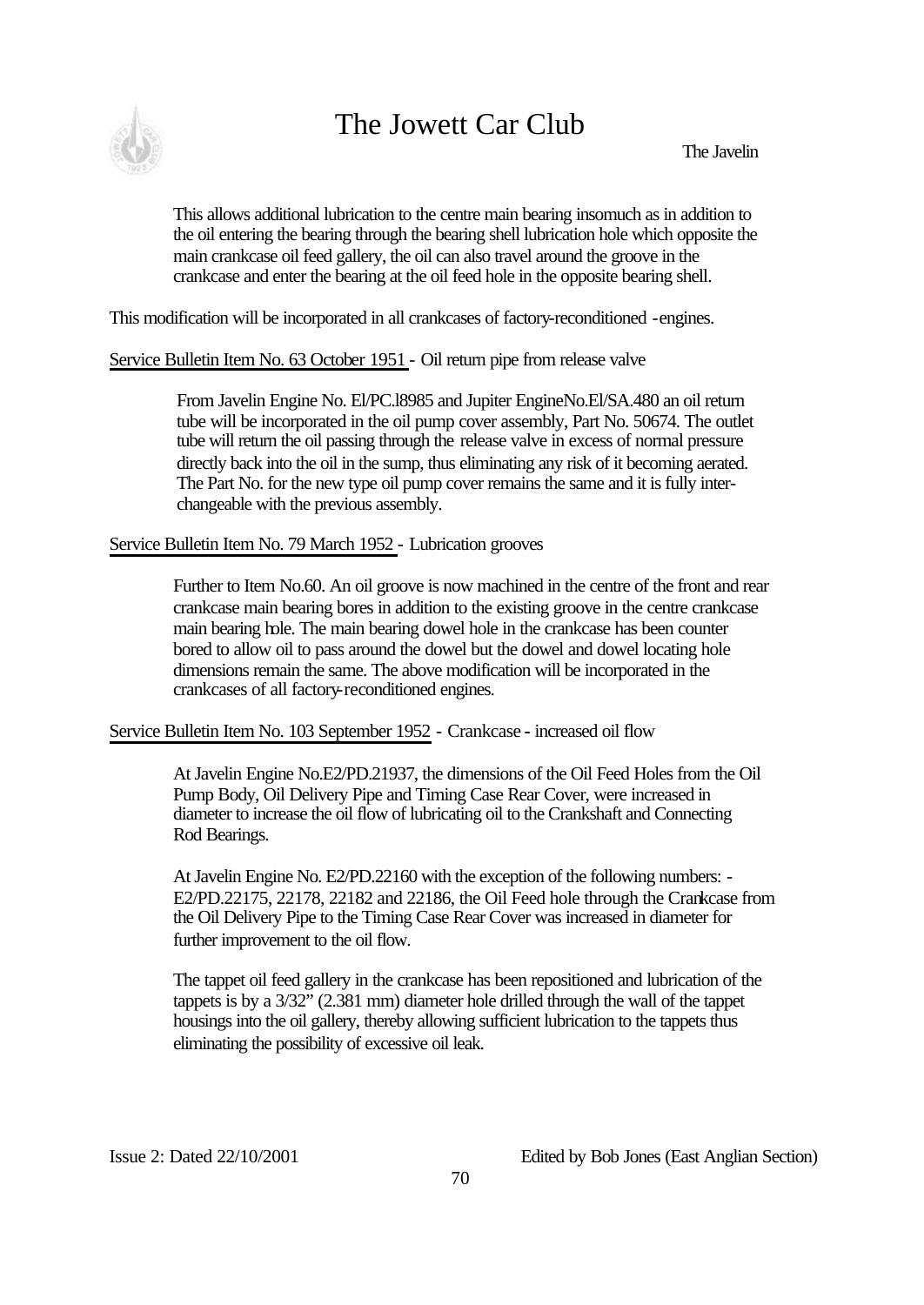

The Javelin

The drilling in the crankcase locating the overhead valve rocker gear oil feed pipe has been increased in diameter to bring into line with the repositioned oil gallery and incorporates an adaptor. The existing valve rocker oil pipes and olives are connected to the adaptors by union nuts.

At Jupiter Engine No. E2/SA. 882 all the above modifications were incorporated. The following modified, parts are not individually interchangeable with the previous parts and it is now strongly recommended that they should only be fitted to the modified Crankcase, which retains its original part numbers.

| Part No. | Ouantity      | Description                          |
|----------|---------------|--------------------------------------|
| J54555   |               | Oil Pump Body                        |
| J54554   |               | Oil Delivery Pipe                    |
| J54552   |               | Oil Pipe Elbow Washer                |
| J54548   | 3             | Oil Delivery Pipe Union Bolt         |
| J54549   | 6             | Oil Pipe Union Fibre Washer          |
| J54547   |               | <b>Timing Case Rear Cover</b>        |
| J54573   | 2             | Oil Pipe Adaptors                    |
| J54474   | $\mathcal{P}$ | <b>Union Nuts</b>                    |
| J54688   |               | <b>Timing Case Rear Cover Gasket</b> |

#### Service Bulletin Item No. 116 - December 1952 - Oil Pump

From Javelin Engine No. E2/PE.23122 and Jupiter Engine No. E2/SC.945 a new type submerged oil pump has been introduced. This modification has been carried out to ensure that the pump is immediately self-priming under all conditions. An adjustable release valve is now incorporated and is pre-set to the correct oil pressure of 65-70 lbs. per sq.in. and should not be disturbed under any circumstances without first consulting the factory.

The excess oil from the release valve is now returned to the feed side of the pump by an internal drilling. The new type submerged oil pump may be fitted to all engines incorporating the Increased Flow Crankcase.

Service Bulletin Item No. 144 May 1953 - Improved method of sealing oil gallery

Drilling At the following engine and crankcase numbers - Engine Nos 24111**-**24113 to 24128 incl. 24131-24136-24137-24142-24159-24165- 24178. Crankcase Nos. 25475-25479-25486-25597-25624-25632-25749-25888-25894- 25898-25804-25911-25916-25918-25955-25982-25989-25998-26004-26007-26011- 26017-26039-26049-26060-26063-26072-26087-26088-26120-26167-26436-26496 and onwards.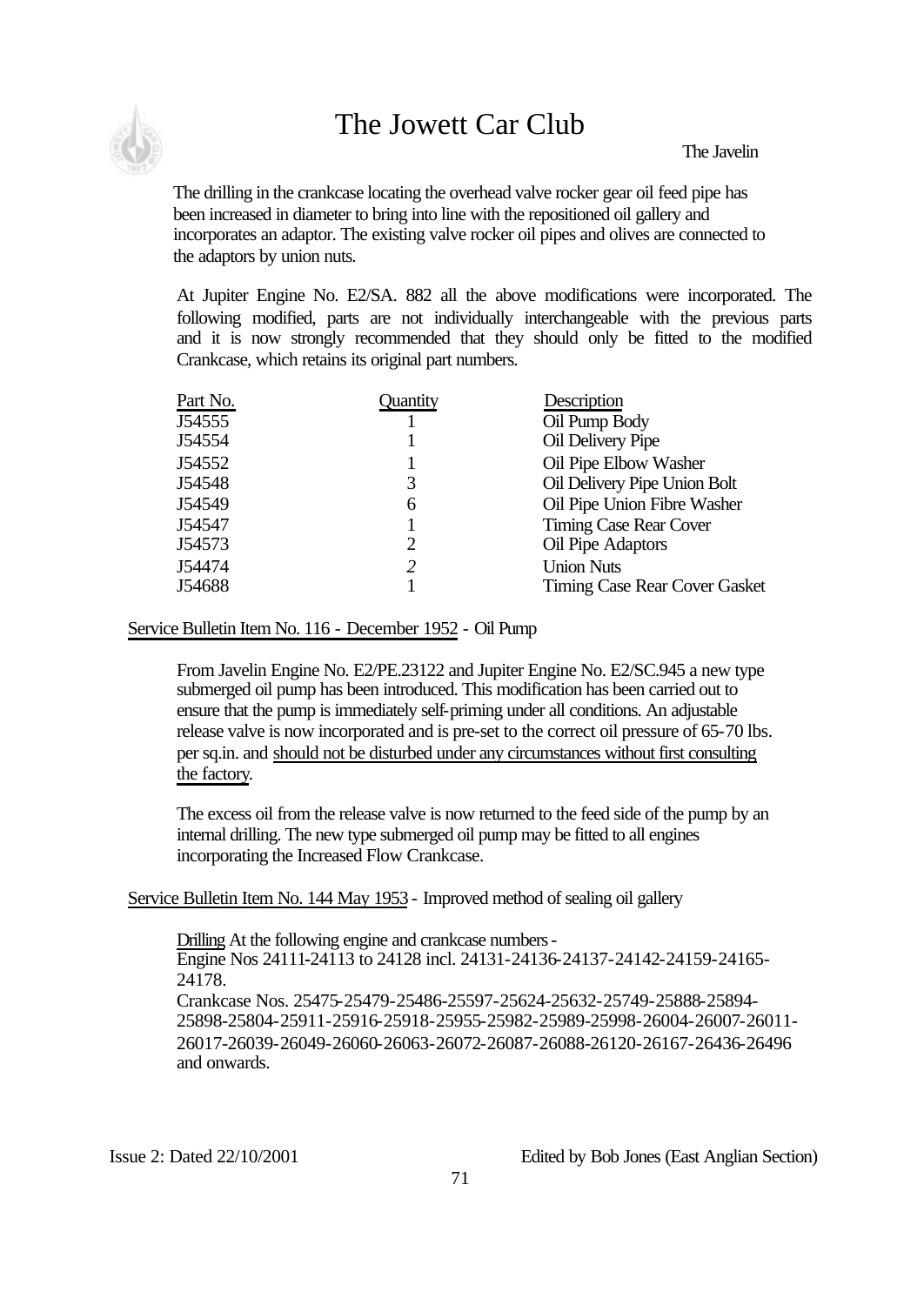

The Javelin

A counterbore has been added to the oil galleries and a new type oil gallery plug has been fitted. The plug cannot be fitted to the unmodified crankcases.

Further references – Jowetteer November 1968 P.108 Carbs and coolers,

OIL FILTER- Ref. PA, PB maintenance manual P.13, PC, PD and PE maintenance manual P.32.

#### Service Bulletin Item No. 4 March1950: - Rear timing case cover

A redesigned rear timing case cover Part No.50690. Item No.19 has been fitted to all Javelin cars from Engine number E0/PB.7676.

The new type cover, which is interchangeable with the original cover, has been redesigned to retain oil in the oil filter and accessories when the engine is stationary.

Agents will, of course be aware that with a pressurised cooling system it is essential that the radiator cap is removed when draining, in order to ensure that the system is completely empty.

Some owners may not however, be aware of this and we would, therefore strongly recommend that you emphasise to such owners the importance of carrying out the following drill when draining.

- 1. Remove Radiator Cap.<br>2. Open Drain tans under
- 2. Open Drain taps under Cylinder heads and check that water is flowing freely.
- 3. As soon as all water is drained from the cooling system run the engine for NOT more than 10 seconds.

Service Bulletin Item No.57 July 1951 - Full flow oil filter (Tecalemit) PC model

From Javelin Engine No. El/PC.16603, the Vokes Full Flow Oil Filter Assembly, Part No.50872 has been replaced by a Tecalemit Full Flow Oil Filter, Part No.53422.

With the introduction of this filter, the Rear Timing Case cover, Part No.53030 has been redesigned to incorporate a balance valve designed to act as a by-pass in the event of a choked filter occurring.

Service Bulletin Item No. 73 October 1951 - Timing Cover oil leak

To eliminate the possible causes of oil leaks from the rear timing case cover. Part No.53038 and oil filter assembly Part No.53422, it is necessary to carry out inspection and fitting instructions detailed in the following paragraphs: -

1. Clean off all oil accumulated on the top area of the crankcase.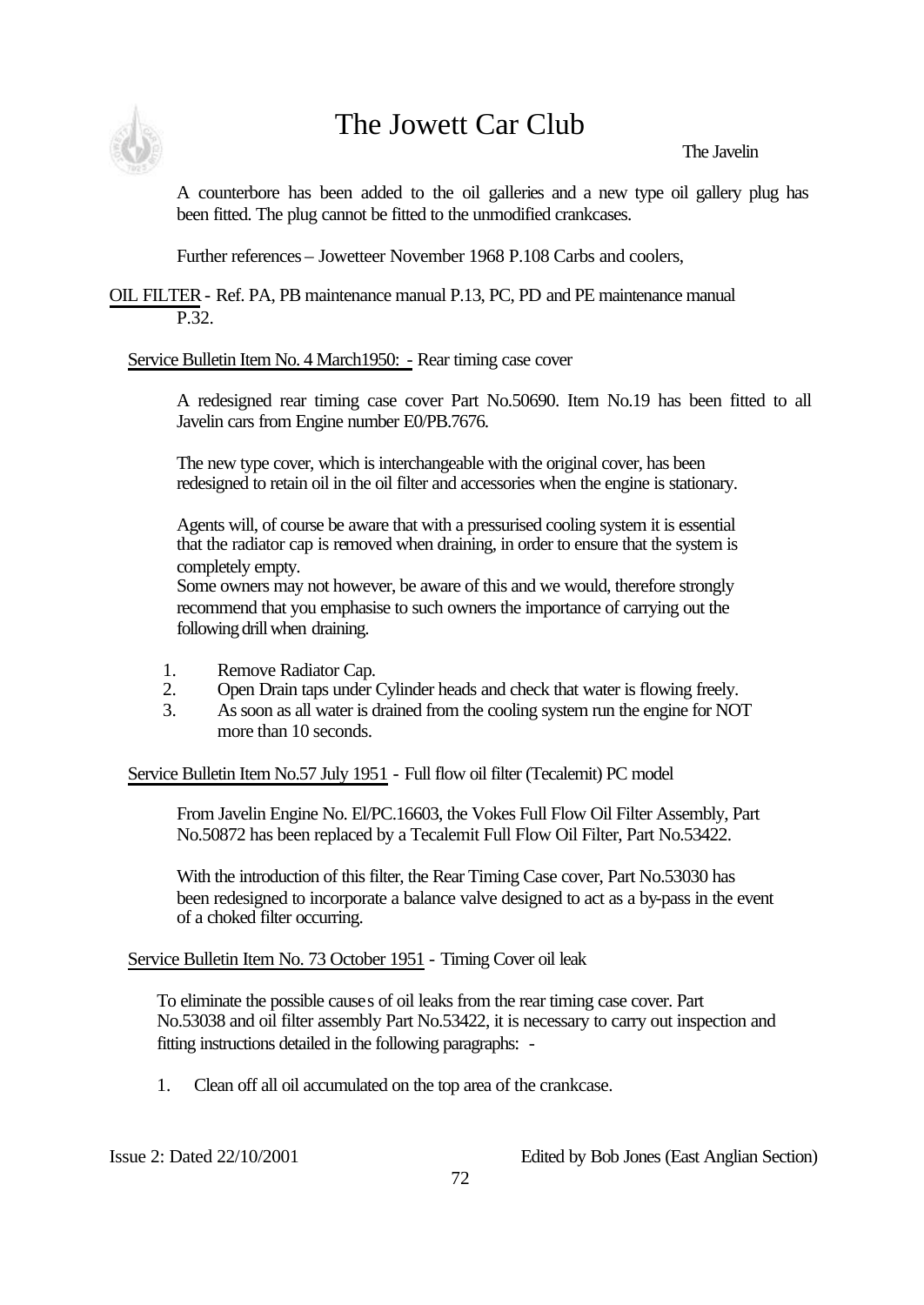

- 2. Run the engine and examine joint faces and attachment points for leaks, the use of a mirror will assist in examination of the underside of the assembly. Instances have been noted where oil leaking from the tappet covers have been mistaken for the rear timing cover fault, note or mark the area where the oil leak is suspected.
- 3. Remove the rear timing cover assembly, examine and rectify the following points:
	- a. Damaged face joints, which could prevent a satisfactory seal.
	- b. Examine the drain screw and oil pressure unit tapped holes for cracks.
	- c. Examine the seat recess where the felt seal, Part No.52171, is fitted for possible burrs. Place the felt into the recess, the felt should be proud to the main face to ensure the felt is pressed into the recess when the cover is tightened down. If the felt is too thick reduce to the correct fitting depth, this is important.
	- d. Chamfer the sides of the bolt holes and the edges of the face joints.
	- e. Examine the oil filter sealing ring, Part No.55428, for serviceability.
	- f. Clean all face joints thoroughly before fitting.

#### Service Bulletin Item No. 120 December 1952 - Tecalemit Oil Filters

It is recommended that the period of change for the Tecalemit Oil Filter Element be set at 5,000 miles (8000 kilometers).

NOTE: The cleaning of the element is not recommended and is considered to be a dangerous practice. Please make the necessary amendment to all copies of the Javelin and Jupiter Instruction Books in your possession, and kindly notify all owners accordingly.

BALANCE PIPE SEAL TEST - Ref. PA PB maintenance manual P. 35. PC, PD and PE maintenance manual P.32.

#### Service Bulletin Item No. 141 May 1953 *-* Balance Pipe seal test

If on carrying out the ba1ance pipe seal test it is found impossible to hold the requisite amount of vacuum, the following action should be taken. Retain the test equipment in position but remove the vacuum gauge and plug the adaptor to which it was fitted. Apply a pressure pump in place of the vacuum pump and put the system under pressure. Whilst the system is under pressure, spray oil on to all joints and pipes in the system. Determine where the leak is occurring by observing the point at which the oil is affected by the escaping air pressure. This point should then receive attention.

Further references - Jowetteer March 1966 P.13 Fitting a semi external ba1ance pipe by Drummond Black.

After completing nearly l, 000 miles with a rebuilt engine, I discovered that the pipe seals had gone. The oil pressure of the engine was good so I did not want to disturb the bearings to repair the seals. I then decided to fit an external balance pipe. (See Fig.38)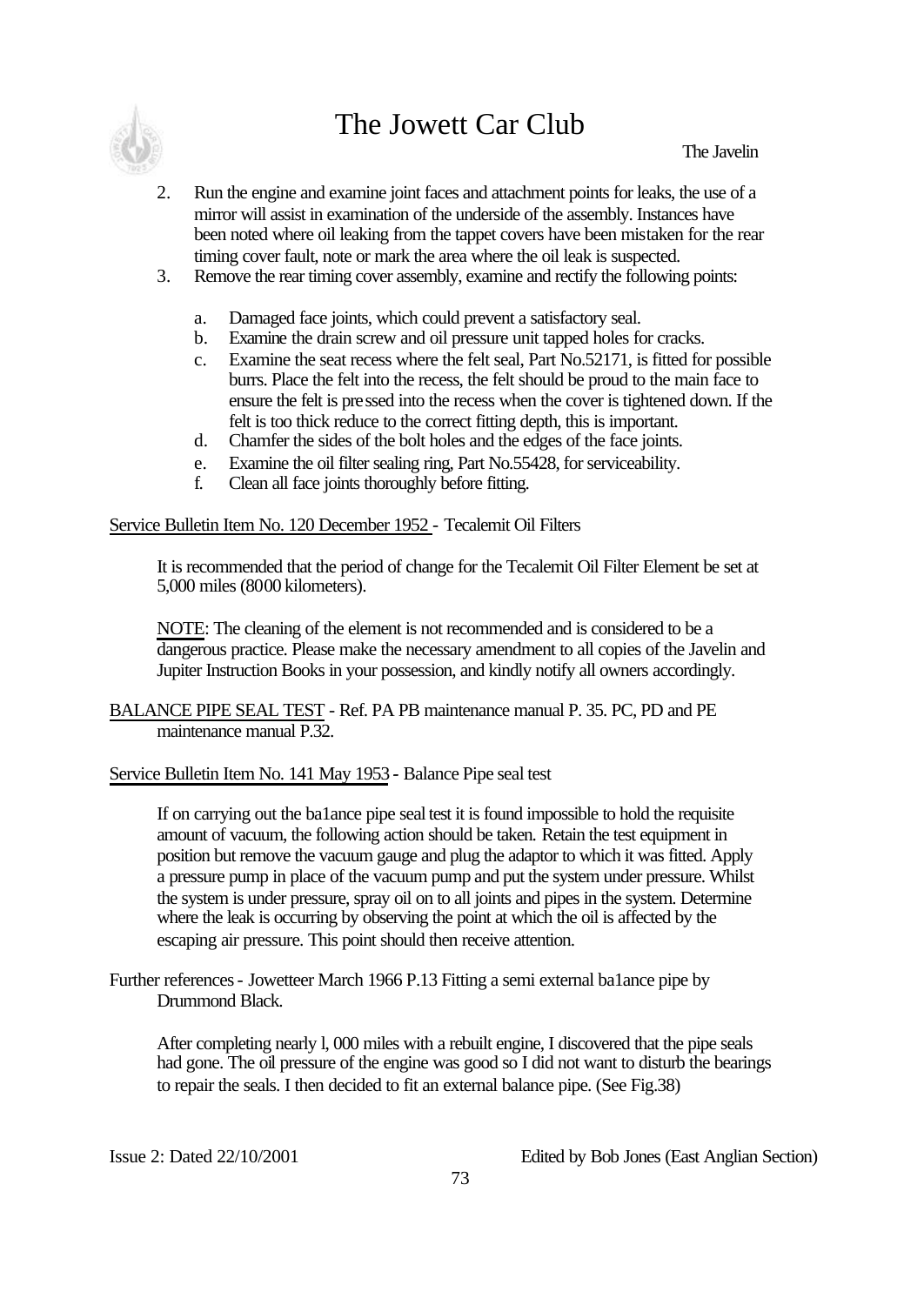

The Javelin

The way I decided was to cut the existing pipe inside the tappet covers and fit a length of reinforced plastic pipe (oil & heat resistant) between the two pipe ends. A suitable hole had to be cut in each tappet cover to allow the pipe to protrude through. A suitable nylon bush was cemented in each cover. A smaller take-off pipe, fitted external to the tappet covers is then attached to the breather valve. The plastic pipe is attached to the old balance pipe with Jubilee type clips.

BREATHER VALVE- Ref PC, PD and PE maintenance manual P.32.

On the Javelin and Jupiter engine the crankcase is ventilated by air drawn in through the air vent filter felts, which, after circulating around the crankcase, is extracted by the inlet manifold suction via the balance-pipe and breather valve. The breather valve controls the flow of air by means of a spring, which allows the valve to close under high manifold vacuum except for a limited flow through a permanent bleed. This bleed is necessary to maintain adequate ventilation at low engine speeds.

This valve must be kept clean otherwise carburation will be affected and condensation and sludging will occur if the valve is obstructed. The valve should be dismantled and thoroughly cleaned in petrol. The internal valve seat should be checked and if worn, the assembly replaced. Check the valve for free operation when assembled.

Service Bulletin Item No.2 167 November 1953 Crankcase breather valve

To assist with the many enquiries regarding the crankcase breather valve, the following details are issued.

The crankcases of both the Javelin and the Jupiter are designed to operate at a pressure slightly below atmospheric pressure (14.7 lbs/sq.in.) the normal running pressure in the crankcase being between 14 - 14.6 lbs/sq.in.

To ensure even running of the twin carburettors a balance pipe was fitted from which runs a connecting pipe to the oil filter tube where the breather valve is located. To further assist the circulation of the air, Breather vents are fitted one in each push rod cover, inside, which is, tucked a small felt, to act as an air filter (Refer to Bulletin Item No.9).

It is advisable to note the necessity of keeping the felts clean, as neglect of this point may cause failure of petrol pump and bad engine performance.

When the engine is on tick-over or closed throttle, the pressure in the crankcase is 14 - 14.6 lbs./sq.in. whilst in the balance pipe the pressure is approximately 8 - 10 lbs/sq.in. and in this circumstance the breather valve is closed with the exception of the small airflow, which is consistent through the small toggle valve B.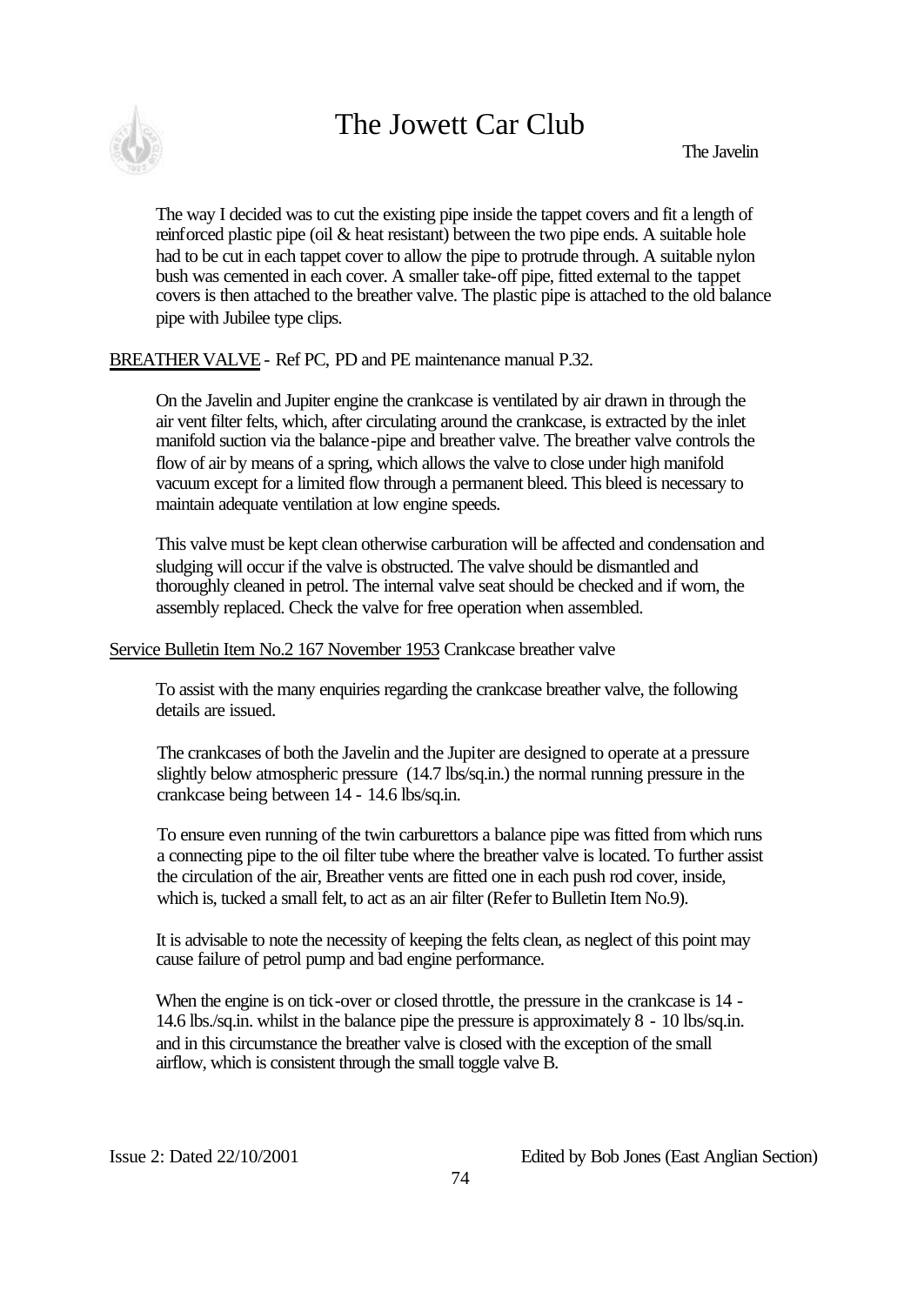

The Javelin

If the breather valve was not closed and a free passage of air allowed from the crankcase to the balance pipe, the slow running mixture would be varied resulting in rough tick-over, engine hunting, excessive petrol consumption and flat spots on the initial take off.

It is therefore, essential that the breather valve is closed on the tick-over or closed throttle. (See Fig.13).

Further References - Jowetteer October 1969 P.99 Breather valves Jowetteer January 1970 P.35 Breather valve correspondence by John Evans and Harry Brierley.

WATER PUMP - Ref: PA, PB maintenance manual P.13. 20 and 29. PC, PD and PE maintenance manual P. 33 - 35.

The Javelin and Jupiter water pumps are similar but the Jupiter water pump spindle and tube are longer.

The basic design of the water pump remained unchanged throughout production of the car. A few minor changes were made as shown in the service bulletins below. The most important was the addition of a slip ring to the pump impeller, which increased the volume of water circulated. Wherever possible this later modified impellor should be used.

There were four different fans fitted on Javelins. The first type had pairs of blades mounted offset to each other and mounted on the spindle by means of screwed boss and locknut. The next type also used the screwed boss but the blades were equally spaced and were stronger. The third and fourth types used a taper to locate on the spindle, but two different taper angles were used and the two are not interchangeable. It has been known for the early fan blades to break up causing severe damage to the radiator, so for performance motoring use the later type spindle and blade.

A major problem when overhauling the water pump is the removal of the pump front cover. No attempt should be made to lever off the front cover, as it is easily damaged. The rear end of the shaft should be tapped with a copper head hammer being careful not to damage the thread. To prevent damage to the thread if a sharp knock is necessary one of the following methods usually works.

- a) For a screw fitted fan with 0.500" bore rear bearing: Screw an elongated nut onto the end of the shaft and in the open end screw an old bolt. Tighten down, and the bolt head can be hit quite hard without damaging the thread.
- b) For a taper fitted fan with 0.620" bore rear bearing: An old taper fitting fan should be put on the end of the shaft and a socket just larger than the thread on the shaft should be held on the fan centre and hit firmly with a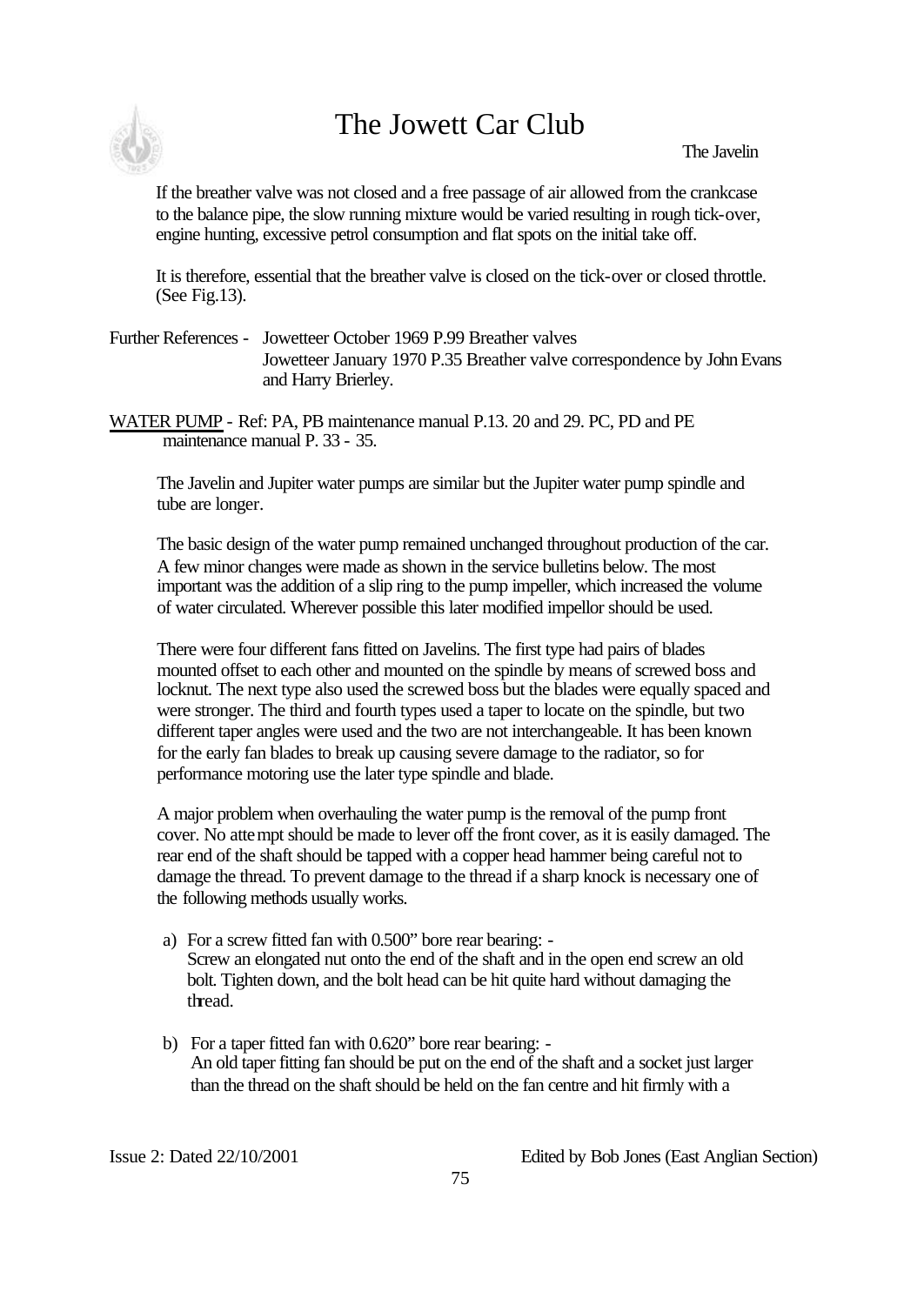

The Javelin

hammer. The sudden jolt usually frees the front cover without the taper jamming.

When knocking out the front cover and spindle, do not remove the circlip holding the front ball race in position otherwise the impeller will be smashed.

NOTE: There are two types of front cover. The later has a thick 'cap' at the rear, which slides inside the pump housing. This type is more difficult to remove as corrosion occurs between the 'cap' and the housing but a better water flow is created through the pump. Thoroughly grease the 'cap' before reassembly to prevent future corrosion. Before fitting new centre and rear oilite bushes they must be soaked for 24 hours in engine oil or a thinner general purpose oil. When fitting, use the water pump spindle as a guide to ensure correct positioning of the bearings. It is virtually impossible to press the two bushes into position 'in line' without the use of a guide.

On engines, which are liable to overheat, it is advisable to run without a thermostat during the summer months. Ensure that any thermostat fitted has two 3/16" dia. leak holes. N.B. No holes if the bypass is used. See Appendix I.

Oil sludging will occur in engines, which continually run cool, therefore oil changes should be more frequent.

Service Bulletin Item No. 14 April 1950 - Water pump housing

From Engine No.8472 oil cup has been fitted to the rear of the water pump housing extension tube to assist in the lubrication of the fan bearing.

- Service Bulletin Item No. 65 October 1951 Water pump modification PC model From Engine No. El/PC.18140, an improved type water pump and fan assembly, which embodies the following modifications has been introduced:
	- a. Single pressing fan with a taper fitting to the water pump spindle.
	- b. A slip ring fitted to the water pump impellor to increase the circulated volume.
	- c. The internal diameter of the rear fan spindle bearing Part No.50600 has been increased to give additional bearing surface.
	- d. Threaded studs on the fan spindle bearing housing for the fitting of the fan support strut with the use of oddie nuts.
	- NOTE: To allow a certain amount of flexibility on the water pump supporting stays, the Oddie nuts must not be tightened fully down.

The following parts on the new assembly are not individually interchangeable with corresponding parts on water pumps prior to Engine No.E1/PC.18140, and stocks of these parts will be maintained by our Spares Department for servicing requirements: -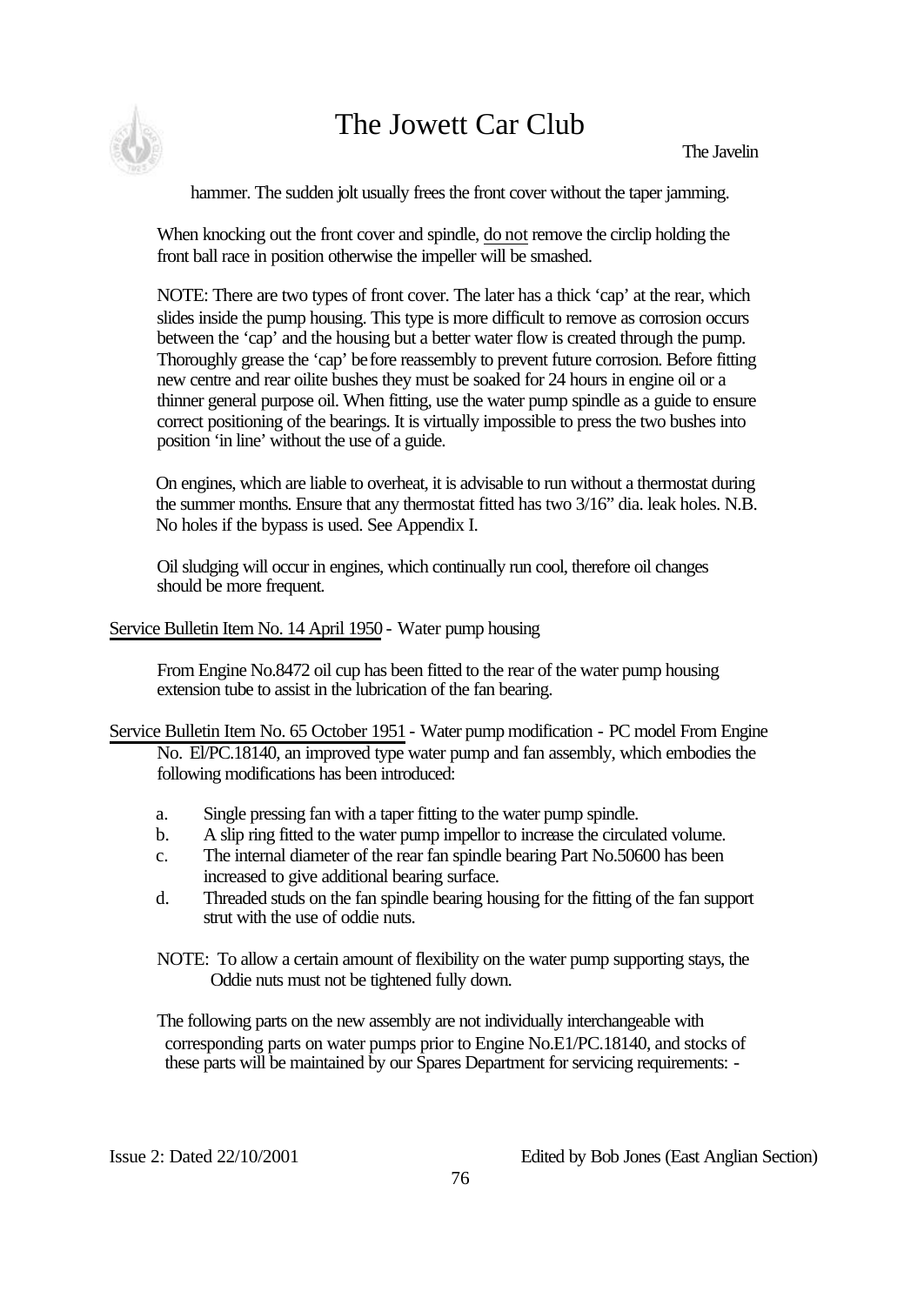

The Javelin

- I. Water pump housing (Part No. J54505)
- 2 Water pump spindle (Part No. 54331)<br>3. Rear fan spindle bearing (Part No. 5060
- 3. Rear fan spindle bearing (Part No. 50600)
- 4. Fan assembly (Part No. 53058).

The new type pump Part No.J54513, complete with fan assembly, Part No. 53058, is fully interchangeable with the previous type as a complete unit.

Service Bulletin Item No. 85 March 1952 - Water pump and fan

Further to Item No. 65. From Jupiter Engine No. E2/SA.575 and Javelin Engine No. E2/PD.20379 a non-stick taper has been introduced to the water pump spindle to facilitate the removal of the fan. This modification incorporates a sharper taper at the fan location end of the spindle. The new type fan and spindle are fully interchangeable as a pair with the types previously fitted but not as individual items.

Service Bulletin Item No. 93 May 1952 - Lubrication of fan spindle bearing

With the introduction of the Radiator Mounted Oil Cooler the Fan Support Tube Oil Cup Part No. J54011 was inaccessible and therefore removed. A 3/16" (4.7625 mm) hole is now incorporated in the Fan Support Tube for lubrication purposes together with a 1/8" (3.175 mm) spill hole to prevent over lubrication. (See Fig.14)

RADIATOR- Ref. PA PB maintenance manual P.13. PC, PD and PE maintenance manual P. 35.

Two types of water, temperature gauge fittings were produced in the radiator header tank. The early water temperature gauge had a female locknut and the later a male fitting. The correct type of fitting must be ordered when a replacement is purchased.

The efficiency of the radiator will be impaired if the two deflector plates are missing from either side of the radiator. These plates direct more of the airflow through the radiator.

### Service Bulletin Item No. 118 December 1952 - Top water hose - Javelin only

From Javelin E2/PD.22560 the fitting of the Rubber Hose (Part No.5075l) has been discontinued, and replaced by two Rubber Hoses joined by an aluminium casting. These parts are fully interchangeable, with the previous type water hose.

Further references - Jowetteer July 1967 P.75 - Fitting a semi-sealed cooling system by J. Harvey.

To make a semi-sealed cooling system on a Javelin arrive at a Halfords Branch with about 8 shillings in your pocket, ask for a Halfords screen washer bottle 1 pint and fixing bracket only and the length of polythene tubing supplied with it. Return, cut the copper overflow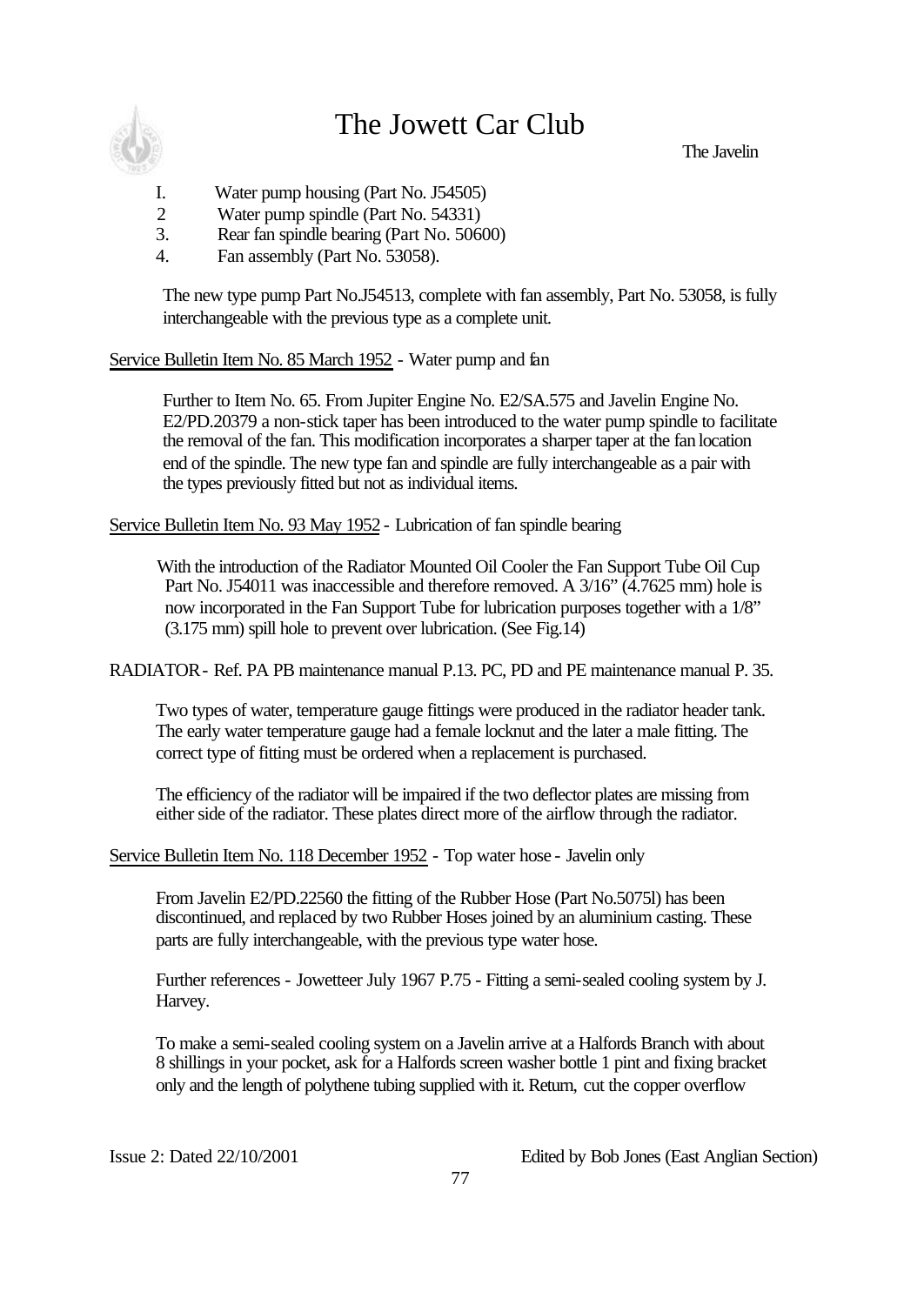

The Javelin

pipe, on the top of the radiator about 4" or 5" away from the filler cap with a hacksaw, dress with a smooth file bend the long piece away, 'bell" the end of the short piece with the blunt end of a suitable drill, insert one end of the polythene tube smeared in red 'Hermetite' for about 1" remove the offside carb intake at the top, hacksaw about ¼" off the tip of the wind-tone horn, remove the top self tapping screw that holds the radiator valance in place, attach screen washer bracket using a longer self tapping screw, tighten, insert bottle and fill about a third. Using the small self-tapping screw smeared with Hermetite, plug the breather hole in the top of the bottle, replace cap. Push open end of tubing onto connector on cap, replace air cleaner connection result NO topping up with anti-freeze, No topping up in summer either, this has worked with 100% success on my Javelin for two years now.

HEATER - Ref PA PB maintenance manual P. 22. PC, PD and PE maintenance manual P.35.

The efficiency of the heater is fully dependent on running the engine at its correct temperature i.e. 75°C. During the winter months it is necessary to use a front grille muff to regulate the amount of cold air passing through the radiator. The engine is slow in warming up due to the necessity for bleed holes in the thermostat, but once up to temperature, a reasonable amount of heat is given off. Efficient door seals are definitely required to eliminate all cold draughts. The efficiency of an old heater can be increased slightly by 'back flushing' the heater to remove old scale.

A quicker warm up of the engine can be assured by modifying the water circulation as detailed in 'Modification to Water Circulation' in the appendices.

More heat would be given off if the larger 'Jupiter' heater were fitted to the Javelin.

Further references - Jowetteer March 1970 P. 34 - Improving the heating and demisting.

### ENGINE MOUNTINGS

Service Bulletin Item No. 25 September 1950 - Front engine mountings – PB models.

A re-enforced front engine mounting, which may be identified by a central re-enforcing plate bonded through the centre of the rubber portion of the mounting, has been fitted to all Javelin cars with effect from Engine No.E0/PB. 10450.

With the introduction of this mounting, the timing case to frame vertical stay, Item No.322. (Part No.50930) is no longer fitted.

The two assemblies are fully interchangeable and when fitting the new type mounting to cars prior to E0/PB.10450 the frame vertical stay may be removed.

Technical Circular No.3 - Rear engine mounting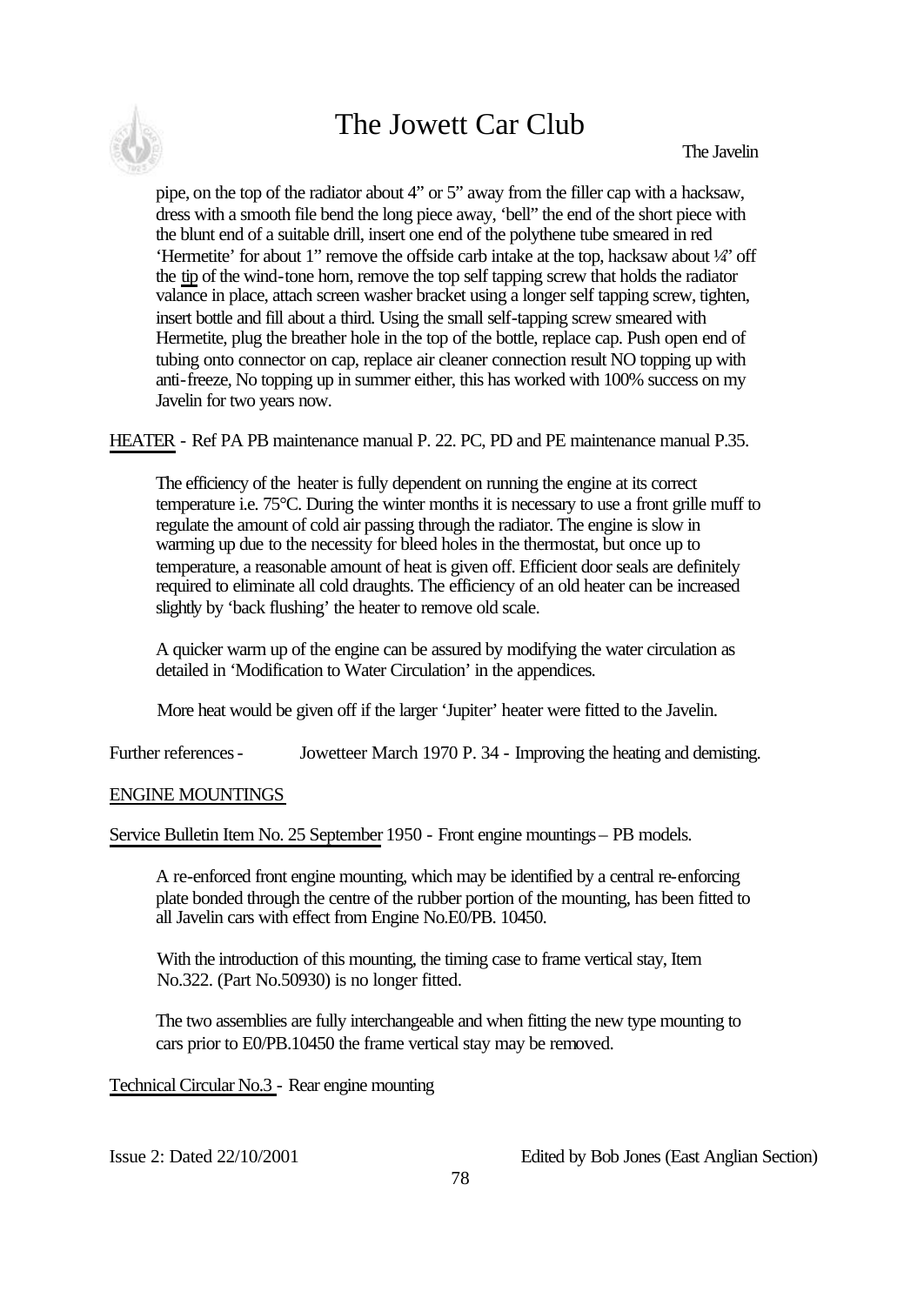

The Javelin

After Engine No.D8/PA.150 the compression on the rear engine-mounting rubber was reduced by fitting three 1/16" (1.5 mm) washers between the mounting housing and the bracket.

In cases of engine roughness on cars before Engine No.D8/PAA5O cheek the rear engine mounting to ensure that the rubber is not over-compressed. Where necessary fit up to  $\frac{1}{4}$ " (6.35 mm) washers between the housing and the bracket. Should the number of washers fitted be excessive, clutch 'judder' may be experienced? If this occurs the spacing should be reduced until the clutch action is smooth.

CLUTCH - Ref. PA, PB maintenance manual P. 43. PC, PD and PE maintenance manual P.42.

The Javelin and Jupiter clutch is a standard Borg and Beck unit and any standard motor vehicle reference book will give an accurate description.

When a new clutch is being fitted the following points should be checked: -

- i) Check for cracks in the clutch housing.
- ii) Check for free and smooth running of the clutch release bearing and replace if necessary.
- iii) Check the condition of the clutch operating lever fork. If any flats are present on the clutch operating lever pins renew them.
- iv) The flywheel face must he smooth and free of grooves.

Both the pressure plate and friction plate should be replaced together, the latter being a heavy duty plate wherever possible. A small amount of PH Castrol grease or equivalent should be smeared on the fork ends, clutch shaft splines and the exterior surface of the brass clutch shaft cover where the clutch release bearing slides.

Before assembly the notes regarding gearbox oil loss should be read in the gearbox section of this manual.

Service Bulletin Item No.19 June 1950 *-* Clutch assemblies - Borg and Beck.

All replacement clutch cover and pressure plate assemblies (Part Nos. 50844 Right Hand Drive and 52420 left Hand Drive) are now treated with "Lanoline" as a precaution against corrosion.

When replacing clutch assemblies it is most important that every trace of the lanoline is removed before assembly.

GEARBOX- Ref. PA, PB maintenance manual P.45. PC, PD and PE maintenance manual P. 50. (Originally written for the Jowetteer by Keith Rumsey).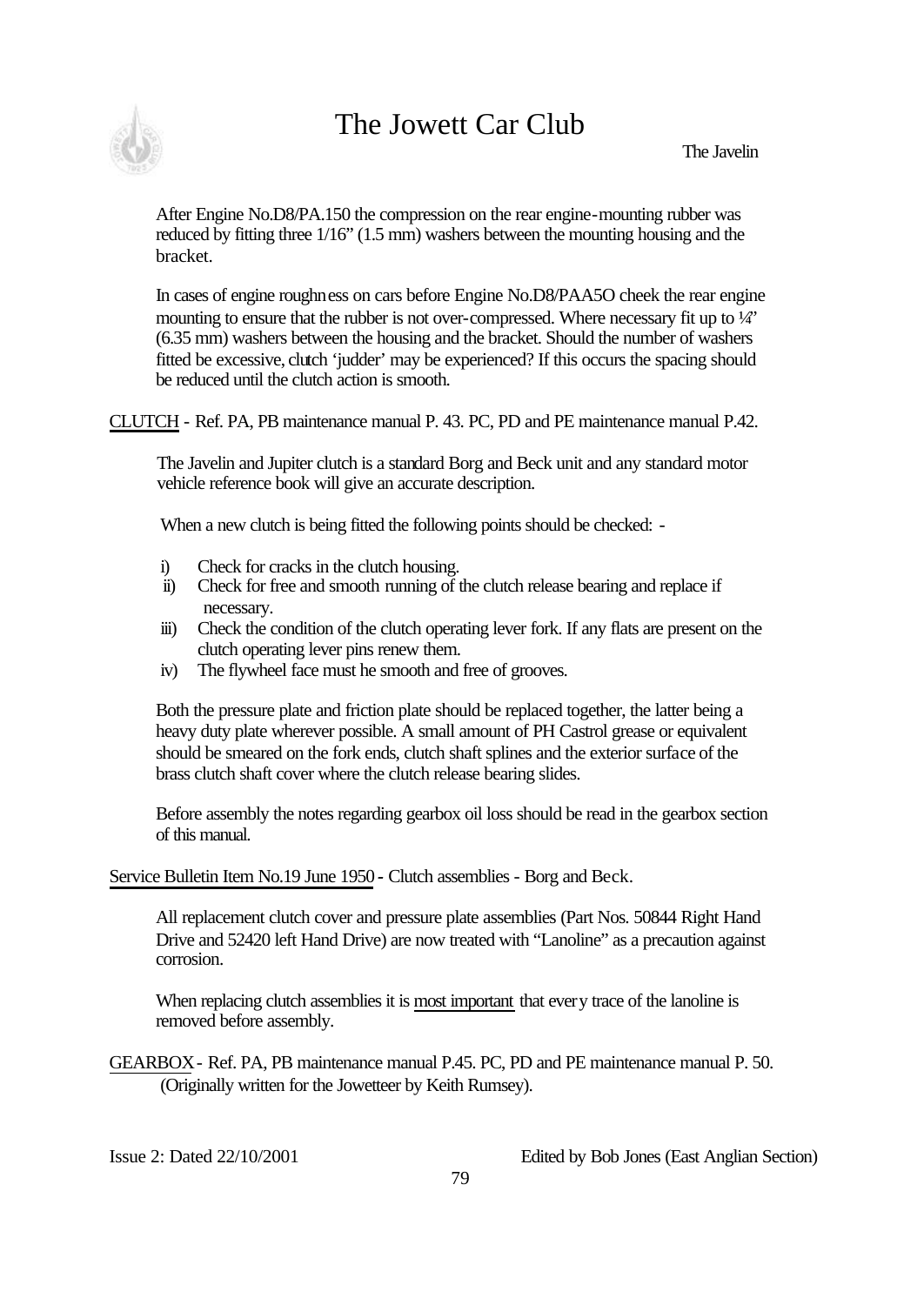

The Javelin

During their period of production Javelin and Jupiter gearboxes underwent many minor modifications and as has been mentioned elsewhere in the Jowett Owners Handbook it is doubtful if anybody now knows of all these modifications.

When dismantling I would suggest that you slide all gears and washers onto a hammer shaft or similar, in the order they come off, and reassemble them in the reverse order,

Description: All boxes have four forward speeds and reverse with constant load syncromesh on 2nd, 3rd and top gears. All teeth in constant mesh are helically cut. They are available in two ratios wide with 34 teeth on the layshaft clusters and 18 teeth on the clutch shaft and close ratio with 33 teeth and 19 teeth respectively. I have seen a 32 teeth and 20 teeth ratio but not assembled in a box. Basically it is a conventional gearbox with nothing particularly unusual, the only differences being in the general layout of components, which is dictated by the general design of the car and the space available below the floor. Fig. 22 illustrates the general layout of the gears and shafts in the casing. Fig.23 illustrates the positions of all gears and bearings etc. in relation to the splines, gaps in the splines and holes for syncromesh springs in the mainshaft. In the following description reference can also be made to the exploded view in the Javelin parts book.

The front end of the clutch shaft revolves in the spigot bearing in the rear end of the crankshaft. The rear end revolves in the large ball bearing in the front of the gearbox casing. The ball bearing is a light press fit on the clutch shaft and is locked in position by a nut and tab washer. The ball bearing has a locating ring in its outer shell, which is accurately located between the gearbox casing and clutch shaft cover thus effectively preventing any clutch shaft end float.

The front of the mainshaft revolves in the clutch shaft spigot bearing which itself revolves in the rear end of the clutch shaft. The rear revolves in a large ball bearing, the same as the front and likewise the mainshaft end float is regulated by a nut, tab washer and bearing locating ring. The rear end of the mainshaft revolves in a roller bearing in the end of the main shaft extension housing.

The layshaft is a light press fit in either end of the gearbox casing and is prevented from revolving by a lug on the rear end of the shaft, which is located in a groove in the rear face of the casing. The layshaft cluster revolves on two layshaft roller bearings which themselves revolve on the layshaft. End float of the cluster is prevented by a thrust washer at the front and a rear washer and pad.

The mainshaft and gears assembly is made up of the following, beginning at the rear, 1st and 2nd gear sliding dog, which is splined onto the main-shaft. A small amount of end float is provided. On most Javelin boxes there is a continuous set of teeth around the perimeter. The Meadows box has 6 banks of 3 teeth with the intermediate land cut away. On this dog slides the 1st and 2nd sliding gear which has a continuous set of teeth on its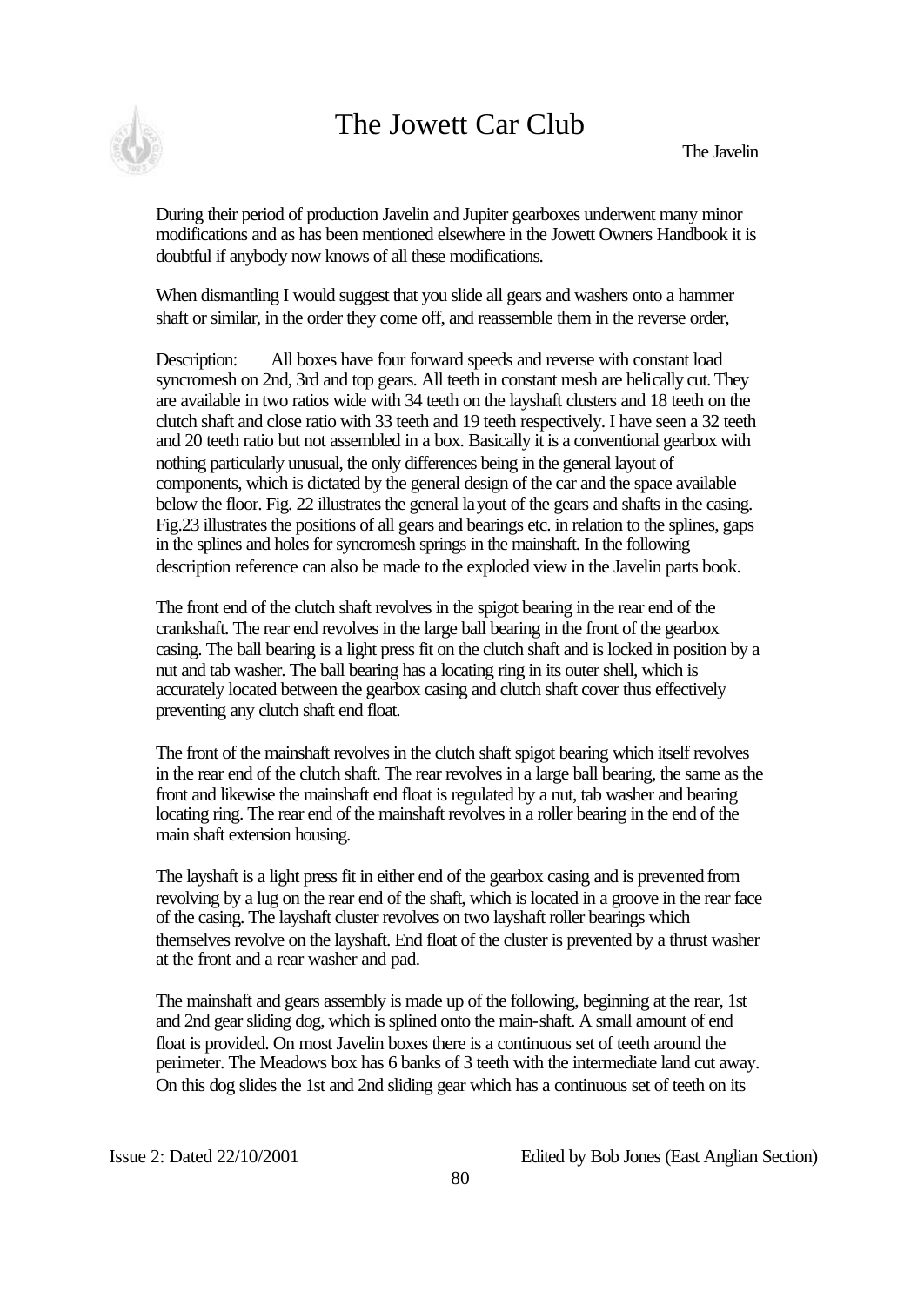

The Javelin

inside face various grooves, a missing tooth and a plunger which I shall explain later in the operation of the synchromesh. 2nd gear bush is rigidly located n the mainshaft splines and 2nd gear revolves around this bush although in constant mesh with the layshaft cluster. 2nd gear is located by a thin mainshaft washer at the front and a thick washer at the rear, both of which are located in grooves in the splines and secured by spring loaded pins (see Fig. 24). There is an undercut in the rear end of the bush to clear the rear thick mainshaft washer locating pin. Some bushes have an undercut at both ends and can be used either way round. As in the case of the 2nd gear the 3rd gear bush is rigidly located on the splines and has an undercut on the rear end to clear the  $2<sup>nd</sup>$  gear thin mainshaft washer locating pin. 3rd gear is free to revolve around this bush but is in constant mesh with the layshaft cluster. 3rd gear is located by a thick mainshaft washer (the same as the rear one), which is located in a groove in the splines by a spring-loaded pin. Note that this pin is in the centre of the groove and not offset as with the previous two. Top and 3rd gear driving dog, which is located by the mainshaft splines, therefore, has no undercut to clear the pin. A small amount of end float is provided for this dog. Top and  $3<sup>rd</sup>$  sliding gear slides on this dog in the sane way as the 1st and 2nd gear, although on some gearboxes, lock plungers are provided. I cannot comment on their method of operation but are probably similar to the 1st gear lock plunger (ref article by Harry Brierley 'Where will the dimple be' in the March 1969 Jowetteer). Most boxes do not appear to have the Top and  $3<sup>rd</sup>$  gear lock plungers as none of my six boxes have any.

On the early Meadows box the 2nd and 3rd gears and bushes were located by 3 thin mainshaft washers 1 3<sup>2</sup> diameter on the 50119 mainshaft. There must obviously have been trouble with the washers breaking up, so the front and rear washers were increased in thickness, which could be done without redesigning the gears. The thickness of the centre washer would have necessitated a redesign of the box so it was probably left. A very important point to remember when stripping boxes is NOT to fit the 1<sup>3</sup>/<sub>4</sub><sup>2</sup> diameter thin mainshaft washer between 2nd and 3rd gears. If you use it, it is almost certain to break up at some time. The later 2" diameter washer should be available from the usual dealers.

In the neutral position the sliding outer gear and dog are midway between the clutch shaft  $(4<sup>th</sup>$  gear) cone and the 3<sup>rd</sup> gear cone. The sliding gear is held in position by 6 springloaded balls, which are located in a groove midway along the inner sliding gear teeth. When pressure is exerted in either direction by the Top and 3<sup>rd</sup> gear selector bar the dog and sliding gear are pushed along the mainshaft splines until the dog cone touches the constantly revolving top and 3rd gear cone. As the pressure is increased the dog gradually picks up speed until it reaches the same speed as the gear. The pressure at this point overcomes the pressure of the six springs behind the balls and they are forced down behind the teeth of the sliding gear and the sliding gear moves across to engage with the narrow set of teeth on the gear Unless the cones effectively speed up the dog and sliding gear it is impossible to engage the gear due to the gears revolving at different speeds. When the synchomesh is worn (i.e. the cones are excessively scarred) by the time the sliding gear is forced across, the speeds of the gears are not quite synchronised hence a crunch as the teeth mesh together. Quiet engagement can only be made in this case if extra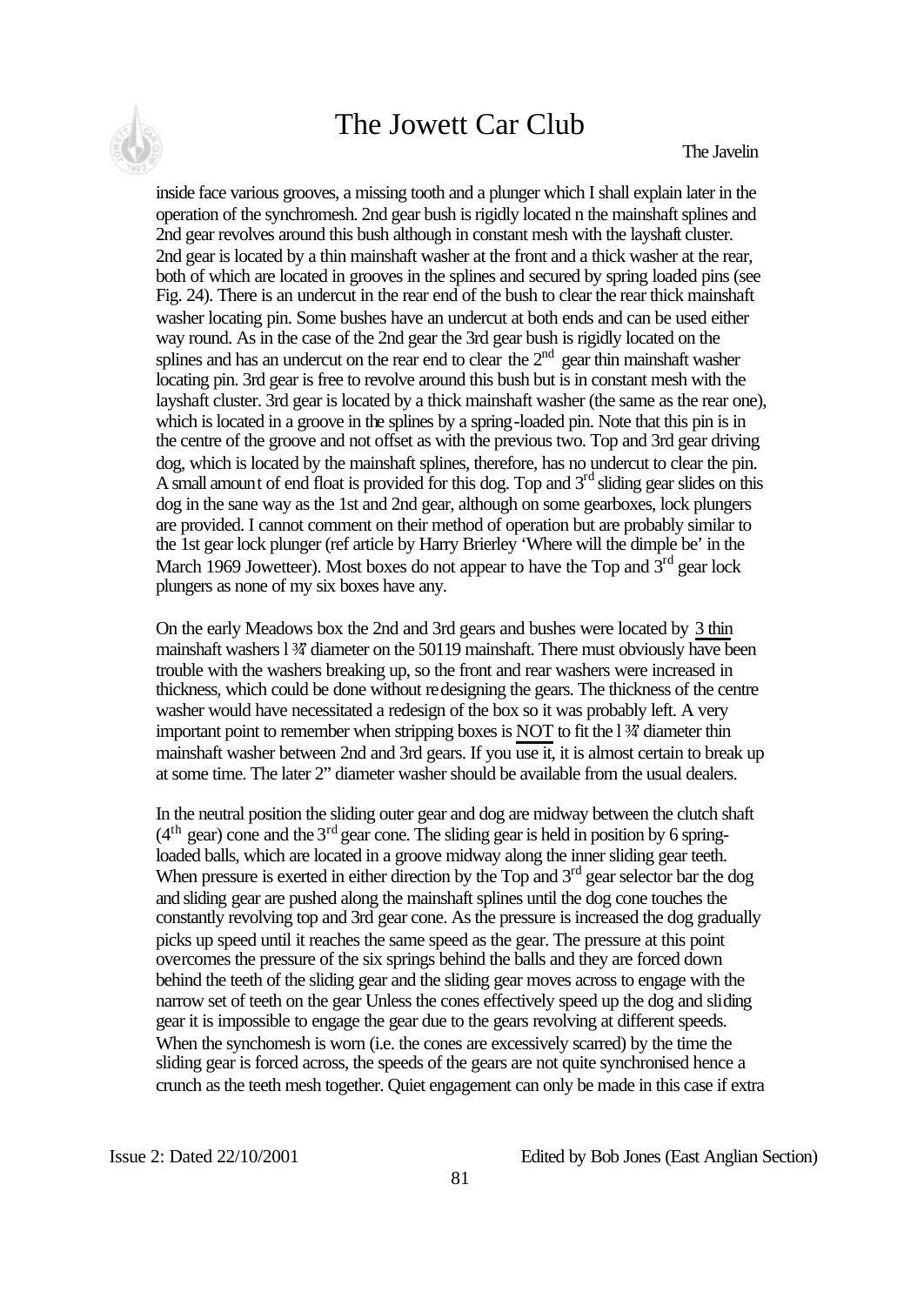

The Javelin

time is allowed for the dog to reach the same speed as the gear.

Syncromesh Operation of 2nd Gear and engagement of 1st gear on Meadows Boxes before E2 .PD 20641 (Fig.26).

The synchromesh operation of 2nd gear is identical to that of Top and 3rd gear previously described except that there is another groove inside the sliding gear in which 5 synchromesh balls engage when 2nd gear is selected. On movement of the sliding gear into non-synchronised engagement with 1st gear it would be possible for the dog to vibrate and slide along to the 2nd gear, thus engaging  $2<sup>nd</sup>$  gear as well as  $1<sup>st</sup>$  gear. This would effectively lock the box solid. It was therefore necessary to provide a plunger to lock the dog in position. When 2nd gear is engaged the dog slides towards 2nd gear and the plunger is forced out of its dimple in the mainshaft and up into the groove in the inner teeth of the sliding gear. As the rear portion of the inner teeth is cut away it is possible for the sliding gear to move into engagement with 2nd gear. When 1st gear is engaged the inner tooth of the sliding gear forces the plunger down into its dimple and is held there continuously therefore, preventing the dog from moving into engagement with 2nd gear.

Synchromesh Operation of 2nd Gear and engagement of 1st Gear on Meadows Boxes after E2/PD.20641 and Jowett Boxes (Fig.27)

During production a mere positive 1st gear engagement was provided presumably to correct a fault of slipping out of 1st gear. A further groove was ground in the inner sliding gear teeth, which engaged with the synchromesh balls when 1st gear was fully engaged. The 1st gear lock plunger for securing the dog in position was made more positive by a deeper 'dimple' in the mainshaft and a return spring on the plunger which pushed the plunger out of the deeper hole.

After E2/PE.23106 the synchromesh spring loadings were increased by putting small circular flat shims at the bottom of all the synchromesh spring holes in both 1st and 2nd and 3rd, and top dogs. This modification can be carried out on all gearboxes if they are not already in use. The bottoms of the holes will be perfectly flat if they are fitted. If not fitted the holes have pointed (drilled) bottoms.

Operation: (Jowett box described)

In the neutral position the clutch shaft, layshaft cluster/ 3rd gear and 2nd gear are free to revolve. The mainshaft, 1st and 2nd gear dog and sliding gear, 2nd gear bush, 3rd. gear bush top and 3rd gear dog and sliding gear and all three mainshaft washers remain still.

When the clutch is disengaged all the components are stationary and 1st gear is selected by the selector bar pushing the 1st and 2nd sliding gear into engagement with the straight cut set of teeth on the rear end of the layshaft cluster. In this position the dog is prevented from moving by the lock plunger and the 5 synchromesh balls are engaged in the groove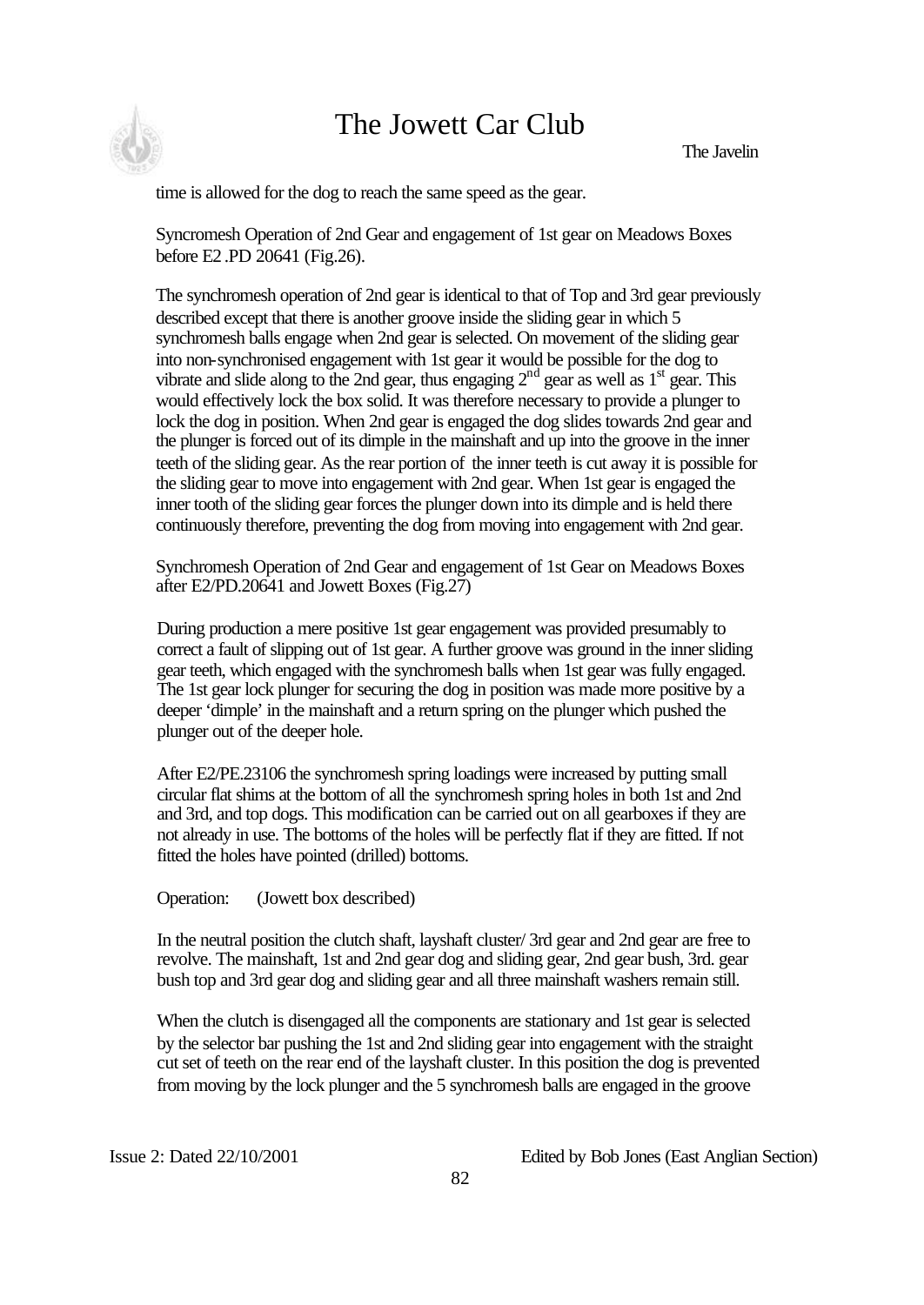

The Javelin

inside the sliding gear as previously explained. As the clutch is engaged the drive is taken up as shown in Fig. 28 (a).

As the selector bar is returned to neutral the plunger is free to rise out of the dimple and as 2nd gear is selected and the dog and sliding gear move towards the 2nd gear where the synchromesh cones synchronise the gear speeds and the sliding gear moves across onto 2nd gear where the 5 synchromesh balls engage in the groove in the sliding gear. As the clutch is engaged the drive is taken up as shown in Fig. 28 (b). As the selector bar is returned to neutral the sliding gear pushes the lock plunger into the mainshaft dimple. 3rd Gear is selected in a similar manner as 2nd Gear. The top and 3rd sliding gear and dog move towards 3rd gear until the two cones synchronise the gears to the same speed and the sliding gear moves across onto the 3rd gear where the 6 synchro balls engage in the groove in the sliding gear as shown in Fig.28 (c).

4th Gear is selected exactly the same way when the selector bar pushes the sliding gear in the opposite direction as shown in Fig.28 (d).

A reverse gear is provided by engaging an independent straight cut gear between, the small straight cut gear on the end of the cluster gear and the 1st gear teeth on the outside of the 1st and 2nd sliding gear. The sliding gear remains in the neutral position and the reverse gear is of sufficient length to reach across the two sets of teeth. The reverse gear shaft is of sufficient length to allow the gear to be completely withdrawn from both gears where, it is locked in position by the reverse selector lock on the selector housing cover.

Gear Selector Operation

The two gear selectors slide in machined grooves in either end of the selector cover. Each selector bar has a brass selector fork riveted onto it, the top and 3rd gear at the front of the selector bar and the 1st and 2nd gear at the rear. These selector forks lock into the large machine grooves on the outside of the top and 3rd and 2nd and 1st sliding gears. When the gear selector linkage rods are adjusted correctly vertically, the gear operating shaft and lever move one of the selectors in either direction. Vertical movement of the gear operating shaft and lever is governed by the selector change lever. With the shaft and lever in its lowest position reverse gear can be selected, above this 1st and 2nd gears and in its highest position, 3rd and top gears. When reverse is selected and the shaft and lever is in the lowest position, it engages in the reverse gear selector mechanism on the inside of the selector cover. A reverse selector lock is provided in this linkage.

Dismantling Inspection and faults to look for:

The gearbox should be dismantled as described in the maintenance manual. I would suggest that a gearbox ball race extractor be used to remove both front and rear ball bearings. Considerable effort can be saved by doing so and the bearings will not be damaged.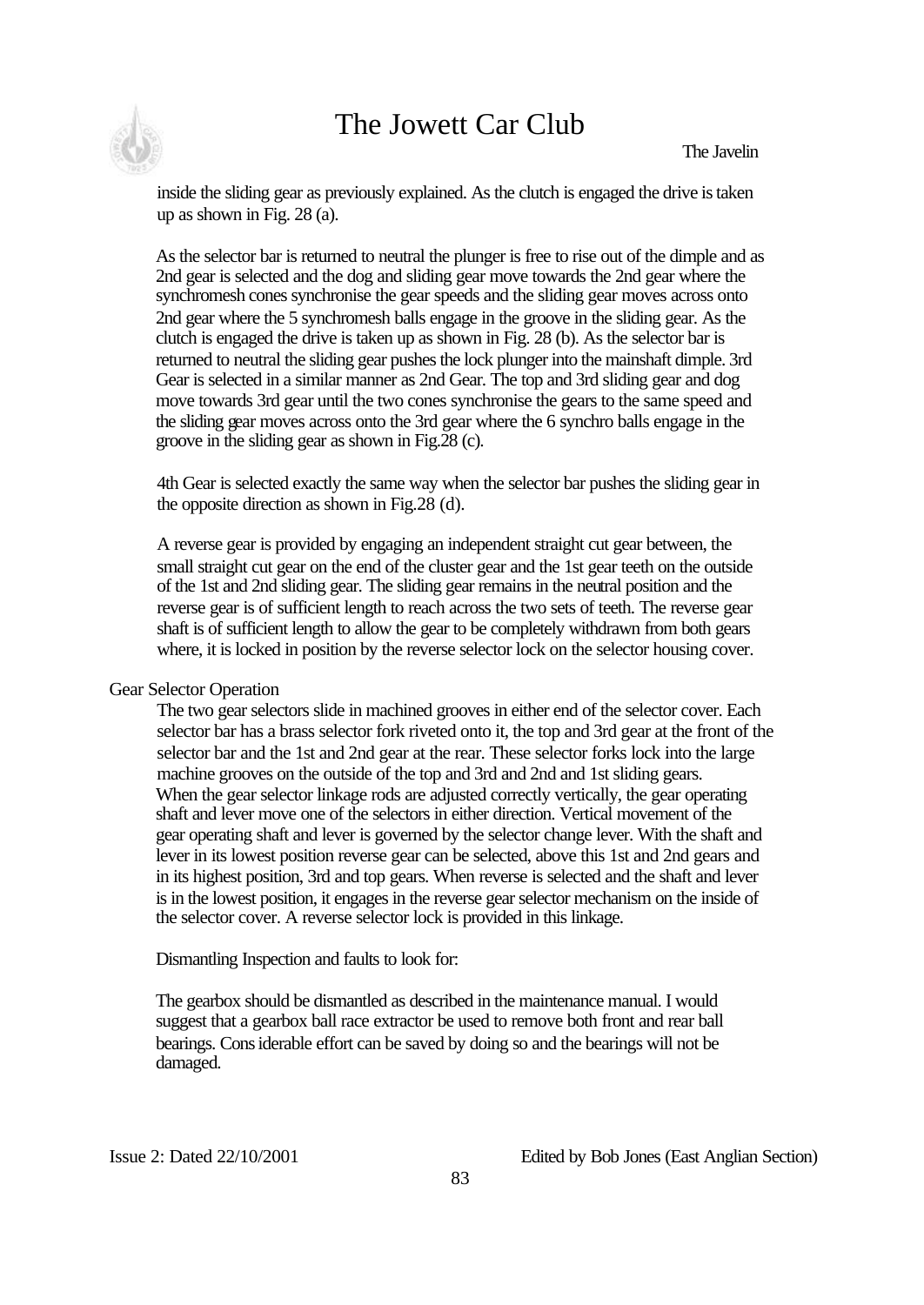

The Javelin

As well as the inspection of parts listed in the 'maintenance manual, I would suggest the following are checked. The layshaft should show no signs of excess wear or scoring. It should be replaced if this is so. If any teeth are missing or badly chipped the gear should be replaced making sure that the new one is exactly the same as the old. All the components in the Meadows boxes had part numbers etched on them. These should be quoted when ordering new parts. The front end of the mainshaft, which revolves in the clutch shaft spigot bearing, often shows signs of wear and this should be replaced if possible. Most boxes which I have stripped, show signs of wear on the mainshaft and gear splines and the gears have quite a lot of free play on the shaft, so I do not think this is a problem unless the free play is really excessive. In these cases just quoted, the gearbox will still operate but considerable noise and gear whine will be heard. On six of the inside teeth of the top and 3rd sliding gear (without lock plungers), very small grooves will be seen where the synchro balls have run. The sliding gear can be turned so that the balls run on an unmarked tooth. This will help the gears to remain engaged. All three mainshaft washers should be carefully checked for cracking and should be replaced if necessary. Failure of the centre thin mainshaft washer is very common. Bronze blanks are available from the dealers, but the splines have to be filed by hand. If a thick mainshaft washer is used as a template and both washers are held in a vice, it is not too difficult to make a copy. In my opinion the best way to cure this fault would be to increase the diameter of the washer making it much stronger. An undercut would have to be put on the outer edges to clear the cluster gear when end float has developed, due to wear. The cut out in one of the inner splines on the mainshaft washers should be sharp and not burred over, as the washer locating pin must hold the washer securely and must not slip out. For the same reason I always replace the locating pins as these always look chewed up. The 1st gear lock plunger should also be replaced if worn. Check that the pintles on the plunger spring seats and the rockers are not broken. The front gearbox casing securing lugs and the rear mounting brackets should be carefully checked for cracking. The gear operating shaft should be checked for free play at either end, replaced if necessary and the top and bottom holes in the casing rebushed if play is still present. Check the selector change lever lock screw. This should be tight and wired to prevent it vibrating out.

To anyone who is going to rebuild a gearbox, the following parts should be replaced: -

- a) Both front and rear ball bearings.
- b) Clutch shaft and layshaft roller bearings (full-length roller bearings are available from the dealers)
- c) All synchromesh balls and springs checking that the springs are of the correct type. Check their tension against the originals.
- d) 3 mainshaft washer locating pins.
- e) Front bearing oil thrower if damaged.
- f) Layshaft if worn.
- g) Selector bars if the brass forks are loose (it may be possible to tighten the rivets). selector bars with 5/8" of the fork ends thickened by 0.020", and the mating sliding gears are best used as they were introduced March 1952 to prevent gear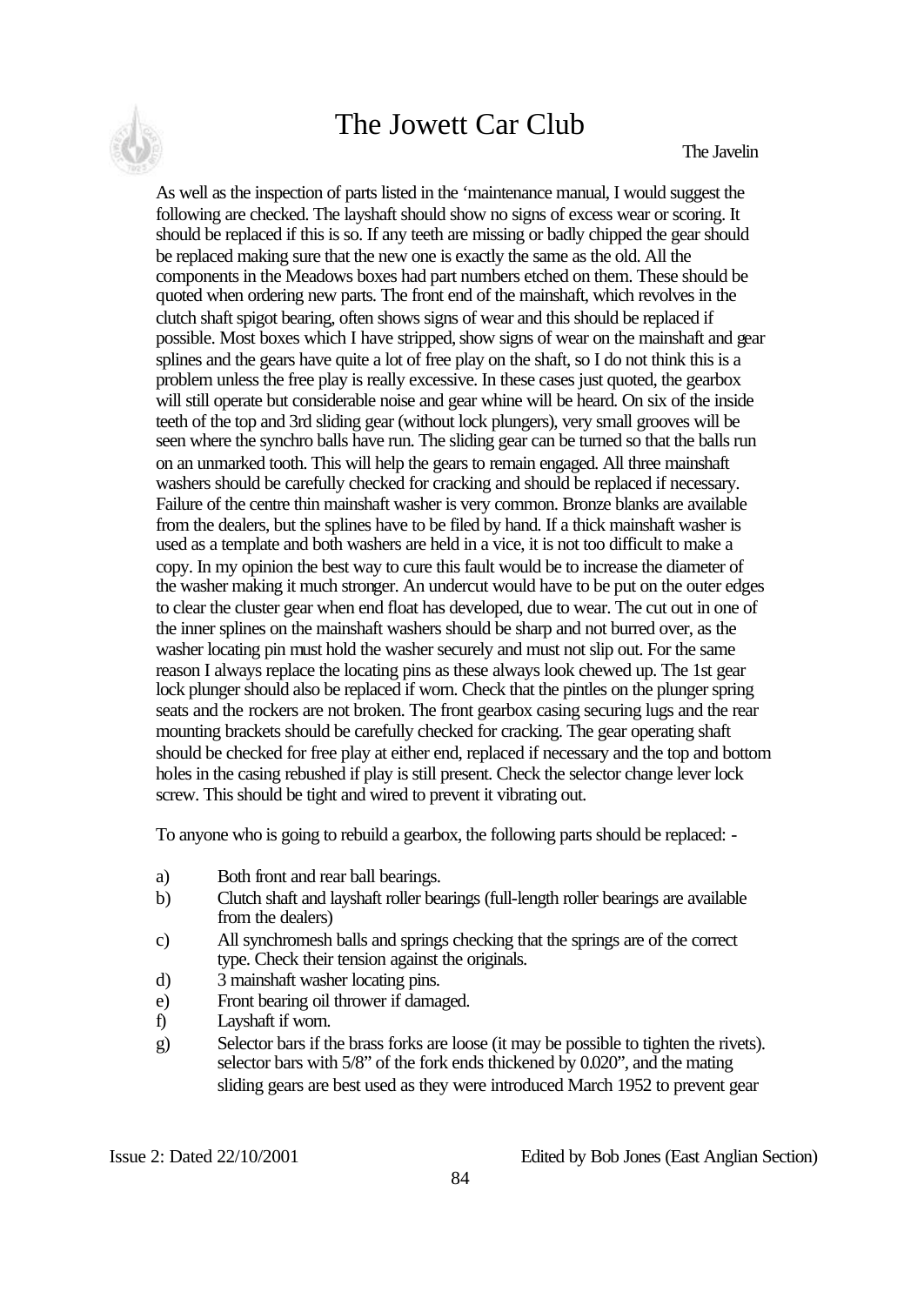

The Javelin

lever vibration.

- h) Mainshaft extension bearing and oil seal
- i) All gaskets

j) Replace a 1 3/4" dia. mainshaft washer if fitted, with a 2" dia. one.

The synchronising action of the gear cones can be returned if the cones are lapped-in with very fine valve grinding compound and then paint rubbing down compound followed by metal polish. The mainshaft should be used to accurately locate the gears during re-grinding. When finished the two cones must be as smooth as possible with no scoring. Be careful not to grind too much metal away as there must be oil grooves to allow the oil to drain away from the conical surfaces.

A lot has been written in the past in the Jowetteer about loss of oil from the gearbox. During each gearbox rebuild I have given considerable thought to this matter and if the following items are checked, most cases of leakage are cured: -

- a) Bolt the gearbox onto the clutch housing without the withdrawal bearing and feel for any end float in the clutch shaft cover. If any is present then the oil is seeping out between the cover and gearbox casing. This can be cured only by replacing the cover or very carefully shimming the leading edge of the cover where it sits in the clutch housing until the cover is just pinched tight.
- b) I always put a brown paper gasket with sealing compound on both sides between the clutch housing and gearbox casing. I never cut a hole in the paper for the air vent hole.
- c) Renew the extension oil seal.
- d) Renew all gaskets.

If your gearbox still loses oil excessively then it must be getting out through the hole in the front of the clutch shaft cover and there is nothing much you can do to stop it. After following the above rules, oil loss in my boxes has always been slight.

Excessive wear on the front locating hole or the layshaft can also cause slight leakage. In these circumstances the only cure is to change the gearbox casing.

Reassembly: Reassembly is carried out in exactly the reverse order to dismantling so it is very important to remember the correct order. The reassembly instructions in the maintenance manual can be used but so many modifications were made that the parts must be reassembled in the order that they were dismantled, rather than the way the manual states.

Service Bulletin Item No.66 October 1951 - Gear ratios PC models

From Engine No. E0/PC.11270 the number of teeth on the clutch constant drive gear was increased from l8 to 19 teeth and decreased on the layshaft cluster constant drive gear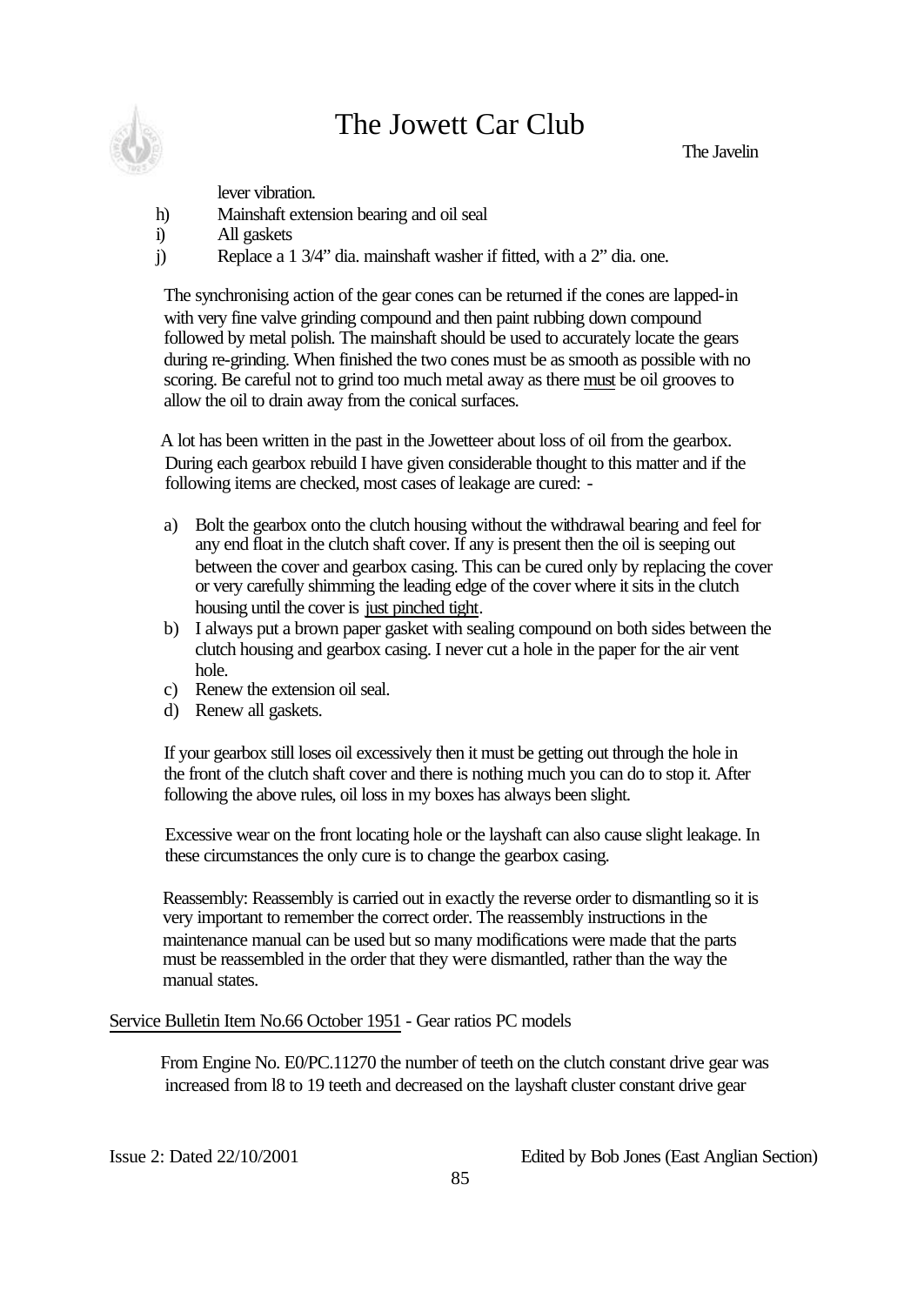

The Javelin

from 34 to 33 teeth.

This alteration rives a higher gearbox and final drive ratio in 1st, 2nd 3rd and reverse gears as detailed below: -

Drive Ratios from Engine No. E0/PC.11270

| Gearbox Ratio       | <b>Final Drive Ratios</b> |                      |
|---------------------|---------------------------|----------------------|
| Top<br>$1$ to $1$   | Top                       | 4.875 to 1           |
| Third $1.37$ to 1   | Third                     | 6.7 to 1             |
| Second $2.17$ to 1  | Second.                   | 10.6 to 1            |
| First $3.56$ to 1   | First                     | $17.4 \text{ to } 1$ |
| Reverse $3.56$ to 1 | Reverse                   | $17.4 \text{ to } 1$ |

Drive Ratios prior to Engine No. E0/PC.11270

| <b>Final Drive Ratios</b> |            |
|---------------------------|------------|
| Top                       | 4.875 to 1 |
| Third                     | 7.34 to 1  |
| Second.                   | 11.6 to 1  |
| First                     | 19.0 to 1  |
| Reverse                   | 19.0 to 1  |
|                           |            |

Service Bulletin Item No. 68 October 1951 - Gearbox extension bearing washer

From Javelin Engine No. E1/PC.18141 and Jupiter Engine No. SA.284 the thickness of the extension bearing locating washers was increased to give additional strength. This necessitated an increase in the depth of the bearing bore in the Speedo Housing Extension tube, Part No.50044. The complete assembly is interchangeable in all Javelin and Jupiter gearboxes, but it is emphasised that the thicker washer must not be fitted to the previous type extension tube. The new type washers and extension tube will retain their original part numbers with the addition of the prefix letter J.

Stocks of the early type bearing locating washer Part No.50121 and speedo housing extension tubes Part No. 50044 will he maintained by our Spares department for service requirements.

Service Bulletin Item No. 83 March 1952 – Gearbox selector fork - 3rd and top

To prevent gear lever vibration the width of the third and top selector fork has been increased for a distance of approximate1y 5/8" (15.875 mm) from the ends of the fork by .020" (.500 mm) as shown in Fig.16. With this modification the 5/8" (15.875 mm) increased width portion of the fork only contacts the sliding sleeve groove when the sliding sleeve is being moved axially on the driving dog, thereby eliminating any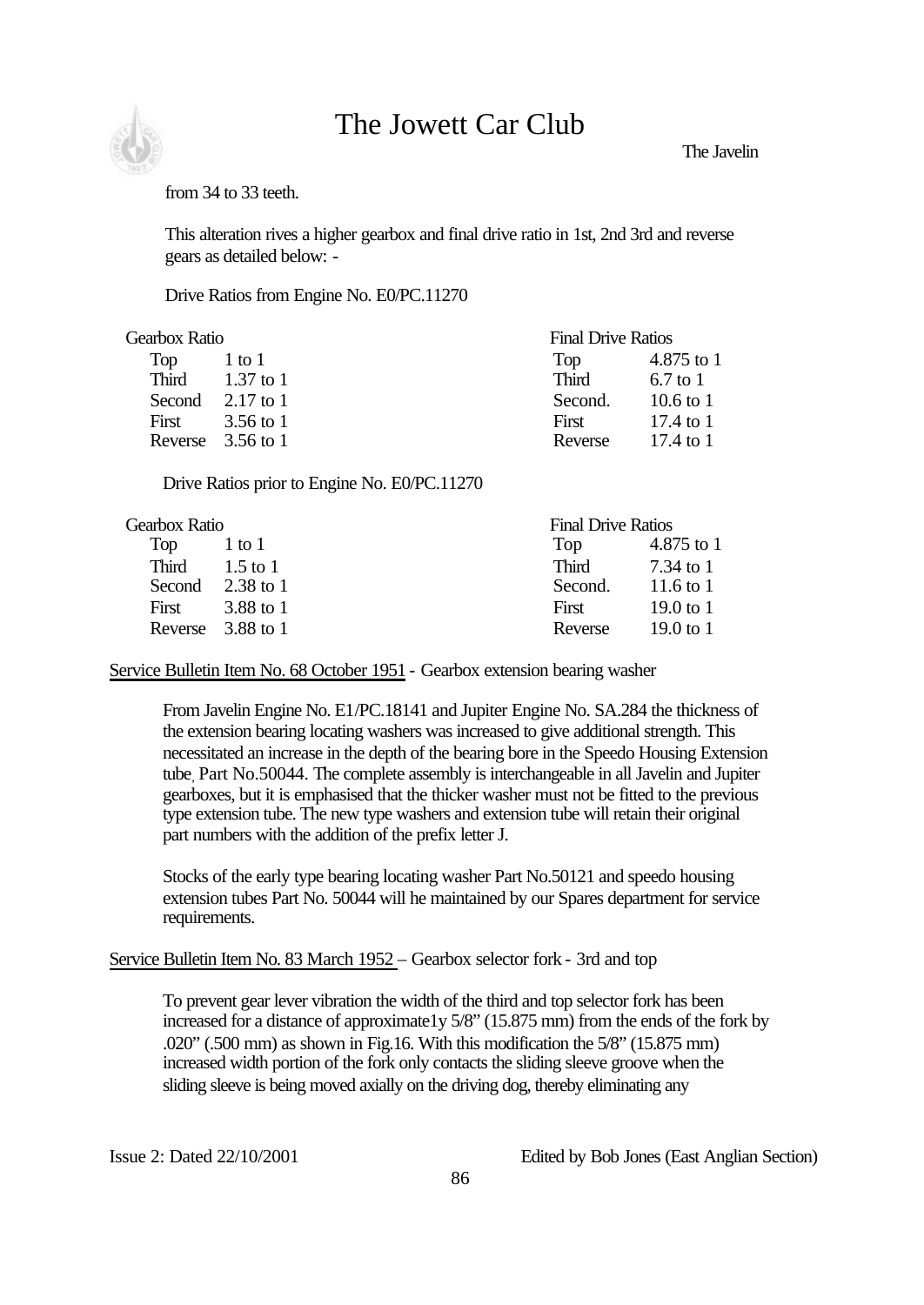

The Javelin

tendency for the sliding sleeve to be incorrectly aligned when in full engagement with the gear dog teeth. The increased width of the selector fork necessitates an increase in the width of the sliding sleeve grooved and the fork and sleeve are only interchangeable with the previous type in pairs.

### Service Bulletin Item No.99 July 1958 - Locking of first gear

At Javelin Engine No. E2/PD. 20641 and Jupiter Engine No. E2/SA.657 a modification was introduced to improve the locking of the first gear when in an engaged position. This modification takes the form of a further groove ground on the internal splines of the 1st Sliding Gear (Part No J54577) to mate with the synchro balls when engaged in first gear position. The  $1<sup>st</sup>$  and  $2<sup>nd</sup>$  Sliding Dog (Part No. J54670) outside diameter is fully splined and the lock plunger drilling has been counter bored to accommodate an improved type Gear Lock Plunger (Part No.J54648) which is fitted with a Plunger Spring (Part No. J54649).

The countersunk recess on the Mainshaft (Part No.J54671), which locates the gear lock plunger, has been modified to accommodate the shank of the improved type plunger. It is essential to ensure that any rough edges, which may be found on the lock plunger, are cleaned off and that the plunger is an easy sliding fit to the sliding dog and the recess in the mainshaft.

To assemble the gear and plunger the following drill should be carried out: -

- 1. Fit the plunger spring over the reduced shank of the gear lock plunger, and together insert them into the counter bored drilling in the sliding dog.
- 2. Fit the synchro springs and balls into their respective drillings and fit the sliding gear to the sliding dog with the reduced internal spline in line with the gear lock plunger.
- 3. When fitting the gear assembly on to the mainshaft ensure that it is an easy sliding fit. The above items are interchangeable in sets only to vehicles prior to the above engine numbers.

Service Bulletin Item No. 122 December 1952 - Increased loading of synchromesh springs.

From Javelin Engine No. E2/PE.23016 and Jupiter Engine No.E2/SC.945 R packings have been added behind the synchromesh springs to increase the Spring Loading. This is to provide a more positive locking action between the Top and Third Sliding Gear Sleeve and Top and Third Gear driving dog and First Sliding Gear and First and Second Gear Sliding Dog.

These packings may be fitted to cars prior to the above engine no.

Service Bulletin Item No.129 March 1953 - Gearbox ratios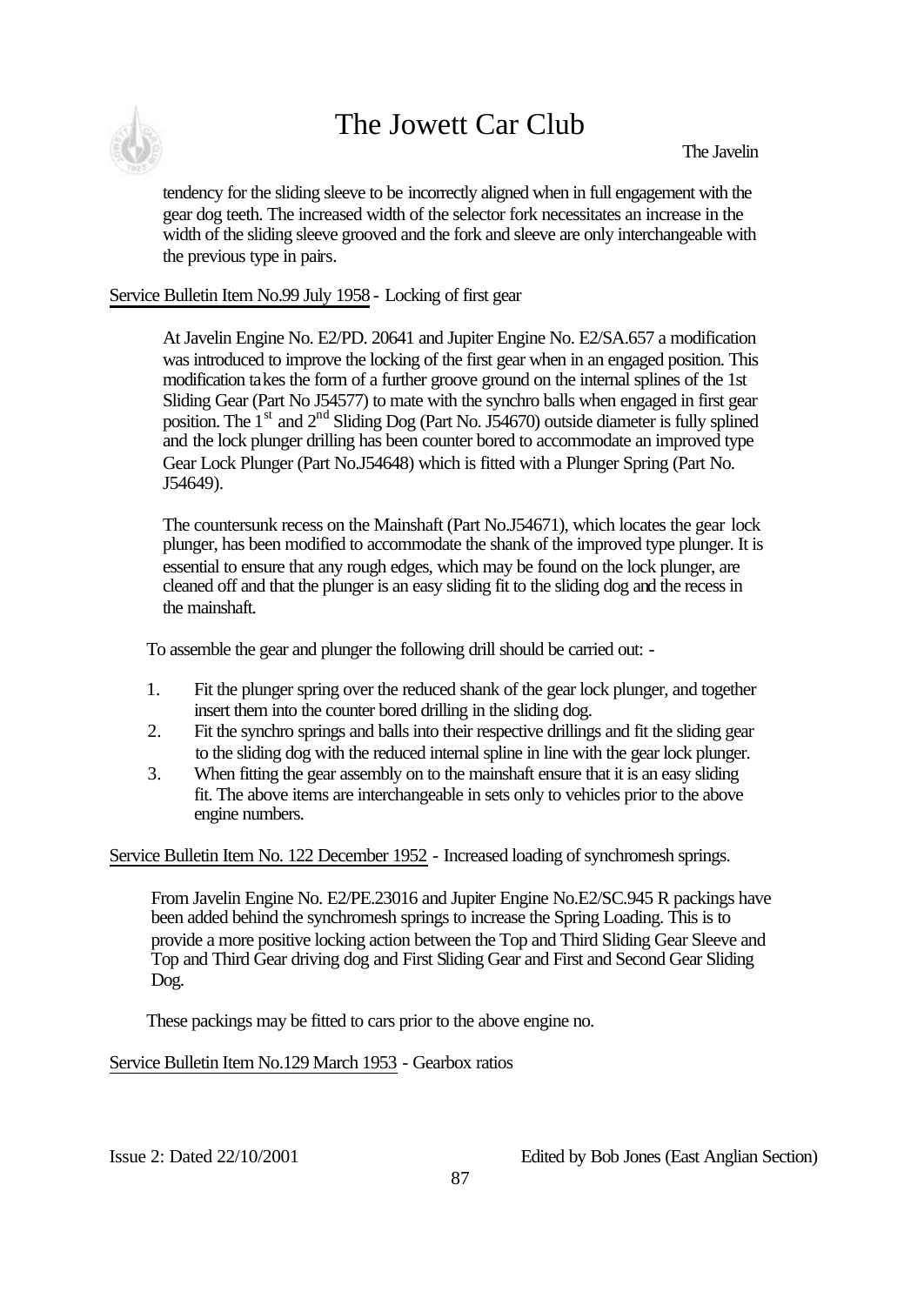

The Javelin

From Javelin Engine No. E3/PE.24179 the teeth on the constant mesh drive gear were decreased from 19 to 18. The teeth on the layshaft cluster constant drive gear were increased from 33 to 34. This alteration gives a lower gearbox and overall gear ratio as detailed below.

Drive Ratios from Engine No. E3/PE.24179

| Gearbox Ratio |              | <b>Final Drive Ratios</b> |            |        |
|---------------|--------------|---------------------------|------------|--------|
| Top           | 1 to 1       | Top                       | 4.875 to 1 |        |
| Third         | $1.5$ to $1$ | <b>Third</b>              | 7.34       | to $1$ |
| Second        | 2.38 to 1    | Second                    | 11.6       | to I   |
| First         | 3.88 to 1    | First                     | 19.0       | to I   |
| Reverse       | 3.88 to 1    | Reverse                   | 19.0       | to I   |

Drive Ratios from E0/PC.11270 to E3/PE.24179

| <b>Gearbox Ratio</b> |             |              | <b>Final Drive Ratios</b> |  |
|----------------------|-------------|--------------|---------------------------|--|
| Top                  | l to l      | Top          | 4.875 to 1                |  |
| <b>Third</b>         | 1.37 to 1   | <b>Third</b> | 6.7 to 1                  |  |
| Second               | $2.17$ to 1 | Second       | 10.6 to 1                 |  |
| First                | 3.56 to 1   | First        | 17.4 to $1$               |  |
| Reverse              | 3.56 to 1   | Reverse      | 17.4 to 1                 |  |

See also Item 143.

Service Bulletin item No. 135 March 1953 - Improvement to reverse lock lever

Cases of the gearbox sticking in first gear usually after reverse gear has been usedhave been traced to the long arm of the reverse selector lock lover (Part No.J50140) catching on the first gear selector fork.

To eliminate this fault remove approximately 1/16" (2 mm) from the reverse selector lock lever end and back off as shown in Fig. 17.

Service Bulletin Item No. *143* May 1953. *-* Gearbox ratios

Further to Bulletin Item No. 129 on the introduction of a wider gearbox ratio. This was introduced at gearbox number 8153.

Service Bulletin Item No. 155 August 1953 - Modified reverse lock lever

A reverse lock lever of thicker gauge material and revised dimensions has been designed. As yet only a limited quantity of these have been produced and fitted to gearboxes going into the American market. When this feature becomes general production, the engine or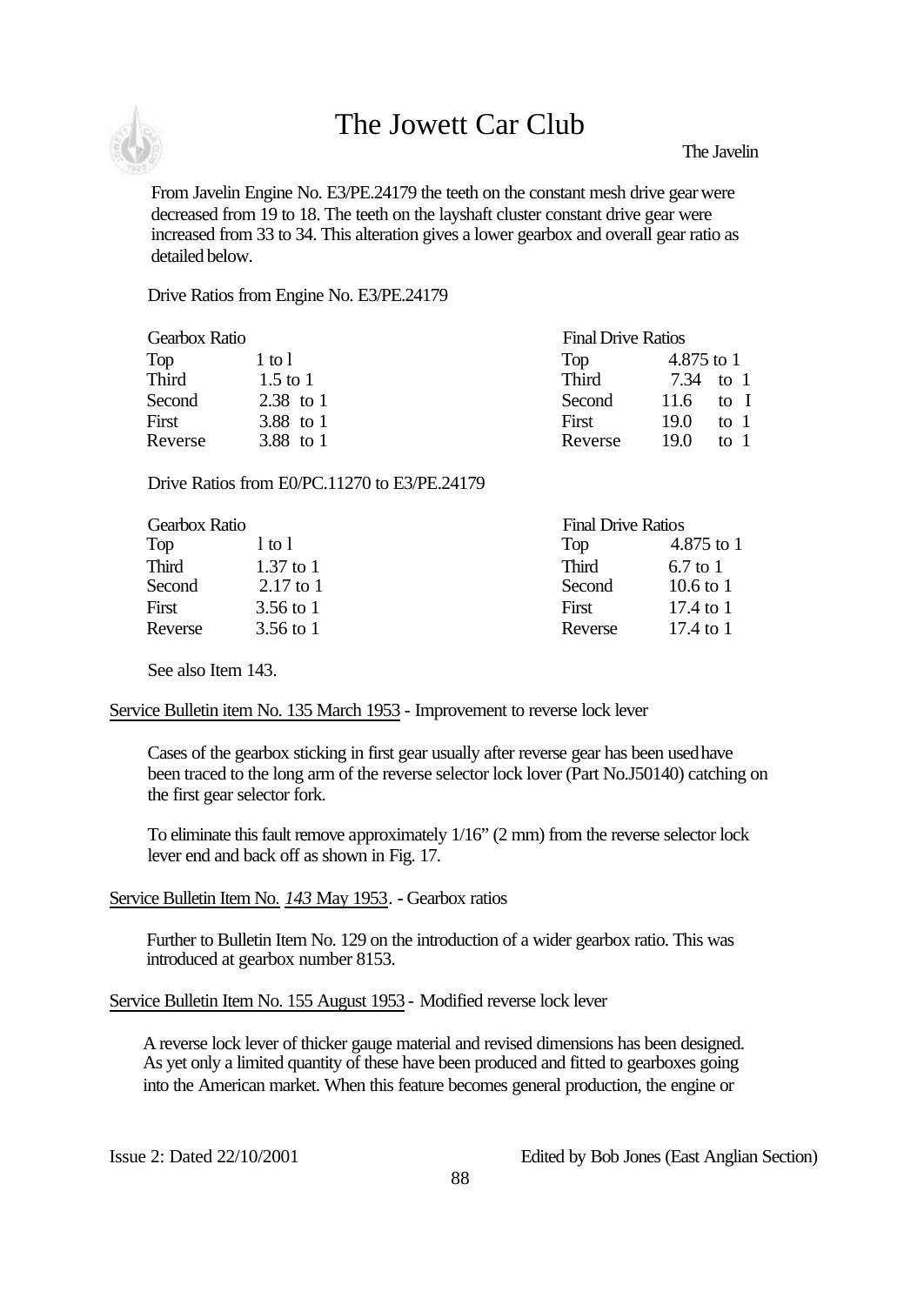

The Javelin

gearbox number will be issued.

The modified lever J54800 is interchangeable with the previous type (Part io.50140) if the previous type reverse link pin Part No.J50112 is replaced by the modified type J54801.

Further references - Jowetteer March 1969 P.35 'Where will the dimple be'

STEERING COLUMN GEARCHANGE - Ref. PA PB maintenance manual P.46. PC, PD and PE maintenance manual P.52

Service Bulletin Item No.37 February 1951 - Adjustable type selector and gear change links.

From Engine No.E0/PC 12340 new type adjustable selector (Part No.AS.54031) and gear change (Part No.AS.54027) link assemblies have been fitted between the gear change column and gearbox on Right Hand Drive Models only. This modification allows a finer and increased range of adjustment on each rod. See Fig.15.

Adjustment: The adjustment nut on the selector change link and the adjustment sleeve on the gear change link are provided with left and right hand threads which allow the link to be lengthened or shortened by turning, the nut or sleeve after the locknuts have been released. Please refer to the illustration (Fig15). The direction of rotation for adjustment works in opposite directions on each link i.e. to lengthen the selector change link the top of the adjustment nut should be turned away from the operator whereas to ½ngthen the gear change link the top of the adjustment sleeve should be turned towards the operator.

The new type selector and gear change link assemblies are fully interchangeable with the original assemblies on Right Hand Drive vehicles.

Service Bulletin Item No. 84 March 1952 *-* Gear change stay

From Engine No.El/PD.20135 an adjustable gear change stay assembly Part Nos.J54497 RHD and J54506 LHD was introduced. This adjustment makes it unnecessary to use force when fitting the stay to its location on the clutch housing. The new stay is fully interchangeable with the previous type as a complete assembly. (See also Item 94).

### Service Bulletin Item No. 94 May 1952 - Gear change stay

From Engine No.E2/PD.20144 a modified Gear Change Stay was introduced to all Javelin Cars. This modification gives added strength to the Gear Change Stay and takes the form of a pressed steel stay Part No. J54584 Right Hand Drive and Part No. 54596 Left Hand Drive, which replace the rods incorporated with the previous type Gear Change Stays Part No. J54498 RHD and Part No. J54507 LHD. The revised type Gear Change Stay is interchangeable with the previous type on RHD Models and the modified Change Stay and Stay Rod Eye Part No. J54630 together are interchangeable with those on LHD models.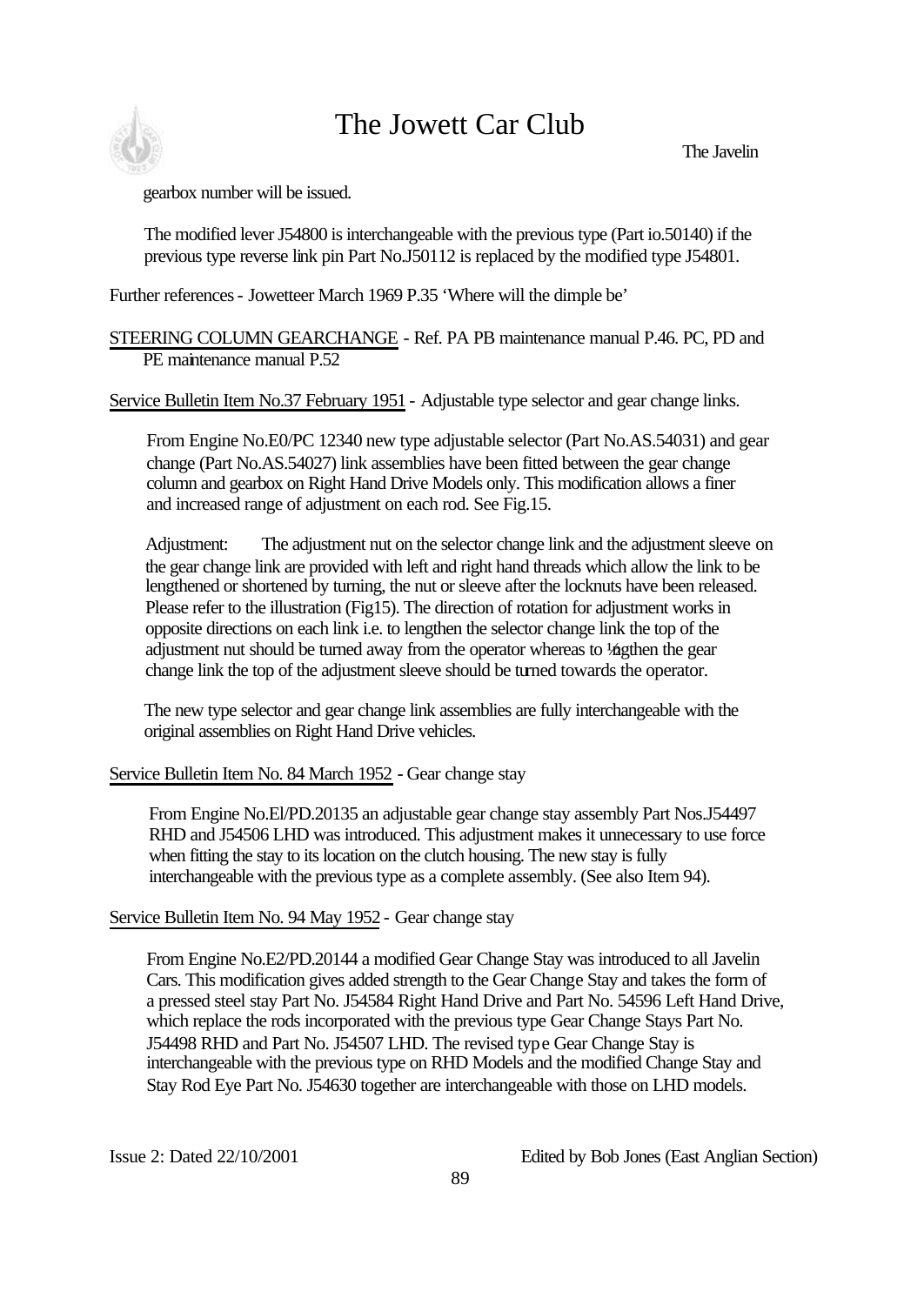

The Javelin

Further reference - Jowetteer January 1970 P.14 Replacement of a gear change column.

Having had my gear column break 3 times at the gear change pivot I decided to change the column with 1 original, that is one which has not been repaired My estimate was that it would not take as long as an engine removal, 2 hrs at the most. How wrong can one be? I was sickened by the juggling one has to do it is definitely better, quicker to have the engine and gearbox out. It is definitely better to have the change welded and hope it lasts until you are ready for an engine removal: -

1. (With engine in position). I jacked the car up to give working clearance, blocked the chassis, removed driving side road wheel) then followed the Maintenance Manual as follows: -

(1) Remove the draught excluder and metal surround at the base of the column and the gear change rod inspection cover in the toe board.

(2) Disconnect the gear change link and the selector change link at the ball joints from the gear change and selector operating levers on the gearbox.

(3) Disconnect the gear change stay from the gear change by removing the gear change stay securing bolt at the base of the gear change column. This number 3 instruction I altered by removing gear change stay from Clutch Housing Stud first, slackening the setscrew from securing gear change to steering column. This gives a slight movement to enable you to wobble the column in order to turn the nut with a ring or ordinary spanner.

Number 2 instruction as per book but it requires a little wrestling. After nut removal, the bolt will push down and out leaving stay free to put to one side. Now completely remove setscrew from 2 columns. Disconnect the "U" bolt from facia panel steering column support bracket. The column can then be withdrawn guiding the column lever and link through the aperture in the toe board.

On replacing the gearchange column: -

(1) Insert gear change column and connecting links through the board aperture and replace the setscrew connecting the gear change to base of steering column. (2) Connect gear change stay to gear column bracket and gear change stay pin on Bell Housing.

(3) Connect gear change column to the facia panel at the facia panel bracket.

(4) Connect gear change link and selector operating link to operating levers on gearbox and reset as described in adjustment section. This number 4 instruction is the bugbear, the only way to do it (I think) is to connect selector rod first at operating lever and struggle, you must remember to replace washers and split pin. That was an operation I am hoping not to be repeated if I can possibly help it.

On dismantling the gear change rod I screwed the rod out of the adjustable ball housing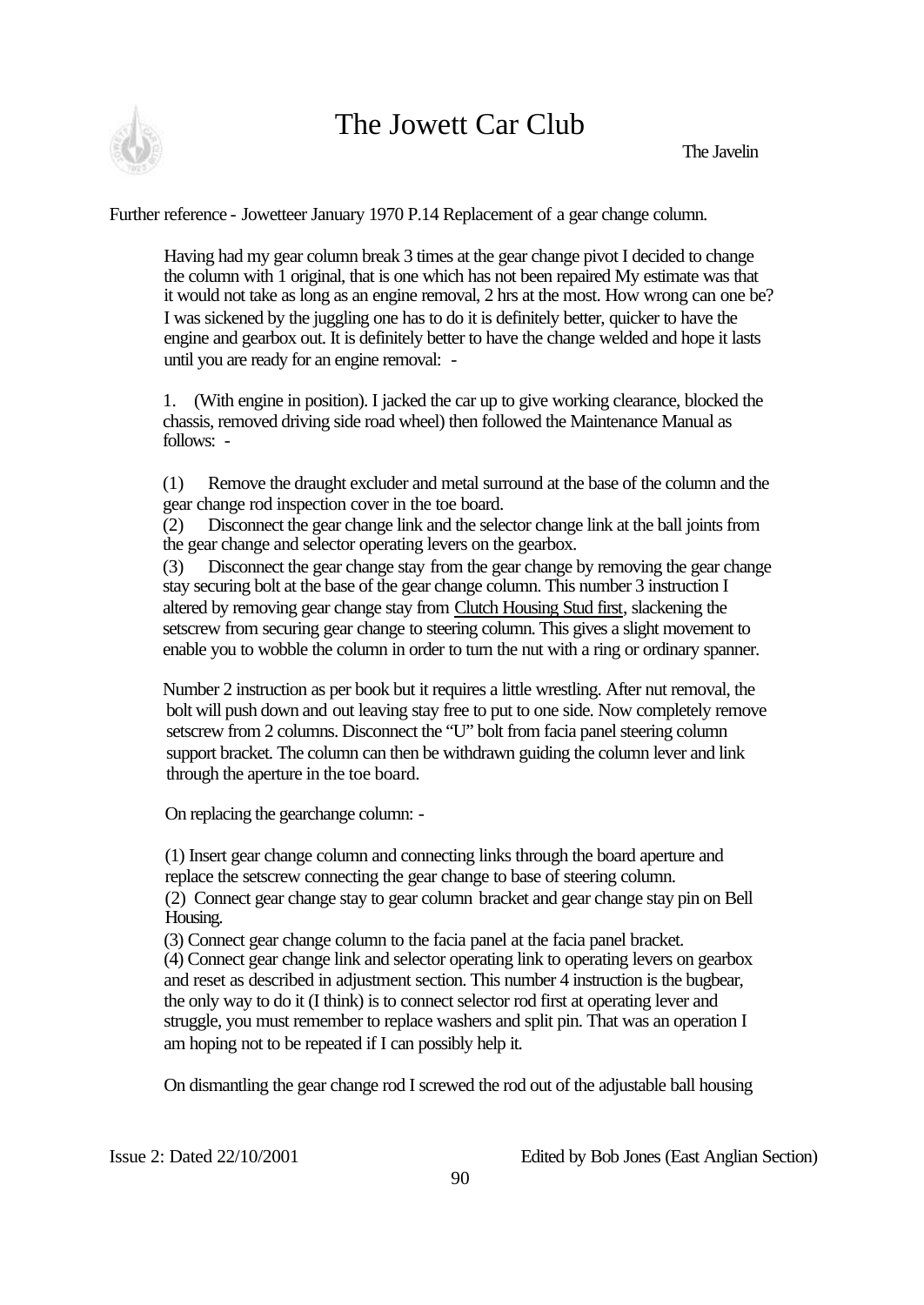

The Javelin

in preference to removing from column level ball. On reassembling the gear rod it was then easy to screw the rod back into the adjustable housing, which passes easily through toe board both removing and refitting.

I hope I have not confused all who try to decipher those lines I have written. Hope you can sort this out. The gear column change is certainly a struggle point as also is the steering box.

PROPELLOR SHAFTS - Ref. PA, PB maintenance manual P.48. PC, PD and PE maintenance manual P. 60.

When changing the Javelin rear prop. Shaft, it is important to remember that the hydromechanical-brake rear prop. shaft is 1" larger than the full hydraulic-brake shaft. The correct model rear prop-shaft must be fitted.

REAR AXLE- Ref. PA PB maintenance manual P.49. PC, PD and PE maintenance manual P.65.

Service Bulletin Item No. 17 June 1950 - Rear hub bearing lubrication

Cases have been reported where an over application of grease to the rear hubs has resulted in brake lining contamination and subsequent brake inefficiency.

A 3/16" (4,7625 mm) excess grease relief hole will shortly be incorporated for all rear hub bearings at the rear and outer (hub) end of the axle casing tubes as shown in Fig.18.

When greasing rear hubs on axles embodying this featured hubs should be lubricated until grease just appears from the relief hole.

Service Bulletin Item No. 159 November 1953 - Axle shaft nuts

The threads on the axle shaft and the axle shaft nuts of the Javelin and Jupiter axles have now been changed from B.S.F. to S.A.E. threads (14 T.P.I.)

The corresponding new Part Numbers are: -

| Axle shaft      | Part No. 3MA-005-21 | S.A.E. Threads |
|-----------------|---------------------|----------------|
| Axle shaft nuts | $\frac{14A-74}{11}$ | -66            |

The Axle Shaft Extractor Part No. J14836 will not fit these new thread forms, but steps are being taken to make available a suitable adaptor for fitting the above tool.

FRONT HUBS *–* Ref. PA, PB maintenance manual P.59. PC, PD and FE maintenance manual P.78.

| <b>Issue 2: Dated 22/10/2001</b> |  |
|----------------------------------|--|
|----------------------------------|--|

Edited by Bob Jones (East Anglian Section)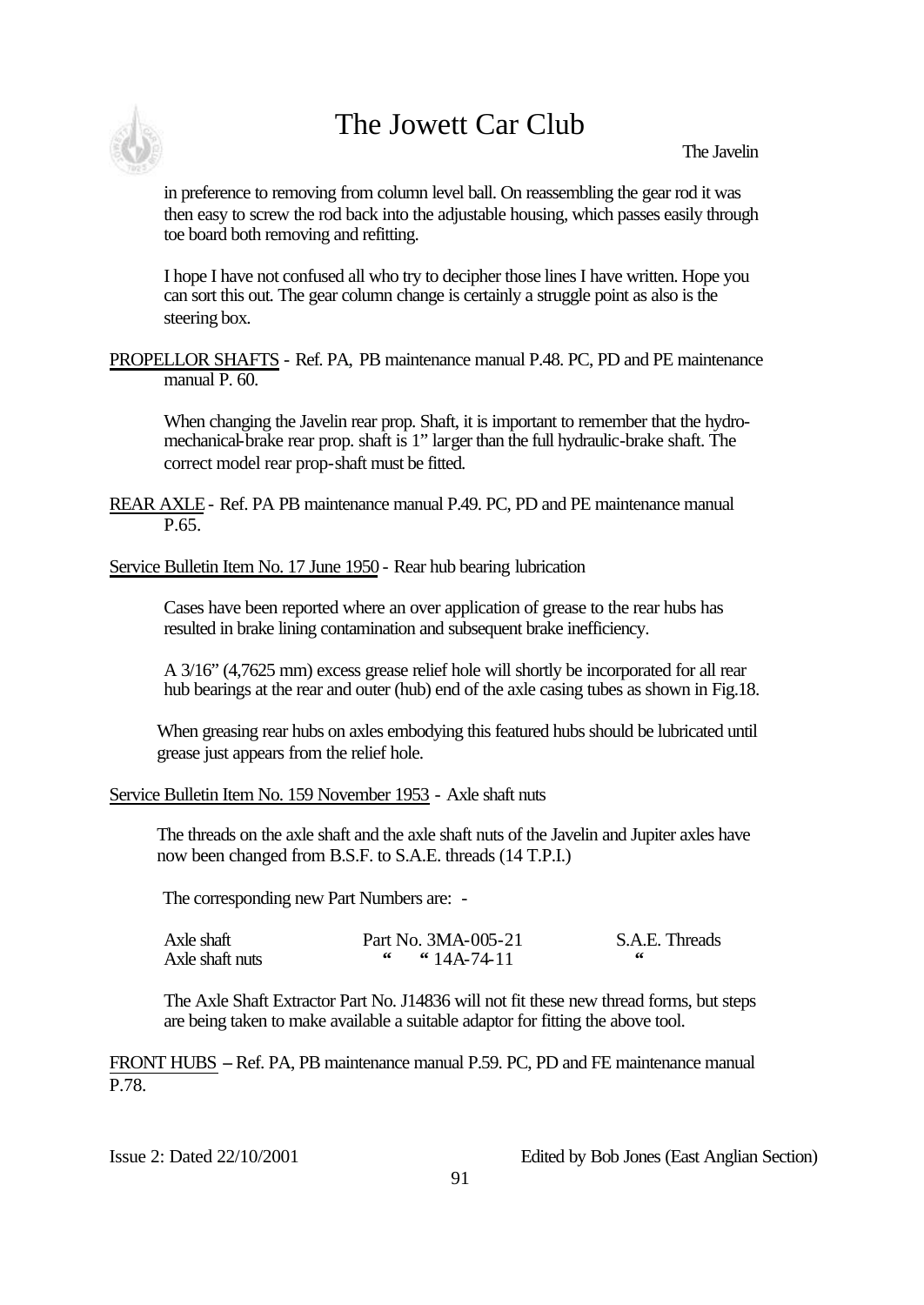

The Javelin

When reassembling the front wheel bearings inside the front hub it is important to check that the outer bearing casing is a light press fit in the drum, and the inner bearing casing is a light press fit on the hub spigot. If either is loose the bearing casing will revolve and the bearing balls will remain stationery. This will very quickly cause irreparable damage to the hub spigot or brake drum. If the wear has not gone too far it is possible to 'centre pop' the hub or drum about a dozen times. The bearing will then have to be lightly pressed into position and no free movement should be evident. This is only a temporary cure. The worn parts should be replaced.

Wear of the front wheel bearings can be checked in the following way: - Raise the wheel off the ground and holding the top of the tyre in one hand and the bottom in the other, move to and fro alternately. No free play should be evident. Very slight play is not dangerous but this indicates that the bearings have a very short future life and replacement parts should be procured and fitted as soon as possible. A noisy bearing also indicates limited life and replacement will soon be necessary.

Some members do not appear to know the reason for the 'bolt' or setscrew, which appears to screw into the drum outer flange on Javelins after E0/PB. 10594. This setscrew secures the outer bearing looking ring in position and prevents it from unscrewing. The pin at the end locates in a hole in the locking ring (see Fig.19). When removing the outer bearing from the drum, it is necessary to remove the setscrew before unscrewing the locking ring. If this is not done the pin will be sheared off the end of the setscrew and will jam in the locking ring thread making it very difficult to remove the ring.

To reassemble, press the outer bearing into the drum and screw in tight the bearing locking ring. Check to see if the existing hole in the ring is in line with the setscrew hole. If not, re-drill the ring being very careful not to damage the thread in the drum. The setscrew can then be screwed into position not forgetting to use a spring washer.

When refitting a front brake drum, it is best to renew the split pin in the drum securing nut. Old split pins can be very weak after years of use and a serious accident may occur just for the saving of a few pence. This also applies to the rear brave drum securing nut split pins.

Service Bulletin Item No. 27 September 1950 - Front wheel bearings

With the introduction of the full Hydraulic Braking System the front wheel bearing sizes have been raised as detailed below: -

Front wheel bearings (inner) Part No. 189/S Type - Skefco RLS/3 Internal Diameter 1" (25.4 mm)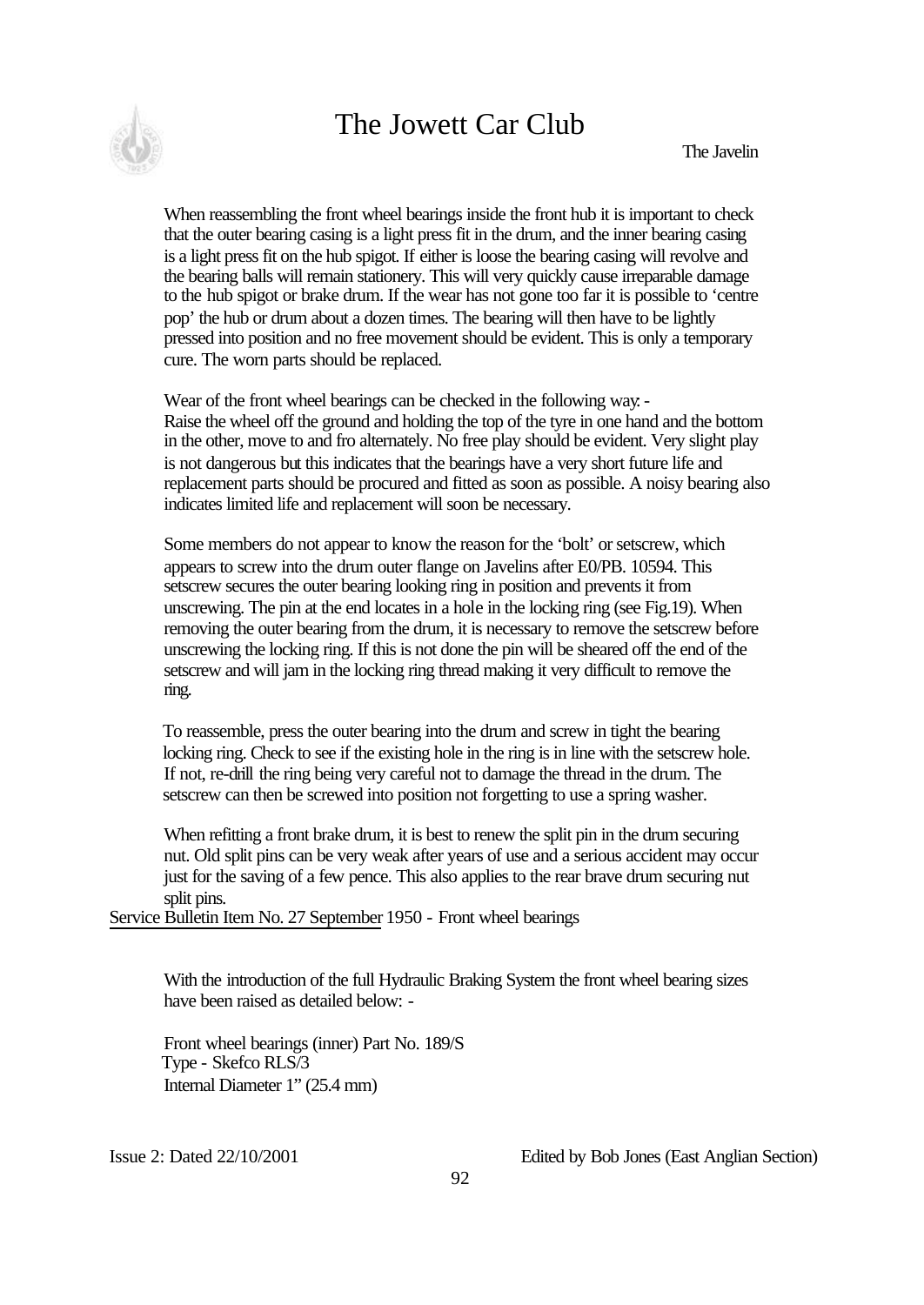

The Javelin

External Diameter 2 1/2" (63. mm) Width 5/8" (15.88 mm)

Front wheel bearing (outer) Part No. 190/S Type Skefco RMS/C Internal Diameter ¾" (19.05 mm) External Diameter 2" (50.8 mm) Width 11/16" (17.46 mm)

It will therefore, be readily understood that the stub axles and brake drums etc., are not interchangeable with the assemblies as fitted to cars prior to Engine No. E0/PB.l05494.

Service Bulletin Item No. 164 November 1953 - Front hub bearings service conversion scheme.

It is advised when replacing front hub bearings to use the Service Replacement Scheme now in operation.

This scheme involves the changing of the inner bearing, which is of the ball type,to a roller bearing Part No. J54855 (Skefco CRL 8) and also the distance piece to the new type, Part No. J54854. When fitting the new bearing, attention must be paid to the dimensions required when pressing the roller bearing into position (See Fig.19). The outer ball bearing Skefco RMS/6 remains unchanged.

The roller type bearings and distance piece can be fitted to all hubs after Engine No.E0/PB. 10594, the new type distance piece must be used.

FRONT SUSPENSION - Ref. PA, PB maintenance manual P.56 PC. PD and PE maintenance manual P.82.

The front trunnion bush brackets are secured onto the chassis frame members by a long vertical bolt which passes through the frame with a locknut under and four bolts which screw into the inside of each main frame member. It is most important to make sure that these bolts are kept tight especially the vertical one. Due to the rusting of the mainframe from the inside, the frame is easily cracked due to the sudden shock transmitted through the loose bolts. Once cracking has occurred it is exteme1y difficult to repair. The frame is such a complex construction at this point that normal surface welding is not strong enough to make a permanent weld. Many dozens of Javelins have had to be scrapped because of this, so be warned.

On the early metal-bushed front suspension, everything should be kept well oiled, as wear will quickly take place in the metal bushes. Replacement parts for the early front suspension are expensive and some parts are in very short supply. The king pin bushes should be regularly greased with the weight of the car on a jack. This helps in getting the grease to the vital points. When renewing the king pin, the opportunity may be taken to fit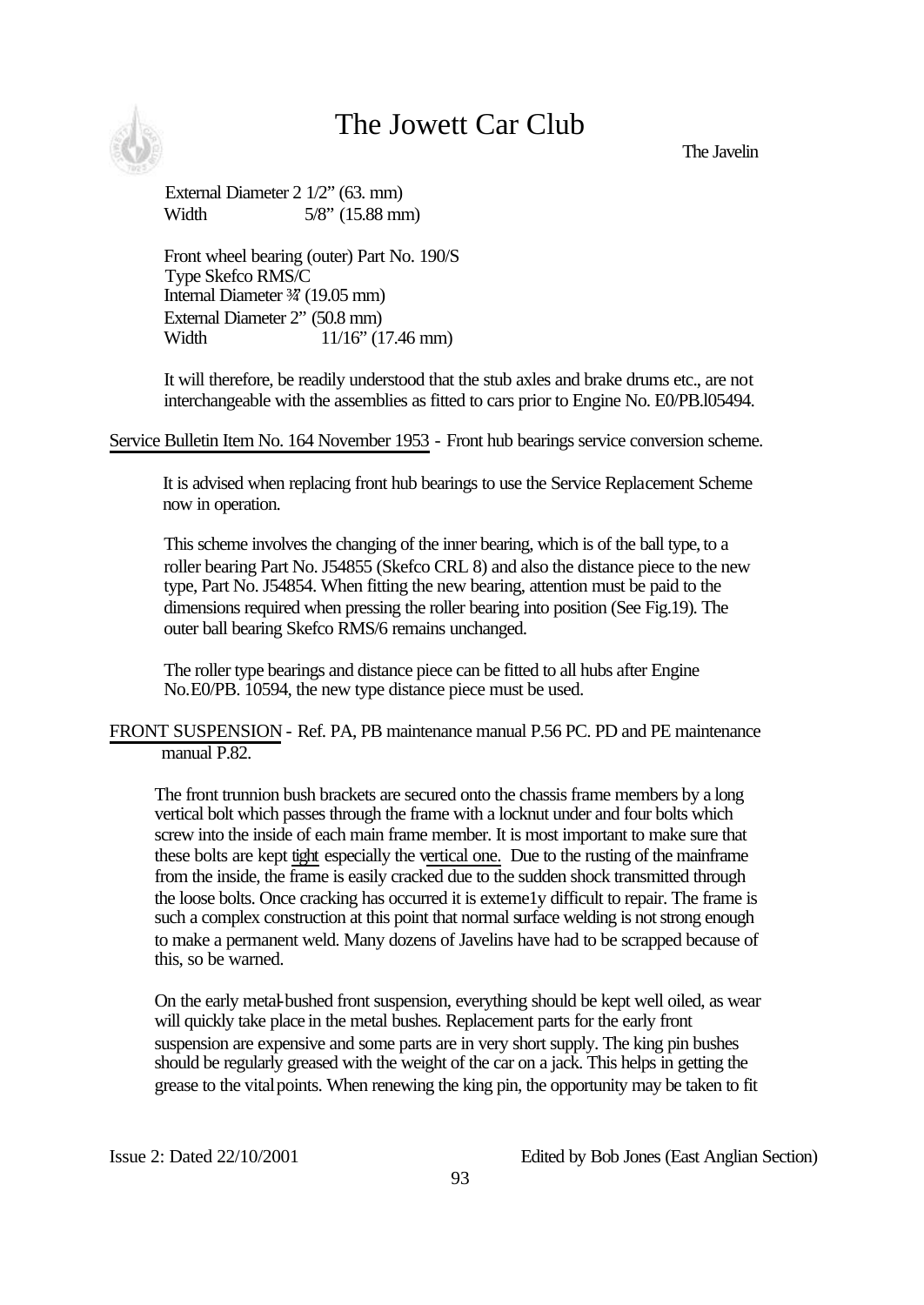

The Javelin

a new grease nipple to the bottom king pin bush. This is the bearing that gets least, but needs the most grease. If king pin seizure has occurred, try pumping oil into the nipple. Heat applied to the outside of the hub can assist in freeing the joint. If this fails the king pin must be stripped out, cleaned, regreased and reassembled.

When removing the king pin or replacing the bottom spring arm bushes it is usually very difficult to remove the spring arm pin. A method of removal, which usually works, is to screw an elongated nut over the screwed end of the pin, screw a bolt tightly into the nut and tap sharply with a hammer. It is always advisable to purchase a new pin before stripping just in case the pin is damaged.

All metal and rubber bushes should be regularly checked for any serious wear or damage and new bushes fitted where necessary.

When removing the torsion rods it is always advisable to replace the torsion rods on the side from which they have come. Some members have found occasionally that if the rod is subjected to a twisting action in the opposite direction to usual, failure may occur.

The spring arm rebound buffers must be present and in good condition as under severe conditions the spring arm would strike the mainframe. This may cause serious damage after a time.

Service Bulletin Item No. 12 April 1950 *-* Upper link trunnion pin

The new type upper link pin (Part No.52716), which is reduced in length, is fitted to cars where the upper link is lubricated by a greaser.

The old type pin (Part No.50301) should be used where the lubrication is by oil feed.

Service Bulletin Item No. 44 May 1951 - Fitting of torsion rods

To prevent the octagonal ends of torsion bars corroding and causing difficulty when torsion bar removal is necessary the ends should be treated prior to fitting with an anticorrosive solution.

### Service Bulletin Item No. 96 - July 1952 - Front suspension

Front Javelin Engine No.E2/PD.21868 and Jupiter Engine No.E2/SA.865 the front suspension has been re-designed in accordance with the 1952 specification. The suspension is mounted on conical rubber bushes, and does not require lubrication. The upper link bracket is replaced by a cast aluminium type bracket and the upper link is manufactured in two sections to facilitate the assembly of the rubber bushes.

The new type swivel pin yoke is a screw fit to the swivel pin and thrust between the yoke

| Issue 2: Dated 22/10/2001 |  |
|---------------------------|--|
|---------------------------|--|

Edited by Bob Jones (East Anglian Section)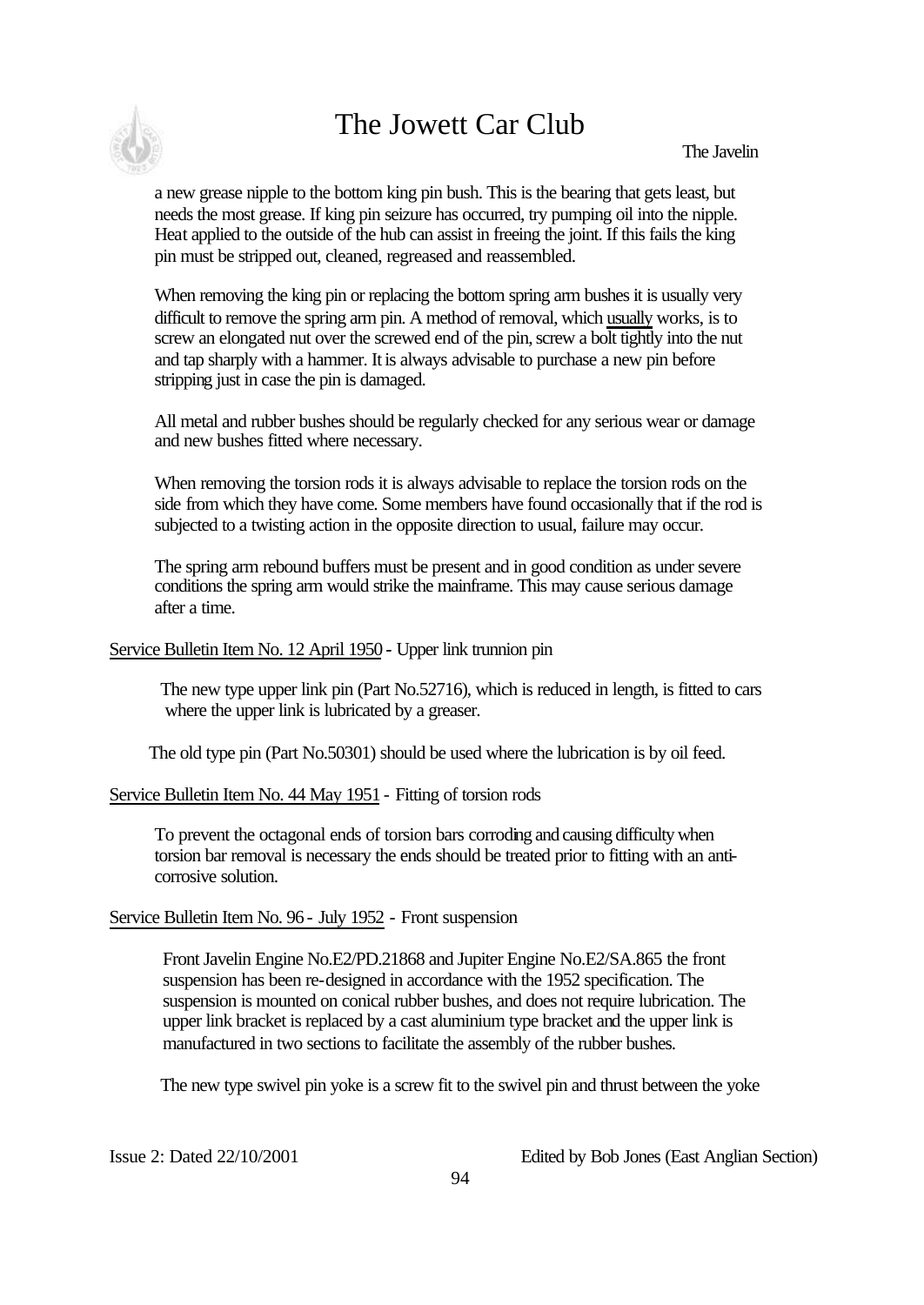

The Javelin

and stub axle is taken by a steel thrust washer.

New type shock absorbers of Armstrong manufacture are fitted which incorporate an internal bump stop, the lower spring arm has been modified to accommodate the new rubber mounting for the swivel pin. The new type suspensions and shock absorber assembly together with the existing stub axle and front hub assembly is fully interchangeable with the previous type suspension.

Service Bulletin Item No. 140 May 1953 - Conversion of suspensions to rubber bushed type.

It is possible to convert the old metal-bushed suspension to the new type rubber front suspension by using the following late type parts.

| J54466          | 4 off           | <b>Upper Spring arm</b>                    |
|-----------------|-----------------|--------------------------------------------|
| J54467          | $2$ off         | Upper Spring arm pin                       |
| J 54491         | 4 off           | Metalastik bush                            |
| FB 107/27       | $2$ off         | Bolt - clamping upper spring arm           |
| <b>FN 107/K</b> | 4 off           | Nut                                        |
| J54449          | $1$ off         | Upper link bracket - LH                    |
| J54448          | $1$ off         | Upper link bracket - RH                    |
| 354490          | 8 off           | Metalastik bush                            |
| 52084           | as regd.        | Upper link bracket shim                    |
| 54023           | as reqd.        | Upper link bracket 1/2 shim                |
| J54450          | $2$ off         | Spindle - upper link bracket               |
| J54474          | 4 off           | Upper link trunnion washer                 |
| 54082           | $1$ off         | Stub axle - LH                             |
| 54083           | $1$ off         | Stub axle - RH                             |
| 50275           | 4 off           | Stub axle bush                             |
| J54475          | $2$ off         | Swivel pin                                 |
| J54 490         | 4 off           | Metalastik bush                            |
| J54476          | $2$ off         | Swivel pin yoke                            |
| J54509          | $2$ off         | Swivel pin thrust washer                   |
| 52591           | as regd.        | Shim - swivel pin                          |
| 50571           | 4 off           | Grease nipple - front hub and swivel pins. |
| 54087           | $2$ off         | Locking ring                               |
| 54088           | $2 \text{ off}$ | Locking ring screw                         |
| 54091           | $2$ off         | Hub joint                                  |
| W <sub>10</sub> | $2 \text{ off}$ | Washer                                     |
| <b>FN4 10/K</b> | $2$ off         | Slotted nut                                |
| 190/S           | $2$ off         | Front hub bearing - outer                  |
| 54085           | $2$ off         | Front hub distance tube                    |
| 189/S           | $2$ off         | Front hub bearing - inner                  |
| 54084           | $2$ off         | Front hub oil seal - inner                 |
| 54086           | $2$ off         | Corner spacer                              |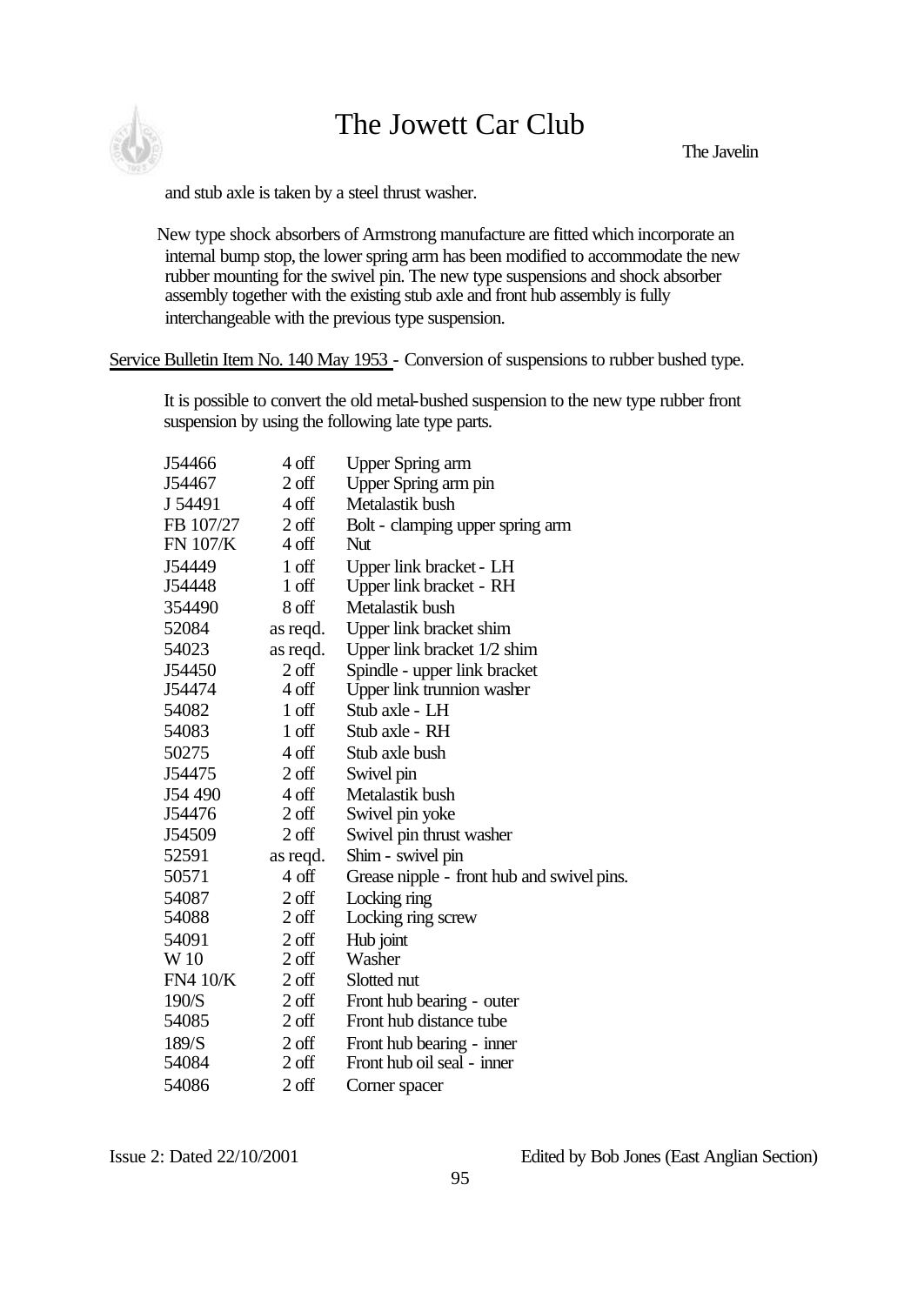The Javelin

| $2 \text{ off}$ | Grease cap                          |
|-----------------|-------------------------------------|
| 6 off           | Hub grease cover setscrews          |
| 2 off           | <b>Bolt</b>                         |
| $2 \text{ off}$ | Lower spring arm pin                |
| 2 off           | Spring arm washer                   |
| 2 off           | Spring arm pin spacer               |
| 2 off           | Front shock absorber                |
| 8 off           | Shock absorber bush thimble         |
| 8 off           | Shock absorber bush                 |
| $2 \text{ off}$ | Shock absorber bolt                 |
| 4 off           | Shock absorber nut                  |
| 4 off           | Washer - pin support shock absorber |
| 4 off           | Shock absorber bolt spacer          |
| 4 off           | Keeper plate                        |
| 4 off           | Keeper plate setscrews              |
| 2 off           | Shock absorber mounting bolt        |
| 4 off           | Washer                              |
|                 |                                     |

It is essential that if this conversion is carried out on a Javelin before E0/PB.10594 that the stub axle, together with the complete brake and hub assembly are retained, or if they require replacement, they are replaced by the same type (See also Item No. 162).

Service Bulletin Item No. 162 November 1953 - Spring arm conversion.

Further to Service Bulletin Item No 140 a scheme has now been evolved whereby the spring arms fitted to pre rubber bushed suspensions on cars before Engine No. E2/PD 21868, E2/SA.865 may be modified and used with the rubber bushed type suspension. Reference should be made to Figs.20a b and c for conversion instructions Fig. (a) shows the general arrangement, (b) and (c) show the parts required to convert the spring arm.

Further reference *-* Jowetteer March 1970 Page 40 - Converting early suspension to late using the existing brakes - by Alan Tuppen.

> When I say that everything in the article I found out the hard way, with only four freezing cold days to do the job, you will know why I wrote it.

Having spent nearly all of my hard earned Christmas holiday grunting and cursing in the garage, I think it worthwhile to help anyone else to avoid my troubles.

If you own a PA Javelin like mine and are intending to replace the original front suspension with the later rubber bushed type, it isn't as straightforward as you think.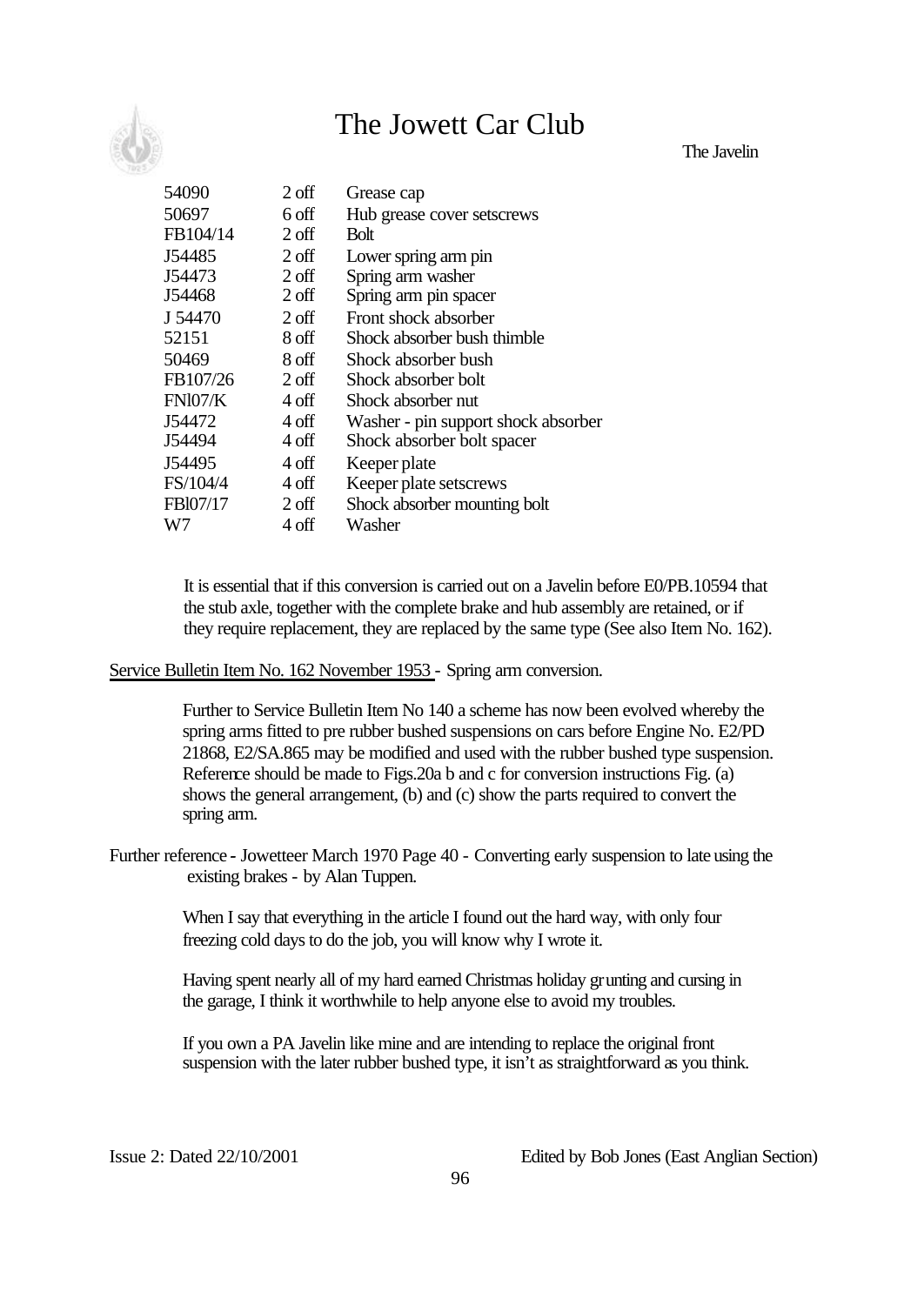

The Javelin

Everyone knows the steering ball joints are of a different type, the later ones having screw fittings in to the steering arms, but if you are intending to retain the original front brakes, then things become complicated.

It is fairly easy to remove the old suspension put jacks under the chassis and the spring arm and undo the relevant nuts and bolts. Undo the bolts at the bottom of the king pin and damper, and the bolts round the upper link bracket. If you can support the rest of the assembly you may not need to take the upper link off its bracket to get at the bolts, but if you can undo the through bolt *-* the "upper link trunnion pin" it is easier. When you take the upper link bracket off the body, don't lose the packing shims you will need these and probably more when you put the new lot on. Mine even had half shims to pack out the front of the bracket in relation to the rear.

Before you get this far if you are retaining the old brakes you will want to suspend the back plate and brake assembly - a mutilated wire coat hanger is ideal for this purpose, hooked through the ventilators behind the radiator.

Now comes the interesting part. With the old parts all off and the new upper link bracket and king pin yoke assembled, you will need, not only three or four extra packing shims so that the nuts projecting from the front of the new bracket clear the body ride, but considerably longer bolts to attach the assembly with, since the new bracket is cast in what appears to be a rather nasty zinc alloy. I bought fourteen 1 1/2" bolts. They don't really need to be quite so long, but assembly is easier and 1" is not really enough. On the offside, things are complicated by the steering. The original bottom rear bracket fixing bolt cannot be removed without also removing the steering column inside the car, so you will have to decide yourself what to do. I got a larger bolt unthreaded near the head, cut off the threaded part, drilled it up the middle, and tapped it to mate with the bolt still inside the car. On the nearside there are no fixing problems. Incidentally the "Jowcars funnyman" has had a hand in the suspension too. The new upper link bracket marked "LH" naturally goes on the RH and the one marked "RH" goes on the LH.

Now to the stub axles. If you are fitting the old back plates, then you will need to use the old stub axles too. If you have to rebush these yourself you will find it easier to do if you file the slits in the bushes out to about 35 than with a fine vee file. I found that the old bushes in every case were so tight that I had to cut through them with an old hacksaw blade in every case before I could even hammer them out. If you have an adjustable reamer, then use this to make the king pins fit.It must be a joke to suggest burnishing the bushes, but I would like to know what the professionals do. If you are stuck for king pin bushes there is a Morris of 1936-9 sort of vintage that uses identical ones, and you will probably have to buy the whole king pin set, but at 21/- this should not break you.

The stub axle spigot and back plate bolt holes are different so you cannot use the two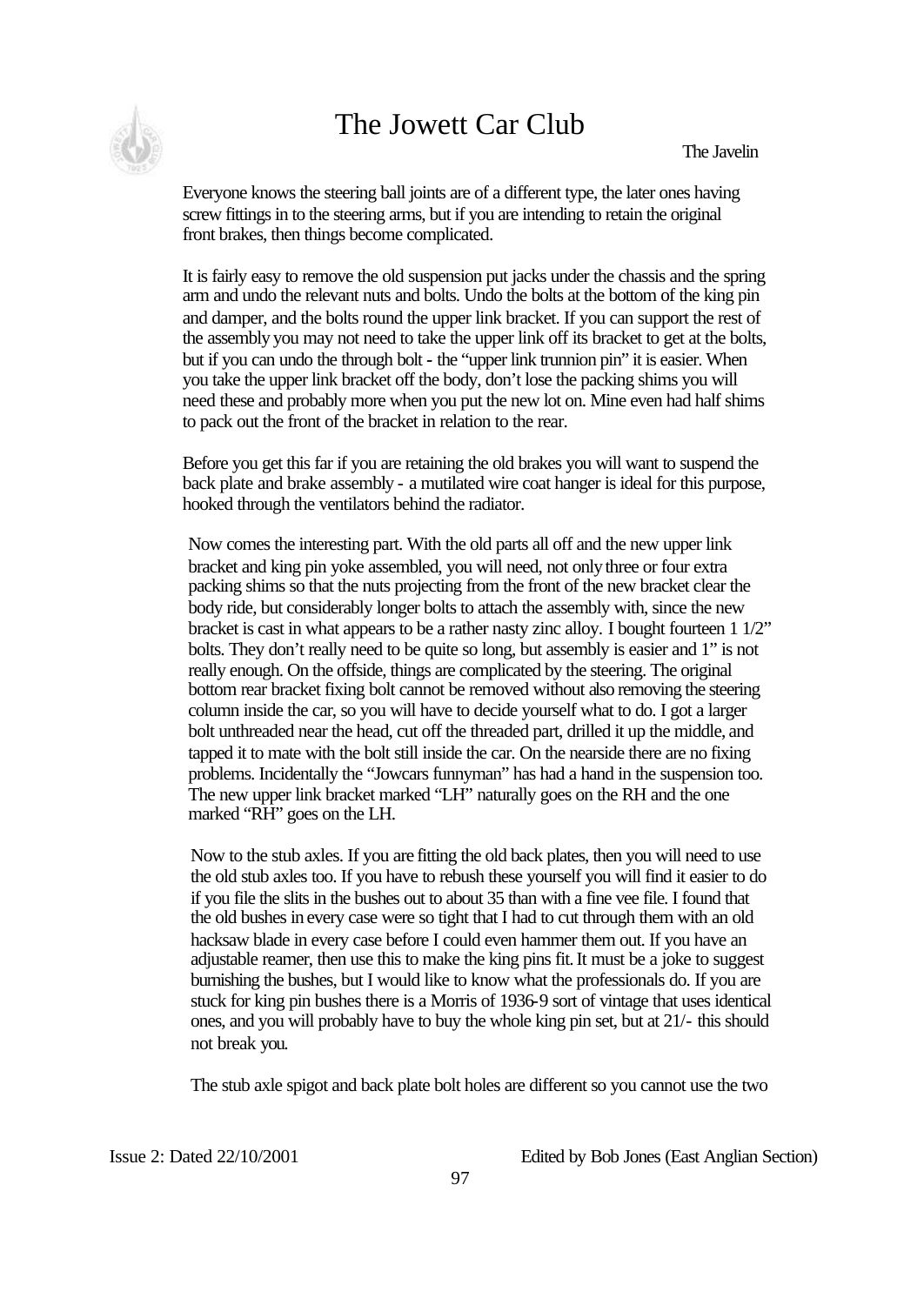

The Javelin

different series together. The diameters of the stub axles are also different so that without changing the wheel bearings the different brake drums will not fit either. There may be other differences apart from these but I didn't look any further.

Now all that remains is to satisfactorily attach the bottom of the new king pin to the old spring arm. With the old system there was no problem with freedom of movement and fore and aft clearance taken up by shims if necessary.

If possible one should use later type spring arms but I really couldn't face that too as you need to jack up the engine and use torsion rod pullers to get the old ones out. The differences are small, but important if you have no welding facilities.

On the later one there is a thick washer about ¼" welded to the inside rear of the fork that holds the king pin and a small piece welded to the outside rear to stop the spring arm pin turning. In addition, the hole in the front of the fork has to be enlarged to take a tube to compress the rubber bushes properly. This tube should be a press fit, and as the spring arm fork is somewhat hardened,you will need a good file or whatever you use to open out the leading hole. Anyway, the best thing to do is visually improve the old one and the new if you can so that you have time to work out a way of adapting the old to take the new.

Well after all that, is it worth it?

As far as I am concerned, yes, as suspension movement is taken by rubber bushes instead of elaborate metal bearings, all stiffness is greatly improved so that my car now rolls much less on corners than before. It also pitches and wallows hardly at all now but this will be because the new dampers are good whereas the old ones might just as well not have been there at all. As you may have gathered road holding is now much better, with the result that it seems easier to slide the back now, I suppose because I can safely drive faster. With the elimination of steering play, control is now better than I had thought it could be. Camber of the wheels did not appear to he affected by the extra shims added to the inner link bracket. Beware though the stiffer suspension makes your car rattle more, but at least the car should get through the M.O.T. test this year.

### REAR SUSPENSION Ref PA PD, PB maintenance manual P 63. PC, PD and PE maintenance manual. P.86.

As with the front suspension, all rear suspension bushes should be regularly checked and replaced if found faulty. The aluminium rear torsion rod covers should be in sound condition. If badly corroded or cracked they can fail allowing the upper spring arm to slip off the torsion rod.

The upper spring arm is constructed of two strips of thick steel plate spot-welded together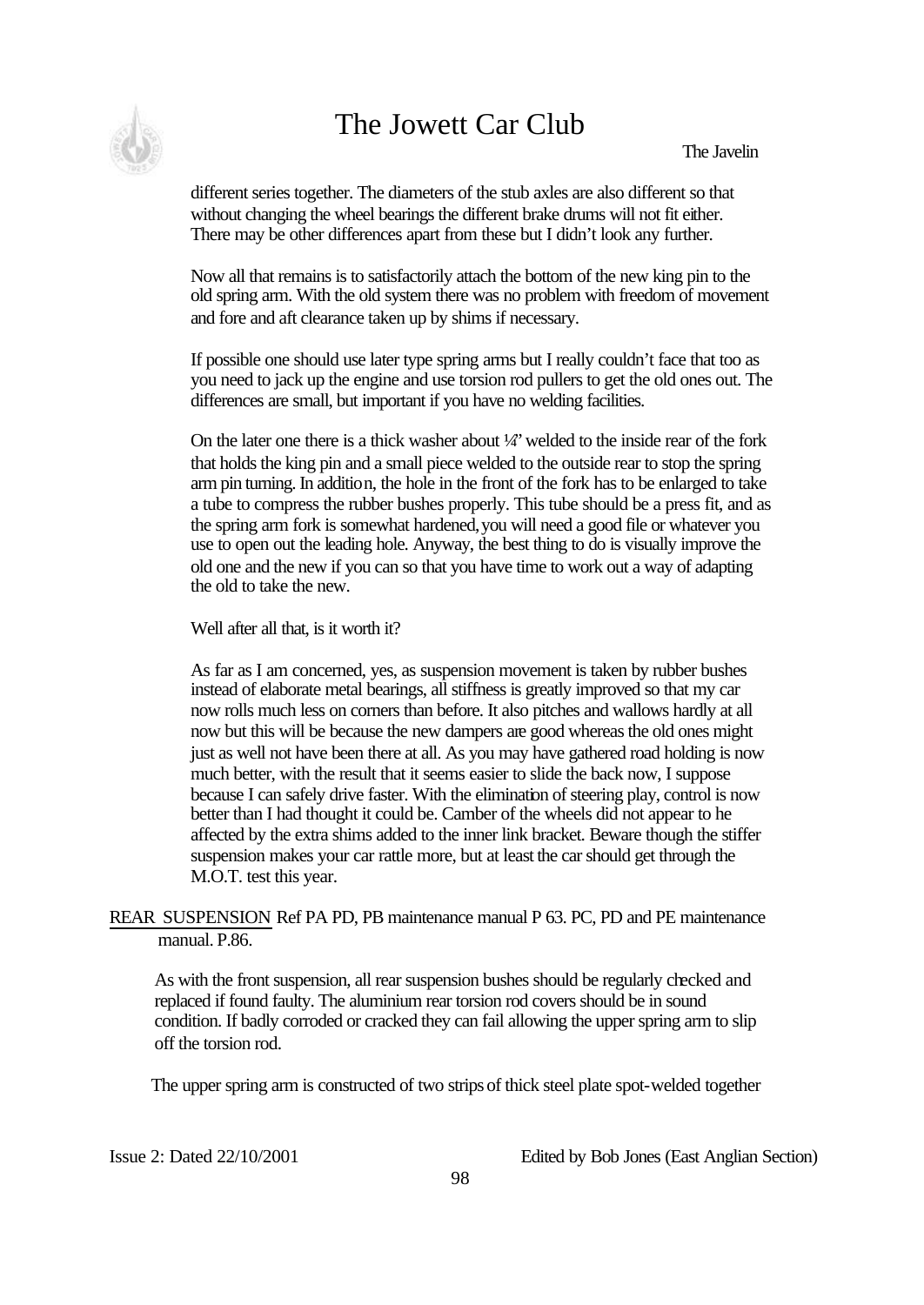

The Javelin

at the ends. Water sometimes gets between these plates and corrosion sets in. When badly corroded the two plates bow apart allowing even more water to enter. If this is the case on your car clean out as much rust as possible, re-weld the plates together, or put a couple of small nuts and bolts through and lubricate freely with old engine oil.

The bottom spring arms are subjected to a lot of splashing from the wheels and again the water gets between the two thin sheets of steel plate causing severe rusting. In the past a few of these arms have been seriously weakened by rust and finally broken causing rear wheel steering, which can result in a serious accident.

The following action should be taken

- a) Check that the spring arms are in sound condition replace if necessary.
- b) Thoroughly clean and do rust the exterior surfaces, coat with paint and apply a thick covering of under-seal. This is to prevent oil getting out as well as water getting in so put plenty on.
- c) Screw a self-tapping screw into the arm at the top on the outside.
- d) Remove the self-tapping screw and fill the arm with old engine oil put the screw back and seal over with more under-seal.
- e) If oil leaks out, top up about once every two years.

No future corrosion should take place if this procedure is followed.

On early Javelins the rear shock absorber top mounting was very weak and breakage was common. A bracket was introduced which held the unsupported end of the mounting shaft secure, This bracket Part No 54389 should be fitted to both sides if absent. (See the competition notes appendix for further information).

SHOCK ABSORBERS Ref. PA, PB maintenance manual P 64. PC, PD and PE maintenance manual P.86

Service\_Bulletin Item No 29 September 1950 - Front shock absorbers *-* PB models

From Engine No E0/PB 9877 a new type front shock absorber has been fitted to Javelin cars. These units incorporate a redesigned lower fixing arrangement, which reverses the position of the shock absorber buffer as shown in Fig 21. It will be noted that the buffer assembly is cut away to provide clearance for the stub axle in the rebound suspension position.

Service Bulletin Item No 54 July 1951 *-* Front shock absorbers - PC Models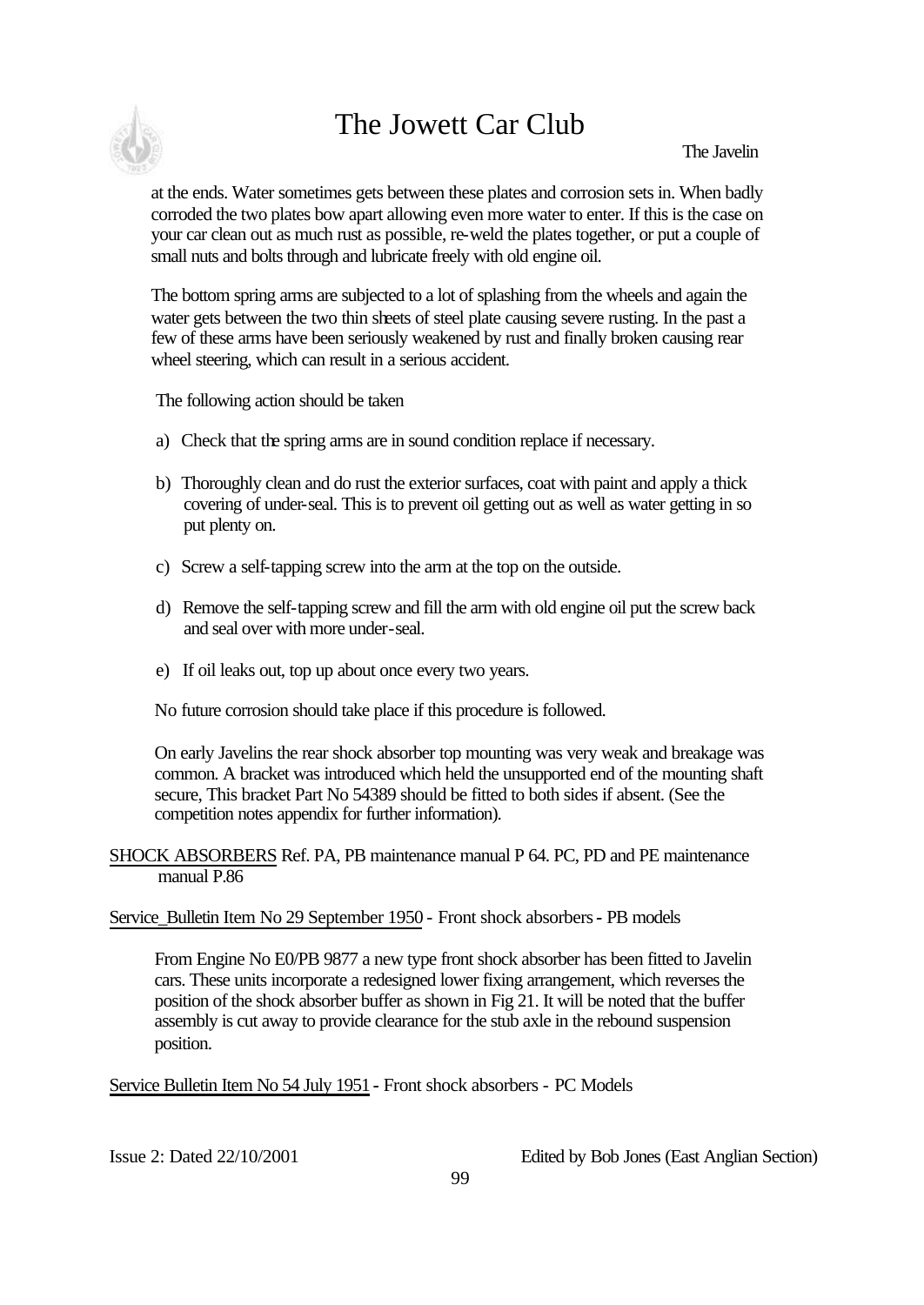

The Javelin

From Engine No EL/PC.16500 a 25% increased strength shock absorber (Part No 54385) has been fitted to the front suspension. This will obviate any necessity for the fitting of special type shock absorbers to vehicles using oversize tyres or where operating under extreme road conditions. The existing standard rear shock absorber Part No 50467 will still be retained for the rear suspension. A stock of the original type front shock absorbers will be retained for replacement service.

Service Bulletin Item No 97 July 1952 – Shock absorbers – Armstrong type.

With the introduction of the new type front suspension at Javelin Engine No. E2/PD 21868 and Jupiter E2/SA 865, Armstrong type shock absorbers were fitted to the front and rear suspension. The front shock absorbers (Part No. J54470) incorporate an internal rubber bump stop and are only interchangeable on Javelin and Jupiter models incorporating the new type front suspension. The rear shock absorbers (Part No. J54529) are interchangeable on all models, but it is strongly recommended that the Armstrong type is always fitted to models incorporating the new type front suspension and not to previous models.

Service Bulletin Item No. 108 September 1952 – Shock absorbers – Woodhead Munroe type.

Further to item 97. At Javelin Engine No. E2/PE 22346 and Jupiter Engine No. E2/SA 921, the Armstrong shock absorbers were discontinued and replaced by the Woodhead Munroe type. The front shock absorbers incorporate an internal rubber bump stop and are only interchangeable on Javelin and Jupiter models incorporating the new type front suspension. When fitting replacements both shock absorbers should be of the same type. The rear shock absorbers are interchangeable on all models and when fitting replacements both shock absorbers should be of the same type.

Service Bulletin Item No. 158 November 1953 – Changes in shock absorbers.

(The Part Numbers in brackets are the manufacturers assembly numbers).

| Engine No. |                            | Part No Front     | Part No Rear     | Remarks                                         |
|------------|----------------------------|-------------------|------------------|-------------------------------------------------|
| To         | From D8/PA 8<br>D9/PA 4381 | (01314)<br>(50468 | (0115A)<br>50467 | Original units                                  |
|            |                            |                   |                  |                                                 |
|            | From D9/PA 4382            | (01314)           | (0115A)          | Rebound buffer modified                         |
| To         | E0/PB 9876                 | 52584             | 50467            | on front units.                                 |
|            | From E0/PB 9877            | (02395)           | (0115A)          | Redesigned lower                                |
| To         | E1/PC 16499 54010          |                   | 50467            | attachment on front<br>Units. T/Bulletin No. 29 |
|            | From E1/PC 16500 (02748)   |                   | (0115A)          | 25% increased strength                          |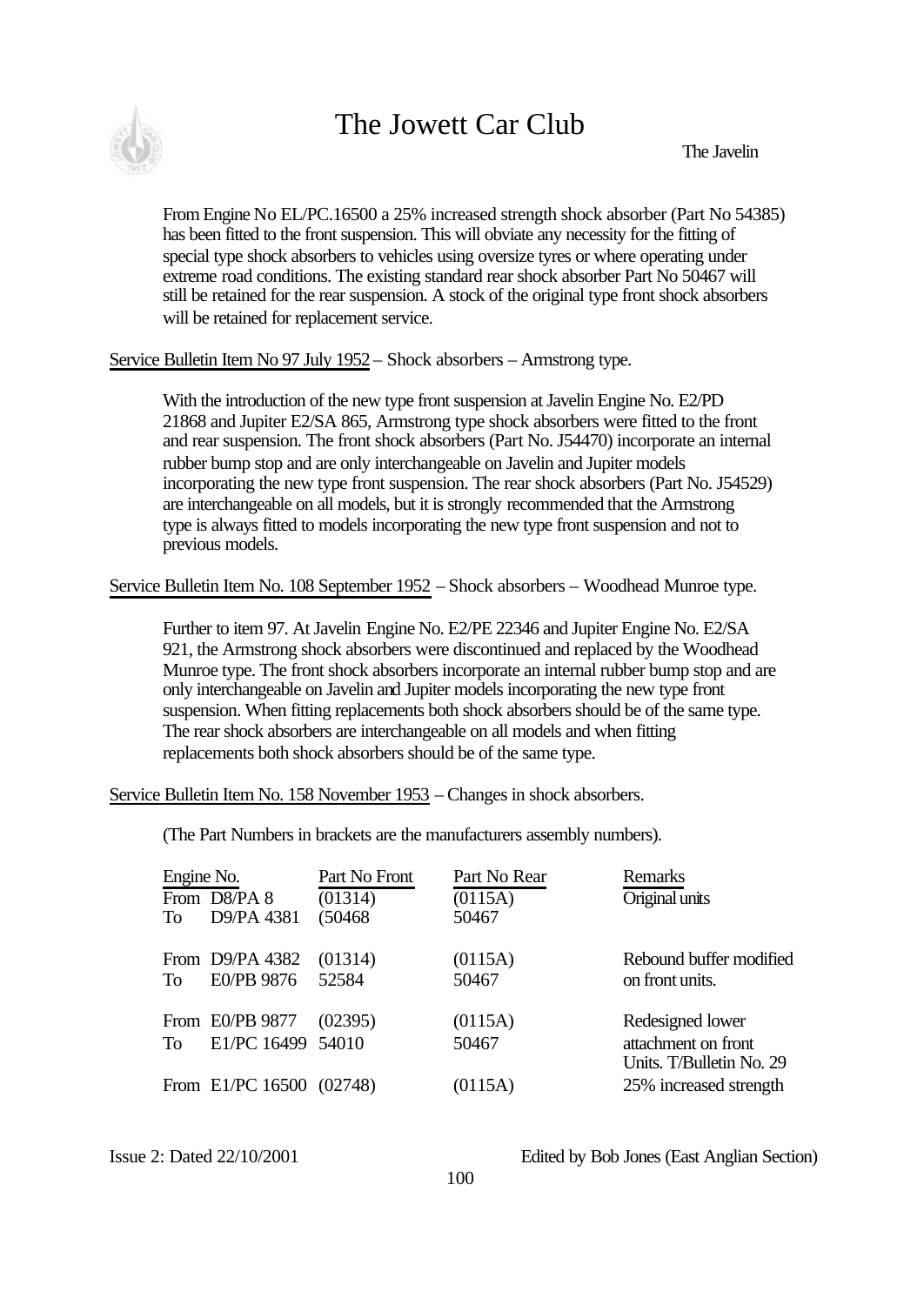The Javelin

| To | E2/PD 21867 54385        |                                                 | 50467   | of front units.<br>T/Bulletin No. 54            |
|----|--------------------------|-------------------------------------------------|---------|-------------------------------------------------|
|    | From E2/PD 21868         |                                                 |         |                                                 |
| To |                          | E2/PE 22345 Reference Technical Bulletin No. 97 |         |                                                 |
|    | From E2/PE 22346 (03025) |                                                 | (02749) | Competition units front                         |
| To |                          | CD 9079                                         | 54383   | rear stops in front unit.<br>T/Bulletin No. 108 |

STEERING**-** Ref. PA PB maintenance manual P -56. PC, PD and PE maintenance manual P.91.

The importance of greasing all steering joints at the correct intervals cannot be overstressed. If left un-greased for long periods the old grease will harden causing the steering to stiffen. The application of grease at this stage has very little effect and all joints have to be stripped and cleaned. See under front suspension for method of freeing dry king pin bushes. Do not forget to grease the idler arm.

The Javelin steering system is basically very safe. The only items that need watching are the track rod ends. If badly worn the track rod will jump off the 'ball' and steering will be lost. Very slight free play is acceptable but preparations should be made to replace them both. When one side is badly worn the other will quickly follow unless there is a fault in the steering assembly.

The Javelin steering box has proved to be of very good design. Very little wear takes place and this can be taken up by adjusting the mesh of the box and steering column teeth with the eccentric pinion bush. Full details of adjustment are in the maintenance manual. Many of the existing steering boxes have oil seals, which no longer can hold oil. In these circumstances the box should be filled with heavy grease. A pressure system of refilling should NOT be used. The steering box mounting bolts must secure the box rigidly with no free play. Any free play will give unwanted steering 'Play'. The steering box securing bolts and the three bolts securing the steering column to the steering box should be checked for tightness periodically.

Service Bulletin Item No. 16 June 1950 *-* Steering track and camber

Camber angle and track should invariably be checked together as the track cannot be checked effectively before Camber is checked and if necessary re-set.

The following routine is the only satisfactory method of carrying out these checks and we would emphasize the facts that short cuts should be avoided.

1. Check wheel bearings upper links lower links, stub axles and wheel rims for damage wear etc. and rectify as found necessary. In addition when checking track, it is essential that the following points are checked for play and if necessary, adjusted.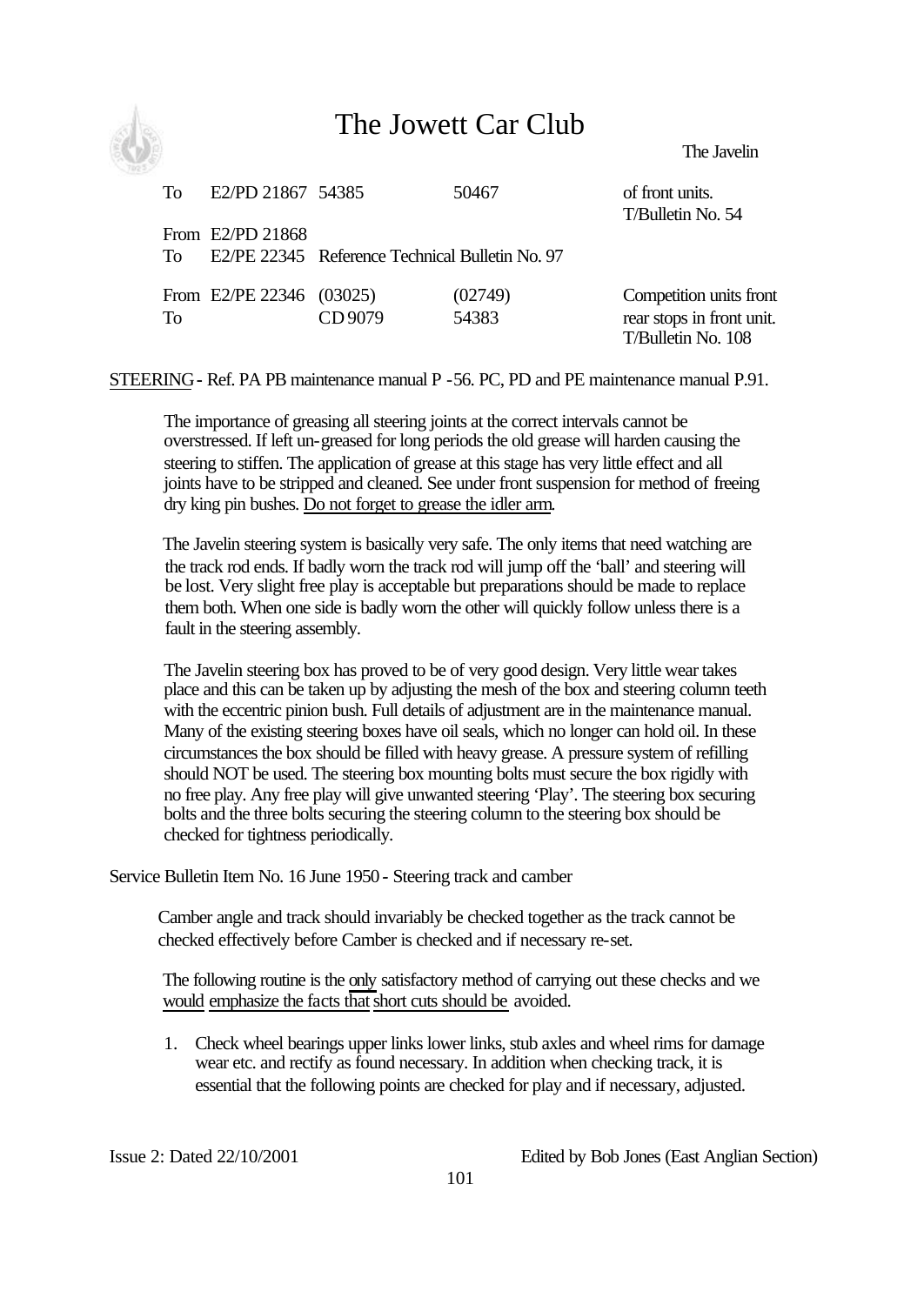

- A. Steering cone nuts and steering rods should move freely in the steering link assembly without play.
- B. The lift between the swivel pin and the stub axle should NOT exceed .008".
- 2. Slack off the torsion bar adjusters completely.
- 3. Set the car level. To do this jack up the front of the chassis using a screw type jack under each frame-side member at the gearbox cross member, so that the underside is approximately 10" (25.5 cm) from the ground. This distance will, of course, be governed by the adjustment necessary to level the car transversely. The level gauge as illustrated in Service Aid No.6 is essential for this purpose.
- 4. With the use of screw type jacks, raise the spring arms until they are clear of the ground.
- 5. Check the camber angle, which should be zero, with the suspension in this position and the wheels 'straight ahead'. The maximum tolerance permissible is: -

VERTICAL - Minus 1/8" (3.175 mm)  $ZERO$  - Minus  $0^{\circ}$  - 27<sup> $\circ$ </sup>

- 6. Camber angles may be reset, by adding or removing shims behind the upper link bracket. As a general guide it can be taken that removing or adding 1/8" (3.175 mm) thickness of shims alters the camber angle by  $5/32$ " (0° - 35<sup>o</sup>)
- 7. Remove all jacks by lifting with a garage jack under the centre of the gearbox cross member. Lower the chassis until with the wheels on the ground, the spring arms are again horizontal. Set the track dead parallel.
- Special note It is essential that the steering rod assemblies are within  $3/16$ <sup>"</sup> (4.5 mm) of equal length. This length may be measured between the inner-face of the steering ball joints, and the face of the steering ball socket. If this point is not given careful attention the steering assembly will be strained on an extreme lock, also "kick" on the steering wheel may be experienced.
- 8. Lock the steering box with the wheels straight ahead. It is essential that the straight ahead position is maintained during the whole check, the steering must therefore be locked by some method such as inserting a wooden wedge between the steering box case and the steering box arm. When doing this special care should be taken to avoid damage to the steering box casing.
- 9. Raise the car until the wheels are clear off the ground, and remove the front road wheels. Fit the independent tracking equipment as detailed in Service Aid No 6 in the following manner. Remove the grease nipple from the bottom of the swivel pin boss, and thoroughly clean the boss. Fit the pointer and secure with an 1/8" gas setscrew, screwed into the greaser drilling. Care should be taken to avoid distorting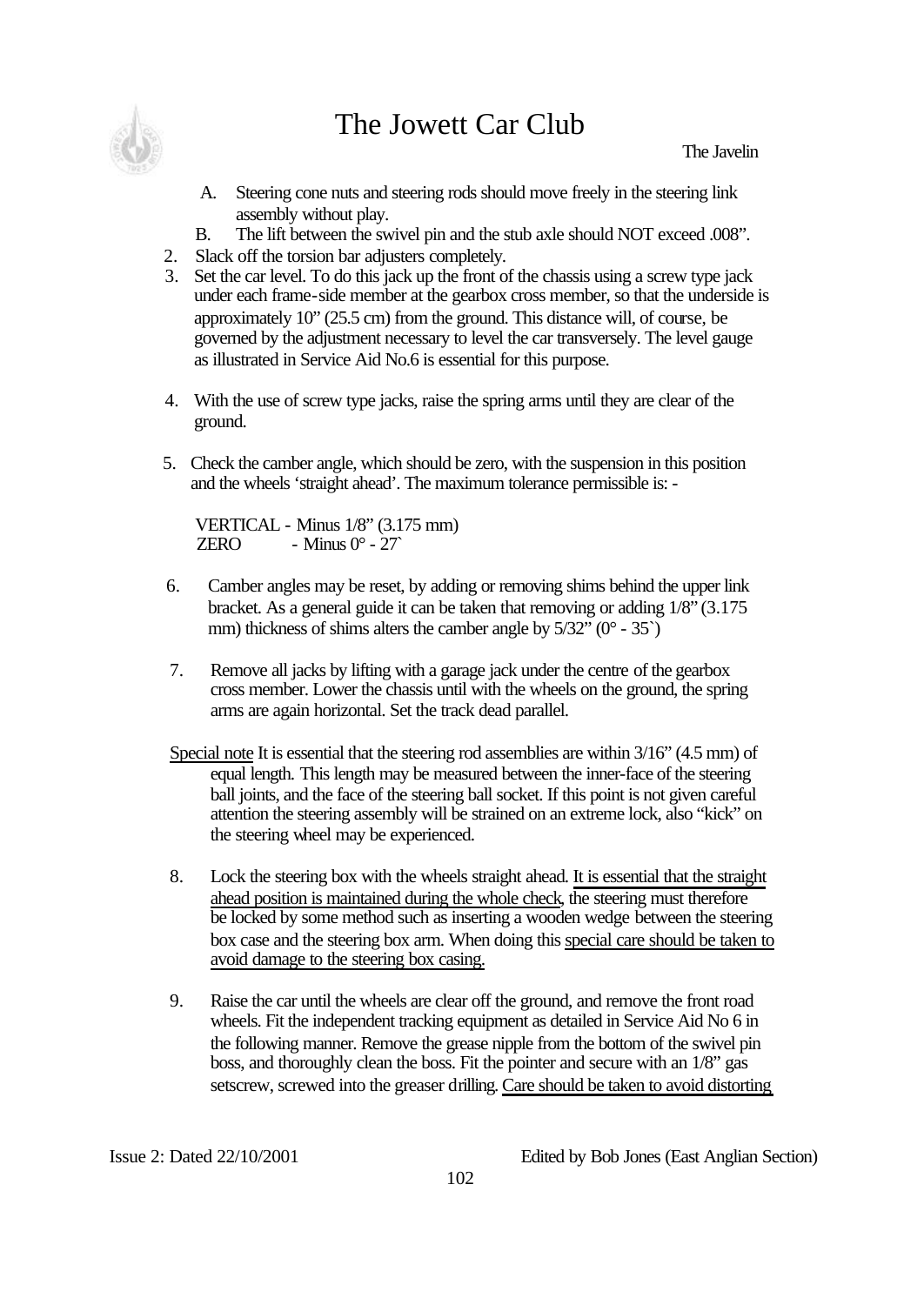

The Javelin

#### the pointer by over tightening the setscrew.

- 10. Fit the calibrated arm to the brake drum and secure with wheel nuts and tighten the brake adjuster so that the drum is locked and the plate in line with the pointer arm. Set the pointer on the centre mark of the calibrated plate with the spring arm horizontal.
- 11. Raise the spring arm until the suspension is at maximum bump position (i.e. until the full weight of the car is resting on the front wheel buffer) Check the pointer reading in this position.
- 12. Lower the spring arm until it is resting hard against the rebound buffer on the frame side and again note the reading. The maximum difference in readings on the calibrated plate must not exceed 1/32". The ideal, of course is to have no track variation at all and this should be achieved wherever possible.

NOTE:  $1/32$ " reading on the plate represents a difference of  $1/16$ " on each wheel, which in turn represents 1/8" difference in track.

Should these limits be exceeded it will be necessary to alter the height of the steering ball, either by replacement if the ball joints are the fixed type, or by screwing as necessary if the balls are adjustable.

For cars with fixed type joints, the following steering balls to correct track variations can be supplied, assembled into steering ball joint assemblies: -

| <b>STANDARD</b>          | 25/32" | <b>SHANK HEIGHT</b> |
|--------------------------|--------|---------------------|
| Plus $5/32$ <sup>"</sup> | 30/32" |                     |
| Plus $\frac{1}{4}$       | 33/32' |                     |

The following will be found a useful general guide when correcting excessive track variation: -

#### STEERING BALL TOO SHORT

- A. "Toe-in" at rebound.
- B. "Toe-out" a' Bump.<br>C. Combination of con-
- Combination of conditions A and B.

### STEERING BALL TOO HIGH

- D. "Toe-out" at rebound.
- E. "Toe-in" at Bump.
- F. Combination of conditions D and E.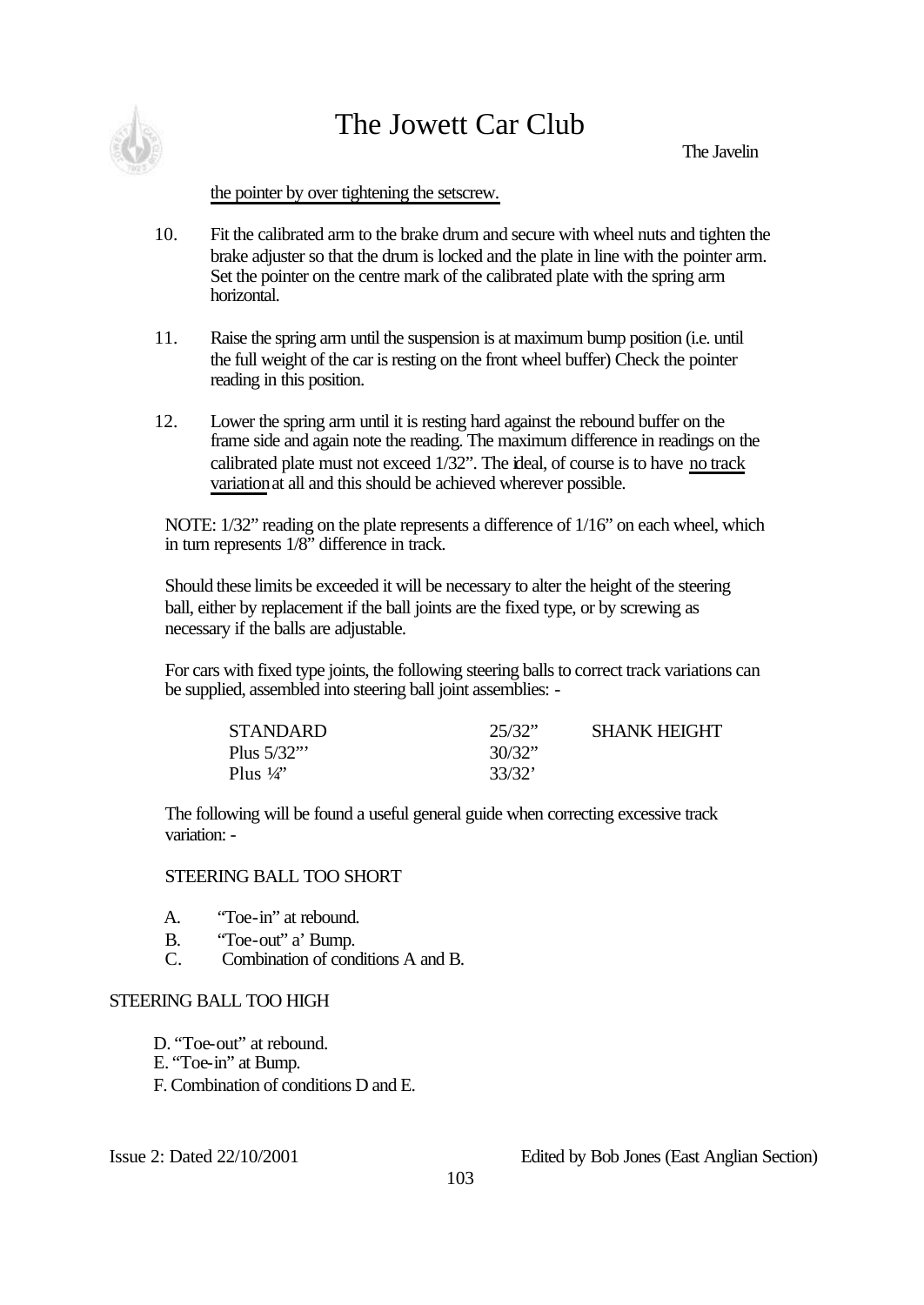

The Javelin

After checking and if necessary correcting on one side, the operation should be repeated on the other side.

- 13. Finally reset the torsion rods refit the greasers and road wheels, remove the wooden block from the steering box, re-adjust the front brakes, and re-check the overall track The track setting should be parallel to 1/16" toe out.
- 14. MOST IMPORTANT.

After the chassis height has been reset and with the spring arm resting hard against the rebound buffer on the frame side check the distance between the steering ball, housing and the steering arm which must not under any circumstances be less than 1/16" as shown in Fig.2.

It should be noted that steering arms part Nos 52667 (RH) and 52666 (LH) are fitted to Right Hand drive cars and steering arms. Part Nos. 52678 (LH) and 52679 (RH) fitted to Left Hand drive cars. The difference in Right and Left Hand drive models is in the height of the forward end of the steering arm, in relation to the stub axle, and it will therefore be readily understood that the fitting of the incorrect arm will seriously affect the steering geometry.

Service Bulletin Item No 30. November 1950 - Steering ball joint - PB models

A re-designed steering ball joint assembly, (Part No 54012) has been fitted to all Javelin cars with effect from Engine No.EO/PB.10789, as shown in Fig.30.

The new assembly has been designed for ease of dismantling and is fully interchangeable with the previous type of steering ball joint assembly (Part No.52668).

To adjust the spring tension, release the lock nut (Part No. 54015) and screw the spring retaining nut in a clockwise direction until solid. From this point release the spring retaining nut a quarter of a turn and lock with the lock nut. (Part No.54015).

It is important that there should be a clearance between the neck of the ball and the bore of the socket in all positions throughout the range of suspension movement. When carrying out adjustments to the steering it is necessary to check this Point and also the clearance. between the socket housing and the steering arm.

The new type ball joint assembly allows an increased range of travel for the ball, and the steering socket is positioned in such a manner as to allow increased clearance between the housing and the steering arm.

Where difficulty is experienced in obtaining the correct clearance on cars fitted with the

| Issue 2: Dated 22/10/2001 |
|---------------------------|
|---------------------------|

Edited by Bob Jones (East Anglian Section)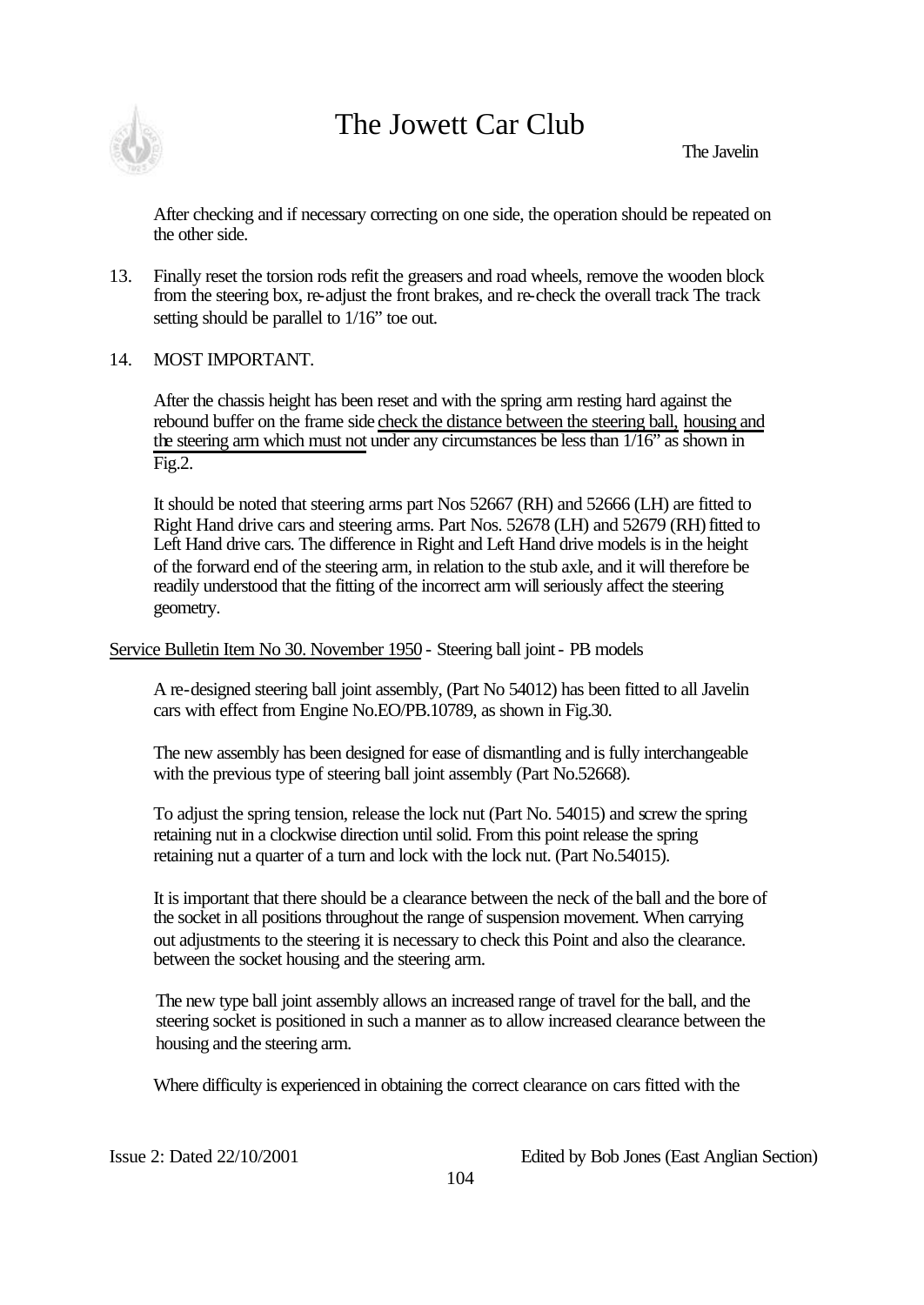The Javelin

ball joint assembly. (Part No 52668) the new type steering ball joint assembly (Part No 54012) should be fitted.

The full track and camber check as detailed in Bulletin Item No.16 should be carried out when fitting the new assembly.

### Service Bulletin Item No.40 February 1951 - Steering ball housing clearance

It is again emphasised that after carrying out Steering Track and Camber Drill as detailed in Bulletin Item No.16 it is most important to check the following: -

The distance between the Steering Hall Housing and the Steering Arm MUST NOT under any circumstances be less than 1/16" (1.587 mm) with the spring arm in the full rebound position. Please refer to Fig.29 for any clarification of this point.

In addition to the above it is equally important to check that the bottom inner edge of the bore of the steering ball housing does not foul the neck of the steering arm ball with the suspension in the full rebound position.

A satisfactory check may be made with the suspension in the full rebound position and by rotating the steering ball housing which should be free to rotate in a backward and forward direction.

If the housing is free to rotate a clearance is indicated between the inner edge of the steering ball housing and the steering hall neck. Please refer to Fig. 31.

If there is little or no free movement, it is apparent that the inner edge of the steering ball housing and the neck of the steering ball are in contact. In this case, IMMEDIATE ACTION must be taken to fit replacement ball joint assemblies as detailed in Bulletin Item No.30 (See Fig.30)

Service Bulletin Item No. 48 May 1951 - Steering wheel - deluxe models

From Engine Number E0/PC.13111 a new type clear vision steering wheel has been fitted to deluxe models. In order to maintain the correct clearance between the steering wheel rim and the gear change lever when in reverse position the inner and outer steering column has been lengthened by approx. 3/8" (9.525 mm). If the inner steering column is being replaced on vehicles prior to the above engine number by the new type inner column (Part No.50529) an extension sleeve (Part No.54362) will have to be fitted to the top of the outer column to take up the space between the outer column and the steering wheel boss. In cases where the outer column is being replaced by the longer type (Part No. A550533) no modification is required as the inner recess of the steering wheel boss will allow for the outer column increased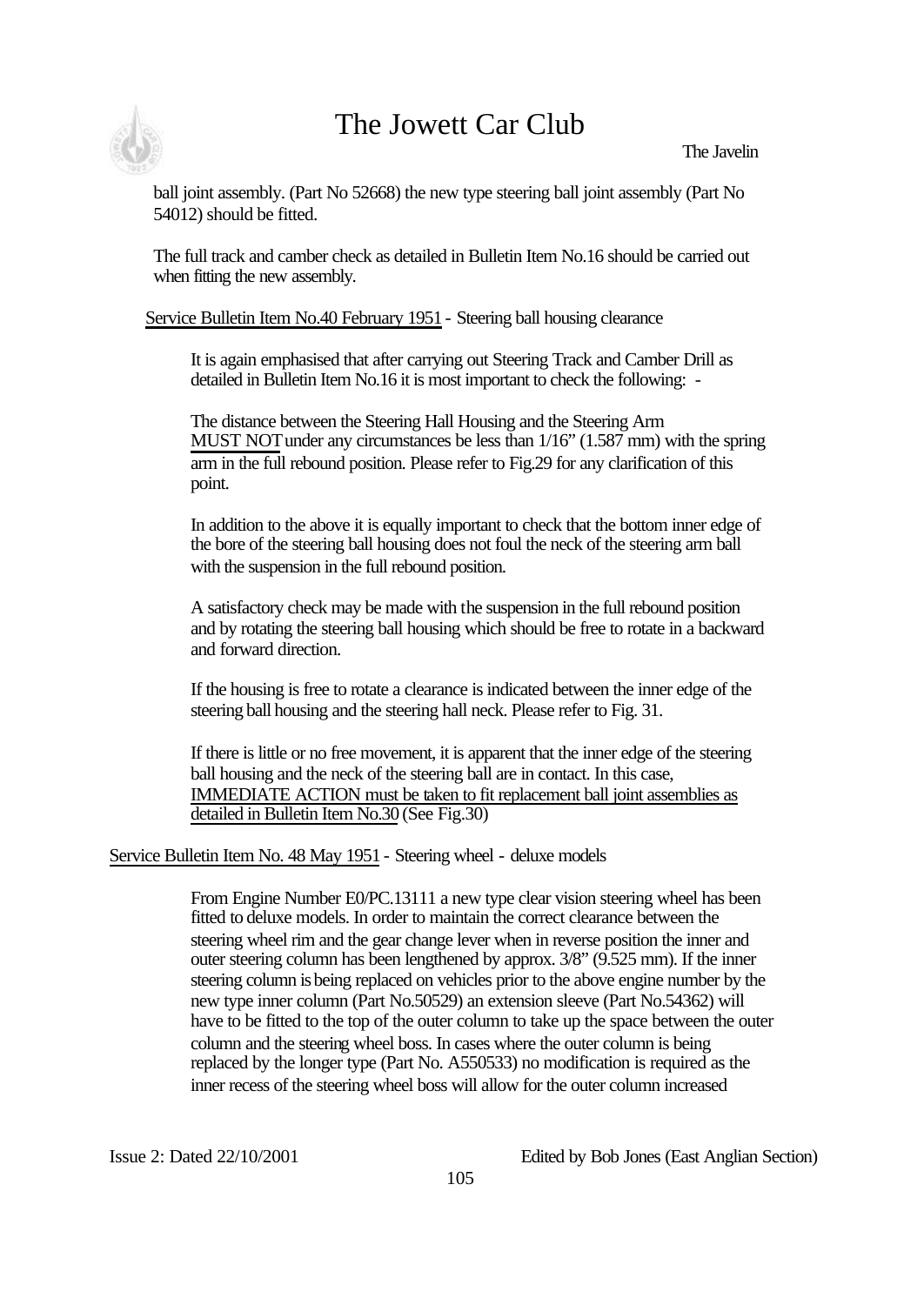

The Javelin

length.

The inner and outer columns are fully interchangeable in sets on all models.

#### Service Bulletin Item No. 62 October 1951 **-** Steering adjustment

Reports have been received regarding the "stiffening up" of the steering action, especially in both extreme locks after steering adjustment service has been carried out.

Investigations reveal that the stiffness is due to the adjustment of steering internal gear and pinion being carried out with the wheels in a straight ahead position and without allowance being made for the extra wear which takes place on the centre teeth of the internal gear. In view of this, we would again draw your attention to Sections 129, 130 and 131 of the Maintenance Manual which deals fully with steering adjustment and emphasize the necessity for paying special attention to Paragraph 4 of Section 130 which reads as follows: -

"To adjust, remove the three set screws securing the column to the box and turn the lock washer until the best possible meshing is obtained, bearing in mind that if wear has taken place, this will be mainly in the centre of the gear and that the adjustment will be limited by meshing on each extreme lock".

Service Bulletin Item No.107 July 1952 Steering wheel - Splined fitting type PD models.

From Javelin Deluxe Engine No.E2/PD.20881 and Javelin Standard Engine No. E2/PD.21838 a splined fitting type steering wheel was introduced to facilitate the removal, replacement and positioning of the steering wheel so that a clear view of the instrument panel may be obtained between the steering wheel spokes when the road wheels are in a straight ahead position. The fitting of the improved type steering wheel necessitates the tapered end of the steering internal column being replaced by a splined insert. The steering column felt bearing locating collar is integral with the insert and does not allow the removal and replacement of the horn slip ring, which together with the steering internal column are supplied only as an assembly. A distance piece is fitted between the steering wheel and the shoulder at the upper end of the internal column to facilitate the fitting of the felt bearing. The late type Steering Wheel (Part No.J54539) Deluxe (Part No.53338) Standards and Steering Internal Column (Part No.J54528) together with the Distance Piece (Part No.54511) are fully interchangeable with the previous type steering wheel and steering internal column.

Service Bulletin Item No. 123 December 1952 - Swivel pin thrust washers

When assembling the Stub Axles and Swivel Pins on cars incorporating the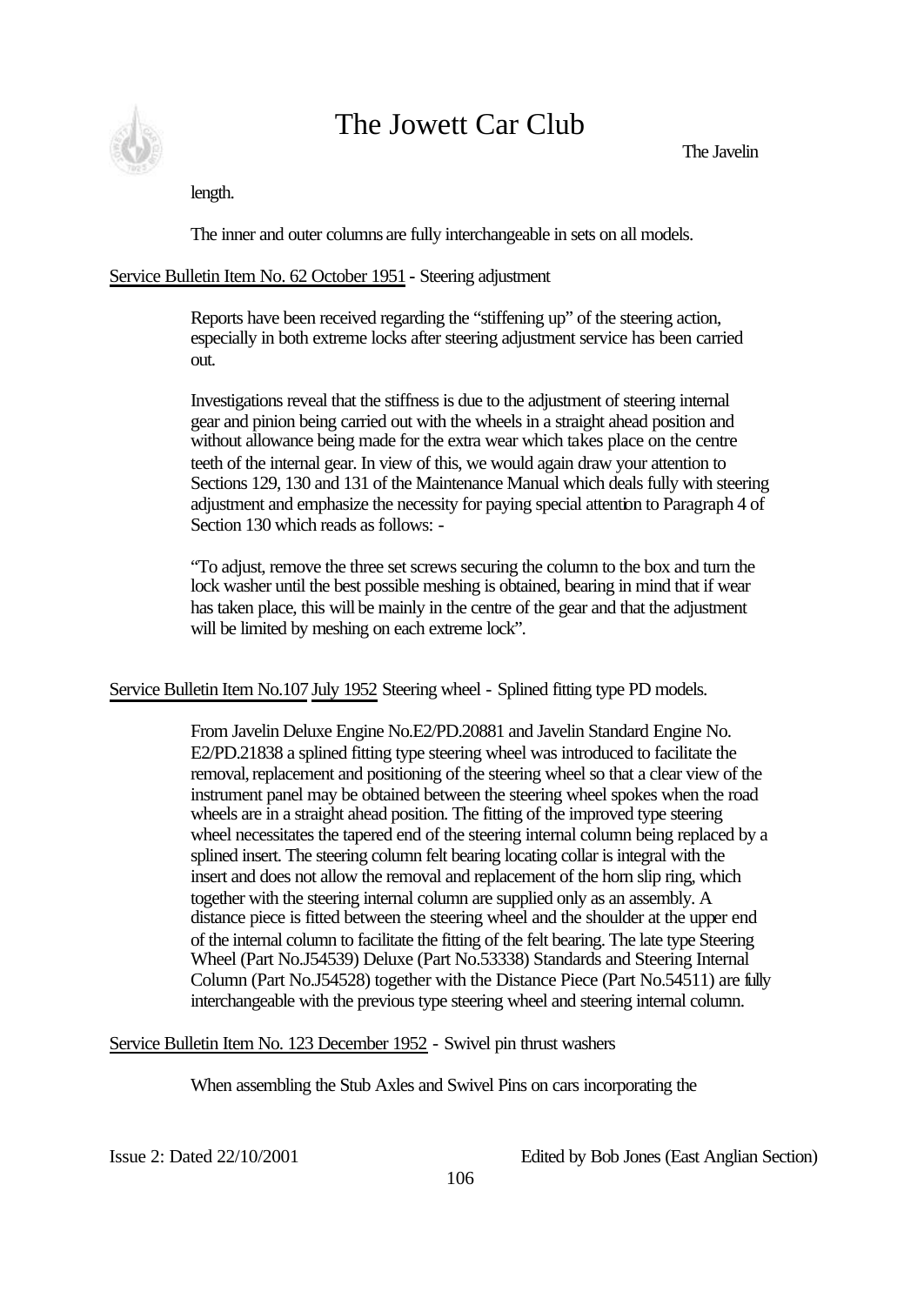

The Javelin

Rubberised Suspension the end float between the Swivel Pin Yoke and the Stub Axle must not exceed .010" (.254 mm).

To enable this adjustment to be made, Thrust Washers of varying dimensions are available and may be identified by the following Part Nos.

J.54748 Thrust Washer .1005" - .0995" (2.553 mm – 2.528 mm) J.54749 Thrust Washer .1085" - .1075" (2.756 mm – 2.731 mm) J.54750 Thrust Washer .1165" - .1155" (2.959 mm - 2.934 mm)

#### Service Bulletin Item No. 123 March 1953 - Wheel tracking

The following is recommended when using the Dunlop optical wheel aligning equipment.

- 1. The aligning fixture should be located on the tyre sidewall.
- 2. Readings should be taken at two, preferably three, different positions, equally spaced on the tyre sidewall circumference, and an average of these readings taken.

The readings obtained by this method may vary slightly with those obtained using the brake drum face for location purposes but the error should be within the acceptable tolerances of parallel to  $1/8$ " (3.2 mm) toe-out.

#### Service Bulletin Item No. 166 November 1953 Camber setting

In cases where the frame level gauge, Tool No. J.9127C is not available, steering camber setting should be carried out as follows: -

With the car on level ground adjust torsion bars until frame height from underside of frame to ground is 10" (25.4 cm). A plumb line is then dropped from the tyre as near to centre as possible, care being taken to avoid the tyre bulge and the distance between plumb line and tyre should measure 1/16" (1.59 mm).

To obtain correct dimensions, adjustment can be made by means of shims (J.54731) fitted between the upper link bracket and the frame.

After setting the camber the overall wheel track should be checked.

The following circular was issued by Jowett Cars Ltd. shortly after production commenced on the Javelin. These notes therefore, only apply to a few early production Javelins.

Technical Circular No. 3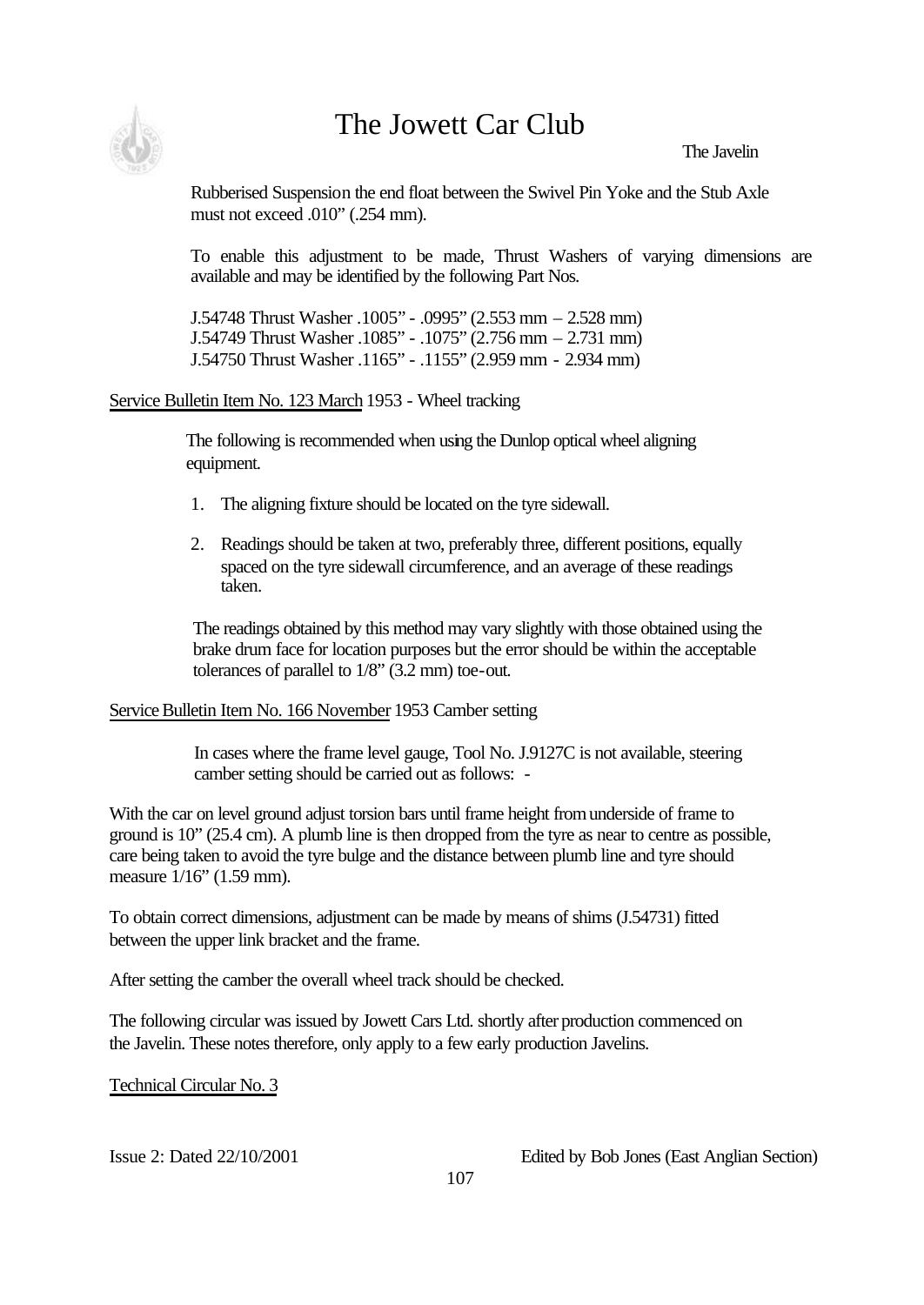

We are not satisfied that under certain conditions the steering link cone nuts (50557) will remain tight.

The following action must be taken IMMEDIATELY on all vehicles, which passed through your organisation,

- I. Remove Steering Link Lock Nuts and Cone Nuts from each end of the steering link assembly (50553).
- 2. File a flat on both Steering Link Pins as shown in the Fig.32.
- 3. Refit the Cone and Lock Nuts using the new type "D' locking washer (52054) supplies of which are enclosed.
- 4. The correct adjustment for Cone Nuts is to tighten up fully and then slack back through 1/6th of a turn.
- 5. The Lock Washer should be folded over on to both the Cone and the Lock Nuts.
- 6. Every care should be taken to remove any filings, and to prevent these from entering working parts.

BRAKING SYSTEM Ref PA PB maintenance manual P.51. PC, PD and PE maintenance manual P.101

The hydro-mechanical and full hydraulic braking systems are very sound but as with other cars careful checks should be made at regular intervals to ensure that the braking system remains in perfect condition.

The following check list may be used at every 5,000-mile service to maintain braking efficiency:

- a) Check condition of brake linings and replace them before they are worn down to the copper rivets. Blow out any dust from the brake drums. NOTE: This dust mostly comprises asbestos and is harmful when inhaled. Use an air line or foot pump.
- b) Check for brake fluid leaks from wheel cylinders, pipe unions, brake hoses and master cylinder.
- c) Check condition of steel brake pines. If rust pitted replace before they corrode through.
- d) Check condition of high and low-pressure brake hoses. Replace at the first sign of cracking in the rubber.
- e) Check all mechanical linkages for security. Check that split pins are fitted.
- f) Check operation and return of handbrake linkage. The rear compensator must be well greased and free to move. Only graphite grease should be used on brake cables. The brake adjuster should be free moving and lightly greased.
- g) Check brake fluid level.
- h) Check wheel cylinder pistons and handbrake expander units for free operation.

As some members may be aware Ford Consul Mark I brake shoes fit the full hydraulic brake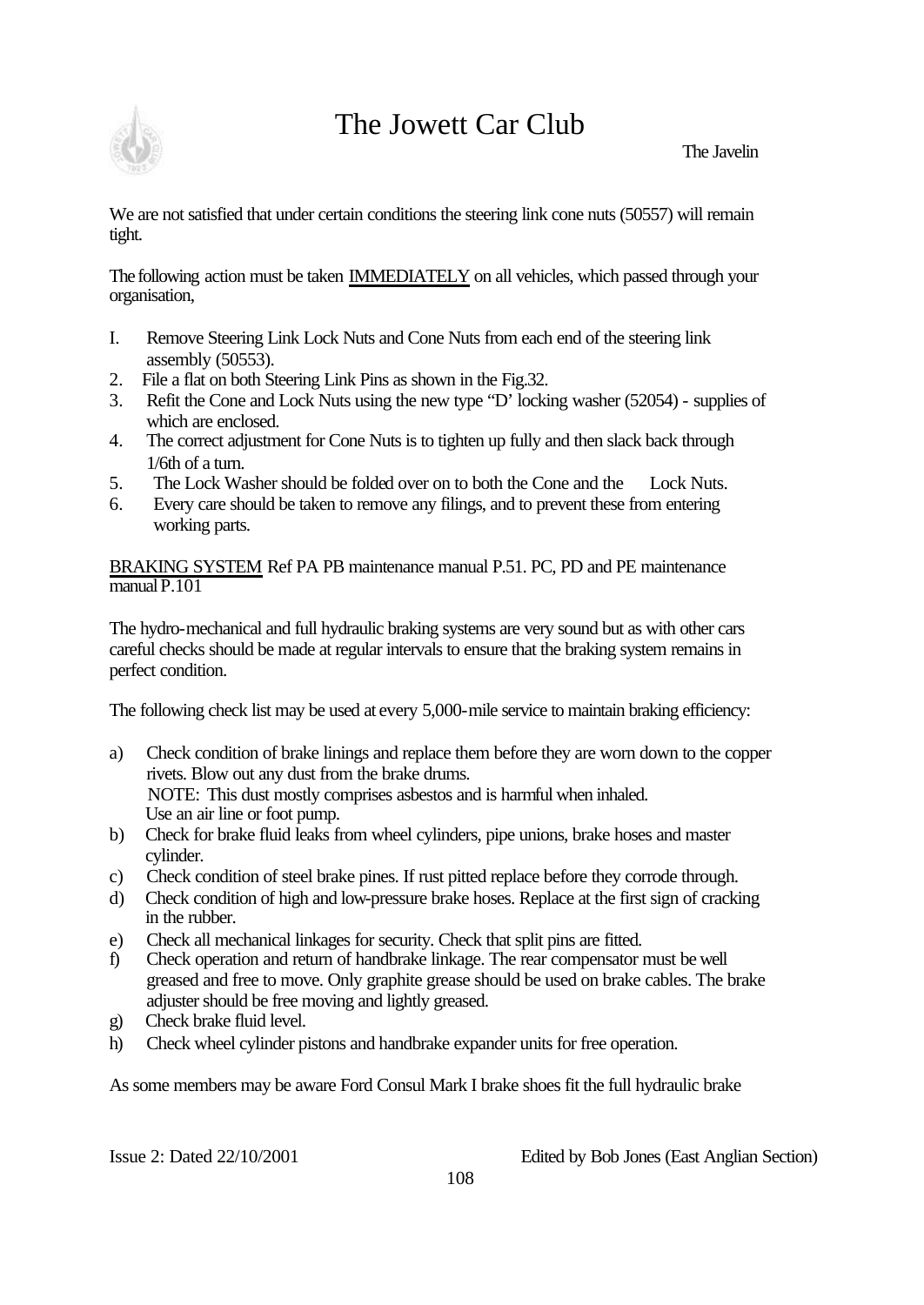

The Javelin

Javelin and Jupiter. There is however, a difference in the brake lining material. The Javelin is a much heavier vehicle and has a harder lining material. Ford Consul Mark 1 brake shoes are not suitable for 'performance' use as 'brake fade' occurs very quickly.

The rear wheel cylinders on the full hydraulic brake Javelin and Jupiter 15 designed to move slightly allowing the pressure exerted to be equalized between the two brake shoes. On assembly the cylinder inner (sliding) face and the exterior cover plate should be lightly greased with brake grease. The cylinder securing nuts (Simmonds nuts) should be tightened down and turned back one half turn. Do not over tighten. No further maintenance should be required but should uneven wear take place on one pair of shoes the probably cause is restricted movement of the rear wheel cylinder. In these circumstances the cylinder will have to be removed, the sliding surfaces cleaned regreased and reassembled.

A very common handbrake fault is that the handbrake lever being a steel sheet pressing is easily broken. Do not apply excessive force to the handbrake lever. Only light pressure is required to hold the car on the steepest slope. If excessive force is required the handbrake system is faulty and the following items should be checked.

- a) Handbrake cables must not stretch excessively.
- b) The rear compensator should be well greased and free to move.
- c) The rear wheel cylinder draw links must be free moving, well greased and the tapered roller surfaces should be smooth and un-grooved. Light stoning will remove any grooves and indentations.
- d) The tappets must be free moving, well greased and the ends un-grooved.
- e) The rollers must be rust free and round. If there are any flats on the rollers they must be replaced.
- f) The brake adjusters must be correctly adjusted and the brake shoe ends lightly greased with 'brake grease'.

As mentioned, a very careful check should be made on the freeness of all wheel cylinder pistons. The brake drums should be removed followed by the brake shoes. A 'G' clamp should be used to hold one of the pistons inside its cylinder whilst pressure is exerted on the brake pedal forcing the other out. Be careful not to press too far or the piston and seal will be forced completely out of the cylinder. If excessive pressure is required to move the piston, the flexible brake hose should be clamped tight with the special Girling tool and the piston and seal removed for cleaning. No abrasive papers or pastes should be used. The inside of the piston chamber and the piston should be cleaned with brake fluid or a mild liquid polish such as 'Brasso' or Bluebell. A new seal should be inserted, recessed side innermost followed by the piston. Plenty of Girling brake fluid should be used. Do not assemble dry. After reassembly the hose clamp can be released and the appropriate pipe bled.

To assist bleeding 'A.P.V.' brake bleed valves can be inserted in place of the existing. No rubber tube or bottle is required with these.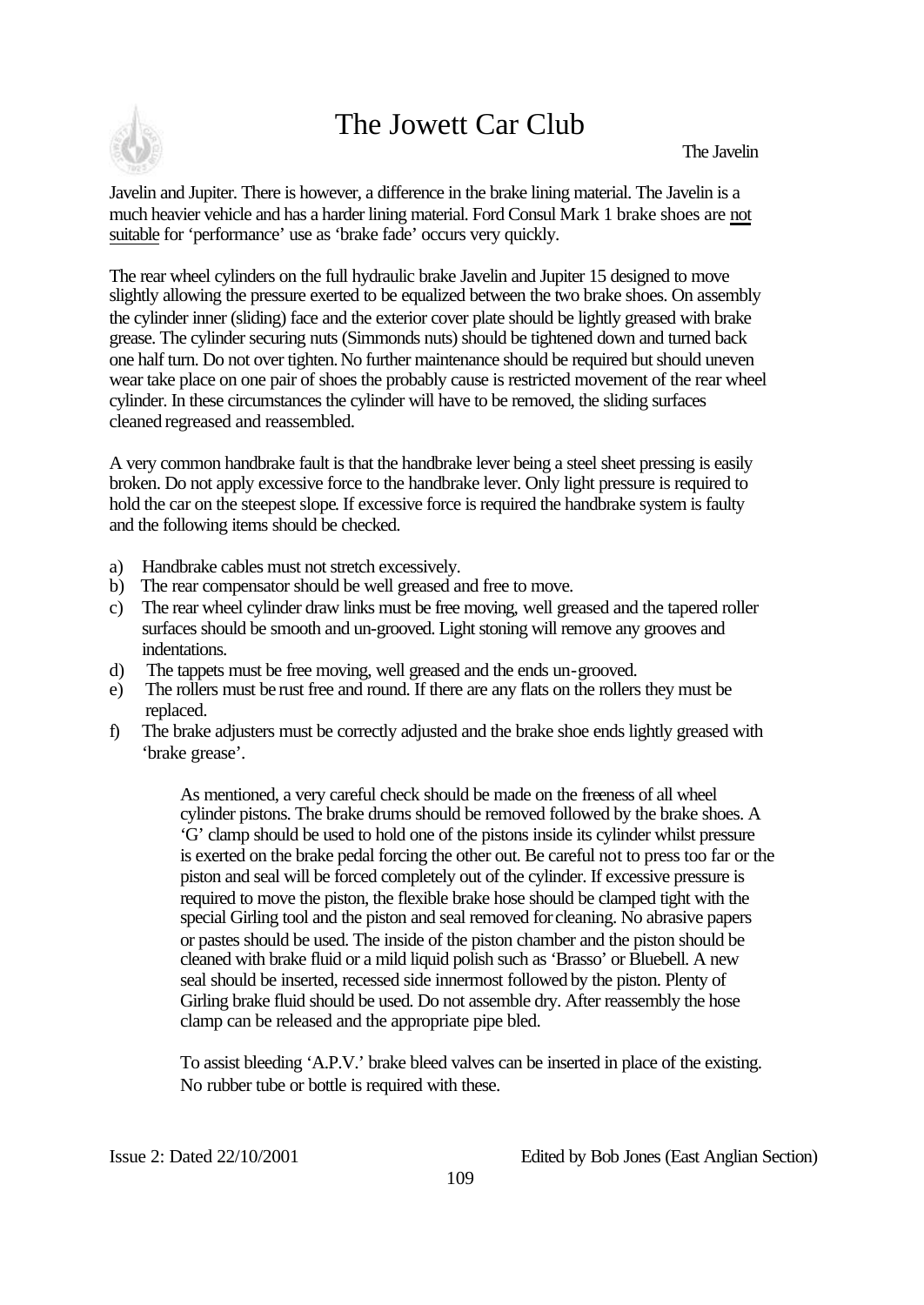

The Javelin

The existing Javelin brake fluid reservoir tank can if required, be changed to a Jaguar one which incorporates, a float and switch which can be wired to a warning lamp under the instrument panel giving warning of low brake fluid level or complete loss. Others are available, e.g. Smiths.

### Service Bulletin Item No. 8 March 1950 - Front brake judder

The following may cause "Grabbing" or "Judder" on the front brakes: -

- 1. Incorrect adjustment, allowing excessive clearance between the brake lining and drum.
- 2. Brake linings insecurely or incorrectly rivetted to the shoes.
- 3. Brake shoe pivot pin loose on the back plate.
- 4. Irregularities in the surface of the brake drum bore.

It is possible that even with the above points correct grabbing may occur and in this case the existing linings should be replaced with Mintex M14J linings.

Service Bulletin Item No. 26 September 1950 - Four wheel hydraulic braking system.

Introduced with effect from Javelin car engine No.EO/PB.10594.

DESCRIPTION: The brakes fitted are Girling  $9''$  x 1 3/4" (228.6 mm X 44.45 mm) Hydraulic Leading Sliding Shoe on the front and Girling  $9'$  X 1  $\frac{3}{4}$  (228.6 mm x 44.45 mm) Non Servo Sliding Shoe with internal handbrake mechanism on the rear. Footbrake application is Hydraulic with a separate mechanical operation for the hand or parking brake.

FRONT BRAKES: The Front Brakes are 9" x 1 3/4" (228.6 mm x 44.45 mm) H.L.S.S. each shoe is operated by a separate wheel cylinder located on the back plate. It will be seen that each shoe is located on one cylinder and expanded by the piston of the other with the leading edges of both shoes making initial contact with the drum. The rear at the cylinder casting is formed to create a 28° inclined faced abutment with a steel strip which is the locating slot for the trailing edge, thus increased efficiency and more even lining wear is obtained owing to the sliding action of the shoes.

Each brake shoe is held in position by a return spring which passes from the abutment end of the shoe to a hole in the back plate and the springs are not positioned from shoe to shoe.

Adjustment for lining wear is provided by knurled snail cam adjusters, which operate against a peg at the actuating end of the shoes, the adjusters turn clockwise to expand the shoes.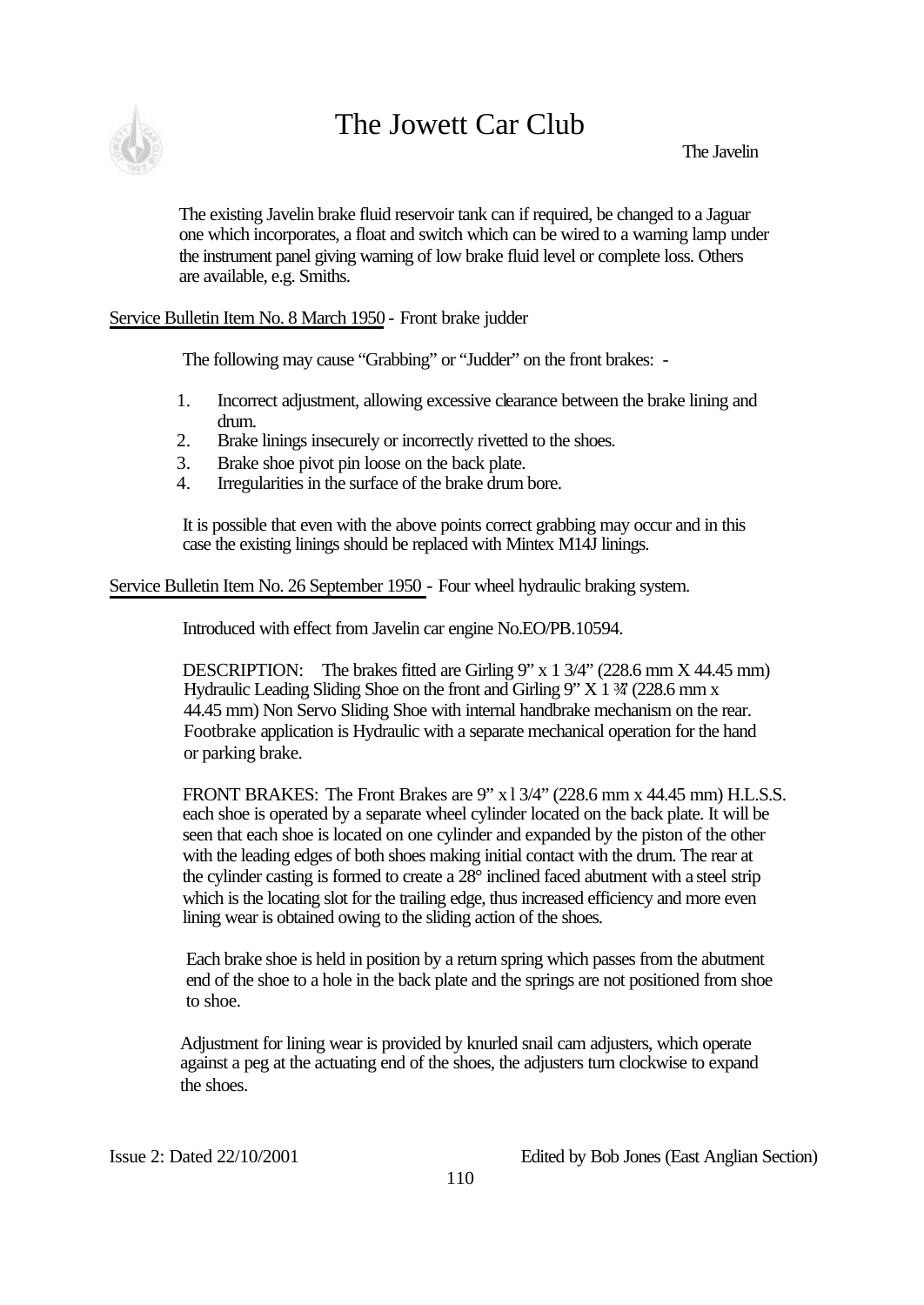

The Javelin

Each wheel cylinder the bodies of which are made from alloy, consist of a seal retaining spring, a Bakelite seal spreader, seal and piston.

The two wheel cylinders are inter-connected by a bridge pipe, which passes from cylinder to cylinder on the reverse side of the back plate, provision being made for a bleed valve on one cylinder only. It will be noted that the flexible feed pipe is now connected to the wheel cylinder at the rear and not as previously at the top.

### FRONT BRAKE ADJUSTMENT: -

- 1. Jack up the car until the front wheels are clear of the around.
- 2. Rotate the wheels and if necessary operate the adjusting bolts anti-clockwise until the wheels rotate freely, and without drag.
- 3. Turn one of the adjuster bolts until its brake shoe touches the brake drum and release the adjuster until the shoe is just free.
- 4. Repeat the procedure for the second adjuster and the other wheel.
- 5. Apply the footbrake and after a Short pause recheck the wheels for free rotation. It is obviously essential that the shoes should not be in contact with the brake drum when the brake pedal is in the off position.
- REAR BRAKES: The Rear Brakes are 9" x l 3/4" (228.6 mm x 44.45 mm) HNS/S/H. The shoes are hydraulically operated by a hydraulic wheel cylinder, which consists of a die cast aluminium housing, two plungers complete with dust covers, two seals, two bakelite seal retainers and a seal retaining spring.

The handbrake expander housing which is part of the wheel cylinder casting, consists of a hardened steel wedge which also acts as the draw link, two hardened steel rollers and two flat inclined faced hardened steel tappets.

The retaining cover, which is secured on the housing by four setscrews has two tabs, these prevent the flat tappets from sliding out of the housing when the brake shoes are removed.

A bleeder valve is also incorporated in the cylinder housing, a rubber cover being fitted to exclude dust etc. The shoes are located at the adjustment end in the slots provided in the adjuster plungers, being held in position by two springs from shoe to shoe, the shorter of the two being fitted at the adjuster end of the shoes.

It will be seen that the shoes are not anchored in any fixed position but are allowed to slide both at the hydraulic pistons and the adjuster links.

Adjustment for lining wear is made by the screwed adjuster wedge as for the previous mechanical rear brake operation.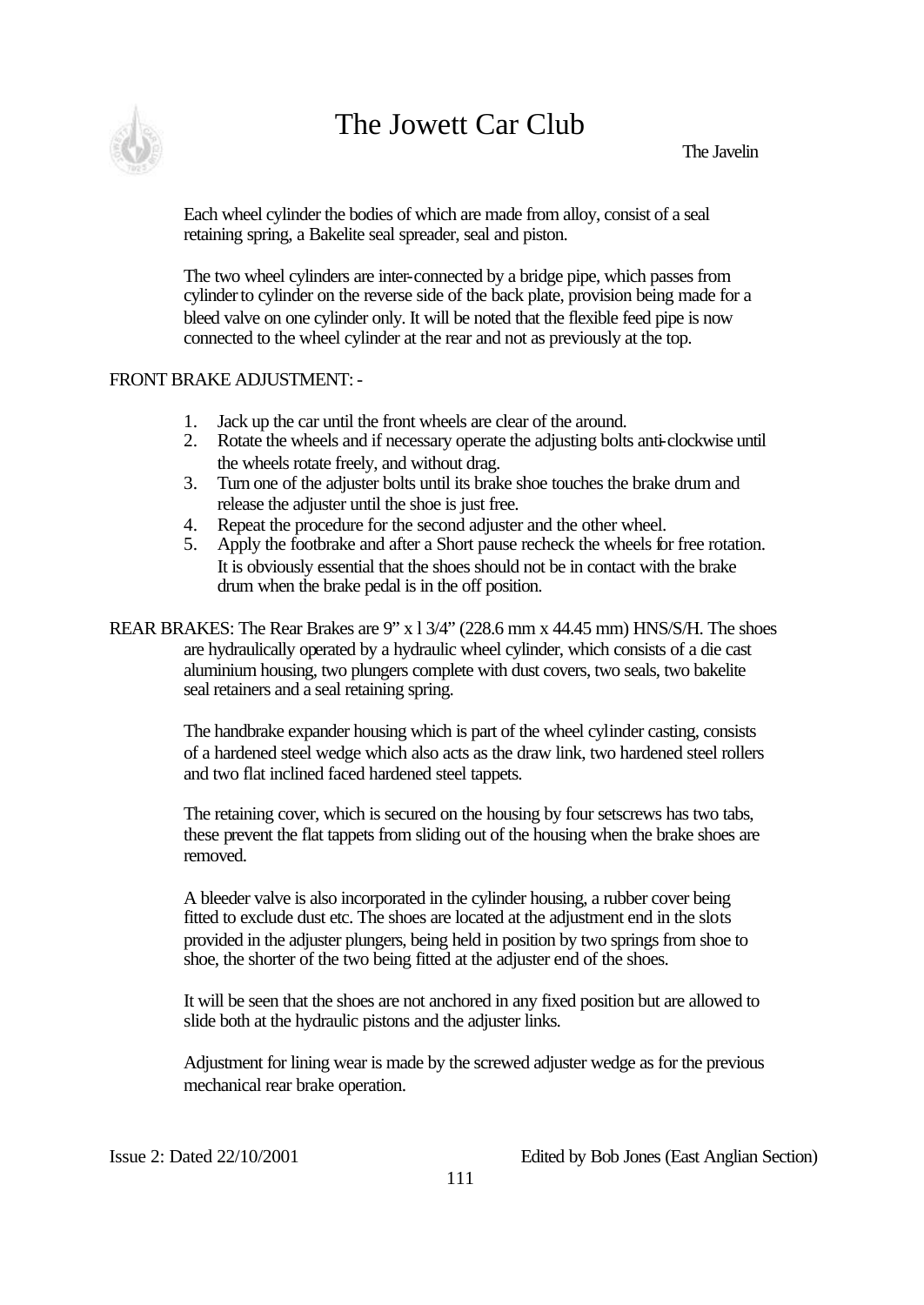

The Javelin

The adjuster clicks over notches as it is tightened in a clockwise direction: do this as far as it will go without forcing until the shoes are binding on the brake drum. Then slacken off the adjusting screw until the drum revolves without binding on the brake shoes, releasing for two notches is normally sufficient.

HANDBRAKE OPERATION: The handbrake cable is no longer interconnected with the foot brake mechanism, a pull rod is inserted between the hand-brake and rear brake cables which gives a direct connection between the handbrake lever and the rear brake compensator.

> Adjustment is provided at each end of the Pull rod and as with the previous system there should be slight play in the linkage before movement of the handbrake lever operates the rear shoes. With the rear brake shoes correctly adjusted the handbrake should be full on at approximately 5 notches.

MASTER CYLINDER: This is the Girling Tension Type Master Cylinder and is operated between a pivot mounted on a bracket fixed to the chassis side member and a short connecting link from the brake pedal. The draw rod is protected from dirt and dust by a rubber boot, which should be packed with Wakefield Rubber Grease No. 3. Unlike the hydraulic- mechanical system previously used, there is no movement of the main body of the cylinder and the flexible hose to the distribution block has been replaced by a short copper pipe.

BLEEDING THE HYDRAULIC SYSTEM: Further to the usual procedure when carrying out this work the following points should receive particular attention: -

- 1. Before commencing operations adjust the brakes, so that there will be no danger of the brake shoes flexing and thereby allowing air to enter the system.
- 2. Each wheel should be bled in a definite order beginning at the wheel nearest to the master cylinder. The last of the four wheels to be bled will thereforebe the rear near side wheel (left hand) on a right hand drive Javelin (and right hand for a left hand drive car).
- 3. The type of brake fluid recommended is "Girling Crimson" and when topping up the supply tank during bleeding operations fluid, which has circulated through the system, should NOT be used due to its probable aerated condition. However if the aerated fluid is perfectly clean it may be used after standing 48 hours.
- ALTERATIONS TO PARTS AND COMPONENTS: With the introduction of the Four Wheel Hydraulic System the major components detailed below have been revised and are not interchangeable with cars prior to Engine No. E0/PB. 10594.

REAR AXLE- PART NO.54097 (SALISBURY'S 3HA-00l-16)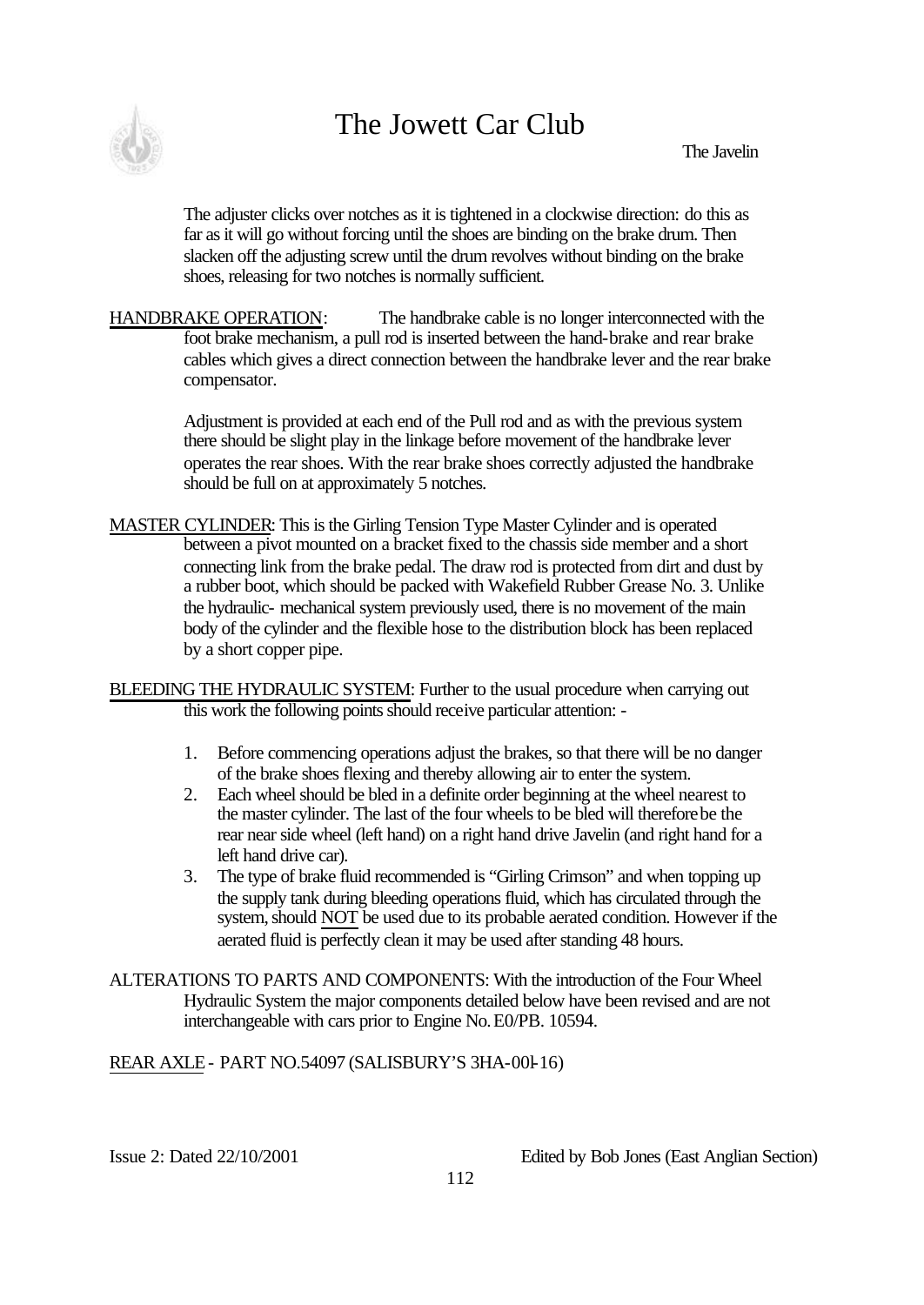

The Javelin

The new type axle embodies a larger differential casing, the oil capacity being increased to 2 pints (1.284 litres) of HYPOID OIL. The type of oil recommended remains the same.

It should be noted that the transverse stay bracket is now integral with the offside outer tube of the rear axle.

### TRANSVERSE STAY- PART NO.54104

Due to the new position of the transverse stay bracket it has been necessary to increase the length of the stay by approximately 4 1/2" (107.95 mm).

### REAR PROPELLOR SHAFT - PART NO.54106.

The propeller shaft is approximately 1' (25.4 mm) shorter due to the increased size of the differential casing. The fitting of the layrub Couplings remains the same.

Further references - Club library - Girling maintenance and overhaul of brakes. Jowetteer December 1968 P.118 - Fitting late axles to early cars retaining mechanical brakes, by R. Cope.

When in 1962 I got the chance of a very cheap brand new rear axle for my 1950 Javelin, I naturally wasted no time in accepting. Replacing my old and very noisy unit with the new one seemed easy. Four suspension bolts, Panhard rod and prop shaft, and back plates and since the 1950 Javelin has no hydraulics on the back, no bleeding problems. No bleeding problems? There were several, as I very soon found. To cut a long story short, the new axle was the later one with longer pinion housing, intended for hydraulics and the result being that I had to shorten the rear prop shaft, shift the (old) back plate holes through 90° and find two brake drums and longer Panhard rod to suit the new axle. Fitting the old back plates meant that the old narrow shoes were working in drums intended for wide ones. This set up worked quite well except for a loud squeak when braking other than gently. I need hardly say that my car was often the focus of attention from people waiting to cross the road at traffic lights and these trusting individuals would step blithely onto pedestrian crossings without warning.

A couple of months ago I decided to do something about these brakes. No - didn't convert to hydraulics. A couple of back plates intended for hydraulic operation were obtained and converted to mechanical and at the same time wide shoes were fitted. The result? Better brakes and no squeal.

The actual conversion was quite simple and if any member owning an early Javelin gets the chance of a later axle the following information may be of some help. I feel that it is much cheaper and easier than trying to fit the complete hydraulic system, and has the advantage of being easily converted back to hydraulics at some later date if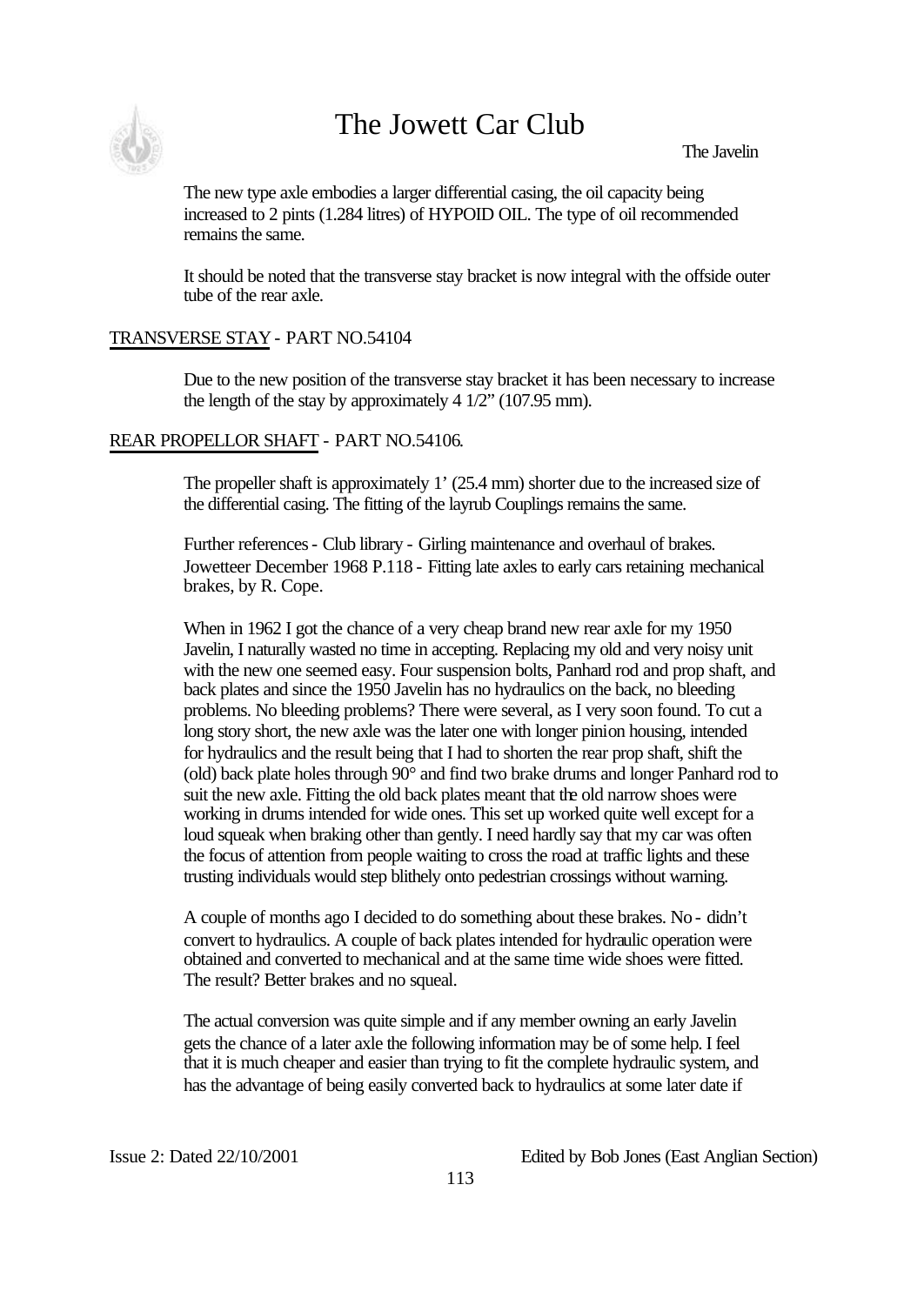

The Javelin

you intend, as I do, to fit rubber front suspension and bring your car really up to date.

In the first place, when you get your later axle, make sure you get the rear prop shaft and Panhard rod as well as the rear drums and back plates. You can consider yourself almost home already. Incidentally my axle was brought up to Middlesborough from Wales, that's the beauty of having friends with wide connections. There must be several of these axles lying in storerooms of agents because they never seemed to need changing. However - on with the story.

All you need now is a piece of 3/16" thick mild steel, bright preferably, 4-1" or 1 1/8" by ¼" B.S.F. bolts with self-locking nuts and spring washers, 4 more ¼" castellated nuts and a piece of 3/32" or thereabouts springy wire. You will then need the brake expander housings off your old back plates or better still, buy a couple from a distributor as I did and save yourself some time. The conversion can now be completed and the new axle fitted as a unit apart from one thing - you still need the rubber dust excluders from your old axle but these can wait unless, of course you can get hold of a couple.

The first job in to make 2 plates as in Fig.49 from 3/16" steel plate. One of these is fitted between each expander housing and back plate to make up for the difference in width between the narrow and wide shoes. The expander housing should fit the top 3 holes. A little filing may be necessary. The bottom 2 holes, with the 1/4' bolts in replace the studs in the old housings. Since both back plates receive the same treatment I will describe the operations on one. The work needed can be carried out in situ but I would take them off for convenience.

First of all, remove the old hydraulic cylinder. Take the packing plate and with the  $\frac{1}{4}$ " BOLTS in the bottom holes, offer it to the backing plate from the shoes side so that the bolts fit in the slots already there. It will be immediately apparent that additional slots are needed for the expander studs. These are best made by drilling 9/32" holes at the slot extremities and cutting to the holes with a fine saw. The next step is to fit the expander housing into the top holes in the packing plate and try the unit on the back plate. You will find that it doesn't fit. Don't worry all that is needed is a small flat filing along the upper side of the expander nose to the depth of the recess which is machined in it. At this point the whole assembly should slide along the slots without force being needed and without excessive up and down play.

At this stage I made a cover plate from this sheet to the same pattern as the packing plate. This fits on the opposite side to the back plate and covers up the hole cut for the original expander. There is now the difficulty of holding the rubber dust excluder in place and this is where the springy wire comes in. Bend it as shown in Fig.50 so that it holds the flange of the excluder onto the back plate and is itself held by the bottom bolts.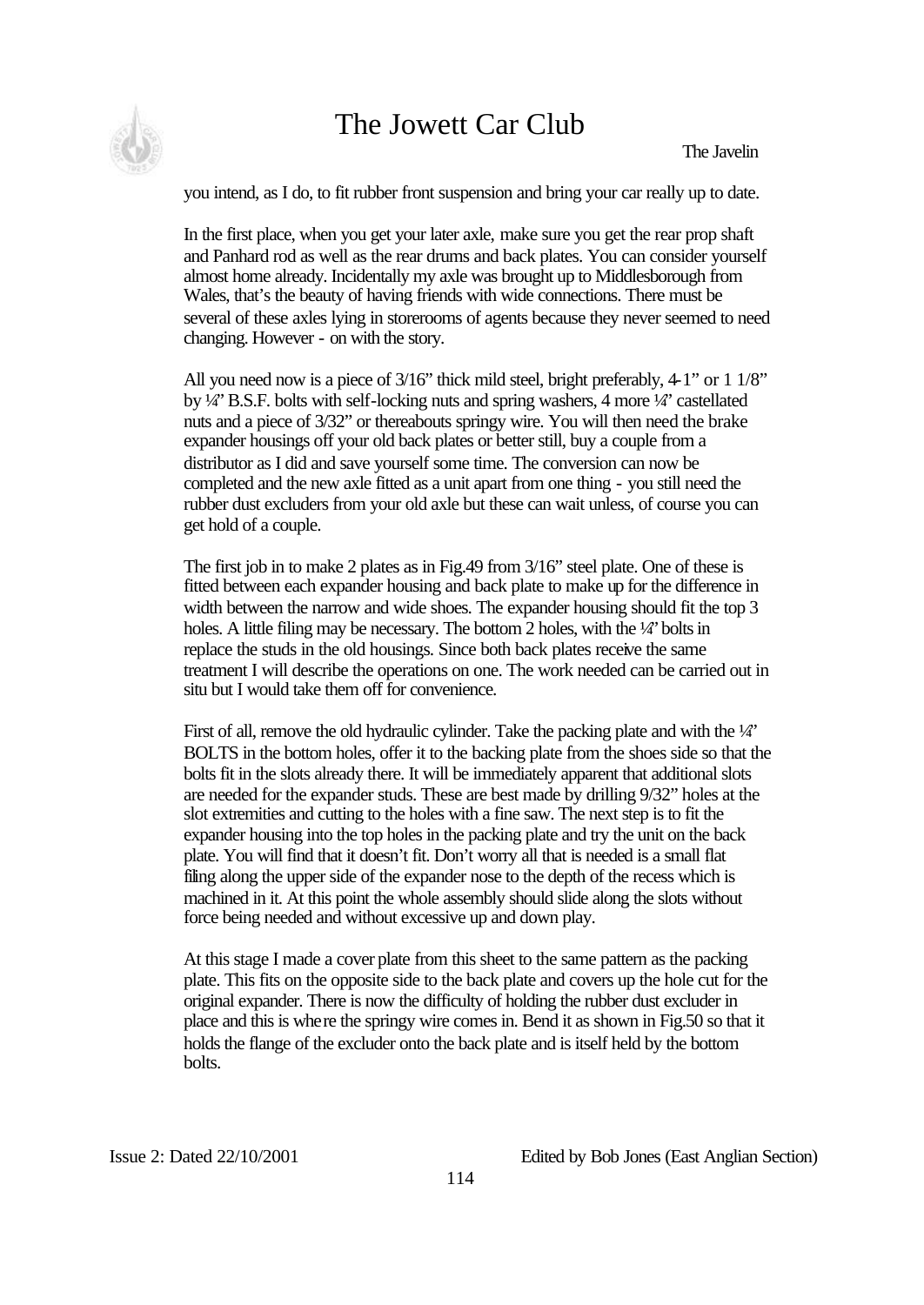

The Javelin

Before final assembly a split pin hole was necessary as near the end of each expander stub as possible. I also tack welded the bolt heads to the packing plate but this is not essential.

Having made sure that all sliding surfaces were rust and paint free I fitted the expander housing assembly to the back plate, applying sufficient grease to ensure there would be no sticking. On the other side of the back plate the thin cover plate was fitted first then castellated nuts put on the expander housing studs and tightened down finger tight, that is, so that the split pins could be fitted and the assembly could slide in the slots without any free play. I would have preferred to fit longer studs and spring washers here but any attempt to remove the original studs results in them shearing off. By the way it might be necessary to deepen the castellation slot a little to get the pin in. After fitting the dust excluder the bent spring wire should be fitted followed by a spring washer on each bolt and finally the self-locking nuts. It is absolutely essential that the expander assembly can slide, even if a little force is needed, otherwise the leading shoe will eventually be the only one doing any work. The shoes can now be fitted. I built up the ends, which fitted in the expander to the same shape as the old narrow shoes, but this is probably not necessary.

Fitting the axle and adjusting the brakes is straightforward. After adjustment and with the handbrake on, give the expander a tap with a piece of hardwood to make sure the assembly is centralised. A road trial will now provide the 'proof of the pudding'.

BODY - Ref. PA, PB maintenance manual P.67. PC, PD and PE maintenance manual P.109

Like all steel constructed vehicles of its period, the main body and chassis problems to arise will be duo to the formation of rust causing in some cases severe structural weakness. It is becoming increasingly common for the welds securing the front cross member to be broken causing the whole chassis of the car to flex unduly. In severe cases the front steel floor pan will emit a 'boom' each time the car goes round a corner. It is important to very carefully check for any cracking at the end of the cross member and reweld if necessary.

As the main frame members end in front of the roar axle the rear body structure is not as strong as the rest of the car. Two steel angles supporting each side of the boot floor run from just behind the rear seat back to the toolbox in the boot. These angles are joined to the mainframes by a complex system of steel panels around and behind the rear sent cushion. It has been found by a few members when towing heavy cars vans or trailers that this can actually pull the panels apart and very serious damage can be caused if the panels are not re-welded. All Javelin owners who tow caravans or trailers should carry out periodical checks for any signs of damage. The maximum recommended towing weight is 15 cwt.

Rust is the real car killer and like all steel cars the Javelin can be seriously damaged by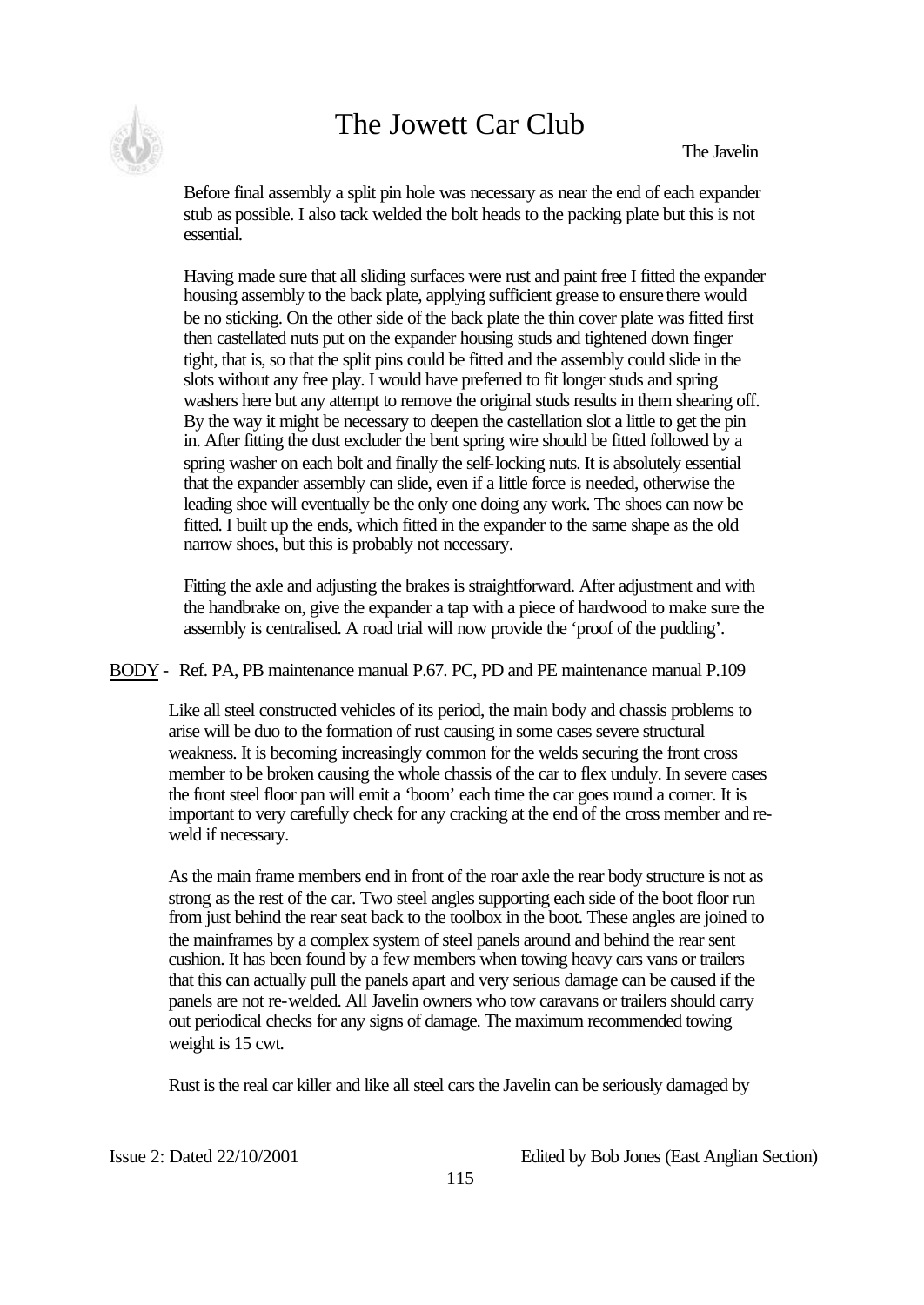

rust. Figs.34 and 35 show the most common positions for rusting. It is impossible to say which of the positions shown will be affected most on each car. Some cars have serious frame rusting, others doors and sills and others rear wing pillar and inner boot panels. A careful check should, therefore be kept on all the positions shown. Below is a list of the areas likely to be effected on one car or another. Each letter refers to the illustrations Figs. 34 and 35.

- A. Rusting of the gutter at the top of the boot lid is caused by the build up of mud along the seam on the inside of the gutter. The gutter should be regularly cleaned out and a rust preventative applied to the seam.
- B. Rusting between the wing piping, wing and main body structure caused by water being trapped between the three surfaces. Serious rusting can occur which is not obvious from the exterior. When the rear wings are removed the full extent may become obvious. Very little can be done once corrosion has set in unless the wings are removed for cleaning and rust killing. A sealer such as 'Bostick' waterproof sealer can be used to prevent the further ingress of water to the rust in the joint.
- C. Rusting of the top of the enclosed spare wheel carrier caused by the collection of water retaining mud on the upper surface. Rusting also occurs between the fuel tank and the end securing brackets for the same reasons.
- D. Rusting between the inner boot panels and the horizontal steel angles is caused by the failure of the boot lid sealing rubber. Water collects in the gap between the boot floor and the inner wing panels. There is no exit for this water and severe corrosion is sure to occur.
- E. Rusting of the steel lower spring-arm tube. This tube is always subjected to a continuous spray of water from the rear wheels and once the surface of the underseal is broken, rusting occurs very rapidly. If rusting is serious then the car is in a dangerous condition. It has been known for the lower spring arm tube to brake away causing rear wheel steering.
- F Rusting of the rear body outrigger caused by the collection of water retaining mud inside the member with no adequate draught to dry it out. There is a drain hole in each member, which should always be kept clear. A rust preventative must be sprayed inside the member. The rear quarter windows should not allow water to run down to the outrigger.
- G Rusting of the sills caused by water being held behind the rubber sealing strips. These should be periodically removed so that any rust can be removed and a rust preventative painted on. Rusting also occurs around the securing screws on the underside of the sills.
- H Rusting of the jacking points and centre outriggers caused by the collection of water retaining mud in the outrigger and jacking socket. The drain holes should be kept clear all mud periodically removed and a rust killer sprayed in all inaccessible corners. New jacking points are available.
- J Rusting at the bottom of the front pillars caused by tie collection of water retaining mud at the bottom of the pillar and a supply of water from a leaking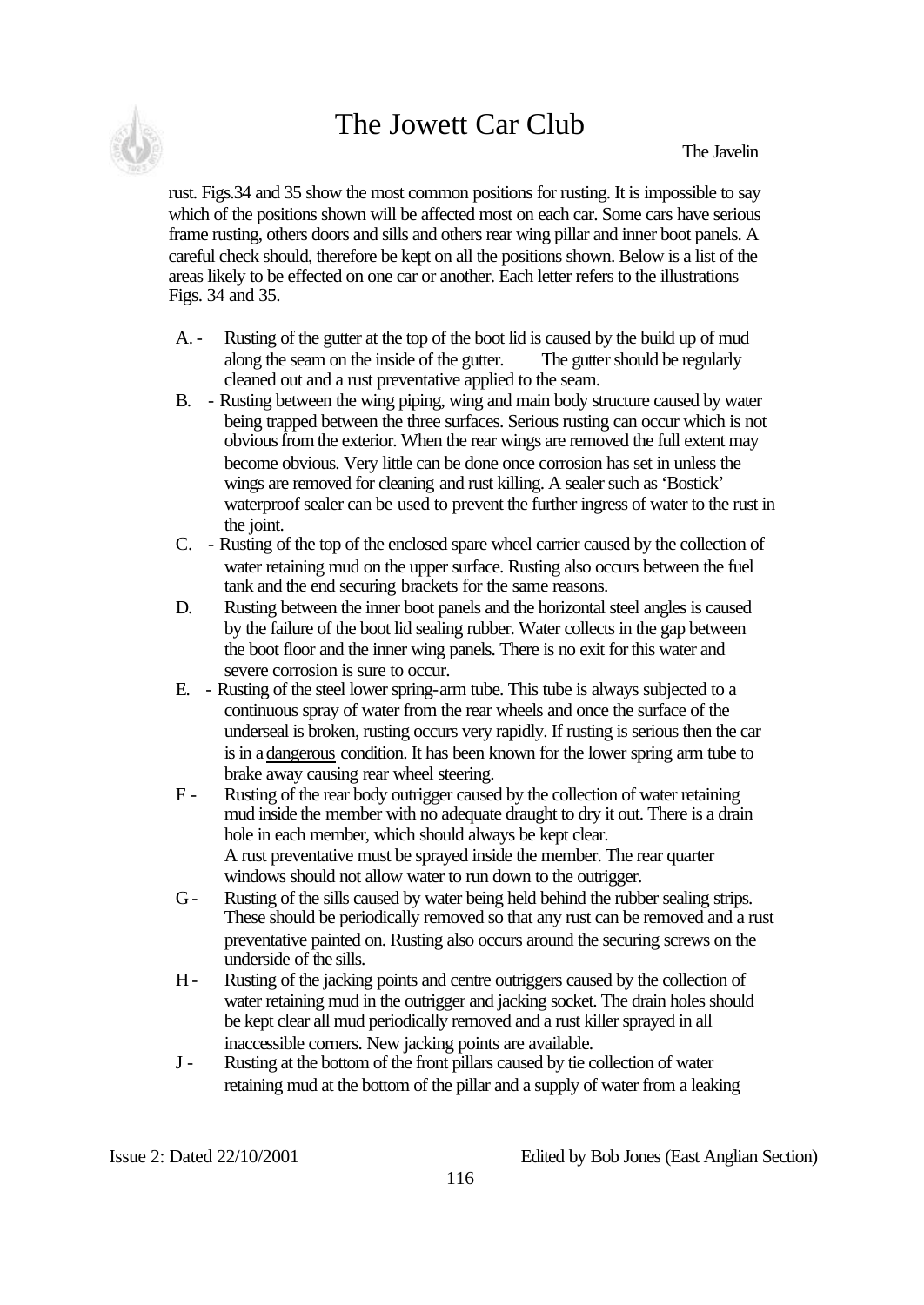

windscreen rubber which collects under the carpet and behind the quarter trim panel.

- K Rusting of the top of the frame caused by water being held by the felt, which is on top of the frame under the floorboard. The felt should be soaked with a rust killer, which should periodically be reapplied. This rusting can be serious and DANGEROUS if allowed to go too far. In severe cases the frame can be seriously weakened and may collapse.
- L Rusting of the outer door panel and the door bottom panel caused by the collection of water retaining mud in the bottom of the doors. Water seeps down between the outer and bottom panels where it is trapped with obvious results. The drain holes should be kept clear and the inner trim panels removed periodically so that cleaning and rust killing can be carried out,
- M Rusting of the front wing and inner wing panel caused by the collection of water retaining mud. This area is kept continually wet by the spray from the front wheels and has no opportunity to dry out. Remove all loose mud and apply a rust killer.
- N Rusting of the front outrigger caused by water being trapped between the member and the steel floor. This area should receive periodical treatment with a rust killer in spray form, which reaches the inaccessible areas.
- O Rusting of the top of the inner wing member caused by the collection of water retaining mud. Remove all loose mud and apply a rust killer.
- P Rusting of the inside of the frame at the point where the front suspension spring arm trunnion bush bracket bolts on. Rusting here is not obvious until the frame cracks. Repairs are extremely difficult due to the complex structure at this point. All the five securing brackets should be kept tight especially the vertical one. Severe knocks when the spring arm 'Bottoms' on the frame will put excessive strain on the mainframe if they are loose. Rebound buffers should, therefore be in good condition. When the frame is cracked the car is in a DANGEROUS condition. In severe cases the front of the mainframe will drop and the engine will appear to be 'lopsided'.
- Q Rusting between the inner wing panel and member caused by the collection of water retaining mud. The first sign is for the inner wing panel to rust through behind the carburettor down pipes. At this point rusting of the inside of the member is far more serious. All mud should be removed and a rust killer applied.
- R Rusting of the horizontal section of the inner wing panel caused by the collection of large quantities of water retaining mud and the blockage of the two drain slots either side. Remove all mud, clear the drain slots and apply a rust killer.
- S Rusting of the inner wing panel caused by the collection of water retaining mud. Remove all loose mud and apply a rust killer.
- T Rusting of the inner wing panel caused by the collection of water retaining and the continuous supply of water from the gutter, which seeps down behind the wing. Remove all loose mud and regularly apply a rust killer.

In the above notes the majority of the areas that are prone to rusting build up thick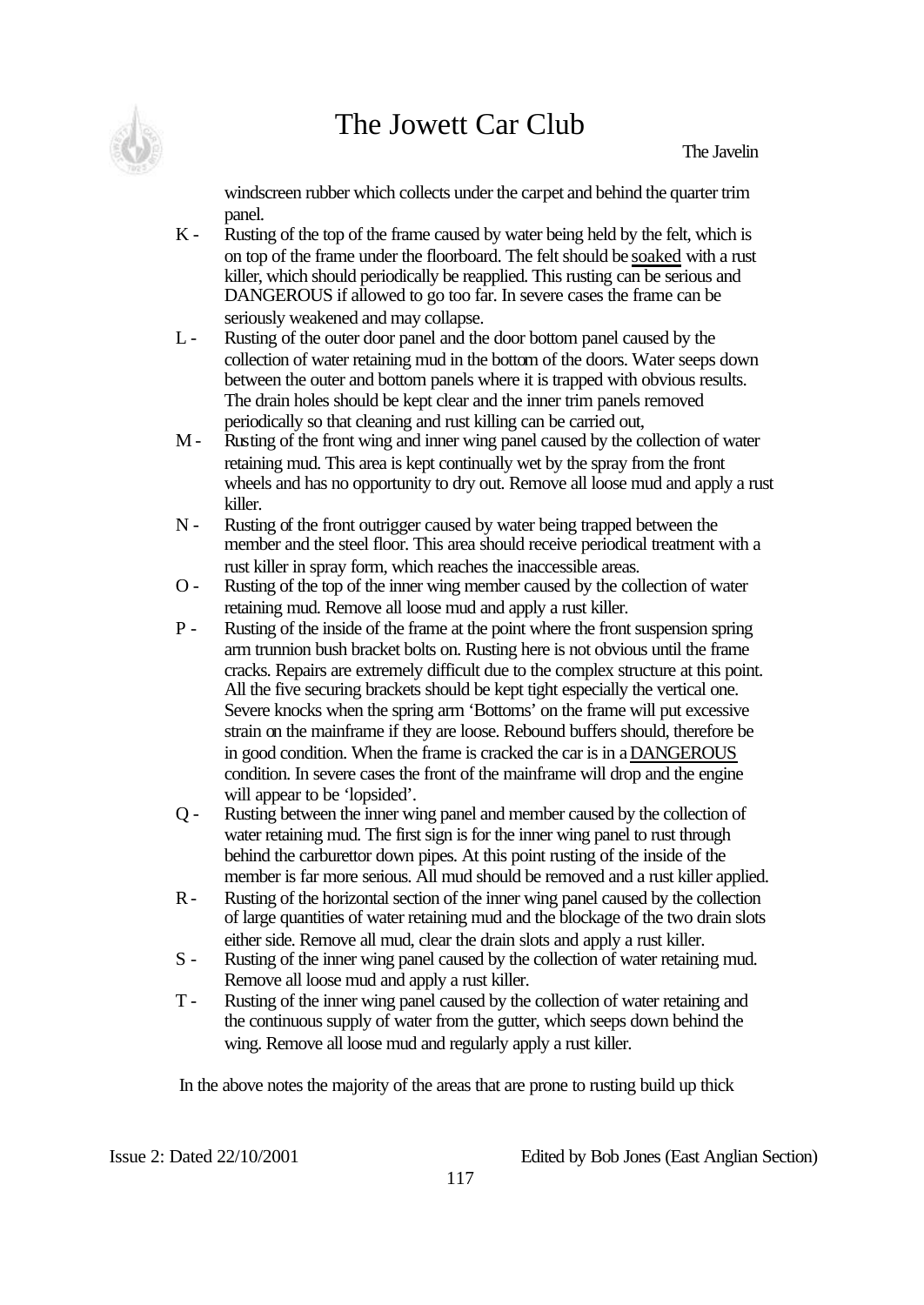

The Javelin

layers of mud. In these areas the mud never dries off and the rusting action is continuous. The outer layers of mud may look dry but digging out the mud will reveal that the surface of the steel panel is damp and rusting fast. If all mud can be removed and areas, regularly cleaned by spraying with a high pressure water supply rusting will be slowed considerably. Spraying water underneath every week and fast natural drying will cause far less rust damage than the continuous action of mud and water.

When all mud has been removed the rusted areas can be treated. All deep rust can be removed with a sharp screwdriver or old wood chisel and the majority of the remaining rust with a wire brush. It is practically impossible to kill all the remaining rust with a liquid killer as this only penetrates a few thousands of an inch and the rusting action always continues deep down. The only sure, cure is to remove the rusting area and weld in a new sheet of Steel. If welding equipment is not available a rust killer such as 'Jenolite', 'Kurust' or 'Rustroy' should be applied at least three or four times over a period of 24 hours. Wire brushing the area before each new application. A rust proofing primer such as 'Bondaprimer' should be then applied followed by plenty of red lead, zinc chromate or paint. A thick layer of underseal can then be applied if required.

If panels are rusted through and fibreglassing has to be resorted to it is important to keep to the following rule. IT IS BETTER TO FIBREGLASS, A LARGE RUST FREE HOLE THAN A SMALL RUSTY HOLE. If fibreglass is applied to a rusty panel it will definitely fall out as the rust spreads. Remember this important rule. After the fibreglass and resin have dried, one of the sealers previously listed should be applied to both sides if possible. On a panel that shows, obviously only a cellulose primer and top coat can be applied. Final finishing should be left for a week or more in case there is any shrinkage of the patch.

All rust repairs to the frame should be made by welding in new steel panels. Fibreglass will NOT do and can be dangerous.

To remove all rust from under the car is obviously a long and dirty job, which the majority of members will probably not be prepared to do. The simplest and quickest method of stopping rusting is to thoroughly soak the rust with old engine oil. If oil is poured inside both frame members and squirted in quantity around the areas listed above rusting will be almost entirely stopped. Oil has the ability to creep into all inaccessible corners that cannot be seen. For a short period dirty oil will drip onto your garage floor or driveway. Do not let it drip onto the road surface outside your home.

If the floor needs renewing, use 3/8" marine ply. Its well worth the extra cost and will not split and 'lift' like the original. Use 3/8" in the boot as well and not the existing  $5/16$ ".

It is recommended that a liquid rust preventor/killer is sprayed once a year inside the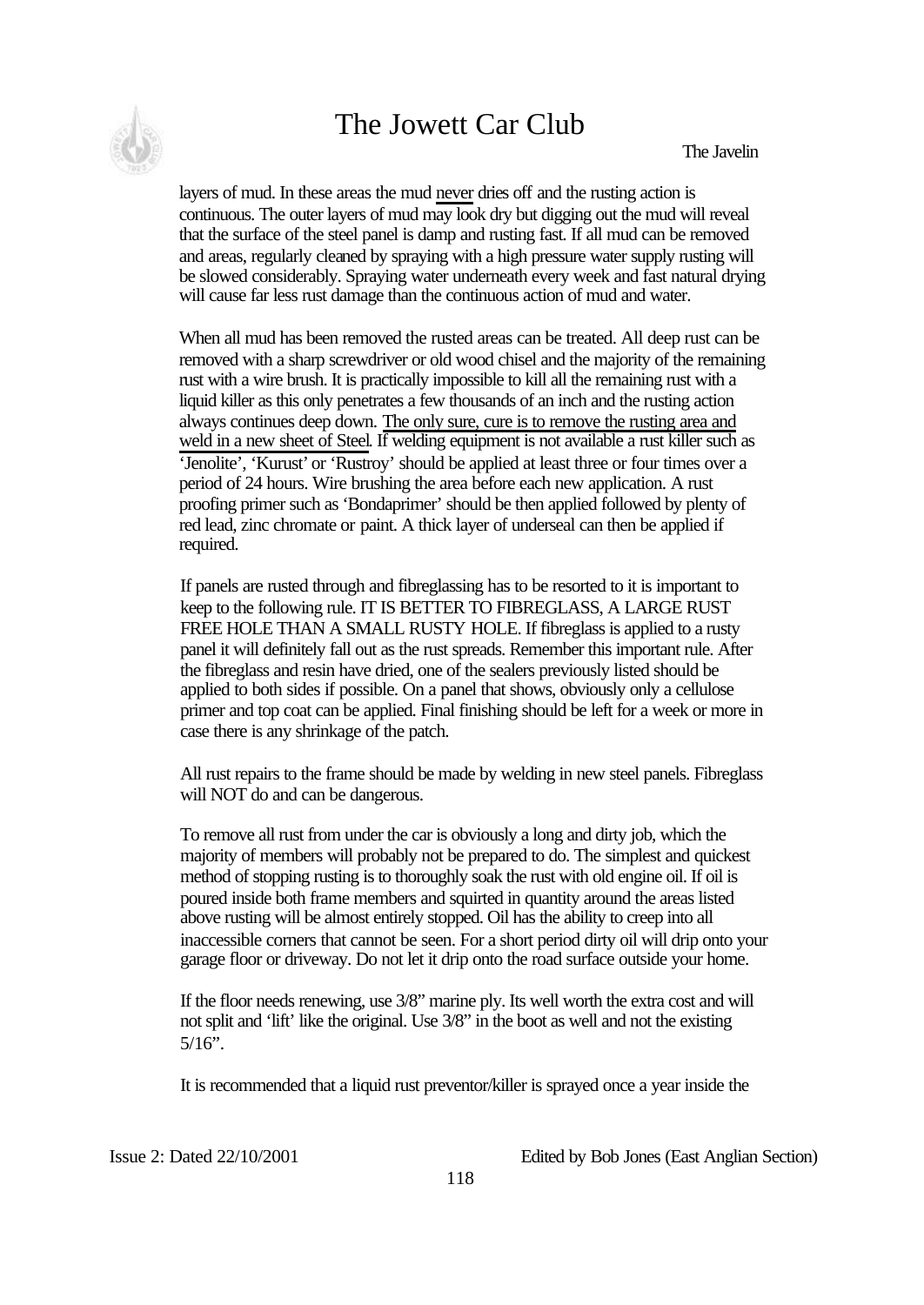

The Javelin

deer pillars, front inner wing panel box members and around the inside of the rear torsion bar mountings and the mainframes are topped up, with engine oil or similar.

#### Service Bulletin Item No. 11 March 1950 - Spare wheel carrier (standard) PB

Under certain conditions there is a possibility that the spare wheel carrier will foul the rear brake compensator.

From Javelin No.E0/PB.8145 the rear portion of the carrier has been removed and a reinforcing strap has been substituted. Should this condition be experienced on cars before Nc.E0/PB.8145 the carrier may be modified as shown in Fig. 48.

#### Service Bulletin Item No. 109 September 1952 - Chassis frame height

From investigations recently carried out it has been decided to decrease the setting of the chassis height from 10 ¼" (260.350 mm) to 9  $\frac{3}{4}$  (247.050 mm) - 10" (254 mm).

The above alteration decreases the load to the torsion bars resulting in a smoother action of the front suspension.

Further references **-** Jowetteer May 1970 P.52 – "Original Jowett paint colours" by Arthur Wood.

I was in touch with the London Office of Imperial Chemical Industries and they have sent me this list, which can be obtained in 'Delco' 300 Car Finish: -

| <b>Jowett Colour</b>                 | I.C.I. Reference No.         |
|--------------------------------------|------------------------------|
| Sage Green                           | P <sub>0</sub> 30<br>$-25$   |
| <b>Connaught Green</b>               | P <sub>0</sub> 30<br>$-97$   |
| Tampico Beige                        | P <sub>0</sub> 30<br>$-5057$ |
| Maroon                               | P <sub>0</sub> 30<br>$-2185$ |
| <b>British Racing Green</b>          | P <sub>0</sub> 30<br>$-8120$ |
| Ivory                                | P030<br>$-32$                |
| <b>Ilation Red</b>                   | P030<br>$-37$                |
| Golden Sand                          | P <sub>0</sub> 30<br>$-2002$ |
| <b>Bottle Green Metallic</b>         | P <sub>0</sub> 31<br>$-2051$ |
| Rich Maroon Metallic                 | $P031 - 2194$                |
| <b>Tampico Beige Metallic</b>        | P <sub>031</sub><br>$-2147$  |
| Athena Grey Metallic                 | P <sub>0</sub> 31<br>$-2111$ |
| Copper Metallic                      | $P031 - 2124$                |
| <b>British Racing Green Metallic</b> | P031<br>$-2291$              |
| <b>Turquoise Blue Metallic</b>       | P <sub>0</sub> 31<br>$-2217$ |
|                                      |                              |

All I.C.I. Refinish materials are supplied to the Trade through their distributors Brown Bros. Ltd., who have branches all over the country. This firm can supply the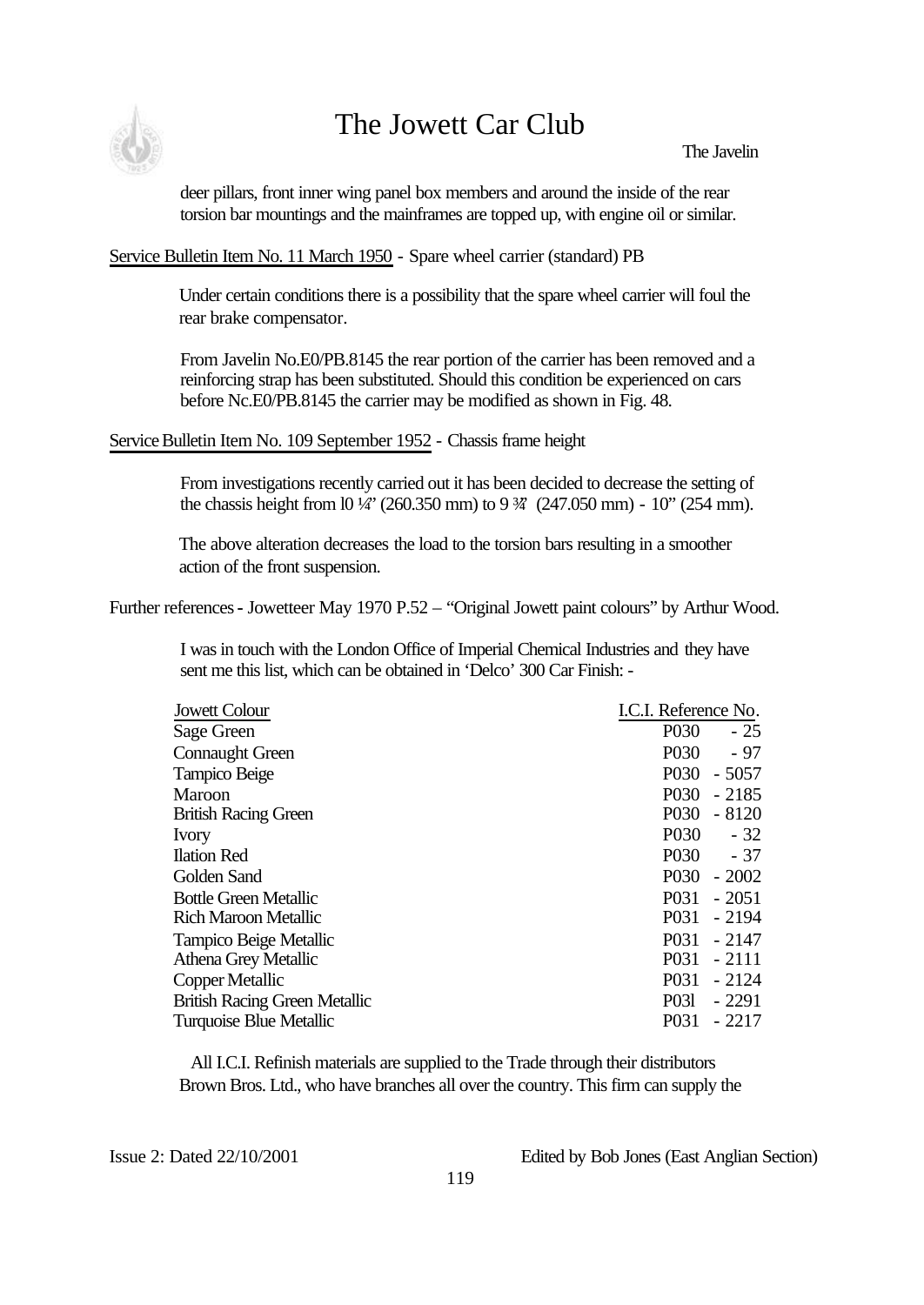

The Javelin

above colours in 'Delco' 300 Car Finish Spraying Cellulose but if members are not able to make Trade orders they will have to contact a local garage or refinisher who would be prepared to order the paint for them.

They will also supply if asked for at the time or ordering paint, Refinish Information Sheets: - No.1 Preparation of Surfaces, No.2 'Delco' Car Finish P030 LINE, and No.4 'Delco' Metallichrome P031 LINE.

Jowetteer October 1972 P.141 - "Rust and the Javelin' by Keith Rumsey

Everyone is aware of the effect of rust on the body panels and frames of motor cars and a great deal of effort is spent on repairing rusting panels but very little time is given to preventing corrosion. The Javelin being a quality car, which uses thick steel panels, was very little affected in its early years but there is probably no member of the Club who is not aware of the problem now. I hope the following notes will be of some value to those who hope to prevent the rust bug increasing its domain.

Rusting of the leading edge of the rear wings is the most common occurrence. Obviously the major cause is the dirt and water trap that exists between the rear door pillar and rear wing. This area always remains wet and is therefore an area in which the rust bug thrives. Cure? None other than getting yourself dirty and going under with a wire brush and clearing away all the caked dirt, treating with an anti-corrosive compound and sealing. By sealing I don't mean a coat of paint. Half a dozen is more like it with about a ¼' of under body sealer. Another cause of corrosion in this area not often realised is that water seeps behind the rear quarter window sealer and then down inside of the rear door-pillar causing the rear outriggers to rust. Whenever the rear quarter windows are removed they must be re-sealed. I use bostick black weatherproof sealer.

Running along both sides of the boot floor are two steel angles, which support the boot floor. These steel angles are the main rear structure of the Javelin, the mainframes ending in front of the rear axle. The two inner rear wing panels fold under these angles and usually rot badly at their base. When they are corroded away completely the angles are open to all the water thrown up from the rear wheels, and they finally corrode through causing the boot floor to collapse. Rot in this area is not only caused externally. I have found that when the boot rubber perishes water runs down the inside of the inner wing panels onto the boot floor and down between the angle and panel. Cure? Renew the boot rubber drill a small hole through the boot floor to drain most of the water that may get in and wire brush, kill any existing rust on the outside of the panel and re-seal.

The jacking points are in a very open position receiving all the splashed up water from the front wheels If they are badly corroded away little can be done to replace them. New jacking points will be available shortly from George Mitchell. I would suggest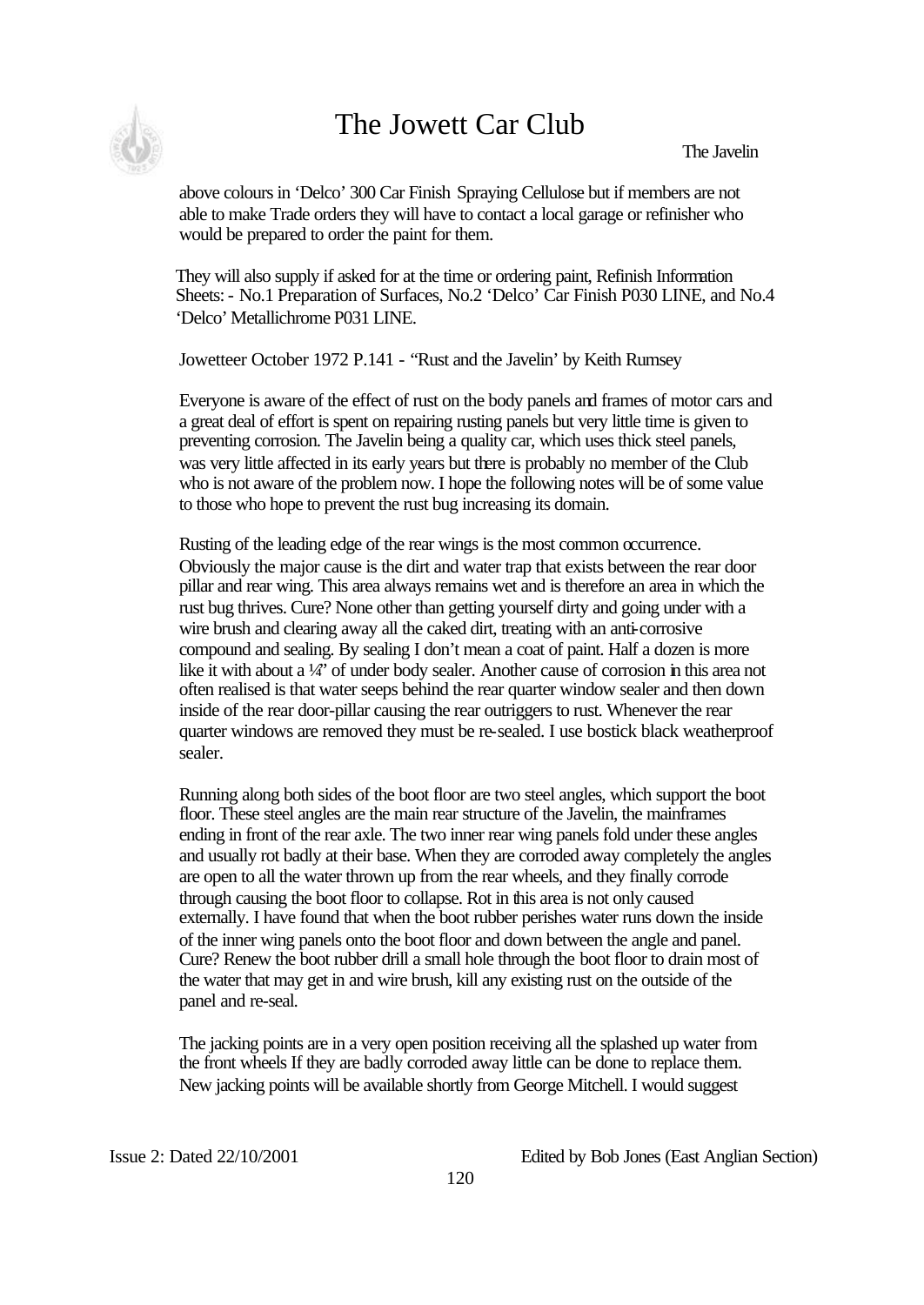plenty of paint and underseal and periodical coatings of rust preventative or old engine oil. On the offside I have a rubber flap covering the front hole in the jacking point, which prevents most of the water getting in.

I think many club members would be surprised if they lifted the front carpet. Severe rotting of the leading edge of the front floorboard is very common. Water gets in through the windscreen rubber and through a large hole behind the front wing trim panel. The windscreen rubber can be replaced with the Rover 90 one if it is really bad or some Bostik sealer works sometimes. The holes behind the trim panels I have welded in. This is done by cutting a piece of steel sheet to the shape of the inside of the front door pillar and welding all round and to the existing floor. This also stops a lot of draughts.

I have found that a great many Javelins have gone to the scrap heap because the mainframes break where the front suspension spring arms bolt onto the frame. From conversation I have heard in the past between club members very few seem aware of this point of failure. Any water that gets into the inside of the frames runs down to this point where it corrodes the inside of the frame badly. There is a long bolt, which goes through the spring arm and frame vertically. This bolt is usually loose being in a not easily seen position and each time the front suspension moves violently the shock is transferred, to the bolt and then down the frame where it quickly breaks up the rust weakened frame. Once broken, there is very little that can be done. Because of the complex construction at this point it is extremely difficult to repair. I cannot overstress the importance of keeping the VERTICAL SPRING ARM BOLT TIGHT. If you are driving your car around with this bolt loose you will not be for very much longer. By keeping this bolt done up tight you can extend the life of your car for a long while but rust is still spreading in the insides of the mainframes. The only cure I know of is to put a couple of pints of old engine oil in each frame member, sealing as many holes as possible before doing so. Most of it will run out immediately making a nice mess of your driveway or garage but the oil that remains will creep everywhere inside the frame and neutralise any existing rust.

Most of the hints I have given apply to those members cars that are only lightly affected by rust. If yours is badly rotted the only cure is to have new metal welded in. Although it is quite expensive to have good welding repairs done it is much better to save money up than to spend hours on temporary fibreglass repairs. When I say temporary I mean it because it is very difficult to prevent metal corroding away round the fibreglass. If you have to use it I would give this advice. Cut all the rotten metal away and only bond fibreglass onto completely rust free metal. If there is any rust left that is more than a few thou, thick it will spread and the patch will fall out. It is therefore better to fit a large rust free hole than a small rusty hole. Once filled you must be doubly sure that no water gets behind the top paint coat.

Jowetteer January 1969 P.11 - Welding by Harry Brierley.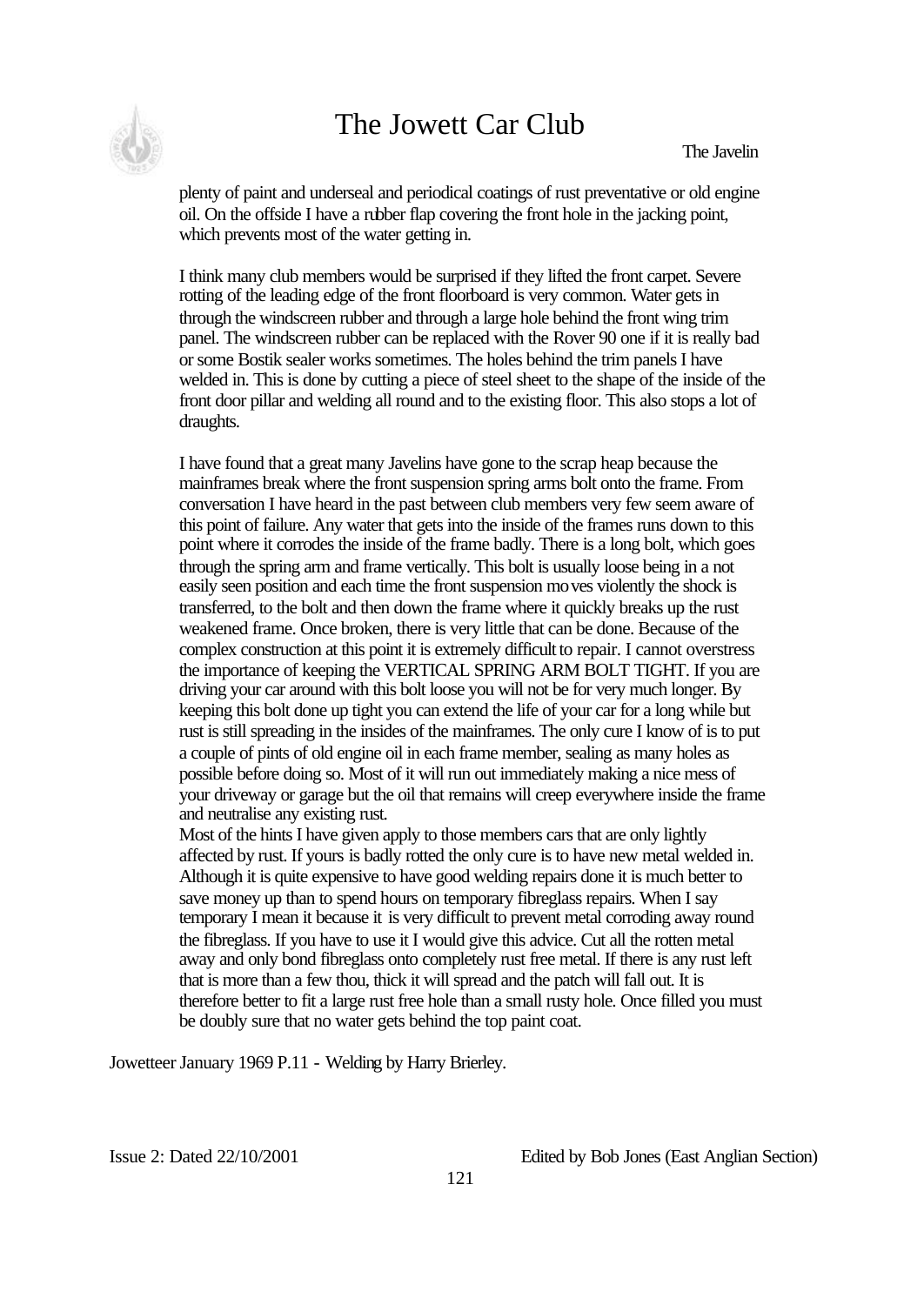

The Javelin

With our cars getting older it occurs to many of us that the solution to many of our car preservation problems lies in the acquisition of welding equipment. On the one hand seine people fight shy of the whole business and on the other some barge ahead with too little knowledge of what they are up against.

There are, of course, various forms of welding and in its earliest sense welding was the process of working metals, mostly by hammering the hot metal until a joint was made. Welding is different to soldering and brazing in that the actual metals are fused, rather than made to adhere to a second metal. That is, the brazing rod remains on the surface of the metal rather than fusing with it. Welding normally requires higher temperatures than brazing which can be carried out with gas/compressed-air mixtures.

Two classes of welding are available to the amateur and the costs are about the same. Electric arc welding simply uses a large electrical current, e.g. 40 amp 50 volts for fairly thin steel. The welding rod coated with flux, to prevent oxidation etc. forms one electrode and the metal to be welded forms the other. In oxy-acetylene welding the metal is fused with a flame from a burner consuming the two gases oxygen and acetylene supplied from cylinders.

Of course, every car magazine exhorts the motorist to buy welding equipment of the electrical kind and some miracles are available at very low cost. In fact if you can maintain an electric arc of any kind, as from a car battery, using an electrode with the right sort of flux you can weld something with it, but to be able to weld many different types of material you must be able to vary current (amps) and voltage. This will mean in practice a welding set costing in the region of £40 although you will get a sort of set adequate for welding bars and angle iron at something under £30. The disadvantages of electric are that thin sheet metal and corroded metal cannot be welded adequately, gaps and holes cannot be filled, and the method rather dictates the speed of your welding so that the beginner just is not able to take it easy. A big snag is that you are restricted to welding steel and cast iron etc. non-ferrous metals call for more sophisticated arc welding, although the use of rather clumsy carbon arc electrodes can weld and braze other metals after a fashion. The advantages are that equipment is slightly cheaper electric welds are sometimes preferable and stronger, and electric welds tend not to distort metal so much as gas welds.

It is not generally realised that it is quite possible to rent bottles of welding gas for amateur use without any difficulties. These are not expensive about a pound a bottle for acetylene and half as much for oxygen. However, the supplier charges a rent on his bottles, which will amount to about  $\pounds 10$  a year. You also need a blowpipe suitable for light work, pipes and gauges. These are often sold in sets at about £30 but you can certainly get them for less than  $£20$ . If you simply aim to fasten metal together without too much attention to neatness etc. you can go slowly and unlike electric welding you do not often make a completely irretrievable mess of a job. Moreover you can weld a number of different metals including aluminium (if you try hard). You can also cut metal and whilst this is also possible with electric it is messy. Both are probably dangerous but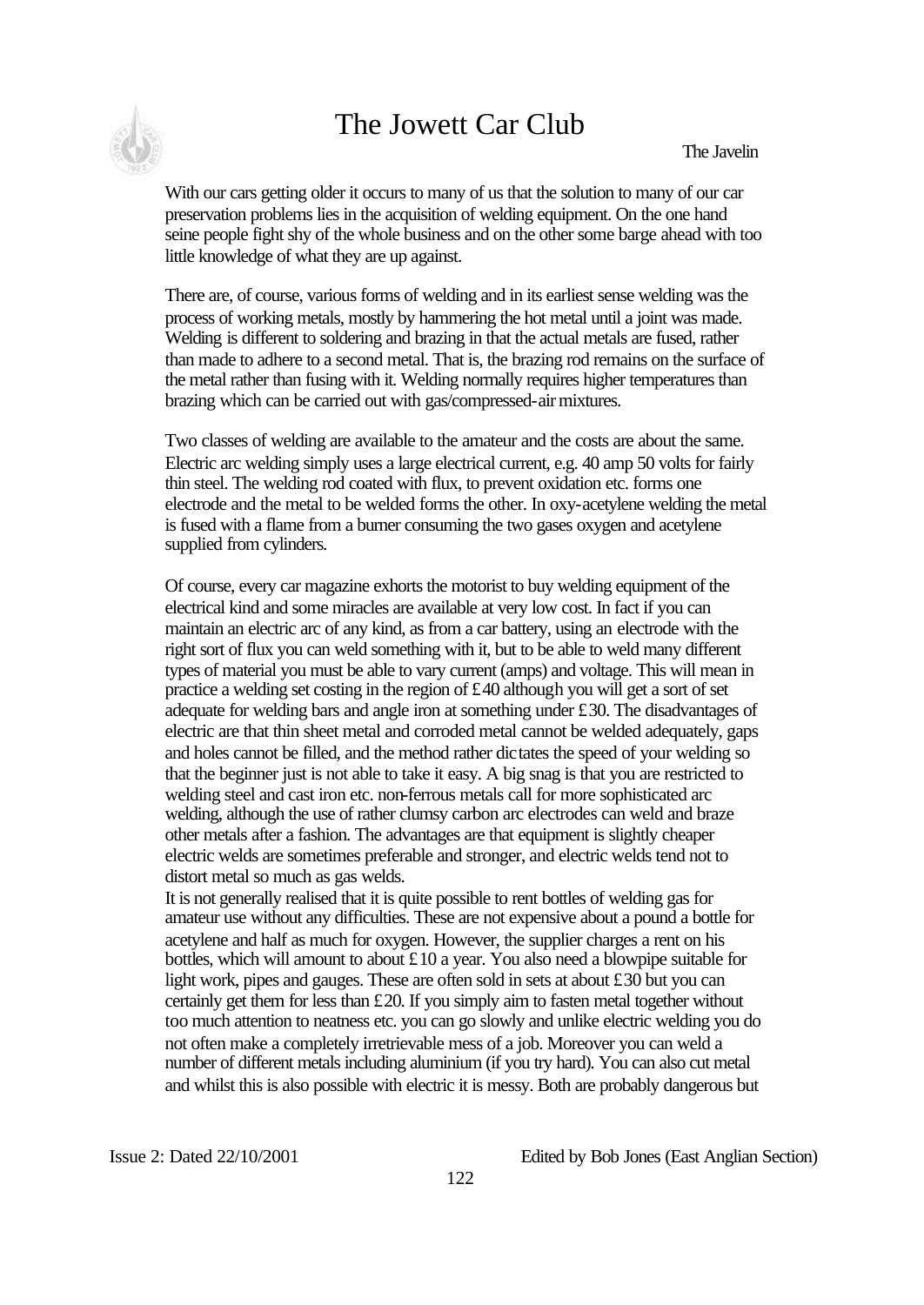

The Javelin

acetylene is the more diabolically dangerous if anything goes wrong. A not inconsiderable value of oxy-acetylene is in its use for heating parts, e.g. for bending pipes or freeing bolts.

So on balance gas is much the more useful, but if you buy electric do not buy anything cheap. Do not either run away with the idea that sticking two bits of metal together is all there is to it. Welding is really a difficult job and the skill lies in getting strength avoiding distortion and in doing the job quickly and neatly.

Jowetteer April 1973 P.44 - Chassis repairs by Harry Brierley.

### ELECTRICAL SYSTEM

BATTERY - Ref .PA, PB maintenance manual P.73 PC, PD and PE maintenance manual P.116

The Javelin battery is rated at 51-ampere hours. A battery with a lower rating is fitted to many modern cars and is not recommended as in very cold conditions there will not be a sufficient charge to turn the engine over for a long enough period to start. Battery maintenance should not be ignored. The level of the distilled water and acid mixture should be kept just over the top of the battery plates. Never top up with tap water and never add acid, as it never evaporates away with the water. Keep the top of the battery clean and dry. A slight smear of petroleum jelly on the battery terminals will prevent a rapid build up of corrosion.

DYNAMO - Ref. PA, PB maintenance manual P.74. PC, PD and PE maintenance manual P.117

If the correct operation of the dynamo is suspected, the additional following tests may be carried out.

Test for condition of armature and brushes: - See Fig.51.

Disconnect both dynamo leads. Connect as shown below. Start the engine and increase speed. The voltmeter should not read less than 2 volts. A zero reading indicates -

- a) Brushes are sticking in their holders or badly worn.
- b) The armature is faulty.
- c) The connection from the 'D' terminal to the brushes is broken.

Test for checking the field current of the dynamo: - See Fig.52.

Disconnect the F and D terminals on the dynamo. Connect as shown in Fig. 52. Start the engine and increase speed slightly. When the voltmeter reads 12 volts the ammeter should be reading approx 2 amps. A zero reading indicates: -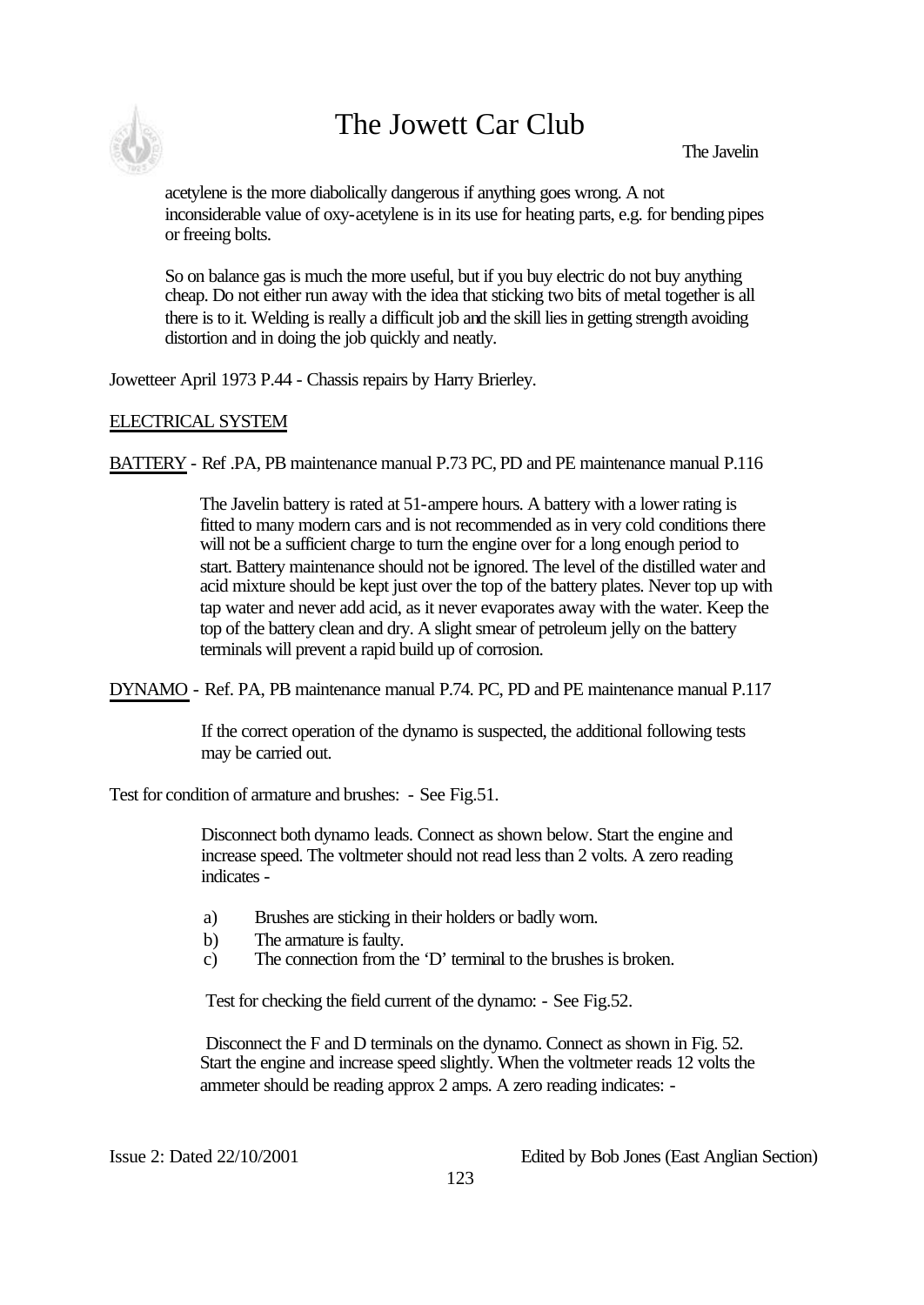

The Javelin

- a) The field windings may be earthed.
- b) An open field circuits possibly caused by field terminal or in the wire joining the two field coils together.

A reading of more than 2 amps indicates: -

- a) An internal short circuit, which cuts out the resistance in, the field circuit and therefore increases the current flowing through the remaining winding.
- b) A reading of over 4 amps indicates that one field coil earthed.

STARTER MOTOR - Ref. P.A, PB maintenance manual P.76 PC, PD and PE maintenance manual P.120

If the correct operation of the starter motor or circuit is suspect the following tests nay be carried out.

Successive tests should be carried out with a voltmeter in the sequence 1 to 4 (see Fig.53). A sudden drop in voltage indicates a fault between the testing point and the previously tested point.

A low reading at I indicates a faulty or discharged battery.

A low reading at 2 indicates a bad battery connection or broken lead.

A low reading at 3 indicates a faulty solenoid.

A low reading at 4 indicates a faulty starter.

LIGHTING- Ref. PA, PB maintenance manual P. 85. PC, PD and PE maintenance manual p. 121

Sealed Beam headlamp units can be fitted if required. Special connectors will have to be fitted to the ends of the headlamp leads. These are available from most good car accessory shops.

RE-WIRING- Below is a list of automobile cables which may be used as a guide when rewiring. Unfortunately all the sizes listed are not freely available. Where possible consult the local electrical dealer.

| <b>Type</b> | <b>Strands</b> | <b>S.W.G.</b> | Capacity       | Use                                          |
|-------------|----------------|---------------|----------------|----------------------------------------------|
|             |                |               | (amps)         |                                              |
| 14/36       | 14             | 36            | 2              | Internal lighting, wipers                    |
| 9/30        | 9              | 30            | $\overline{4}$ | Side lights and flashers                     |
| 14/30       | 14             | 30            |                | General circuits, fog lamps & field circuits |
| 19/30       | 19             | 30            | 9              | Twin pass lights, fog $&$ spot lamps         |
| 28/30       | 28             | 30            | 12             | Headlamps & horn                             |
| 35/30       | 35             | 30            | 17             | High load circuits, cigar lighter            |
| 44/30       | 44             | 30            | 19             | Dynamo and ammeter circuits                  |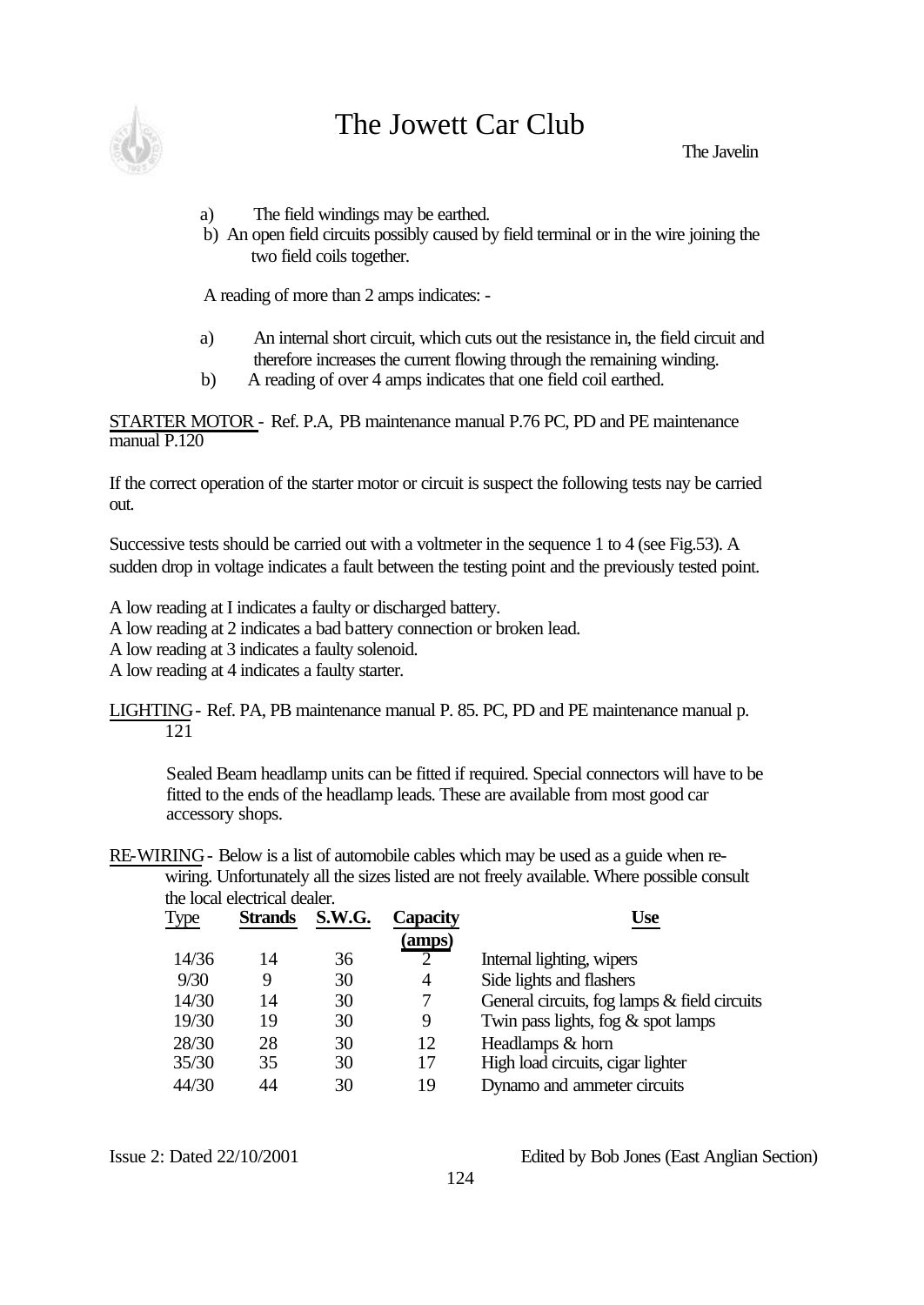

The Javelin

| 65/30  | 65  |    | 25  | Larger dynamo and ammeter circuits     |
|--------|-----|----|-----|----------------------------------------|
| 120/30 | 120 | 30 | 36  | Heavy duty dynamo and ammeter circuits |
| 61/18  | 6 I |    | 200 | Heavy duty 12v starters                |

HORNS - Ref. PA PB maintenance manual P. 88. PC, PD and PE maintenance manual P.124

#### Service Bulletin Item No. 22 September 1950 - Horn relay

A Lucas type S.B.40 relay (Part No.54025) has been incorporated in the Horn Wiring Circuit on all Javelin cars, with effect from Engine No.E0/PB.9293.

The relay may be fitted to previous models as detailed below: - (See Fig.48).

- 1. Fit the relay to the scuttle dash, immediately below the control box securing with two No.6  $x \frac{1}{2}$  self-tapping screws (Part No.N.D.1578).
- 2. Disconnect the battery and transfer the horn leads from terminal "A2' on the control box to "C.1." on the relay (Identification colour - purple).
- 3. Disconnect the two wired (Identification colour purple with black) fromthe "push in" connector behind the instrument panel and also free the terminals inside the horns.
- 4. Extend the horn push lead (Identification colour purple with black) from the connector to the "W" terminal on the relay.
- 5. Fit a new lead from the main battery lead on the starter solenoid to the C2 terminal on the relay.
- 6. Fit a short earth lead from each horn terminal (which was originally fitted with a purple and black lead) to one of the horn securing bolts.

Service Bulletin Item No. 154 August 1953 - Modified horn pick up brush.

The horn pick up brush has been modified to the design shown in Fig. 37.

Existing steering column can be modified to incorporate the latest type horn brush by drilling the additional hole shown in Fig.37 and fitting the new pick up brush assembly Part No.J54733/A. and using the existing clip.

Further references - Jowetteer April 1972 P.56 'Horns' by John Evans.

### **APPENDICES**

### APPENDIX I

### Modification to the Water Circulation

This modification was to have been introduced on Javelins just prior to the close of the factory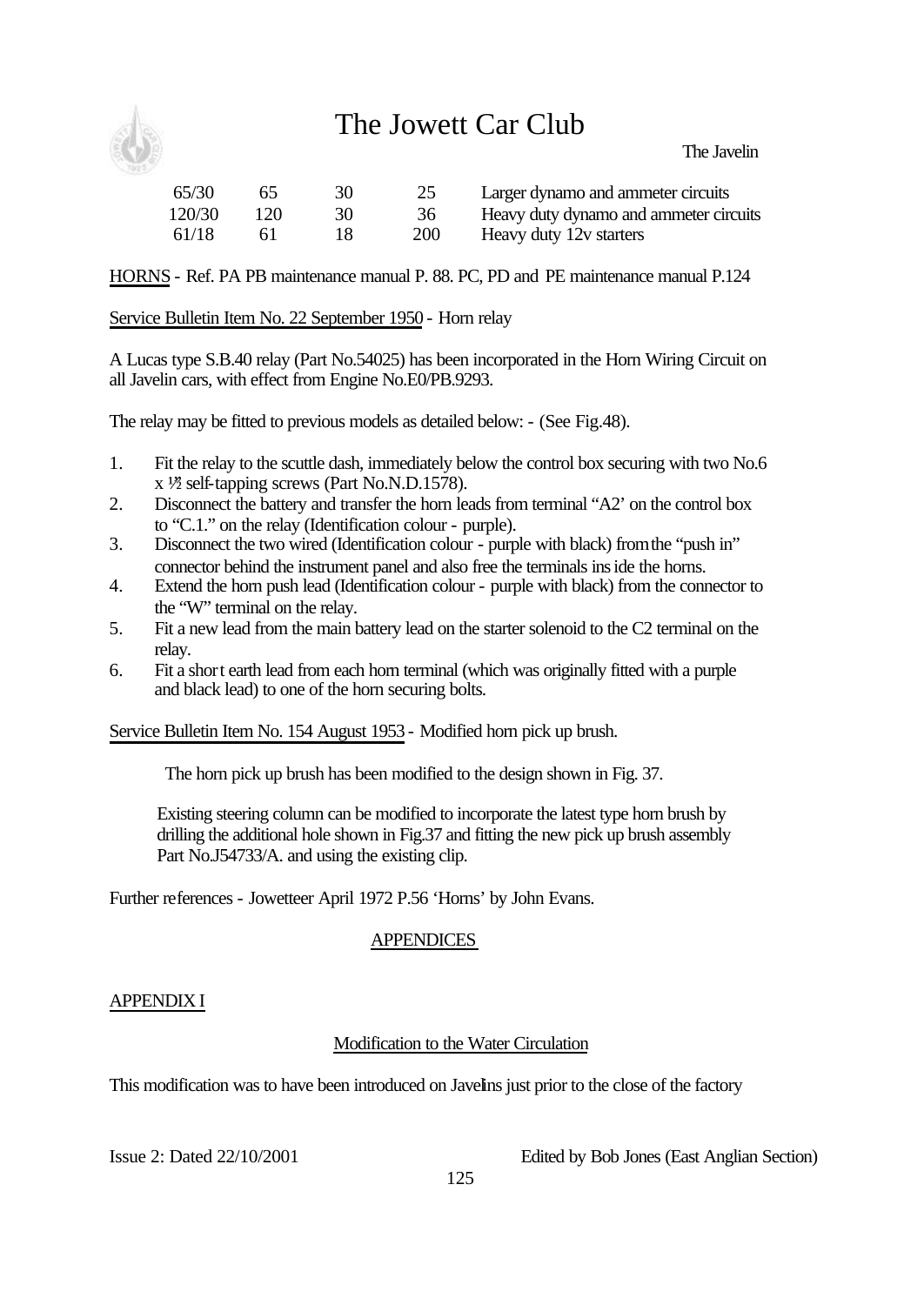

The Javelin

and it is strongly recommended that this should be fitted if possible. The engine as originally produced, often did not transmit enough heat to the thermostat to operate it. This resulted in water circulating back up the radiator local overheating and bad running on. To offset this two large bleed holes were made in the thermostat to increase flow. This very much reduced the value of the thermostat and thus the engine tends to warm up very slowly. Aby-product of this modification is faster warm up which eliminates overheating, and a heater, which will give heat very quickly. No extra heat can be expected once the engine is up to normal running temperature. Note that he dimensions specified must be adhered to and as this circuit was a result of considerable research, modifications are likely to impair its efficiency.

On to each of the water inlet pipes on the rear of the crankcases braze a  $\frac{1}{2}$  pipe. Make up a 'T' piece from <sup>1</sup>/2 pipe and fit it with hose halfway between the inlet pipes. Bore a hole in the heater outlet tap boss on the water pump and braze a length of ½" pipe over this hole. Connect this pipe to the "T" piece between the water inlet pipes. The bleed holes on the thermostat can now be soldered up again and the feed of hot water through the new circuit will operate the thermostat correctly.

See Fig. l for illustrative diagrams of the water circulation before and after.

### APPENDIX II

### Excessive Oil Consumption

The Javelin engine normally uses what might be considered an appreciable quantity of oil. Consumption of up to 250 miles per pint of oil would be acceptable for an engine in good condition. Note that one of the steps taken to limit oil consumption was the adoption of mirror finish liners. If liners are re-bored they are rarely brought to this level of finish except by special order and the roughness of the bore can give rise to high oil consumption for several thousand miles until the engine settles down.

The under mentioned points assume that liners, pistons and rings are in good order.

- 1) The cylinder head is cast with two oil drain holes at the bottom corners. Oil returns to the sump through these. If they become choked in some way e.g. by sludge, oil will accumulate in the rocker covers and will be drawn into the cylinders down the valve guides.
- 2) Check the oil level: quantities above the normal level are inadvisable.
- 3) Run engine with rocker covers removed and check:
	- a) No fractures or leaks fromoil feed pipe and banjo.
	- b) No damage to fibre washers on banjo.
	- c) Rocker shaft pedestal is properly seated and not leaking oil.
	- d) No excessive wear on rocker shaft or rocker bearings.
	- e) Special flat washers must be fitted to top of pedestals, and springwashers my cause oil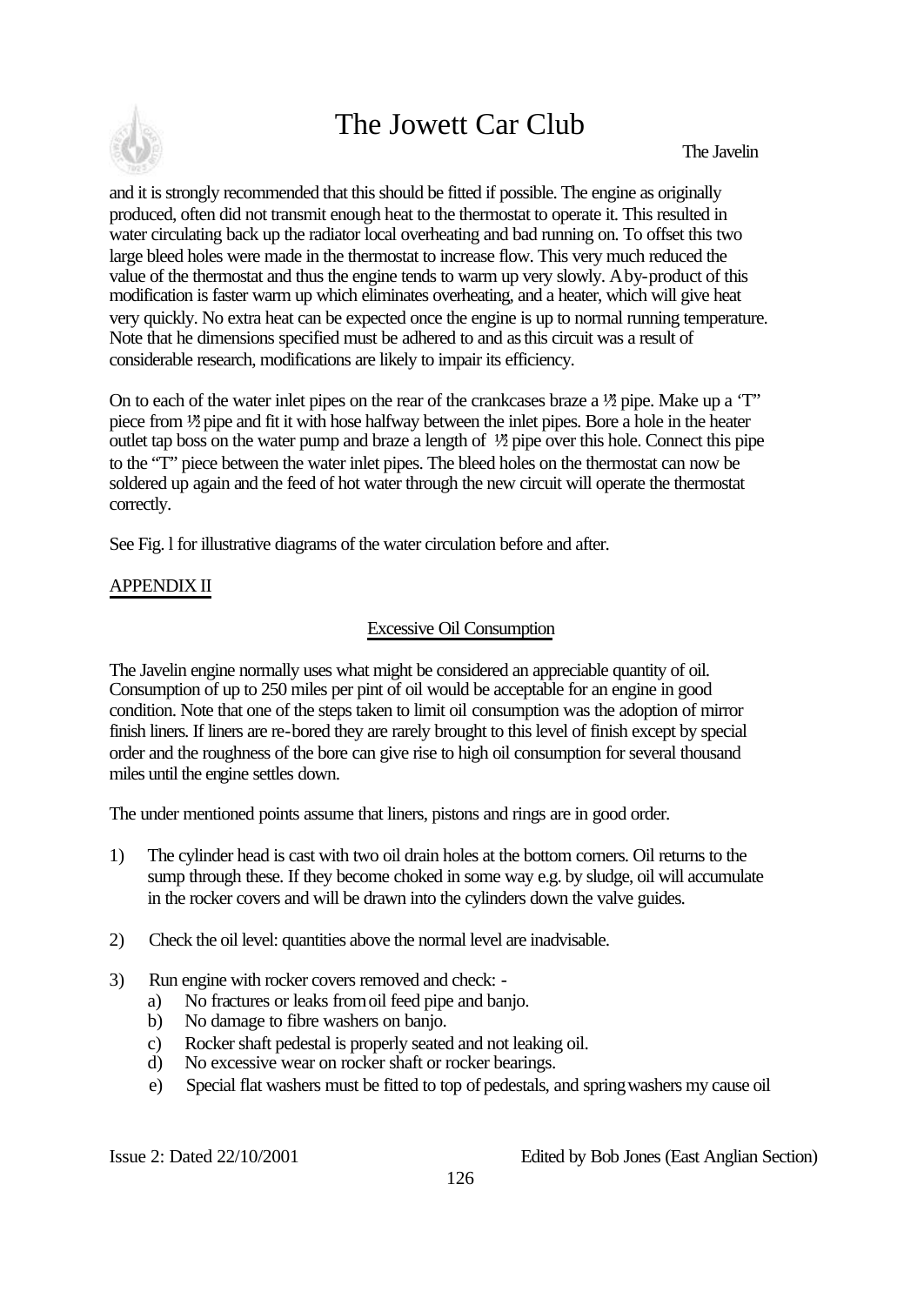

leakage.

- 4) Check sealing of balance pipe. An approximate check can be made by obstructing the intake tubes of carbs. If engine continues to run normally, air must be entering through balance pipe. There is no efficient method of checking balance pipe if it is this that is suspect, other than that described in the Manual.
- 5) Increased crankcase pressure will cause oil to travel down the push rods into the tappet chamber. This results from faulty pistons or rings.
- 6) Omission of sump baffle will result in high oil consumption.

#### APPENDIX III

#### Recommendations for reducing petrol consumption on Javelin and Jupiter engines.

The engine should be in good general condition and the tappet clearances should be re-set to inlet .004" and exhaust .008'.

Economical driving of the Javelin and Jupiter calls for steady speed without violent acceleration. Top gear should be used from 20 m.p.h. where possible, and 45 m.p.h. should not be exceeded. Petrol consumption is best between 30 and 40 m.p.h.

#### Carburettor:

- 1) Retain standard 23 choke and 90 main jet. Reduce compensation jet from 50 to 45. Progression jet can be reduced from 110 to 100 and sometimes 90. These settings can be applied also to 30 VM5 carburettors fitted to Jupiter in place of 30 VM but performance will be reduced of course.
- 2) Check petrol lines pump, unions, and carbs for petrol leaks.
- 3) Check carb flanges and unions on balance pipe assembly for air leaks likely to disturb carb adjustment.
- 4) Set tick over to as weak and slow a mixture as possible.
- 5) Ensure that chokes are completely open when knob is pushed fully home and that they are completely closed when knob is out.
- 6) Clean air filter and refill with oil.
- 7) Check that all rubber seals between carbs and air filter in bonnet are sound.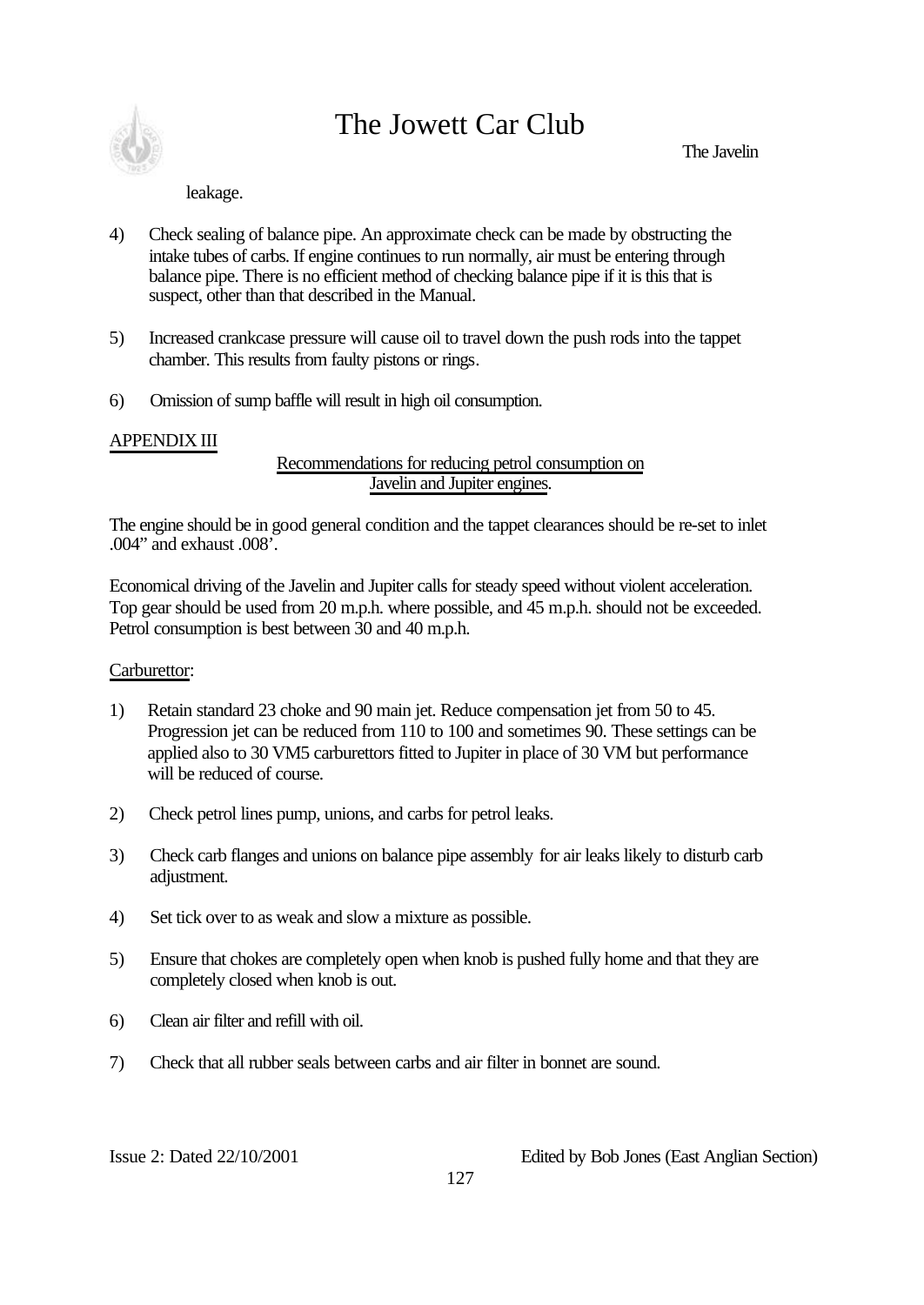

8) The petrol pump must not generate more than 2 lb. p.s.i. or less than 1.5 lb. p.s.i.

### Ignition:

- 1) Examine distributor. Clean and set exactly points and centrifugal weights. Oil weight pivots with light oil.
- 2) Lubricate cam with a smear of Vaseline.
- 3) See that vacuum advance operates freely and that when under suction it does not slip back but remains in a steady position.
- 4) Ignition should be set at T.D.C. if not experiment with other settings possible. It should never be in advance of T.D.C.
- 5) Check condition and setting of plugs. Make sure plug leads and covers are in sound order.

### Oil:

Flush out engine thoroughly and fill with the lightest multi-grade consistent with driving conditions e.g. 20/40.

#### Radiator:

Water temperature needs to be as near 75°, or slightly higher as possible for most of the time the engine is running. Check thermostat and fit modification to ensure efficient thermostat operation. (See also appendix 1). Use radiator muff in winter.

#### Transmission:

- 1) Use a lower viscosity oil in gearbox e.g. S.A.E. 20.
- 2) All brakes oust be perfectly free and car should push easily on flat road. Adjust handbrake to give 5 notches to full on position.
- 3) Check hub bearings and do not over lubricate.
- 4) Keep tyre pressures high a minimum of 30 p.s.i. subject to road conditions and comfort. Don't forget to take into account the fact that hard tyres have a smaller grip in icy or wet conditions.
- 5) Lubricate midship bearing regularly.
- 6) Balance prop shaft, front wheels and if possible the engine.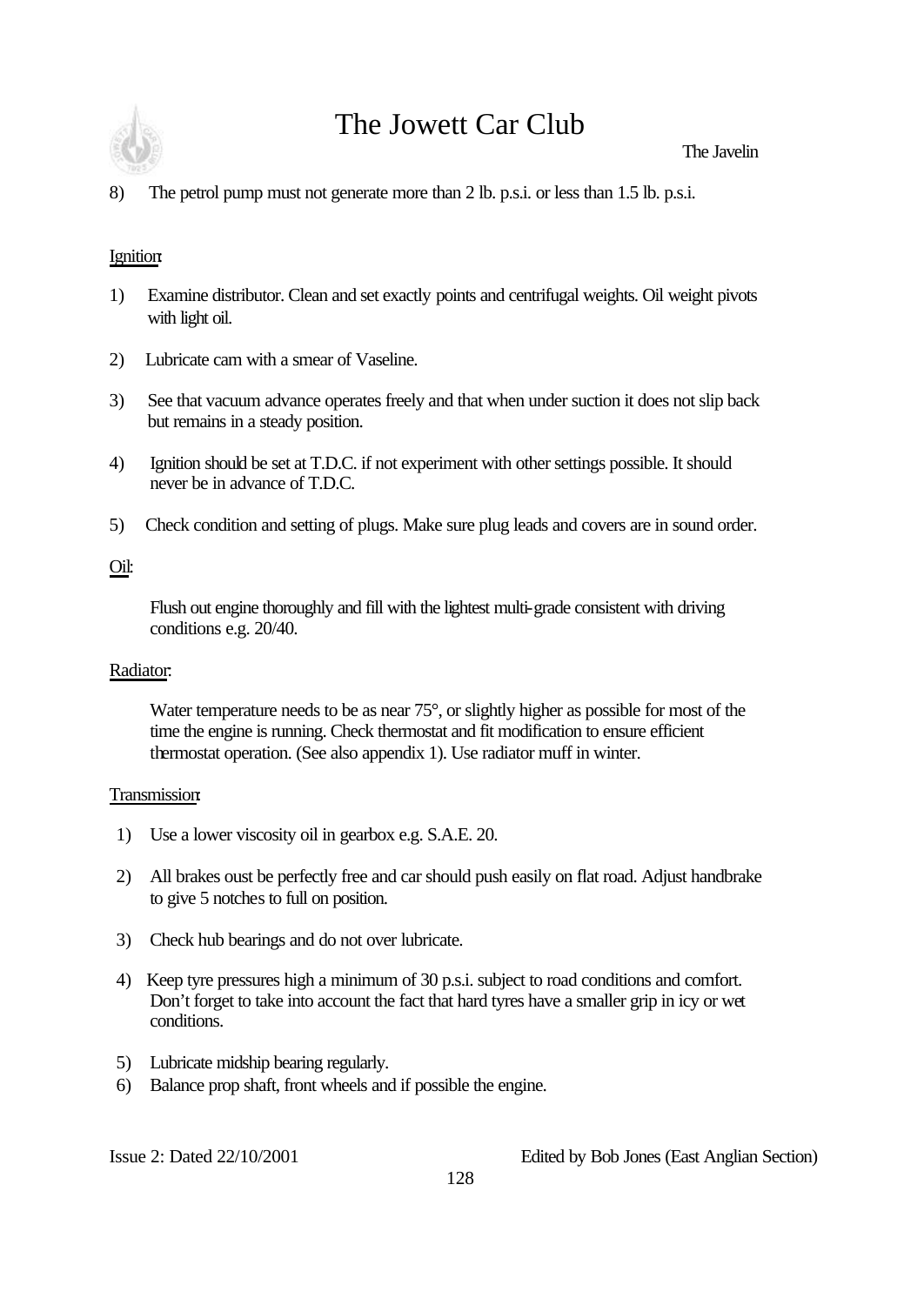

The Javelin

### 7) Rear axle oil must NOT be altered and recommended oil is essential.

### APPENDIX IV

Part Modification arid Identification of Javelin and Jupiter Gearboxes.

Roughly speaking three classes of gearbox were used. The early box was made by Meadows. These boxes have a number stamped on the front nearside bottom corner of the casing. The second box appears to have been the close ratio box which Jowett Cars manufactured and these boxes are amongst those, which have serial numbers, prefixed 'J' in the same position as the serial number of the Meadows box. Later the Jowett Cars wide ratio box was introduced. (Officially this was because of popular demand but it was reintroduced to use up Meadows parts when Jowett wide ratio parts were in short supply.) The close ratio box can only be definitely identified by checking the teeth on the stem gear but the Meadows wide ratio stem gear will have the number 80020 etched on the clutch shaft. This can be seen without dismantling the box and if present indicates that the box is definitely wide ratio. Most of the gears are marked with the part numbers.

Interchangeability of parts: -

| 1              | 50020 Stem gear<br>Wide ratio 18 teeth                                           | Replaced by J54694 plus washer 54393 for either Meadows or<br>J.C.L. box.                                                                                                                                                                   |
|----------------|----------------------------------------------------------------------------------|---------------------------------------------------------------------------------------------------------------------------------------------------------------------------------------------------------------------------------------------|
| 2              | 50080 Cluster gear<br>Wide ratio 34 teeth                                        | Replaced by J.84689 for J.C.L. box. Will not fit a Meadows<br>box unless modified and will only fit a J.C.L. box if fitted with<br>bronze washer J84851.                                                                                    |
| 3              | 52733 Stem gear<br>Close ratio 19 teeth                                          | Fit either Meadows or J.C.L. box with washer 54393                                                                                                                                                                                          |
| $\overline{4}$ | 52734 Cluster gear<br>Close ratio 33 teeth                                       | Fits Meadows Box but must have bronze washer J54881 if<br>fitted to J.C.L. box.                                                                                                                                                             |
| 5              | 54820 Cluster gear<br>Close ratio 33 teeth                                       | Fits a J.C.L. box. Will also fit a Meadows box if box is<br>modified.                                                                                                                                                                       |
| 6              | 80025 Top and 3rd. sleeve<br>54440 Top and 3rd. sleeve<br>50024 Top and 3rd.dog. | Both sleeves must have two half teeth cut away. Sleeves and<br>dogs ought to be paired. The latest dog with interlock holes can<br>be used on mainshaft 54804 and on other main shafts if they<br>are modified to give interlock operation. |
| 7              | 50119 Mainshaft                                                                  | Discontinued in favour of 50144.                                                                                                                                                                                                            |
| 8              | 50144 Mainshaft                                                                  | Appears in two types, one with a counter bored interlock hole<br>and one with and interlock dimple. The former must be<br>modified before use. The dog 50033 with the counter bored<br>interlock hole and its sleeve was discontinued.      |
| 9              | 54672 Mainshaft                                                                  | Requires modification.                                                                                                                                                                                                                      |
| 10             | 54804 Mainshaft                                                                  | Can be used in any box providing appropriate hubs and sleeves<br>are used. Interchangeable with modified 54671. Only 1st and                                                                                                                |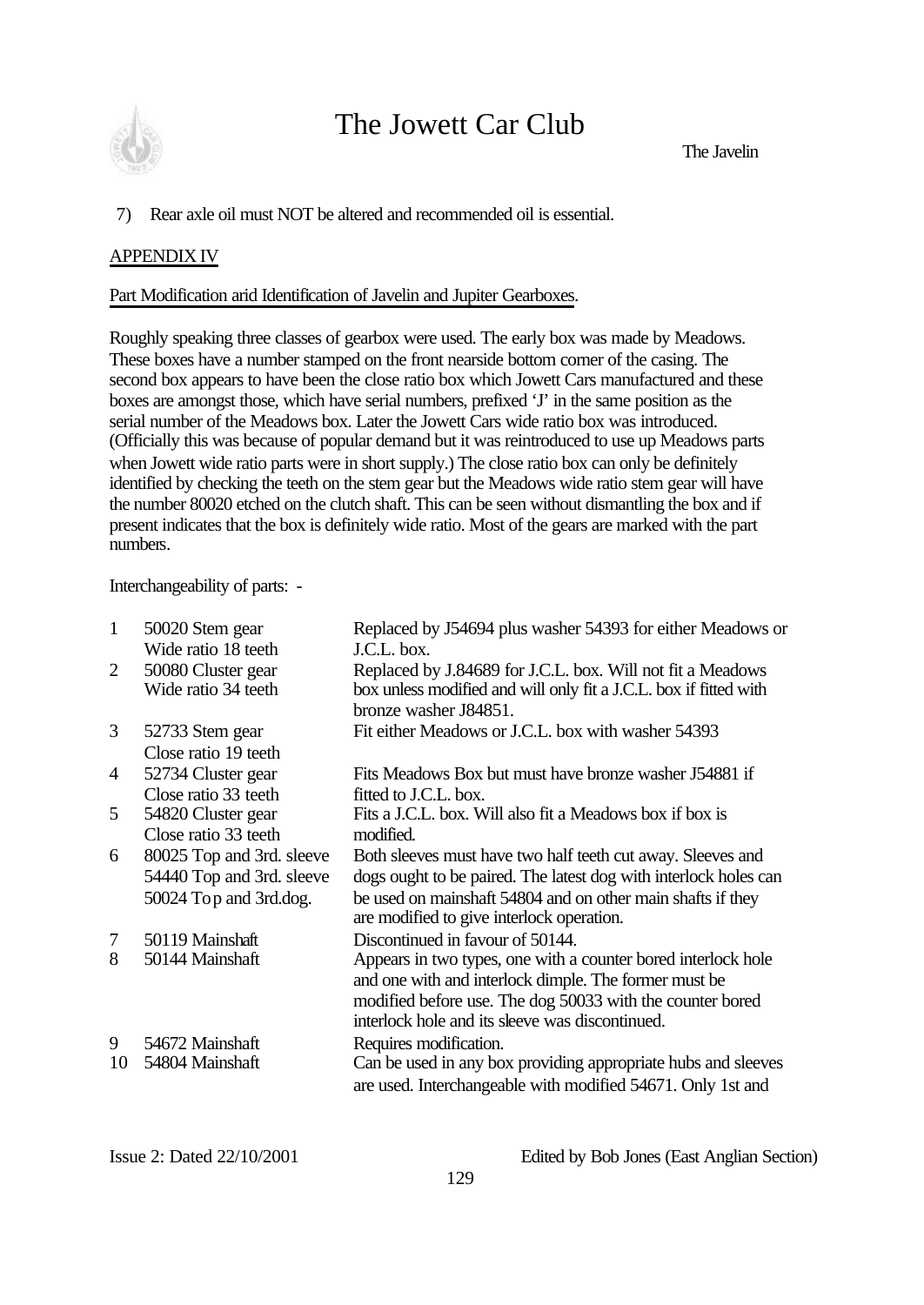

The Javelin

|    |                                           | 2nd dog CD 9331 and sleeve 54817 or 50034 can be fitted to                                                                                                                                       |
|----|-------------------------------------------|--------------------------------------------------------------------------------------------------------------------------------------------------------------------------------------------------|
|    |                                           | mainshaft 54804. Top and 3rd sleeve 54440 (50026 if                                                                                                                                              |
|    |                                           | modified) and modified dog 80024 can be fitted to this shaft.                                                                                                                                    |
| 11 | 50034 1st and 2nd sliding<br>sleeve       | Can be used on dog 50033 with the parallel interlock hole and<br>then only on 50144 with dimple interlock. Sleeve 50034 can<br>also be used on dog CD9331 and then fitted to mainshaft<br>54804. |
|    | 12 54689 Cluster gear Wide                | Fits a J.C.L. box. Will also fit a Meadows box modified.                                                                                                                                         |
|    | ratio: 34 teeth                           |                                                                                                                                                                                                  |
|    | 13 54694 Stem gear Wide<br>ratio 18 teeth | Fits either box provided with washer 54393                                                                                                                                                       |
|    | 14 54670 1st and 2nd dog                  | Discontinued in favour of CD 9331                                                                                                                                                                |

Information about some of the modifications is now incomplete and the modification diagrams are probably no longer in existence.

### APPENDIX V

### Vibration

Engine -The following faults can produce undesirable engine vibration: -

- A.) Fan assembly incorrectly balanced.
- B) Incorrect fitting of engine mountings.
- C) Mass balance of engine incorrect.

A) Run engine without fan belt and if vibration is eliminated fan must be rebalanced. Fans were normally balanced by the factory but damaged blade tips produce imbalance.

B) Check front engine mountings for security and serviceability. To do this remove the three mounting to chassis set screws and move the assembly round by hand on the extension tube. If a drag effect is experienced it is correctly assembled. There are three flat washers between the mounting metal plates as standard but it may be necessary to add or remove washers to get the correct compression of the mounting rubbers. If the mounting is too tight the engine will seem rough, if too slack clutch judder may occur especially when reversing and additional strain will be thrown on to the front mountings.

- C) To balance the engine assembly, carry out the following procedure with the engine warmed up to 75°C.
	- 1. Remove clutch housing base cover.
	- 2. Mark clutch cover set screws 1 to 6 with chalk.
	- 3. Make a recording chart by drawing a circle representing the flywheel and numbering the six screws.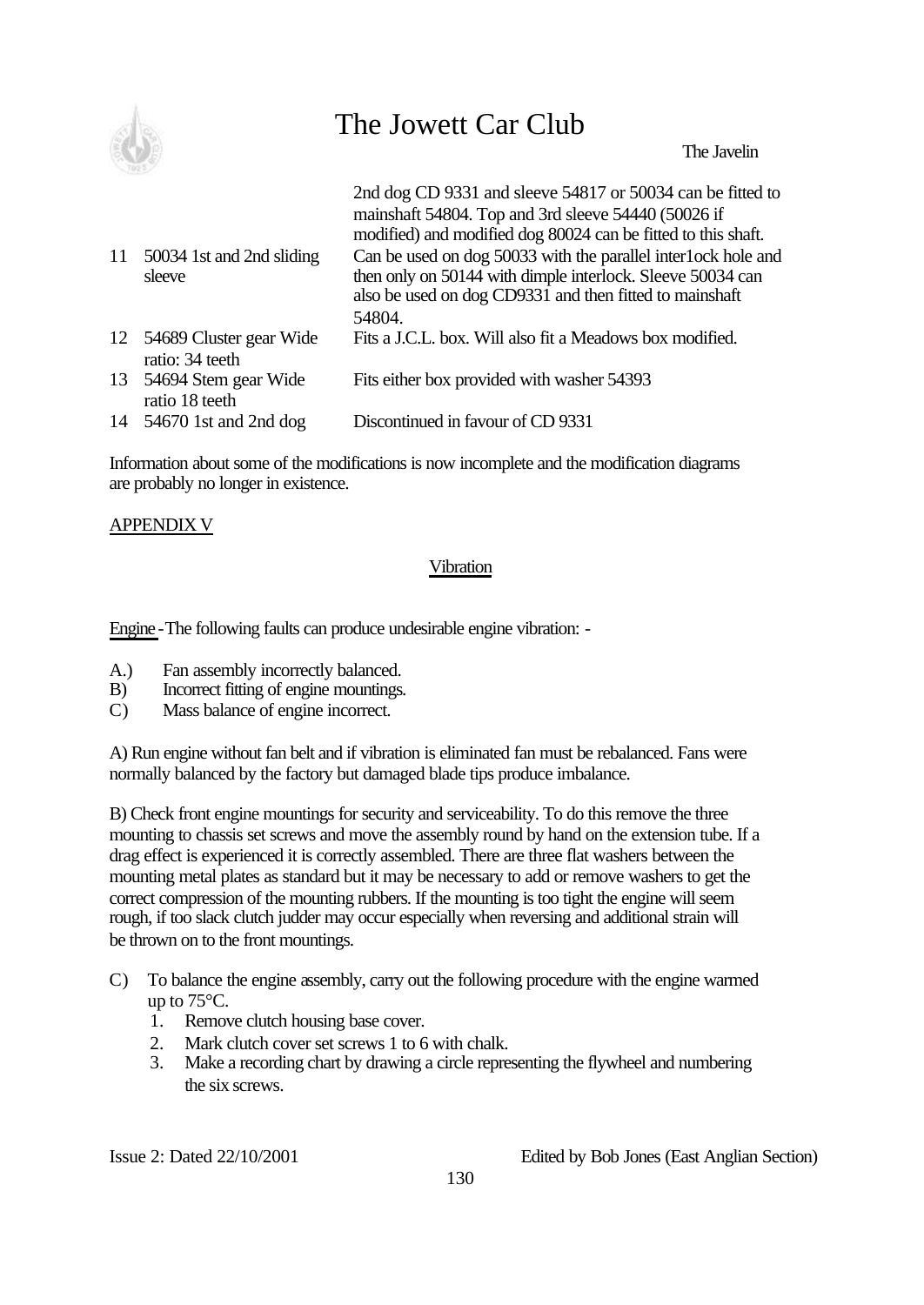

- Ideally a clock gauge should be mounted on the steering column by the bracket shown in the manual with the plunger in light contact with the steering wheel. Otherwise the extent of the vibration can be judged by feeling the wheel rim with the fingers.
- 5. Run the engine to the r.p.m. at which the vibration is most noticeable and record the amount of vibration from the movement of the clock gauge needle.
- 6. Stop the engine and remove clutch cover set screw No.1.
- 7. Run engine to produce max. vibration again and record the amount of vibration on the chart.
- 8. Rep1ace No.1 screw and remove No.2 repeat stage 7.
- 9. Continue removing and replacing set screws until a chart of vibration with each individual screw removed is complete.
- 10. Removing a set screw without making any difference indicates that the assembly is approx. half a screw heavy at that point, i.e. removing that screw has gone from half a screw heavy to half a screw light thus canceling out differences in vibration.
- 11. With a bad vibration it is possible to remove a set screw and still require further reduction in weight at that point. In this case drill the flywheel without fitting the screw and test for improvement. When a satisfactory state is reached the set screw will have to be replaced and more weight will need to be removed from the flywheel to compensate for the weight of the screw.
- 12. When completed the chart will show the area of maximum imbalance and where the most weight must be removed.
- 13. To reduce the weight of the flywheel, mark the flywheel rim l" from the left and right side of the setscrew and drill two holes 3/8" dia. and **¼"** deep towards the centre of the flywheel rim. The depth of the hole will be determined by the amount of vibration recorded on the chart at that point.
- 14. A half-length set screw may be used to determine depth of drilling required either before or during the drilling operation.
- a. If a half set screw cures the vibration the 3/8" screw needs to be 1/8" deep.
- b. If after drilling the replacement of a setscrew by a half-length screw effects a further improvement a further drilling can be carried out.

The half-length screw should under no circumstances be left in the flywheel permanently.

### Propeller Shaft:-

Vibration of the propeller shaft will be felt only when the car is in motion. Before commencing the following procedure for balancing check the following points: -

- 1. Layrub couplings are in good order and the rubber bushes are not cracked or perished.
- 2. Coupling bolts are tight.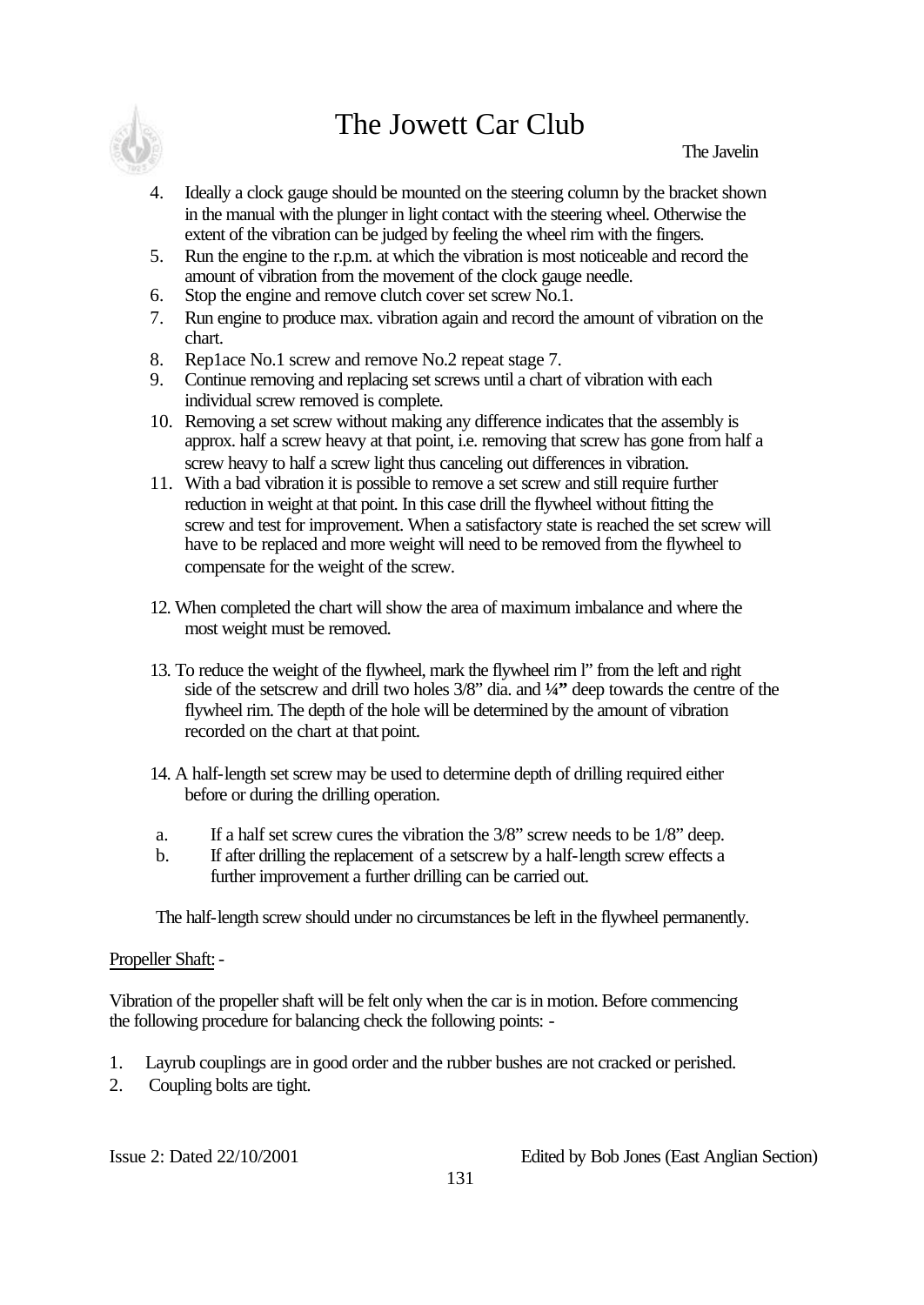

The Javelin

- 3. There is no excessive prop shaft damage.
- 4. Midship bearing support rubbers.<br>5. Try to ensure that midship bearing
- Try to ensure that midship bearing is serviceable this may also create vibration.
- 6. When possible check, the truth of the flange faces. If the flanges are distorted excessive wear will occur on the layrub couplings.

Generally speaking two groups of vibration occur, one between 30 and 40 m.p.h. which comes from the front prop shaft, and one at high speeds 55 m.p.h. plus which comes from the back shaft. It must be emphasised that this is by no means necessarily true always and high-speed vibration might be traced to a front shaft imbalance.

Lift the rear of the car and support it securely preferably on axle stands. Test the car by running it in top gear and noting the reading of the speedo when maximum vibration occurs both in the lower and upper ranges. (The upper range cannot of course be dealt with until a new engine is run in).

First disconnect the two front coupling bells and reposition the prop shaft turning it 180°. Replace bolts and retest. If vibration is worse revert to original position. Now balance the shaft as follows: -

I. Mark the prop shaft with chalk just behind the front layrub to indicate the four positions of the front coupling bolts. Number these positions  $1 - 4$  so that a record can be kept of the improvement or worsening of vibration when loading the shaft along these lines. 2. Fit a Jubilee hose cup just behind the front coupling with screw in position marked "1". Test the vibration as described above and record effect of this loading. Repeat and retest with clip screw by points 2, 3 and 4 recording results. This will indicate best position of clip. 3. Keeping the same line of the screw position just determined, move clip down the prop shaft 6" at a time, checking vibration. Beware of fitting clip where it will hit the wooden cross member. 4. If a position cannot be found where vibration is satisfactorily eliminated, fit another clip preferably of a light type and repeat the operation with this clip. If the screws of both clips end up in line then it is clear that two clips are required. If the vibration is still not cured remove lighter clip and fit one of a similar class to the first.

5. If the two screws are no in the same place. E.g. if they are approx. opposite, this indicates that the first clip was too heavy and one light clip should be used.

6. If the above procedure does not remove the vibration, leave clip(s) in best position obtained and repeat the process with the rear shaft.

7. Make a final test and adjustments in proper running conditions with car on road.

It should be added that the above procedure may appear lengthy and awkward but as a general rule most cases of vibration which do not result from gross damage or faulty assembly are cured by fitting a single clip to the front prop shaft. This makes the procedure well worthwhile and not time consuming.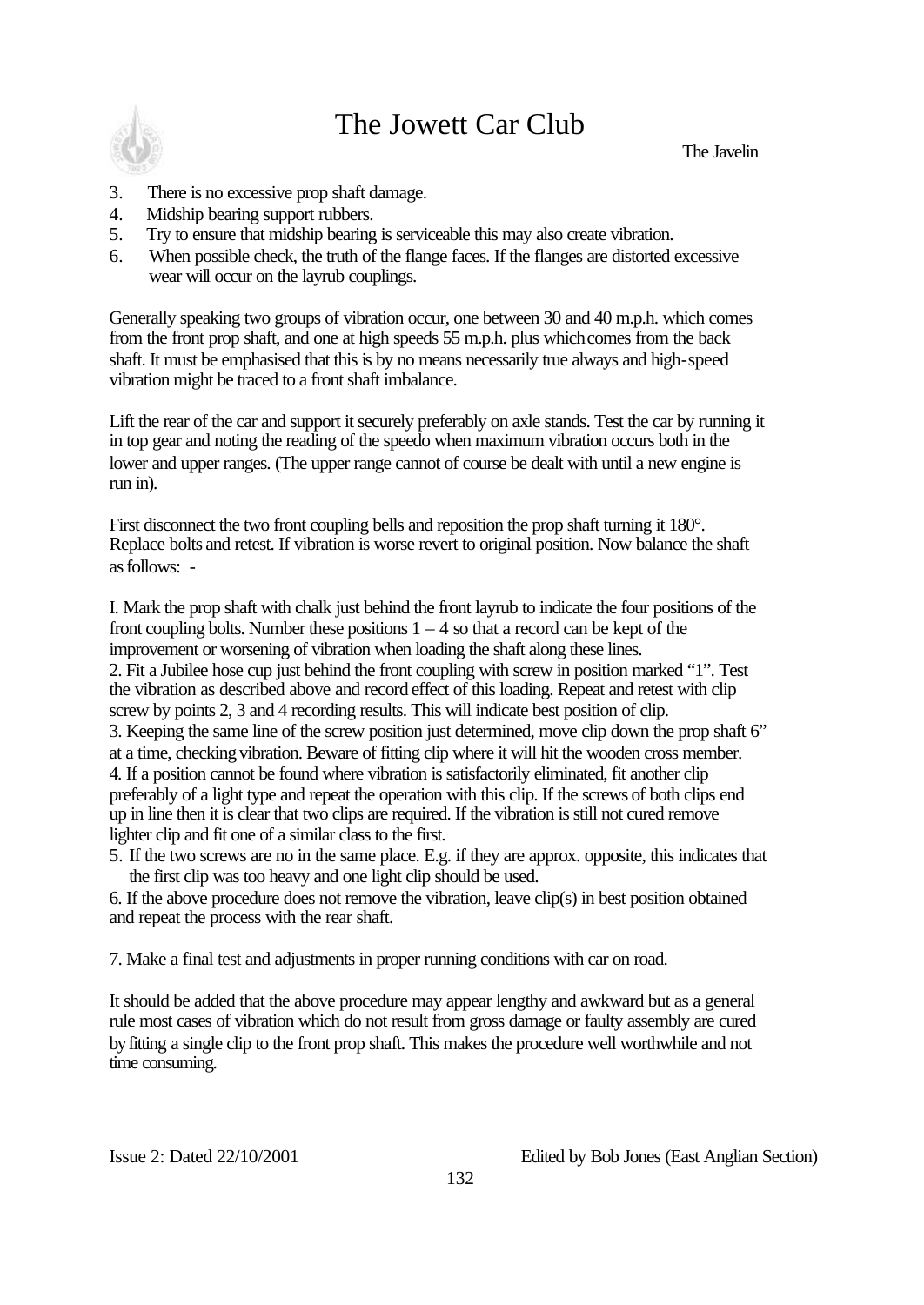

The Javelin

Note that the car must be securely supported for safety.

### APPENDIX VI

#### Later methods of Javelin and Jupiter liner sealing

As a result of racing experience it was found that under severe working conditions the compressed asbestos fibre ring, which is trapped between the lower liner flange and the crankcase, tended to collapse. Also the copper-asbestos-copper head gasket collapsed, possibly as a secondary effect of the lower seal's collapse. The first stop to combat this was the introduction of the copper-asbestos-steel gasket, at the head of the liner. This is the gasket generally available as the Jupiter gasket but standard on later Javelin engines also. The plain Hallite lower seal was abandoned in favour of a Klingerit 1000 compressed asbestos fibre ring, which had a reinforcing bronze mesh incorporated. This set-up was still not entirely adequate for high compression engines and a new technique was adopted.

This consisted of a new liner which had a radius machined in the corner of the lower flange to incorporate a narrow circular section neoprene synthetic rubber ring. At this position on the usual liner there is a square corner and a shallow groove on the liner barrel. A chamfer was machined on the inside edge of the crankcase facing to take the ring whilst the liner made a metal-to-metal contact with the crankcase.

At the top of the liner in some cases a Wills ring type of seal was adopted. The liners incorporating the neoprene lower ring only, and also those incorporating neoprene ring and Wills ring were longer than the standard liner. The Wills ring was a tubular ring 3 1/2" 0.D. 3/32" dia. of cross section in blued mild steel. This ring seated in a groove machined in the top of the liner 0.D. 3.510" **±** 0.003", width 1/8" minimum, depth 0.072" - 0.075". Using this seal, the head had to come into contact with the liner top, metal to metal and the ring to do this is about 9, 900 lb. Under these circumstances this type of seal will withstand  $5,000$  lb. p.s.i. to  $550^{\circ}$ C. The normal 42 ft. lb. torque limit of the cylinder head is fully adequate for this purpose.

The fitting of the Wills ring meant that the normal head gaskets could not be used and a Plexeal gasket was adopted. This was a laminated aluminium gasket sealing the outside of the water gasket only, the balance pipe being re-routed externally. To fit a Plexeal gasket, the head was placed in position without gaskets and the gasket space measured. The aluminium lamella were then removed from the gasket until the thickness was 4 thou. greater than the space measured. The assembly was then torqued up in the usual way with gasket and Wills ring in position. This proved a very delicate process; its rigidity resulting in frequent cracked crankcases even at the factory.

More recent experiments within the club have shown that the use of a soft copper lower sealing ring on the normal liner, preserving approximately .005" interference will give good results and obviate sinkage problems.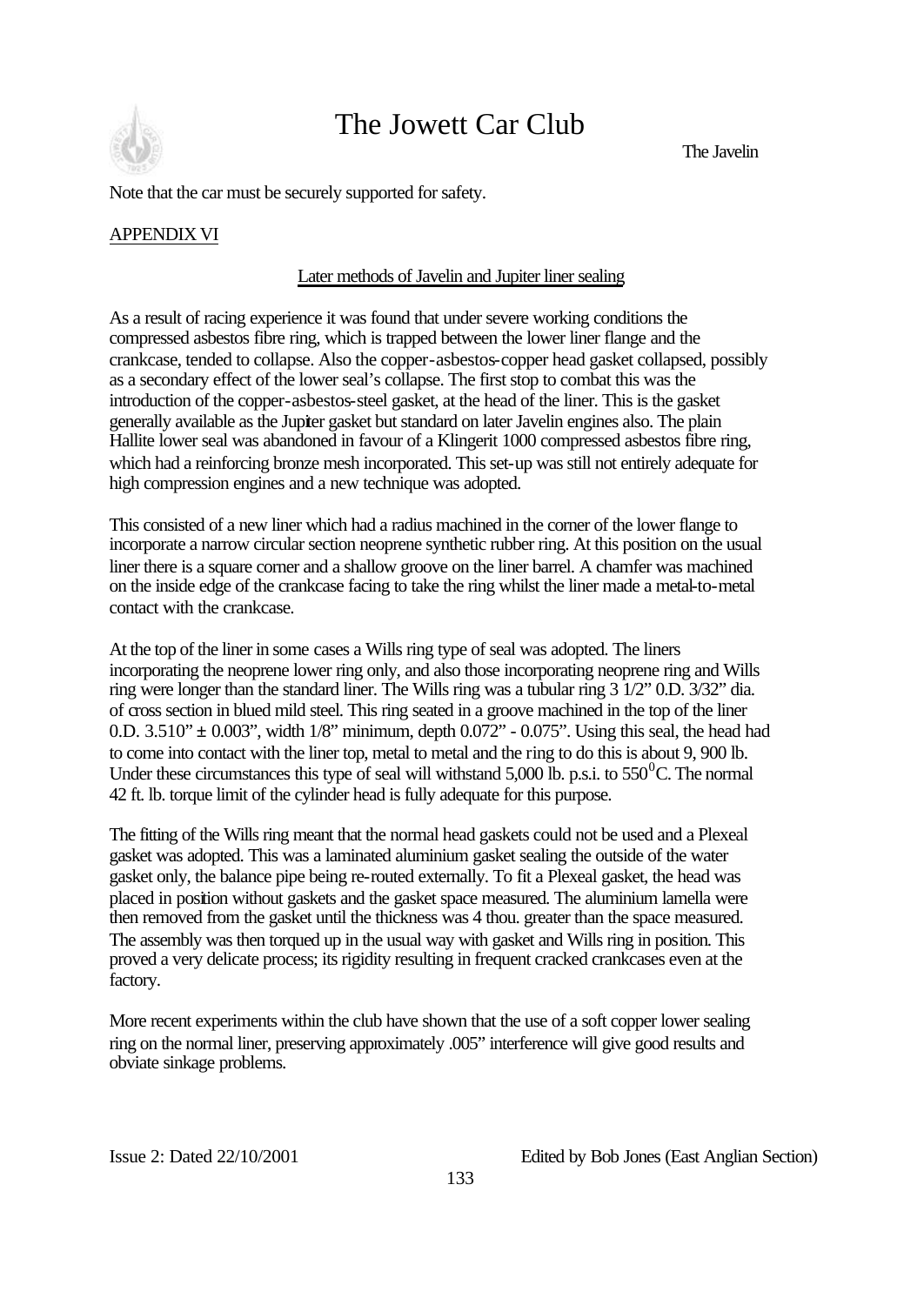

The Javelin

### Continental Touring Kit

The following list has been compiled by a member and has been more than adequate. Obvious adjustments may be made to this list depending on the condition of the car and when perishable parts were last replaced.

- 1 Piston (matched to existing bore) connecting rod and cap with bolts.
- 1 Set of big end bearings (matched to existing journal sizes)
- 1 Set of main bearings (matched to existing journal sizes)
- 1 Set of piston rings (matched to existing bore)
- 
- 
- 1 Set starter brushes 1 Set dynamo brushes
- 
- 1 Crankshaft front oil seal 1 Petrol pump diaphragm
- 
- 1 Condenser<br>
2 Rubber front suspension bushes<br>
1 Set contact breaker points<br>
1 Exhaust mounting rubber 2 Rubber front suspension bushes 1
- 1 Oil filter housing rubber sealing ring 1 Master cylinder overhaul kit
- 1 Front wheel cylinder overhaul kit 1 Rear wheel cylinder overhaul kit
- 
- 1 Water pump hose 2 Core plugs
- 4 Feet of heater hose 1 Hub puller
- 1 High pressure oil pipe 1 Set of bulbs
- 1 Gearbox output flange (puller) 1 Layrub
- 
- 
- 
- 2 Gearbox plunger springs 2 Gearbox plungers
- 1 Gearbox plunger pivot rocker 1 Water pump fan stay
- 
- 
- 1 Tube 'Bostik' weatherproof adhesive 1 Roll insulation tape
- 
- Selection of elastic bands<br>
1 Tube gasket cement<br>
1 Small Jubilee clip<br>
1 Small Jubilee clip 1 Large Jubilee clip
- 
- 
- 1 Rocker shaft 1 Engine mounting
- 2 Water pump seals 1 Water pump front cover
	-
- 1 Doz. 35 amp fuses 1 Water pump fan bearing
	-
	-
	-
	-
	-
- 1 Top hose 2 Bottom hoses
	-
	-
	-
	-
- 1 Sparking plug 1 Pair of gearbox selectors
- 1 Push rod 1 Exhaust valve
- 1 Inlet valve 2 Gearbox plunger spring seats
	-
	-
- 1 Fan belt 1 Complete overhaul gasket set
	- Araldite 1 Selection of copper and fibre washers
		-
- 1 Roll of stout wire 1 Tin exhaust Gum-Gum putty
	-
	-
- 1 Torch 1 Roll electrical wire

### **APPENDIX VIII**

Fitting an overdrive to a Javelin. K .W. Rumsey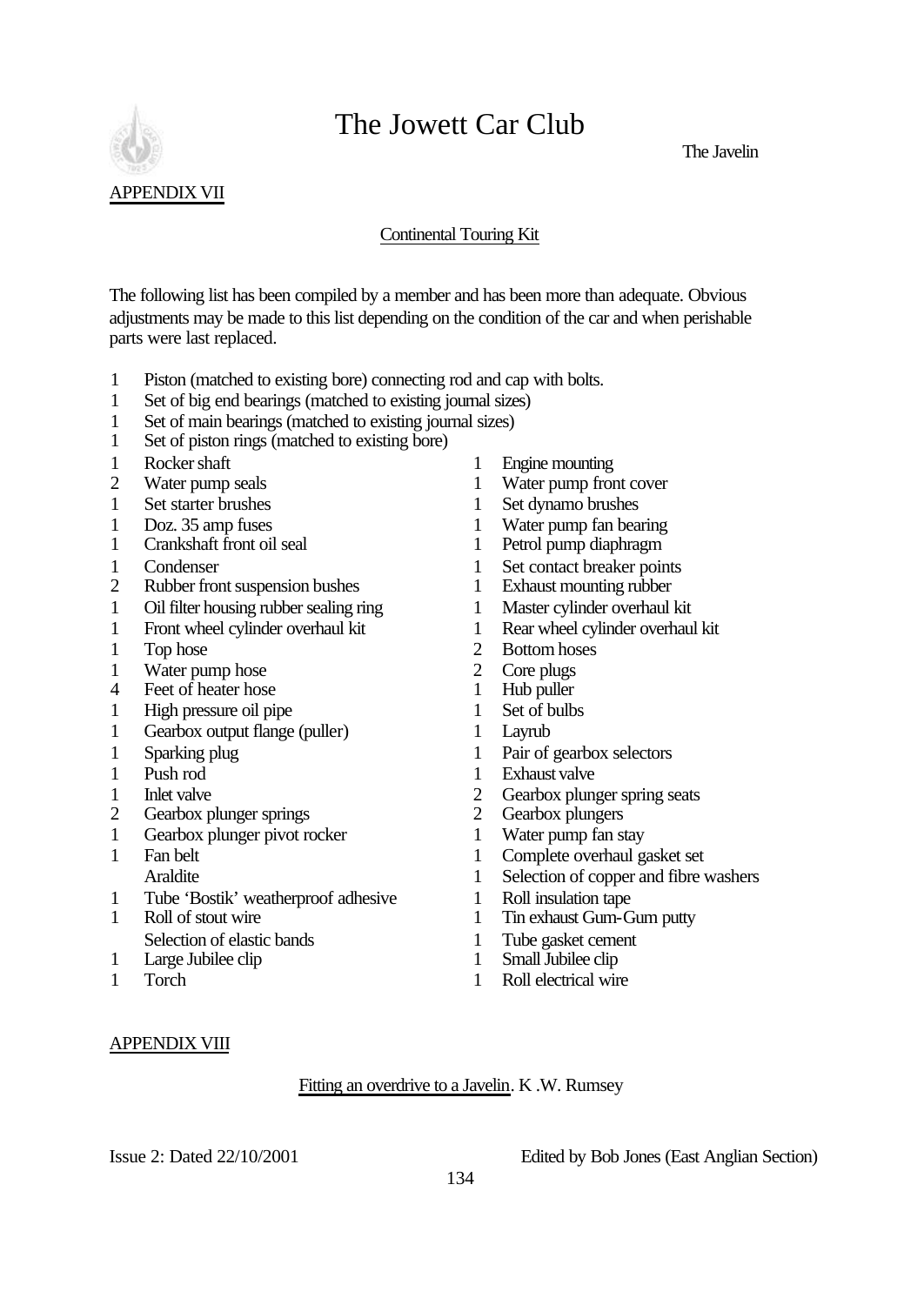

The Javelin

In a previous Jowetteer article a few months ago I described the rebuild of my Javelin NXA 868. In this I mentioned that I had fitted a Laycock over-drive and would be writing an article on this after testing. The car has now done over 5,000 miles, some of it very hard motoring and no faults have appeared.

My initial investigations into this project commenced with discussions with two of the other club overdrive Javelin owners, Drummond Black and Nobby Saggers. Some very useful information was gathered from them, and it became very clear that various methods could be adopted dependant upon the availability of overdrive units and prop shafts etc. After a thorough search of local scrap yards I found that only one type of unit was freely available that being an "A" type as fitted to Mark II Jaguars. I found it impossible to obtain the smaller 'D' type unit as fitted to 1500 cc cars. The 'A' type unit is very bulky and it immediately became clear that one of the major problems would be ground clearance. As the car was completely stripped down I experimented with the overdrive in various positions and found that with the rear prop shaft (from the full hydraulic brake Javelins only) mounted at the front, the overdrive would 'mount' conveniently under the rear floor and if necessary could be raised, if the floor supporting flange at the bottom of the rear seat front panel is bent upwards to clear the unit in the centre (See Fig.B1).

A major problem was fitting a layrub 2-bolt flange to the overdrive main-shaft and a front plate to hold the overdrive mainshaft front bearing. I could get a front plate in either of two ways, I could machine it from a thick piece of mild steel plate, but this would prove to be very expensive, as the bearing location hole would have to be accurately located in relation to the securing boltholes. The second alternative, which I used, was to cut off the gearbox casting rear plate. This already had all the locating screw holes and bearing hole and could therefore be relied on to allow the main-shaft to run true. The gearbox casing is very thick about  $\frac{3}{4}$  and there is a very large boss on the inside around the layshaft locating hole so it is absolutely impossible to saw through by hand. I had mine cut on a band saw. The face was cut to within .010" of being flat all over so milling was not necessary. As an oil seal housing has to sit squarely on this plate the cut must be made as accurately as possible A thick gasket behind the oil seal housing was enough to seal any imperfections in my plate but it may be necessary to mill the entire plate face if it is rough and uneven. Tap and plug the holes in the plate as shown in Fig.B3.

The mainshaft was stripped out of the Jaguar gearbox. I wanted this cut down and a Javelin rear axle splined flange welded on the front. This flange has a round outer spigot on which the overdrive front oil seal will run. Make sure that this ground surface is not grooved or scored otherwise the front oil seal will leak, I found that it was impossible to turn the mainshaft down on a lathe even with a tungsten carbide tipped tool so it had to be cut to length on a cutter grinder and ground down at the end to allow the Javelin flange to slip on. This flange was then securely arc welded onto the end of the shaft as shown in Fig B2.

The overdrive unit itself needs to have a dipstick and oil filler plug added as this is normally in the Jaguar gearbox, there being a drain channel between gearbox and overdrive. The dipstick I put into the overdrive front extension housing so that the tip of the dipstick when inserted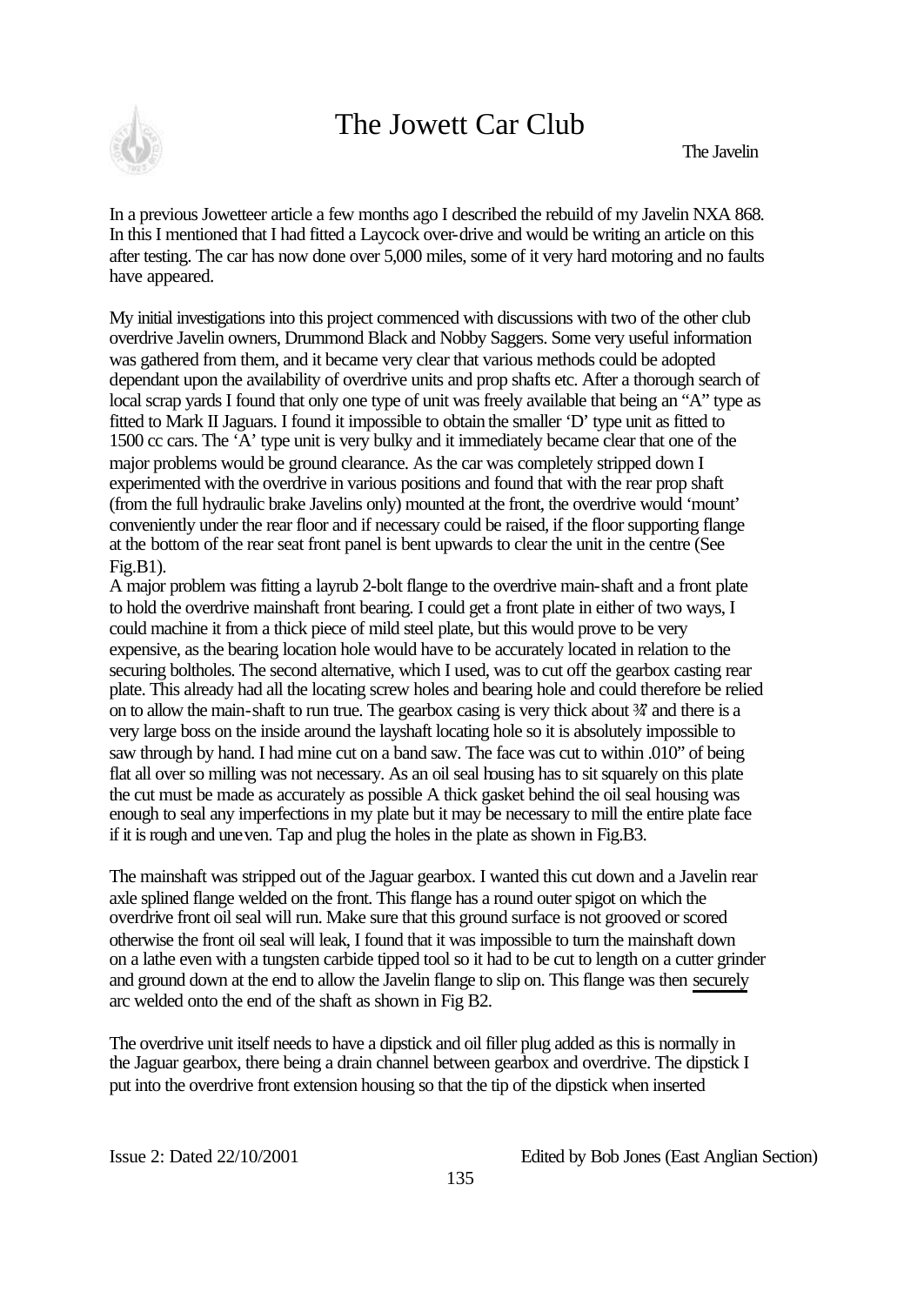

The Javelin

touched the bottom of tine oil drain channel. The correct oil level is to the bottom of this channel so that as soon as oil is shown on the dipstick it is at the correct level. The actual capacity required is approx. l 1/2 pints. The oil filler plug can be put anywhere that is accessible through the floor cover plate. My plug is in the centre and half way along the main aluminium casing and is accessible through a hole in the floor cover plate sealed with a Javelin gearbox floor grommet. Another is required for the dipstick.

Te last job to complete the overdrive assembly is to bolt the front oil seal housing onto the front plate. As this housing should be positioned as accurately as possible to prevent oil seal failure, tap the bearing into the front plate and use the bearing as a guide to position the oil seal housing accurately. Clamp the housing to the front plate and drill three holes 17/64" dia. through the housing and front plate. Dismantle the parts and tap the four holes in the front plate to 5/16" BSF. Drill out the three holes in the oil seal housing to 5/16".

The overdrive unit should be stripped inspected and cleaned. I do not propose to describe this as a Jaguar Mark II overhaul manual can be borrowed from most district libraries. A full overhaul of the unit is usually covered in this.

The overdrive shaft and front plate can now be assembled in the following manner. Slide the oil seal housing onto the shaft followed by the gasket front plate, bearing, shims as required to prevent shaft end float, washer and circlip. The oil pump drive cam should then be slid on making sure that it is the correct way round. The assembly can then be offered up lightly smearing the front plate edge with sealing compound to prevent oil leakage and then bolted securely in position with 7 - 5/16" BSF bolts.

The 'A' type unit has a large Hardy Spicer universal joint flange at the rear and it would have proved very convenient if I could fit a Hardy Spicer flange to the rear axle thus eliminating, the necessity for a conversion plate to join the Hardy Spicer four bolt flange to the Layrub 2 bolt flange. As the Jaguar Mark II and Javelin axles are basically the same type (3HA) it seemed reasonable to assume that the splines on the rear axle pinion would be the same for both cars and that the Jaguar Hardy Spicer axle flange would fit the Javelin. I telephoned Salisbury Transmissions Ltd. to confirm my assumption but was informed that the splines were completely different. Personally I was not convinced so I purchased a second hand flange and found that it did fit! A second-hand Jaguar rear prop shaft with a sliding joint was purchased and cut to fit (see Fig.B9).

The front overdrive cross member was made from 1 1/2" x 1" x 3/16' RSA cut and welded as shown in Fig B4. Drill two 11/32' dia. holes as shown for 2 off 5/16" BSF bolts which screw into two existing 5/16 BSF screw holes in the top of the gearbox end plate/overdrive front plate. The heads of the two bolts should be drilled and wired through the cross member as shown in Fig. B7, as these bolts must not drop out otherwise the whole overdrive unit will drop to the road. The ends of the cross member were drilled to take Javelin engine mounting rubbers which were supported on Javelin engine mounting brackets welded to the inside of both main frame members.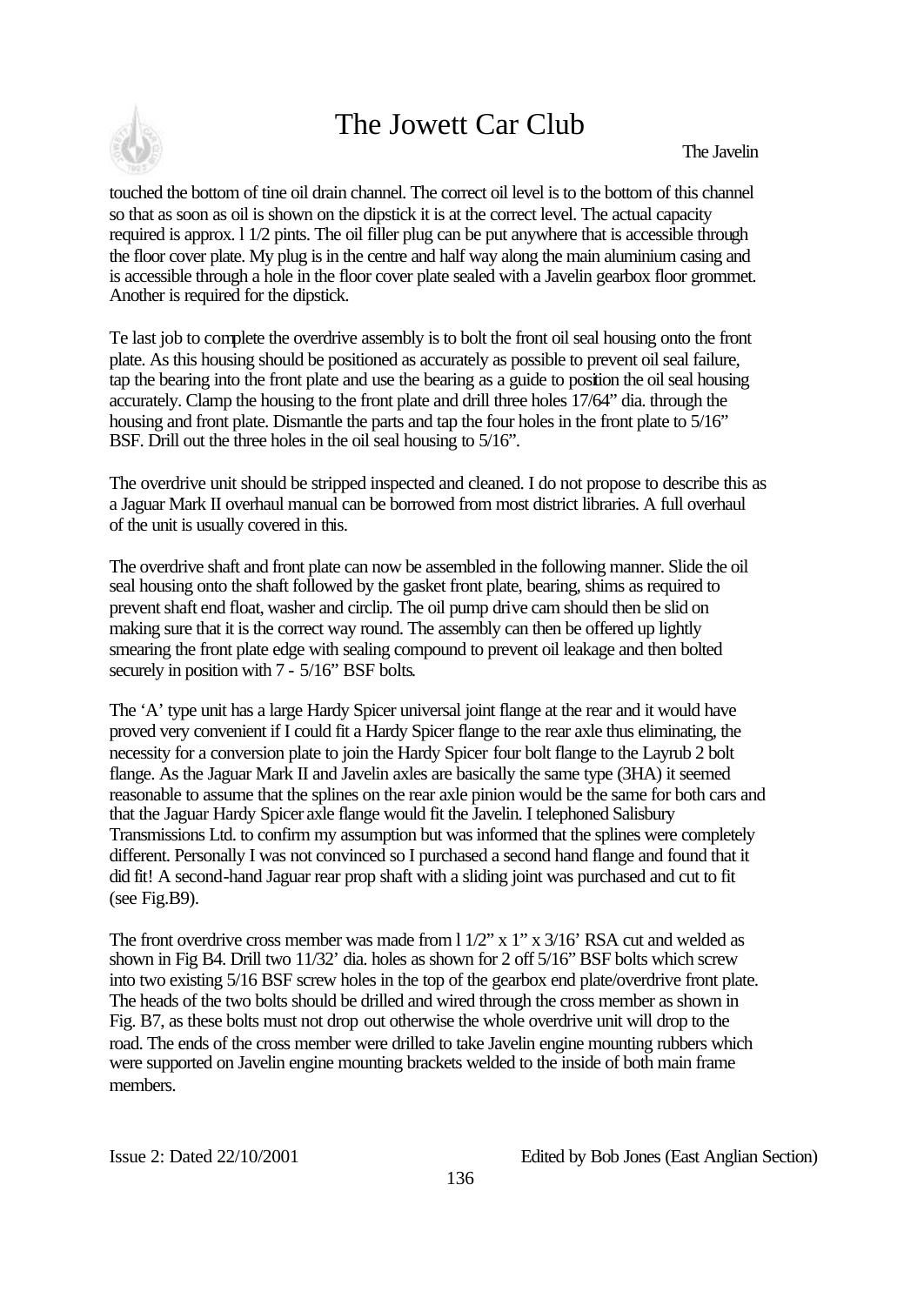

The rear cross member was made from  $1\frac{1}{2}$  x  $1''$  x  $3/16''$  RSA cut and welded as shown and welded to the two mainframe members. Two 11/32" dia. holes were drilled for two Javelin exhaust mounting rubbers. A  $1\frac{1}{x}$   $1\frac{1}{x}$  3/16' RSA adaptor plate was made as shown in Fig B8. which bolts onto the overdrive rear mounting. Two exhaust mounting rubbers are bolted below the adaptor and are supported on the rear cross member. This cross member when welded into position supports the battery securely and eliminates any possibility of the battery dropping out due to severe corrosion of the supporting tray.

I modified my floor considerably to allow the overdrive to be raised as far as possible. With the overdrive protruding through the floor I have obtained 7" ground clearance. The unit can be mounted below existing floor level but the ground clearance will probably be only  $4" - 5"$ . I retained the front floor board and discarded the rear and two side floor boards, Two new side floor boards were made from 3/8" ply and a sheet aluminium cover was beaten into shape to fit over the overdrive with two Javelin gearbox plugs for access to dipstick and oil filler plug.

The best method to use to assemble the overdrive, prop shafts and cross members etc. is to assemble them out of the care offer them up and secure them in position giving about 7" ground clearance whilst the two front mounting brackets and the rear cross member are welded into position. Adding shims and washers under the mountings can make any final height adjustments.

The final ground clearance will be dependant upon the type of overdrive drain plug fitted. The flat type will give about a  $\frac{1}{4}$  more clearance.

If the hexagon boss type is fitted a flat one should be available through your local Jaguar or Laycock dealer. I have increased my clearance further by sawing off  $\frac{1}{4}$  from the bottom of the overdrive sump and reduced the depth of the oil filter inside by cutting out ¼" and soldering up.

I have recently completed a 2,500-mile holiday in Western Scotland. During some really heavy thunderstorms when the roads were awash I found that the unit slipped in and out of engagement due to water in the solenoid contacts. The rubber cover over these contacts should be securely tied or wired up.

My unit from a 1964 Jaguar 2.4S type has a ratio of 0.778:1 giving an engine speed reduction of 22.2% and a fuel saving of up to one fifth should be obtainable on a long run.

My overdrive unit number is 28/1474/002093. Any unit prefixed 28/1369 fitted to 2-4 litre Jaguars and 28/3028 as fitted to 3-8 litre Jaguars are suitable but the ratio could be down to 18% these being the only ratios fitted to 'A' type units.

Asthey are designed to operate under heavy torque conditions no trouble should occur as long as the unit is operable when-bought from a scrap dealer. The usual overdrive faults are failure of the solenoid, which can easily be replaced, and non-functioning of the overdrive because of lack of oil pressure caused by pump wear. In theory, as there is a very large friction plate area inside these units to transmit the drive, it would probably make very little difference if the oil pressure should drop a little. The unit can be engaged at any time with the throttle open or closed. The car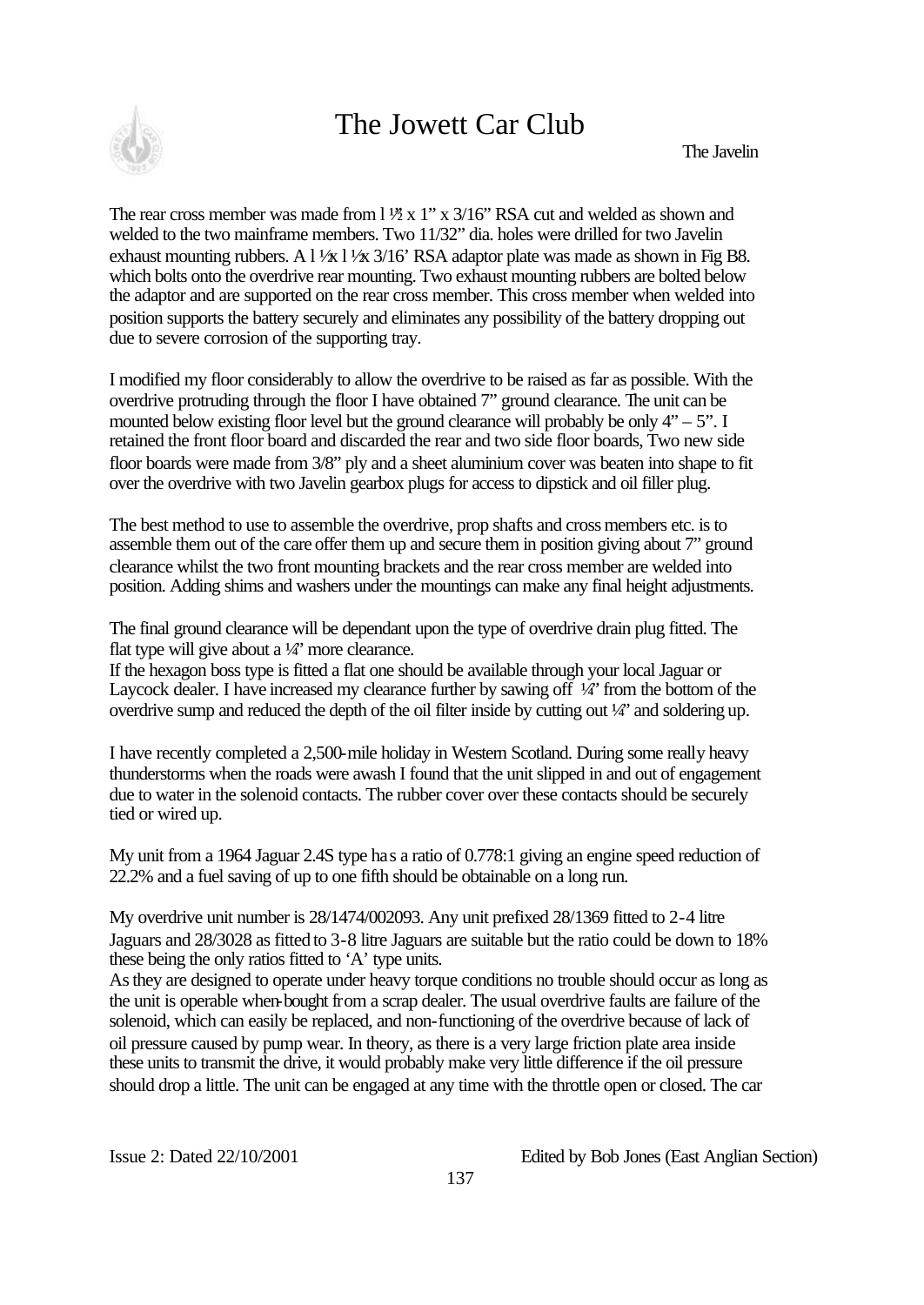

The Javelin

is now capable of cruising at anything up to 85 m.p.h. Top speed is probably around 95 m.p.h.

I have the unit wired through a switch mounted on the steering column with a Jaguar reversing light switch screwed through the Javelin gearbox side plate So that it locates in a groove filed in the 3rd. and top gear Selector bar when in the neutral position. The overdrive can now be operated only in the. 3rd. and top gears and cannot be accidentally put into reverse which would demolish the internal components.

The total cost to my pocket has been under  $\pounds 10$  but I had all my machining done free. For those without machine shop facilities I think that the total job could be done for around £25. Laycock Engineering Ltd. Archer Road, Millhouses, Sheffield S8 OJY can supply some very informative brochures on working principles and overhaul. Section 1 and 3 brochures are the most informative.

With the overdrive set at  $7$ " ground clearance the drive shaft line is slightly curved which in theory causes vibration. Fortunately, there is none at all. The rear prop shaft does not require balancing as it is so short and no whip occurs.

An interesting point arose when I found that layrub couplings were designed for a maximum continuous misalignment of 3 1/2°. The Javelin front layrub runs permanently at 5°**, o**n mine it runs at approximately 7°.

The oil should be changed at every 5,000 miles or more frequently with a good S.A.E. 30 oil or 20/50W. Other than this, no maintenance should be required.

An important factor to take into consideration when fitting an overdrive is the braking. In 'overdrive' the engine braking is negligible and standard Javelin braking is not really up to modern standards. I would strongly advise anybody to fit a servo booster with heavy-duty brake linings.

This overdrive can be fitted to a hydro-mechanical Javelin but as the distance from the end of the rear axle flange to the centre line of the axle is 1" shorter than the fully hydraulic axle then the rear Hardy Spicer prop shaft should be made 1" longer to compensate. A fully hydraulic rear prop shaft must be used at the front as the early one is 1" larger and if used the overdrive will touch the rear seat lower panel.

### APPENDIX IX

Fitting an engine sump guard as recommended by Jowett Cars Ltd. Ref: Service Bulletin Item No.111 Sept. 1952

Overseas agents have reported cases that, due to extremely bad road conditions damage is sustained to the engine sump. To prevent this, a sump guard has been designed which can be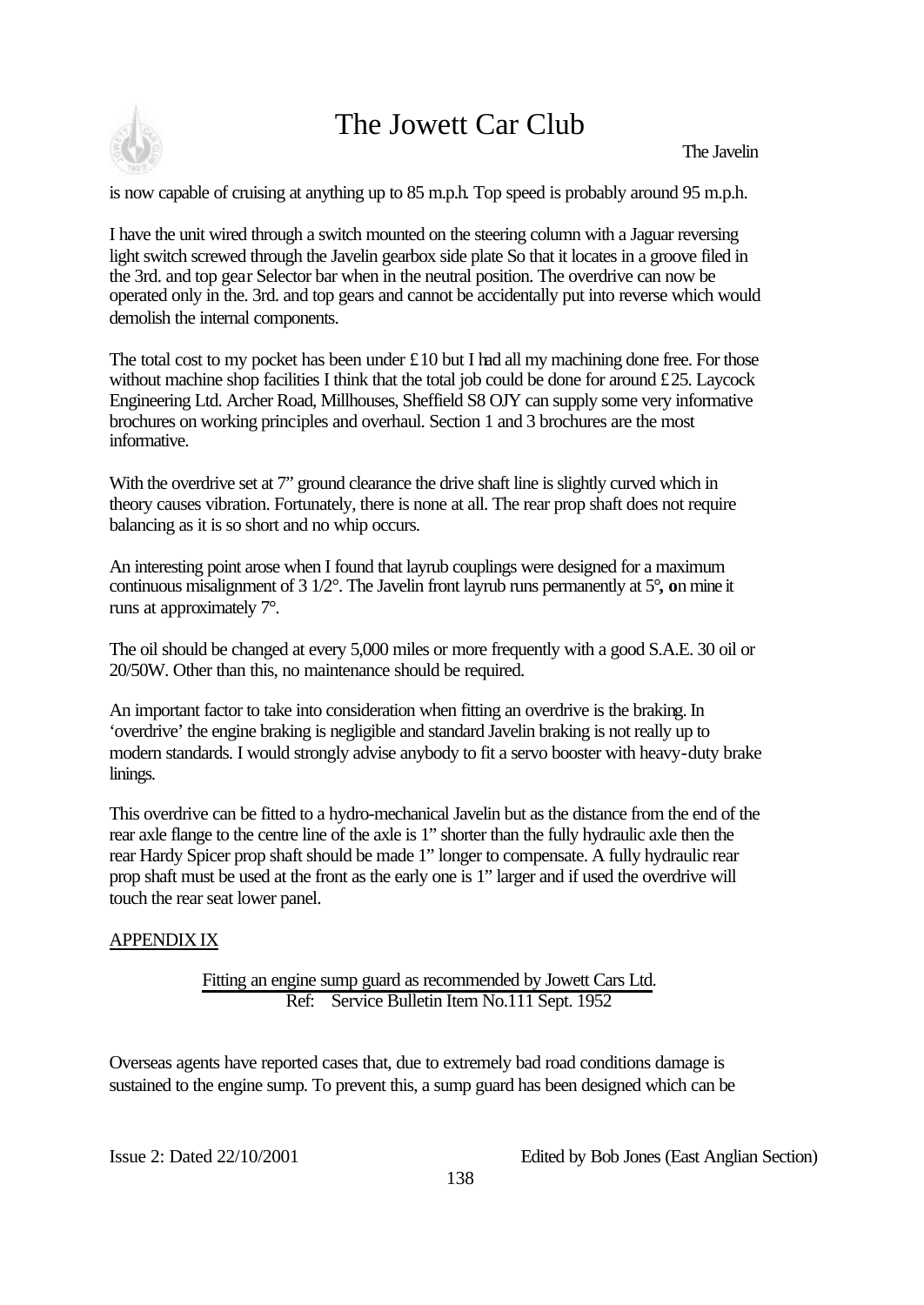

manufactured and fitted to cars if so desired. The following instructions and Figs.C1, 2, 3, 4 will be of assistance in the manufacture and fitting of the sump guard.

- 1. Remove the bumper bracket frame assembly from the front end of the chassis frame.
- 2. Fabricate from 5/8" (15.875 mm) by 10 Gauge mild steel flat strip a Sump Guard Strap A (see Fig C1) and weld to the underneath side of the bumper bracket (see Fig.C2).
- 3. Cut and shape from 3/4" (19.050 mm) by 10 Gauge mild steel flat strip, two strap stiffeners B (see Fig.C3) and weld in position as shown in Fig.C2.
- 4. Fabricate from 5/8" (15.875 mm) by 10 Gauge mild steel flat strip three strap support brackets C (see Fig.C4) and weld in position as shown in Fig. C2.
- 5. Apply a coat of paint to the finished assembly and refit to the chassis frame ensuring that the sump guard does not foul the engine sump.

### APPENDIX X

#### Difficult starting with the Javelin and Jupiter engines

An engine in a generally worn condition will prove to be very difficult to start. The following checks can be carried out if the general engine condition is known to be good.

The battery must be in good condition, fully charged and capable of turning the engine over at a reasonable speed. The engine may be flooded because of excessive use of the choke. To clear this return the choke, depress the accelerator fully and attempt to start. If successful release the throttle immediately to prevent over revving the engine. The load placed on the battery when starting can be reduced if the clutch pedal is depressed. This frees the starter from the gearbox load.

In damp weather a common cause is condensation which form inside the distributor cap, on the H.T. leads and plug caps and on all the low tension electrical lends and connections. These should be thoroughly dried with a cloth. Ensure that all wiring connections are sound.

Check that the chokes are operating correctly when the choke knob is pulled. Remove the distributor cap and with the ignition switched on and the contact breaker points closed, part the points with an insulated screwdriver. A spark should jump across the points. If no spark occurs the ignition system is at fault.

The ignition system can be checked using a 0-20 volt meter or a 12-volt bulb. A reading of 12 volts or just under should be given throughout the ignition system. If a bulb is used, the light intensity should be observed carefully. Any reduction in voltage or light intensity indicates a fault between the test point and the previous test point. Place one lead of the voltmeter on the positive terminal and the other on the negative terminal of the battery. 12 volts should be indicated. If zero, reverse the leads when 12 volts should be observed. The following points should be checked with the contact breaker points open, earthing the positive lead every time.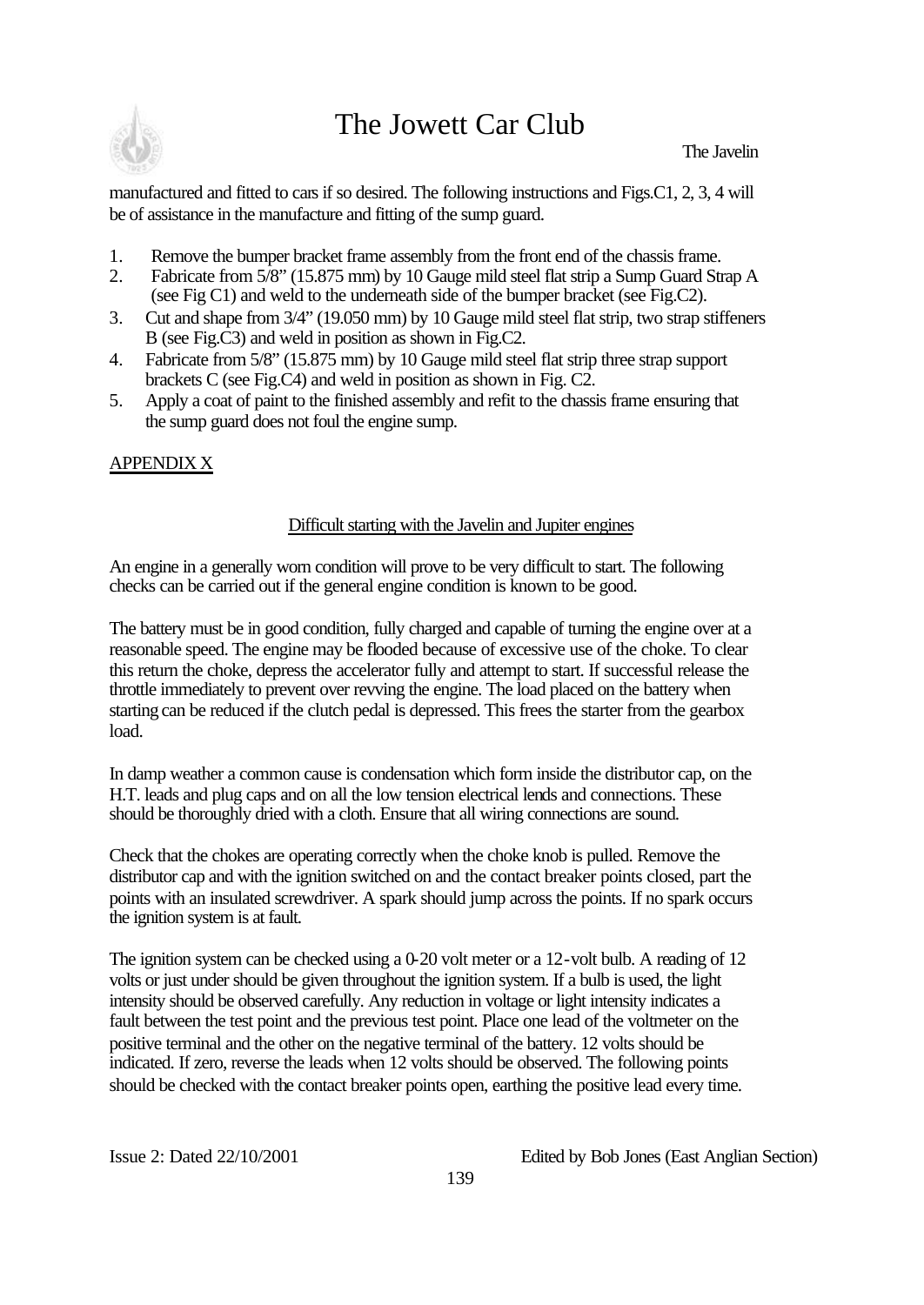

The Javelin

- a) The starter solenoid contact (to battery)
- b) The starter solenoid contact (to starter push) if zero the solenoid is faulty
- c) The starter push (white and red lead terminal)
- d) The starter push (white lead terminal) if zero the button is faulty
- e) The ignition switch (white lead terminal)
- f) The A3 terminal on the voltage regulator box. If zero the ignition switch or wiring is faulty.
- g) The SW terminal of the coil
- h) The CB terminal of the coil. If zero the coil is faulty.
- i) The low-tension terminal on the distributor (coil to main distributor body). If zero the lead is faulty.
- j) The moving contact of the points. A zero reading indicates faulty points.

The other contact of the points can now be checked to see if the base plate is earthing correctly by removing the positive (live) lead from the battery and touching the fixed contact whilst the other lead is earthed. Again a 12-volt reading should be given. A zero reading indicates a badly earthed base plate.

In these tests any 1arge voltage losses can be caused by a faulty unit or badly burnt lead terminal. A small drop of 1/2 or 1 volt at a terminal is probably caused by a dirty contact. Assuming a 12 volt reading at the battery, an ignition system in good order should read at least 11 1/2 volts.

An engine with incorrect ignition timing will be difficult to start.

The H.T. circuit can be checked by holding the plug end of each H.T. lead (using a rubber glove or insulated pliers) approximately 3/8" away from the engine block. A spark should jump from the lead to the block as the contact breaker points open (with the ignition 'on').

If the ignition system is in order the problem must be in the fuel system. To check remove the carburettor bowls, operate the fuel pump by hand and check that fuel squirts from the float needle valves in each carburettor body Should there be no squirt of petrol then there is either no fuel in the petrol tank, a blockage in the pipe lines or a faulty petrol pump. As the Javelin carburettor is of the Zenith fixed jet type it is highly unlikely that there will be a fault in the carburettor.

Many other factors can affect engine starting such as shown below: -

- a) Correct valve rocker clearances
- b) Balanced cylinder compressions
- c) Burnt rotor arm and distributor cap contacts
- d) Faulty sparking plugs or burnt contact breaker points
- e) A sticking distributor cap centre carbon (this should be spring loaded and resting on the rotor arm with the distributor cap on. Check with the ignition off).
- f) Faulty condenser.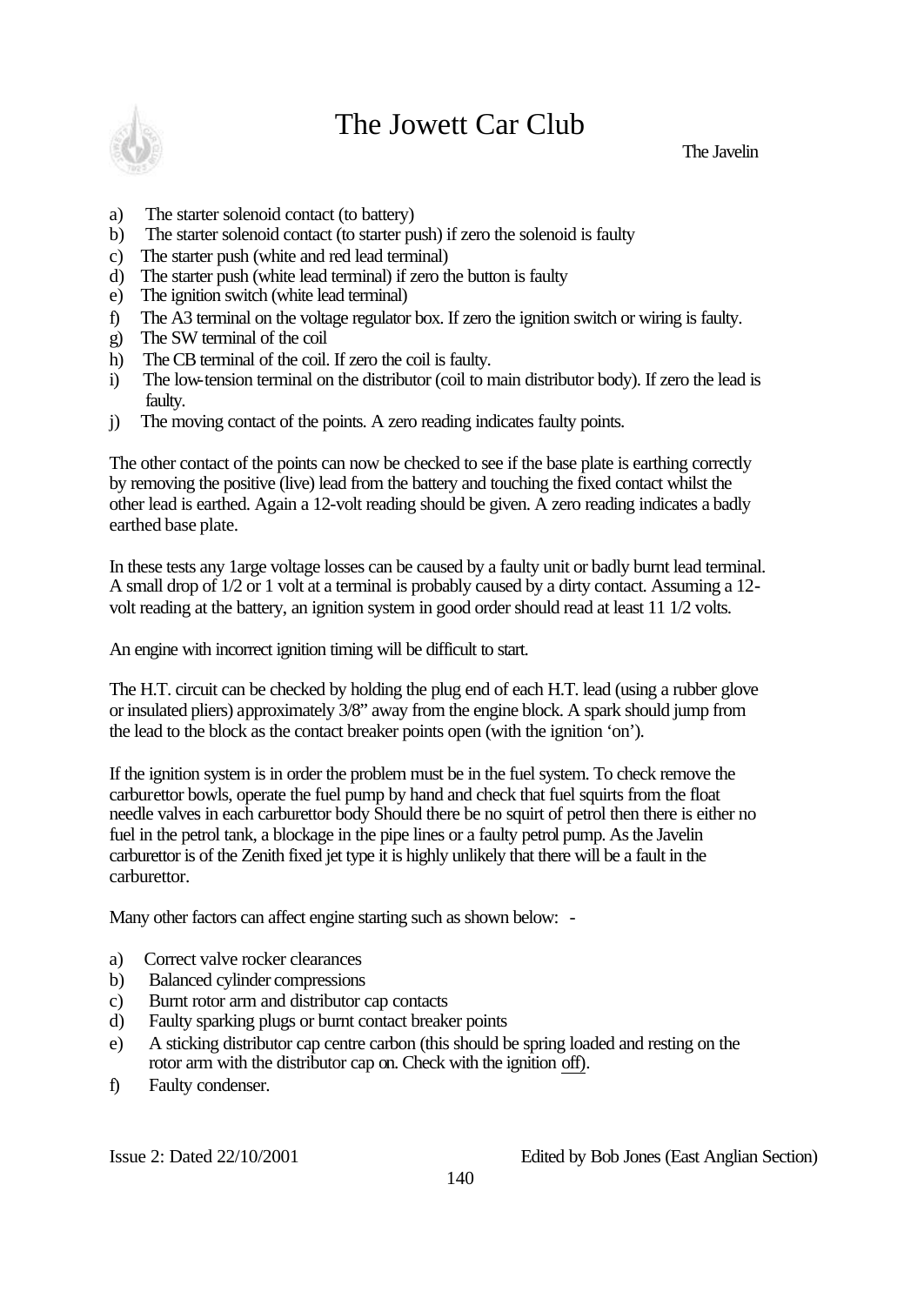

A starting problem can often occur after a starter motor is replaced. The Javelin starter motor revolves in the opposite direction to most other motors. This fact is unknown to most car accessory shopkeepers so a starter turning in the correct direction should be obtained from the Jowett dealer, or a Lucas approved dealer. This fault has defeated many good car mechanics.

### APPENDIX XI

### Reconditioning Javelin carburettors

All numbers in brackets below refer to the carburettor parts shown on Page 13 in the PC PD and PE maintenance manual.

Some of the carburettor parts are small, easily lost and in some cases precision parts which require a delicate hand. When stripping the carburettor be careful to remember the exact method of construction. Great care is required in fitting the throttle spindle and butterfly as the butterfly has a slight chamfer on its edge and must seat correctly. See below for further details.

The following parts are required for each carburettor: -

- i) Complete overhaul gasket set
- ii) Throttle spindle (36) and butterfly (30)
- iii) Needle valve (41)
- iv) Fuel banjo sealer washers (46)
- v) Air regulator screw (4)

A carburettor body should be selected that has a little free play between the throttle spindle and body as possible. This is the only place in the carburettor that wears and is not replaceable.

Commence by stripping every part out of the body. The choke and throttle butterflies are removed by releasing the two lock screws and carefully pulling the butterflies out through the ends, being careful not to turn them as they will jam in the bore.

The bowl gasket drive screws are removed with pliers turning anti-clockwise only. Check with a straight edge that the bottom flange is flat. It usually has smooth flanges pulled out of square. Carefully re-flatten using wet or dry on a sheet of glass until flat all over.

All parts should be inspected and if any are faulty replaced. Shake the float (37). If there is any liquid inside it is punctured and requires replacing. The main body should preferably have a strong blast of compressed air blown down all the internal tubes and bores. All the parts should be immersed in a trico or petrol bath and thoroughly cleaned.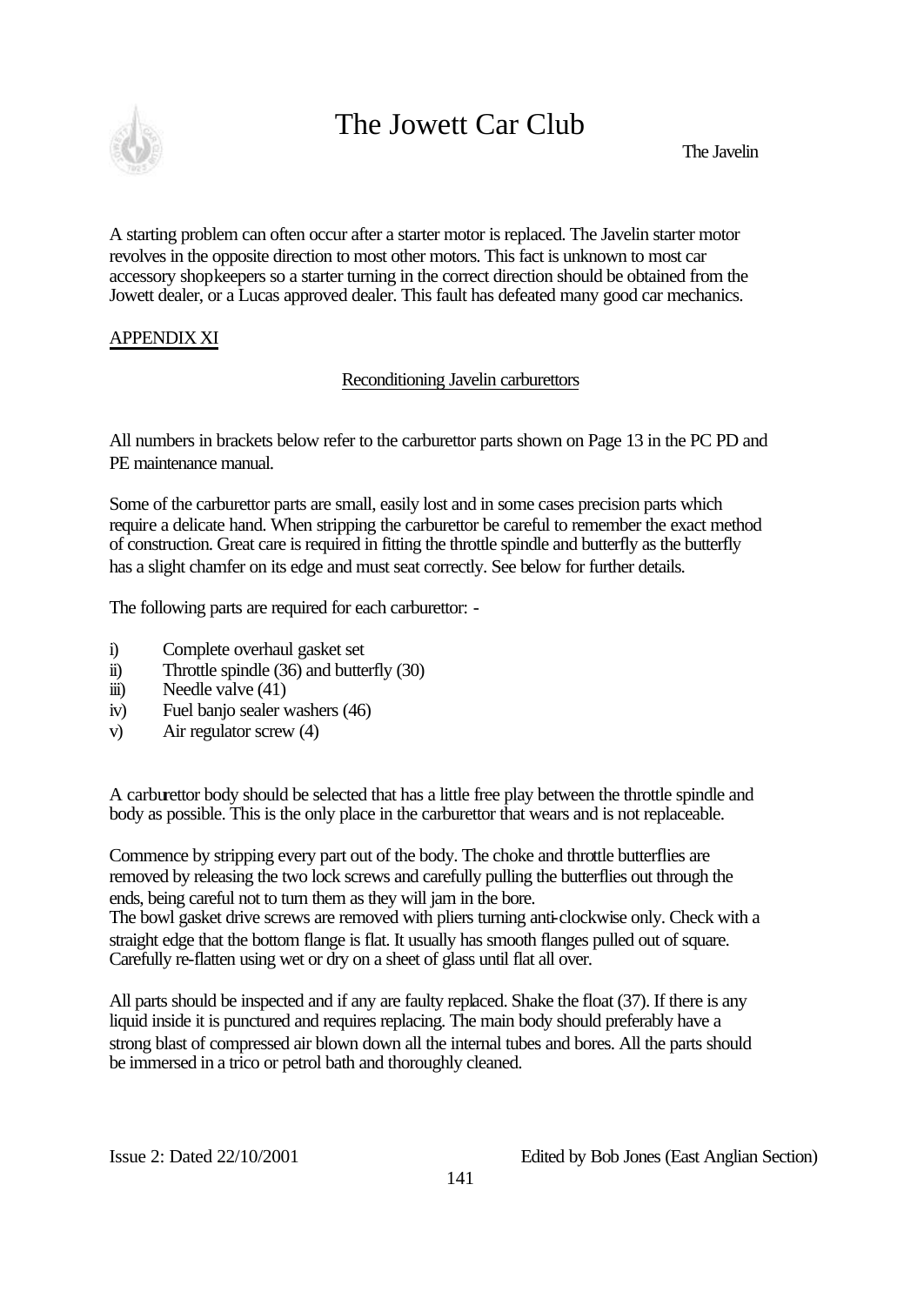

The Javelin

All the jets (23, 31, 34 and 40) should be inspected for any blockage. (Do not put anything through the holes as they are micro-bored and fuel economy may be affected). Only change the jets if signs of damage are obvious.

The bowl can be reassembled in the following order. Put new jet sealing washers in position (32 33 & 39) followed by the jets. The two in the bottom of the bowl can be tightened with the square ended bolt (48), which secures the bowl onto the main body. Dc not over tighten, as the body is only soft alloy. Replace the capacity tube (next to the slow running jet). Locate the emulsion block (28) and gasket (29) in position by screwing in the bottom screw (26) and washer (27) followed by four other screws and washers. The bottom screw should be tightened first followed by the other four. The bowl is now ready for fitting.

A new bowl gasket (43) is the first item to replace on the main body. Secure the gasket in position by gently tapping the 4 brass drive screws (44) into position. If you were unable to remove all 4 old screws, a couple of new ones securing the gasket will be sufficient.

Assemble the throttle spindle (36) and butterfly (30) in the choke tube being very careful to see that the butterfly seats as shown in Fig.54 and the throttle opens and closes exactly as it did before. Secure the butterfly in position with the two screws (35). These should be tight and the ends flattened over the throttle spindle to prevent them falling out. Use a rod under the screw when striking to ensure that the spindle is not bent. Assemble the choke spindle (3) and butterfly (53) in the same manner. NOTE: - do not use pliers to force the butterflies into position as the precision butterfly will be scratched or burred over on its edges.

There are usually 3 thicknesses of needle valve seating washers (42) included in the gasket kit. Replace the needle valve (41) using the 1 mm. thick washer. Check this carefully as slow running and economy may be affected if the wrong one is used.

Replace the throttle and choke operating levers and return springs as removed ensuring that they open in the same way as before. There is a linkage between the throttle and choke on the offside carburettor. When the choke is closed the throttle is to be opened slightly. The offside carburettor has a vacuum connection to the distributor. Ensure that there is a small hole in the bottom of the vacuum connection hole in the body of the carburettor. The near side carburettor has no small hole. If it has, this has to be plugged with a brass blanking screw. Replace the bowl, not forgetting the float and tighten in position ensuring that the bowl seats easily and squarely onto the main body. Screw in the new air regulator screw and spring. Screw in finger tight only and unscrew 2 turns which will be the approx. Setting required for starting.

Note that on some carburettor bodies there are two screw holes just below the choke flap on the rear face. These must be plugged with screws to ensure that no air is drawn in when choking the engine.

To assist in adjusting the slow running, adjust the throttle stop screws at this stage. Holding the throttle firmly closed; tighten the stop screw until it just touches the throttle lever (19) without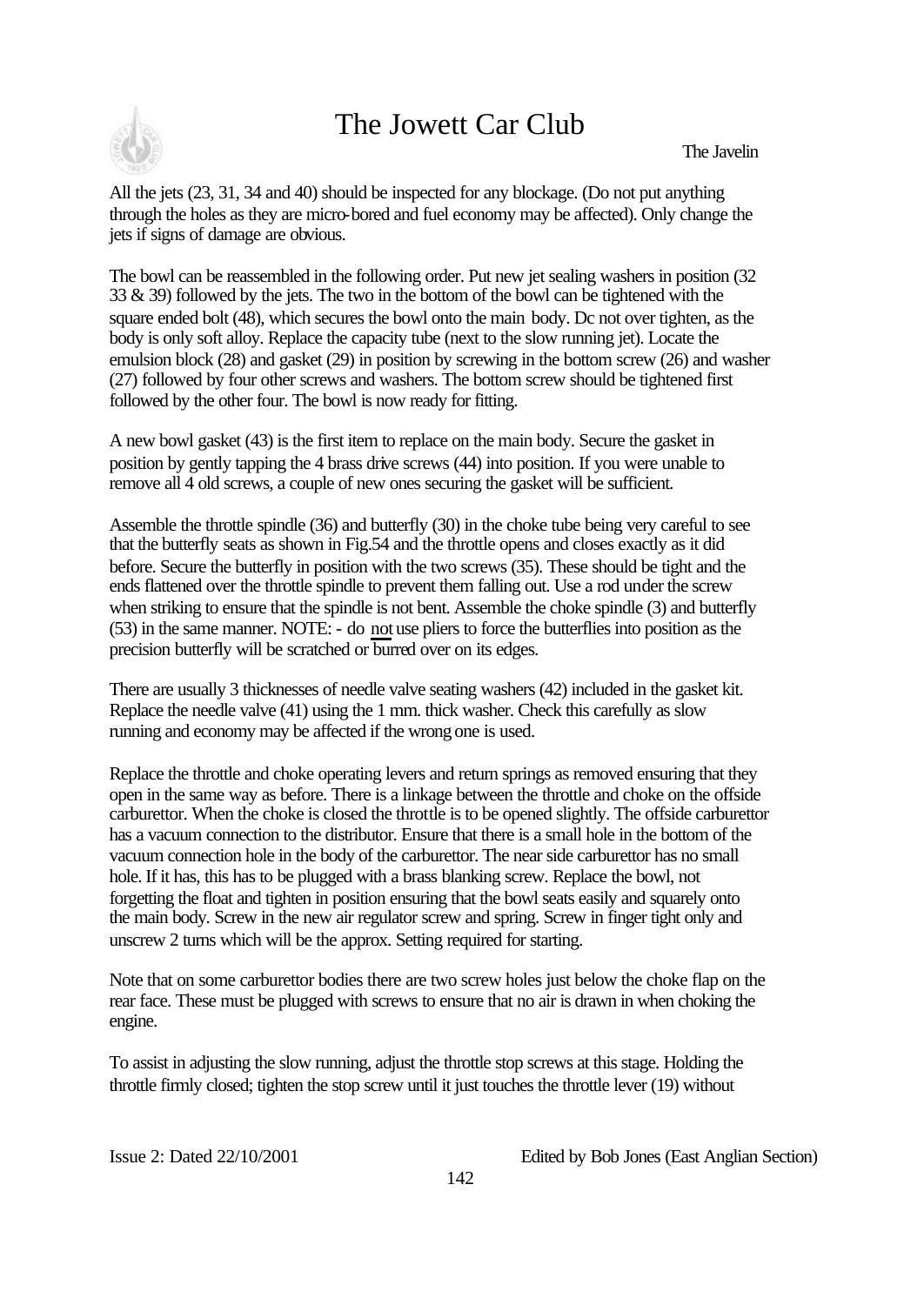

The Javelin

opening it. Turn approx.2 turns on each carburettor. When readjusting with the engine running the two screws must be turned the same amount together.

### APPENDIX XII

### **Overheating**

If a normal running temperature of over 87°C. is exceeded one of the following may be at fault: -

- i) Incorrect ignition timing
- ii) Loss of water
- iii) Temperature gauge registering incorrectly
- iv) Incorrect carburettor adjustment
- v) Brakes binding
- vi) Thermostat sticking
- vii) Fan belt slipping
- viii) Blocked radiator core (very common in Javelins now)
- ix) Excess build up of sludge or rust in cylinder heads or block
- x) Incorrect valve timing
- xi) Decoke necessary.

#### APPENDIX XIII

#### Competition tuning notes for the Javelin

These instructions apply to the Javelin car and are intended as a guide to tuning for maximum performance.

It is extremely important that these are read in conjunction with the Maintenance Manual for the Javelin, which describes in detail the work involved in stripping and assembling the units concerned. In addition it is important that the standards of workmanship and cleanliness are of the highest order if success is to be assured. Note that Jowett Cars Ltd. carried out all the following engine modifications to all series III engines.

1. Engine

It is important that the Cylinder Heads arc polished and subsequently corrected for capacity in the following manner.

a) Induction and Exhaust Valve Ports (see Pig.39) - In addition to generally polishing out the ports some benefit may be obtained from attention to the following: - Exhaust ports. On Cylinder Heads fitted to early cars, the radius under the lower side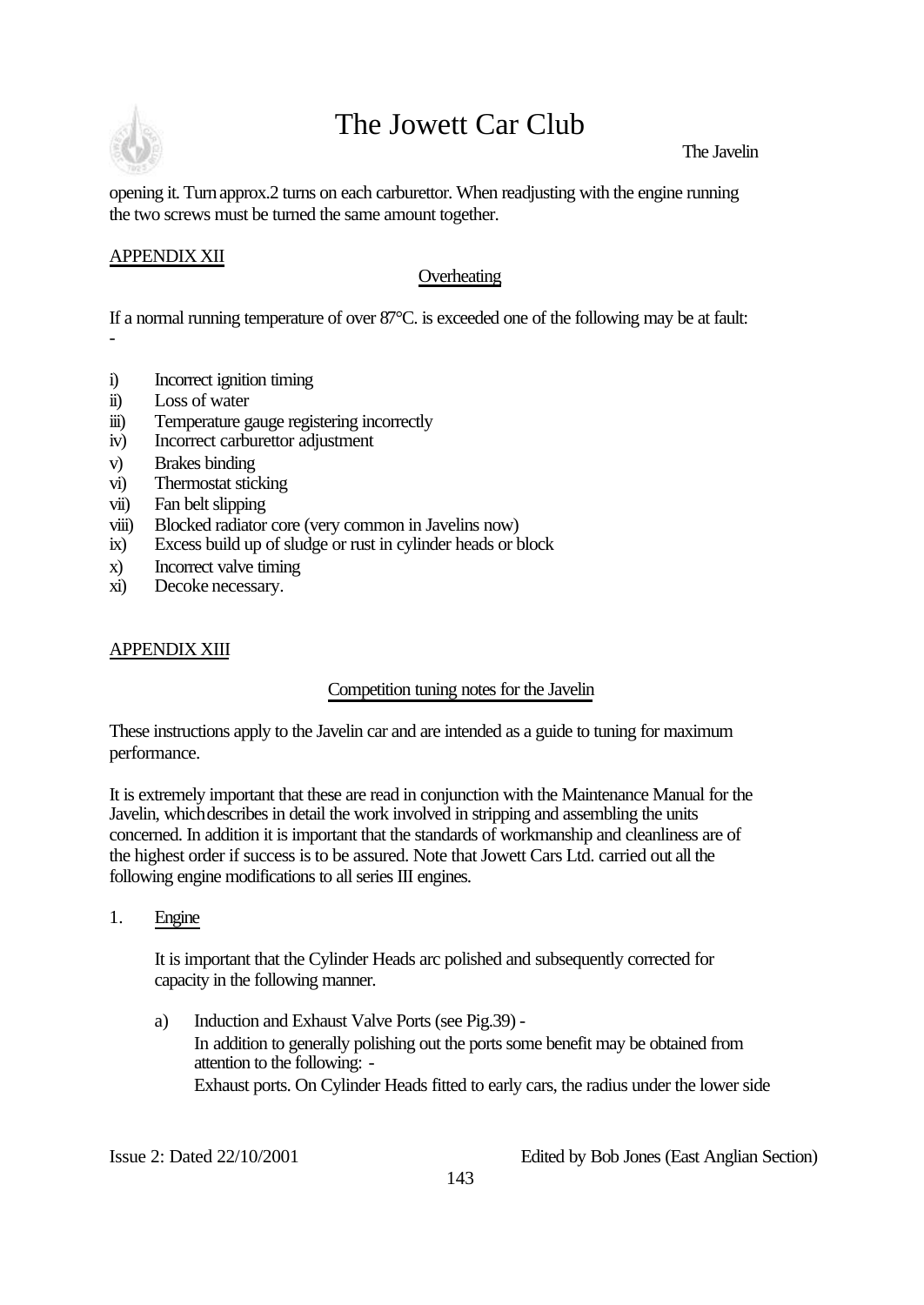

The Javelin

of the exhaust Valve Seating may be considerably increased. Metal has been removed here on later castings increasing the cross section area at the throat of the port.

- b) Inlet ports (see Fig. 40)  $-$ As with exhaust ports, early castings have more metal than is desirable under the Valve Seating. On later castings, metal has been left on the opposite wall with improved results. This cannot be done on the early castings, but the rough edge may be faired off to reduce the buffer effect under the shoulder.
- c) Combustion chamber (see Fig. 41) All sharp edges should be removed. The undercuts round each valve should be blended off to ensure a smooth gas flow and to assist turbulence.
- c) Alignment of Exhaust Ports with Induction Manifolds This is particularly important and can be checked by blueing the flange faces and then bolting up with paper between; by observing the pattern on each side of the paper the points where metal is to be removed to make the ports coincide can be observed.
- e) Valves (see Fig.42)

The Valves and Seats must be in first-class condition with no signs of pitting or excessive narrowness. A seat width of 3/32" should be maintained for the Exhaust Valve and 1/16" for the Inlet Valve. It is important that the turbulence angle is maintained on the Valve seats as shown on the sketch below.

- f) Valve Springs If it is desired to lift the Valve Bounce point at the Engine above 5,500 rpm. stronger Outer Springs should be fitted, our Part No.52964.
- g) Cylinder Head Capacity After the above work has been completed the capacity of the Combustion Chamber should be checked as follows: -Remove the Cylinder Head and lay flat on a bench with the Combustion face up. Insert a set of spare Spark Plugs. Fill the Combustion Chamber with fluid, flush to the face. This capacity should be between 40 and 41 c.c.s.
- h) Compression Ratio With the above Cylinder Head Capacity of 40 to 41 c.c.s and a standard Gasket which has a Combustion Space Capacity of 7 c.c.s compressed, the following Compression Ratios may be obtained by the use of the Pistons quoted: -

Piston part No. 50656 gives 7.2 to 1 53228 " 7.6 to 1) Higher Compression<br>53227 8.0 to 1) Ratios  $8.0 \text{ to } 1$  ) Ratios

It is recommended that the higher Compression Ratios should not be used unless fuel of at least 80 Octane rating or 25% Benzole mixture is available.

In a final check the Compression Ratio on the Engine can be checked as follows: - With the Head in position on the Engine and the Pistons at T.D.C. fill with liquid to the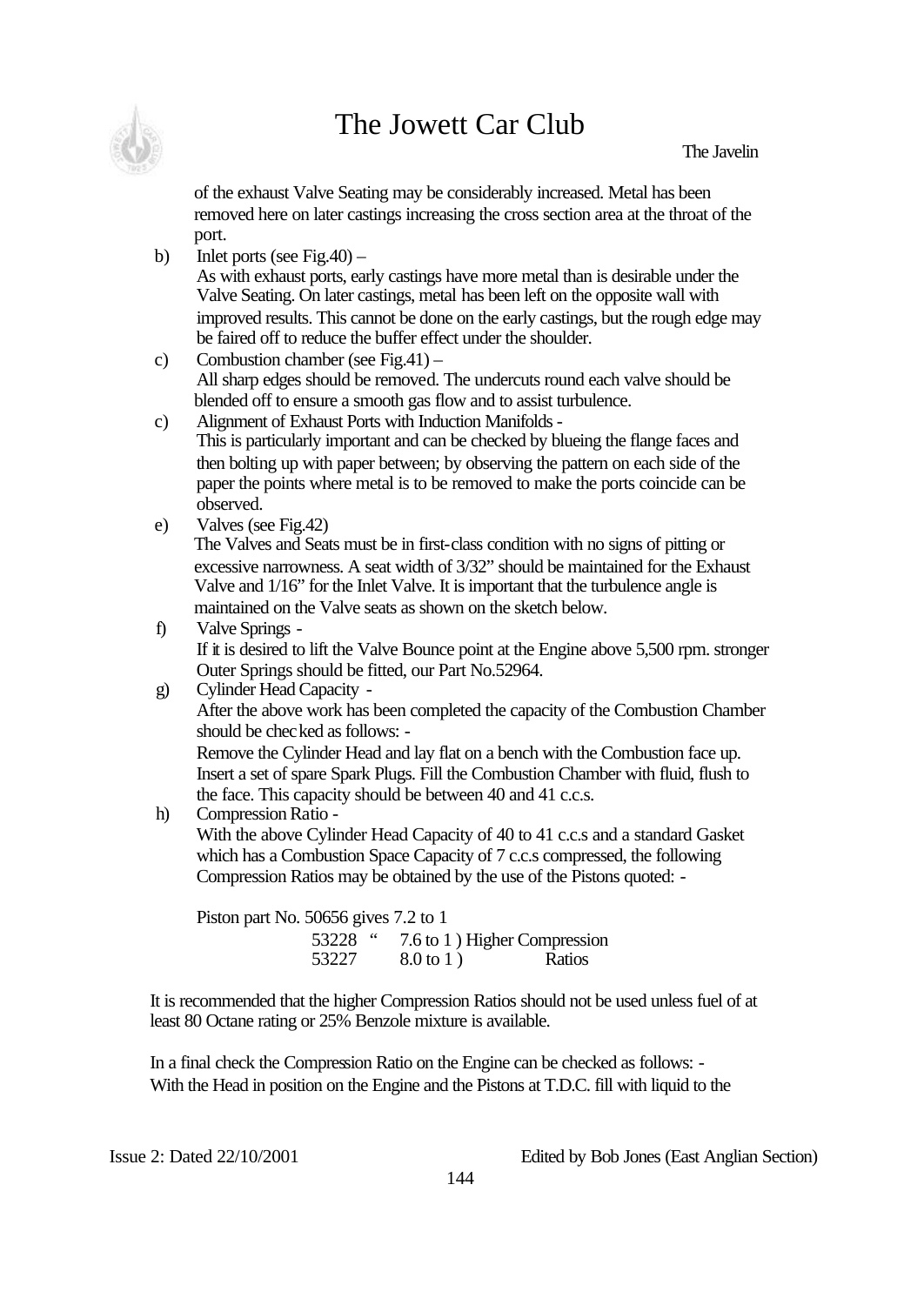

The Javelin

level of the Sparking Plug Facings rocking the Engine to make sure that all air is ejected. The relative volumes should be as follows: -

| $7.2 \pm 0.1$       | 58 cc |
|---------------------|-------|
| 7.6 to $\mathbf{I}$ | 56cc  |
| 8.0 to 1            | 53 cc |

These figures are obtained using the standard Javelin piston. Jupiter, or flat-topped pistons will produce a considerable increase in compression ratio up to a maximum of 9.25 to 1.

An error of  $\pm 2\%$  is allowable in the above values. Any correction to the capacity can be made by machining the Cylinder Head Gasket Facing .011" (2.794 mm) removed here reduces the capacity by 1 c.c.

i) Bearings -

Engines up to No.E0/PB.8902 were fitted with White Metal Connecting Rod and Main Bearings and an un-hardened Crankshaft. If it is advisable to replace this Assembly by an induction hardened Shaft to our part No.50647, which will necessitate the use of Copper Lead Bearings, except for the Rear Main Bearings which remain in White Metal the Part Nos. of these are Connecting Rod assembly J.54444 Main (Front and Centre) Bearings 52573 Rear Main Bearings 50646.

It is vital when refitting Bearings that absolute cleanliness is assured and rag should under no circumstances be used to wipe components: they should be washed in clean petrol and blown off by air. Great attention should also be paid to the sealing of the Crankcase Balance Pipe Rubber Ring as detailed on Page 35 of the Maintenance Manual.

- j) Clutch -It is desirable to replace the Clutch Friction Disc with one of a heavy-duty woven type having a greater coefficient of friction, this is available under our Part No.52420/A.
- k) Carburettors -Special 30 V.M. Carburettors with the following settings: -

27 m.m. Choke 110 Main 50 Compensating 2.2 Vent over Capacity  $45$  Slow Slow Running 120 Progression 1.5 m.m. Needle Seating (1 m.m. Washer) should be fitted in place of the standard V.M. 4 or 5. These carburettors are interchangeable and carry our Part Nos: L.H. 1.53732, R.H. 1.53733. The throttle Spindle operation is in the reverse direction and the Throttle cable must consequently be rearranged. A suggested method is to fit a cable approx. 9" (25 cm.) longer than standard, securing the Inner Cable to the Bracket on the left hand Tappet Cover and the Outer Cable to the Throttle Rod. The throttle Return Spring should be connected to the Clip to which the original Outer Cable was secured on the right hand Tappet Cover.

- l) Water Pump (see Fig.43) On all engines prior to PA.5857 the Water Pump should be modified to increase its capacity to 7 gallons/min. at 1500 r.p.m. On Engines subsequent to the above number the modification was incorporated. The modification consists of a modified Cover and the addition of a Shroud Assembly to the Impellor. In addition to the above, the thermostat should have the 2 Bleed Holes enlarged to 3/16" dia. if prior to the above number.
- m) Oil Pump -It is recommended that an Oil Pump of increased capacity be fitted to our Part No. AS.52403. Engines built subsequent to PA.800 have this modification incorporated.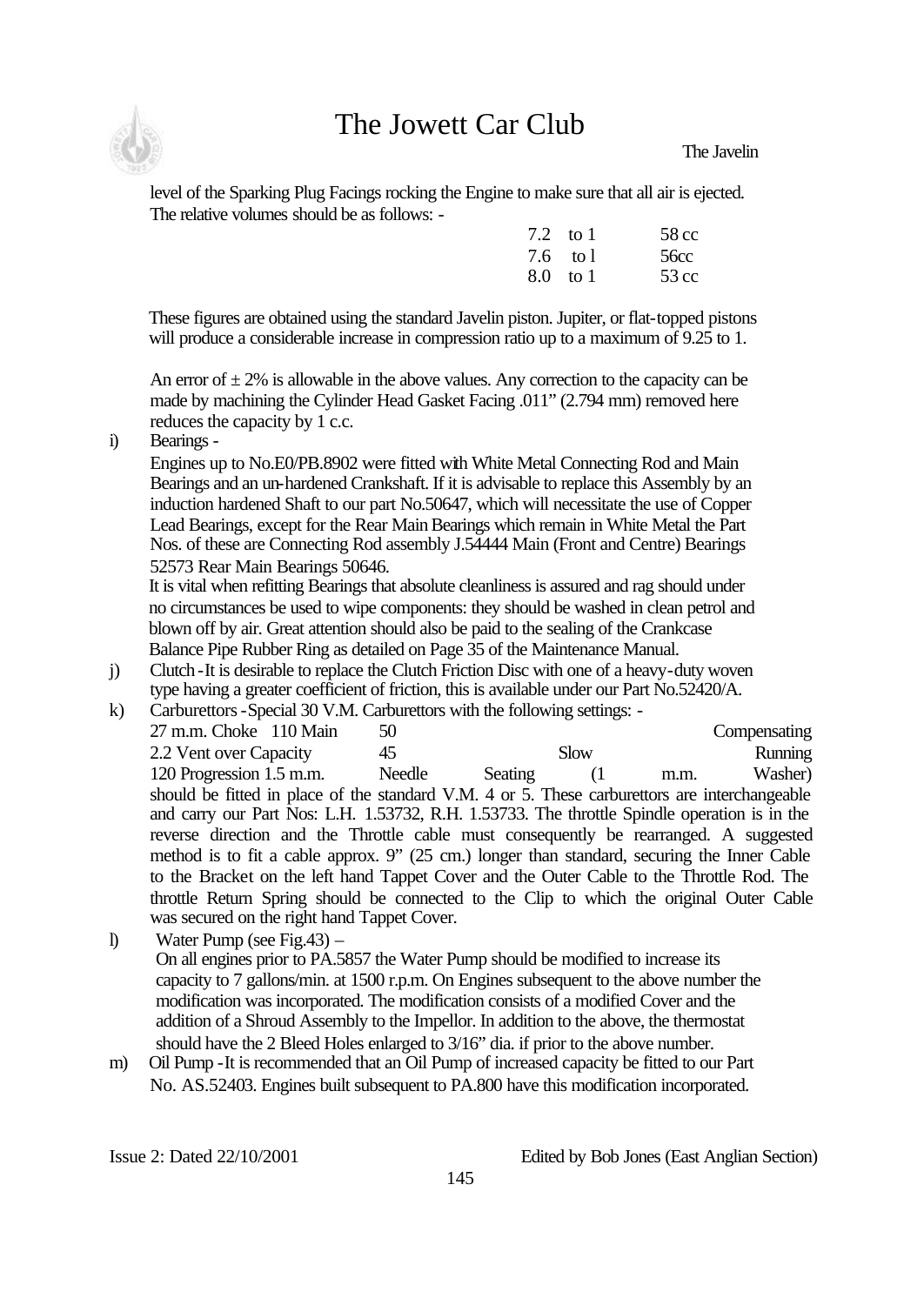

The Javelin

### n) Oil Cooler -

It is recommended that an oil cooler is fitted.

o) Fan-

The Fan Blades should be stiffened by the addition of extra welding along the base of the Blade where it abuts on the centre spider. This will necessitate re-balancing the Fan assembly which can be done by mounting it on a suitable arbor and rolling on knife edges, metal being removed from the tips of the Blades in order to restore static balance.

p) Ignition Setting –

The recommended setting is with the points breaking at approx. ¼" (6.5 mm) A.T.D.C. (measured on the Flywheel Rim). This setting will cause the Engine to 'pink' on 1/3 to ½ Throttle at 20 - 30 m.p.h. (32 - 18 k.p.h.) when suction advance is operating. The 'pink' should disappear completely on Full Throttle.

### 2. Gearbox

Special constant mesh Gears, providing a higher ratio in the Intermediate Gears are available, and we are therefore, including a chart showing the road characteristics with the various ratios.

These carry our Part Nos. as follows: Stem Gear - 52733

Layshaft - 52734

Cars fitted with gearboxes numbered J1 upwards on the gearbox top incorporate these ratios.

3. Transmission

Propeller Shaft Universal Joint (591). These joints particularly at the Front should be carefully examined on all cars which have run more than 6 000 miles (9.500 kilometers.) and if any rubbers show signs of cracking round the studs, the Joint should be replaced.

4. Brakes

It is recommended that high duty Linings be fitted for high-speed competition work and we would recommend: -

Mintex M.14 or 15 Ferrodo M.R. 41.

Care should be taken to specify whether the car has the early Hydraulic Front, Mechanical Rear operated system or the Full Hydraulic, when ordering these.

5. Suspension

Rear Shock Absorber Upper Pin (see Fig.44). A modification to stiffen up the Rear Shock absorber Upper Pin was introduced at Car No.17672. Check that this has been carried out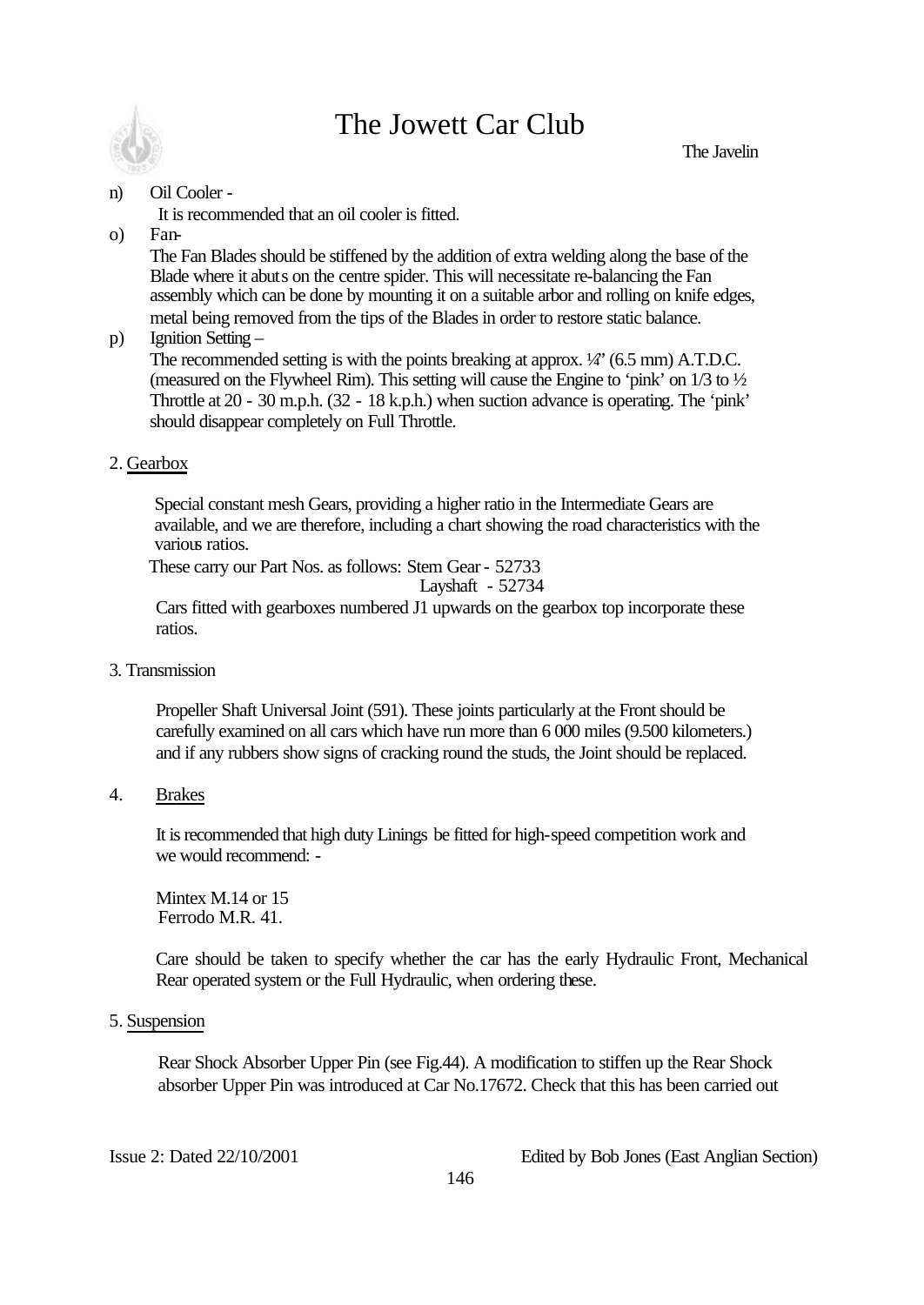

The Javelin

and if not modify the Mounting of the pin in accordance with Fig.44.

Shock absorbers. A 25% stronger all round setting is recommended for most types of Competition work. As an alteration in the setting involves complete dismantling of the Shock Absorbers, replacement by the stronger type is advised, these carry our Part Nos: -

Front 54385 (fitted as standard from Engine No.16500) Rear 50467S (Competition)

#### 6. General Equipment

Batteries. It will be found advisable to protect these at the front and base with a sheet metal case for high speed motoring over loose surfaces.

#### 7. Normal Service

In addition to the special work described above it is very necessary that the normal servicing of the car, as detailed in the Instruction Book and the Maintenance Manuals be carried out.

#### 8. Javelin Road Characteristics

| Back-: Axle Ratio  | 4.875:1                 |                         |
|--------------------|-------------------------|-------------------------|
| <b>Gear Ratios</b> | <b>Standard Gearbox</b> | <b>Modified Gearbox</b> |
| <b>First Speed</b> | 1:19                    | 1:17.4                  |
| Second Speed       | 1:11.6                  | 1:10.6                  |
| Third Speed        | 1:7.34                  | 116.7                   |
| Top Speed          | 1:4.875                 | AS standard.            |
|                    |                         |                         |

Rolling Radius of Tyre 12.7" Tyre Size 5.25 x 16

Valve Spring Surge occurs at 5,500 Revs, per min. with Standard Valve Springs.

For engine/road Speed Chart please see Fig.45.

| <b>Standard Gearbox First Gear</b>  |
|-------------------------------------|
| Modified Gearbox First Gear         |
| <b>Standard Gearbox Second Gear</b> |
| Modified Gearbox Second Gear        |
| Standard Gearbox Third Gear         |
| Modified Gearbox Third Gear.        |
|                                     |

#### APPENDIX XIV

Recommended Towing attachment for loads up to 15 cwt.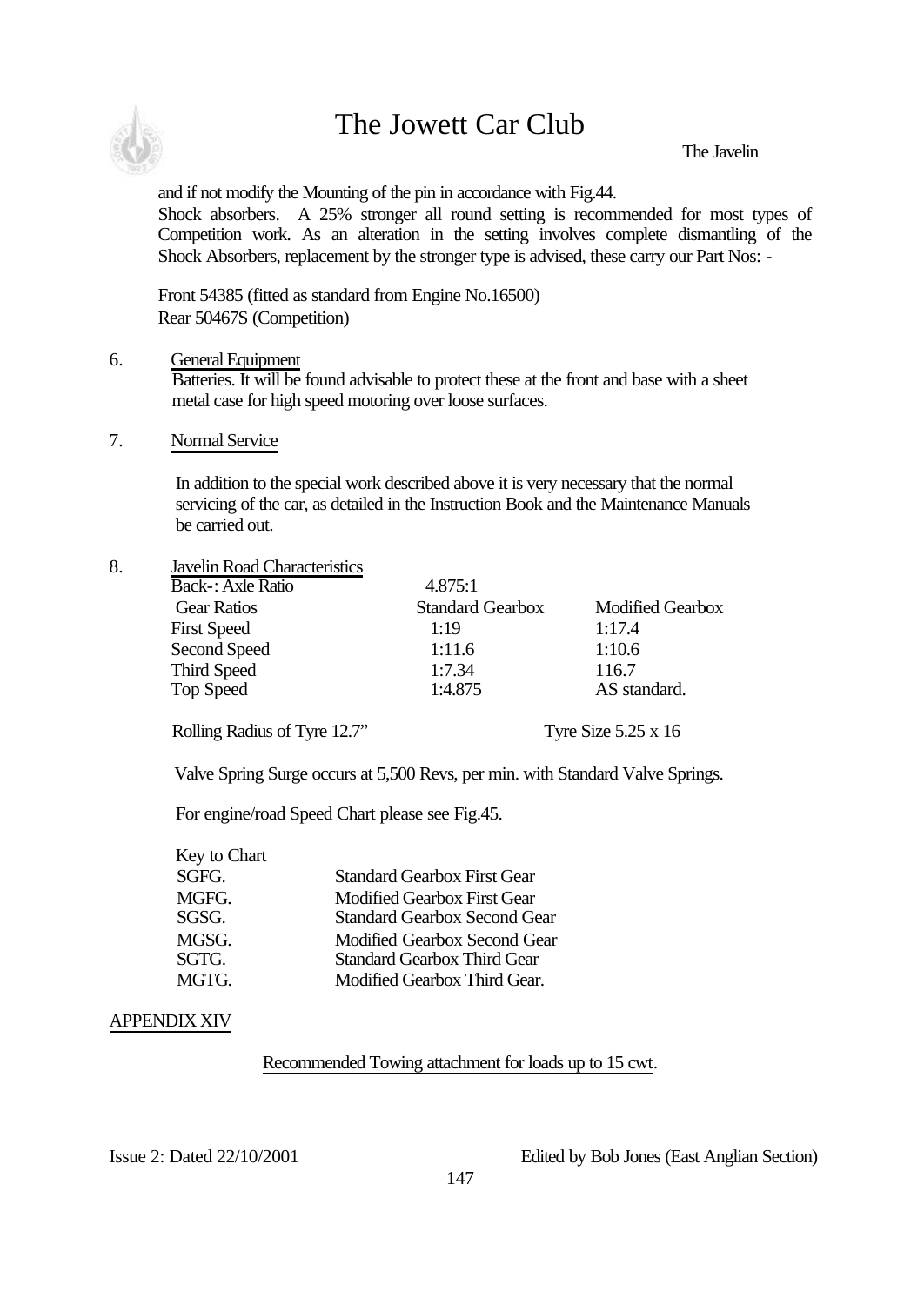

The Javelin

The following notes and diagrams (see Fig.47 (a) and (b) were issued by Jowett Cars Ltd. on the 15th February 1949. Due to the increasing age and possible rust damage to Javelins nowadays this method of fixing may cause damage to the rear structure. It is therefore recommended that loads be kept to a minimum. For loads of over 10 cwt. it is recommended that a strut be fixed between the tool compartment and the rear seat structure.

Jowett Cars Ltd. notes: -

The sketches showing a towing attachment fitted to the car and details of the parts involved, may be useful to an agent who is asked to adapt a Javelin for towing.

It should be noted that the Javelin is not considered suitable for towing loads over 15 cwt. (750 kgs).

#### COMMON PARTS LIST

The following lists are of parts, which may be used as alternatives to the original Jowett parts. Every effort has been made by the handbook committee to authenticate the information given. No responsibility can be accepted by any member of the committee or club for any false information. Members are requested in their own interests to expand these lists remembering to give the correct classification.

#### Class A

Identical parts fitted to Jowetts and other vehicles the only difference being part numbers.

#### Class B

Parts, which are similar to the original and have proved to be reliable without modification.

#### Class C

Parts, which can be made to fit by minor alterations. Where possible details of the modifications have been given.

#### Class D

Parts, which are rumored, or may fit, no reliability test having been done.

### ENGINE CLUTCH & GEARBOX

| <b>Tass</b> | <b>Part Description</b> | <b>Alternative Vehicle</b>                                    |
|-------------|-------------------------|---------------------------------------------------------------|
|             | Bottom hose             | Hillman Imp Part No.7103230 shortened<br>1960-2 Morris Oxford |
|             |                         |                                                               |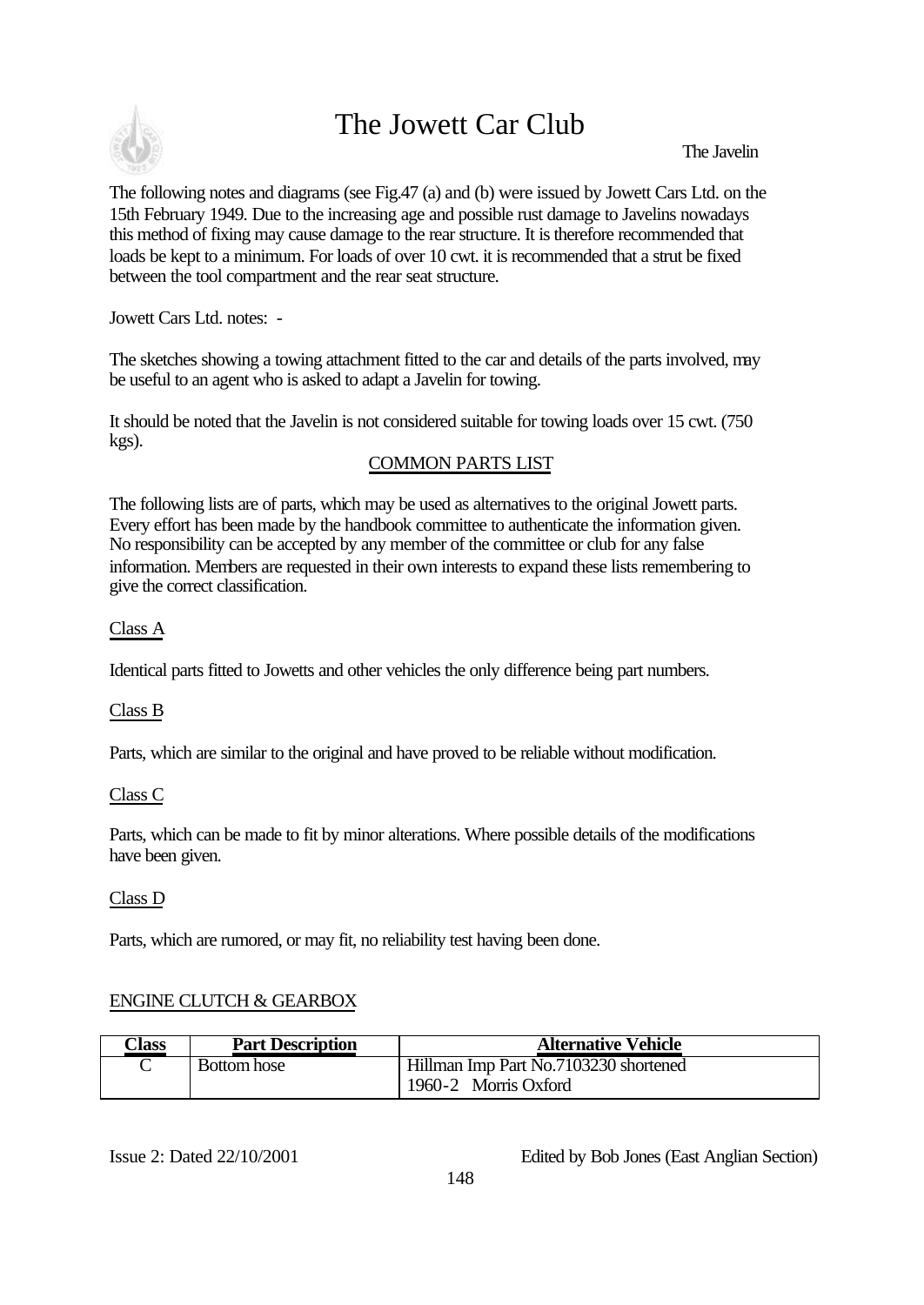

The Javelin

|                |                                  | 1960-2 Wolseley 15/60                                 |
|----------------|----------------------------------|-------------------------------------------------------|
| $\overline{A}$ | PA/PB Front Hub Oil              | Morris Commercial Series III 1956-60                  |
|                | Seal inner                       |                                                       |
| $\overline{B}$ | Water pump seal                  | 1956-62 Austin A35, Triumph Herald                    |
|                |                                  | 1961 on Austin Cambridge                              |
|                |                                  | 1959 on Morris Oxford Series V, VI                    |
|                |                                  | 1951-56 Ford Consul Mk I                              |
| $\mathbf{A}$   | Crankshaft Front oil seal        | <b>Bradford CC (early)</b>                            |
| $\mathbf{A}$   | Crankshaft rear oil seal         | 1939-58 Dennis 6-8 ton Max 6 worm shaft               |
| $\overline{A}$ | Rear hub oil seal                | Jaguar 1955-59 Mk 1 rear hub                          |
|                |                                  | Singer 1949-56                                        |
| $\overline{A}$ | Steering box oil seal            | Seddon 1954-60 8 ton Mk 12 prop shaft centre          |
|                |                                  | Albion 1955-58 MR 5-7 C1aymore gearbox rear           |
| A              | Pinion oil seal PC-PF            | Jaguar 1955 on 2.4 3.4 3.8 litre                      |
| $\overline{B}$ | Waterproof plug cap Seals        | Ford 'D' Series Phase II commercial rear brake        |
|                |                                  | compensator seal 111036                               |
| $\overline{A}$ | Oil filter after El/PC.          | Daimler 250 V8 2 litre 1967 on, MG Magnette ZB and    |
|                | 16603                            | Mk III, IV 1956 on Riley 1.5 litre, Wolseley 1800     |
|                |                                  | 18/85 1967 on                                         |
| $\mathbf{A}$   | Heater                           | <b>Morris Minor</b>                                   |
| $\overline{A}$ | Rear axle shaft PC-PF            | Daimler 1953-58 Conquest and Century                  |
|                |                                  | Lanchester 1951-54 Leda                               |
|                |                                  | Singer 1946-56 SM 1500                                |
| $\mathbf{A}$   | Crankcase breather valve         | Vauxhall Cresta 1965 HA Viva                          |
| $\overline{A}$ | Fan belt                         | Any good machine tool shop should be able to supply   |
|                |                                  |                                                       |
|                | <b>SUSPENSION &amp; STEERING</b> |                                                       |
|                |                                  |                                                       |
| $\overline{C}$ | Front suspension small           | A60 upper shock absorber - use with washer to match   |
|                | rubber bushes                    |                                                       |
| $\overline{D}$ | Metal front suspension           | Swivel pin bushes are standard glacier Grease grooves |
|                | lower 1 1/4' No.2410, 1"         | must be cut in bushes as original                     |
|                | No.2408.                         |                                                       |
|                |                                  |                                                       |
| <b>BRAKES</b>  |                                  |                                                       |
| A              | Master cylinder 1948-50          | Rover 60, 75 1948-49                                  |
|                | hydro-mech.                      | Armstrong Siddeley 16 & 18 h.p. 1945-54               |
| $\overline{A}$ | Front wheel cylinder             | Landrover rear 1950-53                                |
|                | 1948-50 hydro Mech.              |                                                       |
| $\mathbf{A}$   | Rear wheel cylinder 1950-        | Ford Consul Mk I 1951-55 Austin 40 1951-55            |
|                | 54 full hydraulic                |                                                       |
| A              | Front wheel cylinder             | Austin 40 1950-55                                     |
|                | 1950-54                          | Ford Consul MK 1 1951-55                              |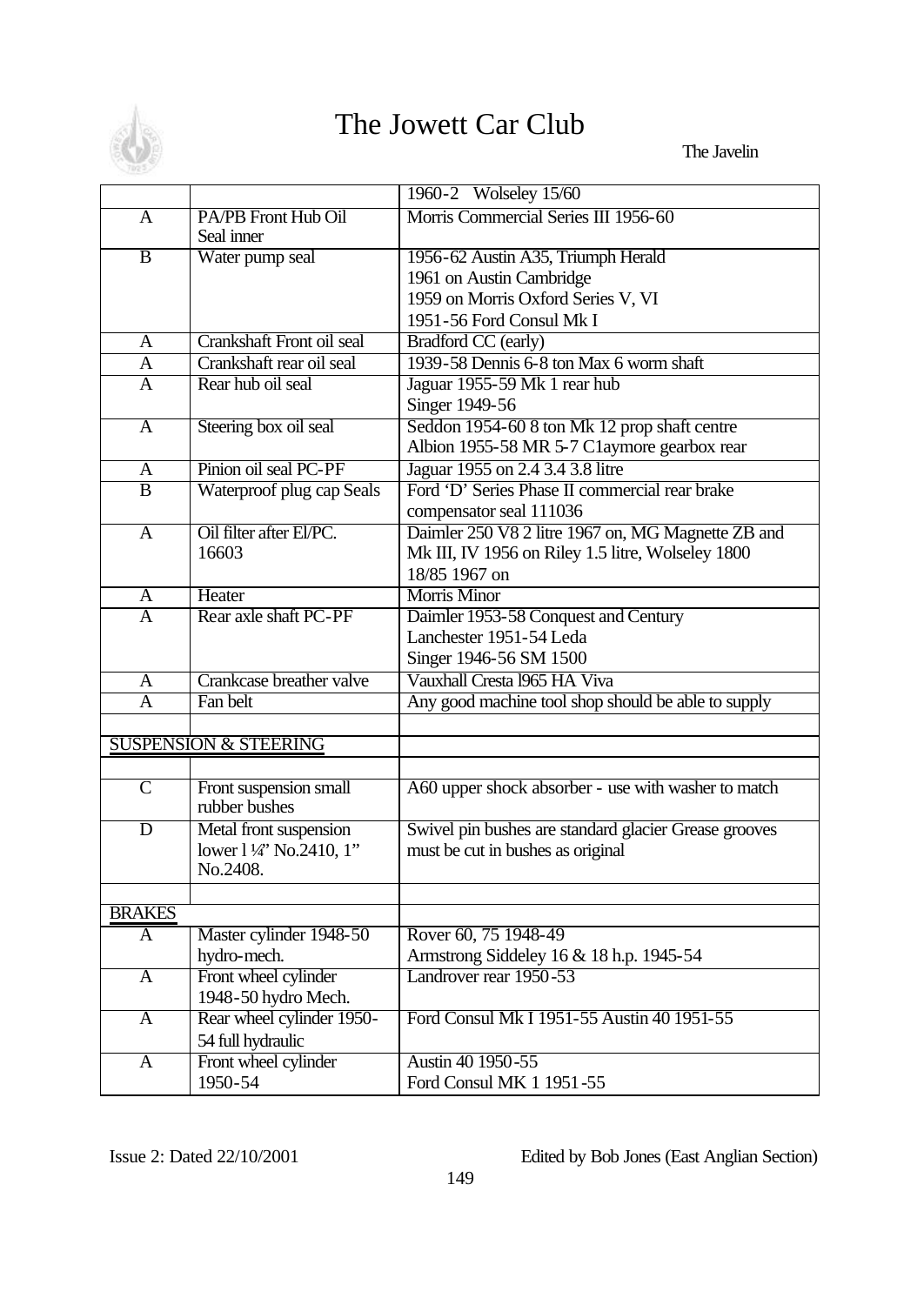

The Javelin

|                |                           | Riley 1 litre 1952-54                                             |
|----------------|---------------------------|-------------------------------------------------------------------|
| $\overline{A}$ | Supply tank 1950-56 full  | Austin A40 1950-55                                                |
|                | hydraulic                 | Jaguar Mk VII, VIII (clutch) 1951-59                              |
|                |                           | MG Magnette Mk III 1959 on                                        |
|                |                           | Riley 11/22 1/2litres 1952-54                                     |
|                |                           | Rover 60 75, 90 1949 on                                           |
| $\overline{A}$ | Supply tank 1948-50       | Austin 40 1947-50                                                 |
|                | hydro mech.               | Ford Pilot 1947-51                                                |
|                |                           | Riley 11/2 1/2 litres 1945-54                                     |
|                |                           | Rover 60' 75 1948-49                                              |
| $\mathbf{A}$   | Rear high pressure        | Austin A40 1950-55                                                |
|                | hose1950-54 full          | Ford Anglia F/R 1954-59                                           |
|                | hydraulic                 | Ford Consul 1951-55                                               |
|                |                           | MG Magnette MR III F/R 1959 on<br>Rover 3 litre 1962 on           |
|                |                           |                                                                   |
| $\mathbf{A}$   | Front high pressure hose  | Humber super snipe II rear 1959 on<br>Jaguar Mk VII, VIII 1951 on |
|                | 1950-54 full hydraulic    | Reliant Regal Mk VI 1962 on                                       |
|                |                           | Rover 80, 100 rear 1959 on                                        |
| $\mathbf{A}$   | Master cylinder high      | Daimler DE 27, DE 36, DC 27 1945-51                               |
|                | pressure hose 1949-50     |                                                                   |
|                | hydro mech.               |                                                                   |
| $\mathbf{A}$   | Front High pressure hose  | Austin 25 cwt. van 1949-53                                        |
|                | 1949-50 hydro mech.       | Seddon Mk 14 clutch 1955 on                                       |
| $\mathbf{A}$   | Low pressure hose 1950-   | Ford Pilot 1947-51                                                |
|                | 54 full hydraulic         | Jaguar Mk VII, VIII 1951                                          |
| $\mathbf{A}$   | Adjuster assembly rear    | Austin A40 1950-55                                                |
|                | 1950 - 54 full hydraulic  | Ford Consul Mk I 1951-55                                          |
| $\overline{A}$ | Master cylinder kit 1948- | Riley 1 1/2 litre 1948-52                                         |
|                | 50 hydro mech.            | Rover 60-75 1948-49                                               |
| A              | Master cylinder kit 1950- | Daimler DB18 & Consort 1948-52                                    |
|                | 54 full hydraulic         | Riley 2 1/ <i>A</i> itre 1946-52                                  |
| A              | Front wheel cylinder kit  | Riley 1 1/2 litre rear 1950-52                                    |
|                | 1948-50 hydro mech.       | Rover 60 75, 90 rear 1950-54                                      |
| A              | Front wheel cylinder kit  | <b>Austin A40 1947-56</b>                                         |
|                | 1950-54                   | Ford Consul Mk I 1951-55                                          |
| A              | Rear wheel cylinder Kit   | Riley 1 1/2 litre 1952-54<br>Austin A40 1951-55                   |
|                | 1950-54                   | Ford Consul Mk I 1951-55                                          |
| $\mathbf{A}$   | Rear brake shoes 1948-50  | Austin A40 1947-51                                                |
|                |                           | Singer 9 HP 1950-54                                               |
| $\mathbf{A}$   | Rear brake shoes 1950-54  | Ford Consul Mk I 1951-55 (beware of inferior pad                  |
|                |                           | material).                                                        |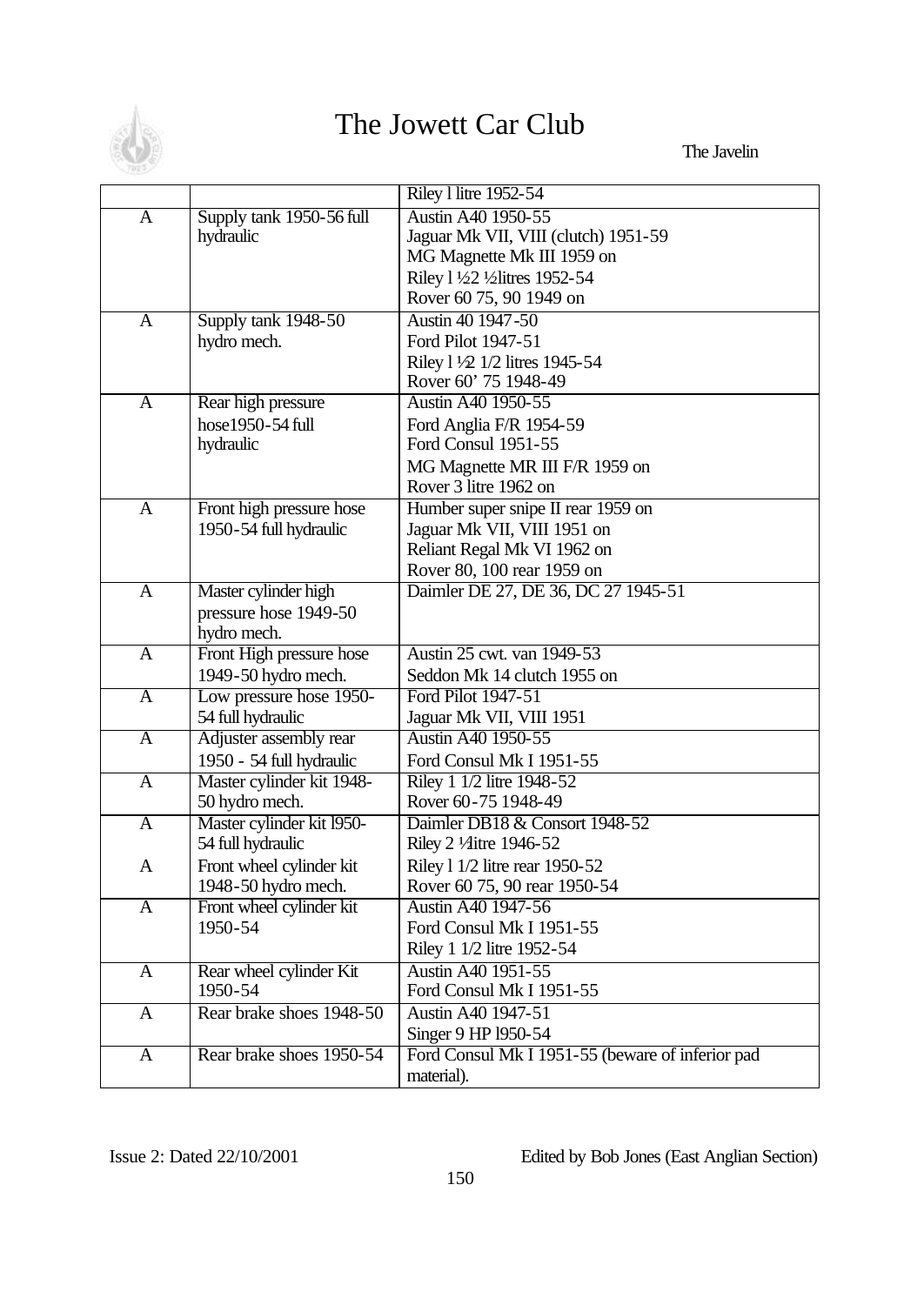

The Javelin

| $\overline{A}$    | Front brake shoes 1950-54 | Ford Consul Mk 1 1951-55 (beware of inferior pad       |
|-------------------|---------------------------|--------------------------------------------------------|
|                   |                           | material) Austin A55 van 1957 on                       |
| $\overline{A}$    | Rear brake shoe return    | Austin 10 HP/16 HP 1937-48                             |
|                   | spring 1948-50            | Ford 10 cwt. van front rear 1939-57                    |
|                   |                           | Riley 1 1/2 2 1/2 litre 1945-52                        |
|                   |                           | Rover 75 1949-50                                       |
| $\overline{A}$    | Front brake shoe return   | Ford Consul MK I 1951-55                               |
|                   | spring1950-54             | Riley 1 1/ <i>A</i> itre 1952-54                       |
| $\mathbf{A}$      | Rear brake shoe return    | Ford Consul Mk I 1951-55                               |
|                   | spring 1950-54            | Triumph TR3 1957 on                                    |
| $\overline{A}$    | Dust cover rear 1948-50   | Ford Anglia 1939-53                                    |
| $\overline{A}$    | Dust cover plate 1948-50  | Austin A40 1947-51                                     |
|                   |                           | Singer 9 HP 1950-54                                    |
| $\overline{A}$    | Low pressure hose 1951-   | Ford Pilot 1947-51                                     |
|                   | 54                        | Jaguar MR VII, VIII 1951-54                            |
|                   |                           | Lanchester Leda 14 1951-54                             |
|                   |                           |                                                        |
| <b>BODY</b>       |                           |                                                        |
|                   |                           |                                                        |
| $\mathbf{A}$      | Courtesy straps           | Same as Rover and Rolls Royce                          |
| $\overline{B}$    | Boot sealing rubber       | S.R.S.64 8'6" long from C.O.H. Baines Ltd. 9 Park      |
|                   |                           | Road, Tunbridge Wells, Kent.                           |
| $\overline{D}$    | Door sealing rubbers      | Ford Cortina Mk I E259-Ad-1 & E260-AD-1 Ford           |
|                   |                           | Corsair part No.E269-AD1-1/170624                      |
| $\overline{D}$    | Windscreen sealing rubber | Rover 80 Series Part No.310479. Great care required in |
|                   |                           | fitting - glass groove too deep.                       |
| $\overline{D}$    | Rear window sealing       | Rover 80 Series Part No.310479. Great care required in |
|                   | rubber                    | fitting - glass groove too deep                        |
| $\overline{D}$    | Door chrome strips        | Morgan plus 4 bonnet, same section but cut down in     |
|                   |                           | length to suit Javelin                                 |
| A                 | Roof Radio aerial         | Used on existing Rovers Rolls Royce.                   |
| $\overline{A}$    | Boot lid handle (late     | Rover, Daimler                                         |
|                   | Javelin)                  |                                                        |
| $\mathbf{A}$      | Rear light (late deluxe   | Vitesse Rover Daimler Bristol Lagonda & Aston          |
|                   | models)                   | Martin                                                 |
| $\overline{A}$    | Rear light (late standard | Morris 1000 Mini Herald                                |
|                   | models)                   |                                                        |
| $\mathbf{A}$      | Bonnet tape               | 5/8" double beaded from C.O.H.Baines 1td. 9 Park       |
|                   |                           | Road, Tunbridge Wells, Kent.                           |
|                   |                           |                                                        |
| <b>ELECTRICAL</b> |                           |                                                        |
|                   |                           |                                                        |
| B                 | Distributor               | Lucas '25D4' type part No.40795 (latest type)          |